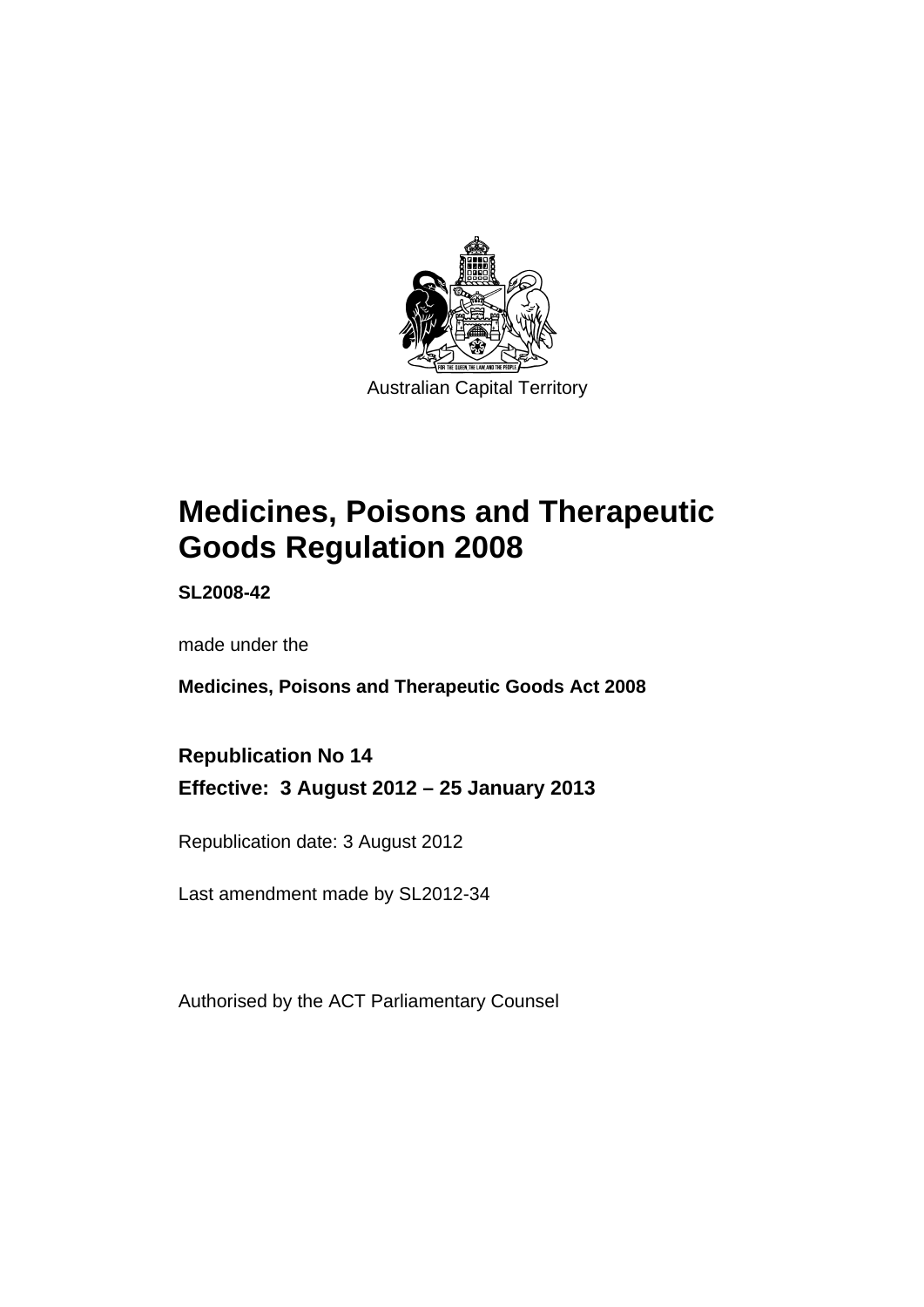### **About this republication**

### **The republished law**

This is a republication of the *Medicines, Poisons and Therapeutic Goods Regulation 2008*, made under the *Medicines, Poisons and Therapeutic Goods Act 2008* (including any amendment made under the *Legislation Act 2001*, part 11.3 (Editorial changes)) as in force on 3 August 2012*.* It also includes any commencement, amendment, repeal or expiry affecting this republished law to 3 August 2012.

The legislation history and amendment history of the republished law are set out in endnotes 3 and 4.

#### **Kinds of republications**

The Parliamentary Counsel's Office prepares 2 kinds of republications of ACT laws (see the ACT legislation register at www.legislation.act.gov.au):

- authorised republications to which the *Legislation Act 2001* applies
- unauthorised republications.

The status of this republication appears on the bottom of each page.

#### **Editorial changes**

The *Legislation Act 2001*, part 11.3 authorises the Parliamentary Counsel to make editorial amendments and other changes of a formal nature when preparing a law for republication. Editorial changes do not change the effect of the law, but have effect as if they had been made by an Act commencing on the republication date (see *Legislation Act 2001*, s 115 and s 117). The changes are made if the Parliamentary Counsel considers they are desirable to bring the law into line, or more closely into line, with current legislative drafting practice.

This republication includes amendments made under part 11.3 (see endnote 1).

### **Uncommenced provisions and amendments**

If a provision of the republished law has not commenced, the symbol  $\mathbf{U}$  appears immediately before the provision heading. Any uncommenced amendments that affect this republished law are accessible on the ACT legislation register (www.legislation.act.gov.au). For more information, see the home page for this law on the register.

### **Modifications**

If a provision of the republished law is affected by a current modification, the symbol  $\mathbf{M}$ appears immediately before the provision heading. The text of the modifying provision appears in the endnotes. For the legal status of modifications, see the *Legislation Act 2001*, section 95.

#### **Penalties**

At the republication date, the value of a penalty unit for an offence against this law is \$110 for an individual and \$550 for a corporation (see *Legislation Act 2001*, s 133).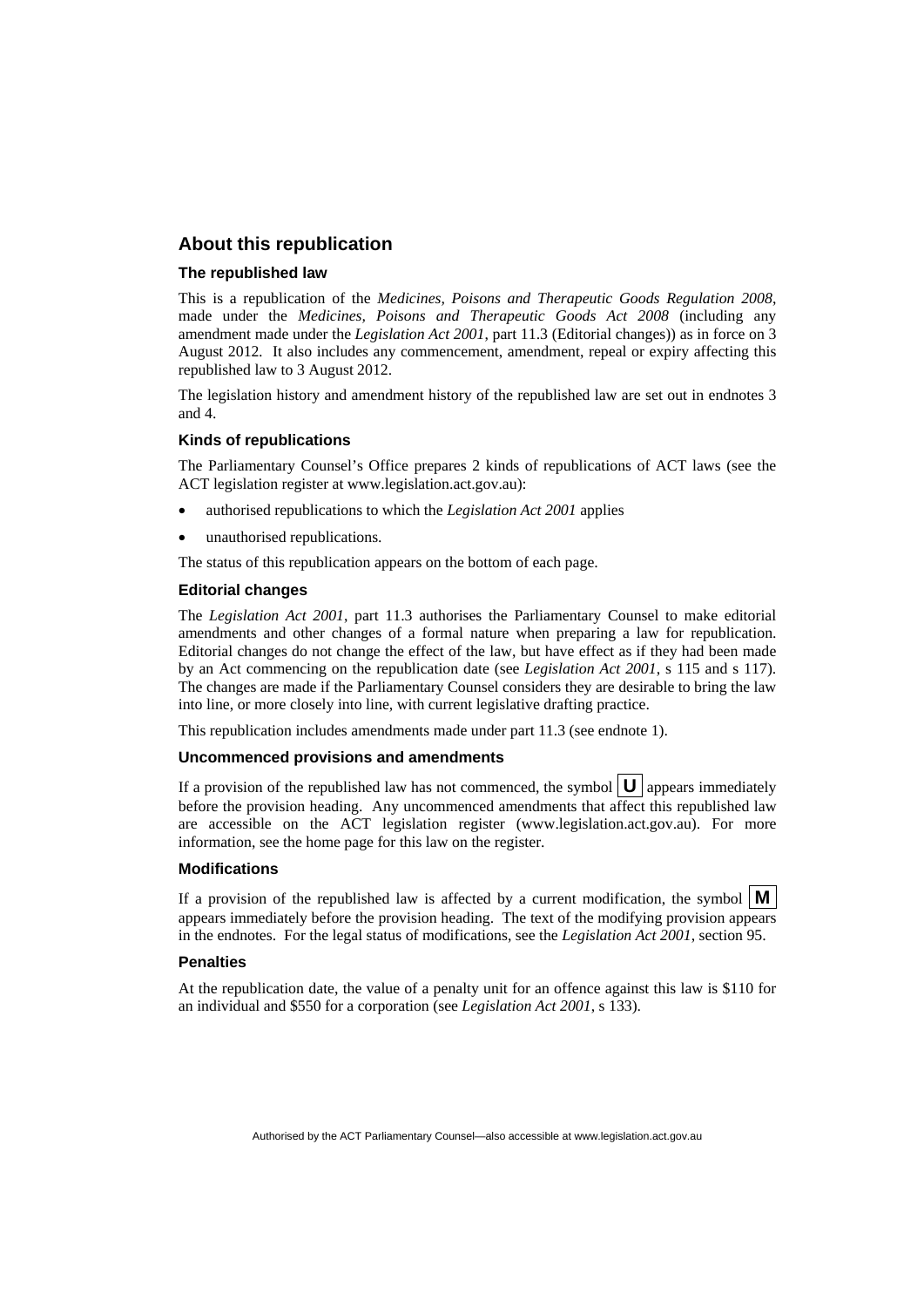

# **Medicines, Poisons and Therapeutic Goods Regulation 2008**

made under the

**Medicines, Poisons and Therapeutic Goods Act 2008** 

## **Contents**

| <b>Chapter 1</b> | <b>Preliminary</b>                                                           |                |
|------------------|------------------------------------------------------------------------------|----------------|
|                  | Name of regulation                                                           | 2              |
| 3                | Dictionary                                                                   | $\overline{2}$ |
| 4                | <b>Notes</b>                                                                 | $\overline{2}$ |
| 5                | Offences against regulation-application of Criminal Code etc                 | 3              |
| 6                | Overview of things to which medicines and poisons standard does not<br>apply | 3              |
|                  |                                                                              |                |

R14 03/08/12 Medicines, Poisons and Therapeutic Goods Regulation 2008 Effective: 03/08/12-25/01/13 contents 1

Page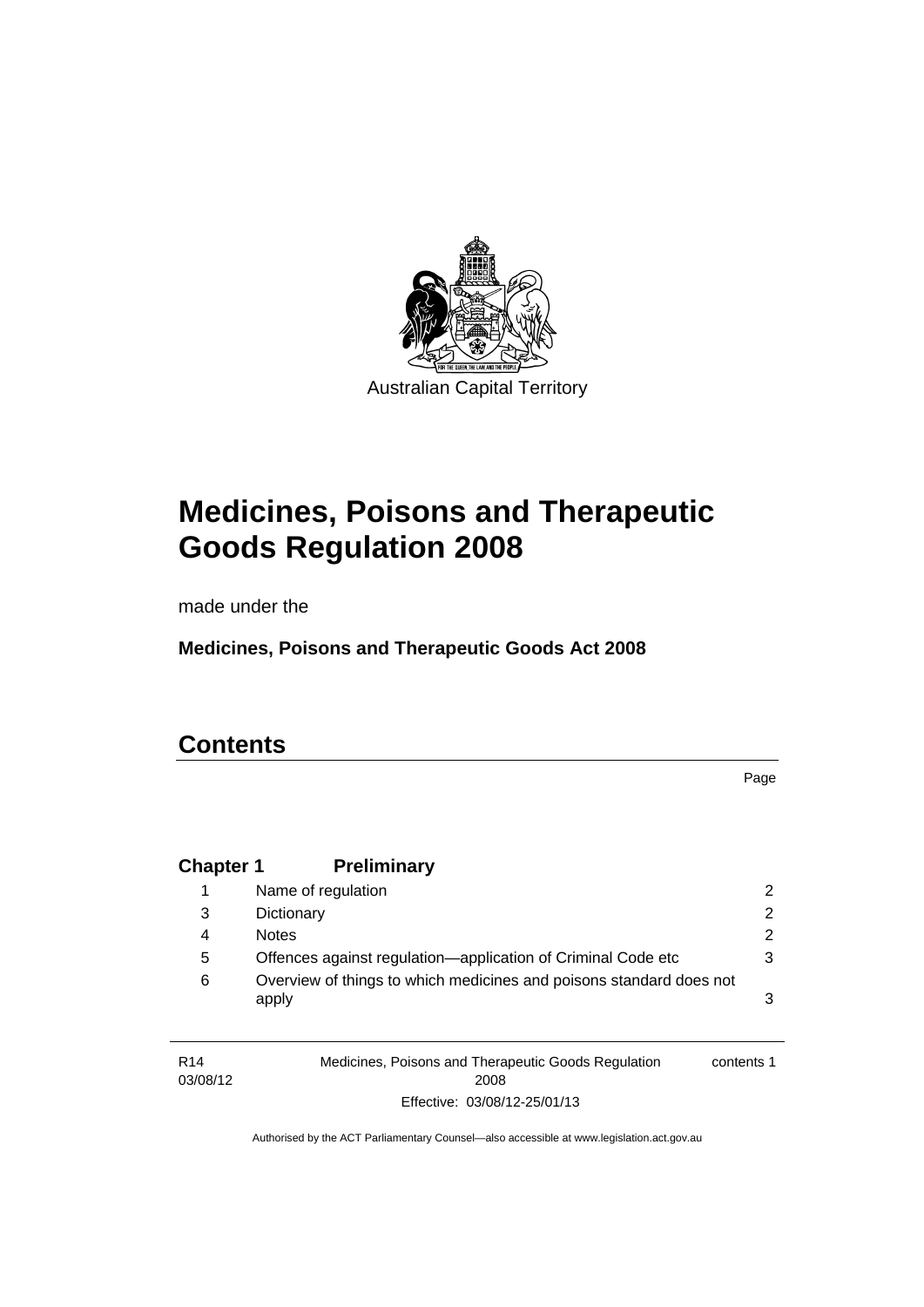### **Contents**

| <b>Chapter 2</b> | <b>Medicines-authorisations generally</b>                                                             | Page                        |  |  |  |
|------------------|-------------------------------------------------------------------------------------------------------|-----------------------------|--|--|--|
| <b>Part 2.1</b>  | <b>Overview of medicines authorisations</b>                                                           |                             |  |  |  |
| 10               | General overview of authorisations for medicines                                                      | 5                           |  |  |  |
| 11               | Overview of medicines authorisations under this regulation                                            | 6                           |  |  |  |
| 12               | General overview of authorisation conditions for medicines                                            |                             |  |  |  |
| <b>Part 2.2</b>  | <b>Relationship with registration laws</b>                                                            |                             |  |  |  |
| 20               | Medicines authorisations subject to Health Practitioner Regulation<br>National Law (ACT) restrictions | 10                          |  |  |  |
| 21               | Medicines authorisations subject to Health Professionals Act<br>restrictions                          | 11                          |  |  |  |
| <b>Chapter 3</b> | <b>Medicines—supply authorities</b>                                                                   |                             |  |  |  |
| <b>Part 3.1</b>  | <b>Prescribing medicines</b>                                                                          |                             |  |  |  |
| Division 3.1.1   | Authorisation to prescribe medicines                                                                  |                             |  |  |  |
| 30               | Authorisation under sch 1 to prescribe medicines—Act, s 40 (1) (b), (2)<br>(b) and $(3)$ (b)          | 12                          |  |  |  |
| 31               | Authorisation conditions for prescribing medicines—Act, s 44 (1) (b)<br>and $(2)$ $(b)$               |                             |  |  |  |
| 32               | Additional requirements for prescribing controlled medicines for human<br>use                         | 14                          |  |  |  |
| 33               | Additional requirements for designated appendix D medicines<br>prescriptions for human use            |                             |  |  |  |
| Division 3.1.2   | <b>Prescriptions</b>                                                                                  |                             |  |  |  |
| 40               | General requirements for written prescriptions                                                        | 16                          |  |  |  |
| 41               | Particulars for prescriptions                                                                         | 17                          |  |  |  |
| <b>Part 3.2</b>  | <b>Requisitioning medicines</b>                                                                       |                             |  |  |  |
| Division 3.2.1   | Authorisation to issue requisitions                                                                   |                             |  |  |  |
| 50               | Authorisation under sch 1 to issue requisitions for medicines-Act, s<br>41 (b)                        | 20                          |  |  |  |
| 51               | Authorisation conditions for issuing requisitions for medicines-Act,<br>s 44 (1) (b) and (2) (b)      | 20                          |  |  |  |
| contents 2       | Medicines, Poisons and Therapeutic Goods Regulation<br>2008                                           | R <sub>14</sub><br>03/08/12 |  |  |  |
|                  | 0.00140000140                                                                                         |                             |  |  |  |

Effective: 03/08/12-25/01/13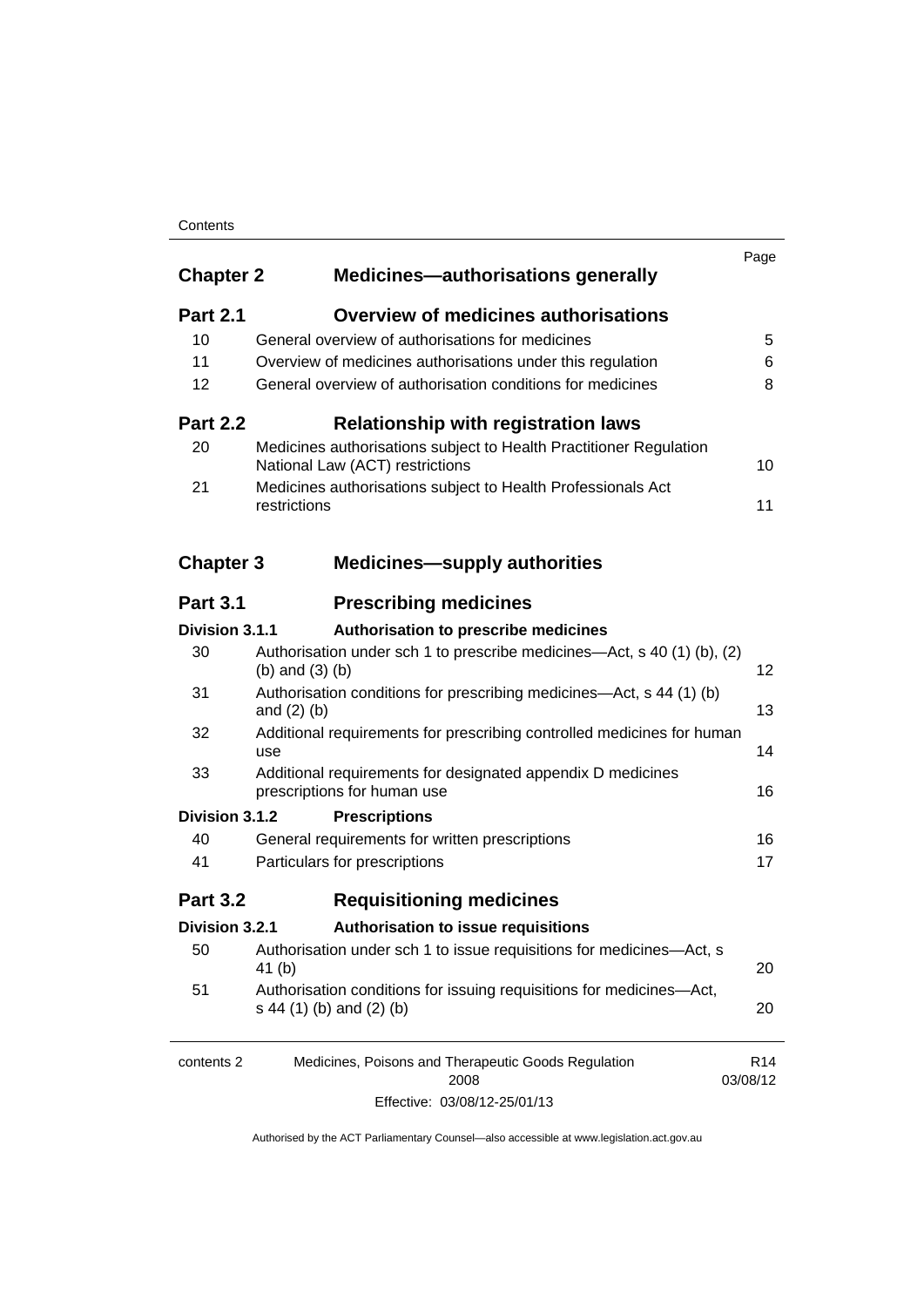|                             |                                                                                                                                      | Contents |
|-----------------------------|--------------------------------------------------------------------------------------------------------------------------------------|----------|
| Division 3.2.2              |                                                                                                                                      | Page     |
| 55                          | <b>Requisitions</b><br>General requirements for written requisitions                                                                 | 21       |
| 56                          | Particulars for requisitions                                                                                                         | 21       |
|                             |                                                                                                                                      |          |
| <b>Part 3.3</b>             | <b>Medicines purchase orders</b>                                                                                                     |          |
| Division 3.3.1              | Authorisation to issue purchase orders                                                                                               |          |
| 60                          | Authorisation under sch 1 to issue purchase orders for medicines-<br>Act, $s$ 38 (1) (b) and (2) (a)                                 | 22       |
| 61                          | Authorisation conditions for issuing purchase orders for medicines-<br>Act, $s$ 44 (1) (b) and (2) (b)                               | 22       |
| Division 3.3.2              | <b>Purchase orders</b>                                                                                                               |          |
| 62                          | General requirements for medicines purchase orders—Act, s 38 (2) (c)                                                                 | 23       |
| <b>Part 3.4</b>             | <b>Standing orders for medicines</b>                                                                                                 |          |
| Division 3.4.1              | <b>CHO standing orders</b>                                                                                                           |          |
| 70                          | Authorisation of CHO to issue standing orders for supply of medicines<br>in public health emergencies—Act, s 42 (b)                  | 24       |
| 71                          | Authorisation of CHO to issue standing orders for administration of<br>medicines for public health matters-Act, s 42 (b)             |          |
| 72                          | Particulars for CHO standing orders for administration of medicines for<br>public health matters                                     |          |
| Division 3.4.2              | <b>Standing orders for institutions</b>                                                                                              |          |
| 75                          | Authorisation of doctors to issue standing orders for administration of<br>medicines at institutions-Act, s 42 (b)                   | 25       |
| 76                          | Particulars for standing orders for administration of medicines at<br>institutions                                                   |          |
| Division 3.4.3              | <b>Standing orders for walk-in centre</b>                                                                                            |          |
| 77                          | Authorisation of CHO to issue standing orders for supply and<br>administration of medicines at walk-in centre-Act, s 42 (b)          | 27       |
| 78                          | Particulars for CHO standing orders for supply and administration of<br>medicines at walk-in centre                                  | 27       |
| <b>Part 3.5</b>             | <b>Medicines supply authorities generally</b>                                                                                        |          |
| 80                          | Cancellation of invalid supply authorities—Act, s 30 (2) (d)                                                                         | 29       |
| 81                          | Information for CHO about controlled medicines supplied on supply<br>authorities-Act, s 31 (1) (b) and (4), def required information | 29       |
| R <sub>14</sub><br>03/08/12 | Medicines, Poisons and Therapeutic Goods Regulation<br>contents 3<br>2008                                                            |          |
|                             | Effective: 03/08/12-25/01/13                                                                                                         |          |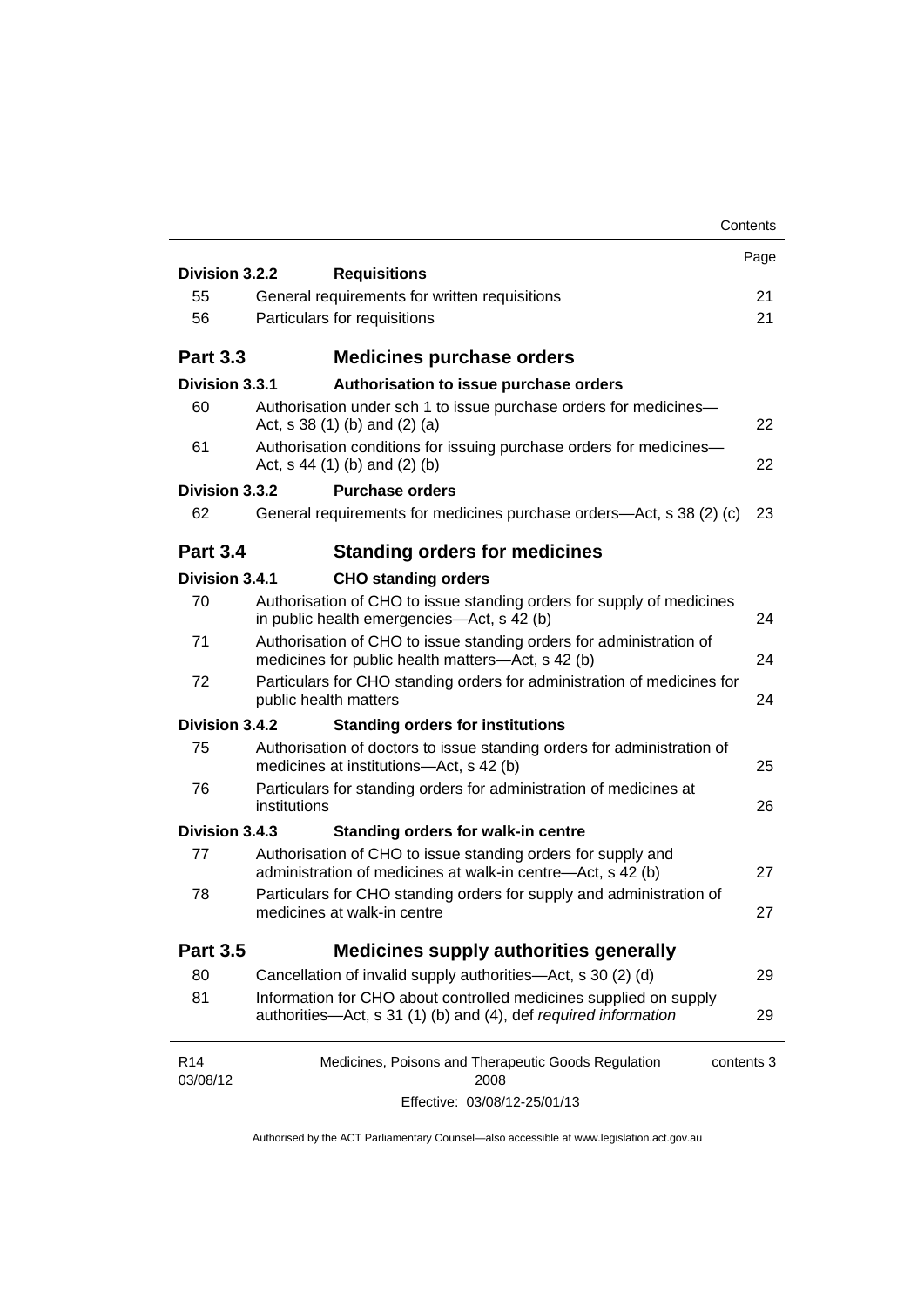### **Contents**

| <b>Chapter 4</b> | <b>Supplying medicines</b>                                                                              | Page                        |
|------------------|---------------------------------------------------------------------------------------------------------|-----------------------------|
| <b>Part 4.1</b>  | <b>Preliminary</b>                                                                                      |                             |
| 100              | Overview of supply authorisations for medicines                                                         | 31                          |
| <b>Part 4.2</b>  | <b>Medicines—supply authorisations under</b><br>sch 1                                                   |                             |
| Division 4.2.1   | Sch 1 medicines supply authorisations                                                                   |                             |
| 110              | Authorisation under sch 1 to supply medicines-<br>Act, s 26 (1) (b) and (2) (b)                         | 32                          |
| Division 4.2.2   | <b>Dispensing medicines</b>                                                                             |                             |
| 120              | Authorisation conditions for dispensing medicines—Act, s 44 (1) (b)<br>and $(2)$ $(b)$                  | 33                          |
| 121              | How medicines are dispensed                                                                             | 34                          |
| 122              | Noting changes to prescriptions on oral direction of prescriber-Act, s<br>$27(2)$ (b) (ii)              | 36                          |
| 123              | Labelling dispensed medicines—Act, s 60 (1) (c) (i) and (2) (c) (i)                                     | 37                          |
| 124              | Marking dispensed prescriptions                                                                         | 38                          |
| 125              | Recording dispensing of medicines                                                                       | 39                          |
| Division 4.2.3   | <b>Supplying medicines on requisitions</b>                                                              |                             |
| 130              | Authorisation conditions for supplying medicines on requisitions-<br>Act, $s$ 44 (1) (b) and (2) (b)    | 40                          |
| 131              | Supplying medicines on requisitions                                                                     | 41                          |
| 132              | Labelling medicines supplied on requisition-Act, s 60 (1) (c) (i) and<br>$(2)$ (c) (i)                  | 42                          |
| 133              | Marking filled requisitions                                                                             | 42                          |
| 134              | Recording supply of medicines on requisitions                                                           | 43                          |
| Division 4.2.4   | Supplying medicines on purchase orders                                                                  |                             |
| 140              | Authorisation conditions for supplying medicines on purchase orders-<br>Act, $s$ 44 (1) (b) and (2) (b) | 44                          |
| 141              | Supplying medicines on purchase orders                                                                  | 45                          |
| 142              | Recording supply of medicines on purchase orders                                                        | 46                          |
| Division 4.2.5   | Supplying medicines on standing orders                                                                  |                             |
| 150              | Authorisation conditions for supplying medicines on standing orders-<br>Act, s 44 (1) (b) and (2) (b)   | 47                          |
| contents 4       | Medicines, Poisons and Therapeutic Goods Regulation<br>2008                                             | R <sub>14</sub><br>03/08/12 |
|                  | Effective: 03/08/12-25/01/13                                                                            |                             |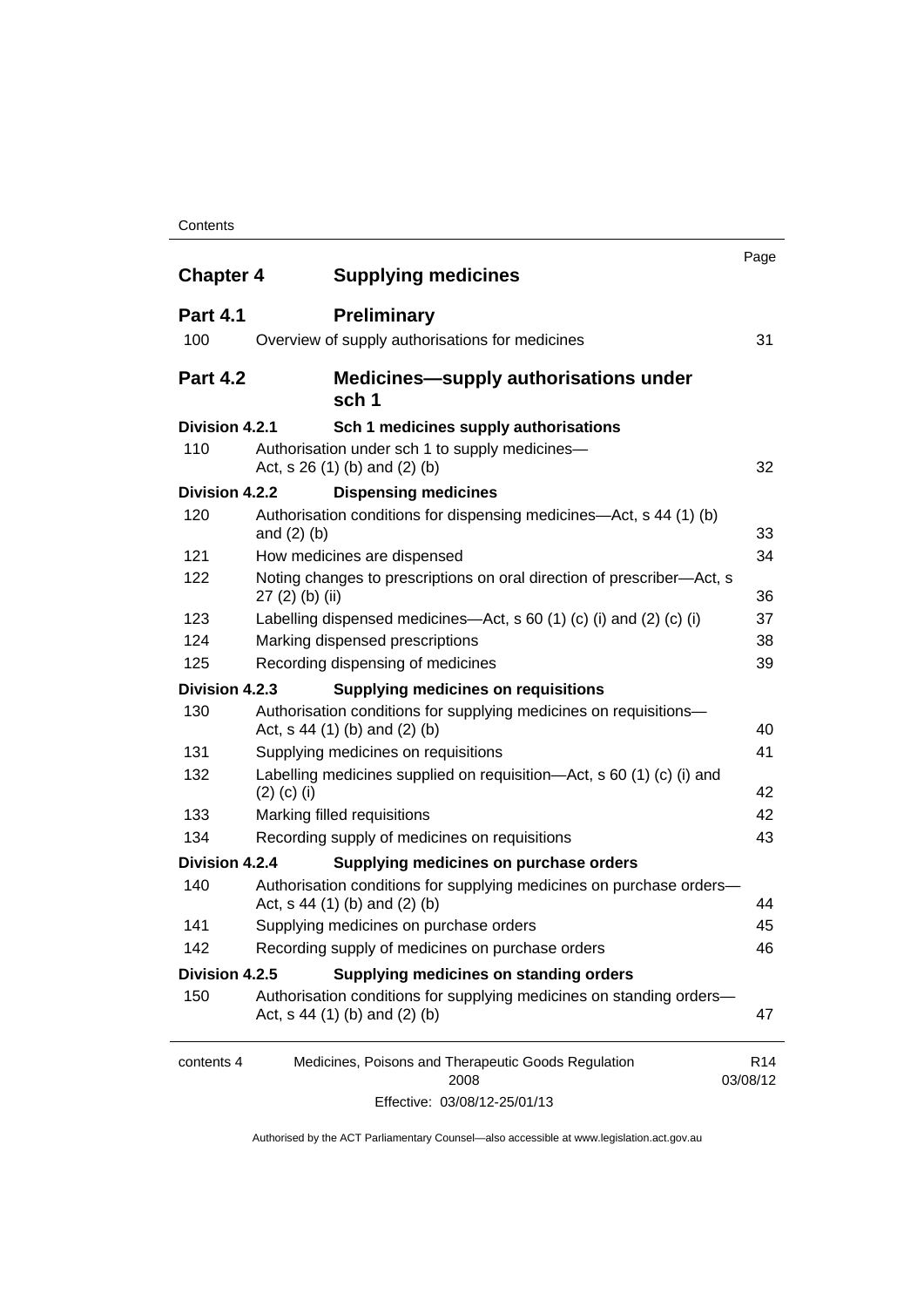| Contents |
|----------|
|----------|

| 151<br>152      | Supplying medicines on standing orders                                                                                              |    |  |  |  |  |
|-----------------|-------------------------------------------------------------------------------------------------------------------------------------|----|--|--|--|--|
|                 | Labelling medicines supplied on standing order-Act, s 60 (1) (c) (i)<br>and $(2)$ $(c)$ $(i)$                                       |    |  |  |  |  |
| 153             | Recording supply of medicines on standing orders                                                                                    |    |  |  |  |  |
| Division 4.2.6  | <b>Supplying medicines during consultations</b>                                                                                     |    |  |  |  |  |
| 160             | Authorisation conditions for supplying medicines during<br>consultations-Act, s 44 (1) (b) and (2) (b)                              | 50 |  |  |  |  |
| 161             | Labelling medicines supplied during consultations                                                                                   | 51 |  |  |  |  |
| 162             | Recording medicines supplied during consultations                                                                                   | 53 |  |  |  |  |
| 163             | Additional requirements for supplying controlled medicines for human<br>use during consultations                                    | 53 |  |  |  |  |
| 164             | Information for CHO about controlled medicines supplied during<br>consultations-Act, s 31 (2) (b) and (4), def required information | 54 |  |  |  |  |
| Division 4.2.7  | Selling pseudoephedrine by retail                                                                                                   |    |  |  |  |  |
| 170             | Meaning of retail sale-div 4.2.7                                                                                                    | 55 |  |  |  |  |
| 171             | Authorisation conditions for retail sale of pseudoephedrine-Act, s 44<br>$(1)$ (b) and $(2)$ (b)                                    | 55 |  |  |  |  |
| 172             | Requirement to tell buyer about pseudoephedrine sales record                                                                        | 56 |  |  |  |  |
| 173             | Required information for pseudoephedrine sales records                                                                              | 57 |  |  |  |  |
| 174             | Failure to amend pseudoephedrine sales record                                                                                       | 59 |  |  |  |  |
| 175             | Pseudoephedrine sales record-decision by CHO                                                                                        | 60 |  |  |  |  |
| Division 4.2.8  | <b>Supplying pharmacist only medicines</b>                                                                                          |    |  |  |  |  |
| 180             | Authorisation conditions for supply of pharmacist only medicines-Act,<br>s 44 (1) (b) and (2) (b)                                   | 60 |  |  |  |  |
| <b>Part 4.3</b> | Authorisation to supply without prescription<br>in emergencies                                                                      |    |  |  |  |  |
| 250             | Meaning of designated prescription only medicine-pt 4.3                                                                             | 62 |  |  |  |  |
| 251             | Authorisation to supply certain medicines without prescription in<br>emergencies-Act, s 26 (1) (b)                                  | 62 |  |  |  |  |
| 252             | Authorisation conditions for supplying of certain medicines without<br>prescription in emergencies—Act, s 44 (1) (b) and (2) (b)    | 63 |  |  |  |  |
| 253             | Labelling medicines supplied without prescription in emergencies-<br>Act, s 60 (1) (c) (i) and (2) (c) (i)                          | 64 |  |  |  |  |
| 254             | Recording medicines supplied without prescription in emergencies                                                                    | 65 |  |  |  |  |

| R14      | Medicines, Poisons and Therapeutic Goods Regulation | contents 5 |
|----------|-----------------------------------------------------|------------|
| 03/08/12 | 2008                                                |            |
|          | Effective: 03/08/12-25/01/13                        |            |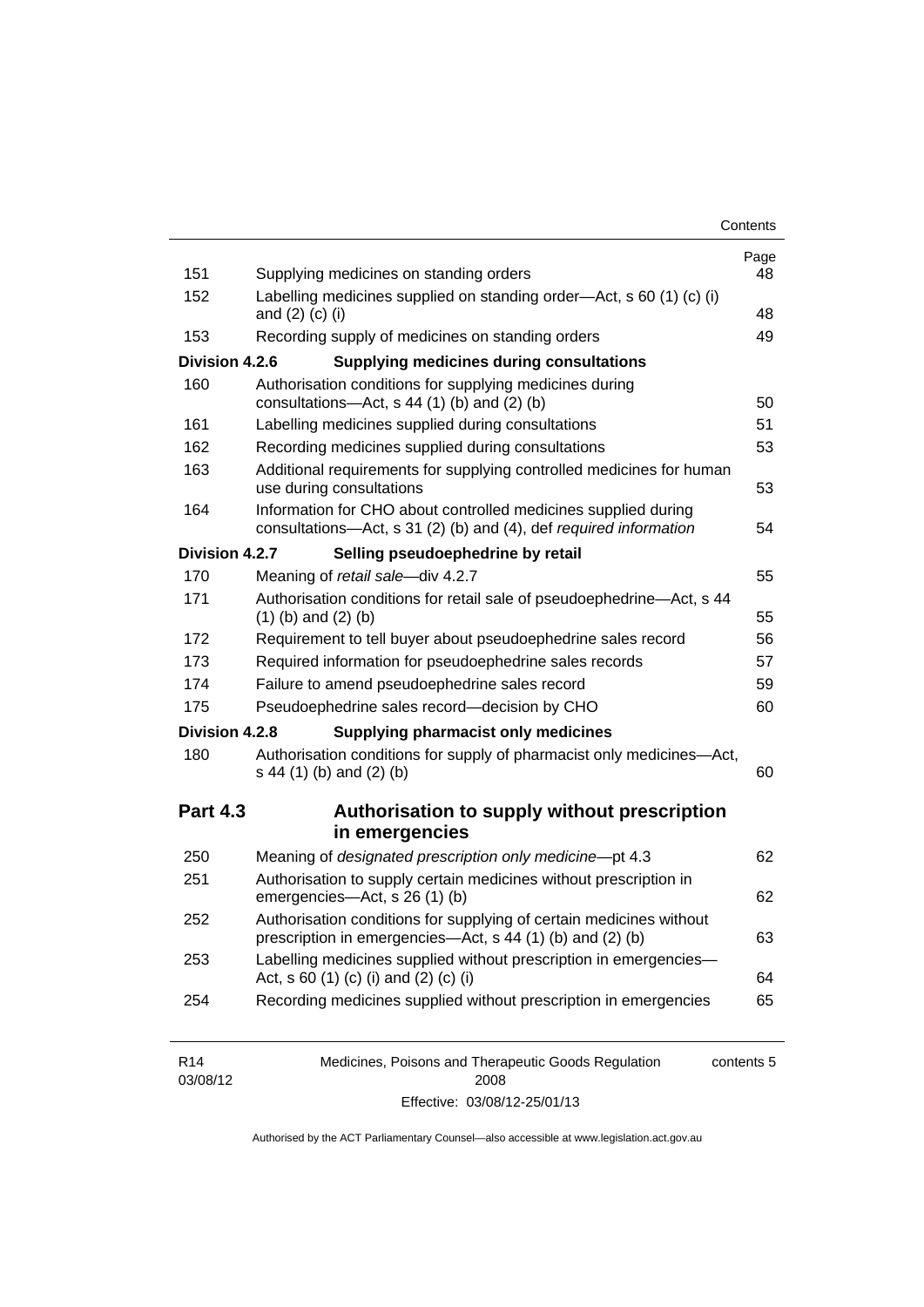| <b>Part 4.4</b>  | Authorisation to supply medicines for<br>disposal                                                                                                 | Page                        |  |  |
|------------------|---------------------------------------------------------------------------------------------------------------------------------------------------|-----------------------------|--|--|
| 260              | Authorisation to supply medicines to pharmacists for disposal-Act, s<br>26(1)(b)                                                                  | 66                          |  |  |
| 261              | Authorisation to supply medicines to commercial disposal operators for<br>disposal—Act, s $26(1)(b)$                                              | 66                          |  |  |
| <b>Part 4.5</b>  | Wholesale supply of medicines under<br>corresponding laws                                                                                         |                             |  |  |
| 270              | Conditions for wholesalers supplying medicines under corresponding<br>laws-Act, s $20(4)(c)$                                                      | 67                          |  |  |
| <b>Chapter 5</b> | <b>Administering medicines</b>                                                                                                                    |                             |  |  |
| <b>Part 5.1</b>  | <b>Authorisations for health-related occupations</b>                                                                                              |                             |  |  |
| 350              | Authorisation under sch 1 for people in health-related occupations to<br>administer medicines—Act, s 37 (1) (b) and (3) (b)                       | 68                          |  |  |
| 351              | Authorisation conditions for administration of medicines at institutions<br>by people in health-related occupations—Act, s 44 (1) (b) and (2) (b) |                             |  |  |
| <b>Part 5.2</b>  | Other administration authorisations                                                                                                               |                             |  |  |
| 360              | Authorisation for self-administration etc of medicines—Act, s 37 (2) (b)<br>and $(3)$ $(b)$                                                       | 70                          |  |  |
| 361              | Authorisation for administration of medicines by assistants-Act,<br>$s 37(1)$ (b)                                                                 | 71                          |  |  |
| <b>Chapter 6</b> | <b>Obtaining and possessing medicines</b>                                                                                                         |                             |  |  |
| 370              | Authorisation under sch 1 to obtain and possess medicines—Act, s 35<br>$(1)$ (b), (2) (b) and s 36 (b)                                            | 72                          |  |  |
| 371              | Authorisation to obtain and possess medicines for certain personal<br>use-related dealings-Act, s 35 (1) (b), (2) (b) and s 36 (b)                | 72                          |  |  |
| <b>Chapter 7</b> | <b>Manufacturing medicines</b>                                                                                                                    |                             |  |  |
| 380              | Authorisation under sch 1 to manufacture medicines-Act, s 33 (b)                                                                                  | 73                          |  |  |
| contents 6       | Medicines, Poisons and Therapeutic Goods Regulation<br>2008                                                                                       | R <sub>14</sub><br>03/08/12 |  |  |
|                  | Effective: 03/08/12-25/01/13                                                                                                                      |                             |  |  |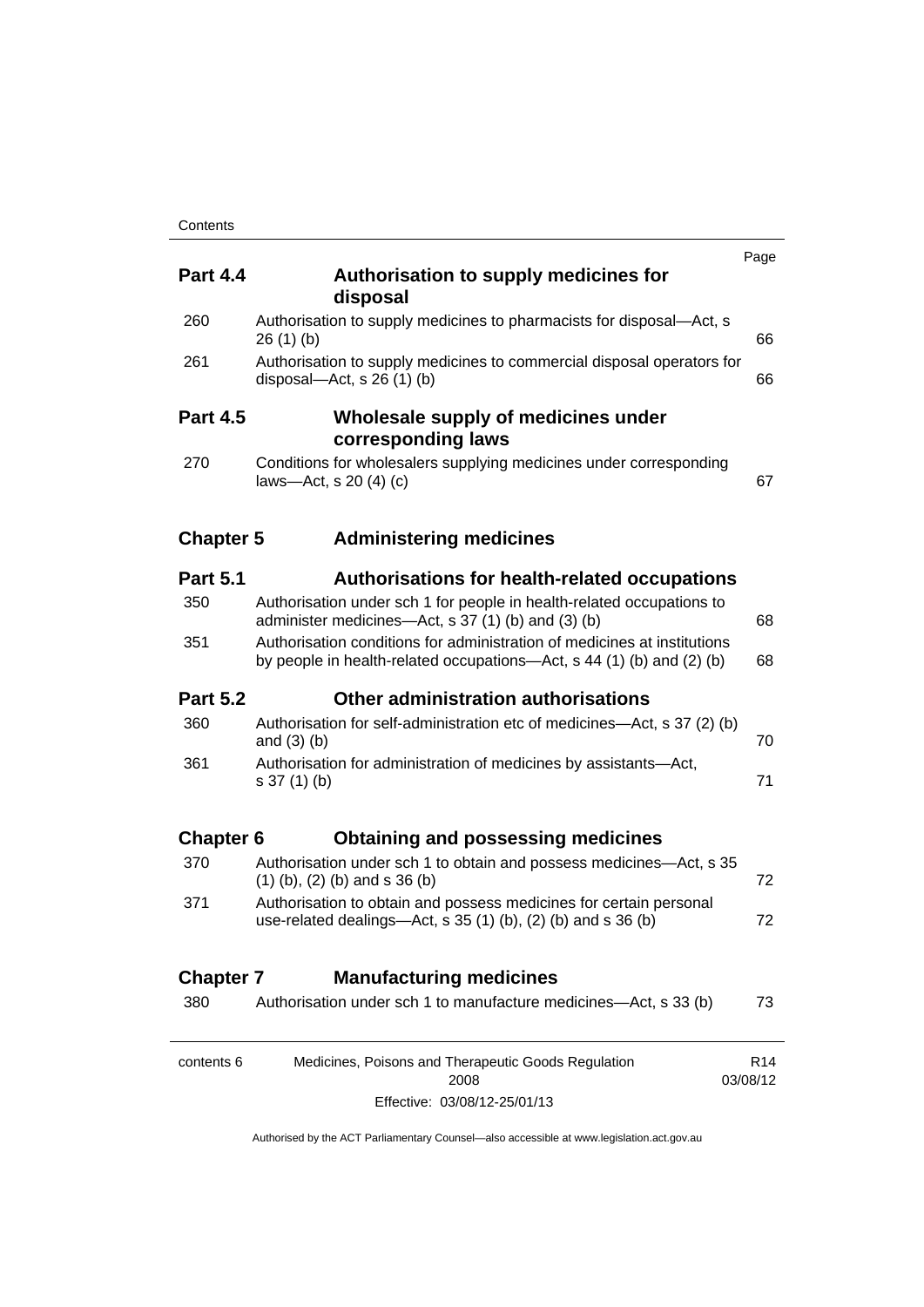|                  |                                                                                                                                | Contents |
|------------------|--------------------------------------------------------------------------------------------------------------------------------|----------|
| <b>Chapter 8</b> | <b>Discarding medicines</b>                                                                                                    | Page     |
| 390              | Discarding controlled medicines—Act, s 34 (1) (a)                                                                              | 74       |
| <b>Chapter 9</b> | <b>Other medicines authorisations</b>                                                                                          |          |
| <b>Part 9.1</b>  | Authorisations for delivery people and<br>commercial disposal operators                                                        |          |
| 400              | Authorisations to deliver medicines under supply authorities-Act,<br>s 26 (1) (b), (2) (b), s 35 (1) (b), (2) (b) and s 36 (b) | 75       |
| 401              | Authorisations for commercial disposal operators-Act, s 26 (1) (b)<br>and (2) (b), s 35 (1) (b) and (2) (b) and s 36 (b)       | 76       |
| <b>Part 9.2</b>  | <b>Emergency supply and administration of</b><br>adrenaline and salbutamol                                                     |          |
| 410              | Authorisations to supply and administer adrenaline and salbutamol-<br>Act, s 26 (1) (b) and s 37 (1) (b)                       | 77       |
| <b>Part 9.3</b>  | <b>Medicines authorisations for corrections</b><br>functions                                                                   |          |
| 420              | Authorisations for CYP authorised people—Act, s 26 (1) (b),<br>s 35 (1) (b), (2) (b), s 36 (b) and s 37 (1) (b)                | 78       |
| 421              | Authorisations for corrections officers—Act, s 26 (1) (b), s 35 (1) (b),<br>$(2)$ (b), s 36 (b) and s 37 (1) (b)               | 79       |
| 422              | Authorisations for court and police cell custodians-Act, s 26 (1) (b),<br>s 35 (1) (b), (2) (b), s 36 (b) and s 37 (1) (b)     | 79       |
| <b>Part 9.4</b>  | Authorisations for medicines research and<br>education program purposes other than<br>controlled medicines                     |          |
| 430              | Authorisations for non-controlled medicines research and education-<br>Act, $s$ 26 (1) and (2) (b)                             | 81       |
| 431              | Authorisation conditions for non-controlled medicines research and<br>education- $Act$ , s 44 (1) (b) and (2) (b)              | 82       |

Medicines, Poisons and Therapeutic Goods Regulation 2008 Effective: 03/08/12-25/01/13 contents 7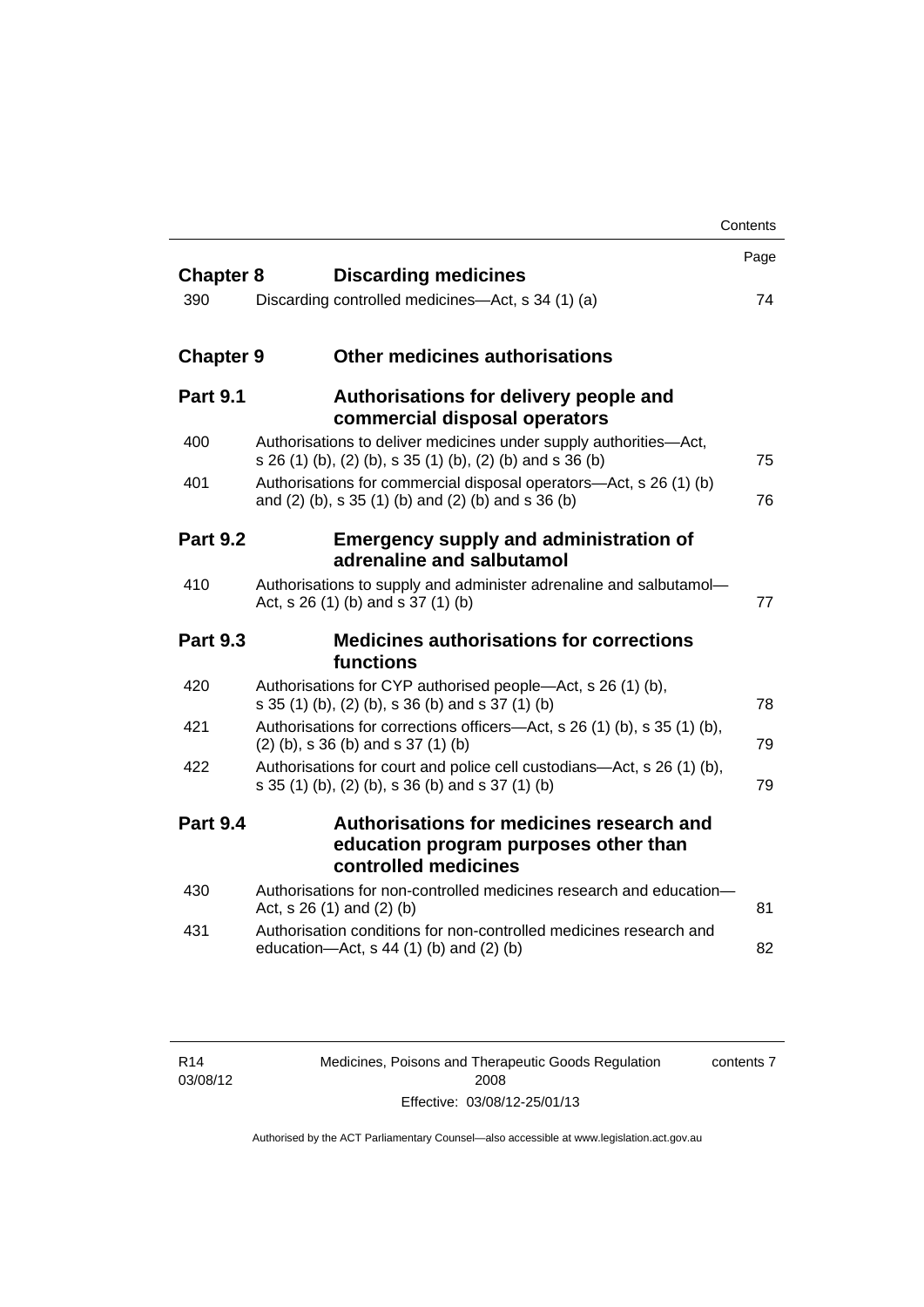|                   |                                                                                                                                       | Page |  |  |
|-------------------|---------------------------------------------------------------------------------------------------------------------------------------|------|--|--|
| <b>Part 9.5</b>   | <b>Authorisations under medicines licences</b>                                                                                        |      |  |  |
| Division 9.5.1    | Controlled medicines research and education program<br>licence authorisations                                                         |      |  |  |
| 440               | Authorisations under controlled medicines research and education<br>program licences-Act, s 20 (1) (a)                                |      |  |  |
| 441               | Authorisation condition for controlled medicines research and<br>education program licences—Act, s 44 (1) (b) and (2) (b)             | 85   |  |  |
| Division 9.5.2    | <b>First-aid kit licence authorisations</b>                                                                                           |      |  |  |
| 450               | Authorisations under first-aid kit licences—Act, s 20 (1) (a)                                                                         | 86   |  |  |
| 451               | Authorisation condition for first-aid kit licences—Act, s 44 (1) (b) and<br>$(2)$ (b)                                                 | 87   |  |  |
| Division 9.5.3    | Wholesalers licence authorisations                                                                                                    |      |  |  |
| 460               | Authorisations under medicines wholesalers licences—Act, s 20 (1) (a)                                                                 | 87   |  |  |
| 461               | Authorisation conditions for medicines wholesalers licences-Act,<br>s 44 (1) (b) and (2) (b)                                          | 88   |  |  |
| Division 9.5.4    | Opioid dependency treatment licence authorisations                                                                                    |      |  |  |
| 470               | Authorisations under opioid dependency treatment licences-Act,<br>s 20(1)(a)                                                          | 89   |  |  |
| 471               | Authorisation condition for opioid dependency treatment licences-<br>Act, $s$ 44 (1) (b) and (2) (b)                                  | 90   |  |  |
| Division 9.5.5    | Pharmacy medicines rural communities licences                                                                                         |      |  |  |
| 480               | Authorisations under pharmacy medicines rural communities<br>licences- $-\text{Act}$ , s 20 (1) (a)                                   | 91   |  |  |
| 481               | Authorisation conditions for pharmacy medicines rural communities<br>licences—Act, $s$ 44 (1) (b) and (2) (b)                         | 92   |  |  |
| <b>Chapter 10</b> | Packaging and labelling of medicines                                                                                                  |      |  |  |
|                   | generally                                                                                                                             |      |  |  |
| 500               | When pharmacy medicines and pharmacist only medicines to be<br>supplied in manufacturer's packs-Act, s 59 (1) (c) (i) and (2) (c) (i) | 94   |  |  |
| 501               | Packaging of supplied manufacturer's packs of medicines—Act, s 59<br>$(1)$ (c) (i) and (2) (c) (i)                                    | 94   |  |  |
| 502               | Labelling of supplied manufacturer's packs of medicines-Act,<br>s 60 (1) (c) (i) and (2) (c) (i)                                      | 95   |  |  |

| contents 8 | Medicines, Poisons and Therapeutic Goods Regulation | R14      |
|------------|-----------------------------------------------------|----------|
|            | 2008                                                | 03/08/12 |
|            | Effective: 03/08/12-25/01/13                        |          |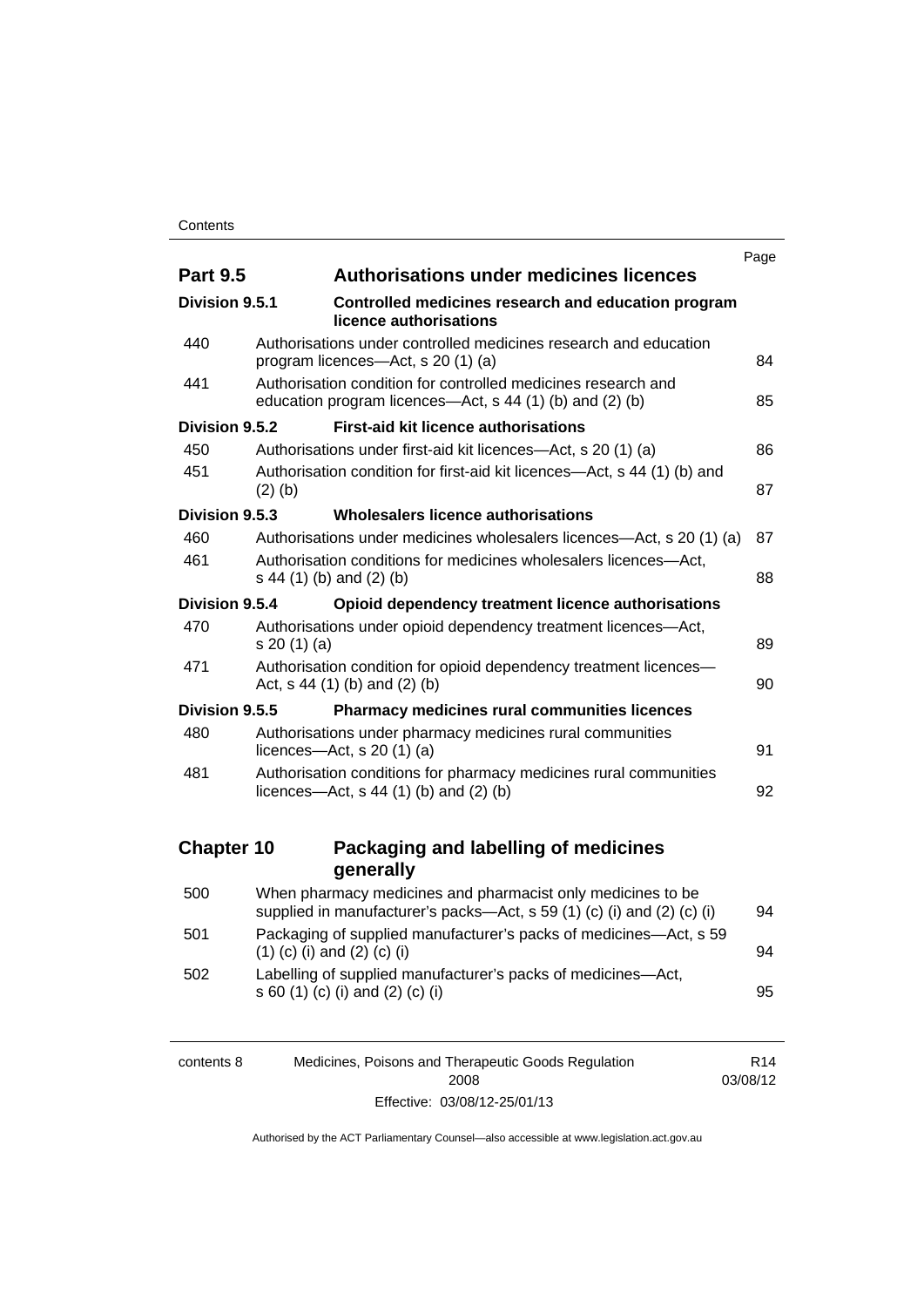|                   |                                                                                                                |                                                                                                                  | Contents |
|-------------------|----------------------------------------------------------------------------------------------------------------|------------------------------------------------------------------------------------------------------------------|----------|
| <b>Chapter 11</b> |                                                                                                                | <b>Storage of medicines</b>                                                                                      | Page     |
|                   |                                                                                                                |                                                                                                                  |          |
| <b>Part 11.1</b>  |                                                                                                                | <b>Preliminary</b>                                                                                               |          |
| 510               |                                                                                                                | Meaning of prescribed person-ch 11                                                                               | 96       |
| 511               |                                                                                                                | Meaning of key-ch 11                                                                                             | 97       |
| <b>Part 11.2</b>  |                                                                                                                | Storage requirements for medicines generally                                                                     |          |
| 515               |                                                                                                                | Storage of medicines generally—Act, s 61 (b) and (c)                                                             | 98       |
| <b>Part 11.3</b>  |                                                                                                                | Additional storage requirements for<br>medicines other than controlled medicines                                 |          |
| 520               |                                                                                                                | Storage of medicines other than controlled medicines in community<br>pharmacies-Act, s 61 (b) and (c)            | 99       |
| 521               |                                                                                                                | Storage of medicines other than controlled medicines by other<br>people—Act, s 61 (b) and (c)                    | 100      |
| 522               | Storage of pharmacy medicines by pharmacy medicines rural<br>communities licence-holders—Act, s 61 (b) and (c) |                                                                                                                  | 100      |
| Part 11.4         |                                                                                                                | Additional storage requirements for                                                                              |          |
|                   |                                                                                                                | controlled medicines                                                                                             |          |
| 530               |                                                                                                                | Meaning of personal custody-pt 11.4                                                                              | 101      |
| 531               |                                                                                                                | Storage of controlled medicines by wholesalers licence-holders-<br>Act, $s \ 61$ (b) and (c)                     | 101      |
| 532               |                                                                                                                | Storage of controlled medicines for certain health-related<br>occupations-Act, s 61 (b) and (c)                  | 102      |
| 533               |                                                                                                                | Storage of controlled medicines by certain other prescribed people-<br>Act, $s 61$ (b) and (c)                   | 103      |
| <b>Chapter 12</b> |                                                                                                                | <b>Controlled medicines registers</b>                                                                            |          |
| 540               |                                                                                                                | Keeping of controlled medicines registers by certain people-Act, s 48<br>(a) and $s$ 50 (1) (b) and (2) (b)      | 106      |
| 541               |                                                                                                                | Keeping of controlled medicines registers by first-aid kit holders-Act,<br>s 48 (a) and s 50 (1) (b) and (2) (b) | 108      |
| 542               |                                                                                                                | Form of controlled medicines registers—Act, s 49 (1) (b) and (2) (b)                                             | 109      |
| 543               |                                                                                                                | Making entries in controlled medicines registers-Act, s 51 (1) (b)                                               | 109      |
|                   |                                                                                                                |                                                                                                                  |          |

| R <sub>14</sub> | Medicines, Poisons and Therapeutic Goods Regulation | contents 9 |
|-----------------|-----------------------------------------------------|------------|
| 03/08/12        | 2008                                                |            |
|                 | Effective: 03/08/12-25/01/13                        |            |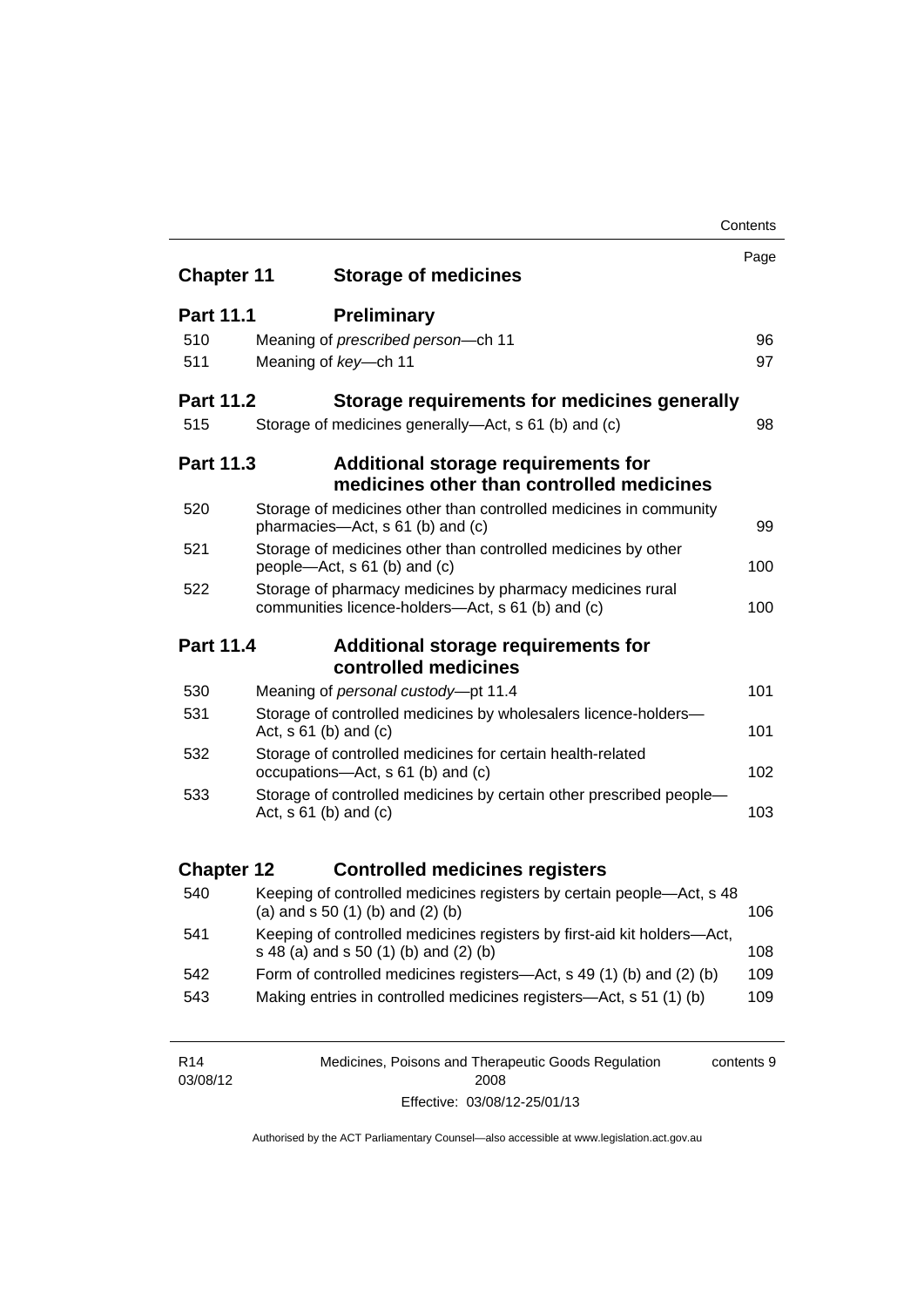|     |                                                                                            | Page |
|-----|--------------------------------------------------------------------------------------------|------|
| 544 | Prescribed witnesses for administration of controlled medicines-Act,<br>$s 53$ (a) and (b) | 111  |
| 545 | Prescribed witnesses for discarding of controlled medicines—Act, s 54<br>$(a)$ and $(b)$   | 111  |
| 546 | Changes etc to entries in controlled medicines registers—Act, s 55 (2)<br>(b)              | 112  |

### **Chapter 13 [Controlled medicines and appendix D](#page-135-0)  [medicines approvals for human use](#page-135-0)**

| <b>Part 13.1</b> | <b>Controlled medicines approvals</b> |  |
|------------------|---------------------------------------|--|
|------------------|---------------------------------------|--|

| Division 13.1.1 |                   | Preliminary                                                                                                |     |
|-----------------|-------------------|------------------------------------------------------------------------------------------------------------|-----|
| 550             |                   | Meaning of controlled medicines approval                                                                   | 114 |
| 551             |                   | Meaning of designated prescriber-pt 13.1                                                                   | 114 |
| Division 13.1.2 |                   | <b>Standing controlled medicines approvals</b>                                                             |     |
| 555             | patients          | Standing approval to prescribe controlled medicines for hospital in-                                       | 115 |
| 556             | treatment         | Standing approval to prescribe controlled medicines for short-term                                         | 115 |
| 557             |                   | Standing interim approval to prescribe buprenorphine and methadone<br>for patients of certain institutions | 115 |
| Division 13.1.3 |                   | Chief health officer controlled medicines approvals                                                        |     |
| 560             |                   | Applications for CHO controlled medicines approvals                                                        | 117 |
| 561             |                   | Requirements for CHO controlled medicines approval applications                                            | 118 |
| 562             |                   | CHO decision on applications to prescribe controlled medicines                                             | 119 |
| 563             |                   | Restrictions on CHO power to approve applications for approvals                                            | 120 |
| 564             |                   | Term of CHO controlled medicines approvals                                                                 | 121 |
| 565             |                   | Applications for review of unfavourable CHO decisions for approvals                                        | 121 |
| 566             |                   | Medicines advisory committee—referred applications and review of<br>unfavourable CHO decisions             | 122 |
| 567             |                   | Amendment and revocation of controlled medicines approvals                                                 | 123 |
| 568             |                   | Application for review of amendment and revocation on CHO initiative                                       | 124 |
| 569             | on CHO initiative | Medicines advisory committee—review of amendment or revocation                                             | 125 |

| contents 10 | Medicines, Poisons and Therapeutic Goods Regulation | R <sub>14</sub> |
|-------------|-----------------------------------------------------|-----------------|
|             | 2008                                                | 03/08/12        |
|             | Effective: 03/08/12-25/01/13                        |                 |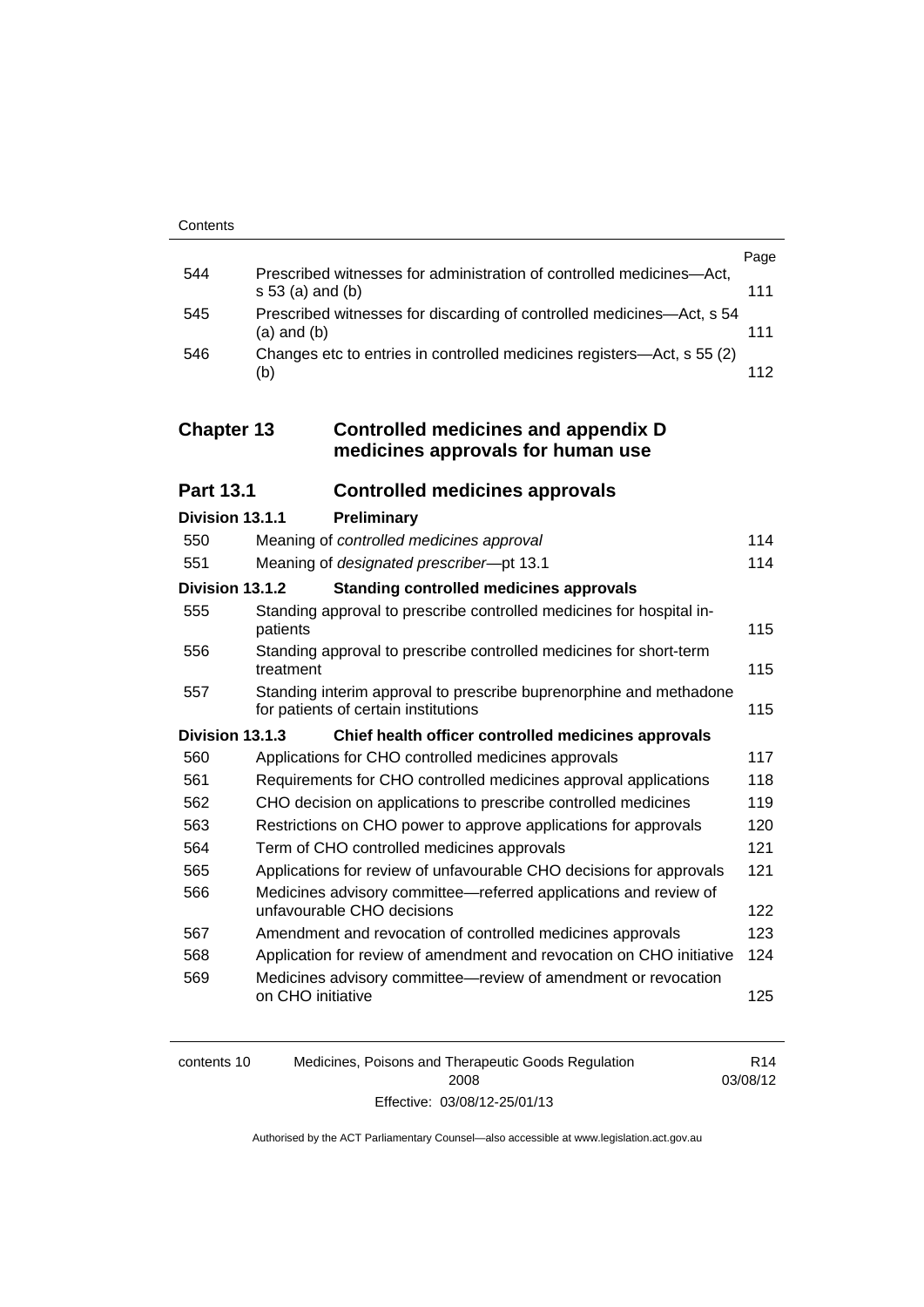| Contents |
|----------|
|----------|

| 570                         | Conditional controlled medicines approvals                                                                   | Page<br>125 |
|-----------------------------|--------------------------------------------------------------------------------------------------------------|-------------|
| 571                         | Form of CHO controlled medicines approvals                                                                   | 126         |
| 572                         | When controlled medicines approvals etc take effect                                                          | 127         |
| 573                         | Medicines advisory committee-directions to CHO                                                               | 127         |
| 574                         | Medicines advisory committee-guidelines for CHO decisions on<br>applications                                 | 128         |
| Division 13.1.4             | <b>Endorsements to treat drug-dependency</b>                                                                 |             |
| 580                         | Meaning of endorsement-div 13.1.4                                                                            | 128         |
| 581                         | Applications for CHO endorsement to treat drug-dependency                                                    | 128         |
| 582                         | CHO decisions on applications for endorsement to treat<br>drug-dependency                                    | 129         |
| 583                         | Form of CHO endorsements to treat drug-dependency                                                            | 129         |
| 584                         | Medicines advisory committee-review of CHO decisions to refuse<br>endorsements to treat drug-dependency      | 130         |
| <b>Part 13.2</b>            | Appendix D medicines approvals                                                                               |             |
| 590                         | Meaning of appendix D medicines approval                                                                     | 131         |
| 591                         | Standing approval to prescribe designated appendix D medicines                                               | 131         |
| 592                         | Applications for CHO approval to prescribe designated appendix D<br>medicines                                | 132         |
| 593                         | CHO decisions on applications to prescribe designated appendix D<br>medicines                                | 132         |
| 594                         | Form of CHO appendix D medicines approvals                                                                   | 133         |
| <b>Chapter 14</b>           | <b>Medicines licences</b>                                                                                    |             |
| <b>Part 14.1</b>            | <b>Medicines licences generally</b>                                                                          |             |
| 600                         | Medicines licences that may be issued—Act, s 78 (2)                                                          | 134         |
| <b>Part 14.2</b>            | <b>Controlled medicines research and education</b><br>program licences                                       |             |
| 605                         | Applications for controlled medicines research and education program<br>licences                             | 135         |
| 606                         | Restrictions on issuing of controlled medicines research and education<br>program licences—Act, s 85 (1) (a) | 136         |
| R <sub>14</sub><br>03/08/12 | Medicines, Poisons and Therapeutic Goods Regulation<br>2008                                                  | contents 11 |

Effective: 03/08/12-25/01/13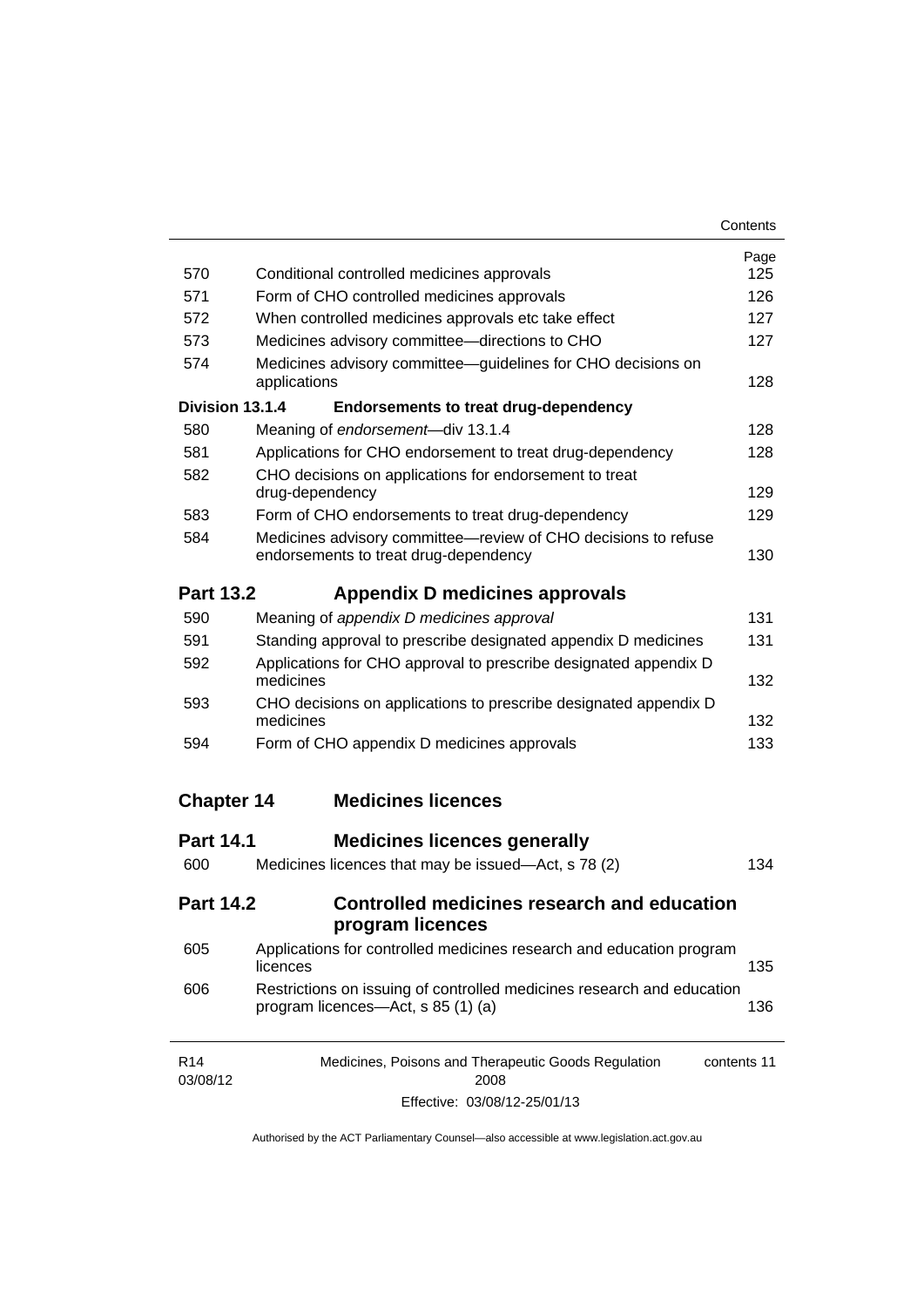|                   |                                                                                                              | Page                        |
|-------------------|--------------------------------------------------------------------------------------------------------------|-----------------------------|
| 607               | Additional information for controlled medicines research and education<br>program licences—Act, s 88 (1) (k) | 136                         |
| <b>Part 14.3</b>  | <b>First-aid kit licences</b>                                                                                |                             |
| 610               | Applications for first-aid kit licences                                                                      | 138                         |
| 611               | Restrictions on issuing of first-aid kit licences—Act, s 85 (1) (a)                                          | 139                         |
| 612               | Additional information for first-aid kit licences—Act, s 88 (1) (k)                                          | 140                         |
| <b>Part 14.4</b>  | <b>Medicines wholesalers licences</b>                                                                        |                             |
| 615               | Applications for medicines wholesalers licences                                                              | 141                         |
| 616               | Restrictions on issuing of medicines wholesalers licences—Act, s 85<br>$(1)$ (a)                             | 141                         |
| 617               | Additional information for medicines wholesalers licences—Act, s 88<br>$(1)$ (k)                             | 142                         |
| <b>Part 14.5</b>  | <b>Opioid dependency treatment licences</b>                                                                  |                             |
| 620               | Applications for opioid dependency treatment licences                                                        | 143                         |
| 621               | Restriction on issuing of opioid dependency treatment licences-Act, s<br>85(1)(a)                            | 143                         |
| 622               | Witnessing not required for administration under opioid dependency<br>treatment licence-Act, s 190 (1) (a)   | 143                         |
| <b>Part 14.6</b>  | <b>Pharmacy medicines rural communities</b><br><b>licences</b>                                               |                             |
| 625               | Applications for pharmacy medicines rural communities licences                                               | 144                         |
| 626               | Restrictions on issuing of pharmacy medicines rural communities<br>licences- $-\text{Act}$ , s 85 (1) (a)    | 144                         |
| <b>Chapter 15</b> | <b>Medicines-other provisions</b>                                                                            |                             |
| <b>Part 15.1</b>  | <b>Opioid dependency treatment guidelines</b>                                                                |                             |
| 630               | Guidelines for treatment of opioid dependency                                                                | 145                         |
| Part 15.2         | <b>Medicines advisory committee</b>                                                                          |                             |
| 635               | Medicines advisory committee-membership                                                                      | 146                         |
| 636               | Medicines advisory committee-term of appointments                                                            | 147                         |
| contents 12       | Medicines, Poisons and Therapeutic Goods Regulation<br>2008                                                  | R <sub>14</sub><br>03/08/12 |
|                   | Effective: 03/08/12-25/01/13                                                                                 |                             |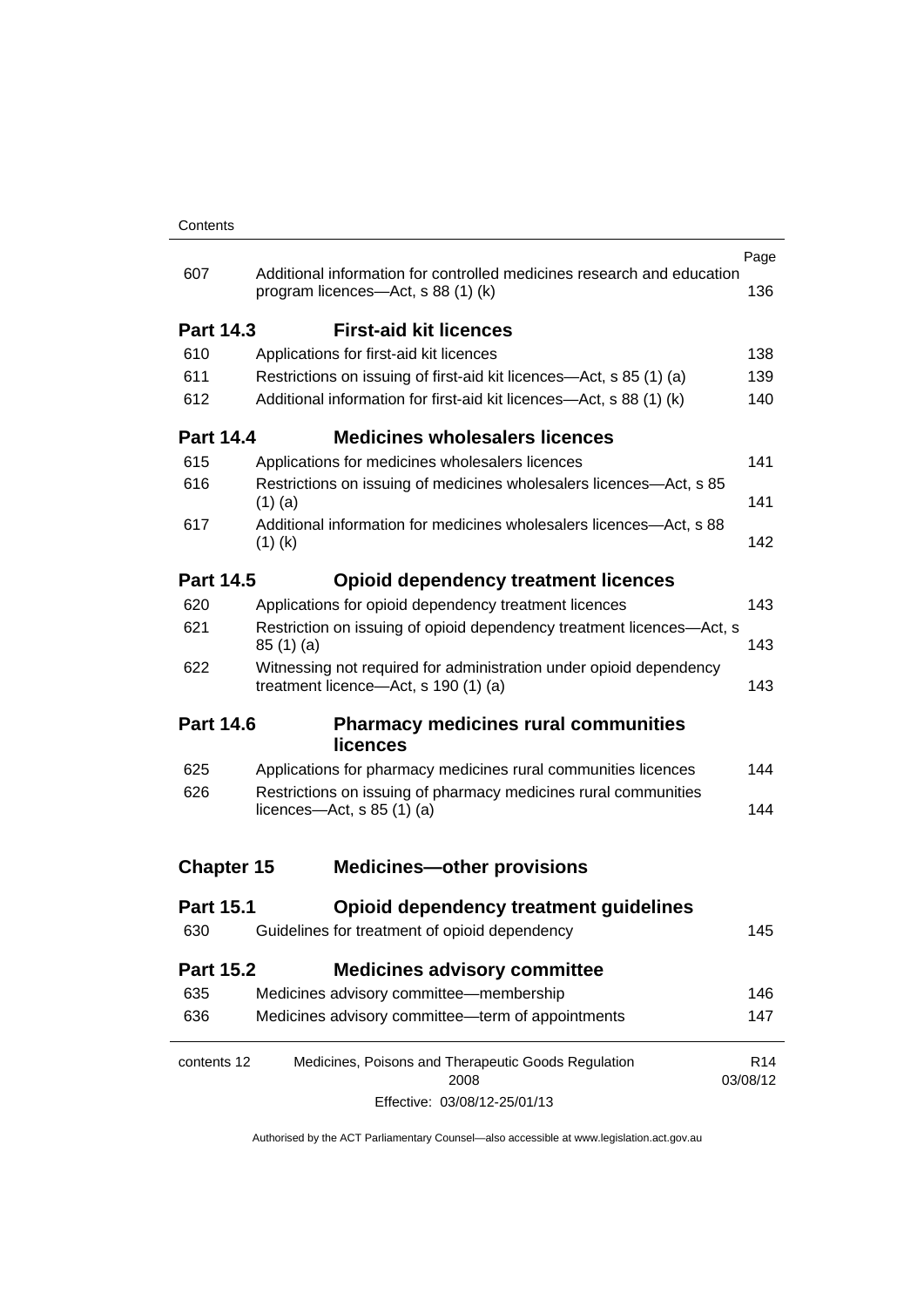| 637              | Medicines advisory committee—conditions of appointments                                                    | Page<br>147 |
|------------------|------------------------------------------------------------------------------------------------------------|-------------|
| 638              | Medicines advisory committee—time and place of meetings                                                    | 147         |
| 639              | Medicines advisory committee-presiding member                                                              | 147         |
| 640              | Medicines advisory committee-quorum                                                                        | 148         |
| 641              | Medicines advisory committee-voting                                                                        | 148         |
| 642              | Medicines advisory committee-conduct of meetings                                                           | 148         |
| 643              | Medicines advisory committee-disclosure of interests by members                                            | 149         |
| 644              | Medicines advisory committee—ending appointments                                                           | 151         |
| <b>Part 15.3</b> | <b>Other medicines provisions</b>                                                                          |             |
| 650              | Advertising controlled medicines—Act, s 66 (3) (b)                                                         | 153         |
| 651              | Advertising other medicines                                                                                | 153         |
| 652              | Prescribed institutions—Act, dict, def <i>institution</i> , par (b)                                        | 154         |
|                  | <b>Chapter 16</b><br>Low and moderate harm poisons                                                         |             |
|                  |                                                                                                            |             |
| <b>Part 16.1</b> | <b>Preliminary</b>                                                                                         |             |
| 660              | Meaning of relevant law-ch 16                                                                              | 155         |
| <b>Part 16.2</b> | Authorisation to supply low and moderate                                                                   |             |
|                  | harm poisons                                                                                               |             |
| 661              | Authorisation to supply low and moderate harm poisons-Act, s 26 (1)<br>(b) and $(2)$ (b)                   | 156         |
| 662              | Authorisation condition for supplying low and moderate harm<br>poisons-Act, s 44 (1) (b) and (2) (b)       | 156         |
| <b>Part 16.3</b> | Authorisation to manufacture low and                                                                       |             |
|                  | moderate harm poisons                                                                                      |             |
| 663              | Authorisation to manufacture low and moderate harm poisons-Act, s<br>33 <sub>(b)</sub>                     | 157         |
| 664              | Authorisation condition for manufacturing low and moderate harm<br>poisons-Act, $s$ 44 (1) (b) and (2) (b) | 157         |

Medicines, Poisons and Therapeutic Goods Regulation 2008 Effective: 03/08/12-25/01/13 contents 13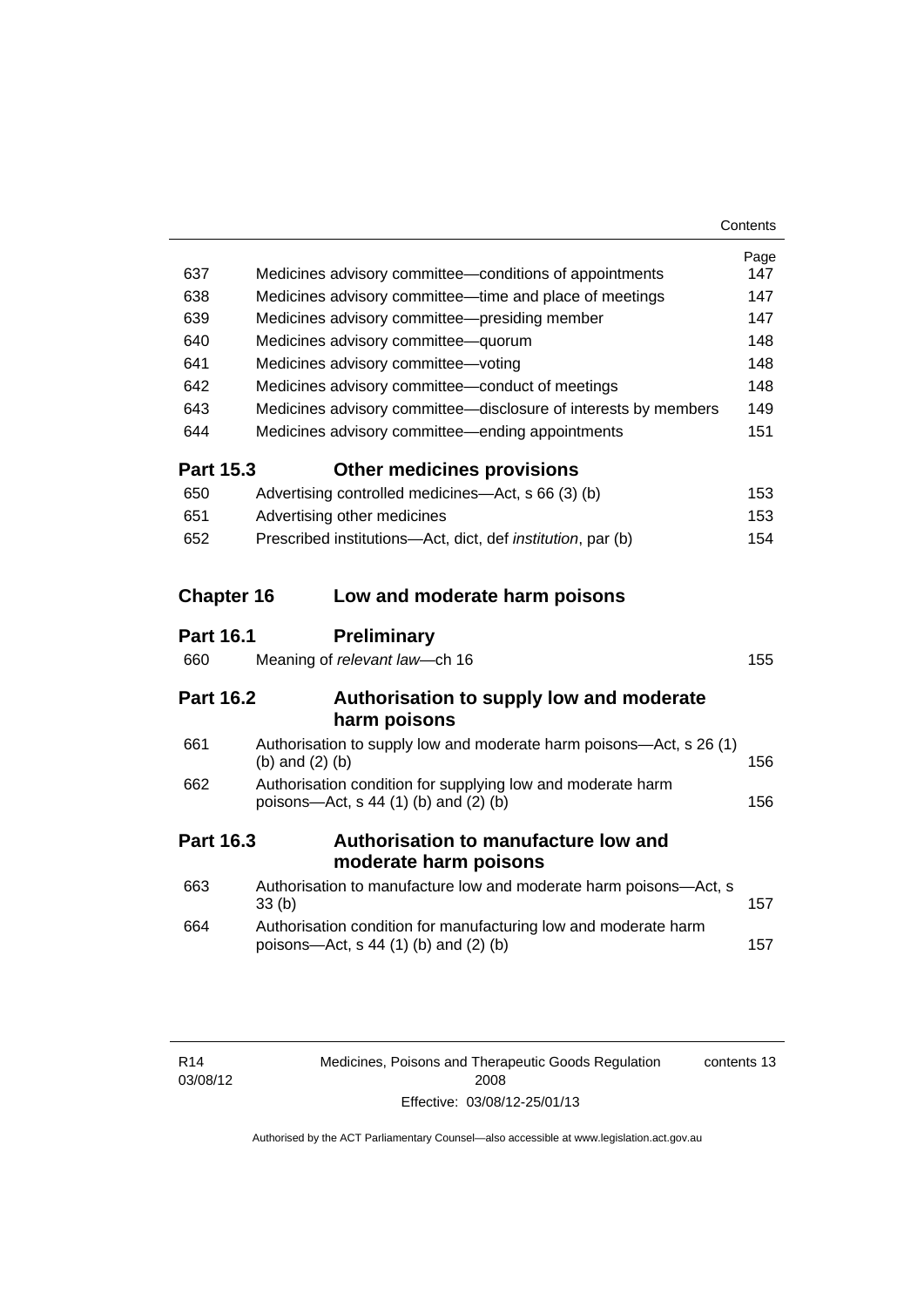| <b>Part 16.4</b>  | Packaging and labelling of low and moderate<br>harm poisons                                                              | Page |
|-------------------|--------------------------------------------------------------------------------------------------------------------------|------|
| 665               | Packaging of supplied manufacturer's packs of low and moderate<br>harm poisons—Act, s 59 (1) (c) (i) and (2) (c) (i)     | 158  |
| 666               | Labelling of supplied manufacturer's packs of low and moderate harm<br>poisons—Act, s 60 (1) (c) (i) and (2) (c) (i)     | 158  |
| <b>Chapter 17</b> | Dangerous poisons authorisations                                                                                         |      |
| <b>Part 17.1</b>  | <b>Overview of dangerous poisons</b><br>authorisations                                                                   |      |
| 670               | General overview of authorisations for dangerous poisons                                                                 | 159  |
| 671               | Overview of dangerous poisons authorisations under this regulation                                                       | 160  |
| 672               | General overview of authorisation conditions for dangerous poisons                                                       | 161  |
| <b>Part 17.2</b>  | Authorisations under dangerous poisons<br>licences                                                                       |      |
| Division 17.2.1   | Dangerous poisons manufacturers licence<br>authorisations                                                                |      |
| 675               | Authorisations under dangerous poisons manufacturers licences-Act,<br>s 20 (1) (a)                                       | 162  |
| 676               | Authorisation conditions for dangerous poisons manufacturers<br>licences—Act, $s$ 44 (1) (b) and (2) (b)                 | 163  |
| Division 17.2.2   | Dangerous poisons-research and education program<br>licence authorisations                                               |      |
| 680               | Authorisations under dangerous poisons research and education<br>program licences-Act, s 20 (1) (a)                      | 165  |
| 681               | Authorisation condition for dangerous poisons research and education<br>program licences—Act, $s$ 44 (1) (b) and (2) (b) | 166  |
| Division 17.2.3   | Dangerous poisons suppliers licence authorisations                                                                       |      |
| 685               | Authorisations under dangerous poisons suppliers licences—Act,<br>s 20(1)(b)                                             | 167  |
| 686               | Authorisation conditions for dangerous poisons suppliers licences-<br>Act, $s$ 44 (1) (b) and (2) (b)                    | 168  |
|                   |                                                                                                                          |      |

| contents 14 | Medicines, Poisons and Therapeutic Goods Regulation | R <sub>14</sub> |
|-------------|-----------------------------------------------------|-----------------|
|             | 2008                                                | 03/08/12        |
|             | Effective: 03/08/12-25/01/13                        |                 |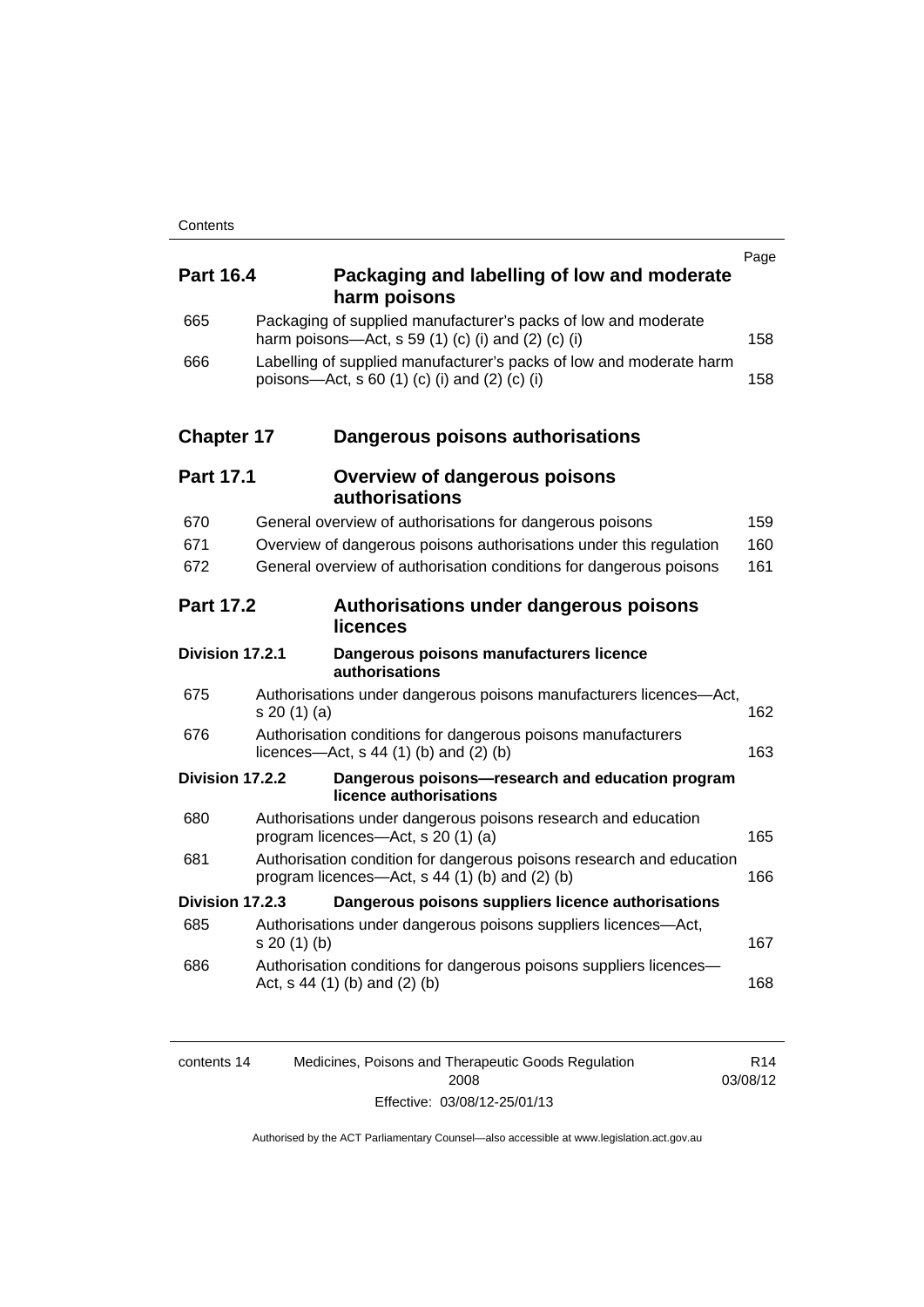**Contents** 

|                   |          |                                                                                                                                             | Page |
|-------------------|----------|---------------------------------------------------------------------------------------------------------------------------------------------|------|
| Part 17.3         |          | Other dangerous poisons authorisations                                                                                                      |      |
| Division 17.3.1   |          | Authorisations for manufacturing etc purposes                                                                                               |      |
| 690               | (a)      | Manufacturing etc authorisations for dangerous poisons-Act, s 20 (2)                                                                        | 170  |
| Division 17.3.2   |          | Authorisations for delivery people and commercial<br>disposal operators                                                                     |      |
| 692               |          | Authorisations to deliver dangerous poisons under purchase orders-<br>Act, s $26(1)$ (b) and (2) (b), s $35(1)$ (b), (2) (b) and s $36($ b) | 171  |
| 693               |          | Authorisation to supply dangerous poisons to commercial disposal<br>operator for disposal—Act, s 26 (1) (b)                                 | 171  |
| 694               |          | Authorisations for commercial disposal operators—Act, s 26 (1) (b)<br>and (2) (b), s 35 (1) (b) and (2) (b) and s 36 (b)                    | 172  |
| Division 17.3.3   |          | Authorisations for dangerous poisons research and<br>education programs by scientifically qualified people                                  |      |
| 695               |          | Authorisations for dangerous poisons research and education-Act, s<br>$26(1)$ and $(2)(b)$                                                  | 173  |
| 696               |          | Authorisation conditions for dangerous poisons research and<br>education- $Act$ , s 44 (1) (b) and (2) (b)                                  | 174  |
| <b>Chapter 18</b> |          | Dangerous poisons licences                                                                                                                  |      |
|                   |          |                                                                                                                                             |      |
| <b>Part 18.1</b>  |          | Dangerous poisons licences generally                                                                                                        |      |
| 700               |          | Dangerous poisons licences that may be issued-Act, s 78 (2)                                                                                 | 175  |
| <b>Part 18.2</b>  |          |                                                                                                                                             |      |
| 705               |          | Dangerous poisons manufacturers licences<br>Applications for dangerous poisons manufacturers licences                                       | 176  |
| 706               |          | Restrictions on issuing of dangerous poisons manufacturers<br>licences- $-\text{Act}$ , s 85 (1) (a)                                        | 177  |
| 707               |          | Additional information for dangerous poisons manufacturers<br>licences- $-\text{Act}$ , s 88 (1) (k)                                        | 177  |
| Part 18.3         |          | Dangerous poisons research and education                                                                                                    |      |
| 710               | licences | program licences<br>Applications for dangerous poisons research and education program                                                       | 178  |

Effective: 03/08/12-25/01/13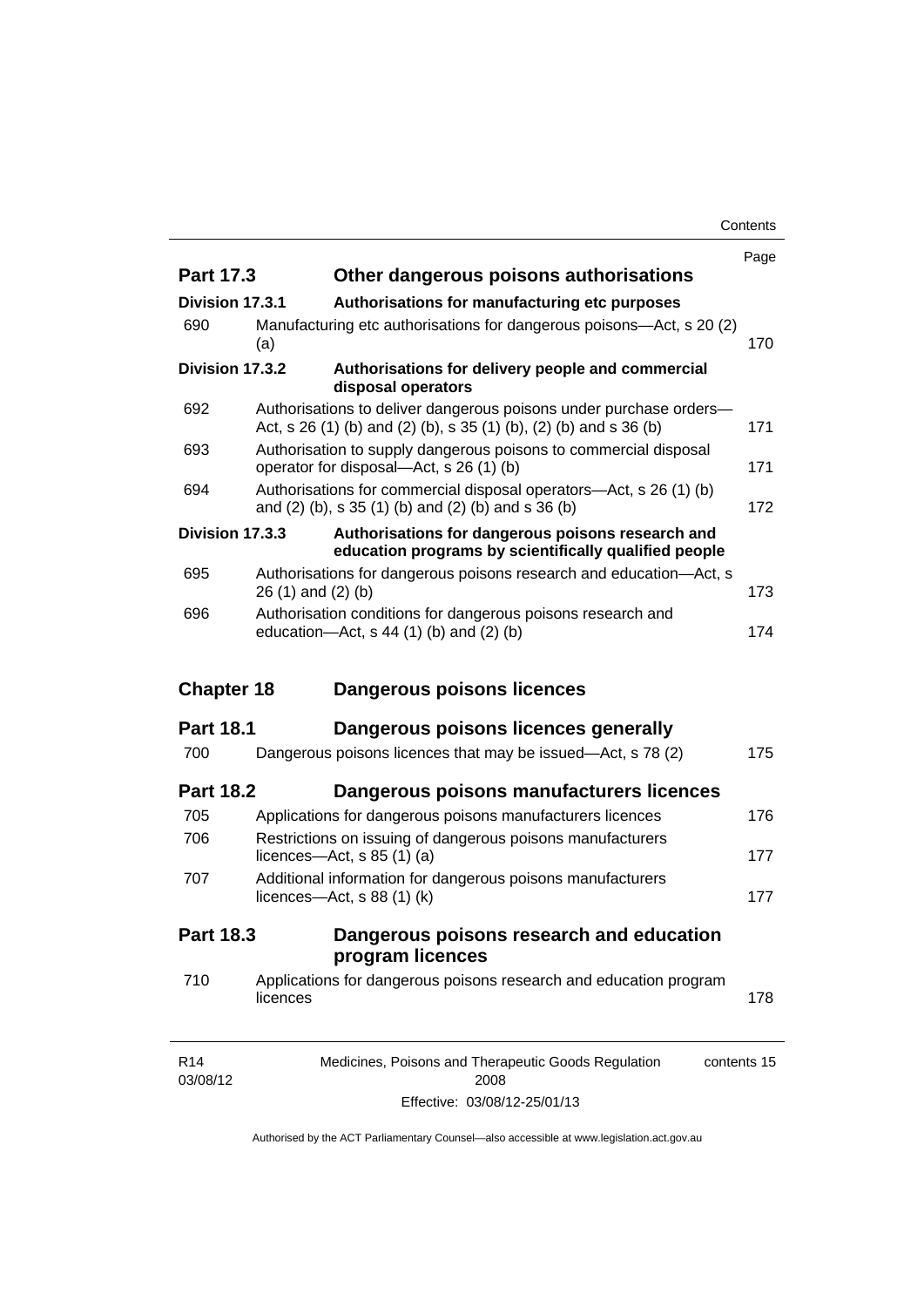|                   |                                                                                                           | Page            |  |  |
|-------------------|-----------------------------------------------------------------------------------------------------------|-----------------|--|--|
| 711               | Restrictions on issuing of dangerous poisons research and education<br>program licences—Act, s 85 (1) (a) | 179             |  |  |
| 712               | Additional information for dangerous poisons research and education<br>licences—Act, $s$ 88 (1) (k)       |                 |  |  |
| <b>Part 18.4</b>  | Dangerous poisons suppliers licences                                                                      |                 |  |  |
| 715               | Applications for dangerous poisons suppliers licences                                                     | 181             |  |  |
| 716               | Restrictions on issuing of dangerous poisons suppliers licences-Act,<br>s 85(1)(a)                        | 181             |  |  |
| 717               | Additional information for dangerous poisons suppliers licences-Act,<br>s 88 (1) (k)                      | 182             |  |  |
| <b>Chapter 19</b> | Dangerous poisons-other provisions                                                                        |                 |  |  |
| <b>Part 19.1</b>  | Dangerous poisons purchase orders                                                                         |                 |  |  |
| 720               | Supplying dangerous poisons on purchase orders                                                            | 183             |  |  |
| 721               | General requirements for dangerous poisons purchase orders-Act, s<br>38(2)(c)                             | 184             |  |  |
| 722               | Recording supply of dangerous poisons on purchase orders                                                  | 184             |  |  |
| <b>Part 19.2</b>  | Wholesale supply of dangerous poisons<br>under corresponding laws                                         |                 |  |  |
| 725               | Conditions for wholesalers supplying dangerous poisons under<br>corresponding laws-Act, s 20 (4) (c)      | 186             |  |  |
| <b>Part 19.3</b>  | Packaging and labelling of dangerous<br>poisons                                                           |                 |  |  |
| 730               | Meaning of relevant law-pt 19.3                                                                           | 187             |  |  |
| 731               | Packaging of supplied manufacturer's packs of dangerous poisons-<br>Act, s 59 (1) (c) (i) and (2) (c) (i) | 187             |  |  |
| 732               | Labelling of supplied manufacturer's packs of dangerous poisons-<br>Act, s 60 (1) (c) (i) and (2) (c) (i) | 188             |  |  |
| <b>Part 19.4</b>  | <b>Storage of dangerous poisons</b>                                                                       |                 |  |  |
| 735               | Storage of dangerous poisons—Act, s 61 (b) and (c)                                                        | 189             |  |  |
| contents 16       | Medicines, Poisons and Therapeutic Goods Regulation                                                       | R <sub>14</sub> |  |  |

03/08/12

2008 Effective: 03/08/12-25/01/13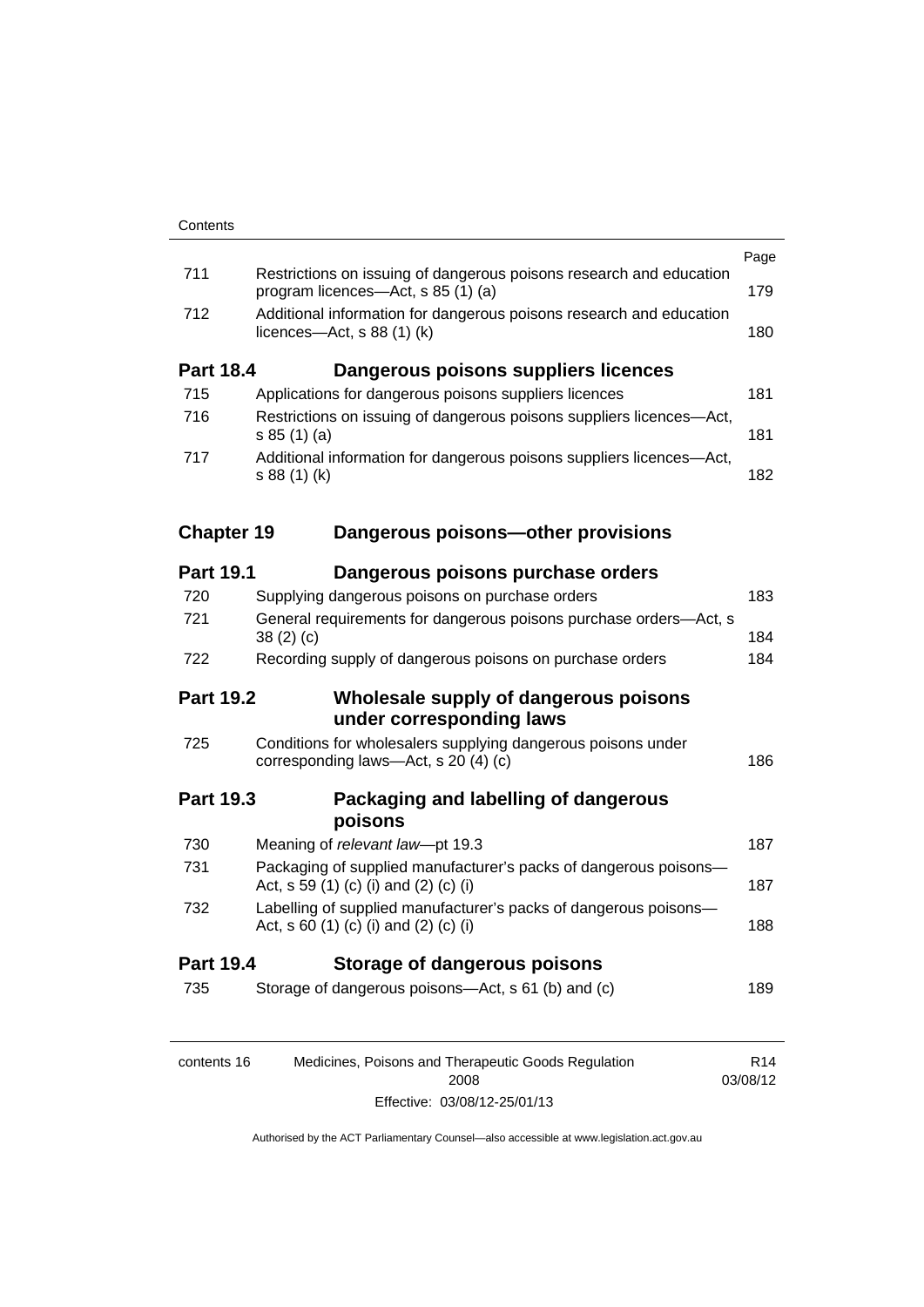| <b>Part 19.5</b>  | Dangerous poisons registers                                                                                   | Page |  |  |
|-------------------|---------------------------------------------------------------------------------------------------------------|------|--|--|
|                   |                                                                                                               |      |  |  |
| 740               | Keeping of dangerous poisons registers by certain people-Act, s 48<br>and s 50 (1) (b) and (2) (b)            | 190  |  |  |
| 741               | Form of dangerous poisons registers—Act, s 49 (1) (b)                                                         |      |  |  |
| 742               | Making entries in dangerous poisons registers—Act, s 51 (1) (b)                                               | 191  |  |  |
| 743               | Prescribed witnesses for discarding of dangerous poisons-Act, s 54<br>$(a)$ and $(b)$                         | 191  |  |  |
| 744               | Changes to entries in dangerous poisons registers—Act, s 55 (2) (b)                                           | 192  |  |  |
| <b>Chapter 20</b> | <b>Paints</b>                                                                                                 |      |  |  |
| 750               | Manufacture, supply and use of paints containing white lead-Act, s<br>70 (1) (b), (2) (b) and (3) (b)         | 193  |  |  |
| 751               | Manufacture, supply and use of paints for certain purposes-Act, s 71<br>$(1)$ and $(3)$                       | 193  |  |  |
| 752               | Manufacture, supply and use of paints for toys—Act, s 72 (b)                                                  | 194  |  |  |
| 753               | Manufacture, supply and use of paints containing pesticides—Act, s<br>73(b)                                   | 194  |  |  |
| <b>Chapter 21</b> | <b>Prohibited and appendix C substances</b>                                                                   |      |  |  |
| <b>Part 21.1</b>  | <b>Preliminary</b>                                                                                            |      |  |  |
| 760               | Meaning of prohibited substance-ch 21                                                                         | 196  |  |  |
| 761               | Prohibited substances licences-Act, s 78 (2)                                                                  | 196  |  |  |
| <b>Part 21.2</b>  | Prohibited substances research and<br>education program licences                                              |      |  |  |
| Division 21.2.1   | Issue of prohibited substances research and education<br>program licences                                     |      |  |  |
| 765               | Applications for prohibited substances research and education<br>program licences                             | 197  |  |  |
| 766               | Restrictions on issuing of prohibited substances research and                                                 | 198  |  |  |
|                   | education program licences—Act, s 85 (1) (a)                                                                  |      |  |  |
| 767               | Additional information for prohibited substances research program and<br>education licences-Act, s 88 (1) (k) | 199  |  |  |

| R <sub>14</sub> | Medicines, Poisons and Therapeutic Goods Regulation | contents 17 |
|-----------------|-----------------------------------------------------|-------------|
| 03/08/12        | 2008                                                |             |
|                 | Effective: 03/08/12-25/01/13                        |             |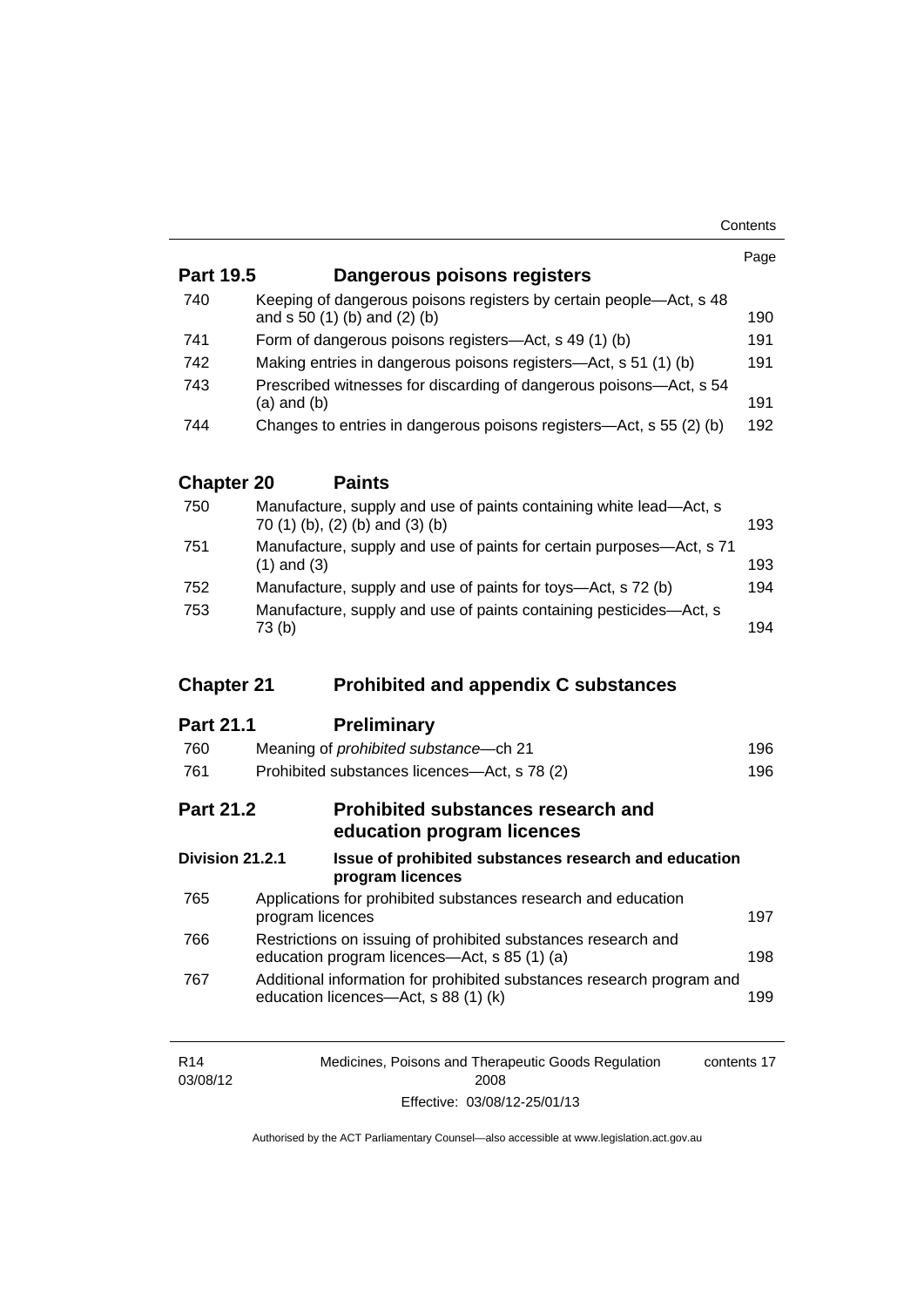|                   |                                                                                                                                                                           | Page |
|-------------------|---------------------------------------------------------------------------------------------------------------------------------------------------------------------------|------|
| Division 21.2.2   | Prohibited substances research and education<br>program authorisations                                                                                                    |      |
| 768               | Authorisations under prohibited substances research and education<br>program licences—Act, s 20 (1) (a)                                                                   | 199  |
| 769               | Authorisation condition for prohibited substances research and<br>education program licences—Act, s 44 (1) (b) and (2) (b)                                                | 200  |
| Division 21.2.3   | Other provisions-prohibited substances research and<br>education program licences                                                                                         |      |
| 770               | Approvals of dealings for prohibited substances research and<br>education program licences—Act, s 20 (1) (c)                                                              | 201  |
| 771               | Authorisation condition for approval-holders-Act, s 44 (1) (b) and (2)<br>(b)                                                                                             | 202  |
| 772               | General requirements for prohibited substances purchase orders-<br>Act, s 38 (2) (c)                                                                                      | 202  |
| 773               | Recording supply of prohibited substances on purchase orders                                                                                                              | 203  |
| 774               | Information for CHO about supplied prohibited substances research<br>and education program licences-Act, s 31 (1) (a) (ii), (1) (b), (2) (a)<br>(ii), $(2)$ (b) and $(4)$ | 203  |
| Part 21.3         | <b>Prohibited substances registers</b>                                                                                                                                    |      |
| 775               | Keeping of prohibited substances registers by certain people-Act,<br>s 48 and s 50 (1) (b) and (2) (b)                                                                    | 205  |
| 776               | Form of prohibited substances registers—Act, s 49 (1) (b)                                                                                                                 | 205  |
| 777               | Making entries in prohibited substances registers—Act, s 51 (1) (b)                                                                                                       | 206  |
| 778               | Prescribed witnesses for discarding of prohibited substances-Act, s<br>54 (a) and (b)                                                                                     | 206  |
| 779               | Changes to entries in prohibited substances registers-Act, s 55 (2)<br>(b)                                                                                                | 207  |
| <b>Chapter 22</b> |                                                                                                                                                                           |      |
|                   |                                                                                                                                                                           |      |
|                   | <b>Therapeutic goods</b>                                                                                                                                                  |      |
| 800               | Definitions-ch 22                                                                                                                                                         | 208  |
| 801               | Prescribed regulated therapeutic goods-Act, s 14, def regulated<br>therapeutic good, par (b)                                                                              | 208  |
| 802<br>803        | Authorisation to supply optical devices—Act, s 74 (1) (b) and (2) (b)<br>Authorisation conditions for supplying optical devices-Act, s 75 (1) (b) 209                     | 208  |

| contents 18 | R14                          |          |
|-------------|------------------------------|----------|
|             | 2008                         | 03/08/12 |
|             | Effective: 03/08/12-25/01/13 |          |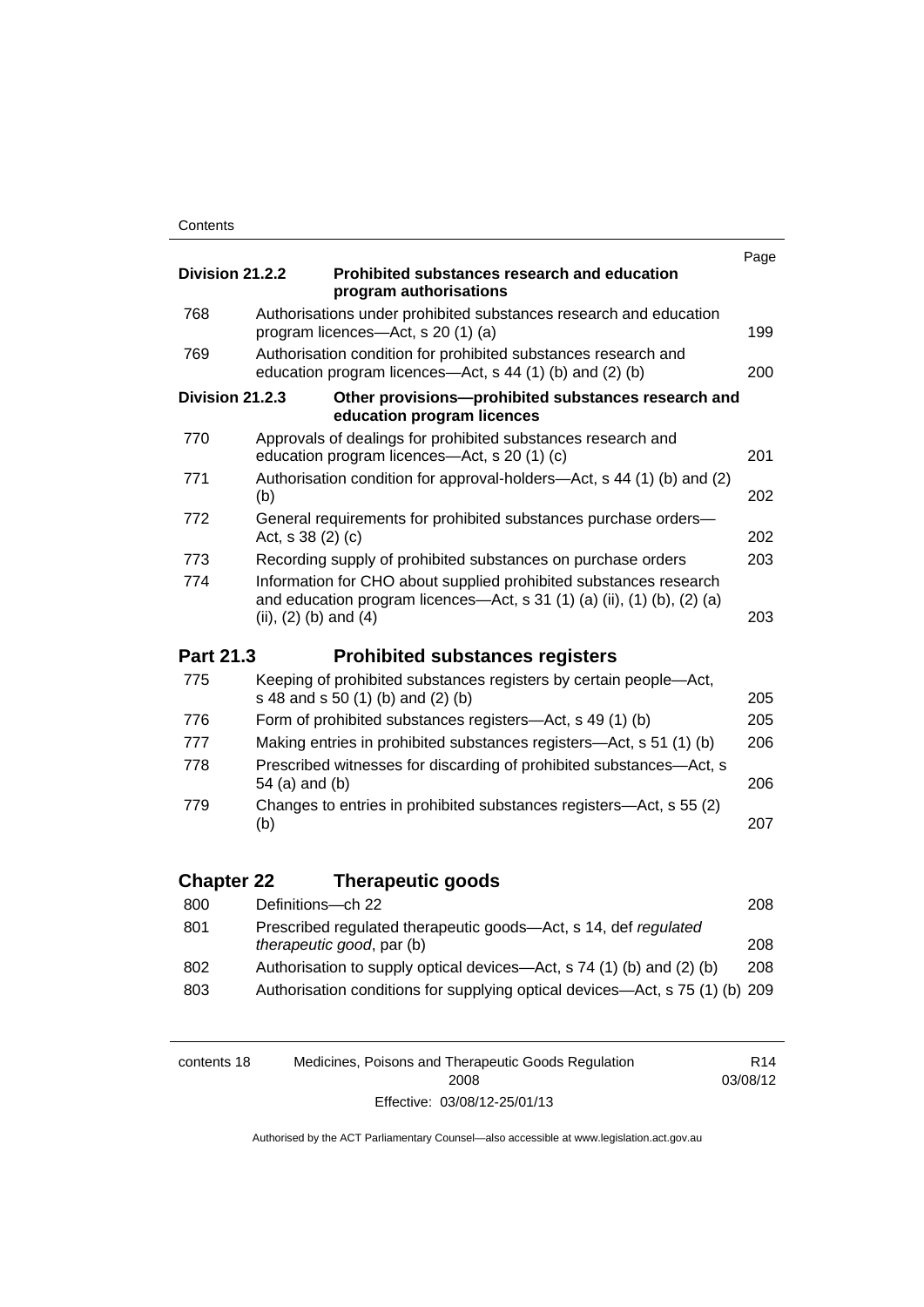|                             |                                                                                                                | Contents    |  |
|-----------------------------|----------------------------------------------------------------------------------------------------------------|-------------|--|
|                             |                                                                                                                | Page        |  |
| <b>Chapter 23</b>           | Notification and review of decisions                                                                           |             |  |
| 850                         | Meaning of reviewable decision--- ch 23                                                                        | 210         |  |
| 851                         | Reviewable decision notices                                                                                    |             |  |
| 852                         | Applications for review                                                                                        | 212         |  |
| <b>Chapter 24</b>           | <b>Miscellaneous</b>                                                                                           |             |  |
| 860                         | Authorisations for public employees—Act, s 26 (1) (b), (2) (b), s 35 (1)<br>$(b)$ , $(2)$ $(b)$ and s 36 $(b)$ | 213         |  |
| 861                         | Other authorisations for public employees—Act, s 20 (1) (a), (2) (a)<br>and s 74 (1) (b)                       | 214         |  |
| 862                         | Certain containers not to be used for human-use substances—Act, s<br>63(1)(b)                                  | 215         |  |
| 863                         | Displacement of Legislation Act, s 47 (6)                                                                      | 215         |  |
| <b>Schedule 1</b>           | <b>Medicines-health-related occupations</b>                                                                    |             |  |
|                             | authorisations                                                                                                 | 216         |  |
| <b>Part 1.1</b>             | <b>Ambulance services and officers</b>                                                                         | 216         |  |
| <b>Part 1.2</b>             | Dentists, dental hygienists and dental therapists                                                              | 217         |  |
| <b>Part 1.3</b>             | <b>Doctors</b>                                                                                                 | 219         |  |
| <b>Part 1.4</b>             | <b>Health professionals at institutions</b>                                                                    | 221         |  |
| <b>Part 1.5</b>             | <b>Midwives</b>                                                                                                | 222         |  |
| <b>Part 1.6</b>             | <b>Nurses</b>                                                                                                  | 224         |  |
| <b>Part 1.7</b>             | Opioid dependency treatment centres operated by<br><b>Territory</b>                                            | 227         |  |
| <b>Part 1.8</b>             | <b>Optometrists</b>                                                                                            | 228         |  |
| <b>Part 1.9</b>             | <b>Pharmacists and employees</b>                                                                               | 229         |  |
| <b>Part 1.10</b>            | <b>Podiatrists</b>                                                                                             | 232         |  |
| Part 1.11                   | <b>Residential care facilities</b>                                                                             | 233         |  |
| Part 1.12                   | Sales representatives for medicines manufacturers<br>and wholesalers                                           | 235         |  |
| Part 1.13                   | Veterinary surgeons and employees                                                                              | 236         |  |
| R <sub>14</sub><br>03/08/12 | Medicines, Poisons and Therapeutic Goods Regulation<br>2008<br>Effective: 03/08/12-25/01/13                    | contents 19 |  |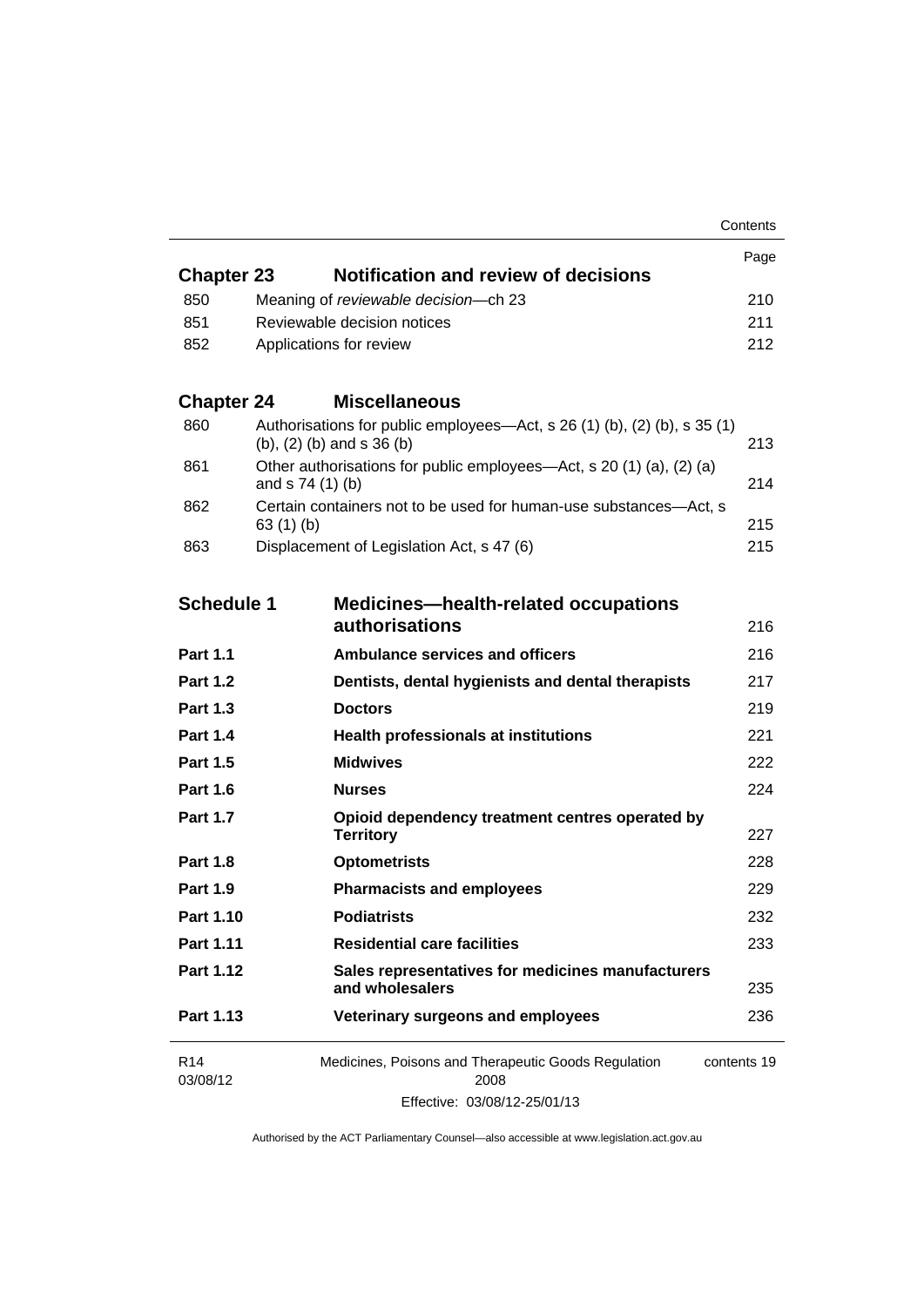#### **Contents**

|                   |                   |                                                              | Page |
|-------------------|-------------------|--------------------------------------------------------------|------|
| <b>Schedule 3</b> |                   | Designated appendix D medicines—standing<br>approvals        | 239  |
| <b>Part 3.1</b>   |                   | <b>Approval conditions</b>                                   | 239  |
| 3.1               | Definitions-sch 3 |                                                              | 239  |
| <b>Part 3.2</b>   |                   | Standing approvals for designated appendix D<br>medicines    | 240  |
| <b>Schedule 4</b> |                   | Dangerous poisons—manufacturing etc<br><b>authorisations</b> | 242  |
| <b>Schedule 5</b> |                   | Requirements for storage receptacles                         | 245  |
| <b>Part 5.1</b>   |                   | <b>Medicines cabinets</b>                                    | 245  |
| 5.1               |                   | Medicines cabinets—general requirements                      | 245  |
| 5.2               |                   | Medicines cabinets-body requirements                         | 245  |
| 5.3               |                   | Medicines cabinets-door requirements                         | 246  |
| 5.4               |                   | Medicines cabinets-lock requirements                         | 246  |
| 5.5               |                   | Medicines cabinets-mounting requirements                     | 247  |
| <b>Part 5.2</b>   |                   | Safes, strong rooms and vaults                               | 248  |
| 5.6               |                   | Requirements for safes                                       | 248  |
| 5.7               |                   | Requirements for strong rooms                                | 248  |
| 5.8               |                   | Requirements for vaults                                      | 248  |

## **[Dictionary](#page-270-0)** [249](#page-270-0)

## **[Endnotes](#page-281-0)**

|   | About the endnotes     | 260 |
|---|------------------------|-----|
| 2 | Abbreviation key       | 260 |
| 3 | Legislation history    | 261 |
| 4 | Amendment history      | 264 |
| 5 | Earlier republications | 269 |

| contents 20 | Medicines, Poisons and Therapeutic Goods Regulation | R <sub>14</sub> |
|-------------|-----------------------------------------------------|-----------------|
|             | 2008                                                | 03/08/12        |
|             | Effective: 03/08/12-25/01/13                        |                 |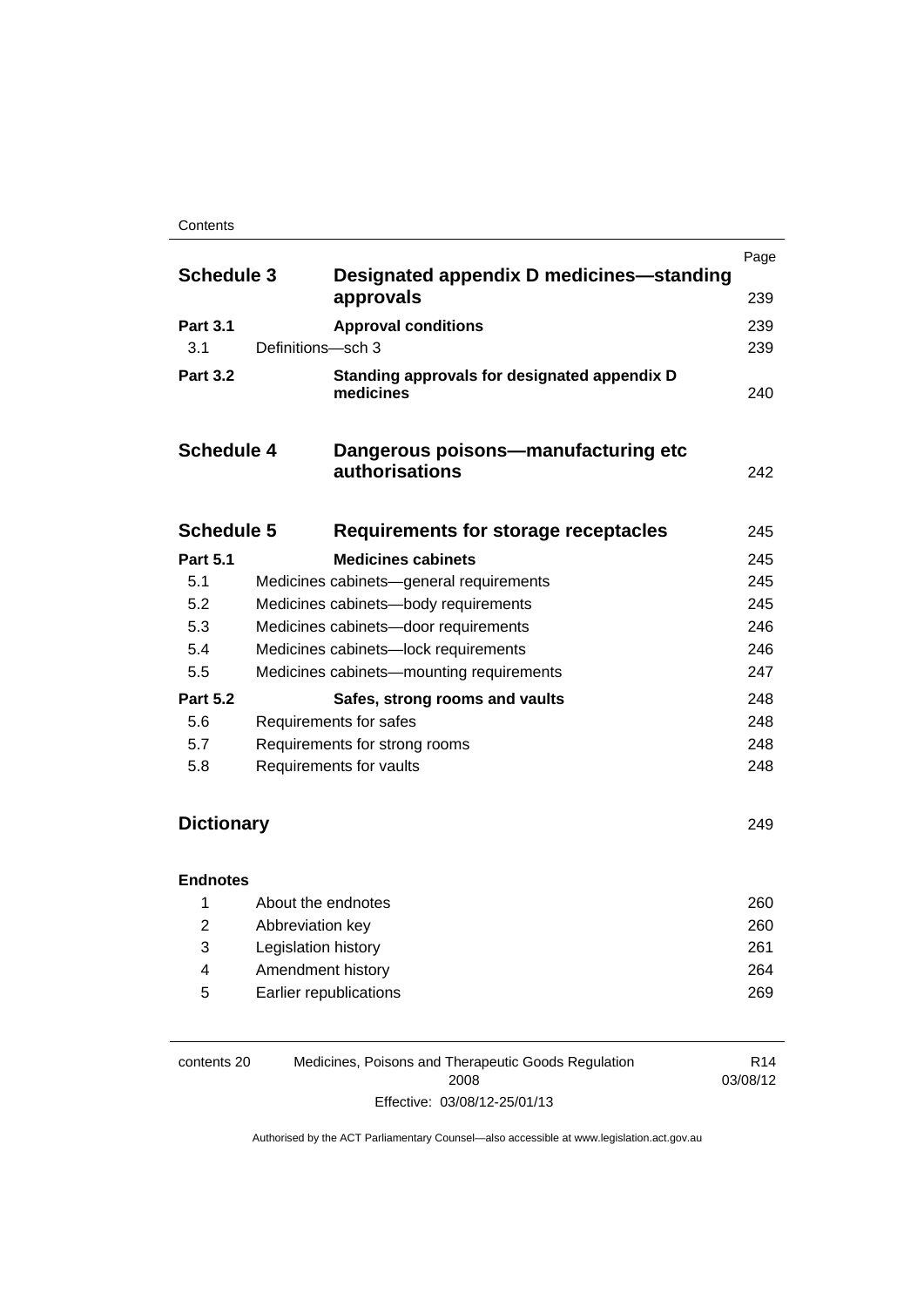

# **Medicines, Poisons and Therapeutic Goods Regulation 2008**

made under the

**Medicines, Poisons and Therapeutic Goods Act 2008** 

R14 03/08/12

l

Medicines, Poisons and Therapeutic Goods Regulation 2008 Effective: 03/08/12-25/01/13

page 1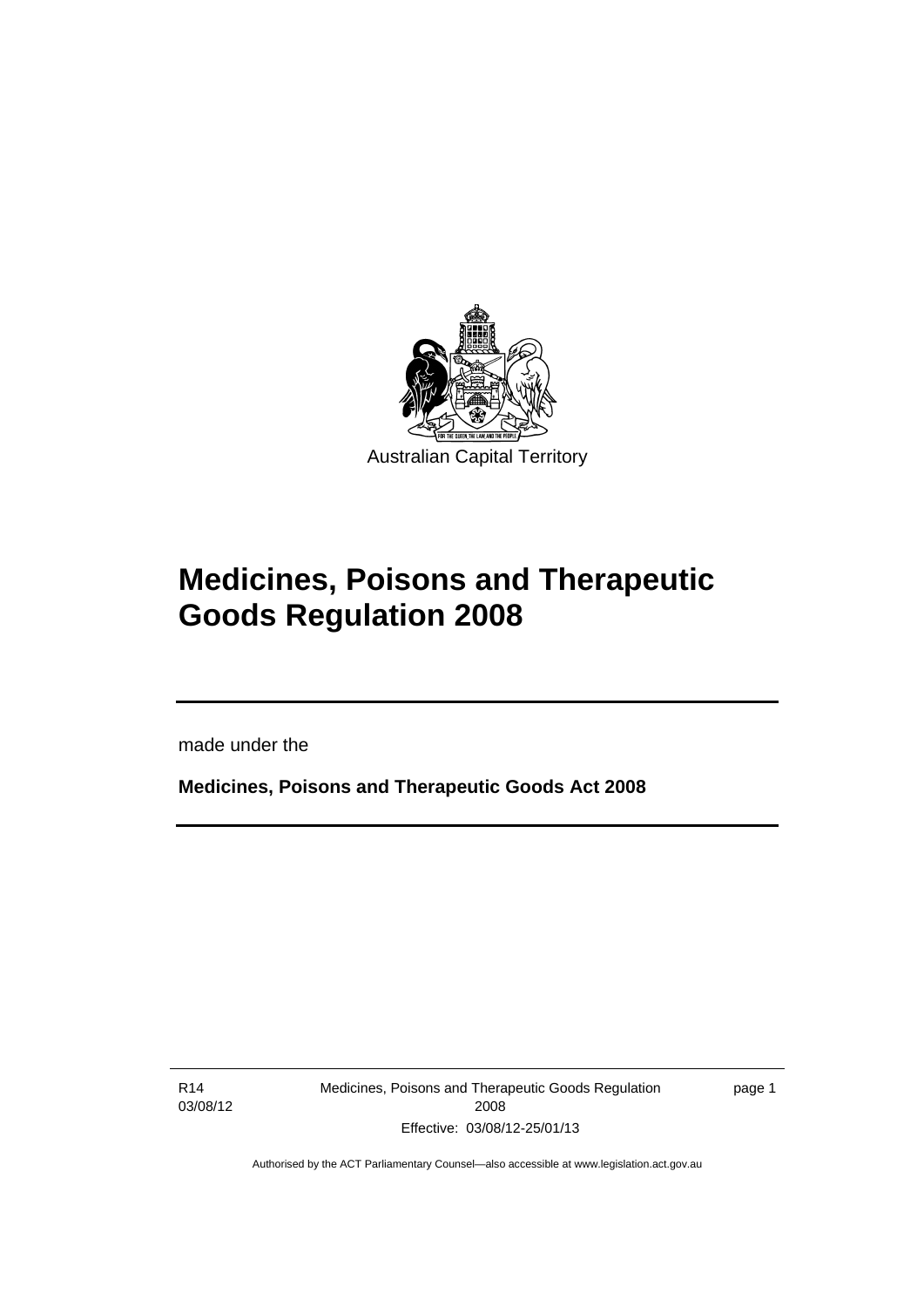Section 1

## <span id="page-23-0"></span>**Chapter 1** Preliminary

### <span id="page-23-1"></span>**1 Name of regulation**

This regulation is the *Medicines, Poisons and Therapeutic Goods Regulation 2008*.

### <span id="page-23-2"></span>**3 Dictionary**

The dictionary at the end of this regulation is part of this regulation.

*Note 1* The dictionary at the end of this regulation defines certain terms used in this regulation, and includes references (*signpost definitions*) to other terms defined elsewhere.

> For example, the signpost definition '*health profession*—see the *Health Professionals Act 2004*, dictionary.' means that the term 'health profession' is defined in that dictionary and the definition applies to this regulation.

*Note 2* A definition in the dictionary (including a signpost definition) applies to the entire regulation unless the definition, or another provision of the regulation, provides otherwise or the contrary intention otherwise appears (see Legislation Act, s 155 and s 156 (1)).

### <span id="page-23-3"></span>**4 Notes**

A note included in this regulation is explanatory and is not part of this regulation.

*Note* See the Legislation Act, s 127 (1), (4) and (5) for the legal status of notes.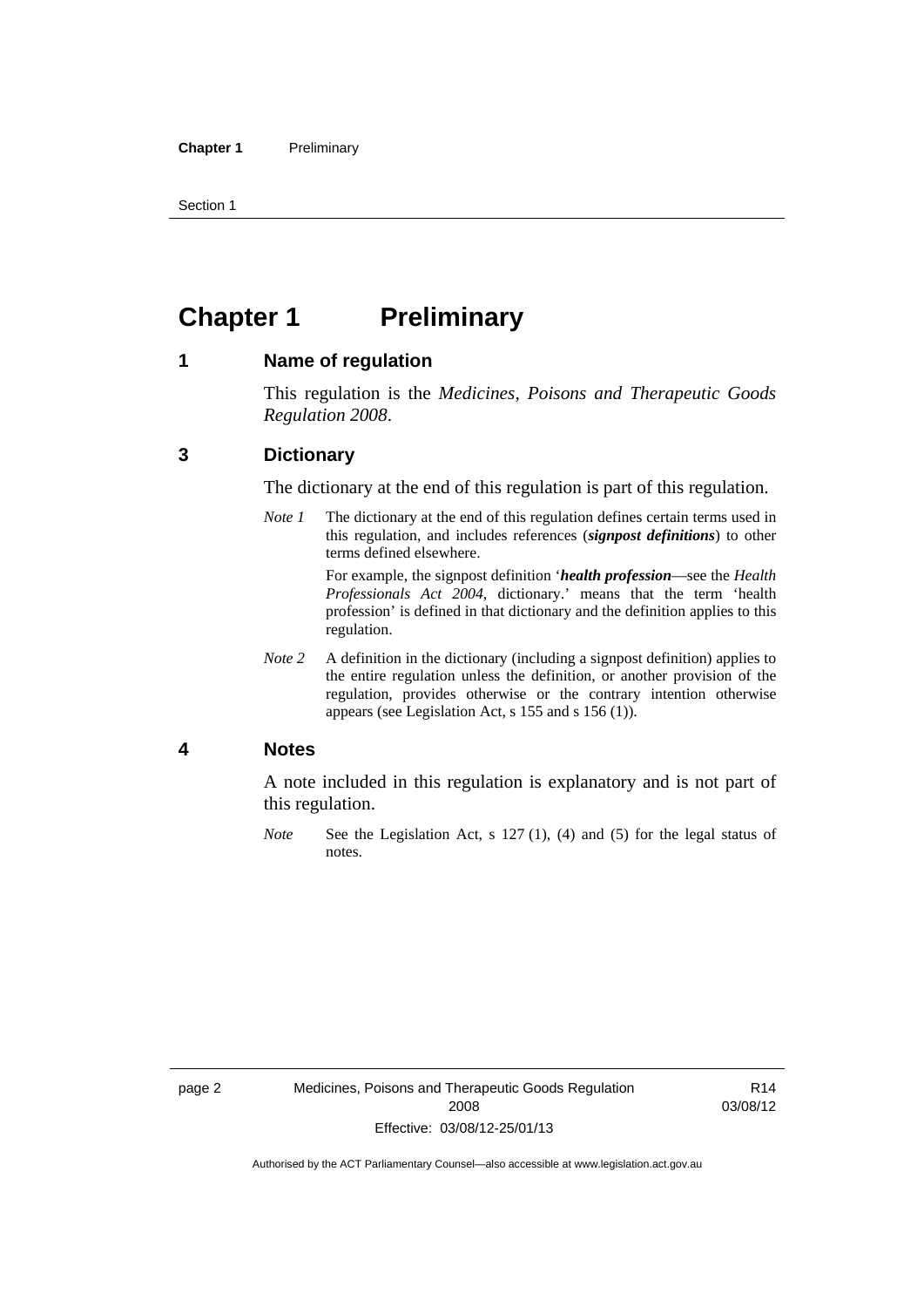## <span id="page-24-0"></span>**5 Offences against regulation—application of Criminal Code etc**

Other legislation applies in relation to offences against this regulation.

*Note 1 Criminal Code*

The Criminal Code, ch 2 applies to all offences against this regulation (see Code, pt 2.1).

The chapter sets out the general principles of criminal responsibility (including burdens of proof and general defences), and defines terms used for offences to which the Code applies (eg *conduct*, *intention*, *recklessness* and *strict liability*).

*Note 2 Penalty units* 

The Legislation Act, s 133 deals with the meaning of offence penalties that are expressed in penalty units.

<span id="page-24-1"></span>

## **6 Overview of things to which medicines and poisons standard does not apply**

- (1) The medicines and poisons standard applies to regulated substances (see the Act, pt 3.1 and s 17).
- (2) However, the medicines and poisons standard sets out the following things to which it does not apply (unless there is a contrary intention in the standard):
	- (a) a substance in a preparation or product included in the standard, appendix A (General Exemptions) (see the standard, par 1 (2) (h));
	- (b) a substance and the reason for its entry in the standard, appendix B (Substances considered not to require control by scheduling) (see the standard, par 1 (2) (h));
	- (c) a substance to which the standard, appendix G (Dilute Preparations) applies (see the standard, par 1 (2) (i));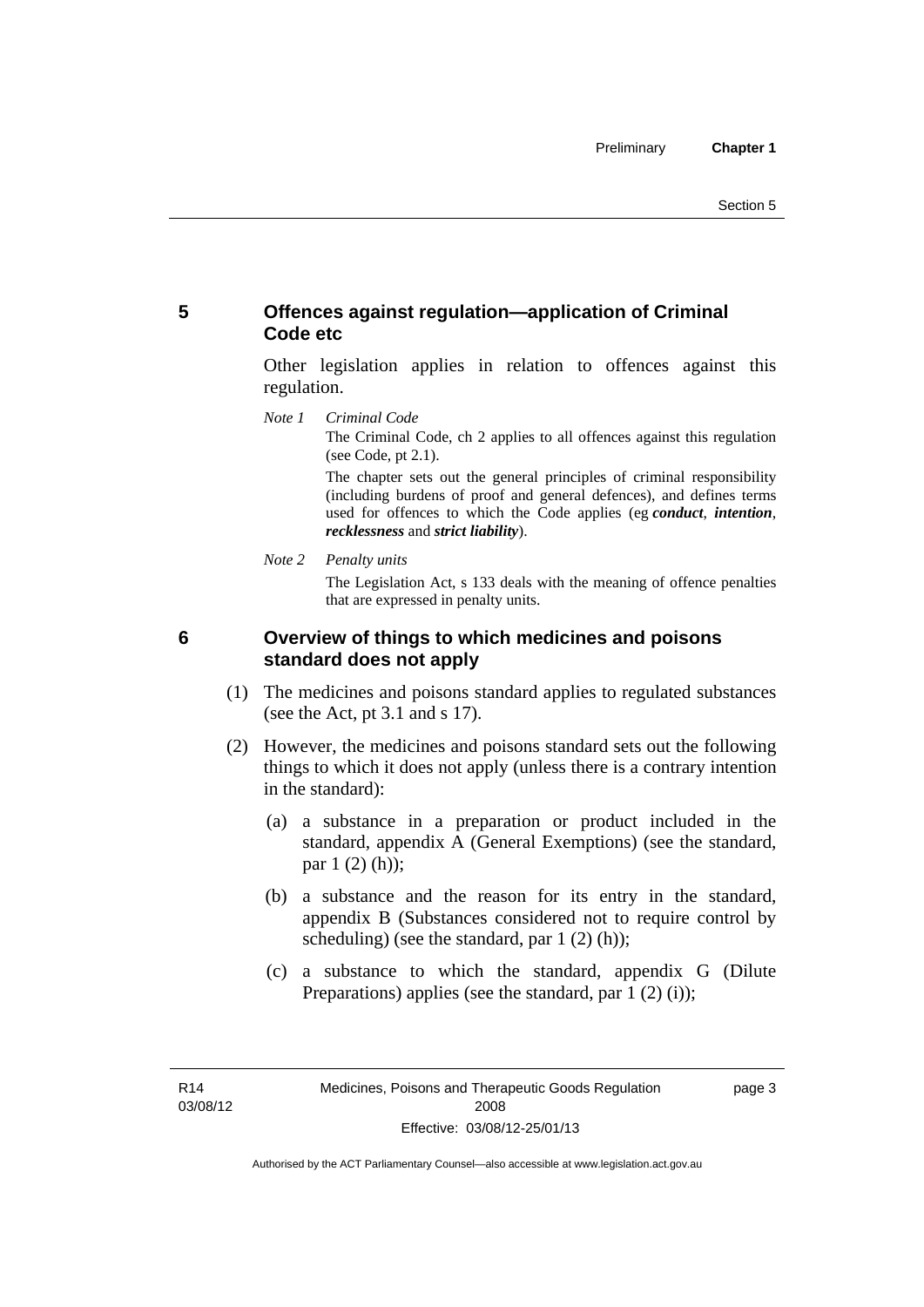### **Chapter 1** Preliminary

Section 6

- (d) certain low concentrations of substances included in the standard, schedules 1 to 6 if the substance is not also included in schedule 7 or 8 (see the standard, par 1 (2) (j));
- (e) certain impurities in pesticides (see the standard, par 1 (2) (k)).

page 4 Medicines, Poisons and Therapeutic Goods Regulation 2008 Effective: 03/08/12-25/01/13

R14 03/08/12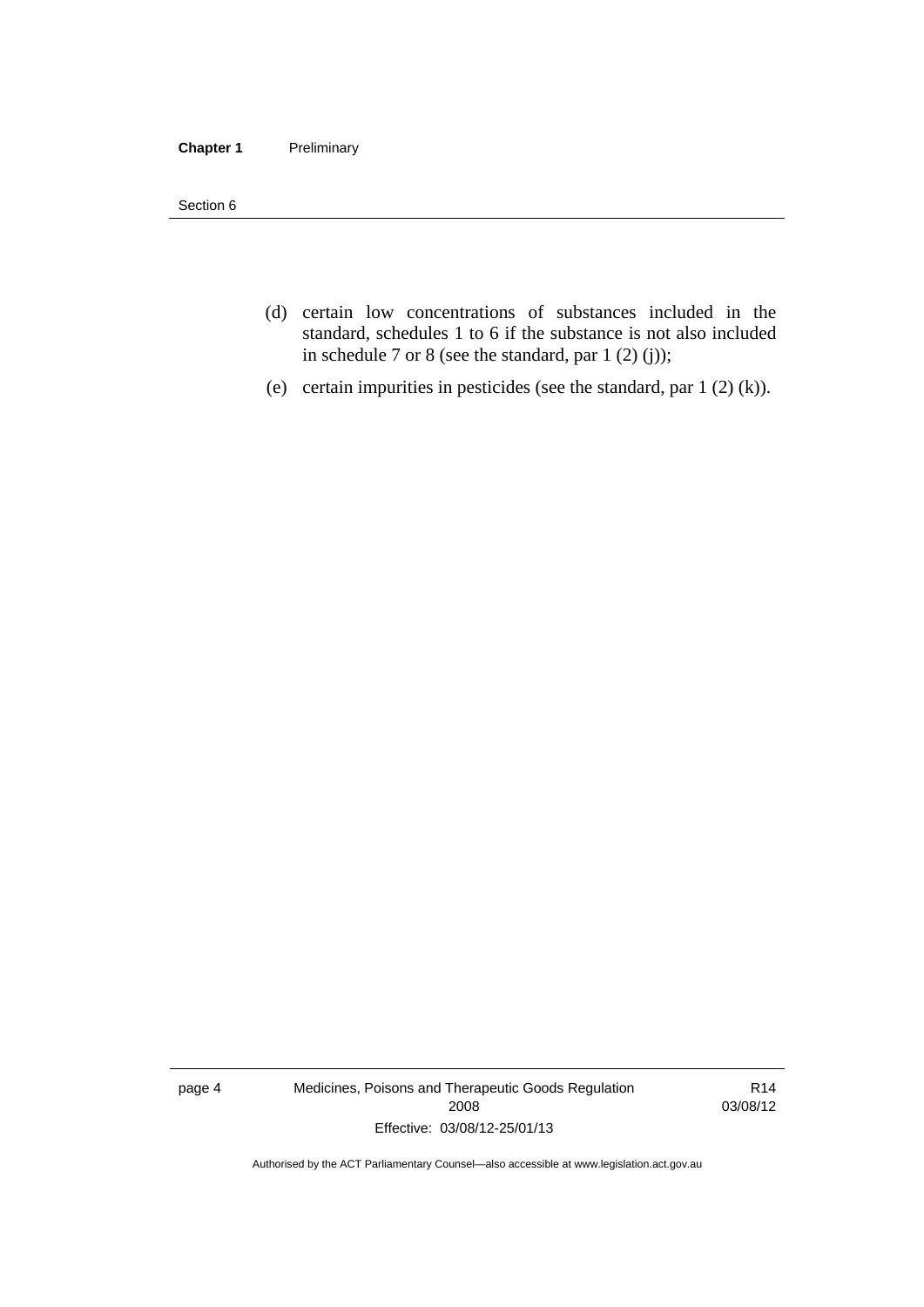## <span id="page-26-0"></span>**Chapter 2 Medicines—authorisations generally**

## <span id="page-26-1"></span>**Part 2.1 Overview of medicines authorisations**

### <span id="page-26-2"></span>**10 General overview of authorisations for medicines**

 (1) The Act requires that a person must not deal with a medicine in a particular way unless the person is authorised to deal with the medicine.

### **Example**

the Act, s 35 is about obtaining certain substances (which include medicines)

- *Note 1* The Act, s 19 sets out when a person *deals* with a medicine.
- *Note 2* An example is part of the regulation, is not exhaustive and may extend, but does not limit, the meaning of the provision in which it appears (see Legislation Act, s 126 and s 132).
- (2) The Act, section 20 sets out when a person is authorised to deal with a medicine.
- (3) This regulation authorises certain dealings with medicines.

*Note* An authorisation is not required to deal with the following:

- a substance excluded from the medicines and poisons standard by the standard, par  $1(2)$  (see s 6);
- a substance mentioned in the medicines and poisons standard, sch 2, 3, 4 or 8 if none of the schedules apply to the substance because of an exception in the standard (eg Aspirin in packets available from supermarkets).

R14 03/08/12 page 5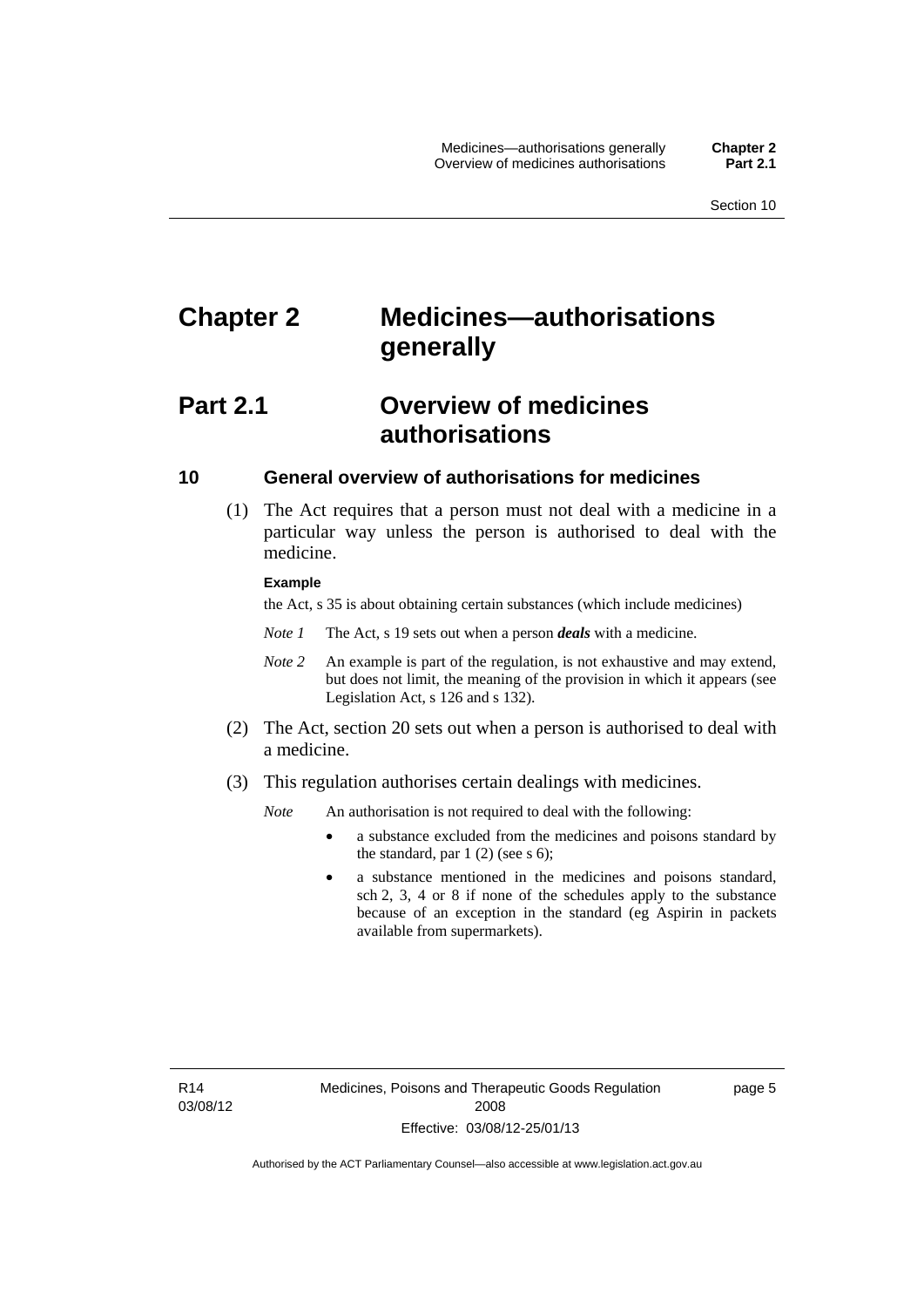Section 11

(4) An authorisation under this regulation may be subject to limitations.

### **Examples—s (4)**

- 1 a health practitioner's authorisation is subject to any condition or restriction to which the health practitioner is subject to under the *Health Practitioner Regulation National Law (ACT)* (see s 20)
- 2 the authorisation of a person to prescribe a medicine is subject to any restriction included in sch 1 in relation to the person (see s 30 (1) (b))

*Note* For the power to impose other restrictions, see the Act, ch 8.

## <span id="page-27-0"></span>**11 Overview of medicines authorisations under this regulation**

- (1) Medicines authorisations under this regulation that are specific to health-related occupations are given by the following provisions (and are set out in schedule 1):
	- (a) section 30 (which is about authorisations under schedule 1 to prescribe medicines);
	- (b) section 50 (which is about authorisations under schedule 1 to issue requisitions for medicines);
	- (c) section 60 (which is about authorisations under schedule 1 to issue purchase orders for medicines);
	- (d) section 110 (which is about authorisations under schedule 1 to supply medicines);

*Note Supply* includes dispense on prescription (see Act, s 24).

- (e) section 350 (which is about authorisations under schedule 1 for people in health-related occupations to administer medicines);
- (f) section 370 (which is about authorisations under schedule 1 to obtain and possess medicines);
- (g) section 380 (which is about authorisations under schedule 1 to manufacture medicines).

R14 03/08/12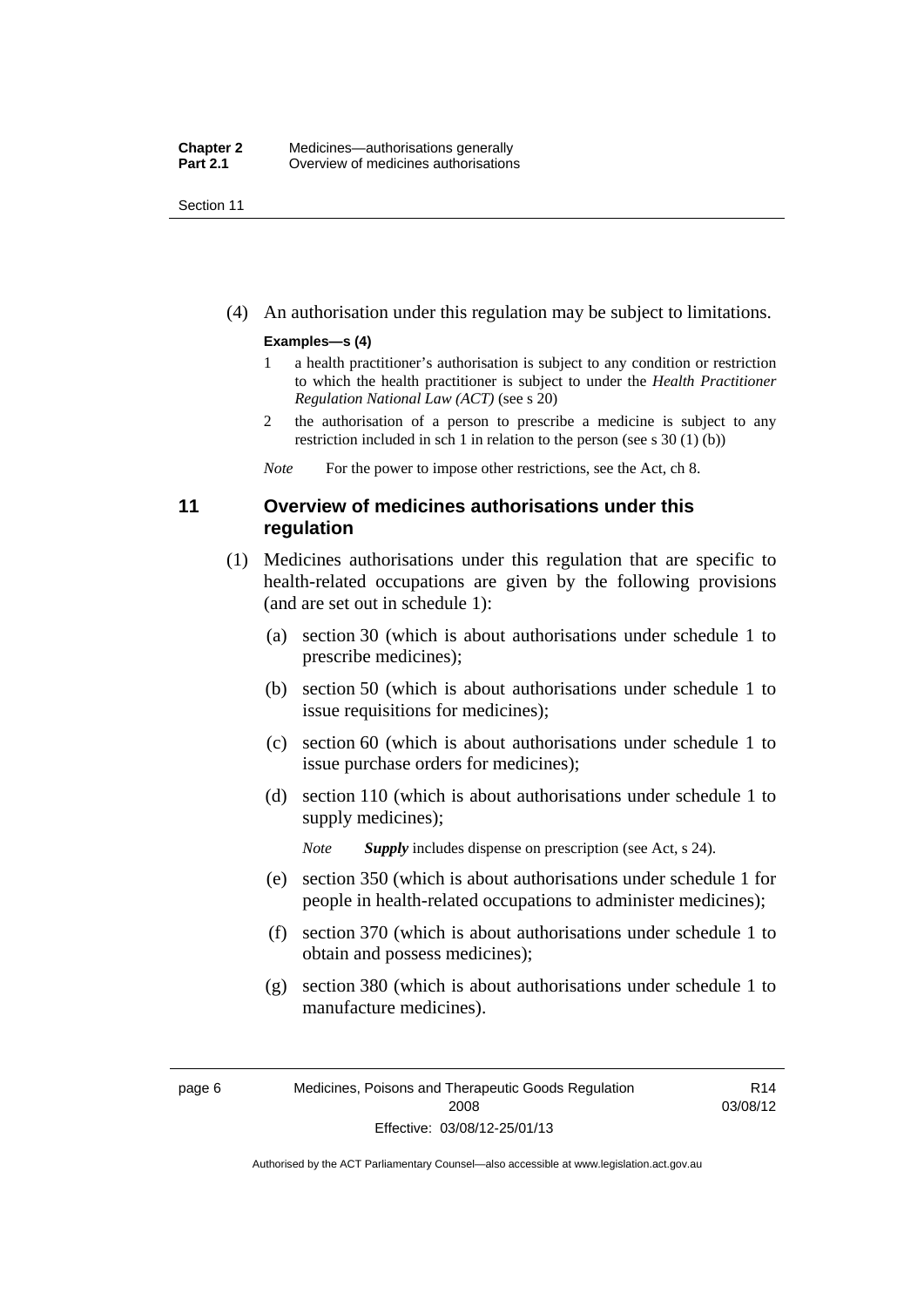- (2) For other authorisations, see the following provisions:
	- (a) section 70 (which is about authorisation of CHO to issue standing orders for supply of medicines in public health emergencies);
	- (b) section 71 (which is about authorisation of CHO to issue standing orders for administration of medicines for public health matters);
	- (c) section 75 (which is about authorisation of doctors to issue standing orders for administration of medicines at institutions);
	- (d) section 77 (which is about authorisation of CHO to issue standing orders for supply and administration of medicines at walk-in centres);
	- (e) section 251 (which is about authorisation to supply certain medicines without prescription in emergencies);
	- (f) section 260 (which is about authorisation to supply medicines to pharmacists for disposal);
	- (g) section 261 (which is about authorisation to supply medicines to commercial disposal operators for disposal);
	- (h) section 360 (which is about authorisation for self-administration of medicines);
	- (i) section 361 (which is about authorisation for the administration of medicines by assistants);
	- (j) section 371 (which is about authorisation to obtain and possess medicines for certain personal use-related dealings);
	- (k) section 400 (which is about authorisation to deliver medicines under supply authorities);
	- (l) section 401 (which is about authorisation for commercial disposal operators for disposal of medicines);

R14 03/08/12 page 7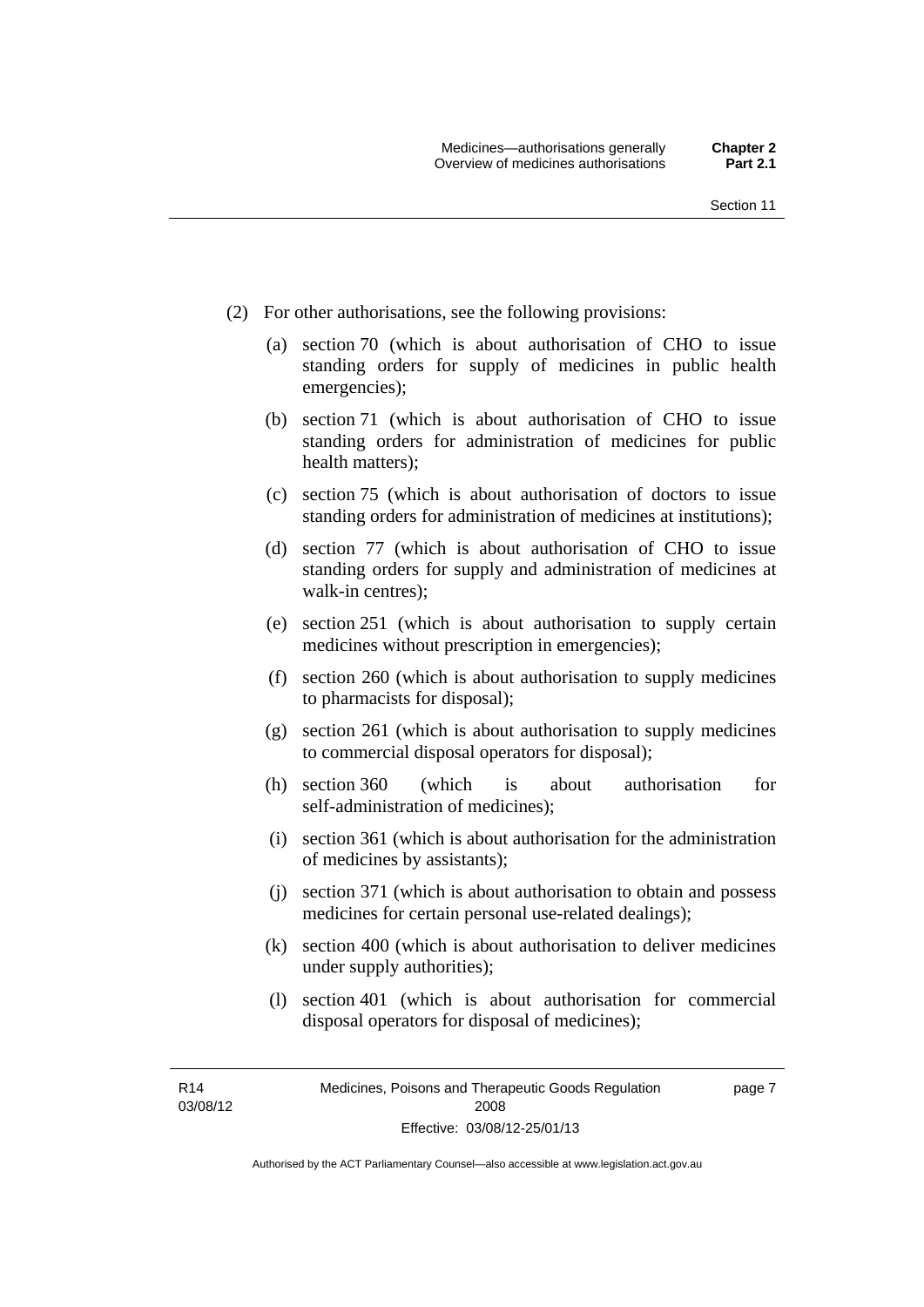Section 12

- (m) section 410 (which is about authorisation to supply and administer adrenaline and salbutamol);
- (n) section 420 (which is about authorisations for CYP authorised people);
- (o) section 421 (which is about authorisations for corrections officers);
- (p) section 430 (which is about authorisations for non-controlled medicines research and education);
- (q) section 440 (which is about authorisations under controlled medicines research and education program licences);
- (r) section 450 (which is about authorisations under first-aid kit licences);
- (s) section 460 (which is about authorisations under medicines wholesalers licences);
- (t) section 470 (which is about authorisations under opioid dependency treatment licences);
- (u) section 480 (which is about authorisations under pharmacy medicines rural communities licences).

## <span id="page-29-0"></span>**12 General overview of authorisation conditions for medicines**

(1) The Act, section 44 requires a person who is authorised to deal with a medicine to comply with any condition to which the authorisation is subject.

### **Example**

Section 31 sets out the authorisation conditions for an authorised person to prescribe a medicine.

*Note* An example is part of the regulation, is not exhaustive and may extend, but does not limit, the meaning of the provision in which it appears (see Legislation Act, s 126 and s 132).

page 8 Medicines, Poisons and Therapeutic Goods Regulation 2008 Effective: 03/08/12-25/01/13

R14 03/08/12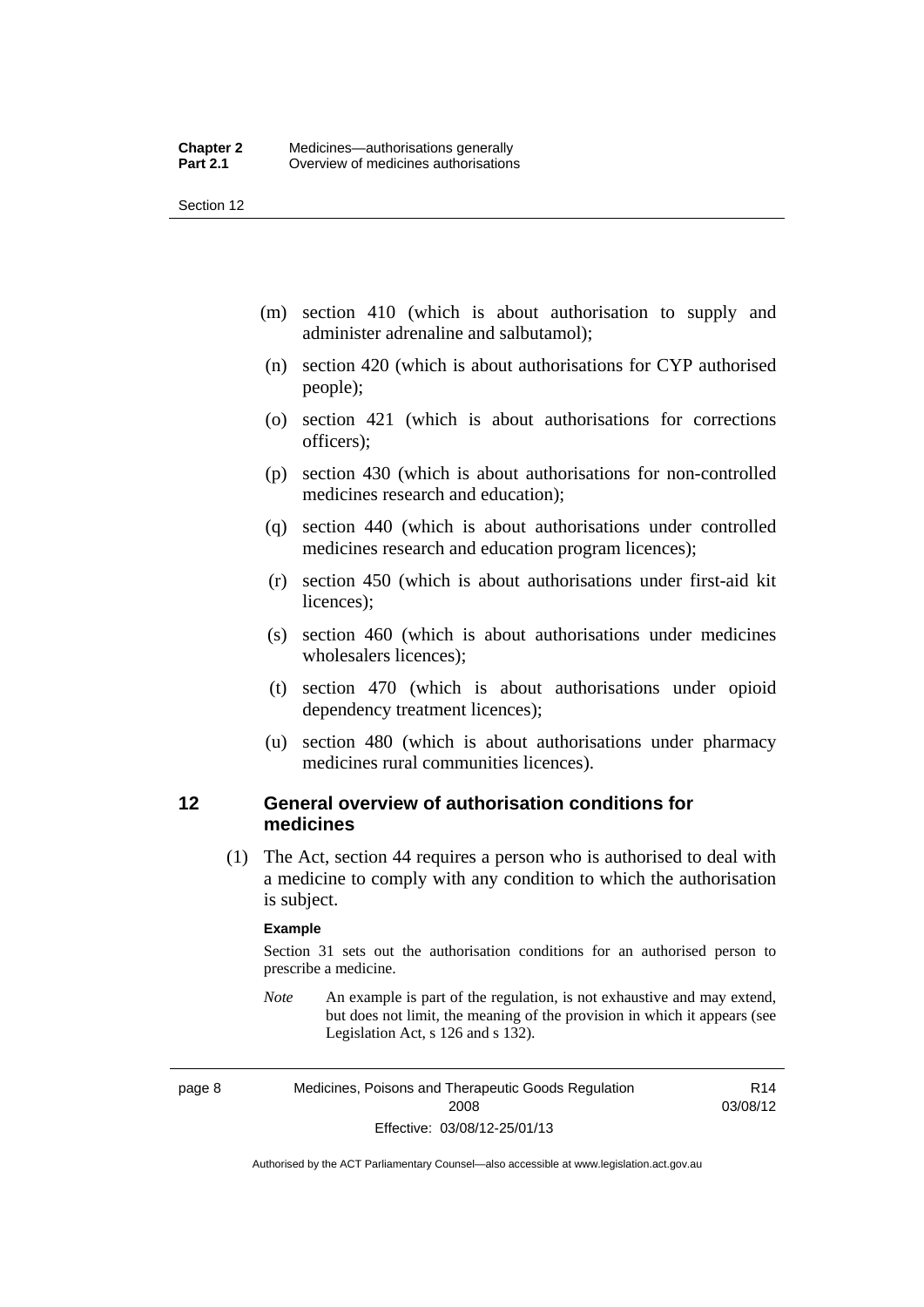(2) The conditions are additional to other restrictions on an authorised person's authority to deal with a medicine.

### **Example—s (2)**

Sch 1 limits the prescription by eligible midwives of medicines that are listed on the pharmaceutical benefits scheme (see sch 1, part 1.5) to eligible midwives who hold a particular authority.

*Note* Conditions may also be imposed under other provisions of the Act including, for example, s 89 which sets out conditions on licences.

R14 03/08/12 Medicines, Poisons and Therapeutic Goods Regulation 2008 Effective: 03/08/12-25/01/13

page 9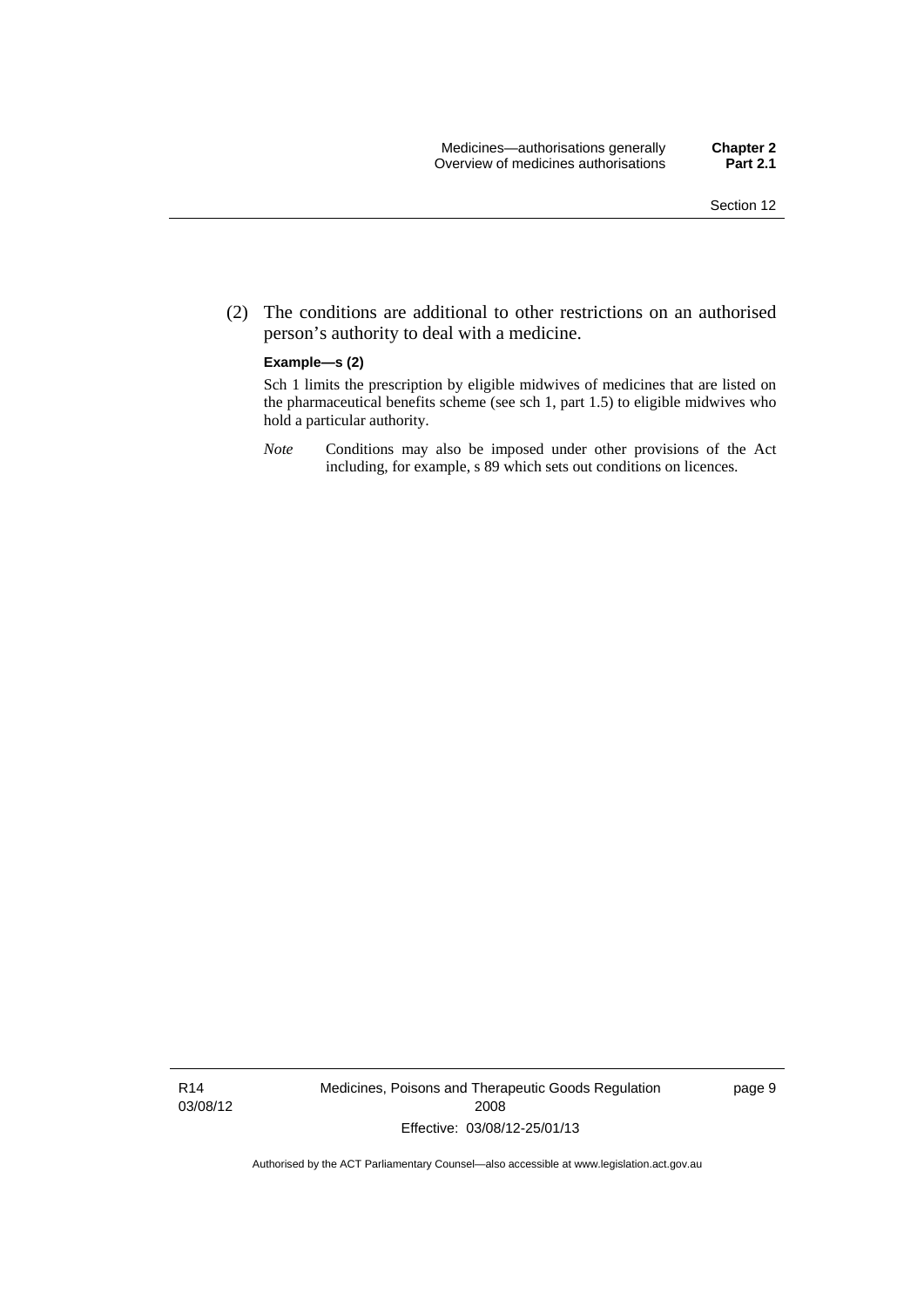Section 20

## <span id="page-31-0"></span>**Part 2.2 Relationship with registration laws**

### <span id="page-31-1"></span>**20 Medicines authorisations subject to Health Practitioner Regulation National Law (ACT) restrictions**

 (1) A health practitioner's authorisation under the Act to deal with a medicine is subject to any condition or other restriction to which the health practitioner is subject under the *Health Practitioner Regulation National Law (ACT)*.

#### **Example**

Section 31 places conditions on the prescribing of medicines by a health practitioner authorised to prescribe the medicines. If a particular health practitioner's registration under the *Health Practitioner Regulation National Law (ACT)* is subject to the condition or restriction that the person may not prescribe certain medicines, the health practitioner's authorisation under the *Medicines, Poisons and Therapeutic Goods Act 2008* to prescribe medicines is also subject to that condition or restriction.

- *Note 1* A reference to an Act includes a reference to the statutory instruments made or in force under the Act, including any regulation (see Legislation Act, s 104).
- *Note 2* An example is part of the regulation, is not exhaustive and may extend, but does not limit, the meaning of the provision in which it appears (see Legislation Act, s 126 and s 132).
- (2) A health professional's authorisation under the Act to deal with a medicine is subject to any condition or other restriction to which the health professional is subject under the *Health Professionals Act 2004*.

R14 03/08/12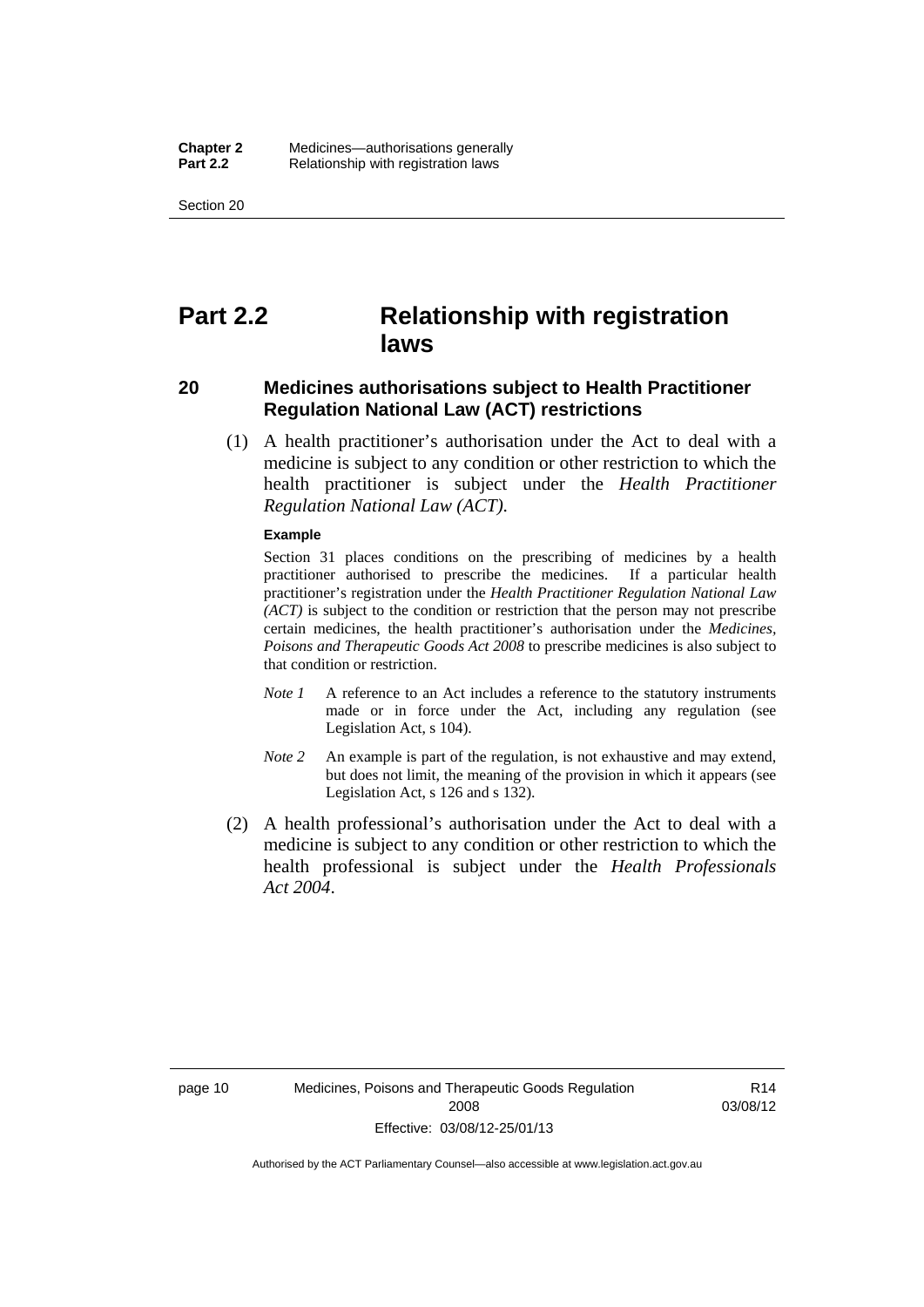## <span id="page-32-0"></span>**21 Medicines authorisations subject to Health Professionals Act restrictions**

A health professional's authorisation under the Act to deal with a medicine is subject to any condition or other restriction to which the health professional is subject under the *Health Professionals Act 2004*.

R14 03/08/12 Medicines, Poisons and Therapeutic Goods Regulation 2008 Effective: 03/08/12-25/01/13

page 11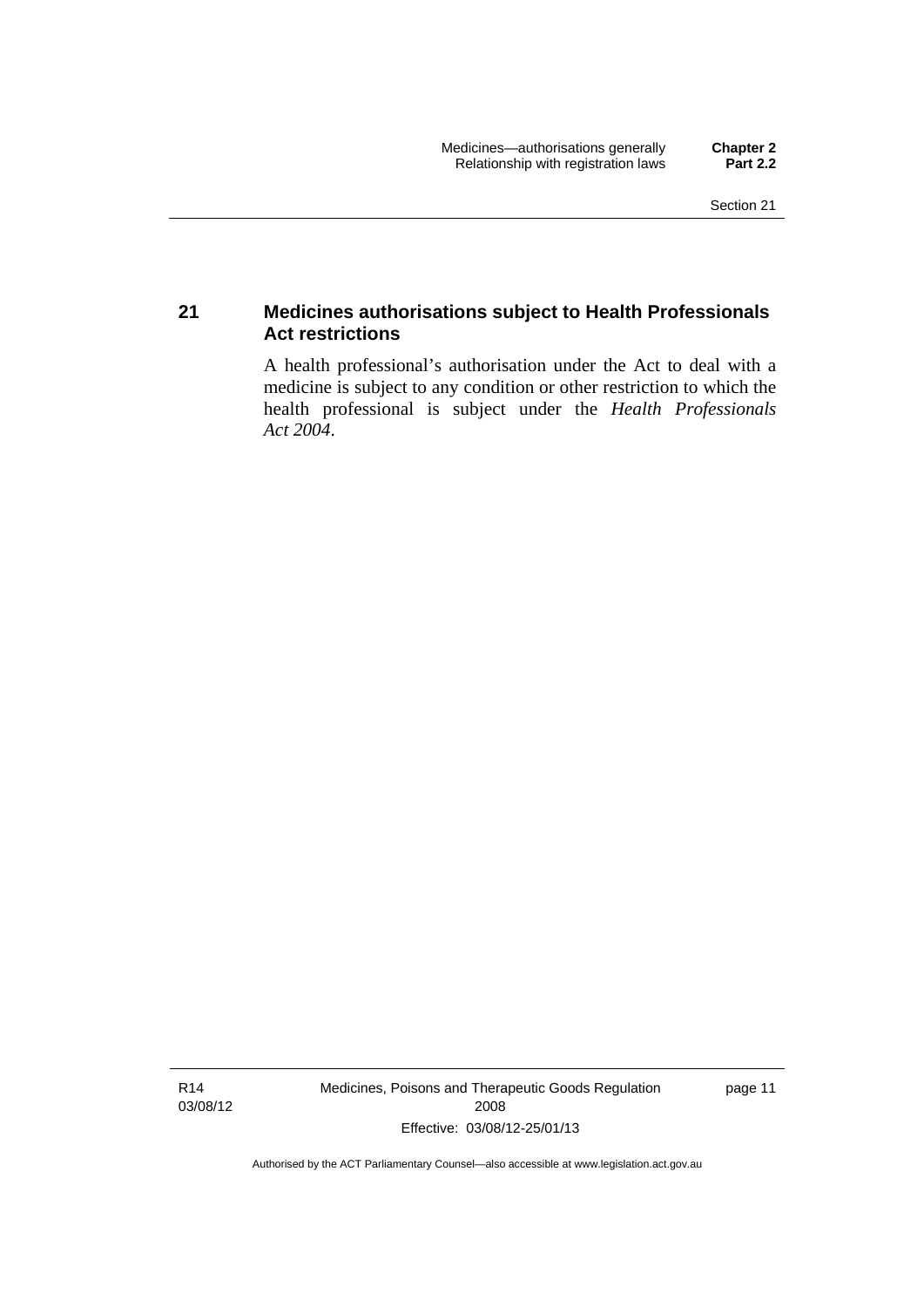## <span id="page-33-0"></span>**Chapter 3 Medicines—supply authorities**

## <span id="page-33-1"></span>**Part 3.1 Prescribing medicines**

## <span id="page-33-2"></span>**Division 3.1.1 Authorisation to prescribe medicines**

## <span id="page-33-3"></span>**30 Authorisation under sch 1 to prescribe medicines— Act, s 40 (1) (b), (2) (b) and (3) (b)**

- (1) A person mentioned in schedule 1, column 2 is authorised to prescribe a medicine if—
	- (a) prescribing the medicine is included in the schedule, column 3 in relation to the person; and
	- (b) the prescribing is consistent with any restriction for the prescribing mentioned in the schedule, column 3; and
	- (c) if the prescription is a self-prescription of the medicine—
		- (i) the person is not a trainee dentist, trainee nurse practitioner, intern doctor or person training to be an eligible midwife; or
		- (ii) the medicine is not a restricted medicine.
- (2) In this section:

### *restricted medicine* means—

- (a) an anabolic steroid; or
- (b) a designated appendix D medicine; or
- (c) a benzodiazepine; or
- (d) a controlled medicine.

R14 03/08/12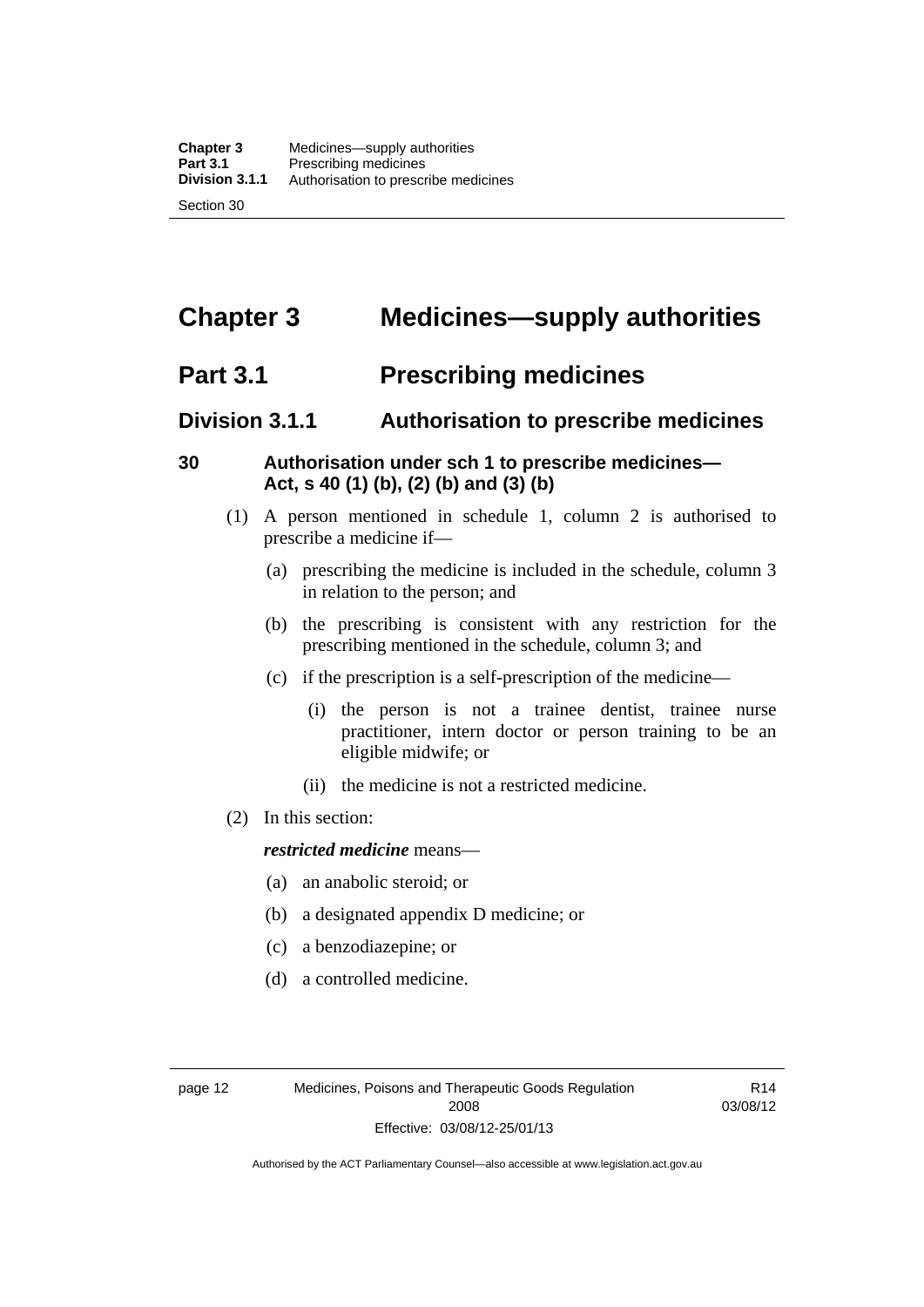## <span id="page-34-0"></span>**31 Authorisation conditions for prescribing medicines—Act, s 44 (1) (b) and (2) (b)**

A prescriber's authorisation under section 30 to prescribe a medicine is subject to the following conditions:

- (a) the medicine is prescribed in accordance with the Act, section 7 (Appropriate prescription and supply of medicines);
- (b) if the prescription is a written prescription—
	- (i) the prescription complies with section 40 (General requirements for written prescriptions); and
	- (ii) the prescription includes the particulars mentioned in section 41 on the front of the prescription; and
	- (iii) if the prescription is faxed by a prescriber to a pharmacist—the prescriber sends the original prescription to the pharmacist not later than 24 hours after the prescriber faxes the prescription to the pharmacist;
		- *Note 1* For the endorsement of faxed prescriptions, see s 41 (1) (m).
		- *Note 2 Pharmacist* does not include an intern pharmacist (see dict).
- (c) if the prescription is an oral prescription—
	- (i) the prescriber believes on reasonable grounds that giving an oral prescription for the medicine is reasonably necessary for the patient's treatment; and
	- (ii) if the prescription is for an unusual or dangerous dose of a medicine—the prescription includes a statement telling the person who is to dispense or administer the medicine that the prescription is for an unusual or dangerous dose; and

page 13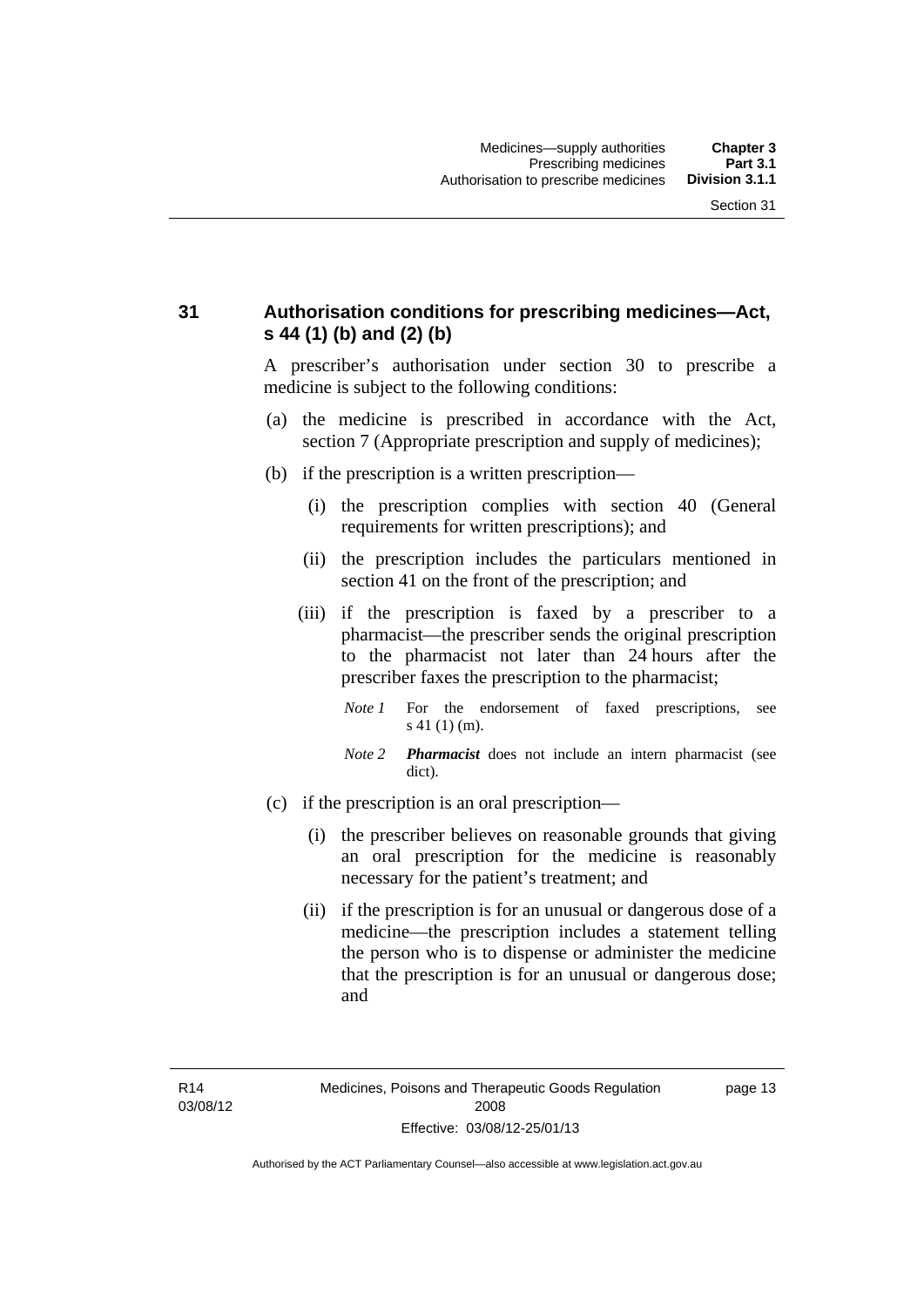- (iii) the prescription includes the particulars mentioned in section 41; and
- (iv) the prescriber sends a written prescription for the medicine to the pharmacist not later than 24 hours after the prescriber gives the oral prescription to the pharmacist;
	- *Note* For the endorsement of written prescriptions confirming oral prescriptions, see s 41 (1) (n).
- (d) if the medicine is a controlled medicine for human use—
	- (i) the prescriber complies with the additional requirements under section 32 for prescribing a controlled medicine; and
	- (ii) if the controlled medicines approval is an oral approval the prescriber sends the chief health officer a written application for the approval in accordance with section 561 (Requirements for CHO controlled medicines approval applications) not later than 7 days after the day the oral approval is given;
- (e) if the medicine is a designated appendix D medicine prescribed for a purpose mentioned in schedule 3 (Designated appendix D medicines—standing approvals), part 3.2, column 3 in relation to the medicine—the prescriber complies with the additional requirements under section 33 in relation to the prescription.

## <span id="page-35-0"></span>**32 Additional requirements for prescribing controlled medicines for human use**

The following are the additional requirements for prescribing a controlled medicine for human use:

- (a) the prescriber has a controlled medicines approval to prescribe the medicine;
- page 14 Medicines, Poisons and Therapeutic Goods Regulation 2008 Effective: 03/08/12-25/01/13 R14 03/08/12
- *Note* For controlled medicines approvals, see pt 13.1.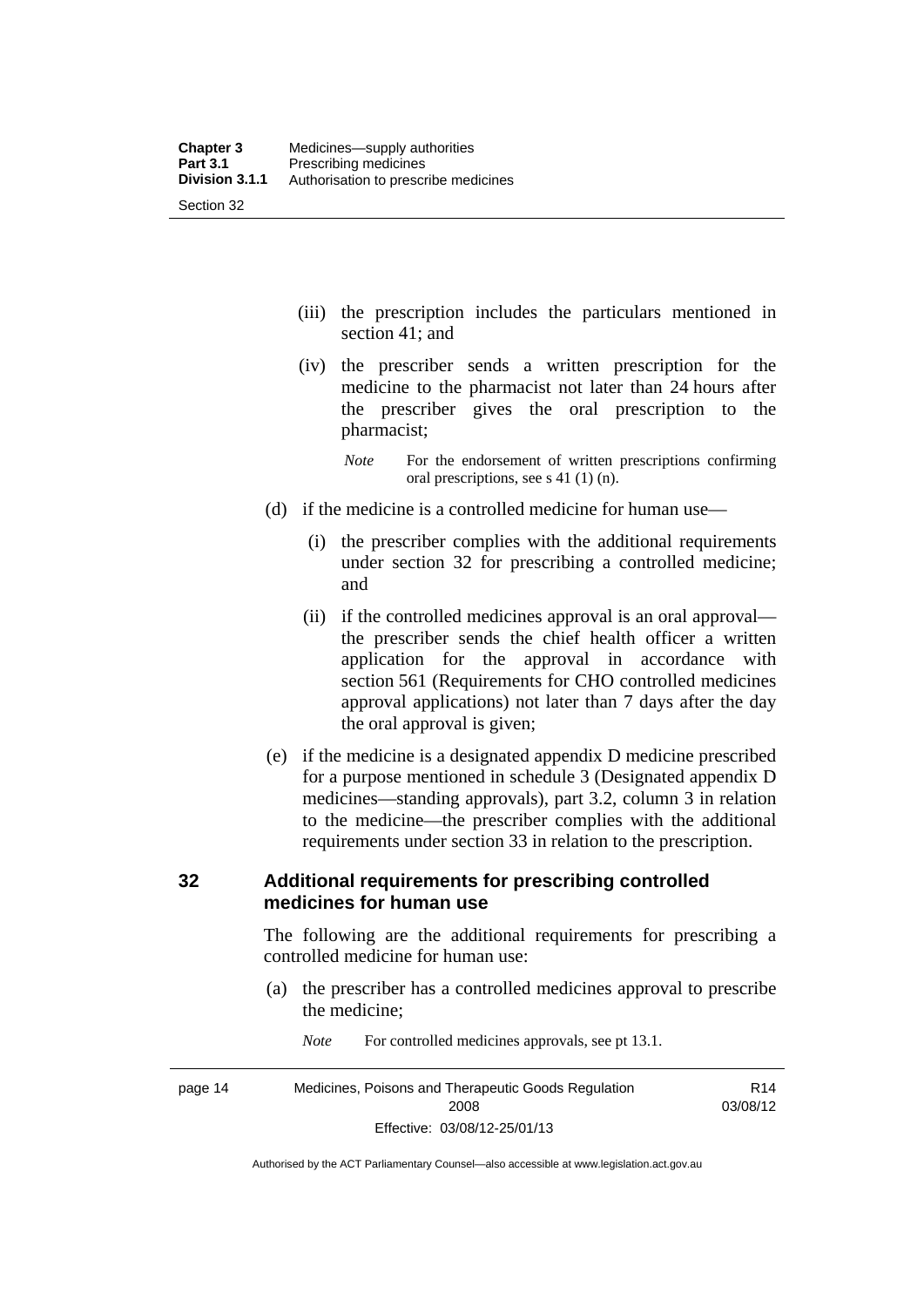(b) if the approval is for a particular form of the medicine—the prescription is for the form of the medicine approved or a bioequivalent form;

*Note Bioequivalent*—see the dictionary.

- (c) if the approval is for a particular strength of the medicine—the prescription is for the strength approved or a weaker strength;
- (d) if the approval is for a particular quantity of the medicine—the prescription is for not more than the quantity approved;
- (e) the prescriber complies with each condition (if any) of the approval;
- (f) if the controlled medicine is dronabinol for human use—
	- (i) the prescriber also has an authorisation under the *Therapeutic Goods Act 1989* (Cwlth), section 19 to supply the medicine; and
	- (ii) the prescriber complies with each condition (if any) of the authorisation.

#### **Example—par (b)**

If a slow release form of a medicine is approved, the prescriber is not authorised to prescribe an immediate release form of the medicine.

#### **Example—par (c) and par (d)**

If a doctor is given an approval to prescribe 25 morphine 20mg capsules, the doctor may prescribe 5 20mg capsules and 10 15mg capsules. Later, if the approval is still in force, the doctor may prescribe not more than 10 morphine capsules of any strength up to and including 20mg.

*Note* An example is part of the regulation, is not exhaustive and may extend, but does not limit, the meaning of the provision in which it appears (see Legislation Act, s 126 and s 132).

R14 03/08/12 page 15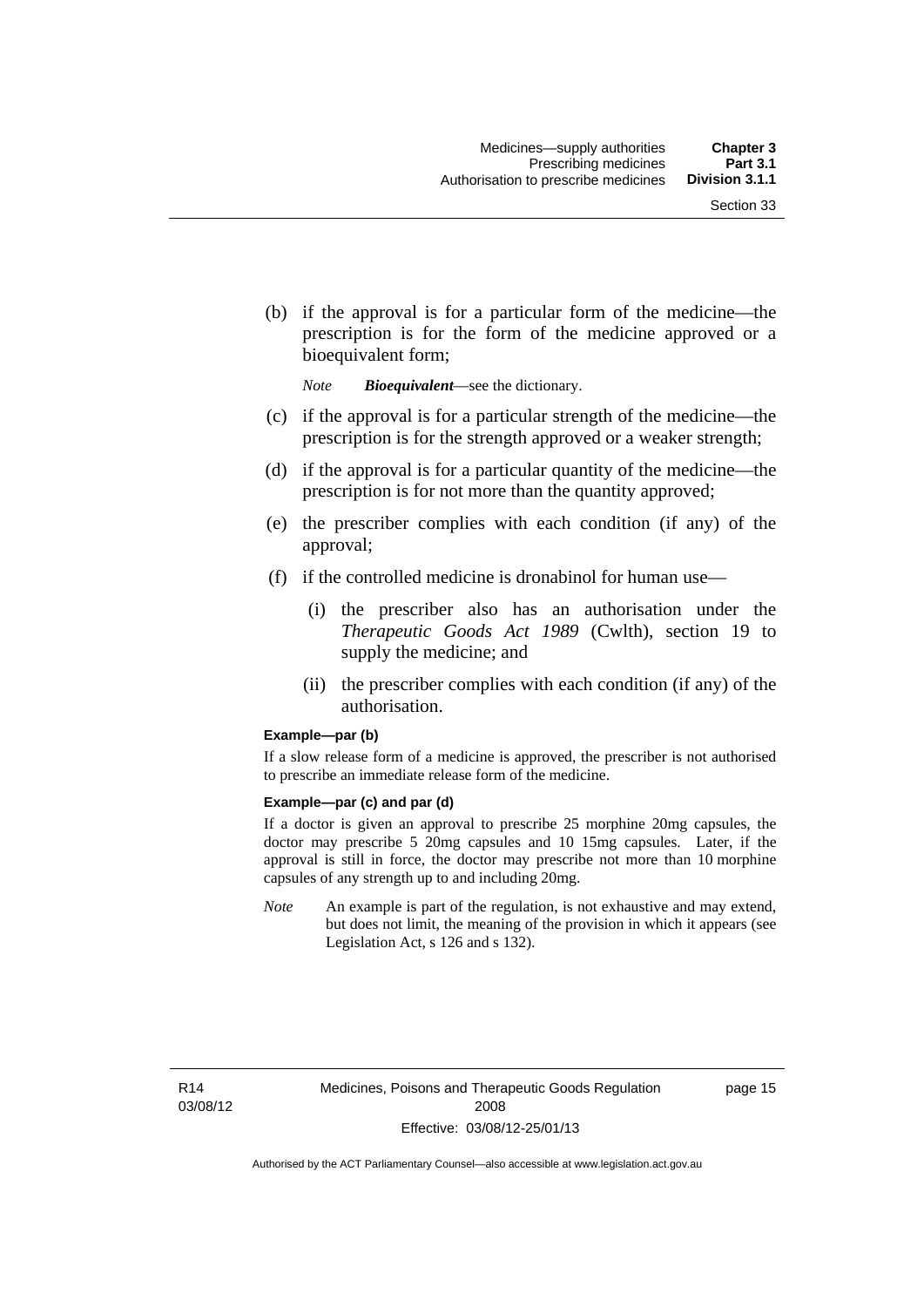### **33 Additional requirements for designated appendix D medicines prescriptions for human use**

The following are the additional requirements for prescribing a designated appendix D medicine for a purpose mentioned in schedule 3 (Designated appendix D medicines—standing approvals), part 3.2, column 3 in relation to the medicine:

- (a) the prescriber has an appendix D medicines approval to prescribe the medicine;
- (b) the prescriber complies with each condition (if any) of the approval (including any condition in schedule 3, part 3.2, column 4 in relation to the medicine).

# **Division 3.1.2 Prescriptions**

*Note* A prescription may provide for a medicine to be dispensed or administered (see Act, dict, def *prescription*).

### **40 General requirements for written prescriptions**

A written prescription for a medicine must—

- (a) be signed by the prescriber; and
	- *Note* The prescription must be signed with the prescriber's usual signature (see Act, dict, def *signs*).
- (b) if the prescriber amends the prescription—be initialled and dated beside the amendment by the prescriber; and
- (c) be written in terms and symbols used in ordinary professional practice; and
- (d) if the prescription is for an unusual or dangerous dose include the prescriber's initials beside an underlined reference to the dose.
- *Note Written* includes in electronic form (see Act, dict).

page 16 Medicines, Poisons and Therapeutic Goods Regulation 2008 Effective: 03/08/12-25/01/13

R14 03/08/12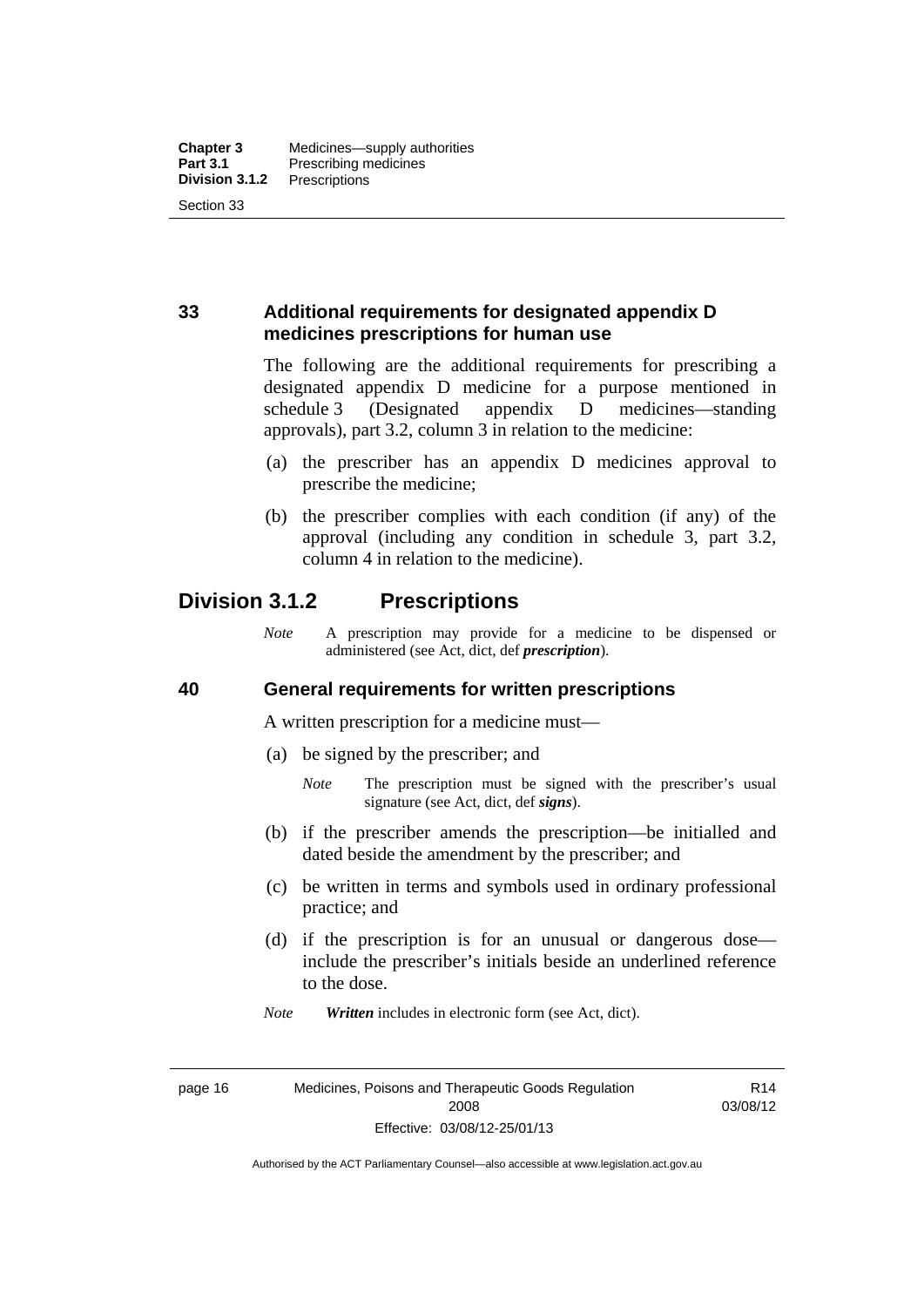### **41 Particulars for prescriptions**

- (1) A prescription must include the following particulars:
	- (a) the prescriber's name, professional qualifications and business address and telephone number;
	- (b) the date the prescription is given;
	- (c) the medicine, and the form, strength and quantity of the medicine, to be dispensed or administered under the prescription;
	- (d) the name and address of the person for whom the medicine is prescribed;
	- (e) directions about the use of the medicine, including the dose and regimen of the medicine, that are adequate to allow the medicine to be taken or administered safely;
	- (f) the number of times the medicine may be dispensed or administered under the prescription;
	- (g) if the prescription is for a controlled medicine for human use—
		- (i) the relevant approval particulars; and
		- (ii) if the medicine is dronabinol—the relevant TGA authorisation particulars; and
		- (iii) if the prescription is a repeat prescription—the period that must elapse between each dispensing or administration of the medicine;
	- (h) if the prescription is for a designated appendix D medicine for a purpose mentioned in schedule 3 (Designated appendix D medicines—standing approvals), part 3.2, column 3 in relation to the medicine—the relevant approval particulars;
	- (i) if the prescriber is a dentist—the words 'for dental treatment only';

R14 03/08/12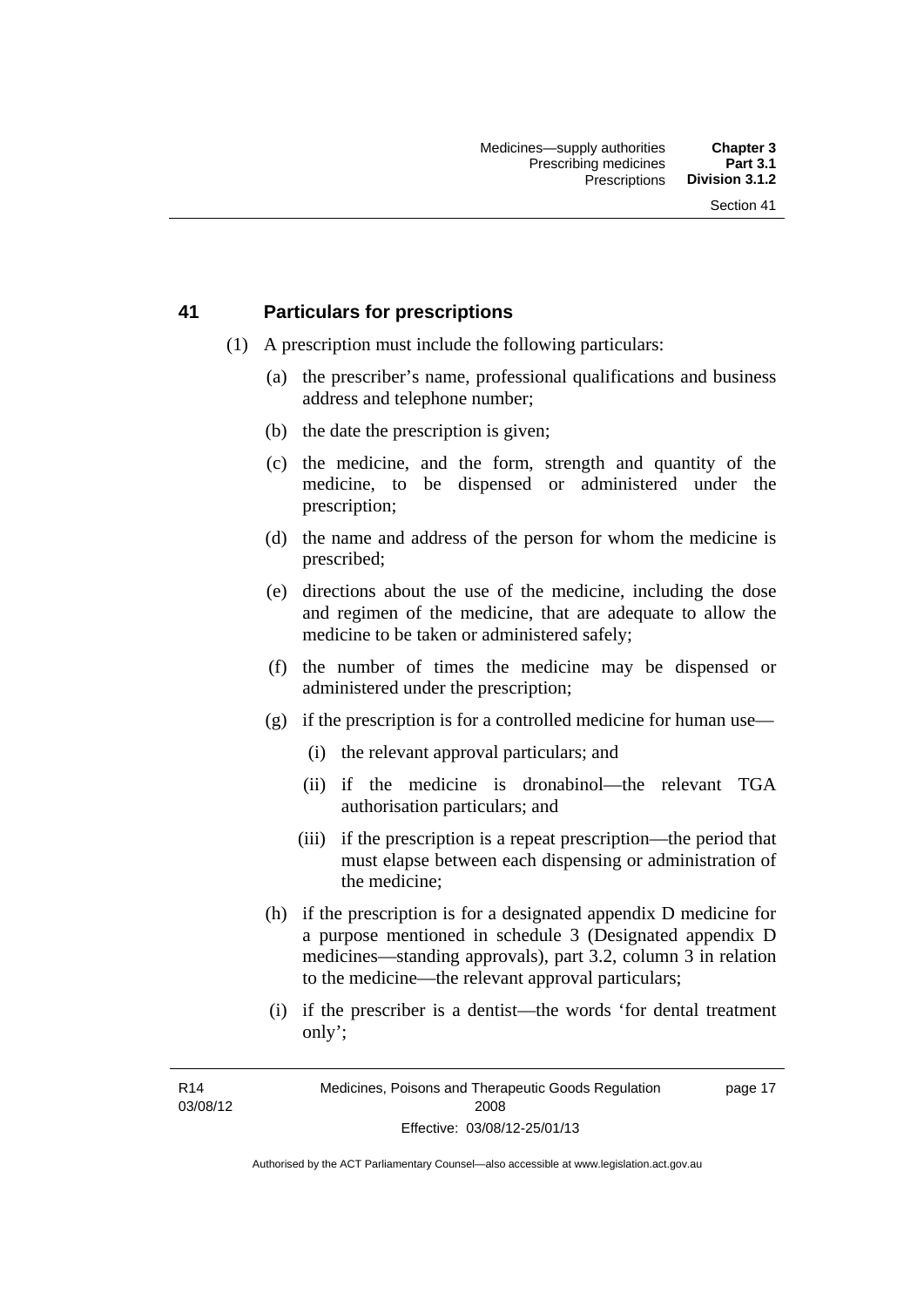- (j) if the prescriber is an eligible midwife—the words 'for midwifery use only';
- (k) if the prescriber is an optometrist—the words 'for optometry use only';
- (l) if the prescriber is a veterinary surgeon—
	- (i) the words 'for animal treatment only'; and
	- (ii) the species of the animal for which the medicine is to be dispensed; and
	- (iii) if possible, a way of identifying the animal;
- (m) if the prescription is an original of a prescription that was faxed by a prescriber to a pharmacist—the prescription is endorsed with words to the effect that the prescription was faxed to a named pharmacy on a stated date;
- (n) if the prescription is a written prescription under section 31 (c) (iv) (which is about oral prescriptions)—the prescription is endorsed with words to the effect that the prescription is a confirmation copy of an oral prescription issued to a named pharmacist on a stated date.
- (2) However, if the prescription is written for an in-patient at a hospital in the patient's medical records, the prescription need not include any of the following:
	- (a) the prescriber's professional qualifications and business address and telephone number;
	- (b) if the medicine prescribed is a controlled medicine or designated appendix D medicine—the relevant approval particulars.
	- *Note 1 Hospital* means a public hospital, private hospital or day hospital and includes a body prescribed by regulation as a hospital (see Act, dict).
	- *Note 2* A *hospice* is a hospital (see *The Macquarie Dictionary*, 4th ed).

page 18 Medicines, Poisons and Therapeutic Goods Regulation 2008 Effective: 03/08/12-25/01/13

R14 03/08/12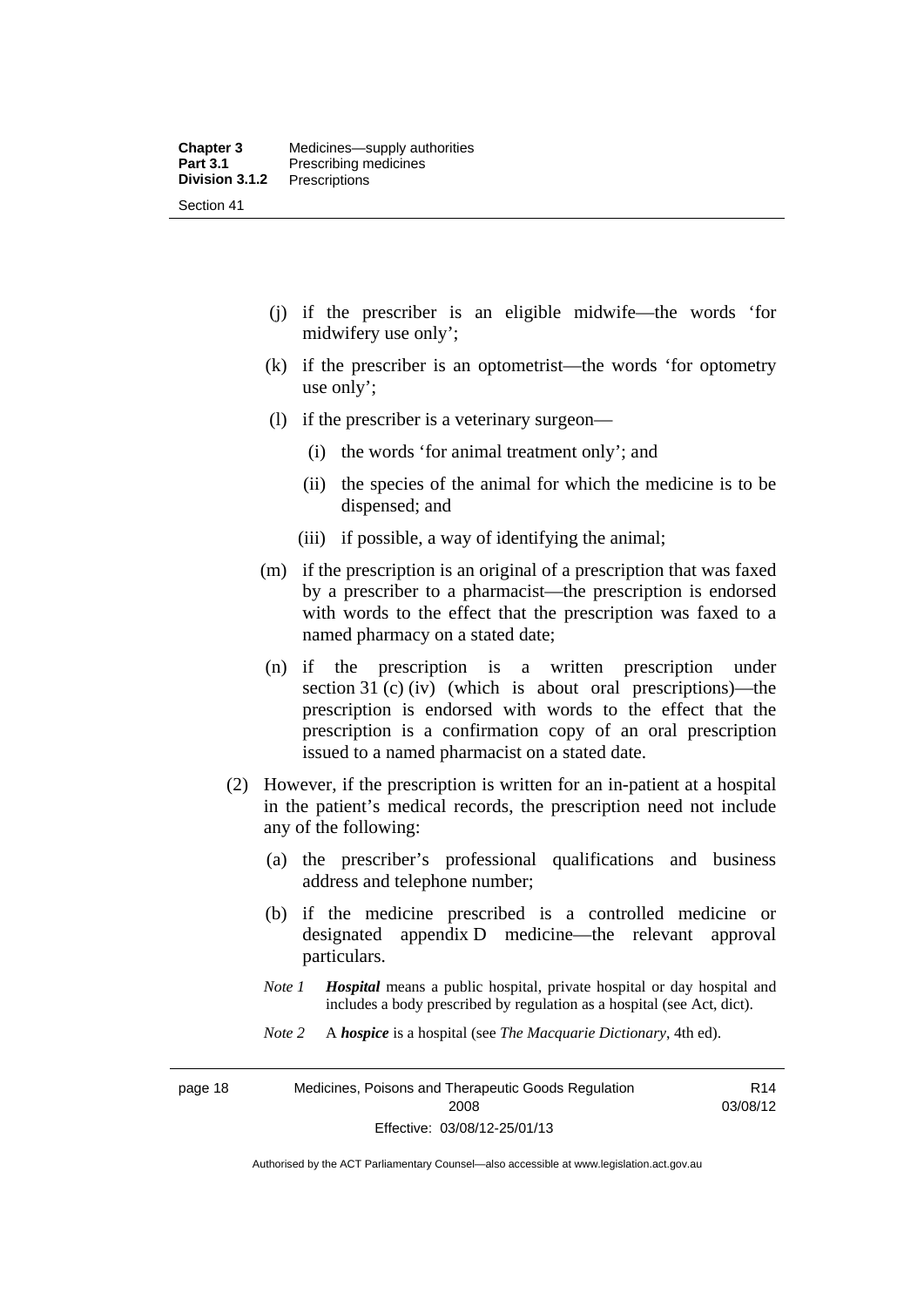(3) In this section:

### *relevant approval particulars* means—

- (a) for a controlled medicine—
	- (i) for an approval under section 556 (Standing approval to prescribe controlled medicines for short-term treatment)—the words 'standing short-term approval'; or
	- (ii) for an approval under section 557 (Standing interim approval to prescribe buprenorphine and methadone for patients of certain institutions)—the words 'standing opioid dependency treatment approval'; or
	- (iii) for an approval under division 13.1.3 (Chief health officer controlled medicines approvals)—the words 'CHO approval number' followed by the identifying number for the approval; or
- (b) for a designated appendix D medicine—
	- (i) for an approval under section 591 (Standing approval to prescribe designated appendix D medicines)—the words 'standing approval' and the specialist area, or the area, in which the prescriber practises; or
	- (ii) for an approval under section 593 (CHO decisions on applications to prescribe designated appendix D medicines)—the words 'CHO approval number' followed by the identifying number for the approval.

*relevant TGA authorisation particulars* means the words 'TGA authorisation' followed by—

- (a) the identifying number for the authorisation; or
- (b) if no identifying number is given for the authorisation—the date of the approval.

R14 03/08/12 page 19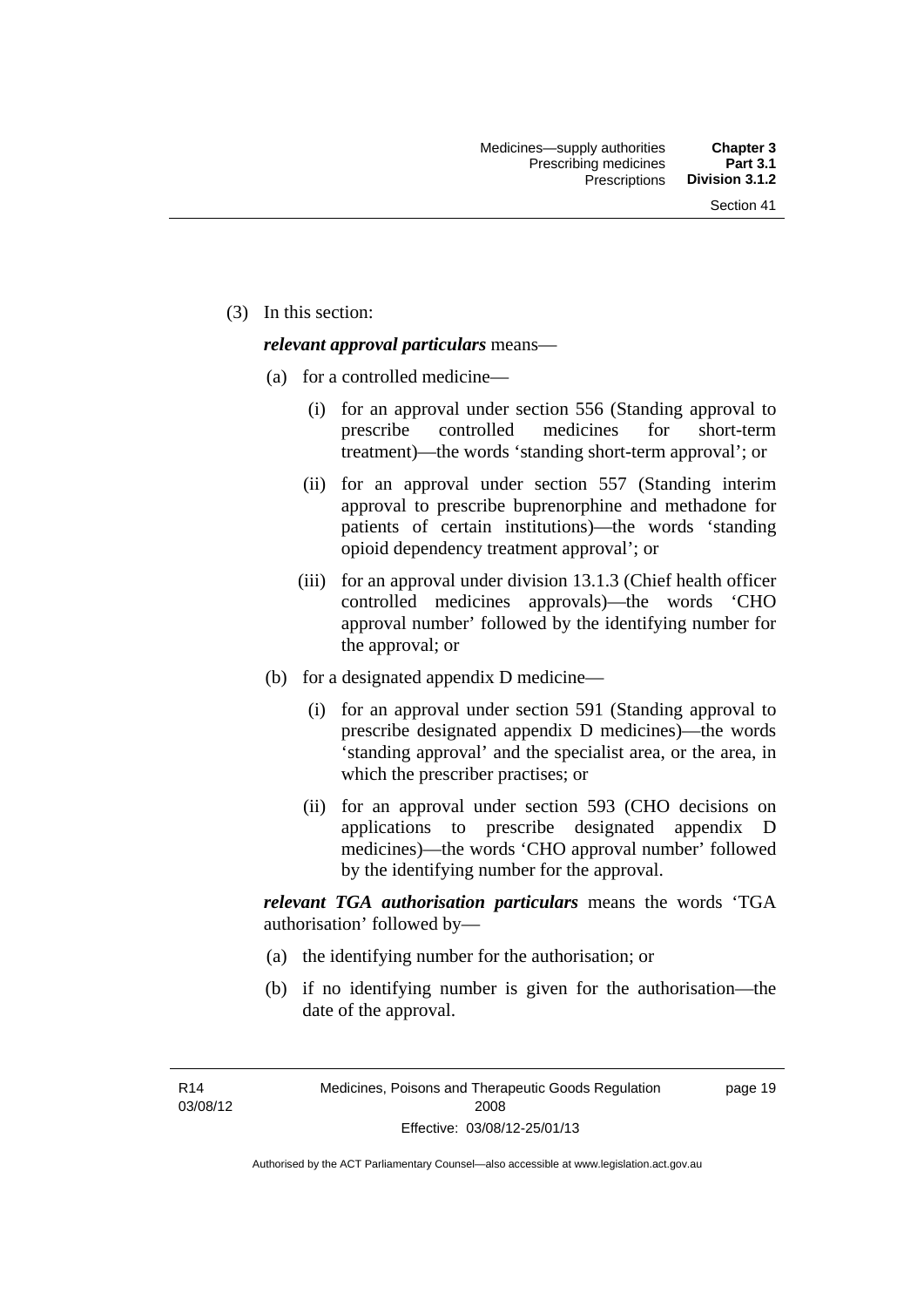# **Part 3.2 Requisitioning medicines**

### **Division 3.2.1 Authorisation to issue requisitions**

### **50 Authorisation under sch 1 to issue requisitions for medicines—Act, s 41 (b)**

A person mentioned in schedule 1, column 2 is authorised to issue a requisition for a medicine if—

- (a) issuing the requisition is included in the schedule, column 3 in relation to the person; and
- (b) the issue of the requisition is consistent with any restriction for the issue of the requisition mentioned in the schedule, column 3.

### **51 Authorisation conditions for issuing requisitions for medicines—Act, s 44 (1) (b) and (2) (b)**

A person's authorisation under section 50 to issue a requisition for a medicine is subject to the following conditions:

- (a) if the requisition is a written requisition—the requisition complies with section 55 (General requirements for written requisitions) and section 56 (Particulars for requisitions);
- (b) if the requisition is an oral requisition—
	- (i) the person believes on reasonable grounds that issuing the requisition is reasonably necessary for the treatment of a person; and
	- (ii) the quantity of the medicine requisitioned is not more than the amount reasonably necessary for the person's treatment; and
	- (iii) the requisition complies with section 56.

page 20 Medicines, Poisons and Therapeutic Goods Regulation 2008 Effective: 03/08/12-25/01/13

R14 03/08/12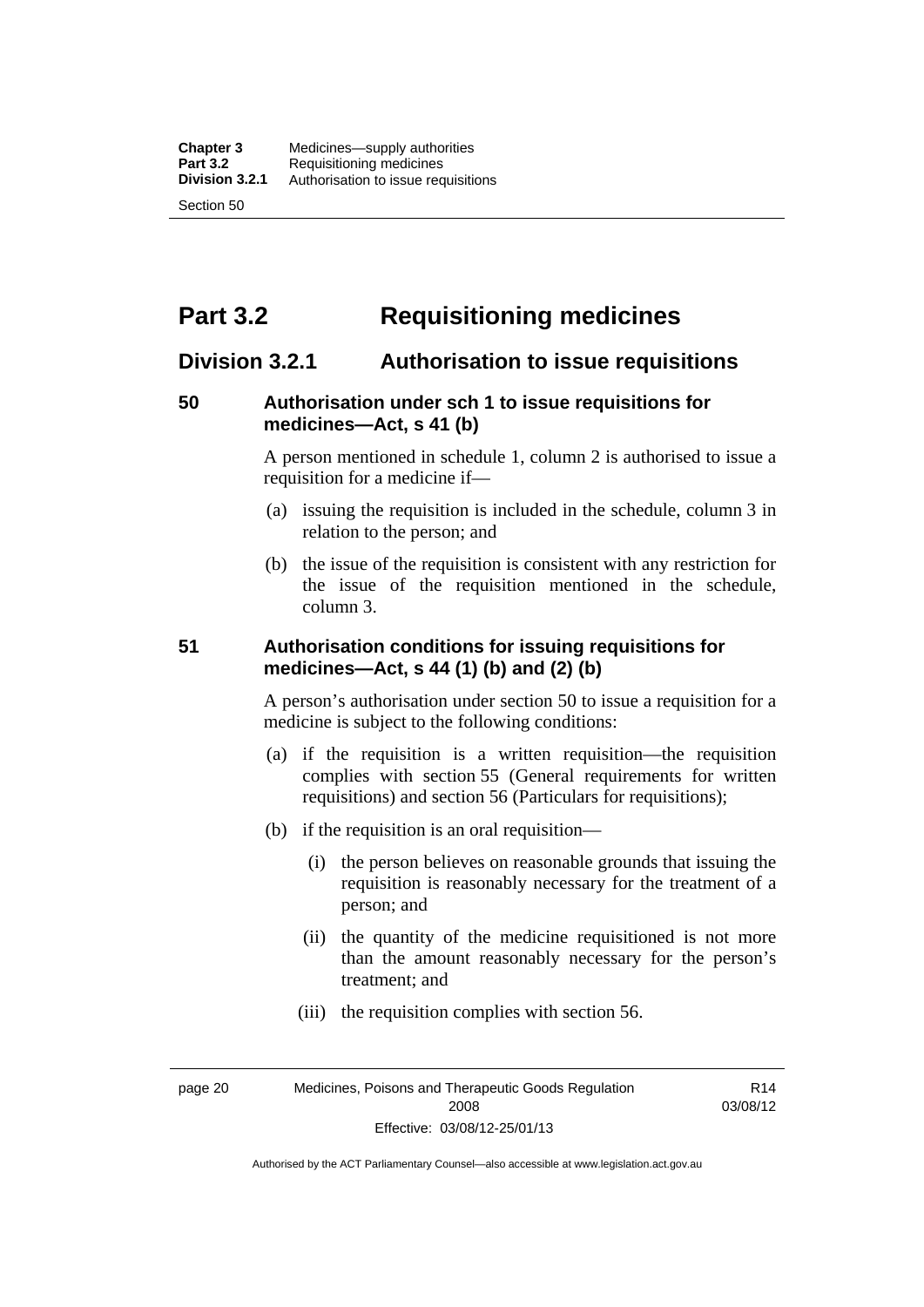# **Division 3.2.2 Requisitions**

### **55 General requirements for written requisitions**

A written requisition for a medicine must be—

(a) signed by the person (the *issuer*) issuing the requisition; and

 (b) if the issuer amends the requisition—initialled and dated by the issuer beside the amendment.

*Note Written* includes in electronic form (see Act, dict).

### **56 Particulars for requisitions**

A requisition must include the following particulars:

- (a) the name of the person issuing the requisition;
- (b) the capacity in which the person is issuing the requisition;
- (c) the date the requisition is issued;
- (d) the medicine, and the form, strength and quantity of the medicine, to be supplied on the requisition;
- (e) the pharmacy or ward to which the medicine is to be supplied.

*Note Ward*—see the Act, dictionary.

R14 03/08/12

*Note* The requisition must be signed with the issuer's usual signature (see Act, dict, def *signs*).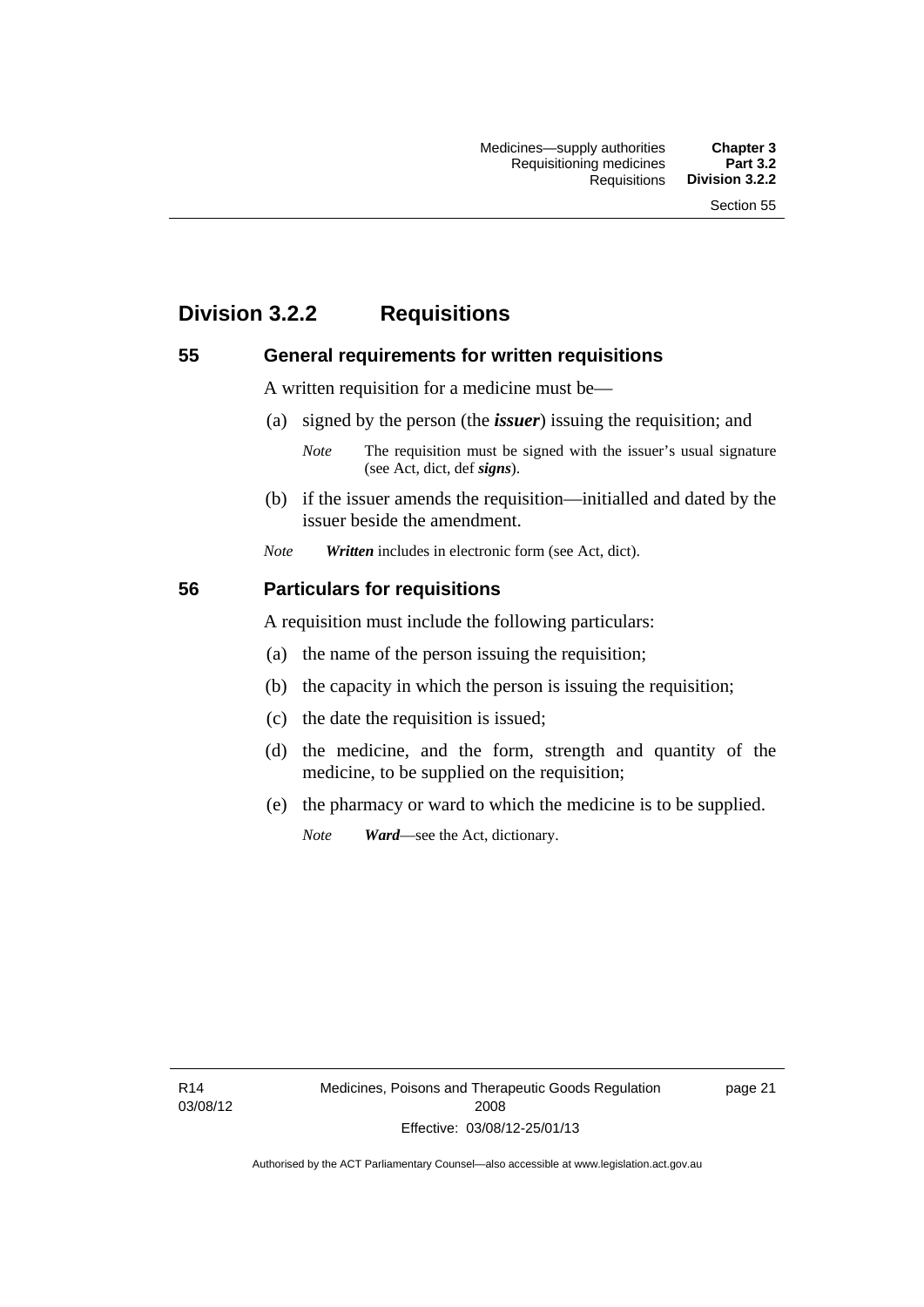# **Part 3.3 Medicines purchase orders**

# **Division 3.3.1 Authorisation to issue purchase orders**

### **60 Authorisation under sch 1 to issue purchase orders for medicines—Act, s 38 (1) (b) and (2) (a)**

A person mentioned in schedule 1, column 2 is authorised to issue a purchase order for a medicine if—

- (a) issuing the purchase order is included in the schedule, column 3 in relation to the person; and
- (b) the issue of the purchase order is consistent with any restriction for the issue of the purchase order mentioned in the schedule, column 3.

### **61 Authorisation conditions for issuing purchase orders for medicines—Act, s 44 (1) (b) and (2) (b)**

A person's authorisation under section 60 to issue a purchase order for a medicine is subject to the following conditions:

- (a) the purchase order complies with section 62 (General requirements for medicines purchase orders—Act, s 38 (2) (c));
	- *Note* A purchase order must be in writing (see Act, dict, def *purchase order*).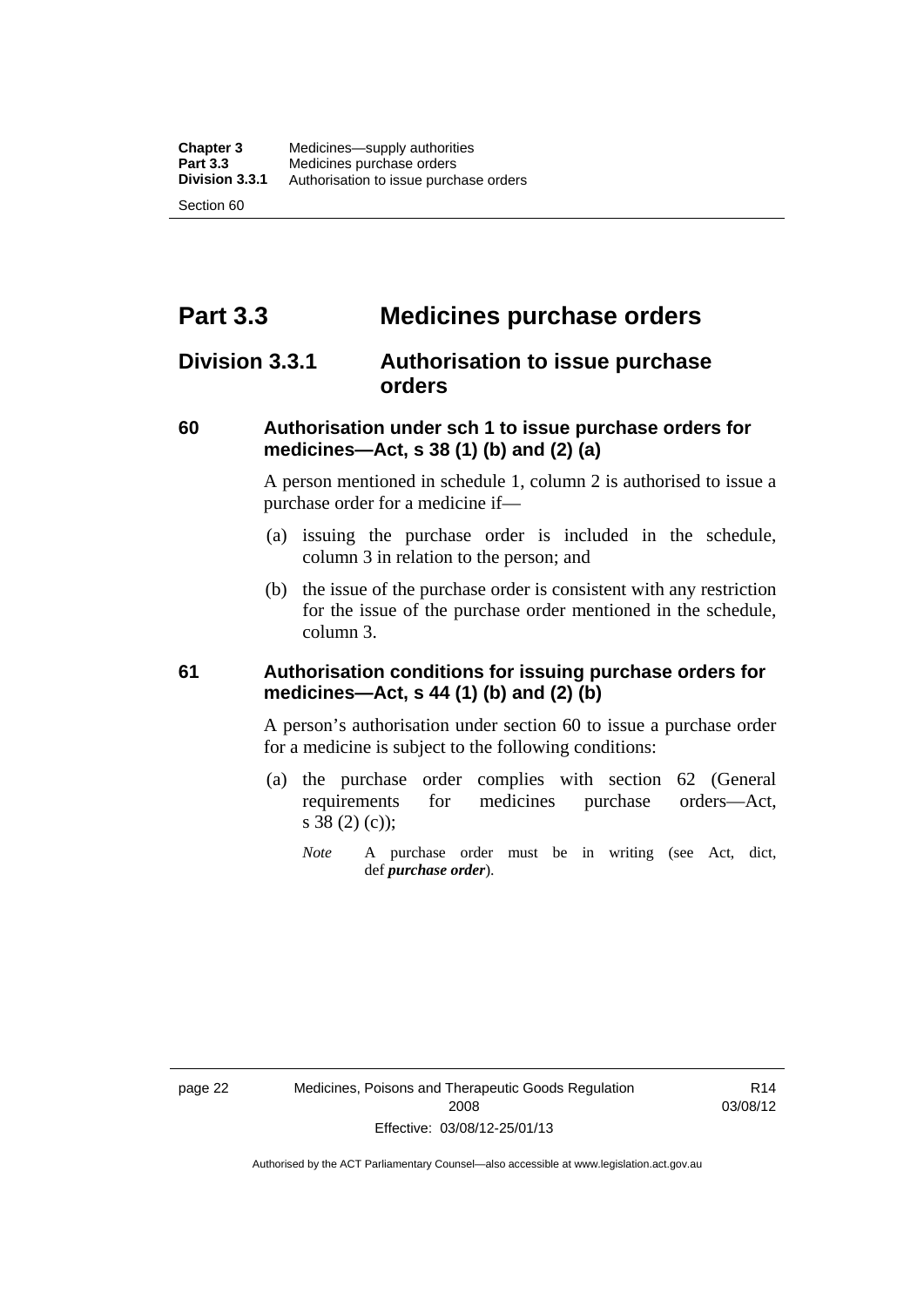(b) the person must, not later than 24 hours after the person receives the medicine, send the supplier a document signed by the person acknowledging receipt of the medicine.

#### **Example—document**

a copy of the supplier's delivery docket signed by the buyer

*Note* An example is part of the regulation, is not exhaustive and may extend, but does not limit, the meaning of the provision in which it appears (see Legislation Act, s 126 and s 132).

# **Division 3.3.2 Purchase orders**

### **62 General requirements for medicines purchase orders— Act, s 38 (2) (c)**

- (1) A purchase order for a medicine must be—
	- (a) signed by the person (the *issuer*) issuing the order; and
		- *Note* The purchase order must be signed with the issuer's usual signature (see Act, dict, def *signs*).
	- (b) if the issuer amends the order—initialled and dated by the issuer beside the amendment.
- (2) A purchase order for a medicine must include the following:
	- (a) the issuer's name and business address and telephone number;
	- (b) the issuer's authority to issue the order;
	- (c) the medicine, and the form, strength and quantity of the medicine, to be supplied on the order.

page 23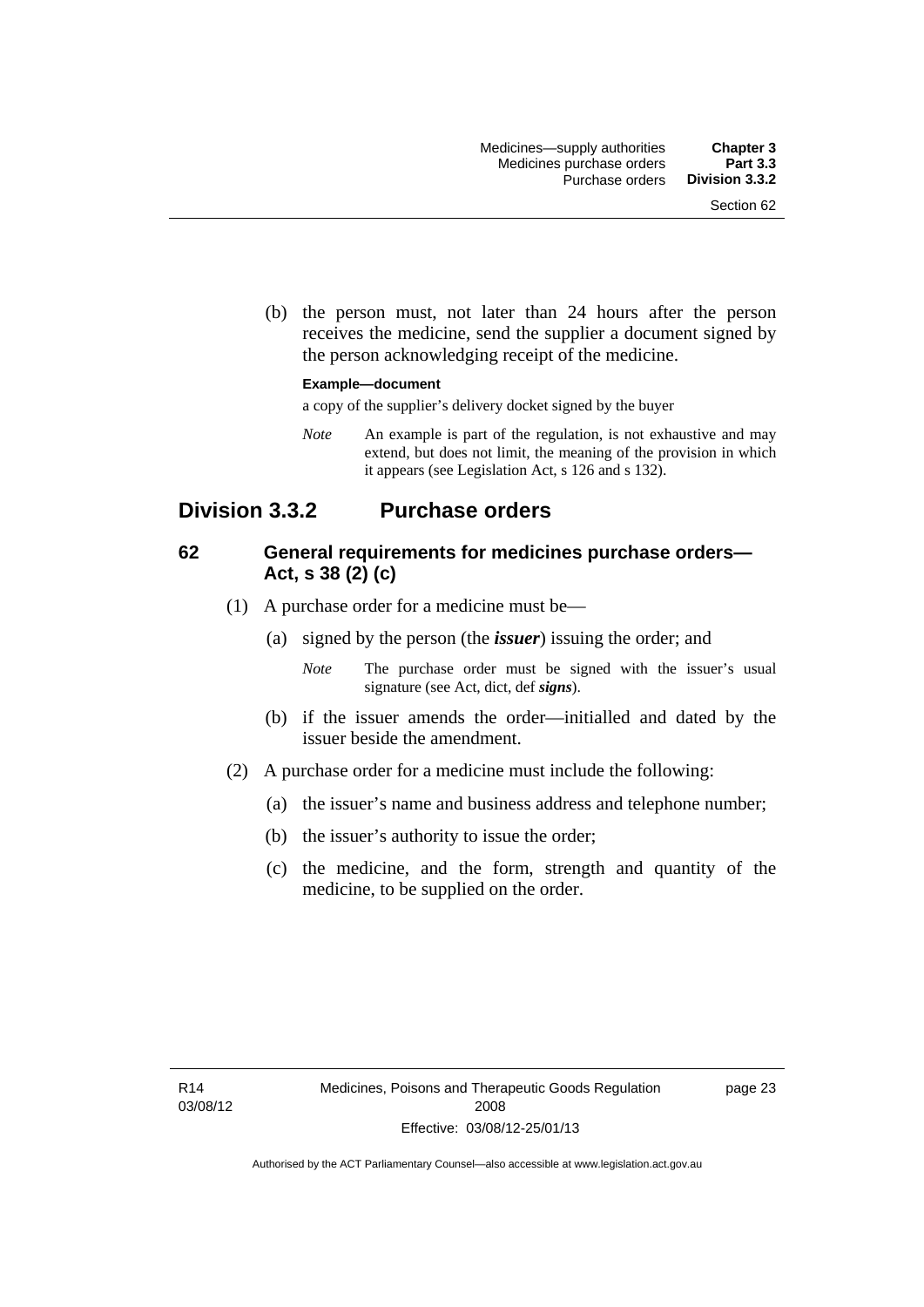**Chapter 3** Medicines—supply authorities<br>**Part 3.4** Standing orders for medicines **Part 3.4 Standing orders for medicines<br>
<b>Division 3.4.1** CHO standing orders **Division 3.4.1** CHO standing orders Section 70

# **Part 3.4 Standing orders for medicines**

### **Division 3.4.1 CHO standing orders**

### **70 Authorisation of CHO to issue standing orders for supply of medicines in public health emergencies—Act, s 42 (b)**

 (1) The chief health officer is authorised to issue a standing order for the supply of a medicine in an emergency relating to public health.

*Note 1 Supply* does not include administer (see Act, s 24).

*Note 2* A standing order must be in writing (see Act, dict, def *standing order*).

 (2) To remove any doubt, a standing order may be issued under subsection (1) even if no emergency declaration under the *Public Health Act 1997* is in force.

### **71 Authorisation of CHO to issue standing orders for administration of medicines for public health matters— Act, s 42 (b)**

The chief health officer is authorised to issue a standing order for the administration of a medicine in relation to a public health matter.

*Note* A standing order must be in writing (see Act, dict, def *standing order*).

### **72 Particulars for CHO standing orders for administration of medicines for public health matters**

A standing order under section 71 must include the following particulars:

- (a) a description of the public health matter to which the order relates;
- (b) the date of effect of the order and the date (not longer than 2 years after the date of effect) when the order ends;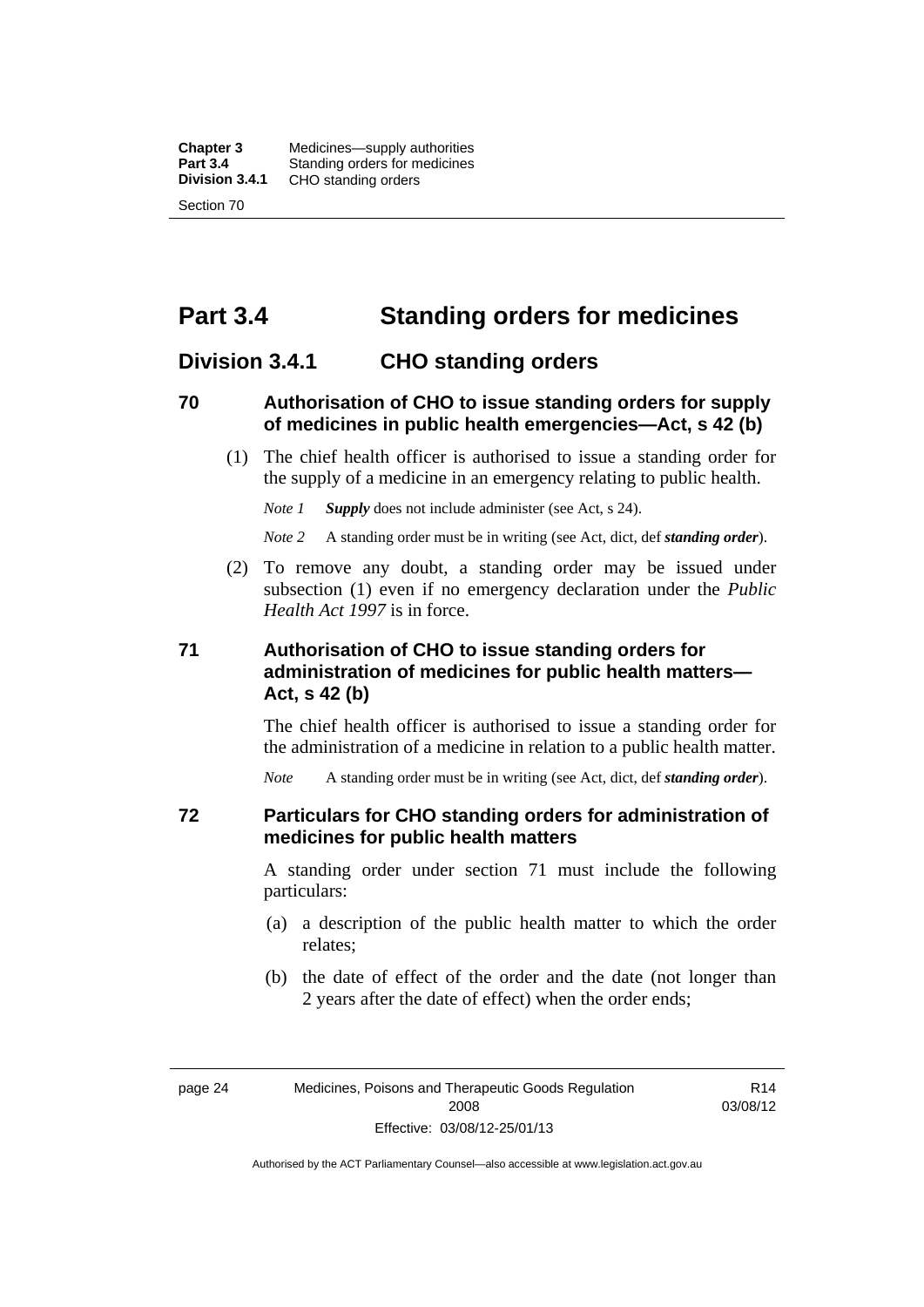- (c) the clinical circumstances in which the medicine may be administered;
- (d) a description of the people to whom the medicine may be administered;
- (e) the medicine's approved name and, if applicable, brand name;

- (f) if applicable, the form and strength of the medicine;
- (g) the dose and route of administration;
- (h) if applicable, the frequency of administration.

#### **Example—par (e) and par (f)**

Adrenaline (EpiPen) 300 micrograms in 0.3mL pre-filled syringe

*Note* An example is part of the regulation, is not exhaustive and may extend, but does not limit, the meaning of the provision in which it appears (see Legislation Act, s 126 and s 132).

# **Division 3.4.2 Standing orders for institutions**

*Note Institution* includes a correctional centre and a CYP detention place (see s 652).

### **75 Authorisation of doctors to issue standing orders for administration of medicines at institutions—Act, s 42 (b)**

- (1) A doctor is authorised to issue a standing order for the administration of a medicine to patients at an institution if—
	- (a) a medicines and therapeutics committee for the institution has approved the order; and
	- (b) the order is signed by the chair of the committee.
	- *Note Doctor* does not include an intern doctor (see dict).

R14 03/08/12 page 25

*Note Approved name*—see the medicines and poisons standard, par 1 (1).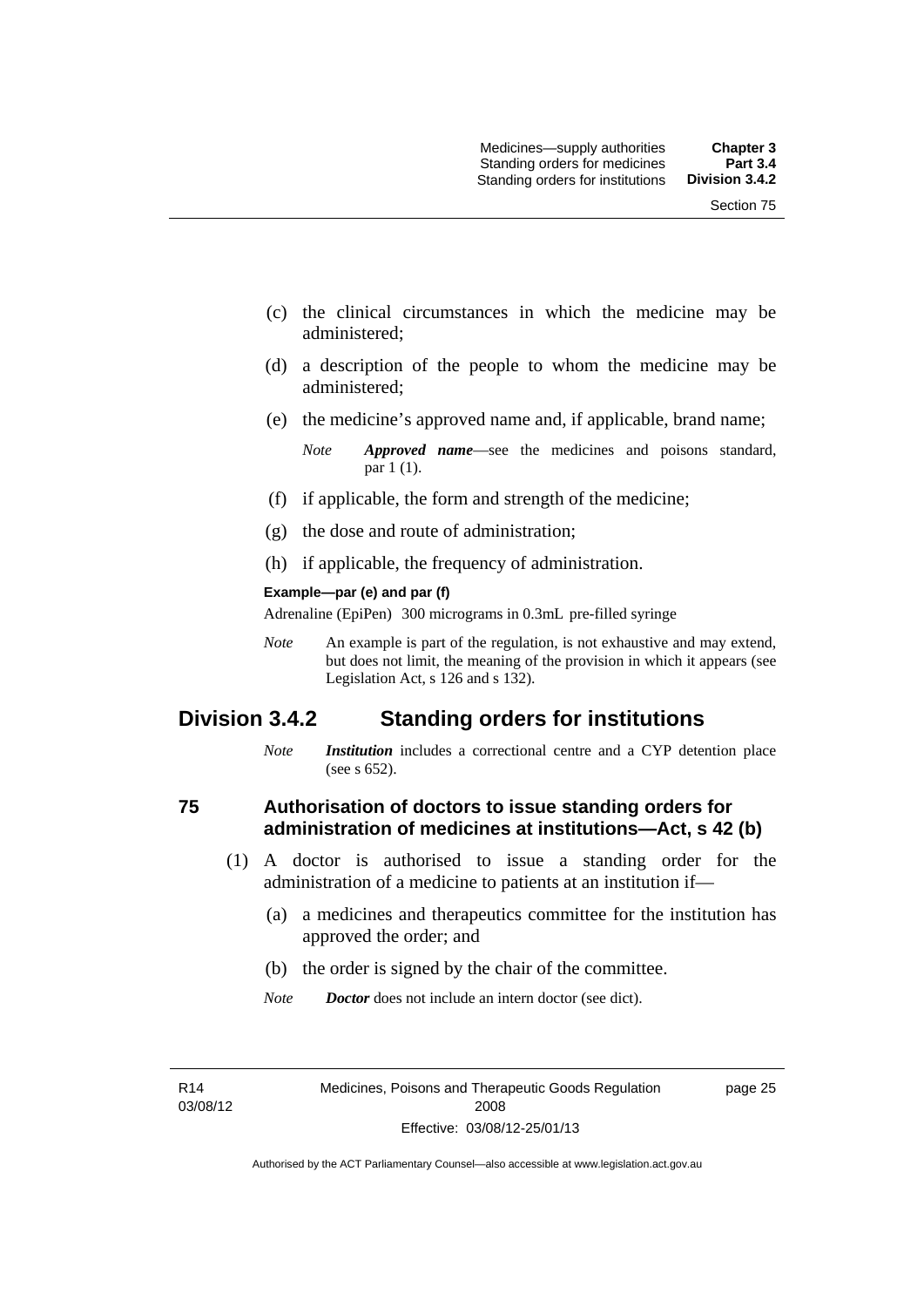(2) In this section:

*medicines and therapeutics committee*, for an institution, means a body—

- (a) established by the institution to approve standing orders for the administration of medicines to patients at the institution; and
- (b) that includes (but is not limited to) a doctor, nurse and pharmacist.
	- *Note 1 Doctor* and *pharmacist* do not include an intern (see dict).
	- *Note 2 Nurse* does not include an enrolled nurse (see Legislation Act, dict, pt 1).

### **76 Particulars for standing orders for administration of medicines at institutions**

A standing order under section 75 must include the following particulars:

- (a) an approval number for the order that is different from the number given to each other standing order approved for the institution;
- (b) the date of effect of the order and the date (not longer than 2 years after the date of effect) when the order ends;
- (c) each ward to which the order applies;
- (d) the clinical circumstances in which the medicine may be administered;
- (e) a description of the people to whom the medicine may be administered;
- (f) the medicine's approved name and, if applicable, brand name;
	- *Note Approved name*—see the medicines and poisons standard, par 1 (1).

page 26 Medicines, Poisons and Therapeutic Goods Regulation 2008 Effective: 03/08/12-25/01/13

R14 03/08/12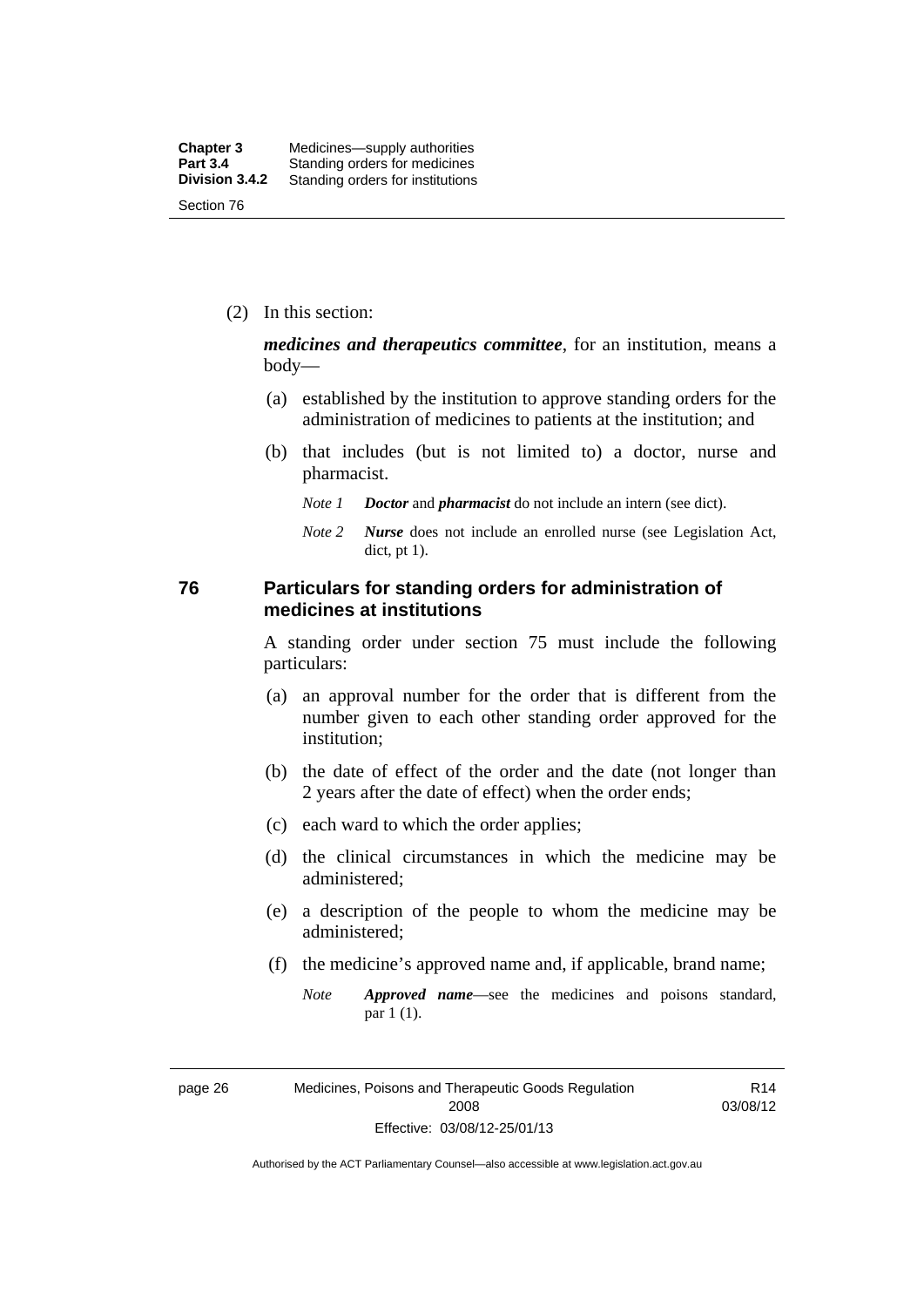- (g) if applicable, the form and strength of the medicine;
- (h) the dose and route of administration;
- (i) if applicable, the frequency of administration.

#### **Example—par (f) and par (g)**

Adrenaline (EpiPen) 300 micrograms in 0.3mL pre-filled syringe

*Note* An example is part of the regulation, is not exhaustive and may extend, but does not limit, the meaning of the provision in which it appears (see Legislation Act, s 126 and s 132).

### **Division 3.4.3 Standing orders for walk-in centre**

### **77 Authorisation of CHO to issue standing orders for supply and administration of medicines at walk-in centre—Act, s 42 (b)**

The chief health officer is authorised to issue a standing order for—

- (a) the supply of a medicine at a walk-in centre; and
- (b) the administration of a medicine at a walk-in centre.

*Note 1 Supply* does not include administer (see Act, s 24).

*Note 2* A standing order must be in writing (see Act, dict, def *standing order*).

### **78 Particulars for CHO standing orders for supply and administration of medicines at walk-in centre**

A standing order under section 77 must include the following particulars:

- (a) an approval number for the order that is different from the number given to each other standing order approved for the walk-in centre;
- (b) the date of effect of the order and the date (not longer than 2 years after the date of effect) when the order ends;

page 27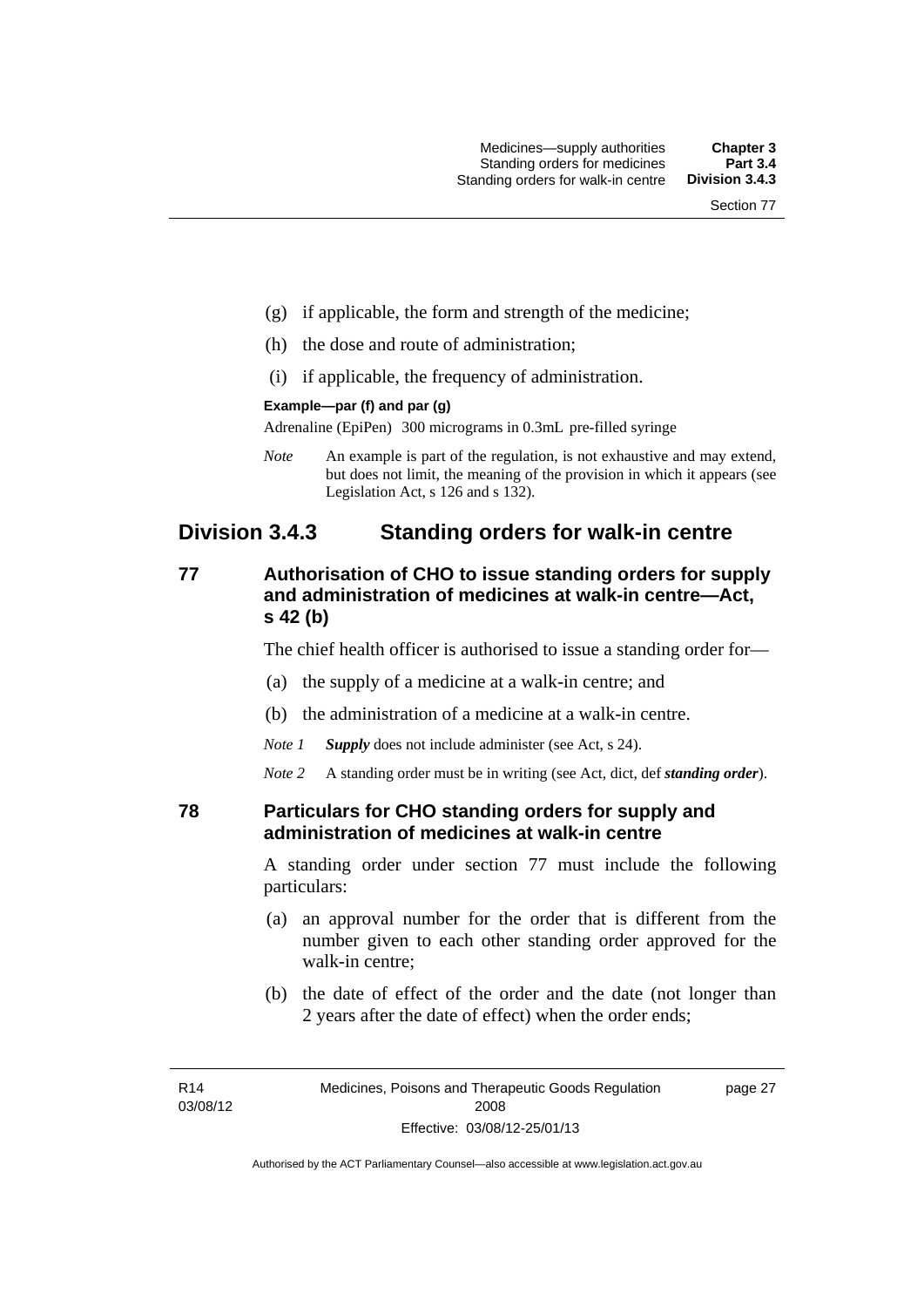- (c) each walk-in centre to which the order applies;
- (d) the clinical circumstances in which the medicine may be supplied or administered;
- (e) a description of the people to whom the medicine may be supplied or administered;
- (f) the medicine's approved name and, if applicable, brand name;

*Note Approved name*—see the medicines and poisons standard, par 1 (1).

- (g) if applicable, the form and strength of the medicine;
- (h) the dose and route of administration of the medicine;
- (i) if applicable, the frequency of administration of the medicine;
- (j) if applicable, the maximum duration of supply or administration of the medicine;
- (k) if applicable, the maximum quantity of the medicine for supply or administration.

page 28 Medicines, Poisons and Therapeutic Goods Regulation 2008 Effective: 03/08/12-25/01/13

R14 03/08/12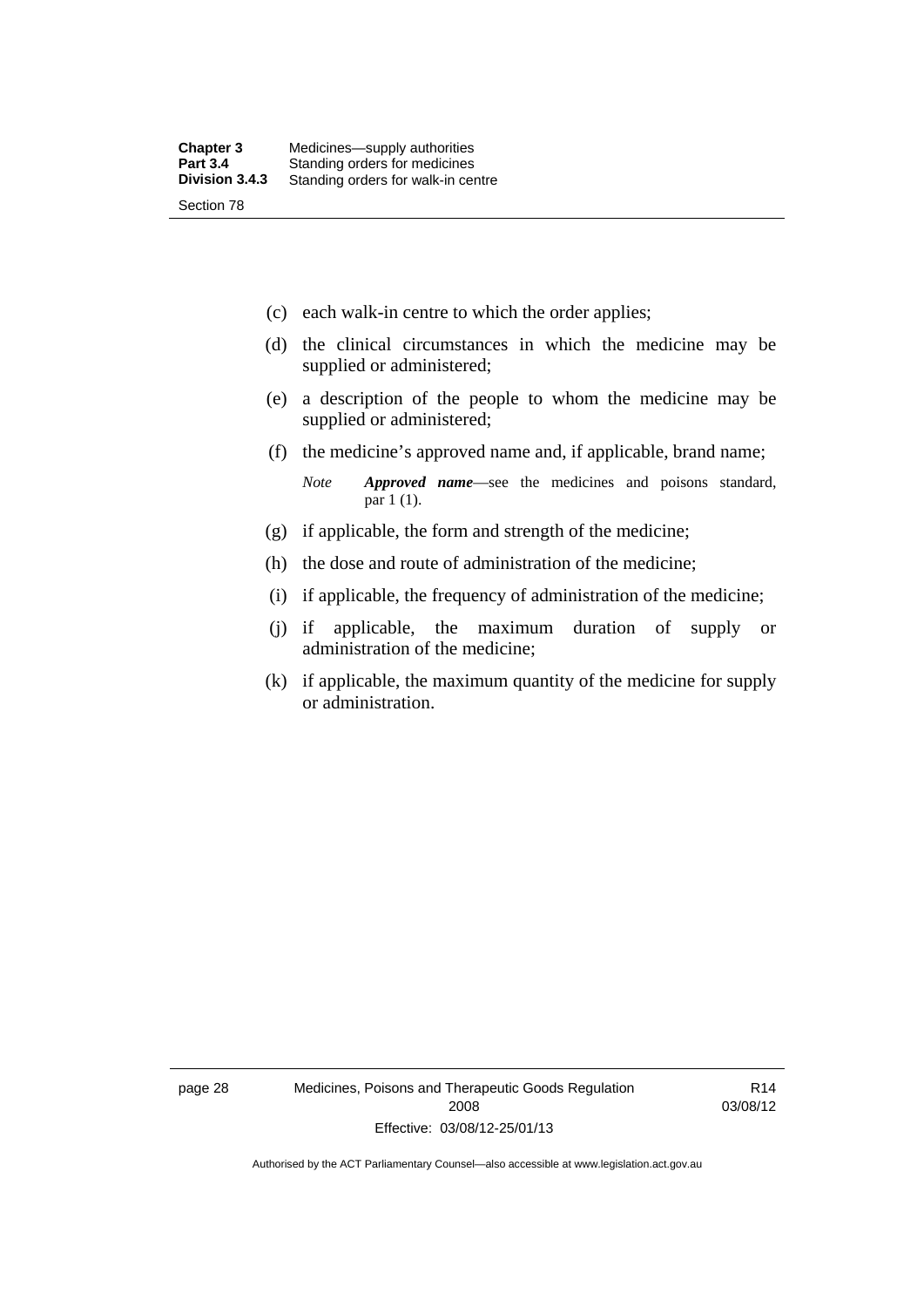# **Part 3.5 Medicines supply authorities generally**

### **80 Cancellation of invalid supply authorities— Act, s 30 (2) (d)**

- (1) A paper-based supply authority is cancelled by a person if the person—
	- (a) marks the word 'cancelled', and the person's name and business address, on the front of the supply authority; and
	- (b) signs and dates the cancellation of the supply authority.
- (2) An electronic supply authority is cancelled by a person if the person—
	- (a) marks the word 'cancelled' on the supply authority; and
	- (b) links an electronic document to the supply authority that includes the person's name and business address and signature.

### **81 Information for CHO about controlled medicines supplied on supply authorities—Act, s 31 (1) (b) and (4), def**  *required information*

- (1) A person (the *supplier*) who supplies a controlled medicine on a supply authority must, not later than 7 days after the end of the month when the medicine is supplied, give the chief health officer the following information in writing:
	- (a) the supplier's name, business address and telephone number;
	- (b) the name of the person who issued the supply authority;
	- (c) the date of the supply authority;
	- (d) the name and address of the person to whom the medicine is supplied;

R14 03/08/12 page 29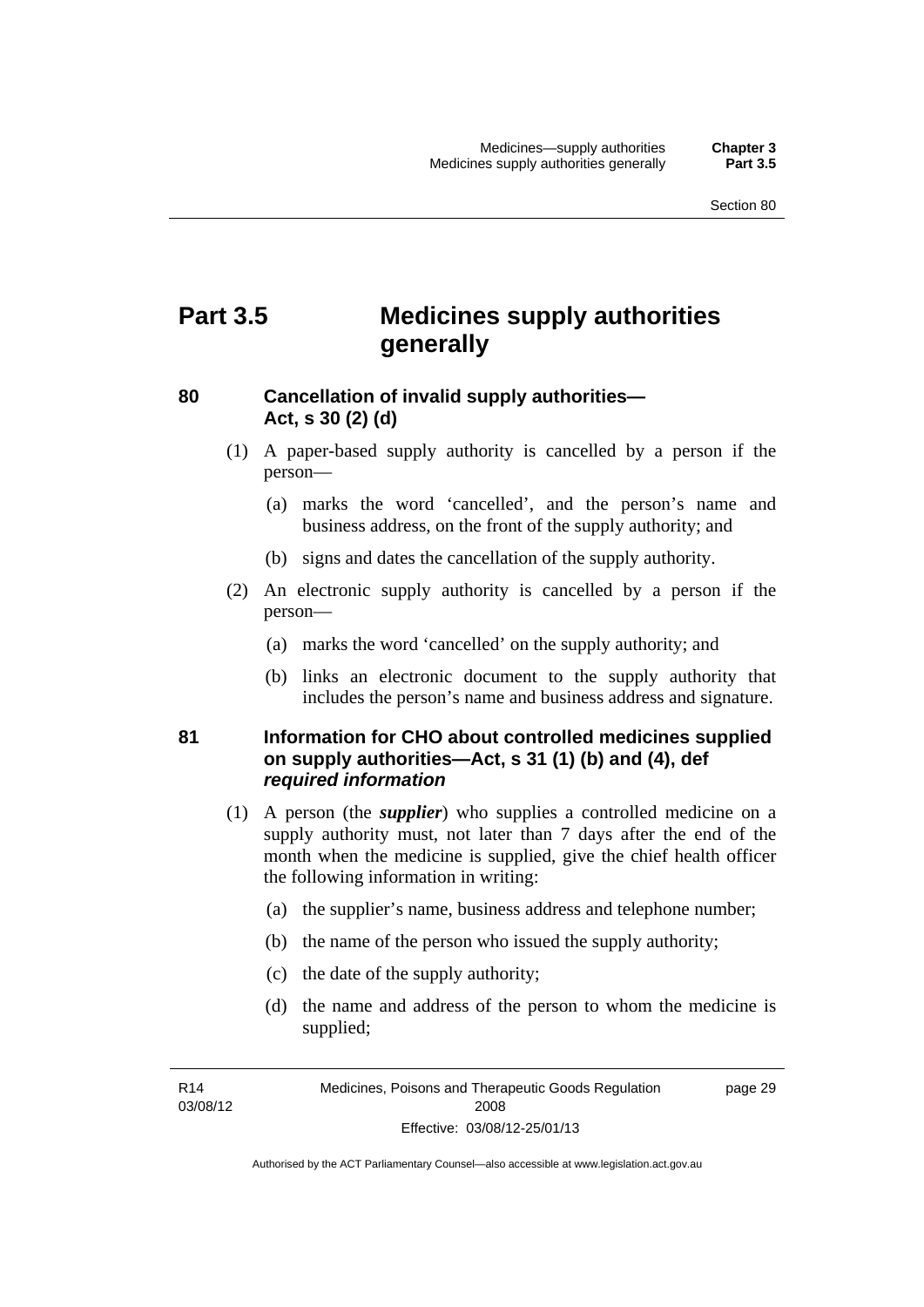Section 81

- (e) the date of supply;
- (f) the controlled medicine, and the form, strength and quantity of the medicine, supplied.
- (2) However, this section does not apply to any of the following who report the supply of a controlled medicine on a supply authority to the Therapeutic Goods Administration:
	- (a) a medicines wholesalers licence-holder;
	- (b) a person who is authorised (however described) under a Commonwealth or State law to manufacture controlled medicines or supply controlled medicines by wholesale.

page 30 Medicines, Poisons and Therapeutic Goods Regulation 2008 Effective: 03/08/12-25/01/13

R14 03/08/12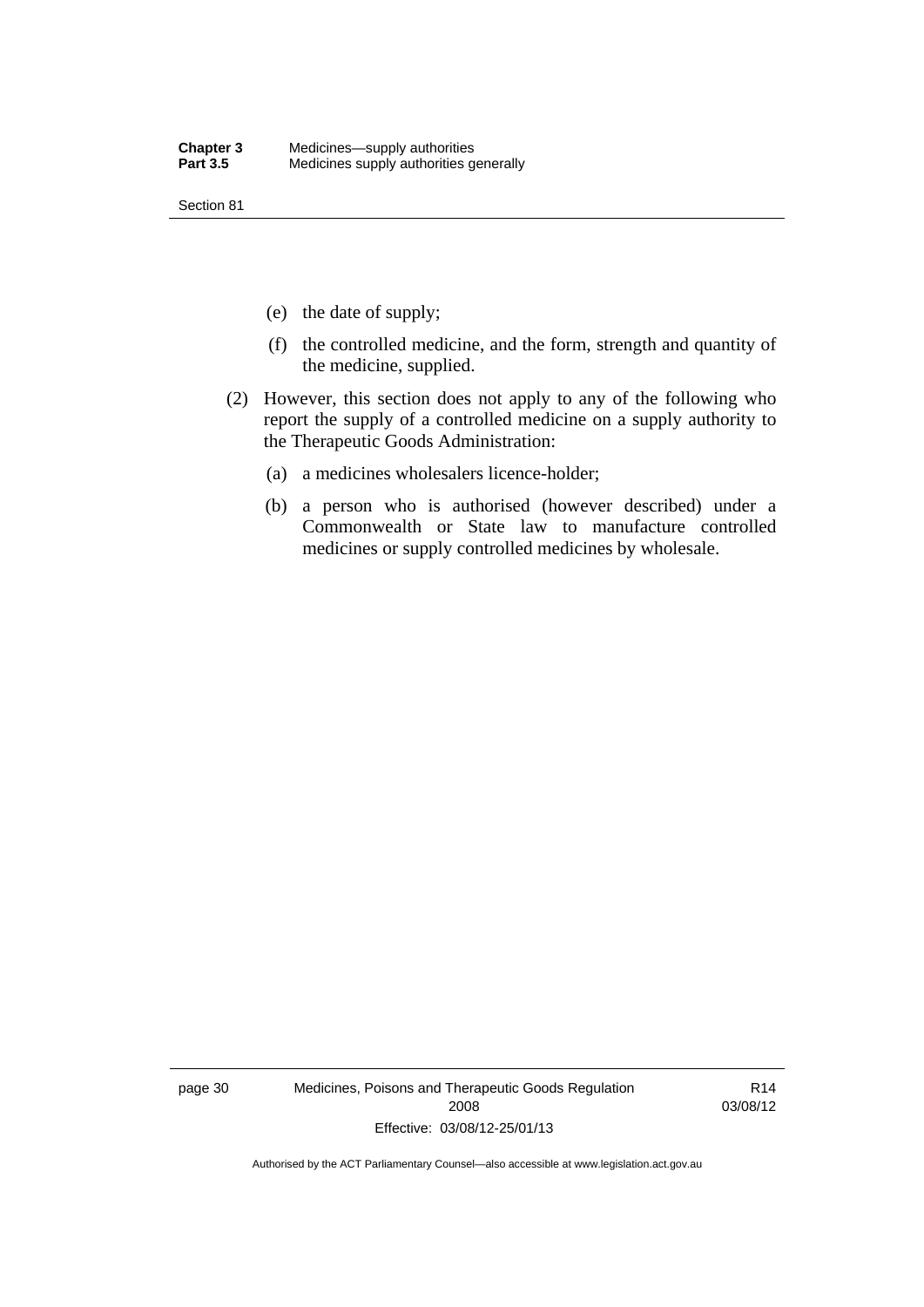# **Chapter 4 Supplying medicines**

# **Part 4.1** Preliminary

### **100 Overview of supply authorisations for medicines**

The following provisions of this chapter authorise a person to supply a medicine:

- (a) section 110 (which is about supply authorisations set out in schedule 1, including dispensing on prescription, supply on requisition, purchase order and standing order and supply during consultations);
- (b) section 251 (which is about authorisation of pharmacists to supply certain prescription only medicines without a prescription in emergencies);
- (c) section 260 (which is about authorisation to supply medicines to pharmacists for disposal).
- *Note* A person may also be authorised to supply a medicine in a way mentioned in s 11 (2) (Overview of medicines authorisations under this regulation) (including under a licence, see pt 9.5).

R14 03/08/12 Medicines, Poisons and Therapeutic Goods Regulation 2008 Effective: 03/08/12-25/01/13

page 31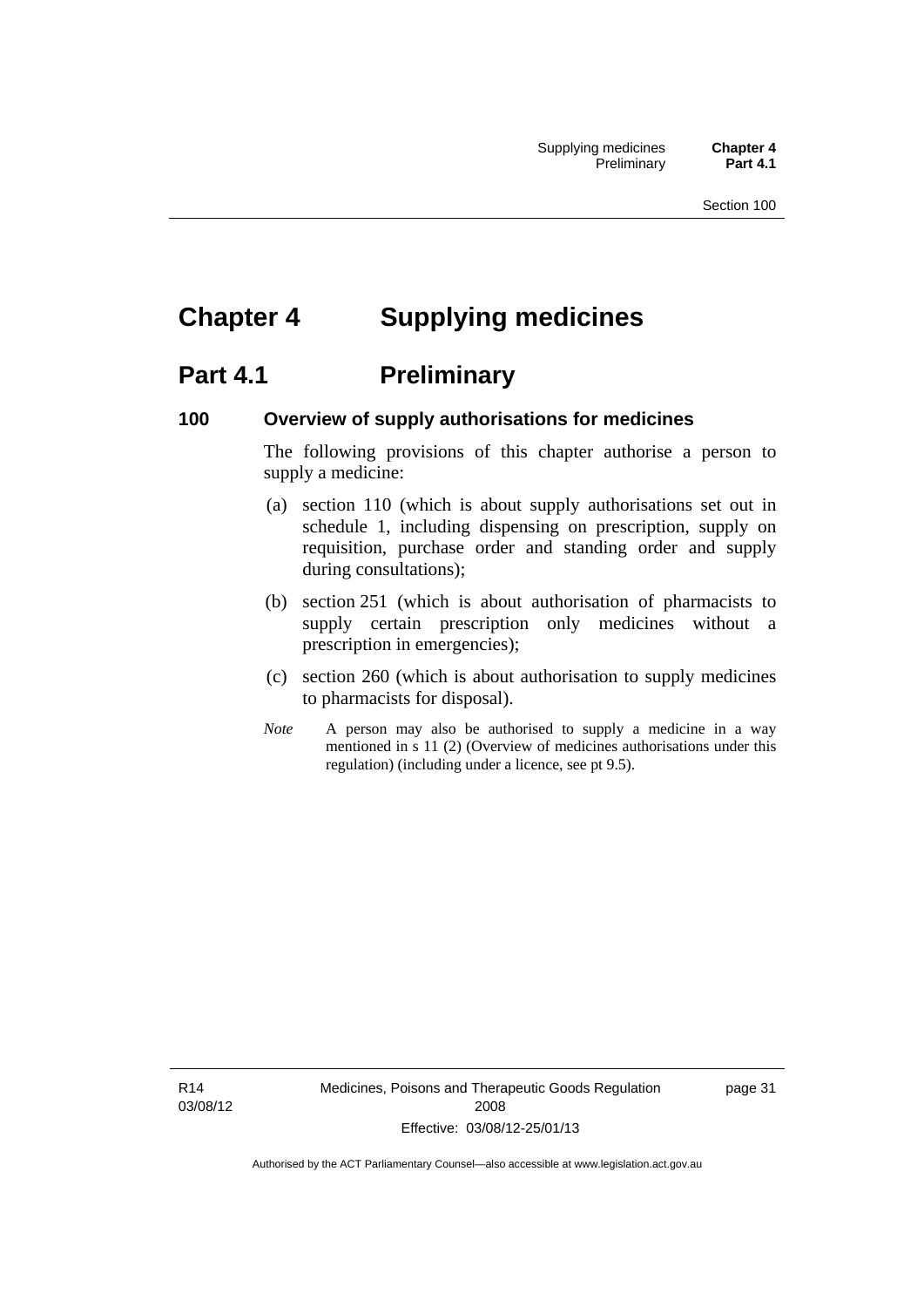# **Part 4.2 Medicines—supply authorisations under sch 1**

# **Division 4.2.1 Sch 1 medicines supply authorisations**

### **110 Authorisation under sch 1 to supply medicines— Act, s 26 (1) (b) and (2) (b)**

- (1) A person mentioned in schedule 1, column 2 is authorised to supply a medicine if—
	- (a) supplying the medicine is included in the schedule, column 3 in relation to the person; and
	- (b) the supply is consistent with any restriction for the supply mentioned in the schedule, column 3.
- (2) However, a pharmacist is not authorised under schedule 1 to supply a medicine if—
	- (a) the pharmacist is working for, or providing services to, a corporation when supplying the medicine; and
	- (b) the corporation is not—
		- (i) a pharmacist; or
		- (ii) a complying pharmacy corporation under the *Health Act 1993*, part 9 (Pharmacists and pharmacy premises).
	- *Note Supply* includes dispense (see Act, s 24).

R14 03/08/12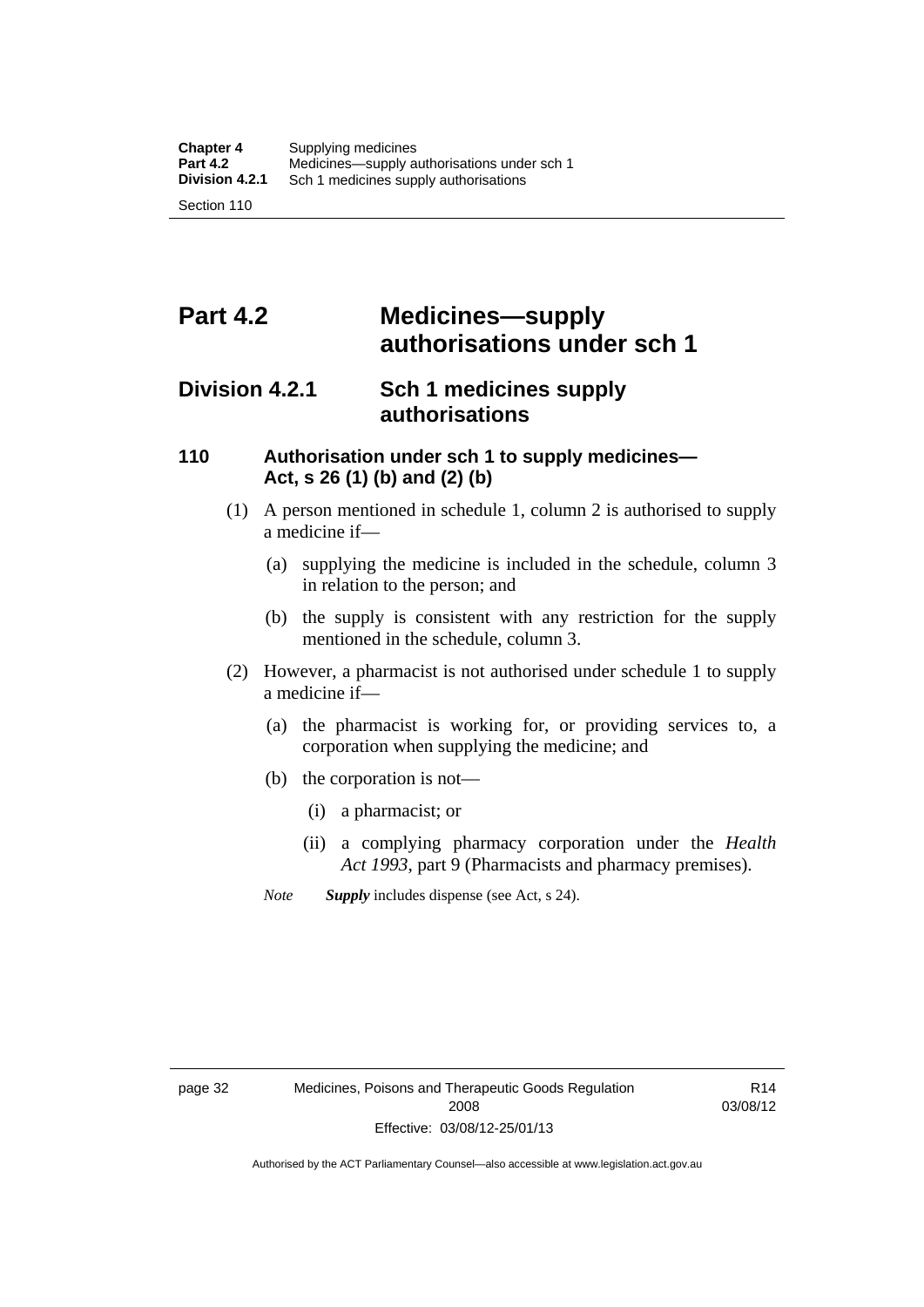# **Division 4.2.2 Dispensing medicines**

### **120 Authorisation conditions for dispensing medicines— Act, s 44 (1) (b) and (2) (b)**

- (1) A person's authorisation under section 110 to dispense a medicine is subject to the following conditions:
	- (a) the medicine is dispensed in accordance with the requirements of section 121;

*Note* Only a pharmacist may dispense a medicine (see sch 1).

- (b) if the prescription is dispensed under section 121 (2), the pharmacist notes on the prescription the reasons that the pharmacist was satisfied that it was not practicable for a complying prescription to be issued for the medicine;
- (c) if the prescription is changed by a pharmacist at the oral direction of the prescriber—the note of the change complies with section 122:
- (d) the medicine is labelled in accordance with section 123;
- (e) the dispensed prescription is marked in accordance with section 124;
- (f) the dispensing of the prescription is recorded in accordance with section 125:
- (g) if the prescription is an oral prescription for the dispensing of the medicine, or is faxed by a prescriber to a pharmacist, and the pharmacist does not receive an original of the prescription within 7 days after the day the prescription is given—the pharmacist must, within 24 hours after the end of the 7-day period, tell the chief health officer, in writing, of the failure to receive the original prescription;
- (h) the prescription, if completed, and the record for paragraph (f), are kept at the pharmacy or, if the chief health officer approves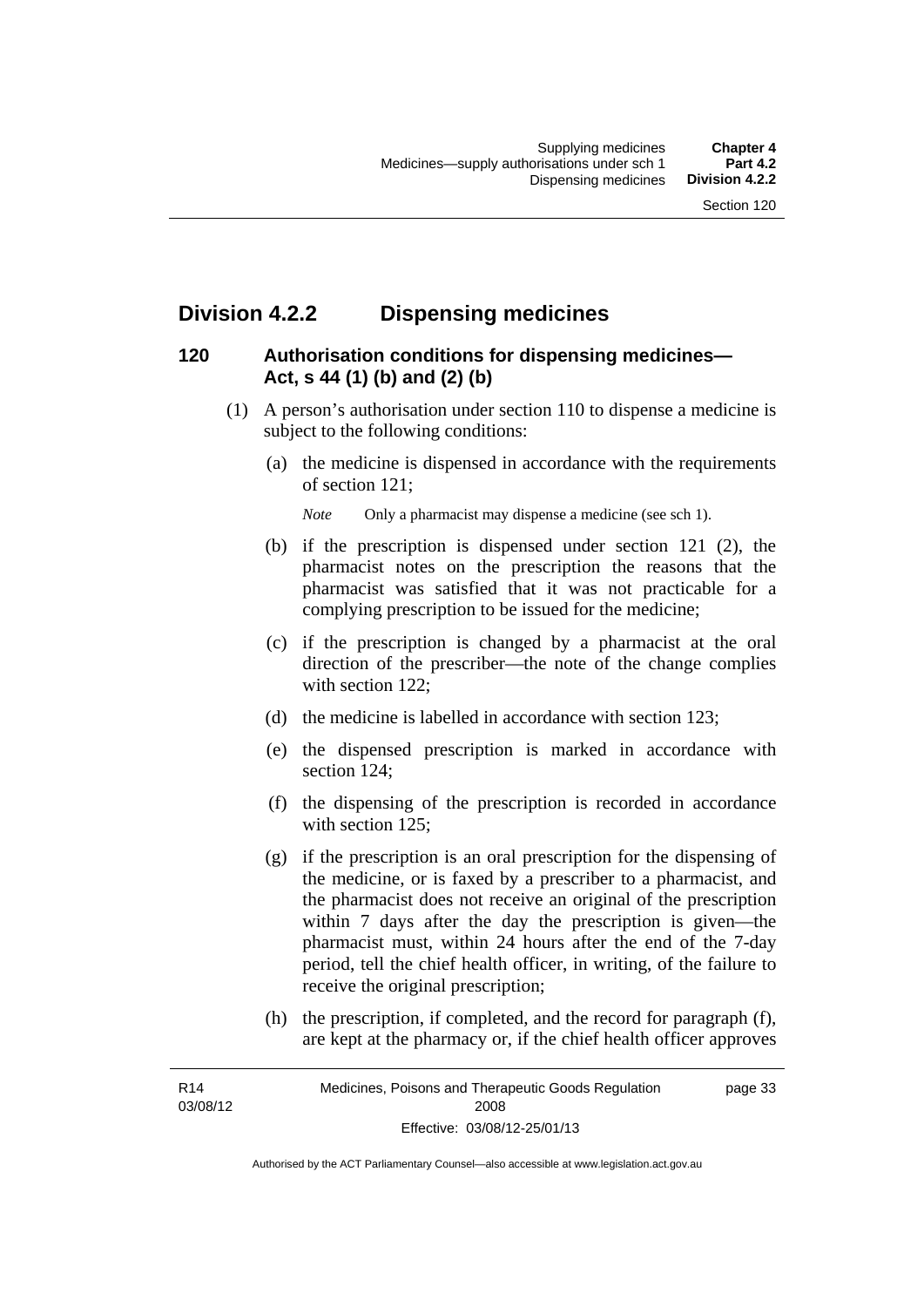Section 121

in writing another place, the place approved by the chief health officer, for at least 2 years after the day the prescription becomes a completed prescription.

- (2) However, subsection (1) (d), (e), (f) and (h) do not apply if the prescription is written for an in-patient at a hospital in the patient's medical records.
- (3) In this section:

*completed*—a prescription is *completed* when—

- (a) for a single prescription—the prescription is dispensed; or
- (b) for a repeat prescription—the last repeat of the prescription is dispensed.

### **121 How medicines are dispensed**

- (1) The following are the requirements for dispensing a medicine:
	- (a) the prescription is issued by an authorised prescriber;

*Note Authorised prescriber*—see s (3).

- (b) the prescription complies with the applicable provisions of division 3.1.2 (Prescriptions);
- (c) the medicine is dispensed in accordance with the prescription (including the prescription as changed by a pharmacist at the oral direction of the prescriber).
	- *Note 1 Dispensed in accordance with the prescription*—see s (3).
	- *Note* 2 For changes to a prescription by the dispenser, see the Act, s 29 (3).
	- *Note 3 Pharmacist* does not include an intern pharmacist (see dict).
- (2) However, a pharmacist may dispense a prescription that does not include all of the applicable provisions for subsection (1) (b) if—
	- (a) the prescription is issued by an authorised prescriber; and

page 34 Medicines, Poisons and Therapeutic Goods Regulation 2008 Effective: 03/08/12-25/01/13 R14 03/08/12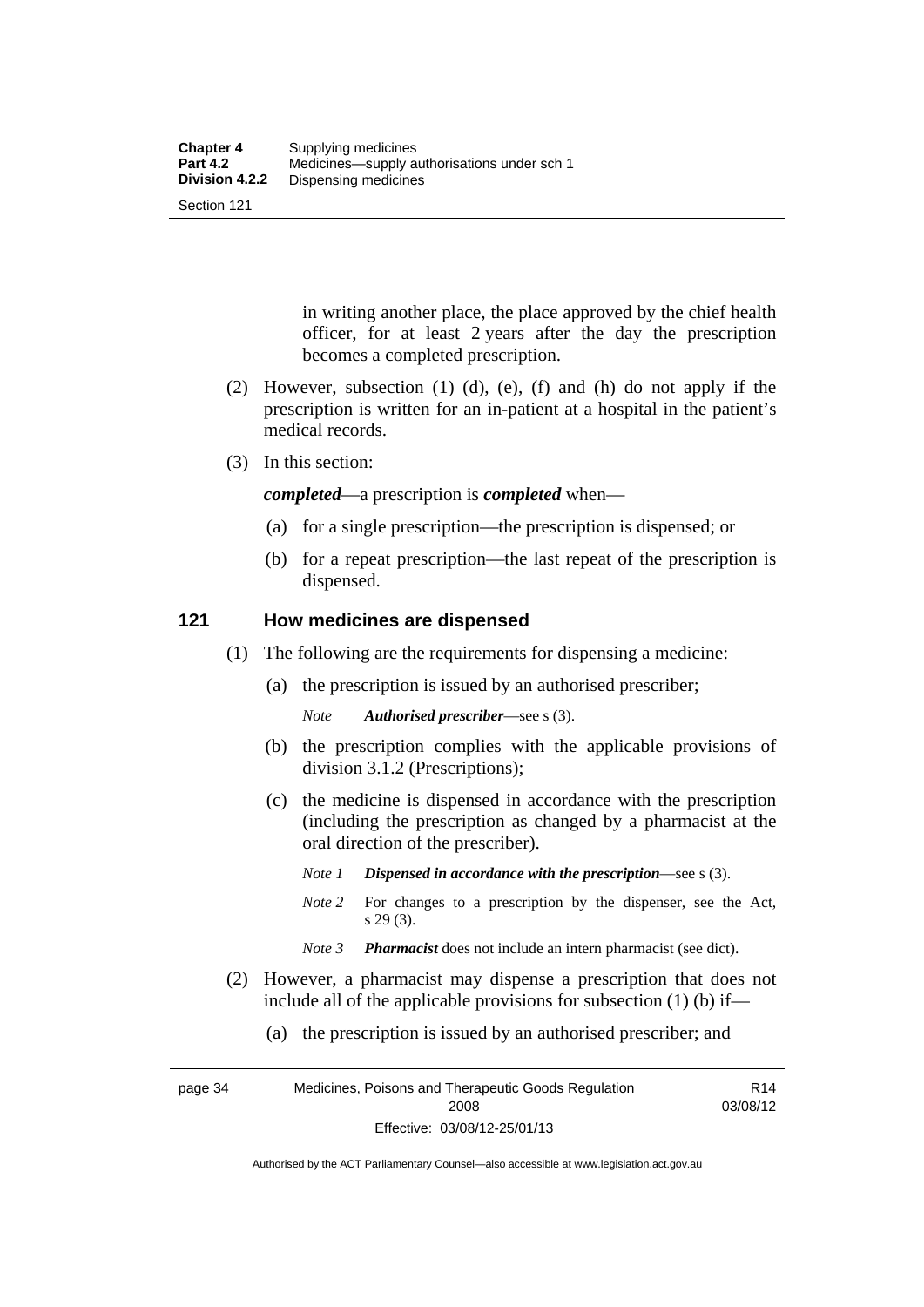- (b) the medicine is—
	- (i) dispensed in accordance with the prescription; and
	- (ii) if the prescription is changed by a pharmacist at the oral direction of the prescriber—the prescription complies with section 122; and

*Note Pharmacist* does not include an intern pharmacist (see dict).

- (c) the medicine is supplied in a package that is labelled in accordance with section 123; and
- (d) the pharmacist is satisfied that, because of a circumstance affecting the prescriber or the person for whom the medicine is to be dispensed, it is not practicable for a complying prescription to be issued for the medicine.
- (3) In this section:

*authorised prescriber*, in relation to a prescription, means—

- (a) for a medicine other than a controlled medicine—a person who is authorised to issue the prescription under the Act or another territory law; and
- (b) for a controlled medicine—a person who is authorised to issue the prescription under part 13.1 (Controlled medicines approvals).

#### **Examples—authorised prescribers**

1 A NSW registered doctor practising in Queanbeyan is authorised under a NSW law to prescribe medicines. The doctor gives a patient a prescription for a controlled medicine and another prescription for a prescription only medicine. The prescription only medicine can be dispensed in the ACT because the prescription is issued by a person who is authorised under a State law to prescribe the medicine. The prescription for the controlled medicine cannot be dispensed in the ACT because the doctor is not registered in the ACT.

page 35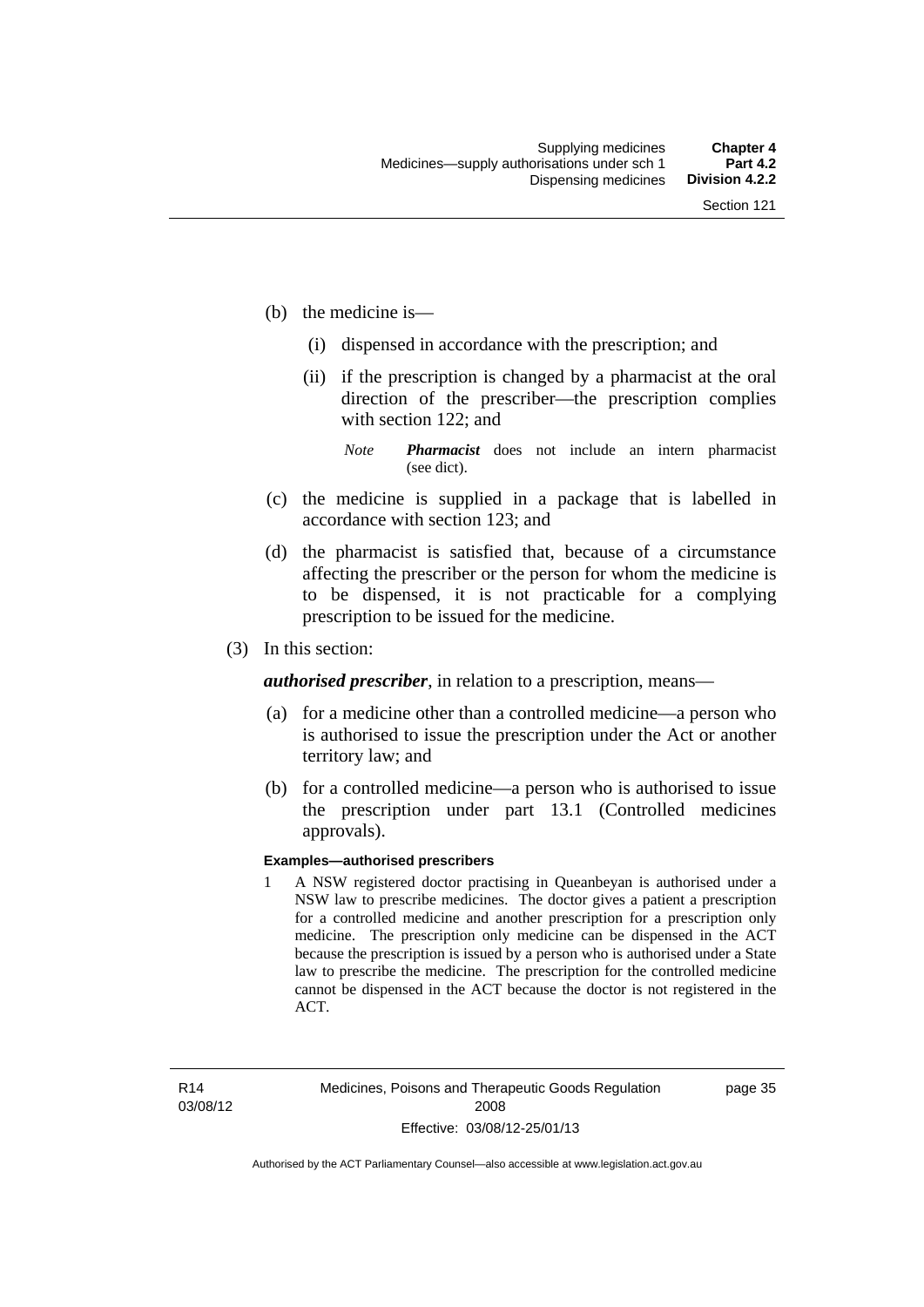- 2 If the doctor in example 1 is registered in both the ACT and NSW, the prescription for the controlled medicine can be dispensed in the ACT.
- 3 A special event exemption under the *Health Professionals (Special Events Exemptions) Act 2000* authorises a visiting health professional to prescribe a medicine, including a controlled medicine. A Victorian registered doctor who is a visiting health professional within the meaning of that Act prescribes a controlled medicine. The prescription can be dispensed in the ACT.
- *Note* An example is part of the regulation, is not exhaustive and may extend, but does not limit, the meaning of the provision in which it appears (see Legislation Act, s 126 and s 132).

*dispensed in accordance with the prescription*, for a prescribed medicine, includes dispensing another brand of the medicine that is a bioequivalent form of the prescribed medicine.

*Note Bioequivalent*—see the dictionary.

### **122 Noting changes to prescriptions on oral direction of prescriber—Act, s 27 (2) (b) (ii)**

The following must be noted, in writing, on the prescription:

- (a) the name of the prescriber giving the oral direction to change the prescription;
- (b) the change to the prescription;
- (c) the date the oral direction is given;
- (d) the pharmacist's signature.
- *Note* The notation must be made as soon as possible (see Legislation Act, s 151B).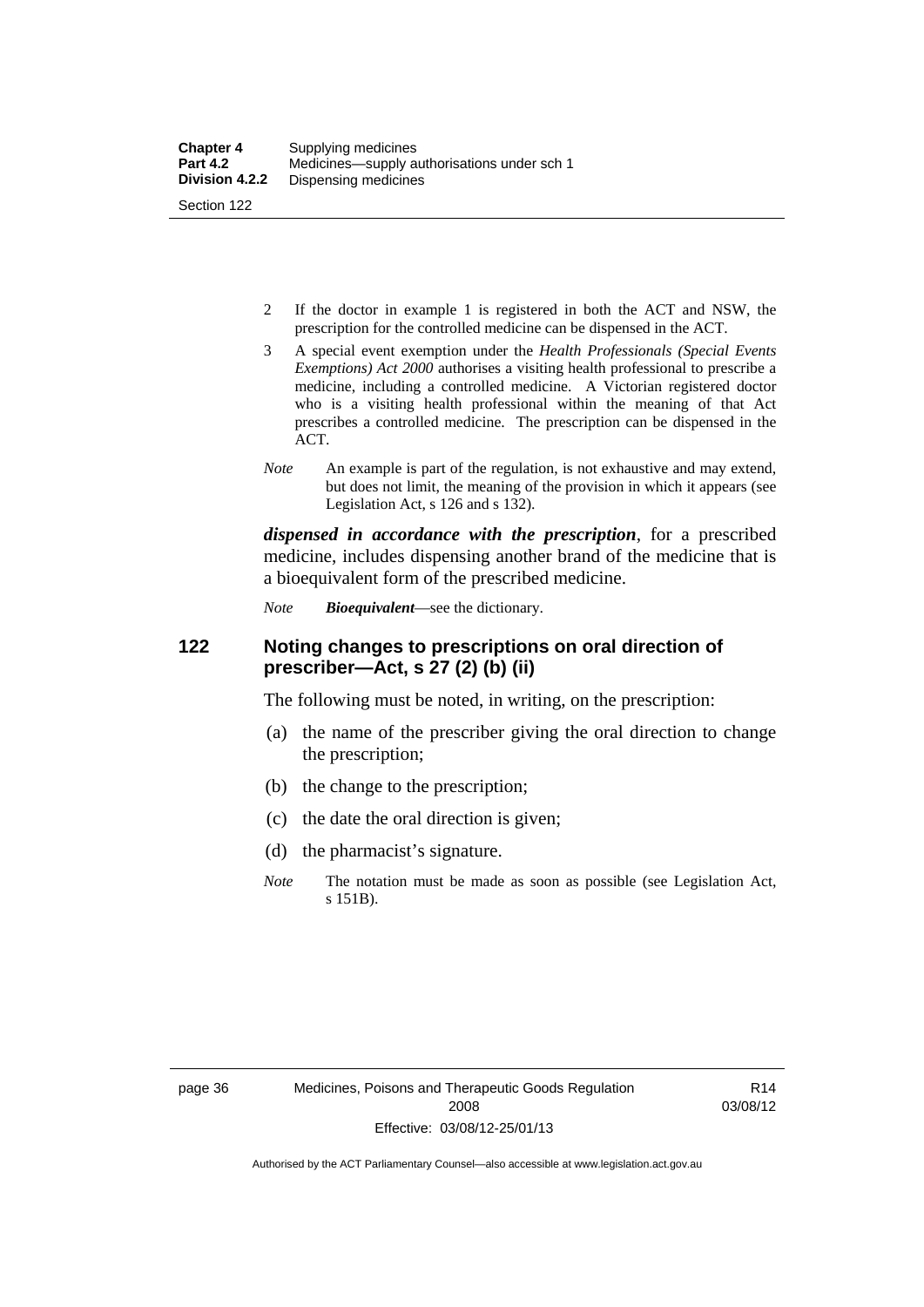### **123 Labelling dispensed medicines—Act, s 60 (1) (c) (i) and (2) (c) (i)**

The dispensed medicine must have a label that includes the following:

- (a) the name of the person for whom the medicine is dispensed;
- (b) if the prescriber is a dentist—the words 'for dental treatment only';
- (c) if the prescriber is an eligible midwife—the words 'for midwifery use only';
- (d) if the prescriber is an optometrist—the words 'for optometry use only';
- (e) if the prescriber is a veterinary surgeon—
	- (i) words to the effect of 'for animal treatment only'; and
	- (ii) the species of the animal for which the medicine is dispensed; and
	- (iii) if a way of identifying the animal is stated on the prescription—the way of identifying the animal;
- (f) the medicine's approved name and brand name;
	- *Note Approved name*—see the medicines and poisons standard, par 1 (1).
- (g) the form, strength and quantity of the medicine dispensed;
- (h) if the package of the dispensed medicine is not a manufacturer's pack—the relevant expiry date for the medicine;
- (i) the date the medicine is dispensed;
- (j) the name and the business address and telephone number of the pharmacy from which the medicine is dispensed;

R14 03/08/12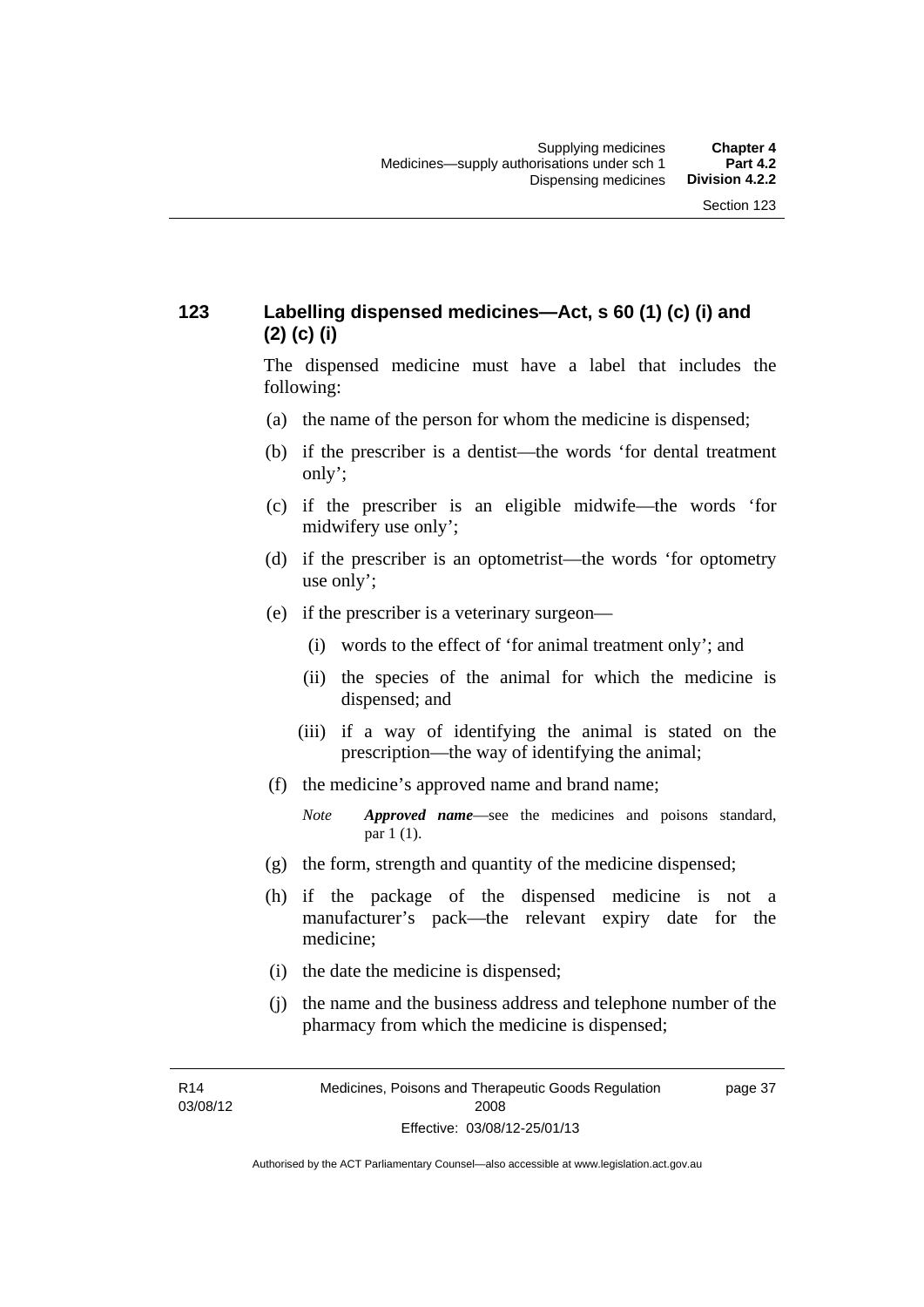- (k) the initials or other identification of the dispensing pharmacist;
- (l) a number that is different from the number given to each other prescription dispensed at the pharmacy;
- (m) directions about the use of the medicine that are adequate to allow the medicine to be taken or administered safely, including any warning statement in the medicines and poisons standard, appendix K (Drugs required to be labelled with a sedation warning) applying to the medicine;
- (n) words to the effect of 'keep out of reach of children'.

### **Example—par (f) and par (g)**

Warfarin tablets (Coumadin) 5mg 50

*Note* An example is part of the regulation, is not exhaustive and may extend, but does not limit, the meaning of the provision in which it appears (see Legislation Act, s 126 and s 132).

### **124 Marking dispensed prescriptions**

- (1) This section does not apply to a prescription for an in-patient at a hospital written in the patient's medical records.
- (2) A dispensed paper-based prescription for a medicine must be marked with—
	- (a) if the prescription is a single prescription or the last repeat of a repeat prescription—the word 'cancelled' on the front of the prescription; and
	- (b) the prescribed particulars.
- (3) A dispensed electronic prescription for a medicine must be marked with—
	- (a) if the prescription is a single prescription or the last repeat of a repeat prescription—the word 'cancelled'; and

R14 03/08/12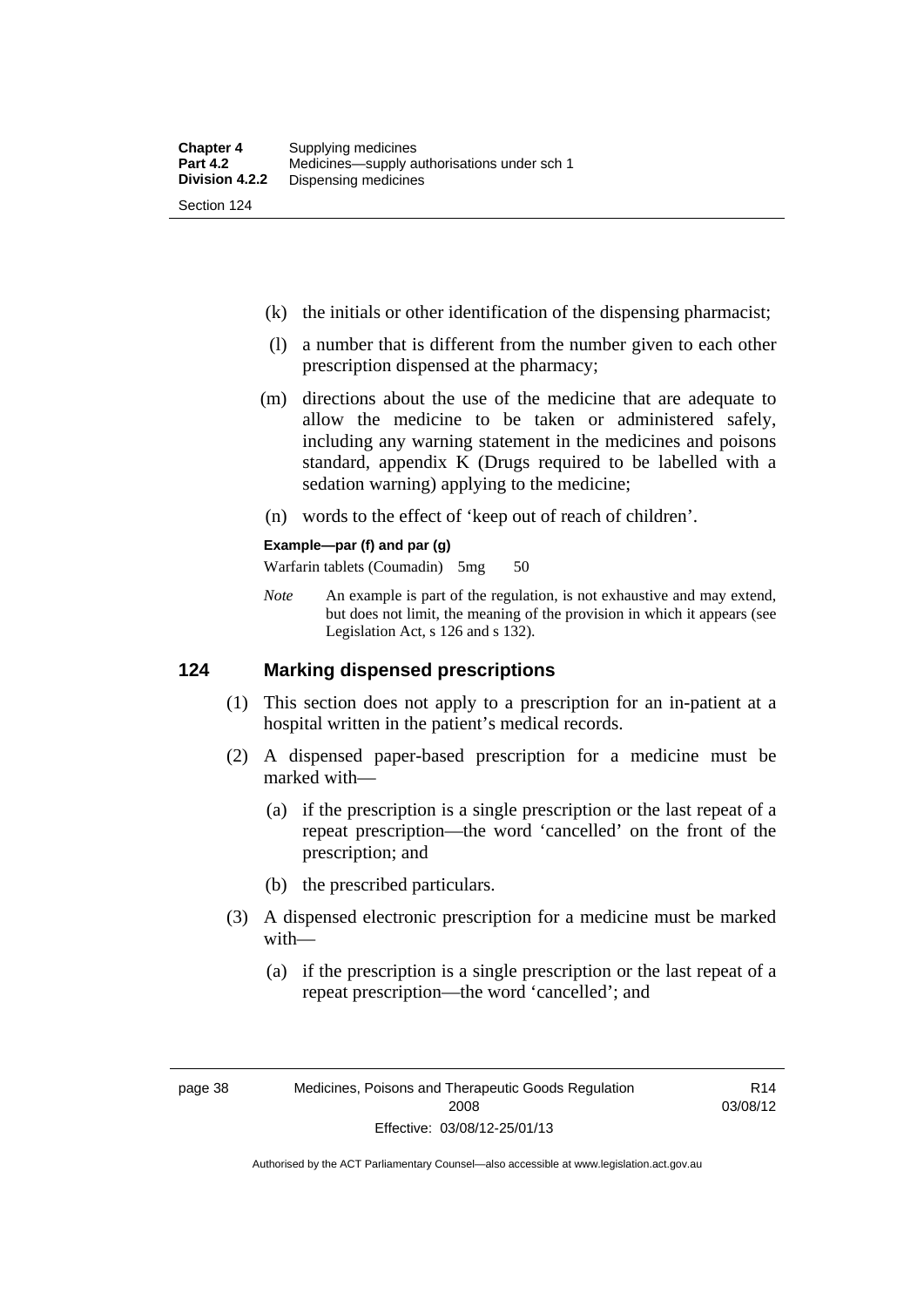- (b) a link to an electronic document containing the prescribed particulars.
- (4) In this section:

*paper-based prescription* includes a faxed copy of a prescription.

*prescribed particulars*, for a dispensed prescription for a medicine, means—

- (a) the date the medicine is dispensed; and
- (b) the name and business address of the dispensing pharmacy; and
- (c) if another brand of the medicine is dispensed for the prescribed medicine—the brand name of the medicine dispensed; and
- (d) for a repeat prescription—the number of the repeat dispensed; and
- (e) the prescription's number under section 123 (l); and
- (f) the pharmacist's initials or signature.

*single prescription* means a prescription that is not a repeat prescription.

### **125 Recording dispensing of medicines**

The dispensing pharmacist must ensure that a written record is made of the following information in relation to the dispensing of the medicine:

- (a) the pharmacist's name;
- (b) the date of the prescription;
- (c) the prescriber's name;

R14 03/08/12

- (d) the date the prescription is dispensed;
- (e) for a repeat prescription—the number of the repeat dispensed;

Medicines, Poisons and Therapeutic Goods Regulation 2008 Effective: 03/08/12-25/01/13 page 39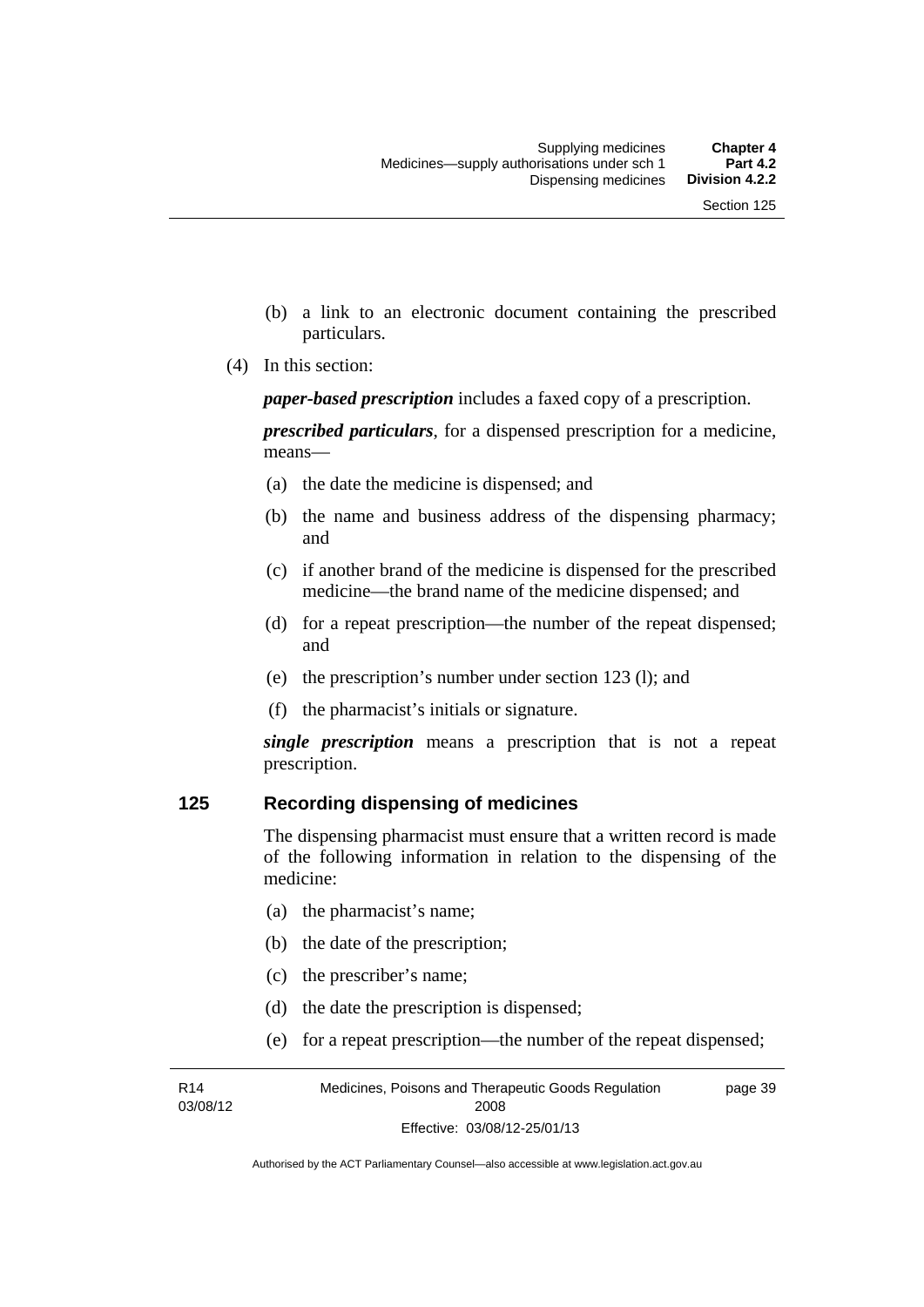(f) the prescription's number under section 123 (l);

- (g) the name and address of the person for whom the medicine is dispensed;
- (h) the medicine's approved name and brand name;
	- *Note Approved name*—see the medicines and poisons standard, par 1 (1).
- (i) the form, strength and quantity of the medicine dispensed.
- *Note Written* includes in electronic form (see Act, dict).

# **Division 4.2.3 Supplying medicines on requisitions**

*Note* For authorisation to issue a requisition, see s 50.

### **130 Authorisation conditions for supplying medicines on requisitions—Act, s 44 (1) (b) and (2) (b)**

A person's authorisation under section 110 to supply a medicine on a requisition is subject to the following conditions:

- (a) the medicine is supplied in accordance with the requirements under section 131;
- (b) the medicine is supplied in a package that is labelled in accordance with section 132;
- (c) the filled requisition is marked in accordance with section 133;
- (d) the supply is recorded in accordance with section 134;
- (e) the filled requisition and record under section 134 are kept at the institution where the medicine is supplied or, if the chief health officer approves in writing another place, the place approved by the chief health officer, for at least 2 years after the day the medicine is supplied.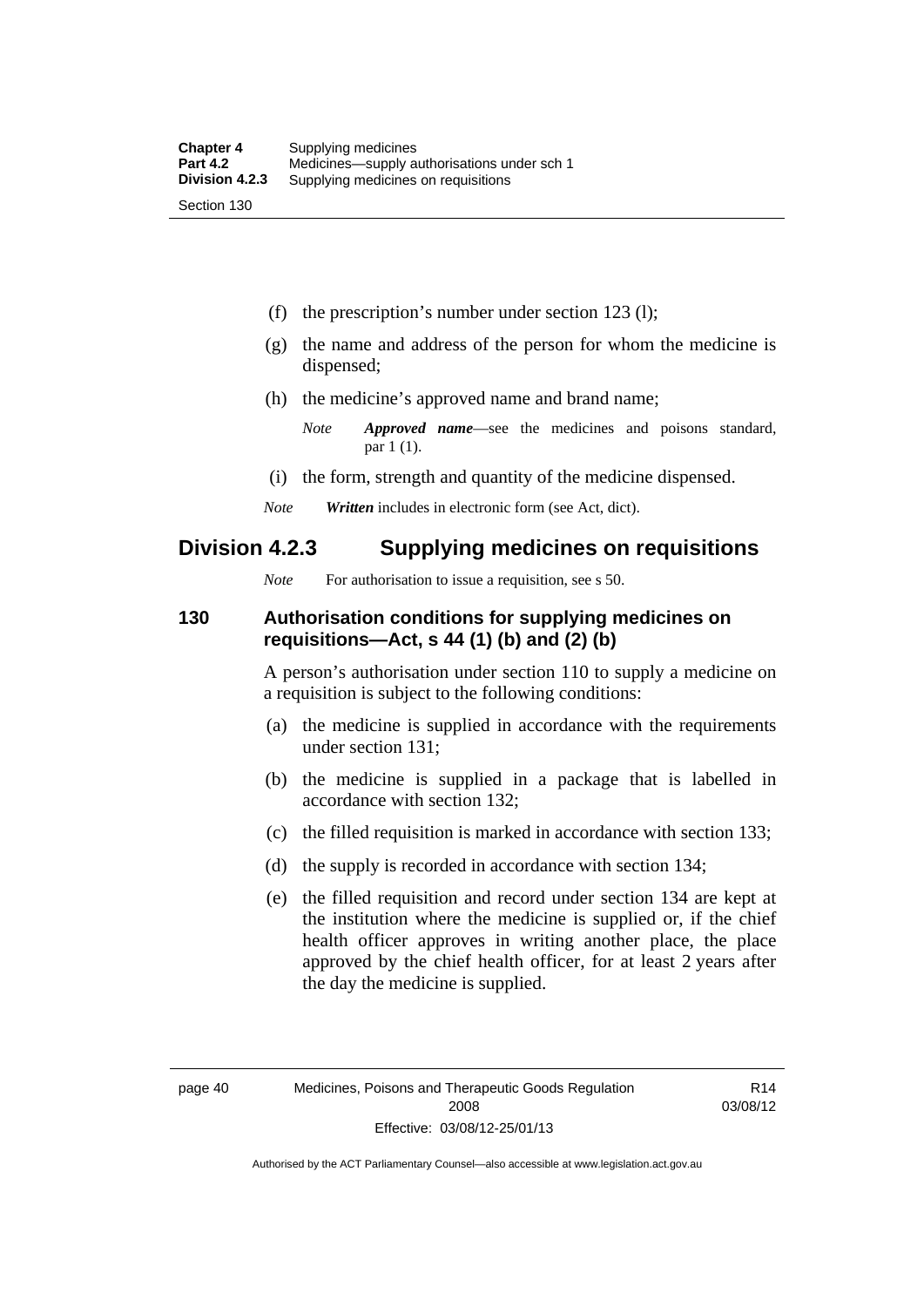### **131 Supplying medicines on requisitions**

- (1) The following are the requirements for the supply of a medicine on a requisition:
	- (a) the medicine is supplied in accordance with the requisition (including the requisition as changed by the person supplying the medicine at the oral direction of the person issuing the requisition);

- (b) if the requisition is a written requisition—the requisition complies with section 55 (General requirements for written requisitions) and section 56 (Particulars for requisitions);
- (c) if the requisition is an oral requisition—the requisition complies with section 56.
- (2) However, if the requisition does not comply with section 55 or section 56 (as appropriate), a pharmacist may supply the medicine on the requisition if satisfied that it is not practicable for a complying requisition to be issued for the medicine.

*Note Pharmacist* does not include an intern pharmacist (see dict).

(3) In this section:

*supplied in accordance with the requisition*, for a requisitioned medicine, includes supplying another brand of the medicine that is a bioequivalent form of the requisitioned medicine.

*Note Bioequivalent*—see the dictionary.

R14 03/08/12 page 41

*Note* For changes to a requisition by the person supplying a medicine on a requisition (see Act, s 29 (3)).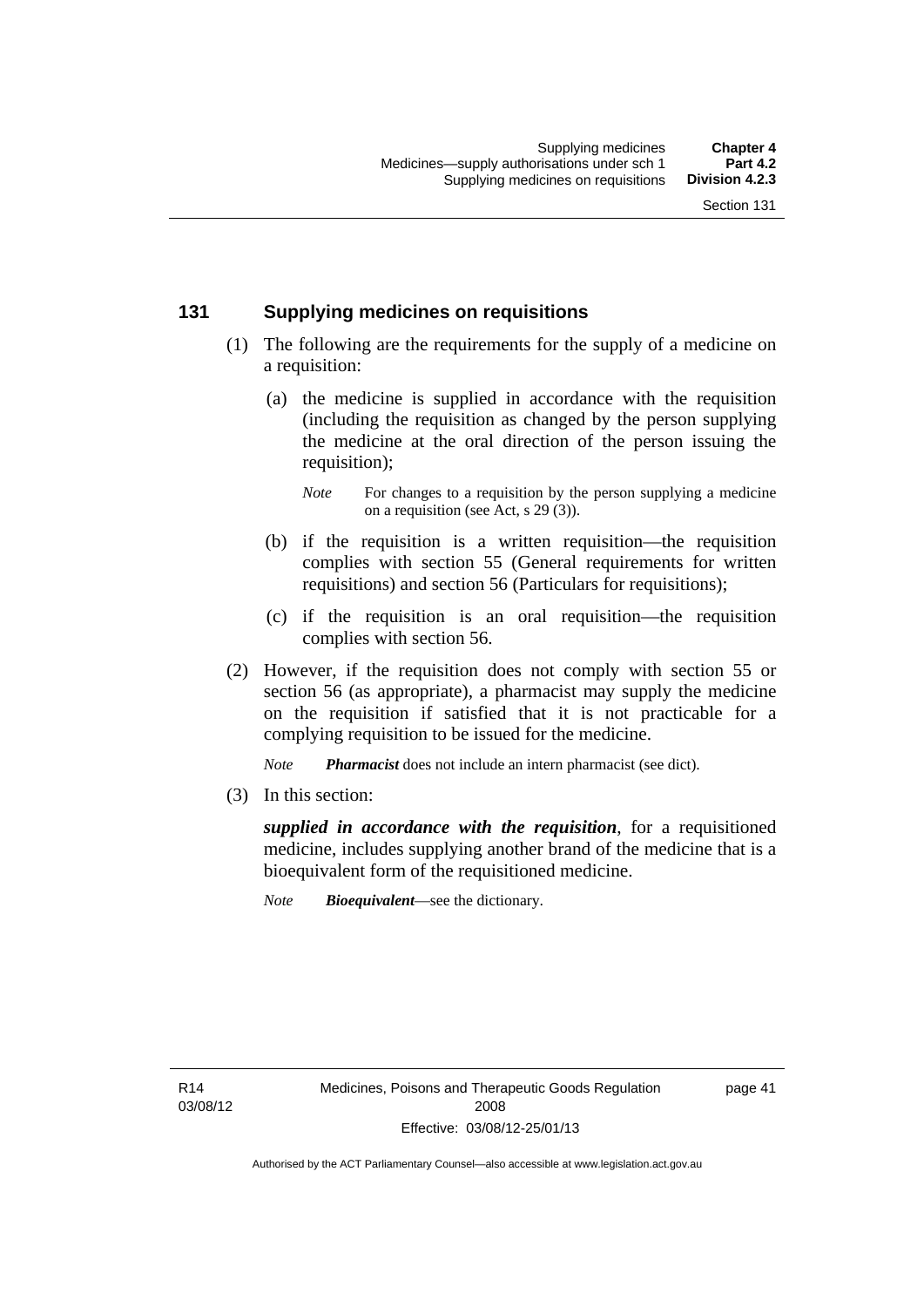### **132 Labelling medicines supplied on requisition—Act, s 60 (1) (c) (i) and (2) (c) (i)**

The package of a medicine supplied on requisition to a ward for the supply to a patient must have a label that includes the following:

(a) the medicine's approved name or brand name;

*Note Approved name*—see the medicines and poisons standard, par 1 (1).

- (b) the form, strength and quantity of the medicine;
- (c) if the package of the medicine is not a manufacturer's pack—
	- (i) the batch number or numbers of the medicine; and
	- (ii) the relevant expiry date for the medicine;
- (d) the name or other identifier of the pharmacy or ward from which the medicine is supplied;
- (e) if the medicine is a controlled medicine—a number that is different from the number given to each other requisition supplied from the pharmacy or ward.

#### **Examples—par (a) and par (b)**

- 1 Warfarin tablets 5mg 50
- 2 Coumadin tablets 5mg 50
- *Note* An example is part of the regulation, is not exhaustive and may extend, but does not limit, the meaning of the provision in which it appears (see Legislation Act, s 126 and s 132).

### **133 Marking filled requisitions**

- (1) A filled paper-based requisition for a medicine must be marked with—
	- (a) the name or other identifier of the pharmacy or ward from which the medicine is supplied; and

page 42 Medicines, Poisons and Therapeutic Goods Regulation 2008 Effective: 03/08/12-25/01/13

R14 03/08/12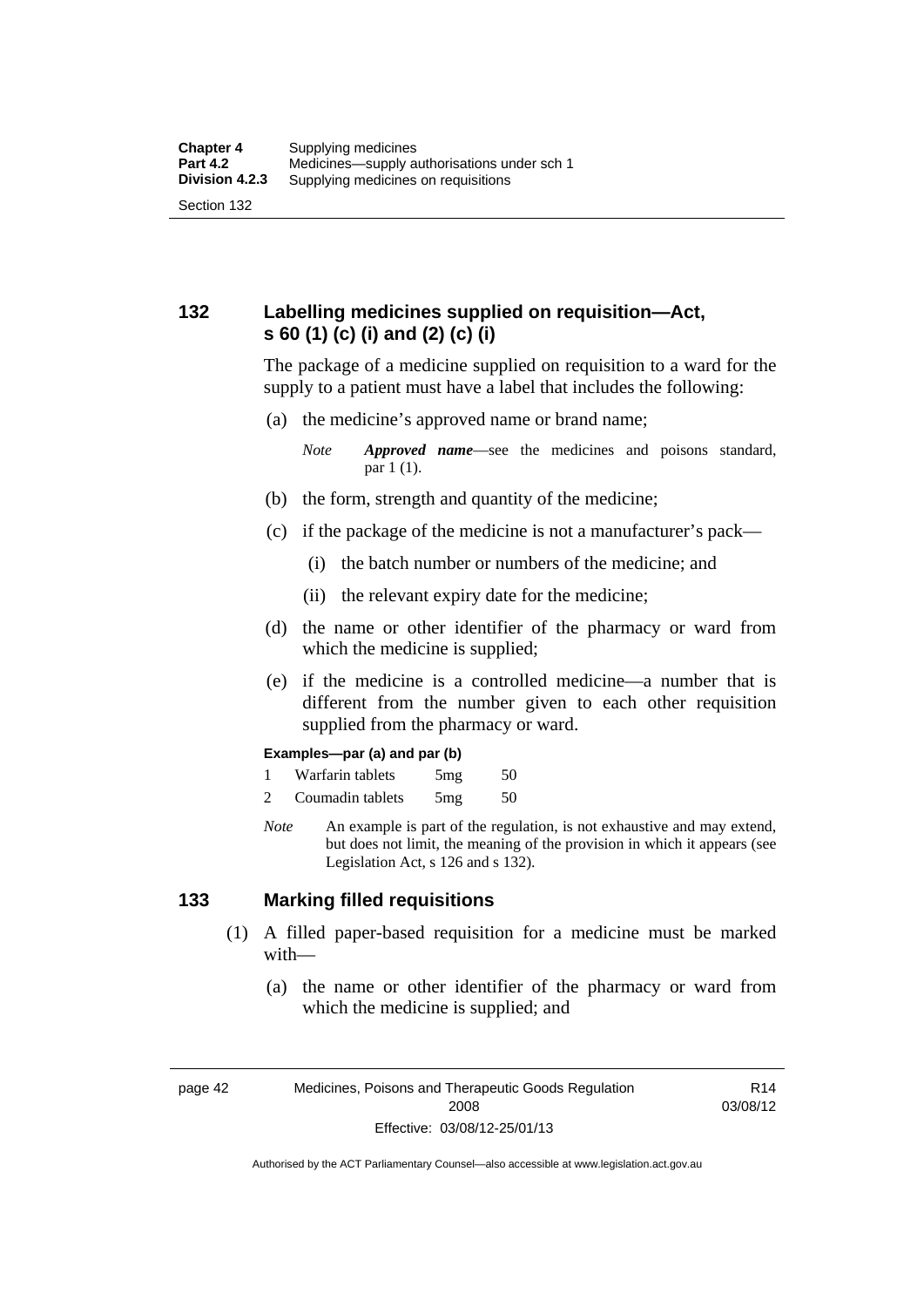- (b) if the medicine is a controlled medicine—the requisition's number under section 132 (e); and
- (c) the supplier's initials or signature.
- (2) A filled electronic requisition for a medicine must be marked with a link to an electronic document containing—
	- (a) the name or other identifier of the pharmacy or ward from which the medicine is supplied; and
	- (b) if the medicine is a controlled medicine—the requisition's number under section 132 (e); and
	- (c) the supplier's initials or signature.
- (3) However, subsection (1) (a) and (2) (a) do not apply to a requisition filled at a pharmacy at an institution.
- (4) In this section:

*paper-based requisition* includes a faxed copy of a requisition.

### **134 Recording supply of medicines on requisitions**

A person who supplies a medicine to someone else on requisition must make a written record of the following information:

- (a) the date of the requisition;
- (b) the name of the person who issued the requisition;
- (c) the date the requisition is filled;
- (d) the medicine, and the form, strength and quantity of the medicine, supplied;
- (e) the name or initials of the person supplying the medicine.
- *Note Written* includes in electronic form (see Act, dict).

R14 03/08/12 page 43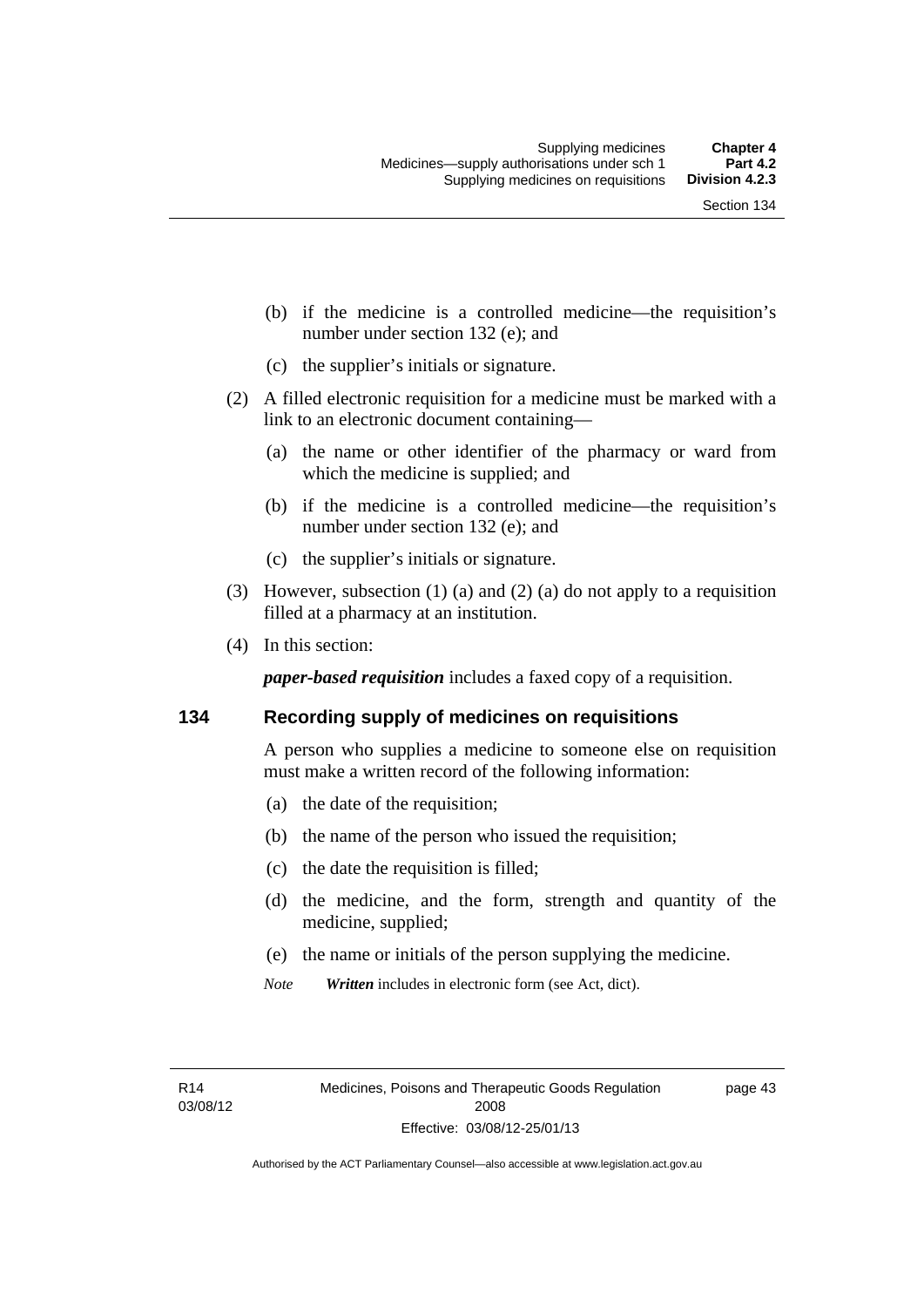Section 140

# **Division 4.2.4 Supplying medicines on purchase orders**

*Note* For authorisation to issue a purchase order, see s 60.

### **140 Authorisation conditions for supplying medicines on purchase orders—Act, s 44 (1) (b) and (2) (b)**

A person's authorisation under section 110 to supply a medicine on a purchase order is subject to the following conditions:

- (a) the purchase order is a complying purchase order;
- (b) the medicine is supplied in accordance with the requirements of section 141;
- (c) the supply is recorded in accordance with section 142;
- (d) if the supplier does not receive a document signed by the buyer acknowledging receipt of the medicine within 7 days after the day the medicine is delivered—the supplier must, within 24 hours after the end of the 7-day period, tell the chief health officer, in writing, of the failure to receive the document;
- (e) the following are kept at the supplier's business premises or, if the chief health officer approves in writing another place, the place approved by the chief health officer, for at least 2 years after the day the medicine is supplied:
	- (i) the filled purchase order;
	- (ii) the delivery acknowledgement under paragraph (d) or section 141 $(1)$  $(d)$  $(ii)$ ;
	- (iii) the record for section 142.

R14 03/08/12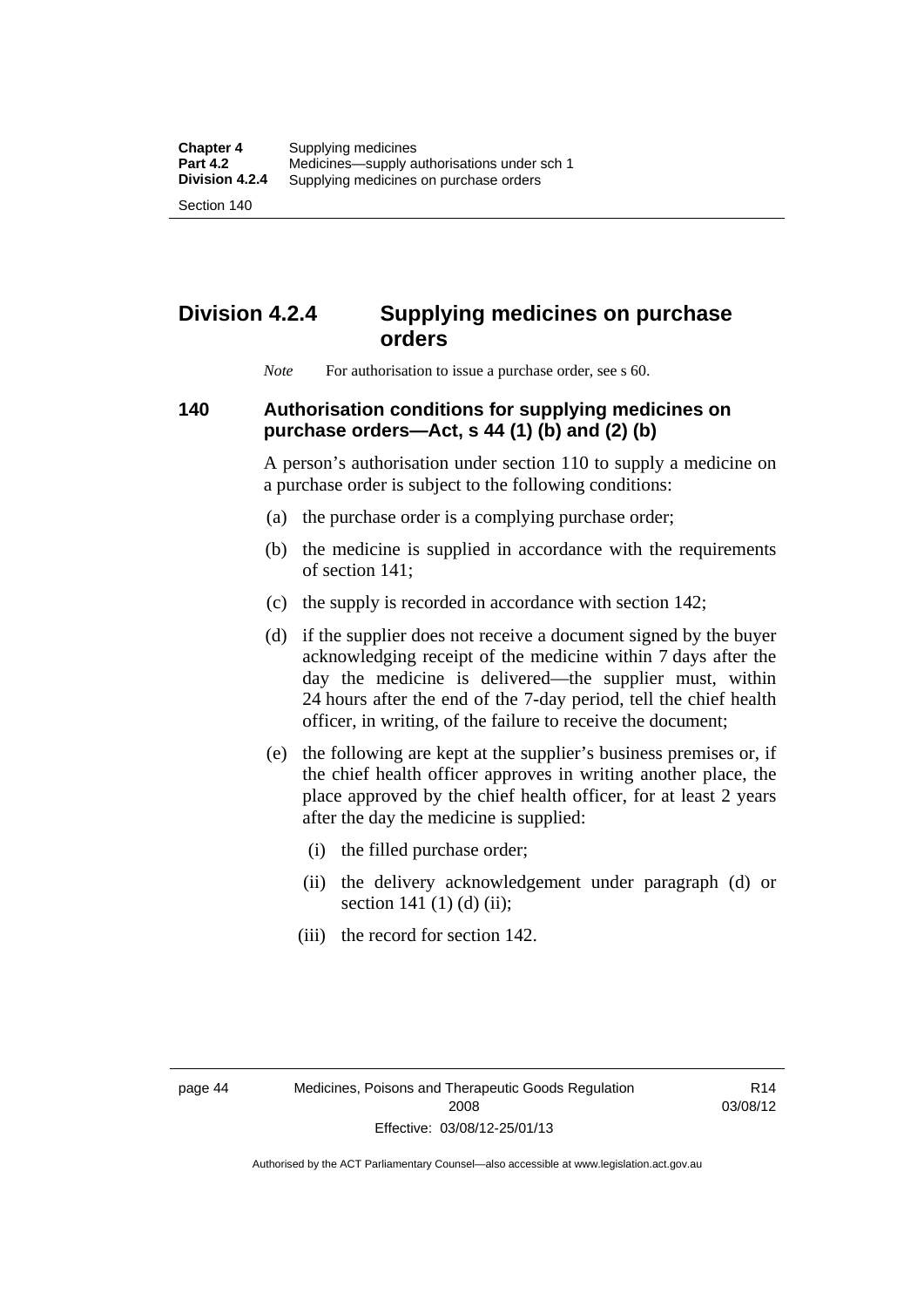### **141 Supplying medicines on purchase orders**

- (1) The following are the requirements for the supply of a medicine on a purchase order:
	- (a) the medicine is supplied in manufacturer's packs that comply with—
		- (i) section 501 (Packaging of supplied manufacturer's packs of medicines—Act, s 59 (1) (c) (i) and (2) (c) (i)); or
		- (ii) an approval under the Act, section 193 (Approval of non-standard packaging and labelling);
	- (b) the manufacturer's packs are labelled in accordance with—
		- (i) section 502 (Labelling of supplied manufacturer's packs of medicines—Act, s  $60(1)$  (c) (i) and (2) (c) (i)); or
		- (ii) an approval under the Act, section 193;
	- (c) the manufacturer's packs are securely wrapped and packed;
	- (d) if the medicine is delivered in person by the supplier to the buyer—
		- (i) the medicine is delivered to an adult; and
		- (ii) the delivery is acknowledged by the adult signing and dating a copy of the purchase order;
	- (e) if the medicine is not delivered in person by the supplier to the buyer—the medicine is delivered to the buyer by a person whose procedures require the delivery of the medicine to be signed for by the buyer or an adult employee of the buyer.

page 45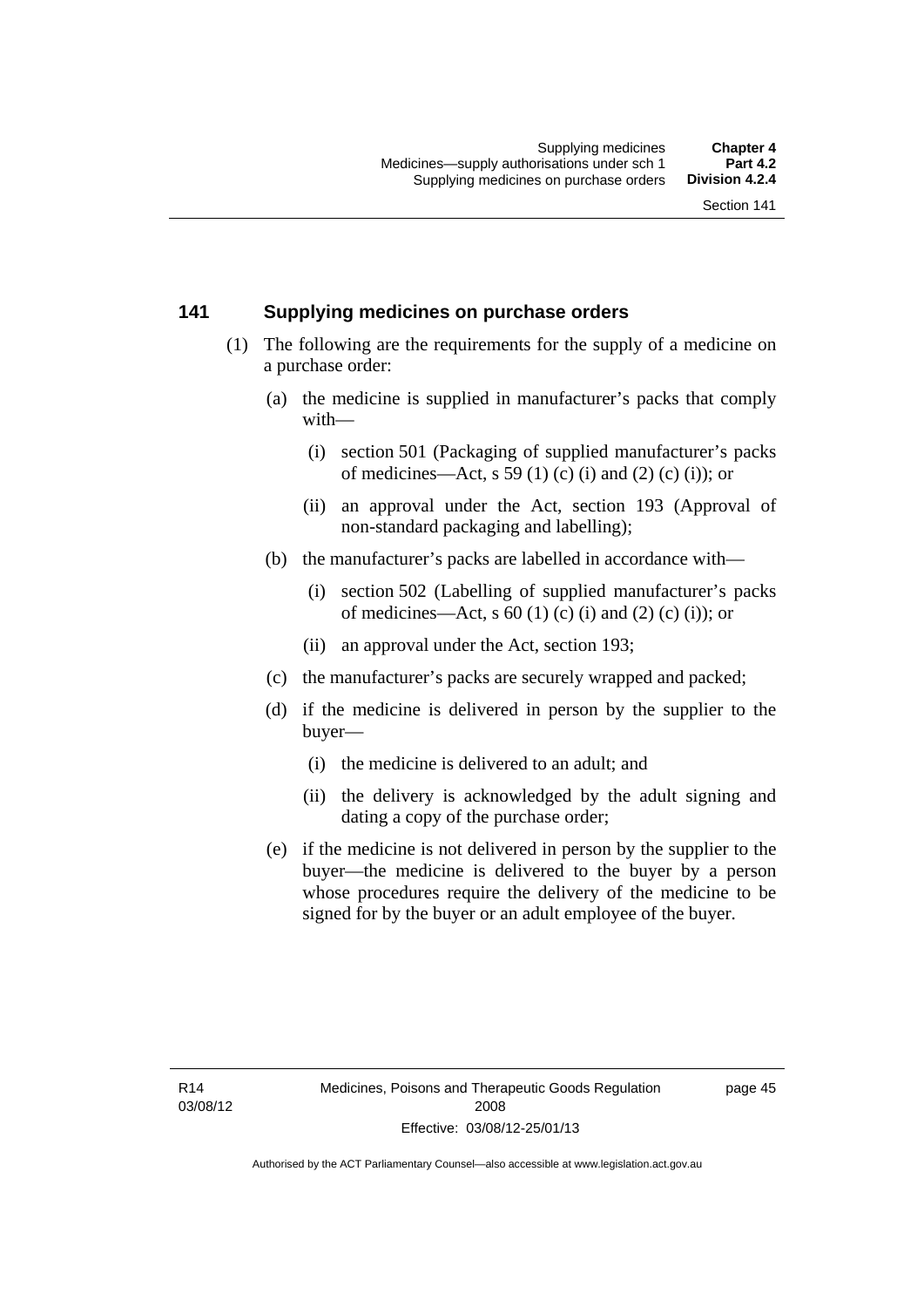- (2) However, subsection (1) (a), (b) and (c) do not apply in relation to a medicine supplied by a pharmacist to a prescriber who is authorised to supply the medicine during a consultation if the medicine is supplied in a package that is labelled with the following particulars:
	- (a) the approved name and brand name of the medicine;

*Note Approved name*—see the medicine and poisons standard, par 1 (1).

- (b) the form, strength and quantity of the medicine, supplied;
- (c) if the package of the medicine is not a manufacturer's pack the relevant expiry date for the medicine.

### **142 Recording supply of medicines on purchase orders**

A person who supplies a medicine to someone else on a purchase order must make a written record of the following information:

- (a) the date of the order;
- (b) the issuer's authority to issue the order;
- (c) the name, and the business address and telephone number, of the person to whom the medicine is supplied;
- (d) the date the order is supplied;
- (e) the medicine, and the form, strength and quantity of the medicine, supplied.
- *Note Written* includes in electronic form (see Act, dict).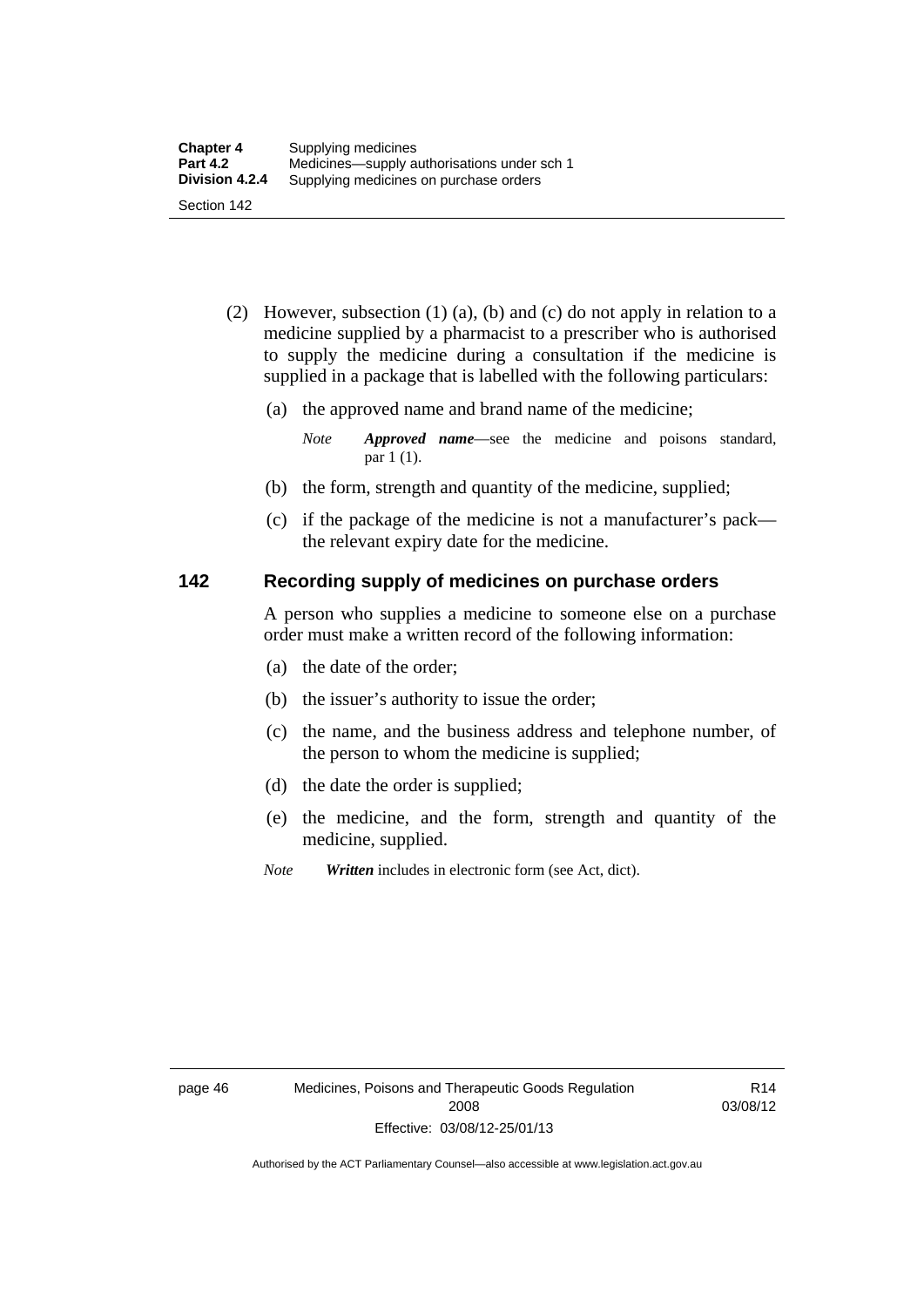# **Division 4.2.5 Supplying medicines on standing orders**

- *Note 1* For the issue of a standing order, see pt 3.4.
- *Note 2 Supply* does not include administer (see Act, s 24).

### **150 Authorisation conditions for supplying medicines on standing orders—Act, s 44 (1) (b) and (2) (b)**

- (1) A person's authorisation under section 110 to supply a medicine on a standing order is subject to the following conditions:
	- (a) the medicine is supplied in accordance with the requirements of section 151;
	- (b) the supply is recorded in accordance with section 153;
	- (c) the record for section 153 is kept at the person's business premises or, if the chief health officer approves in writing another place, the place approved by the chief health officer, for at least 2 years after the day the medicine is supplied;
	- (d) if the supplier is not the person who would ordinarily have prescribed the medicine for the recipient, the required information is given in writing to—
		- (i) the prescriber (the *usual prescriber*) who would ordinarily have prescribed the medicine for the recipient not later than 24 hours after supplying the medicine; or
		- (ii) if the recipient does not have a usual prescriber—the recipient.
- (2) However, subsection (1) (c) and (d) do not apply if the record is made in a patient's medical records.

page 47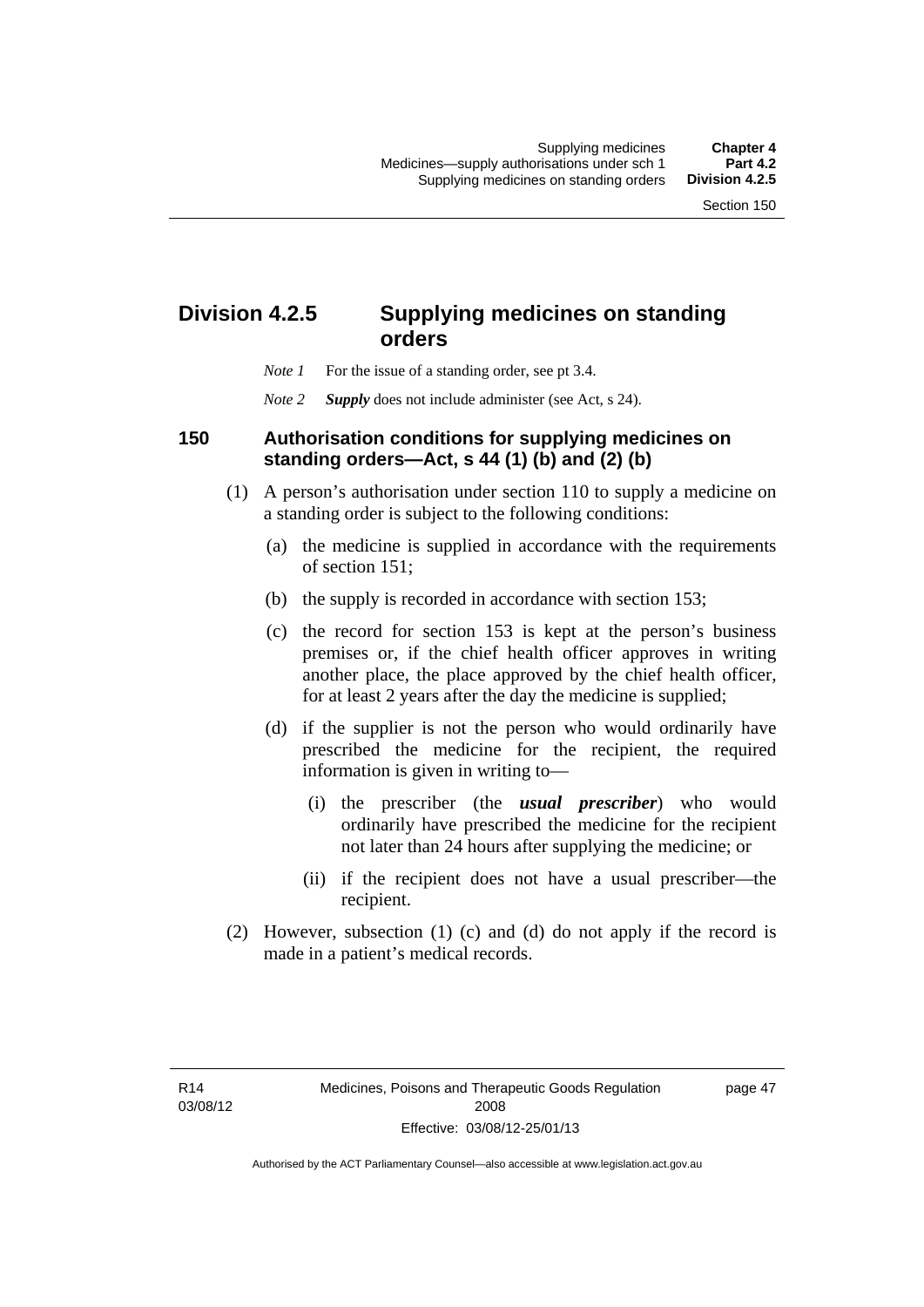(3) In this section:

*required information*, for the supply of a medicine on a standing order, means—

- (a) the supplier's name; and
- (b) the date the medicine is supplied; and
- (c) the name and address of the person to whom the medicine is supplied; and
- (d) the medicine's approved name and brand name; and
- (e) the form, strength and quantity of the medicine supplied.

### **151 Supplying medicines on standing orders**

The following are the requirements for the supply of a medicine on a standing order:

- (a) the medicine is supplied in accordance with the standing order;
- (b) the medicine is supplied in a package that is labelled in accordance with section 152.

### **152 Labelling medicines supplied on standing order— Act, s 60 (1) (c) (i) and (2) (c) (i)**

The package of a medicine supplied on a standing order must have a label that includes the following:

- (a) the name of the person to whom the medicine is to be supplied;
- (b) the date the medicine is supplied;
- (c) the medicine, and the form, strength and quantity of the medicine, supplied;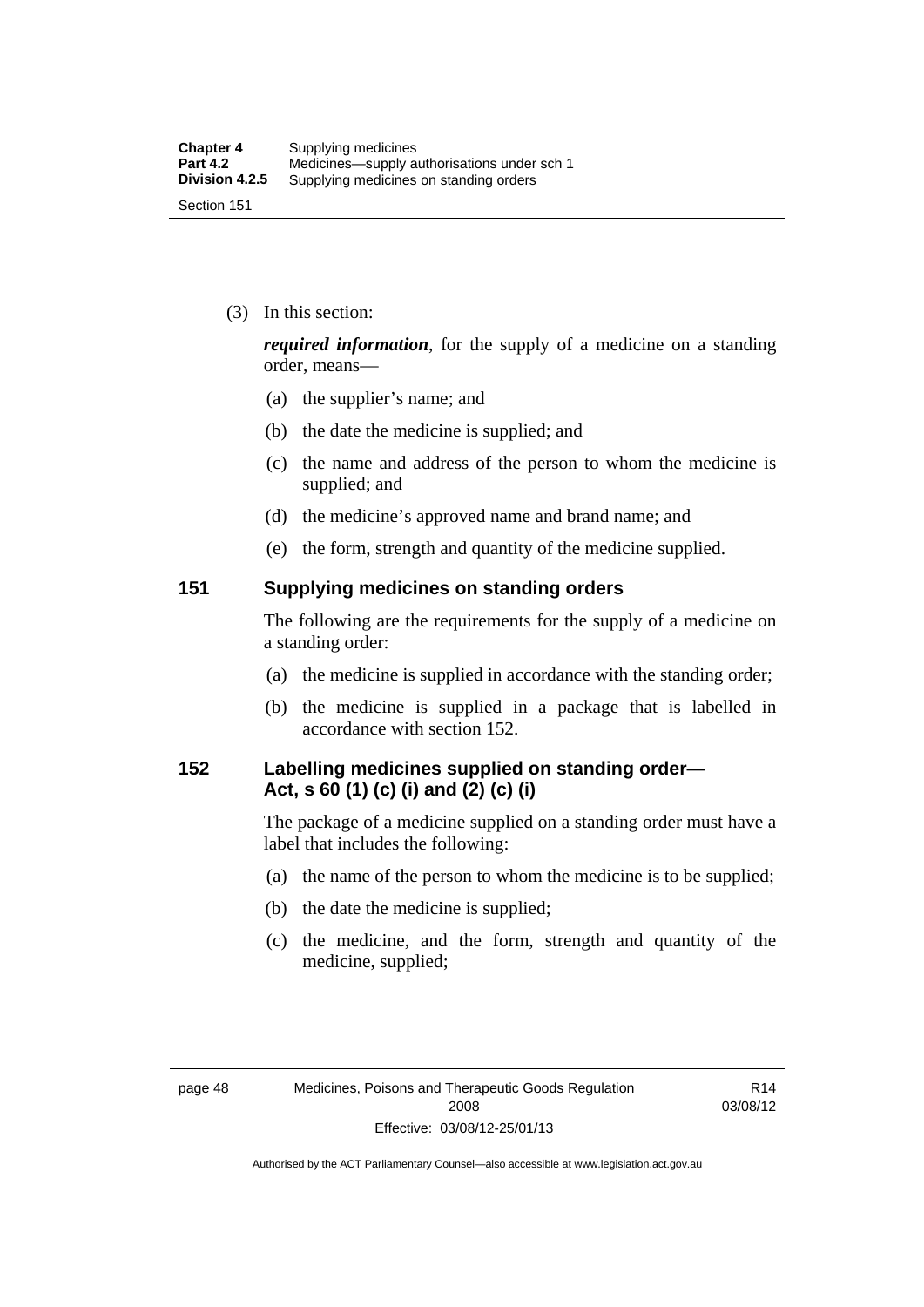- (d) if the package of the dispensed medicine is not a manufacturer's pack—
	- (i) the batch number or numbers of the medicine; and
	- (ii) the relevant expiry date for the medicine;
- (e) the supplier's name, business address and telephone number;
- (f) directions about the use of the medicine that are adequate to allow the medicine to be taken or administered safely, including any warning statement in the medicines and poisons standard, appendix K (Drugs required to be labelled with a sedation warning) applying to the medicine;
- (g) words to the effect of 'keep out of reach of children'.

### **153 Recording supply of medicines on standing orders**

- (1) A person (the *supplier*) who supplies a medicine to a person (the *patient*) on a standing order must make a written record of the following information:
	- (a) the supplier's name;
	- (b) the patient's name and address;
	- (c) the date the medicine is supplied;
	- (d) the medicine's approved name and brand name;
	- (e) the form, strength and quantity of the medicine;
	- (f) the date of the standing order.
	- *Note Written* includes in electronic form (see Act, dict).
- (2) However, subsection (1) (b) does not apply if the record is made in the patient's medical records.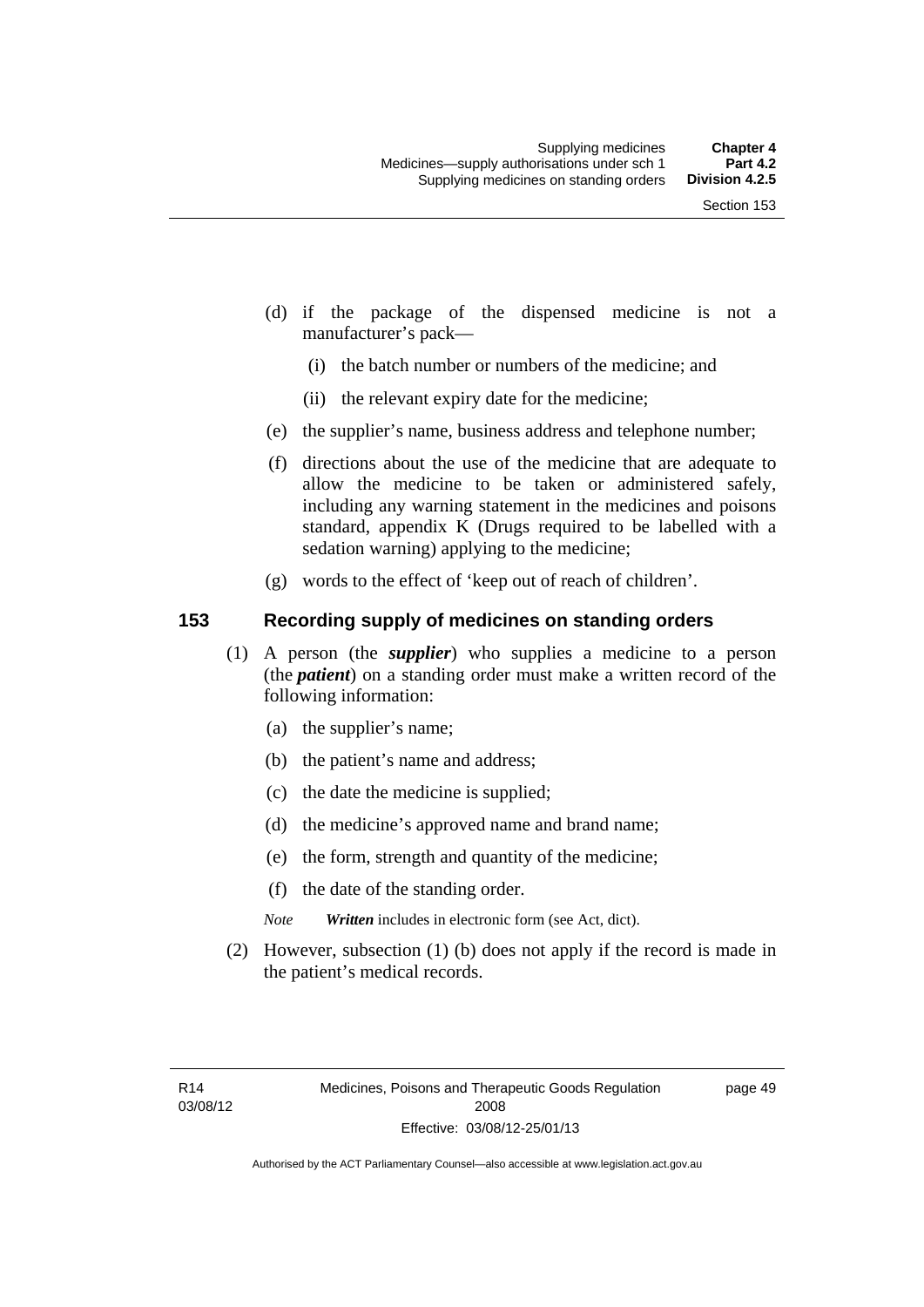Section 160

# **Division 4.2.6 Supplying medicines during consultations**

*Note Supply* does not include administer (see Act, s 24).

### **160 Authorisation conditions for supplying medicines during consultations—Act, s 44 (1) (b) and (2) (b)**

A prescriber's authorisation under section 110 to supply a medicine during a consultation is subject to the following conditions:

- (a) the medicine is supplied in accordance with the Act, section 7 (Appropriate prescription and supply of medicines);
- (b) if the medicine is a controlled medicine for human use—
	- (i) the prescriber complies with the additional requirements under section 163 (Additional requirements for supplying controlled medicines for human use during consultations) in relation to the supply; and
	- (ii) if the medicine is dronabinol—the prescriber has an authorisation under the *Therapeutic Goods Act 1989* (Cwlth), section 19 to supply the medicine; and
		- *Note* Dronabinol cannot be prescribed for veterinary use because it is a prohibited substance (see medicine and poisons standard, sch 9, entry for tetrahydrocannabinols).
	- (iii) the prescriber complies with section 164 (Information for CHO about controlled medicines supplied during consultations—Act, s 31 (2) (b) and (4), def *required information*);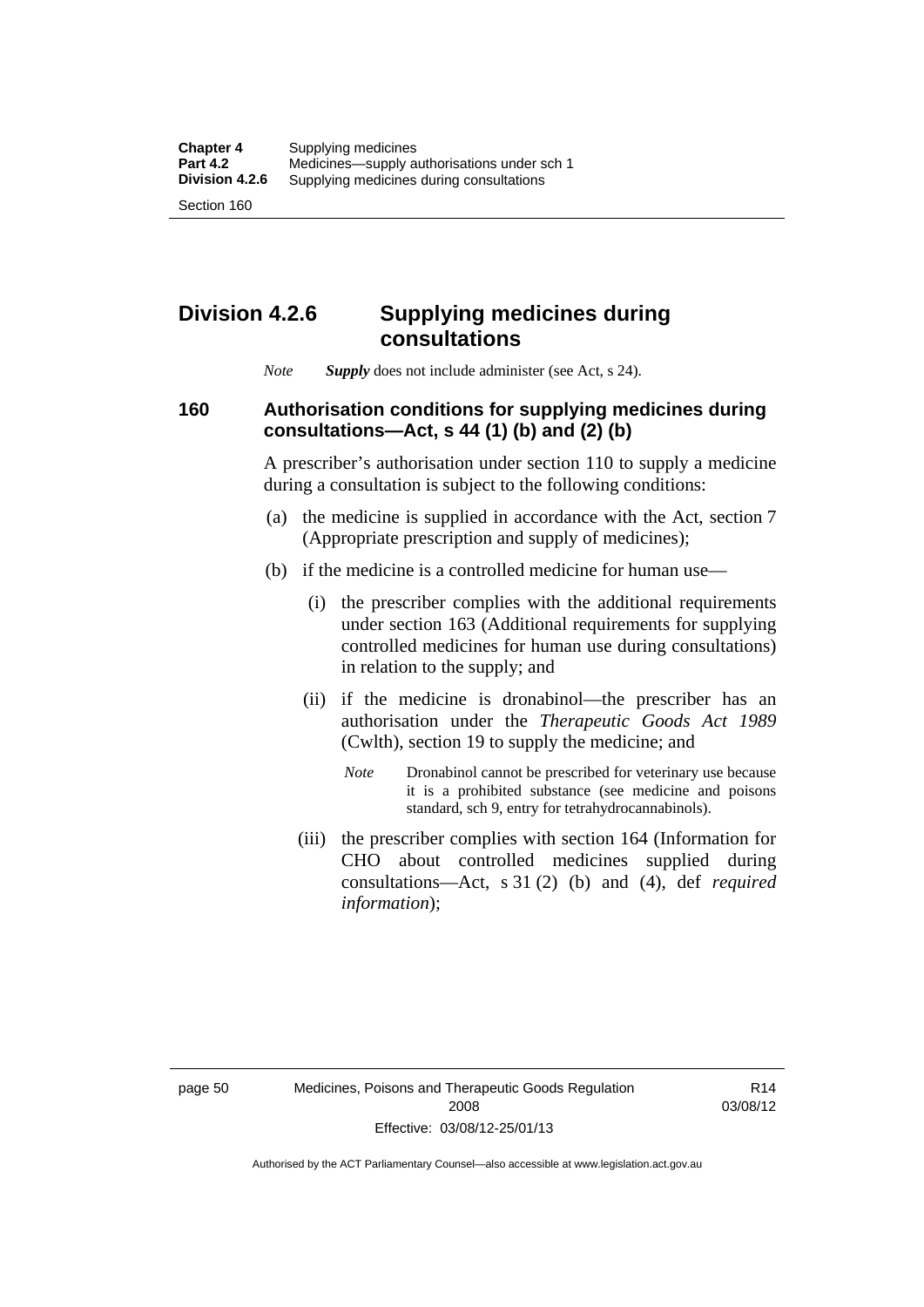- (c) if the medicine is a designated appendix D medicine prescribed for a purpose mentioned in schedule 3 (Designated appendix D medicines—standing approvals), part 3.2, column 3 in relation to the medicine—
	- (i) the prescriber has an appendix D medicines approval to prescribe the medicine; and
	- (ii) the prescriber complies with each condition (if any) of the approval (including any conditions in the schedule, part 3.2, column 4 in relation to the medicine);
- (d) the medicine is labelled in accordance with section 161;
- (e) the supply is recorded in accordance with section 162;
- (f) the record is kept at the prescriber's business premises or, if the chief health officer approves in writing another place, the place approved by the chief health officer, for at least 2 years after the day the medicine is supplied.

### **161 Labelling medicines supplied during consultations**

The supplied medicine must have a label that includes the following:

- (a) the name of the person to whom the medicine is supplied;
- (b) the date the medicine is supplied;
- (c) the prescriber's name, business address and telephone number;
- (d) the medicine's approved name or brand name;
	- *Note Approved name*—see the medicines and poisons standard, par 1 (1).
- (e) the form, strength and quantity of the medicine;

page 51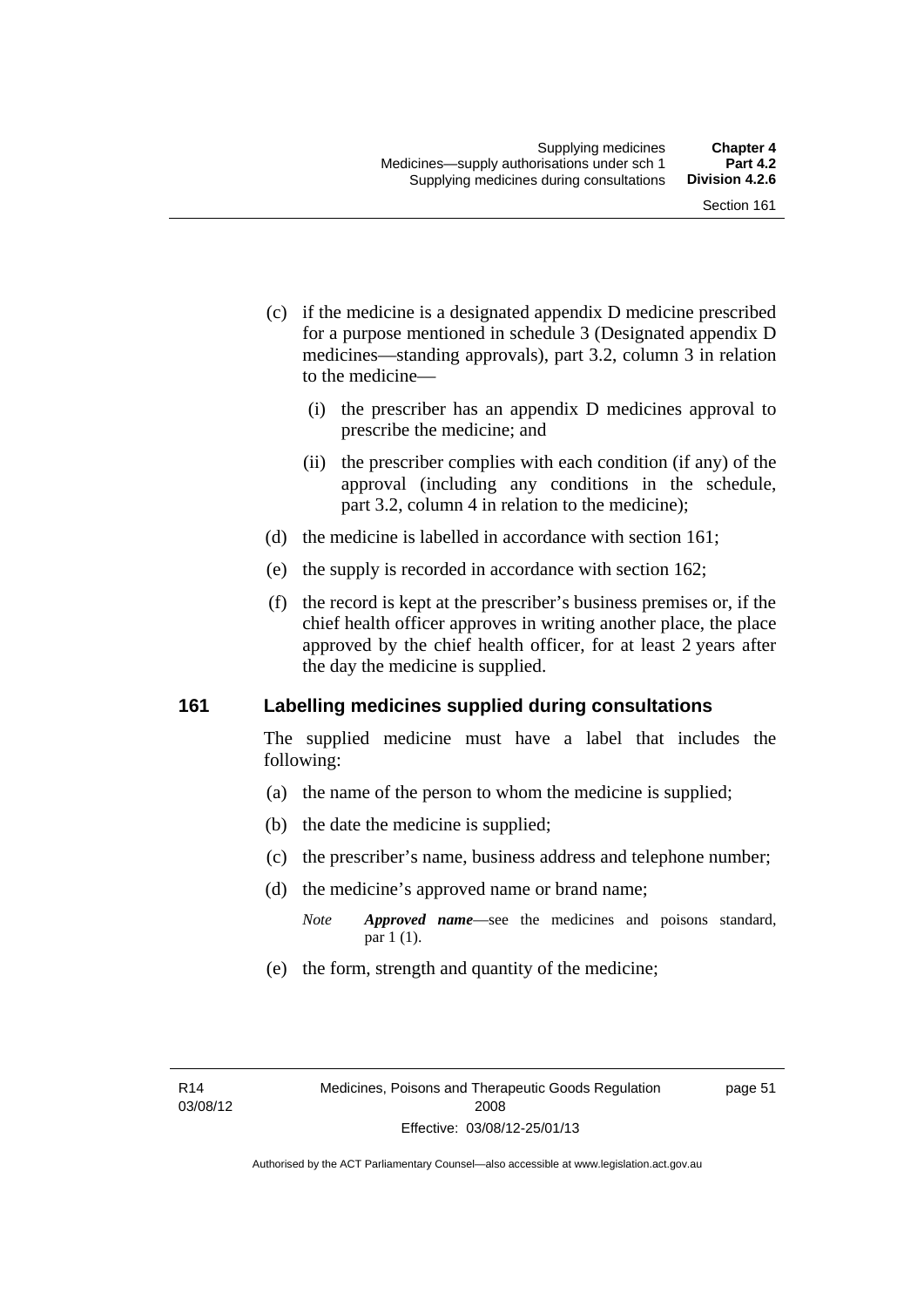- (f) if the package of the supplied medicine is not a manufacturer's pack—the relevant expiry date for the medicine;
- (g) directions about the use of the medicine that are adequate to allow the medicine to be taken or administered safely, including any warning statement in the medicines and poisons standard, appendix K (Drugs required to be labelled with a sedation warning) applying to the medicine;
- (h) words to the effect of 'keep out of reach of children';
- (i) if the prescriber is a dentist—the words 'for dental treatment only';
- (j) if the prescriber is an eligible midwife—the words 'for midwifery use only';
- (k) if the prescriber is an optometrist—the words 'for optometry use only';
- (l) if the prescriber is a veterinary surgeon—
	- (i) words to the effect of 'for animal treatment only'; and
	- (ii) the species of the animal for which the medicine is supplied; and
	- (iii) if possible, a way of identifying the animal.

#### **Examples—par (d) and par (e)**

| Warfarin tablets | 5mg | 50 |
|------------------|-----|----|
| Coumadin tablets | 5mg | 50 |

*Note* An example is part of the regulation, is not exhaustive and may extend, but does not limit, the meaning of the provision in which it appears (see Legislation Act, s 126 and s 132).

page 52 Medicines, Poisons and Therapeutic Goods Regulation 2008 Effective: 03/08/12-25/01/13

R14 03/08/12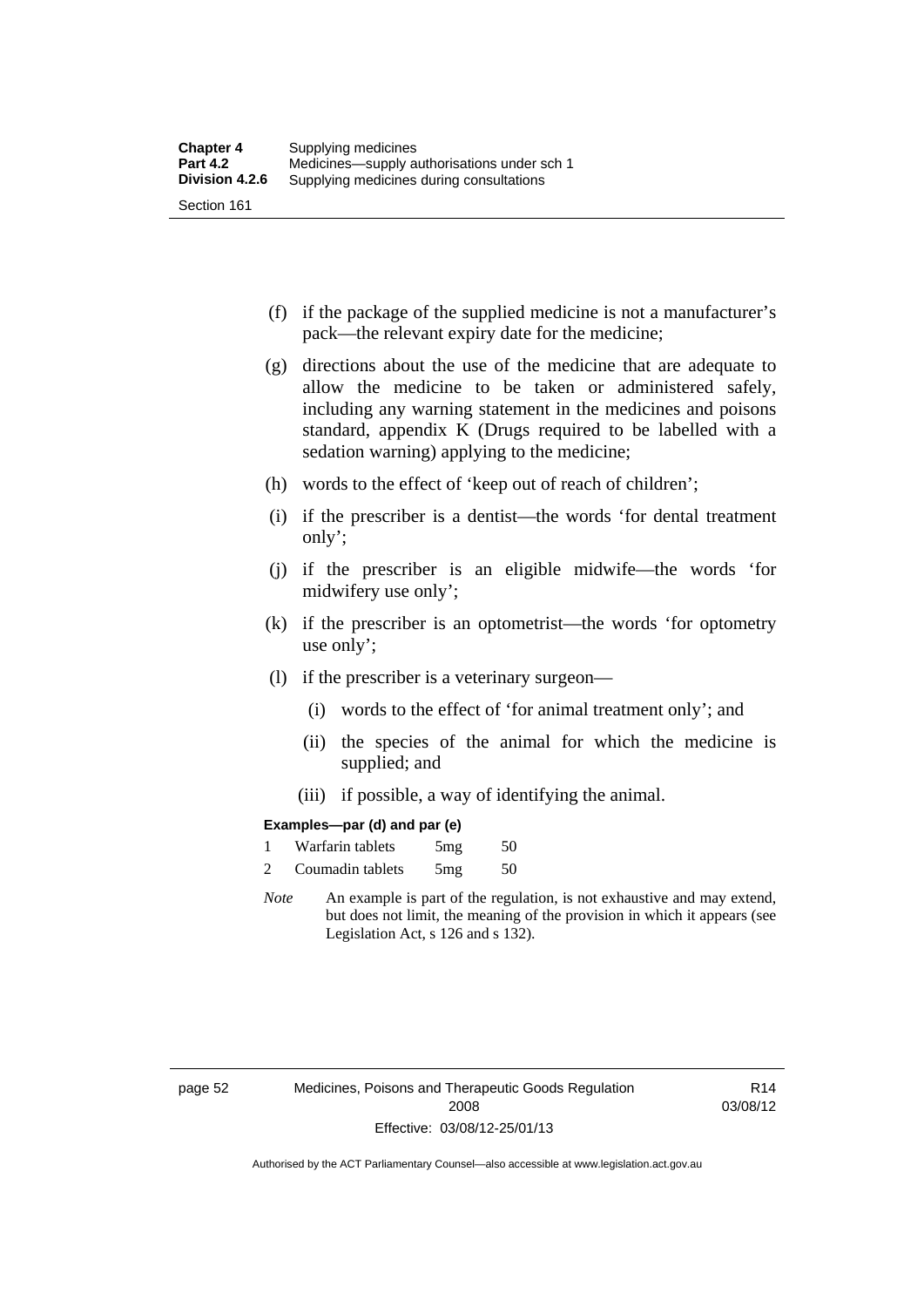### **162 Recording medicines supplied during consultations**

A prescriber who supplies a medicine during a consultation must make a written record of the following information in the medical records of the person to whom, or animal to which, the consultation related:

- (a) the date the medicine is supplied;
- (b) the medicine's approved name or brand name;

*Note Approved name*—see the medicines and poisons standard, par 1 (1).

- (c) the form, strength and quantity of the medicine;
- (d) the directions given to the person for the use of the medicine.

*Note Written* includes in electronic form (see Act, dict).

#### **163 Additional requirements for supplying controlled medicines for human use during consultations**

The following are the additional requirements for supplying a controlled medicine for human use during a consultation:

- (a) the prescriber has a controlled medicines approval to prescribe the medicine;
	- *Note* For controlled medicines approvals, see pt 13.1.
- (b) if the approval is for a particular form of the medicine—the supply is for the form of the medicine approved or a bioequivalent form;

*Note Bioequivalent*—see the dictionary.

- (c) if the approval is for a particular strength of the medicine—the supply is for the strength approved or a weaker strength;
- (d) if the approval is for a particular quantity of the medicine—the supply is for not more than the quantity approved;

R14 03/08/12 page 53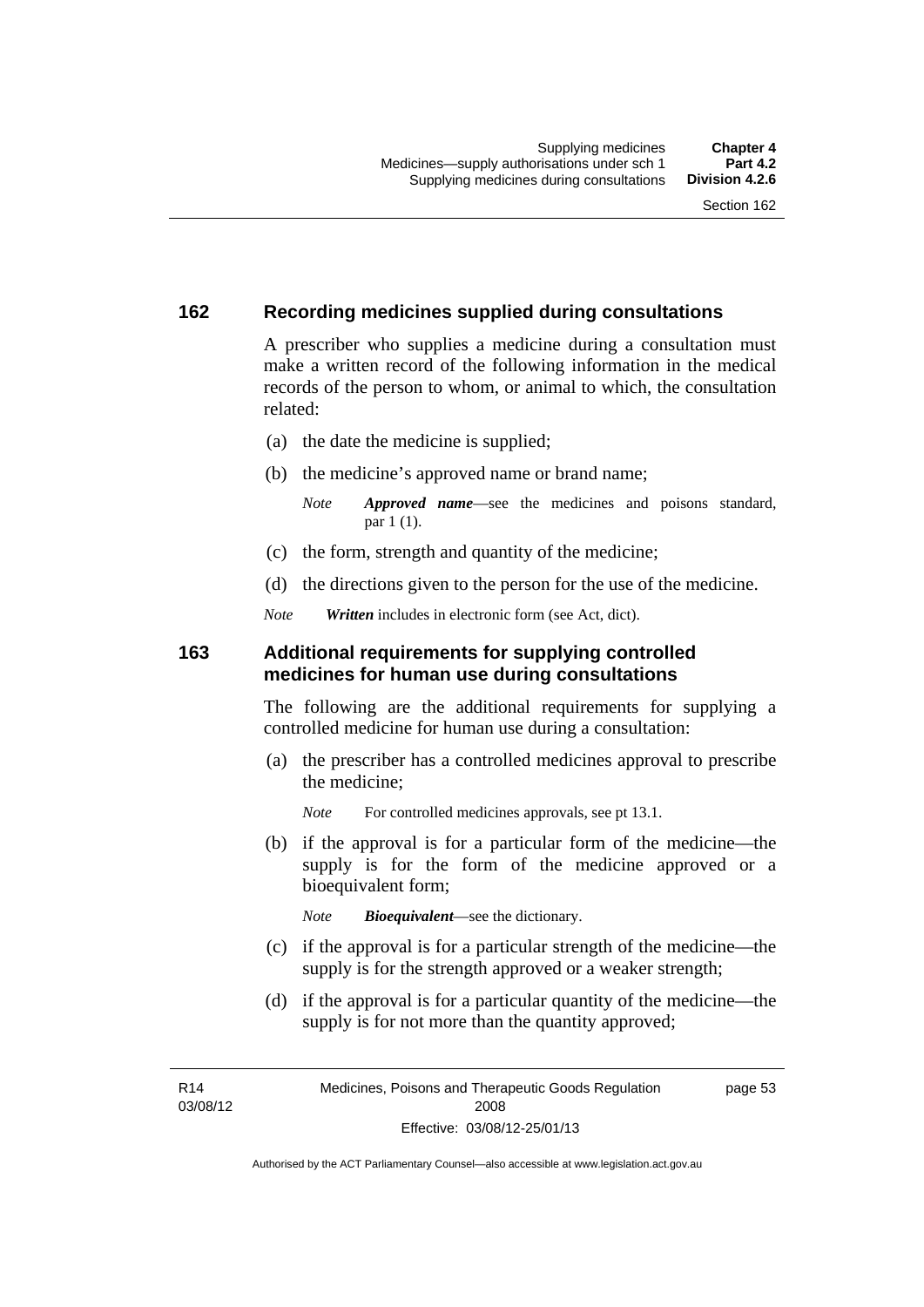(e) the prescriber complies with each condition (if any) of the approval.

#### **Example—par (b)**

If a slow release form of a medicine is approved, the prescriber is not authorised to prescribe an immediate release form of the medicine.

#### **Example—par (c) and par (d)**

If a doctor is given an approval to prescribe 25 morphine 20mg capsules, the doctor may prescribe 5 20mg capsules and 10 15mg capsules. Later, if the approval is still in force, the doctor may prescribe not more than 10 morphine capsules of any strength up to and including 20mg.

*Note* An example is part of the regulation, is not exhaustive and may extend, but does not limit, the meaning of the provision in which it appears (see Legislation Act, s 126 and s 132).

### **164 Information for CHO about controlled medicines supplied during consultations—Act, s 31 (2) (b) and (4), def** *required information*

 (1) This section applies if a prescriber supplies a controlled medicine for human use during a consultation.

*Note Supply* does not include administer (see Act, s 24).

- (2) The prescriber must, not later than 7 days after the end of the month when the controlled medicine is supplied, give the chief health officer the following information in writing:
	- (a) the prescriber's name, business address and telephone number;
	- (b) the name and address of the person to whom the medicine is supplied;
	- (c) the date of supply;
	- (d) the medicine, and the form, strength and quantity of the medicine, supplied.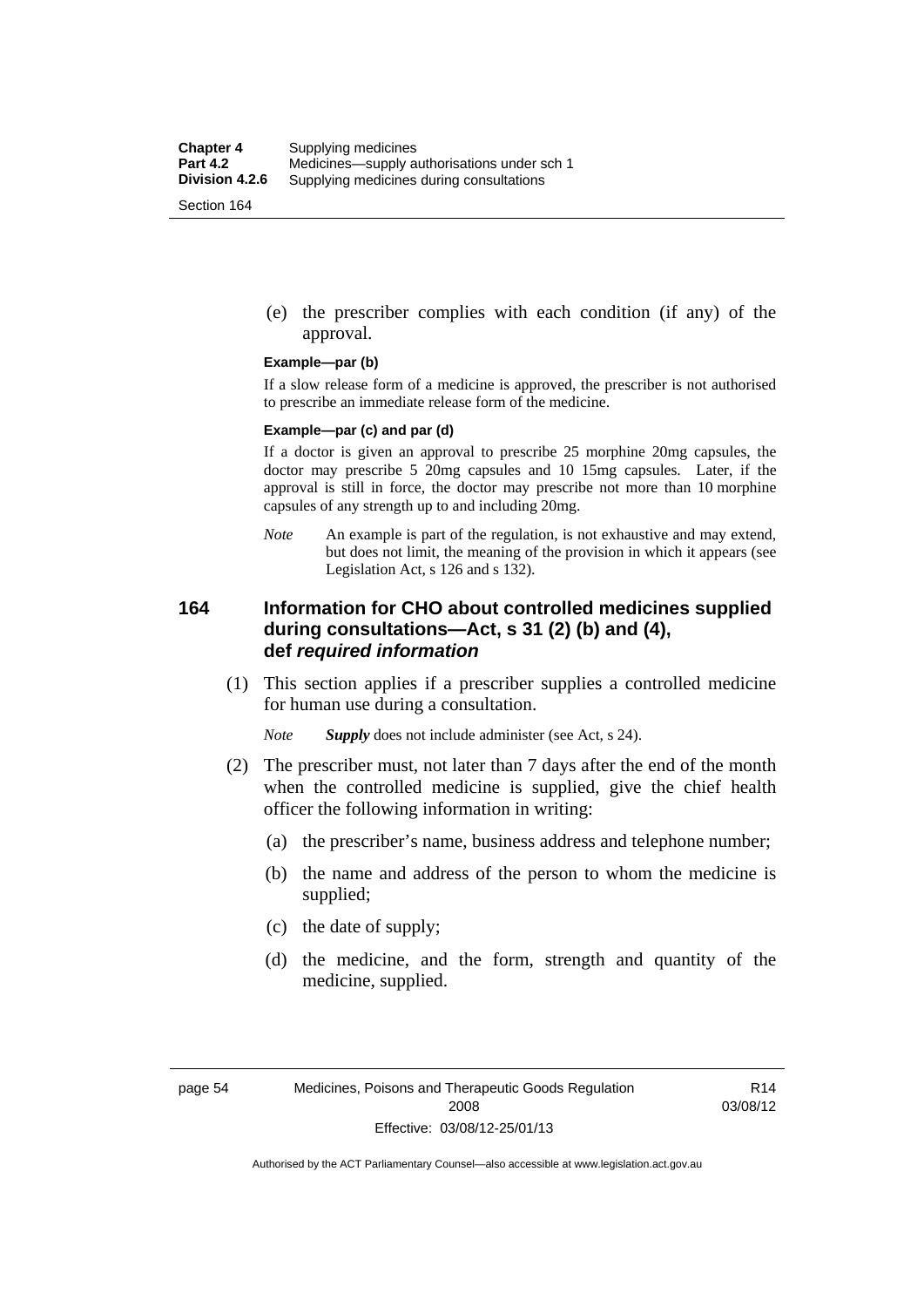### **Division 4.2.7 Selling pseudoephedrine by retail**

### **170 Meaning of** *retail sale***—div 4.2.7**

In this division:

*retail sale* does not include supply on prescription.

### **171 Authorisation conditions for retail sale of pseudoephedrine—Act, s 44 (1) (b) and (2) (b)**

A person's authorisation under section 110 to supply pseudoephedrine is subject to the following conditions if the pseudoephedrine is sold by retail sale:

- (a) the pseudoephedrine is supplied in accordance with the Act, section 7 (Appropriate prescription and supply of medicines);
- (b) the seller complies with section 172;
- (c) the seller makes a record (the *pseudoephedrine record*) of the required information under section 173;

*Note* For how the record must be made, see the Act, s 46.

- (d) the record is kept at the seller's business premises or, if the chief health officer approves in writing another place, the place approved by the chief health officer, for at least 2 years after the day the sale is made;
- (e) if the buyer of the pseudoephedrine asks the seller to see the record during the period it is kept under paragraph (d), the seller—
	- (i) allows the buyer to see the record within a reasonable period of a request being made by the buyer; and
	- (ii) if satisfied that the record is incorrect, amends the record;

R14 03/08/12 page 55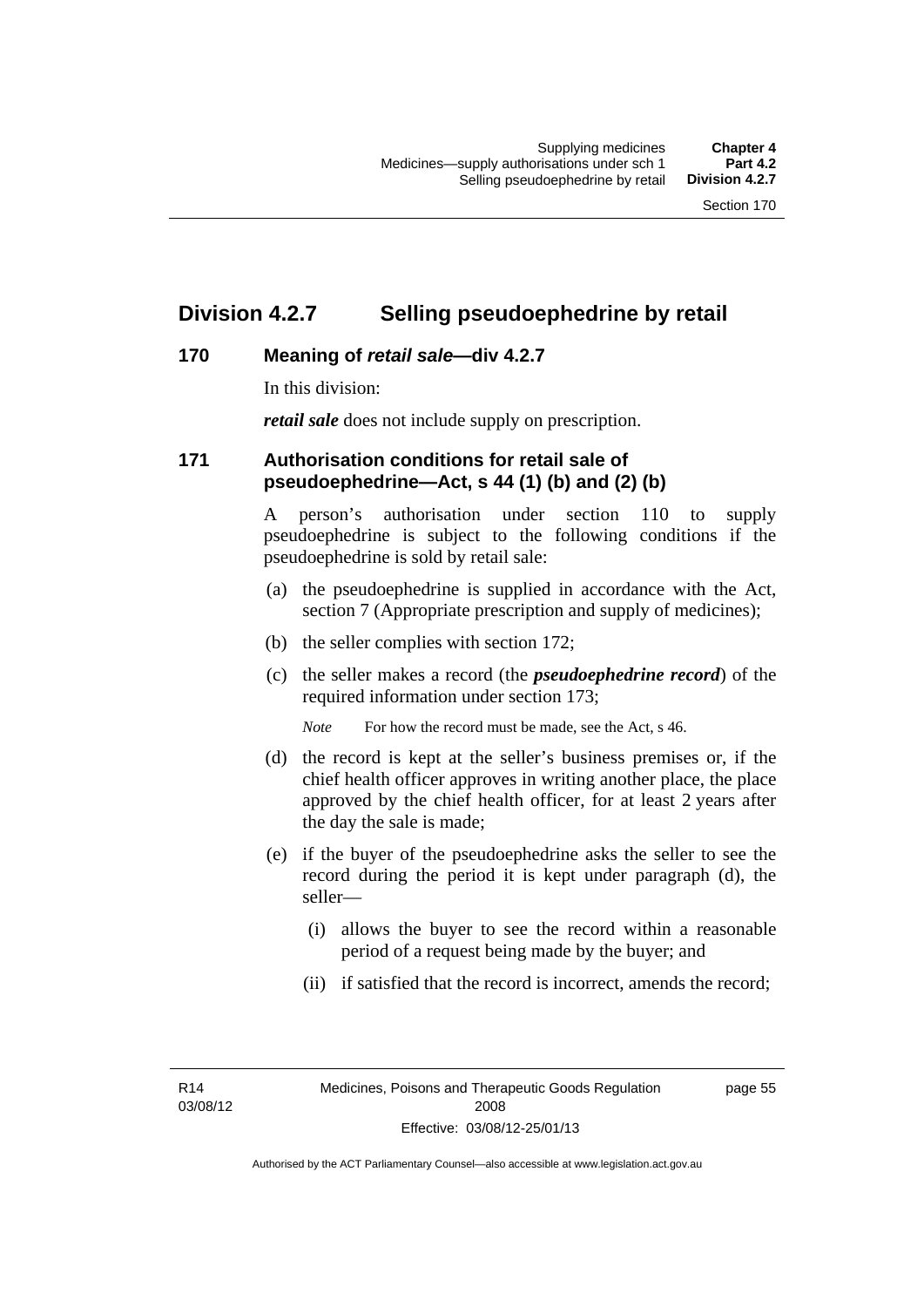(f) the seller complies with—

- (i) a request under section 174 (4) (b) (Failure to amend pseudoephedrine sales record); and
- (ii) a direction under section 175 (Pseudoephedrine sales record—decision by CHO) to amend the record.

### **172 Requirement to tell buyer about pseudoephedrine sales record**

- (1) The authorised person selling pseudoephedrine by retail sale, must tell the buyer the following:
	- (a) the seller is required to make a record of the sale;
	- (b) the buyer may refuse to provide information for the record but, if the buyer refuses, the seller must not sell pseudoephedrine to the buyer;
	- (c) the record may be made available to the following people:
		- (i) a police officer;
		- (ii) a public servant who is a member of the administrative unit to which the chief health officer belongs;
		- (iii) a Commonwealth or State public servant (however described) who is a member of an administrative unit (however described) that administers legislation about medicines;
			- *Note State* includes the Northern Territory (see Legislation Act, dict, pt 1).
		- (iv) anyone other than the seller who supplies pseudoephedrine to the public in Australia;
		- (v) the Pharmacy Guild of Australia;

page 56 Medicines, Poisons and Therapeutic Goods Regulation 2008 Effective: 03/08/12-25/01/13

R14 03/08/12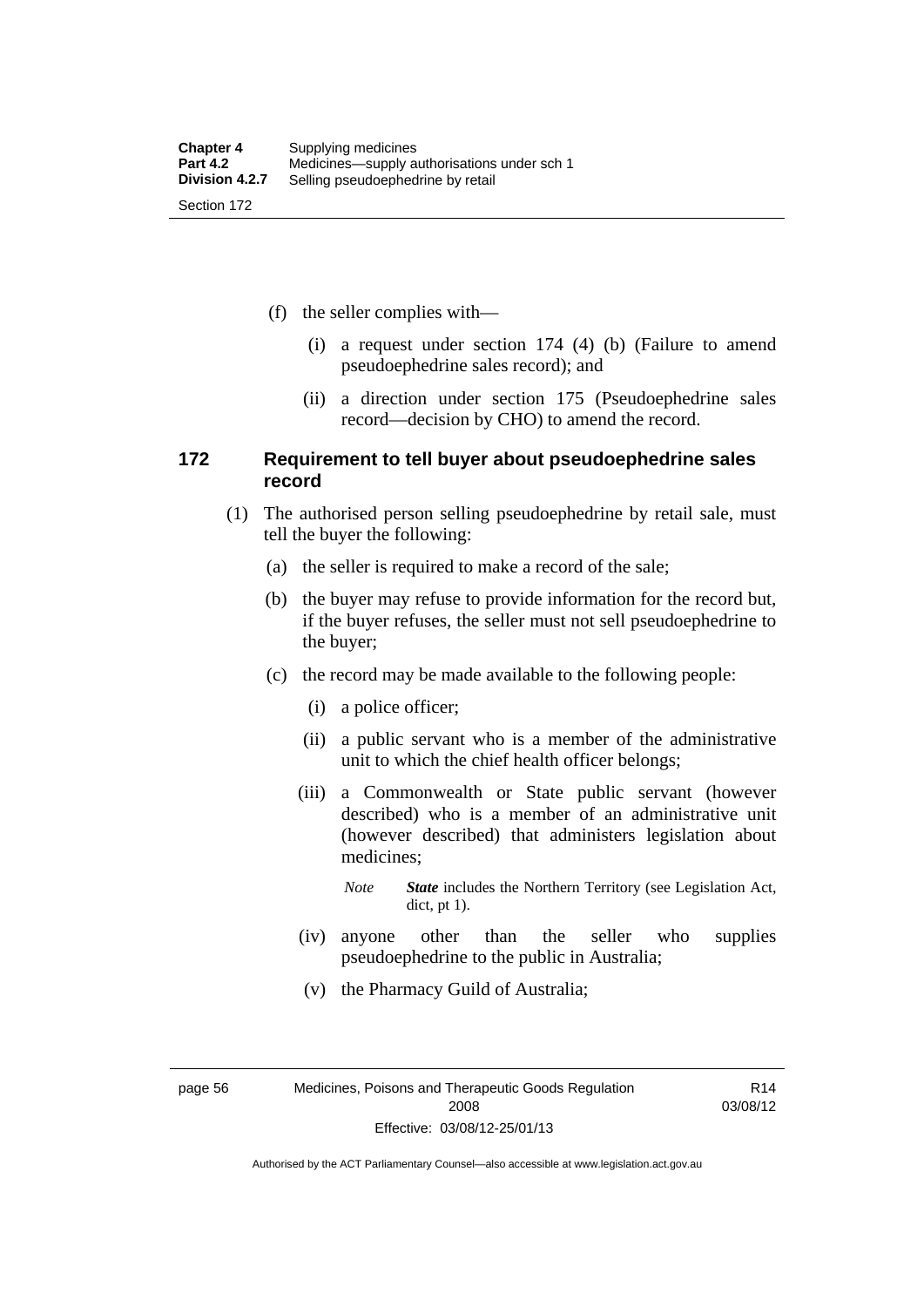- (d) the buyer has the right to see the record and have any mistake corrected.
- *Note* If a form is approved under the Act, s 198 for this provision, the form must be used.
- (2) In this section:

*police officer* includes a member of a police force (however described) of a State.

#### **173 Required information for pseudoephedrine sales records**

- (1) The following is the required information for a pseudoephedrine record:
	- (a) the date of sale;
	- (b) the brand name, form, strength and quantity of pseudoephedrine sold;
	- (c) the buyer's name and address;
	- (d) a unique identification number for the buyer from—
		- (i) a photo identification document produced to the seller by the buyer; or
		- (ii) if the buyer does not produce a photo identification document—
			- (A) the buyer's birth certificate; or
			- (B) an Australian or New Zealand seniors card for the buyer;

page 57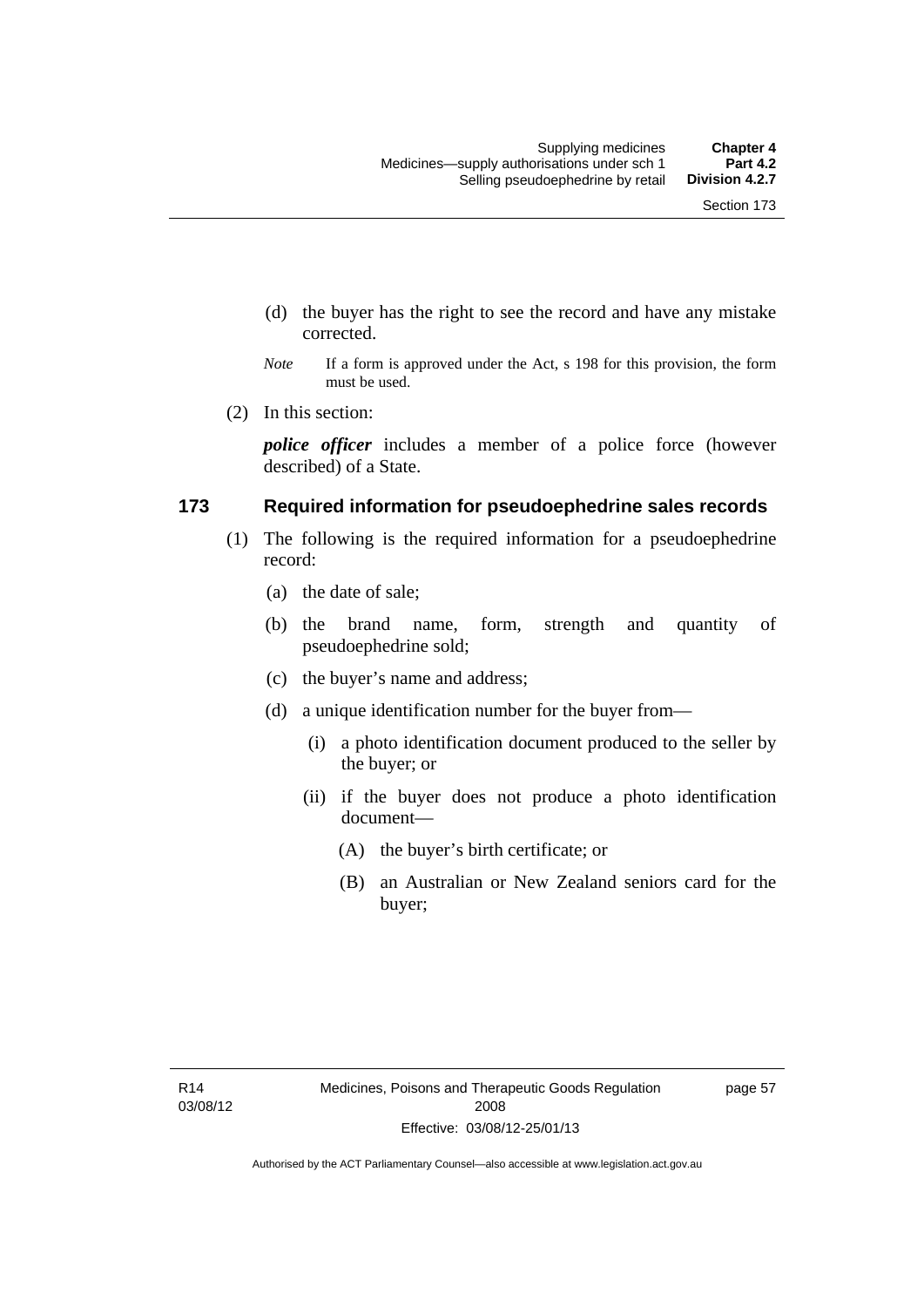(e) the kind of identification the buyer produces.

#### **Example—unique identification number**

a person's driver licence number

- *Note 1* If a form is approved under the Act, s 198 for this provision, the form must be used.
- *Note 2* An example is part of the regulation, is not exhaustive and may extend, but does not limit, the meaning of the provision in which it appears (see Legislation Act, s 126 and s 132).
- (2) In this section:

*Australian student identification card* means a card issued to a person who is a student at an Australian secondary or tertiary education institution to identify the person as a student at the institution.

*birth certificate*, for a person, means—

- (a) the person's birth certificate, or a certified extract from the register about the person's birth, under the *Births, Deaths and Marriages Registration Act 1997*; or
- (b) a document issued under a law of a State, an external Territory or New Zealand that corresponds to a birth certificate or extract mentioned in paragraph (a) if the document identifies the issuing jurisdiction and states its date of issue.

*photo identification document*, for a person, means any of the following documents for the person if it is current and contains the person's photograph:

- (a) an Australian driver licence or external driver licence within the meaning of the *Road Transport (Driver Licensing) Act 1999*;
- (b) a passport, other than an Australian passport;
- (c) a proof of age card;

page 58 Medicines, Poisons and Therapeutic Goods Regulation 2008 Effective: 03/08/12-25/01/13

R14 03/08/12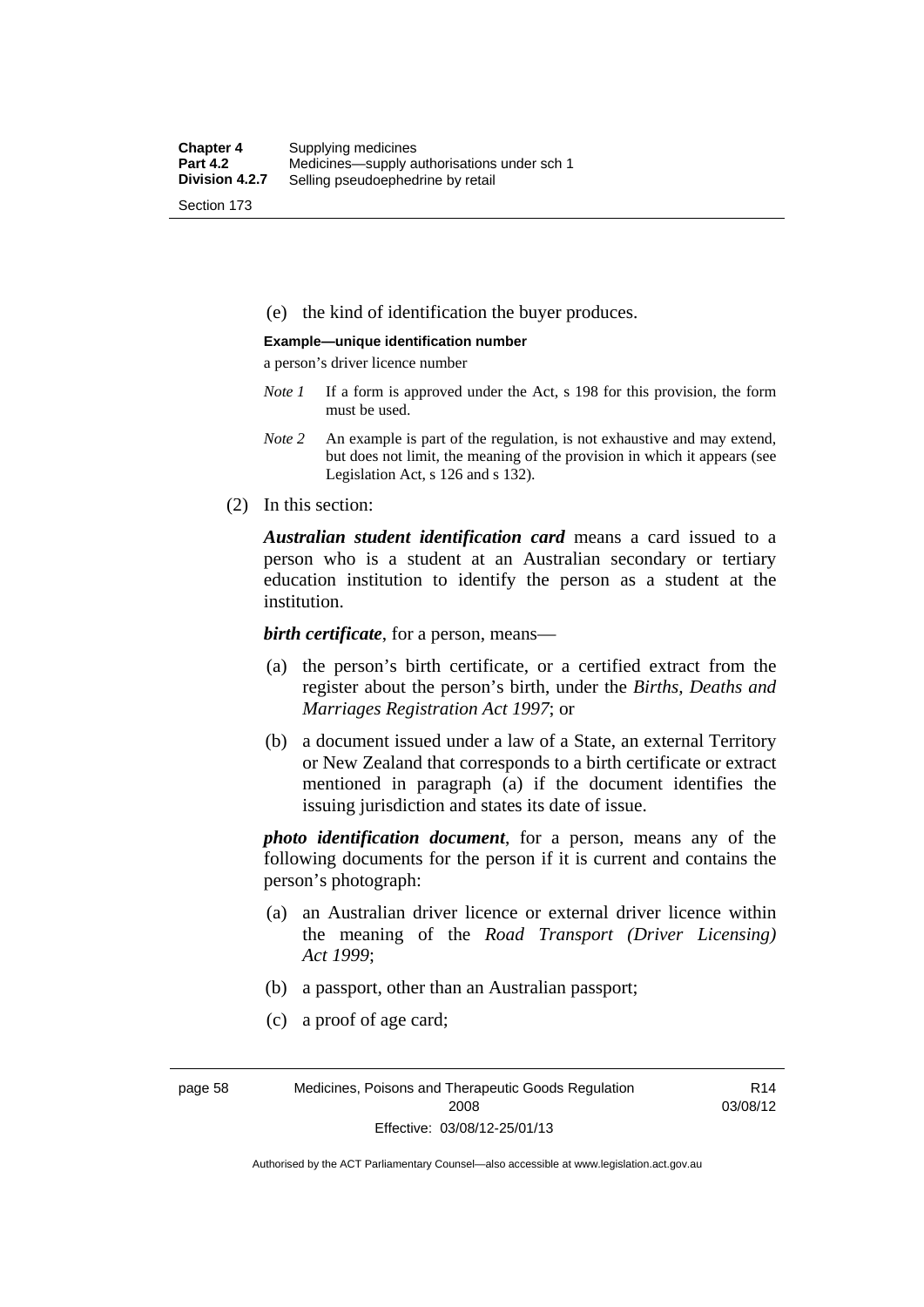(d) an Australian student identification card.

*proof of age card* means a proof of age card issued under—

- (a) the *Liquor Act 2010*, section 210 (Proof of age cards); or
- (b) the law of a state, an external territory or New Zealand.

### **174 Failure to amend pseudoephedrine sales record**

- (1) This section applies if the seller of pseudoephedrine does not amend a pseudoephedrine record in accordance with section 171 (e) (ii) (Authorisation conditions for retail sale of pseudoephedrine—Act, s 44 (1) (b) and (2) (b)).
- (2) The buyer may, in writing, apply to the chief health officer for a direction to the seller to make the amendment.
- (3) The application must give reasons why the buyer thinks the record is incorrect.
- (4) The chief health officer must—
	- (a) give a copy of the application to the seller; and
	- (b) ask the seller to—
		- (i) make the amendment and tell the chief health officer; or
		- (ii) if the seller is satisfied that the amendment should not be made—send written reasons to the chief health officer not later than 10 working days after the day the seller receives the application why the amendment should not be made.

page 59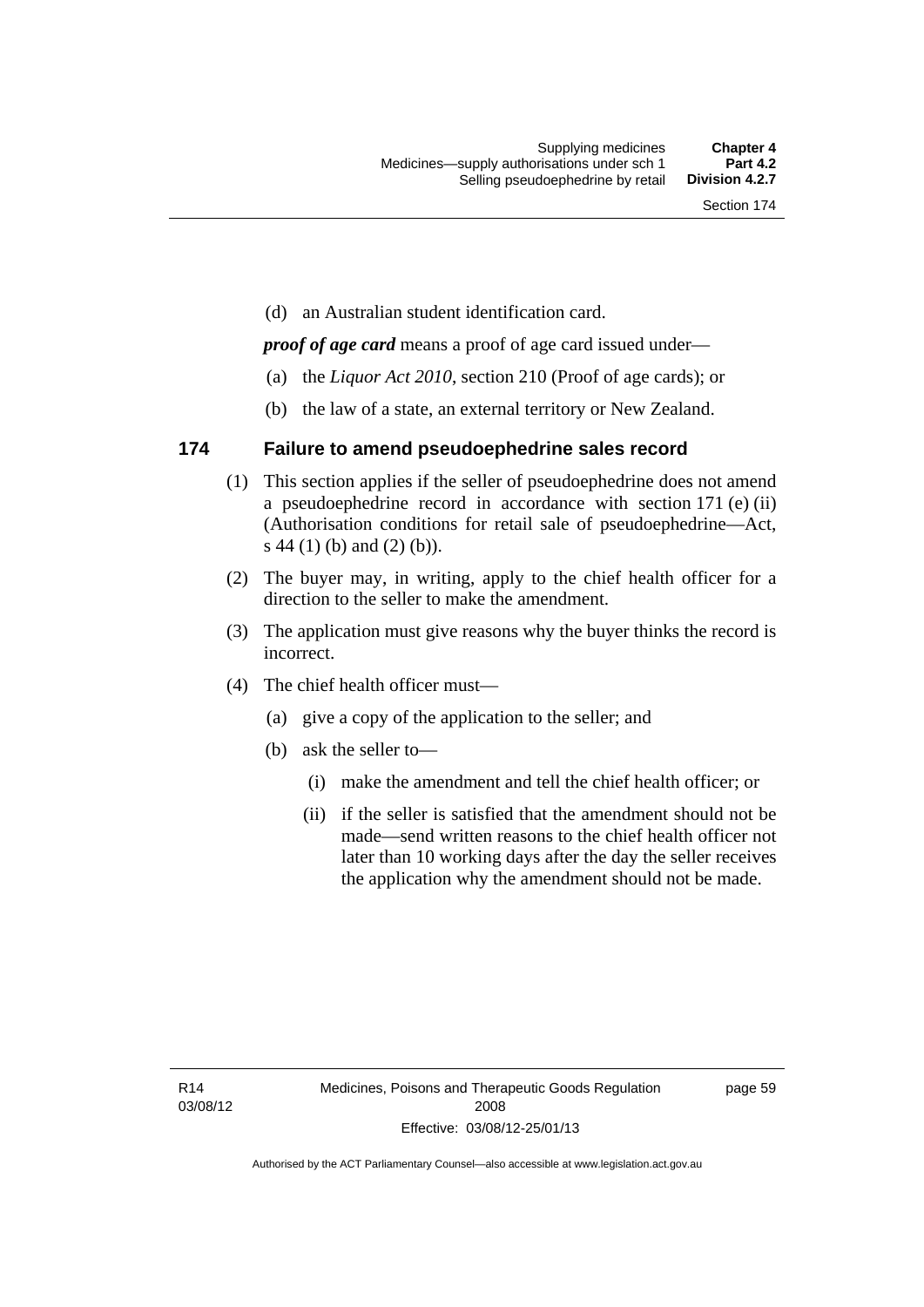### **175 Pseudoephedrine sales record—decision by CHO**

- (1) After considering an application under section 174 (2) and any reasons given in accordance with the request under section 174  $(4)$  (b)  $(ii)$ , the chief health officer must—
	- (a) direct the seller to amend the pseudoephedrine record—
		- (i) in accordance with the application; or
		- (ii) in a stated way other than in accordance with the application; or
	- (b) refuse the application.
- (2) The chief health officer must give the buyer and seller written notice of the decision.

### **Division 4.2.8 Supplying pharmacist only medicines**

### **180 Authorisation conditions for supply of pharmacist only medicines—Act, s 44 (1) (b) and (2) (b)**

- (1) This section does not apply to the supply of a pharmacist only medicine—
	- (a) at an institution; or
	- (b) on a supply authority.
	- *Note 1 Supply* does not include administer (see Act, s 24).
	- *Note 2 Supply authority* includes a written prescription or requisition or a purchase order or standing order (see Act, s 23).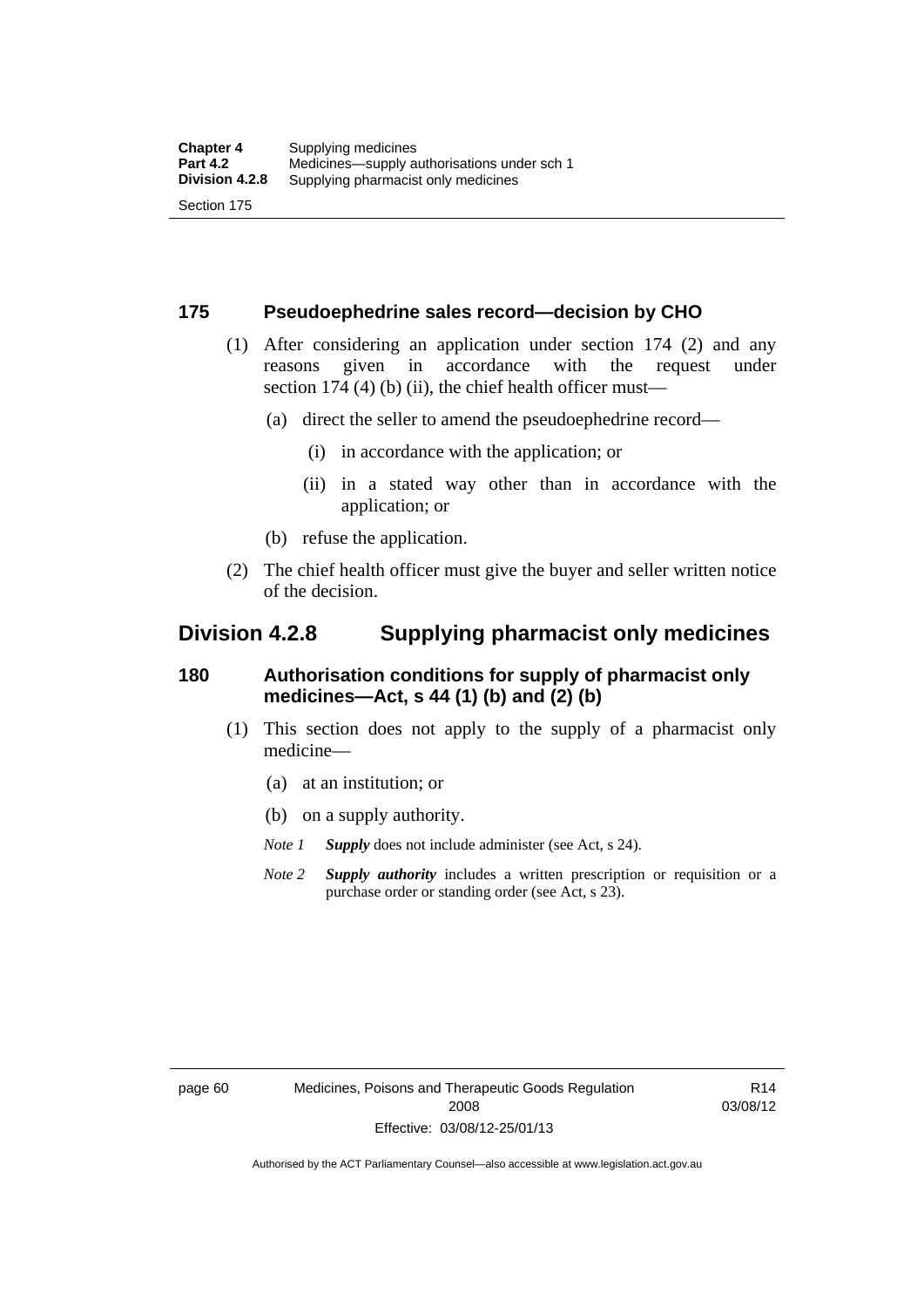- (2) A person's authorisation under section 110 to supply a pharmacist only medicine is subject to the following conditions:
	- (a) the person personally hands the medicine to a customer attending in person;
	- (b) the person gives the customer adequate instructions, either orally or in writing, for the medicine's use at the time of supply.

R14 03/08/12 Medicines, Poisons and Therapeutic Goods Regulation 2008 Effective: 03/08/12-25/01/13

page 61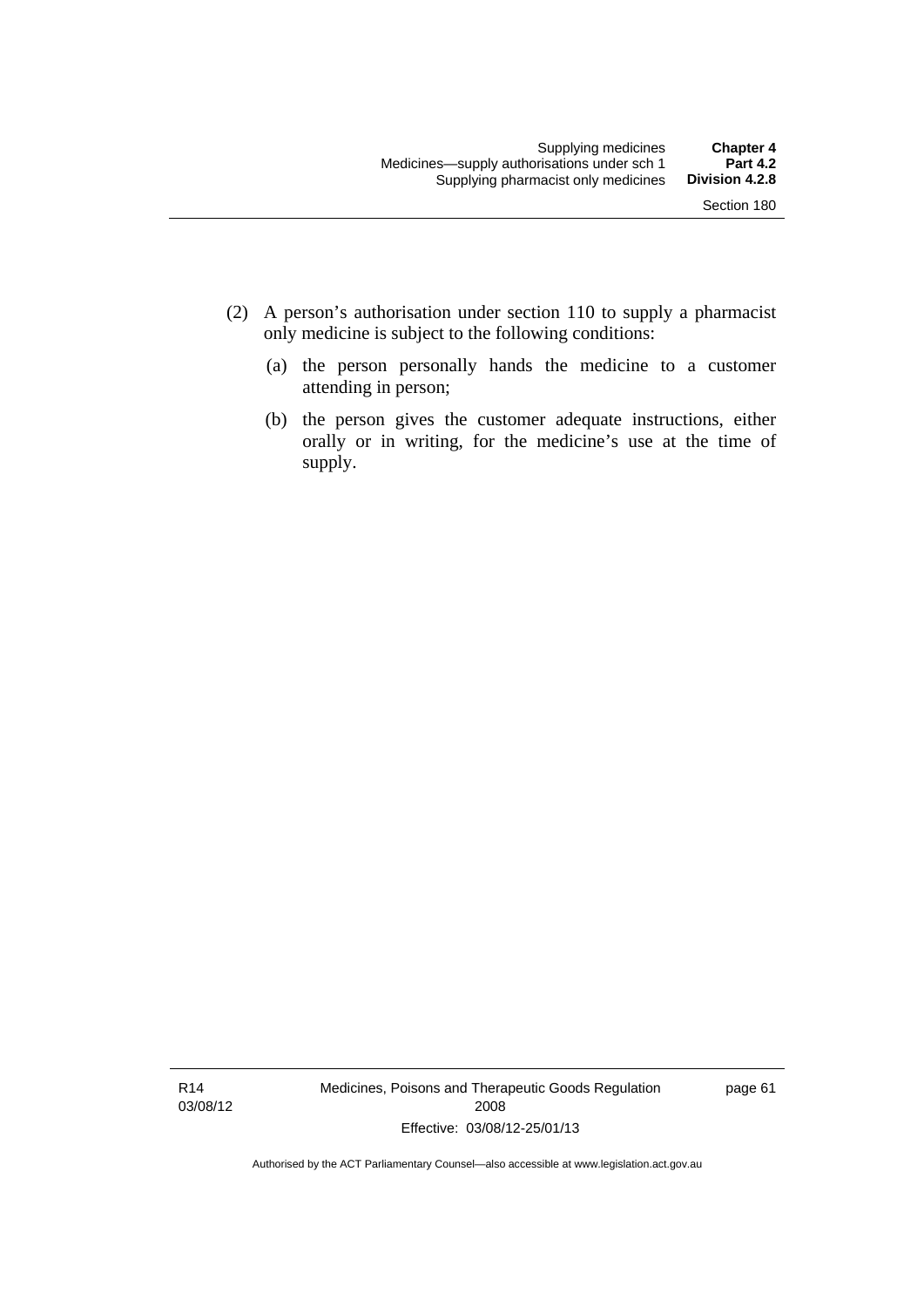# **Part 4.3 Authorisation to supply without prescription in emergencies**

### **250 Meaning of** *designated prescription only medicine***—pt 4.3**

In this part:

*designated prescription only medicine* means a prescription only medicine other than—

- (a) an anabolic steroid; and
- (b) a designated appendix D medicine; and
- (c) a benzodiazepine.
- *Note Prescription only medicine* does not include a controlled medicine (see Act, s 11)

### **251 Authorisation to supply certain medicines without prescription in emergencies—Act, s 26 (1) (b)**

A pharmacist is authorised to supply a designated prescription only medicine to someone else without a prescription if the pharmacist is satisfied that—

- (a) the person is undergoing treatment essential to the person's health or wellbeing; and
- (b) the designated prescription only medicine has previously been prescribed for the person's treatment by a prescriber; and
- (c) the person is in immediate need of the medicine to continue the treatment; and
- (d) because of an emergency, it is not practicable for the person to obtain a prescription for the medicine from a prescriber.

*Note Pharmacist* does not include an intern pharmacist (see dict).

page 62 Medicines, Poisons and Therapeutic Goods Regulation 2008 Effective: 03/08/12-25/01/13

R14 03/08/12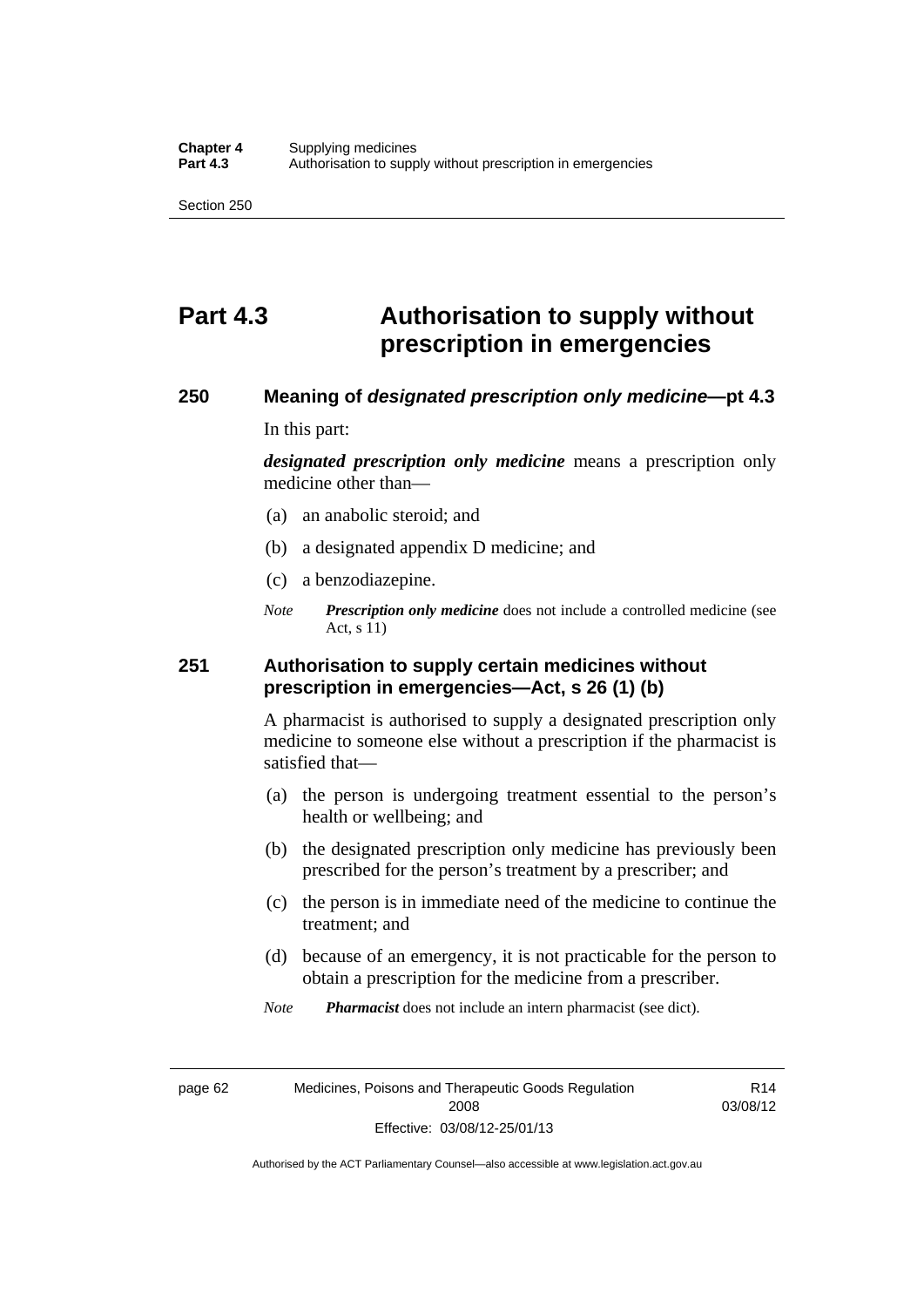### **252 Authorisation conditions for supplying of certain medicines without prescription in emergencies—Act, s 44 (1) (b) and (2) (b)**

- (1) A pharmacist's authorisation under section 251 to supply a designated prescription only medicine without a prescription is subject to the following conditions:
	- (a) the quantity supplied is—
		- (i) if the medicine is a liquid, aerosol, cream, ointment or anovulant tablet packaged in a manufacturer's pack—the smallest manufacturer's pack in which the medicine is generally available; or
		- (ii) in any other case—not more than the quantity required for 3 days treatment for the person;
	- (b) the medicine is supplied in a package that is labelled in accordance with section 253;
	- (c) the supply is recorded in accordance with section 254;
	- (d) the record of the supply is kept at the pharmacy or, if the chief health officer approves in writing another place, the place approved by the chief health officer, for at least 2 years after the day medicine is supplied;
	- (e) the pharmacist sends the prescriber who would have ordinarily prescribed the medicine for the recipient the required information for the supply in writing not later than 24 hours after supplying the medicine.
- (2) In this section:

*required information*, for the supply of a designated prescription only medicine, means—

(a) the pharmacist's name; and

page 63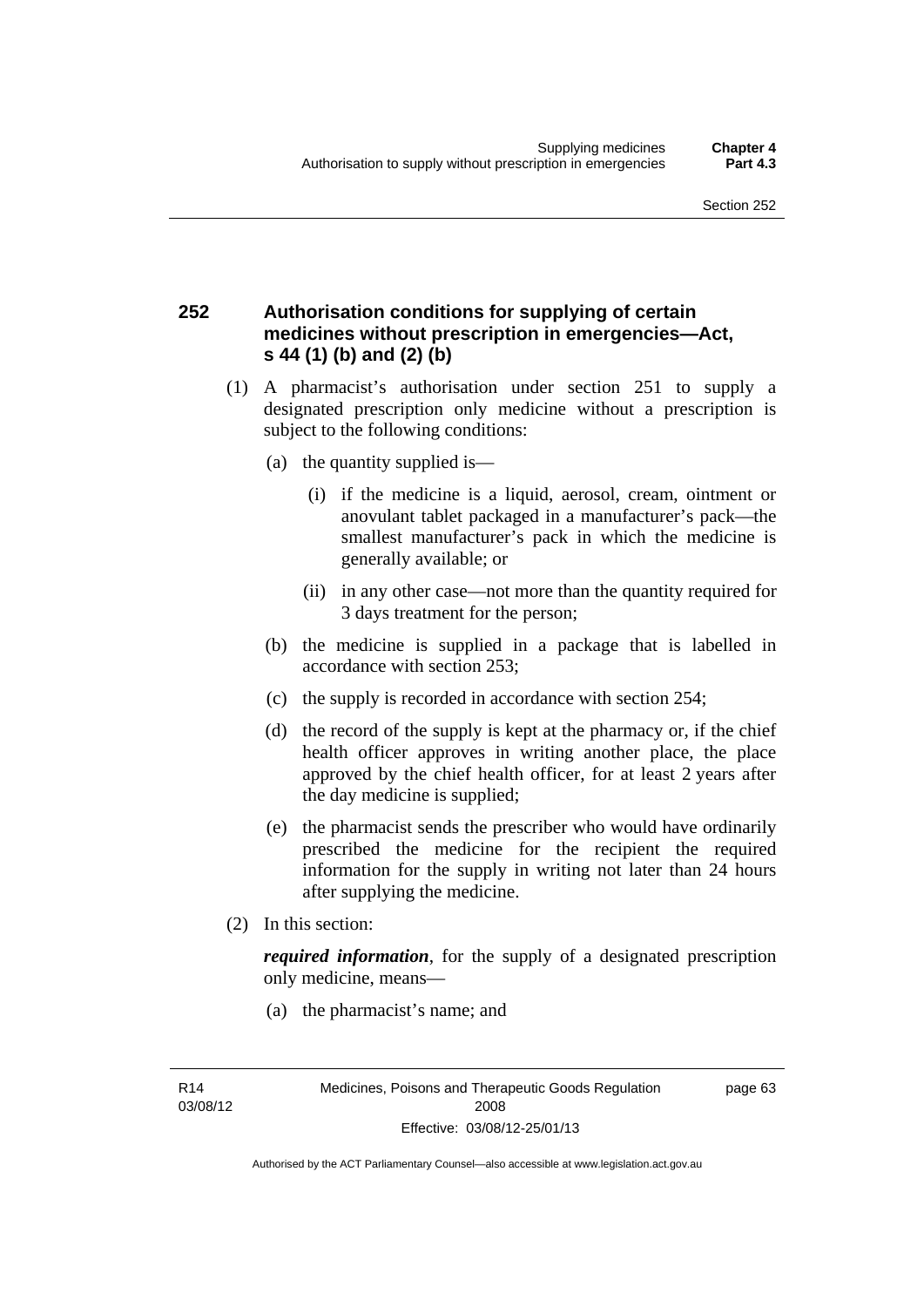- (b) the name, business address and telephone number of the pharmacy from which the medicine is supplied; and
- (c) the date the medicine is supplied; and
- (d) the name and address of the person to whom the medicine is supplied; and
- (e) the medicine's approved name or brand name; and
- (f) the form, strength and quantity of the medicine supplied.

### **253 Labelling medicines supplied without prescription in emergencies—Act, s 60 (1) (c) (i) and (2) (c) (i)**

The package of a designated prescription only medicine supplied to a person under section 251 must have a label that includes the following:

- (a) the name of the person to whom the medicine is supplied;
- (b) the date the medicine is supplied;
- (c) the name, business address and telephone number of the pharmacy from which the medicine is supplied;
- (d) the initials or other identification of the pharmacist supplying the medicine;
- (e) the medicine's approved name and brand name;

*Note Approved name*—see the medicines and poisons standard, par 1 (1).

- (f) the form, strength and quantity of the medicine;
- (g) if the package of the supplied medicine is not a manufacturer's pack—the relevant expiry date for the medicine;

R14 03/08/12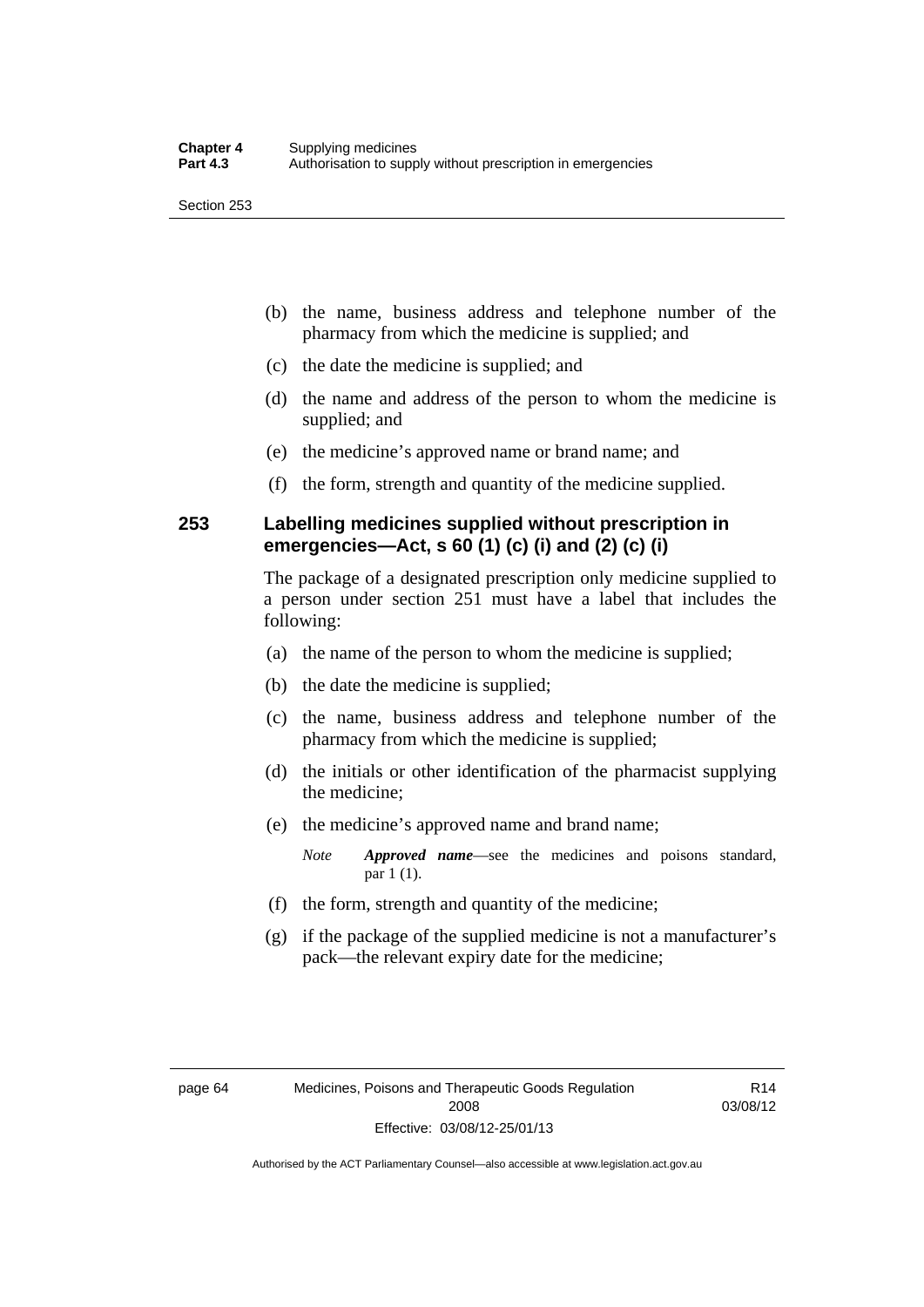- (h) directions about the use of the medicine that are adequate to allow the medicine to be taken or administered safely, including any warning statement in the medicines and poisons standard, appendix K (Drugs required to be labelled with a sedation warning) applying to the medicine;
- (i) words to the effect of 'keep out of reach of children'.

#### **Example—par (e) and par (f)**

Warfarin tablets (Coumadin) 5mg 3

*Note* An example is part of the regulation, is not exhaustive and may extend, but does not limit, the meaning of the provision in which it appears (see Legislation Act, s 126 and s 132).

### **254 Recording medicines supplied without prescription in emergencies**

A pharmacist who supplies a designated prescription only medicine to a person under section 251 must make a written record of the following information in relation to the supply of the medicine:

- (a) the pharmacist's name;
- (b) the name of the prescriber who would ordinarily have prescribed the medicine;
- (c) the date the medicine is supplied;
- (d) the name and address of the person to whom the medicine is supplied;
- (e) the medicine's approved name and brand name;
- (f) the form, strength and quantity of the medicine supplied.
- *Note Written* includes in electronic form (see Act, dict).

page 65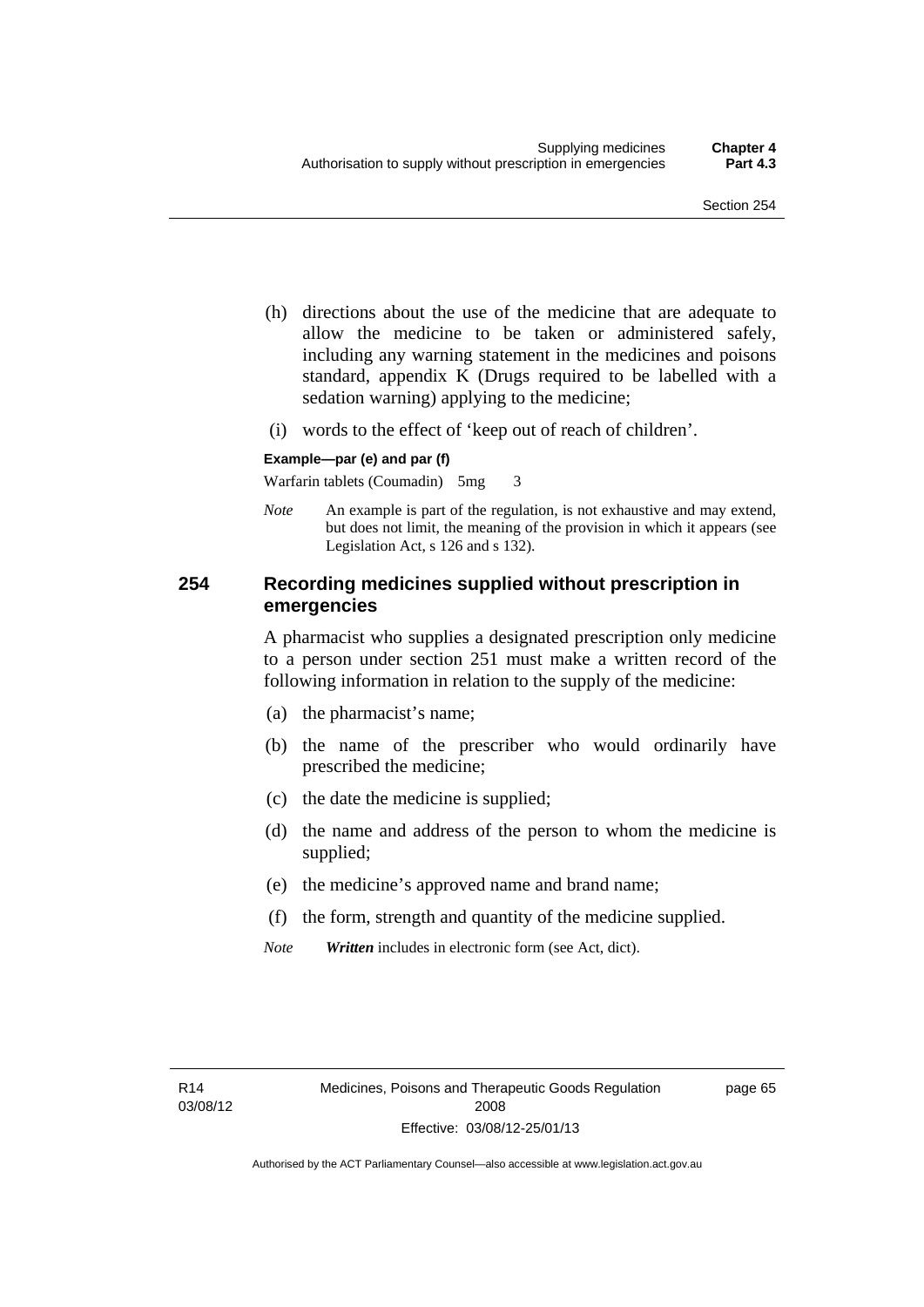## **Part 4.4 Authorisation to supply medicines for disposal**

### **260 Authorisation to supply medicines to pharmacists for disposal—Act, s 26 (1) (b)**

A person is authorised to supply a medicine to a pharmacist for disposal.

*Note Pharmacist* does not include an intern pharmacist (see dict).

### **261 Authorisation to supply medicines to commercial disposal operators for disposal—Act, s 26 (1) (b)**

A person is authorised to supply a medicine to another person for disposal if the other person—

- (a) holds an environmental authorisation for the disposal of the medicine; or
- (b) is an adult acting for a person mentioned in paragraph (a).
- *Note* For related authorisations, see pt 9.1.

page 66 Medicines, Poisons and Therapeutic Goods Regulation 2008 Effective: 03/08/12-25/01/13

R14 03/08/12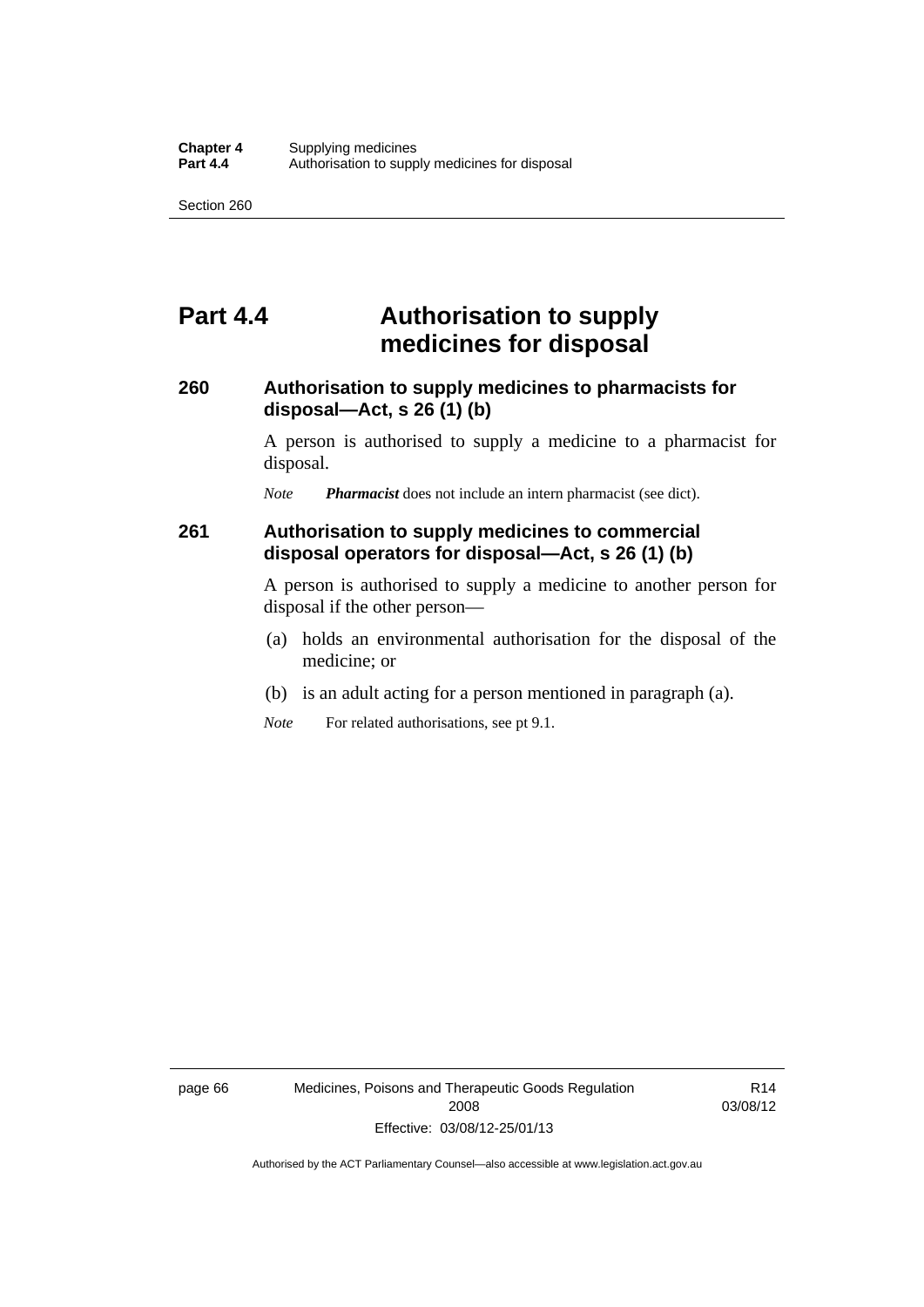# **Part 4.5 Wholesale supply of medicines under corresponding laws**

### **270 Conditions for wholesalers supplying medicines under corresponding laws—Act, s 20 (4) (c)**

The following conditions apply to a person who supplies medicines by wholesale under a corresponding law:

- (a) the person must comply with, and must ensure that the person's agents and employees comply with—
	- (i) the Australian code of good wholesaling practice for therapeutic goods for human use; and
	- (ii) the medicines Australia code of conduct;
	- *Note Australian code of good wholesaling practice for therapeutic goods for human use* and *medicines Australia code of conduct*—see the dictionary.
- (b) the person must not supply sample packs of a controlled medicine;
- (c) the person must not supply a medicine to someone else (the *buyer*) unless—
	- (i) the buyer is authorised to possess the medicine; and
	- (ii) the supply is in accordance with section 140 (Authorisation conditions for supplying medicines on purchase orders—Act, s  $44$  (1) (b) and (2) (b));
- (d) the person must store medicines—
	- (i) within the manufacturer's recommended storage temperature range; and
	- (ii) in any other environmental condition that is necessary to preserve the medicine's stability and therapeutic quality.

R14 03/08/12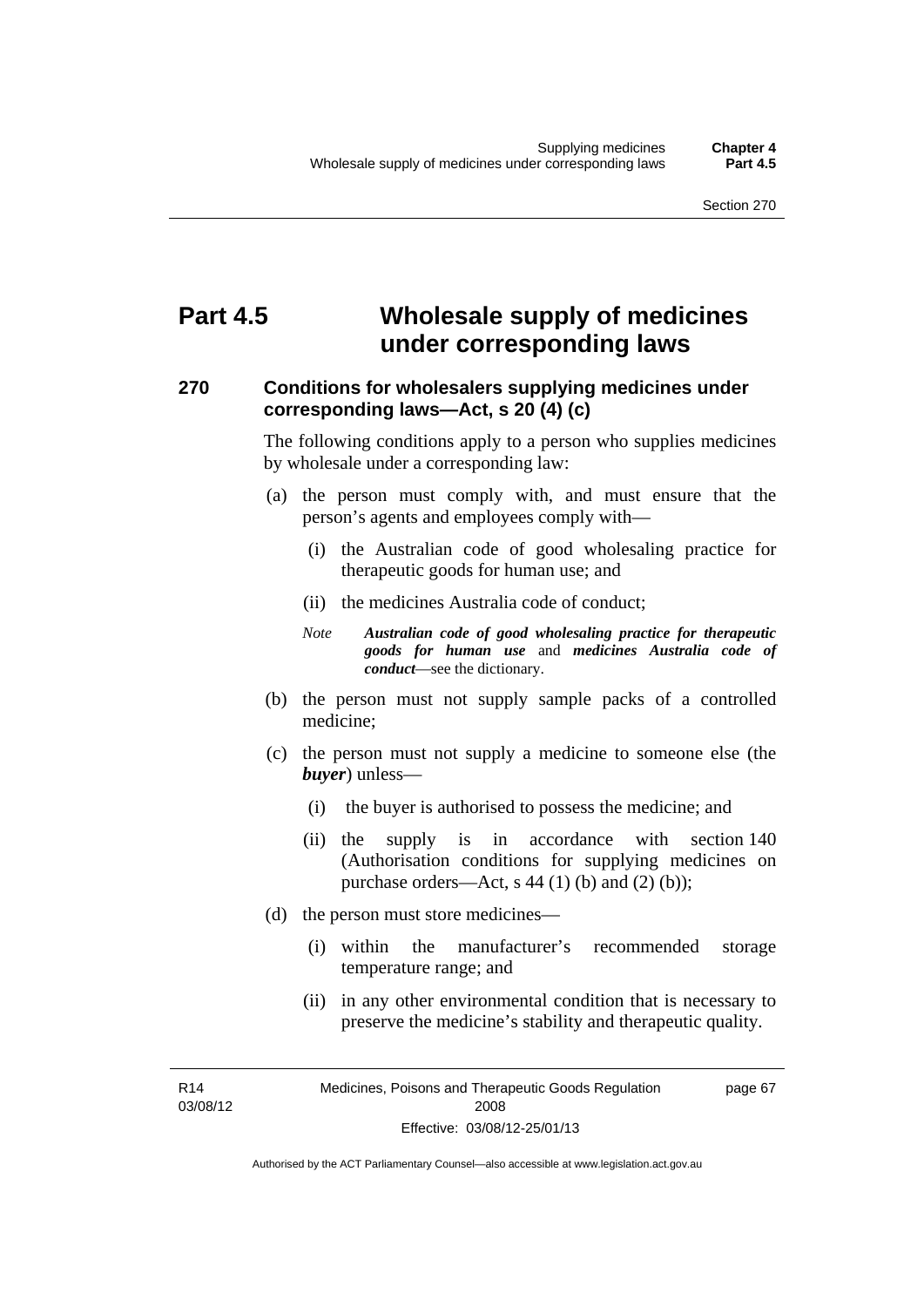# **Chapter 5 Administering medicines**

## **Part 5.1 Authorisations for health-related occupations**

### **350 Authorisation under sch 1 for people in health-related occupations to administer medicines—Act, s 37 (1) (b) and (3) (b)**

A person mentioned in schedule 1, column 2 is authorised to administer a medicine if—

- (a) administering the medicine is included in the schedule, column 3 in relation to the person; and
- (b) the administration is consistent with any restriction for the administration mentioned in the schedule, column 3.
- *Note* For authorisation to self-administer a medicine, see s 360.

### **351 Authorisation conditions for administration of medicines at institutions by people in health-related occupations— Act, s 44 (1) (b) and (2) (b)**

- (1) An authorisation under section 350 to administer a medicine is subject to the following conditions:
	- (a) if the medicine is administered under a standing order to a patient at an institution—the administration is recorded in the patient's medical records;
		- *Note Institution* includes a correctional centre and a CYP detention place (see s 652).

R14 03/08/12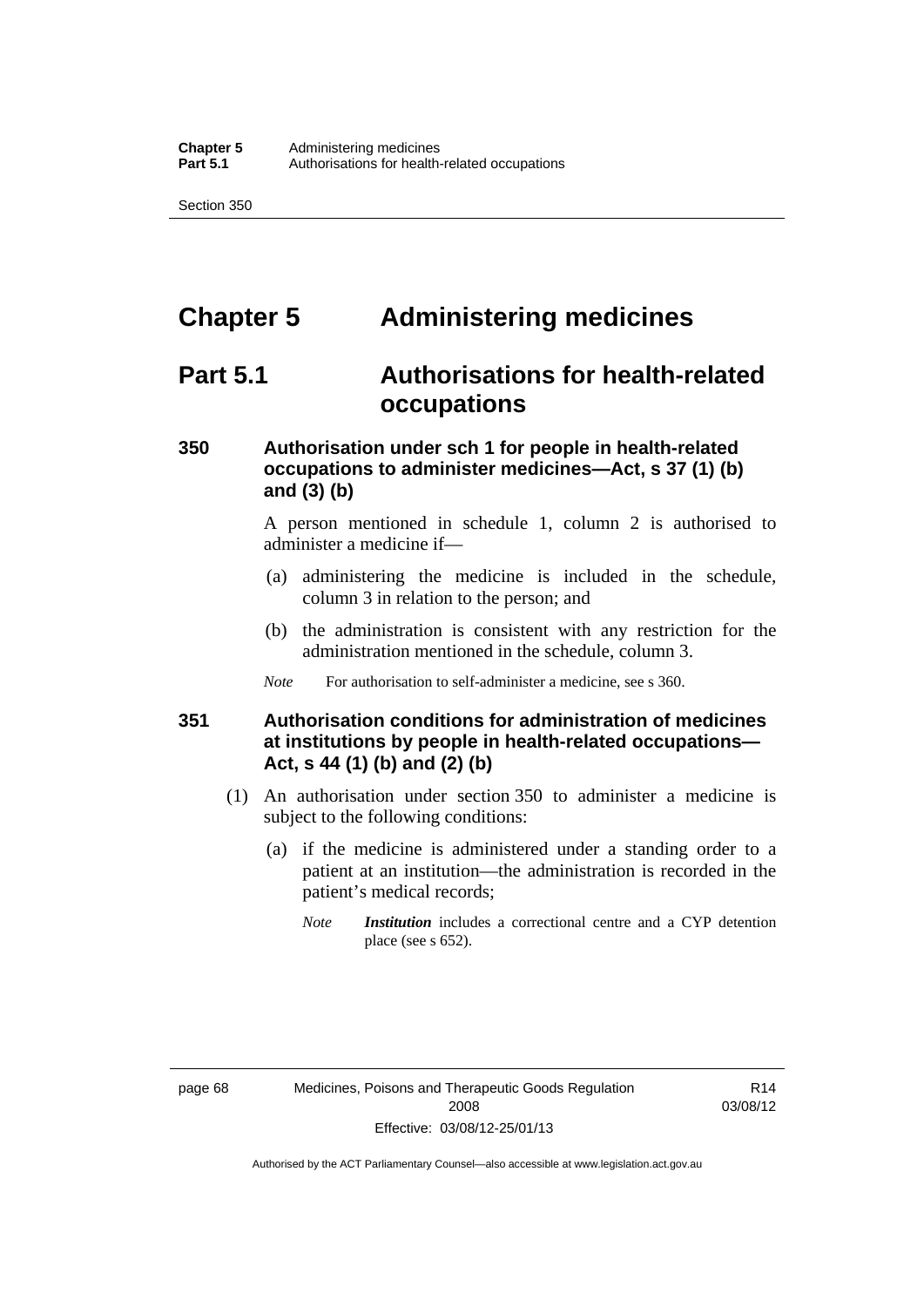- (b) if the medicine is a controlled medicine administered to a patient at an institution—
	- (i) the medicine is not removed from a storage receptacle until immediately before its administration; and
	- (ii) the administration is witnessed by a prescribed administration witness or, if a prescribed administration witness is not reasonably available to witness the administration, the administration is witnessed by another person; and
		- *Note* The witness must sign the record of the administration as witness (see Act, s 53 (e)).
	- (iii) the administration is recorded in—
		- (A) the patient's medical records; and
		- (B) the applicable controlled medicines register mentioned in section 543 (3) (Making entries in controlled medicines registers—Act, s 51 (1) (b)).
- (2) However, subsection (1) (b) does not apply in relation to a controlled medicine dispensed in a dose administration aid for—
	- (a) a patient at a residential aged care facility or residential disability care facility; or
	- (b) a detainee at a correctional centre; or
	- (c) a young detainee at a CYP detention place.
- (3) In this section:

*prescribed administration witness* means a person prescribed under section 544 (Prescribed witnesses for administration of controlled medicines—Act, s 53 (a) and (b)) for the administration of a controlled medicine.

page 69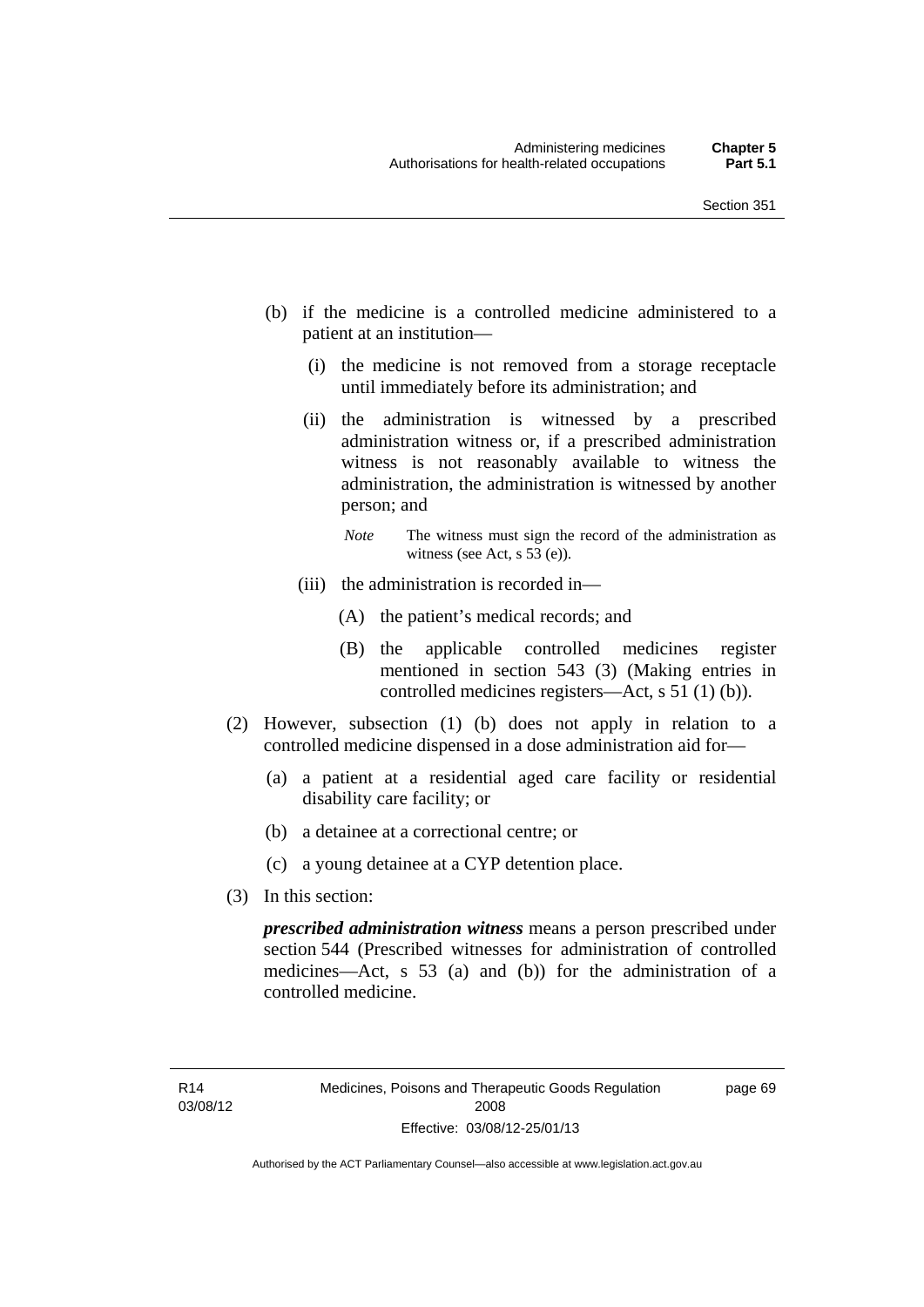# **Part 5.2 Other administration authorisations**

### **360 Authorisation for self-administration etc of medicines— Act, s 37 (2) (b) and (3) (b)**

- (1) This section applies in relation to a medicine obtained by a person from someone who is authorised to supply the medicine to the person.
- (2) The following dealings by the person with the medicine are authorised:
	- (a) if the person is a prescriber and the medicine is a restricted medicine—self-administration of a medicine prescribed or supplied by another prescriber who is not—
		- (i) a trainee dentist, trainee nurse practitioner, intern doctor or person training to be an eligible midwife; or
		- (ii) related to or employed by the person;
	- (b) if the person is a prescriber and the medicine is not a restricted medicine—self-administration of the medicine;
	- (c) if the person is not a prescriber and the medicine is supplied for the person's own use—self-administration of the medicine;
	- (d) if the person is the custodian of an animal and the medicine is supplied for the animal's use—administering the medicine to the animal.
		- *Note Custodian*, of an animal—see the dictionary.
- (3) In this section:

*restricted medicine*—see section 30.

page 70 Medicines, Poisons and Therapeutic Goods Regulation 2008 Effective: 03/08/12-25/01/13

R14 03/08/12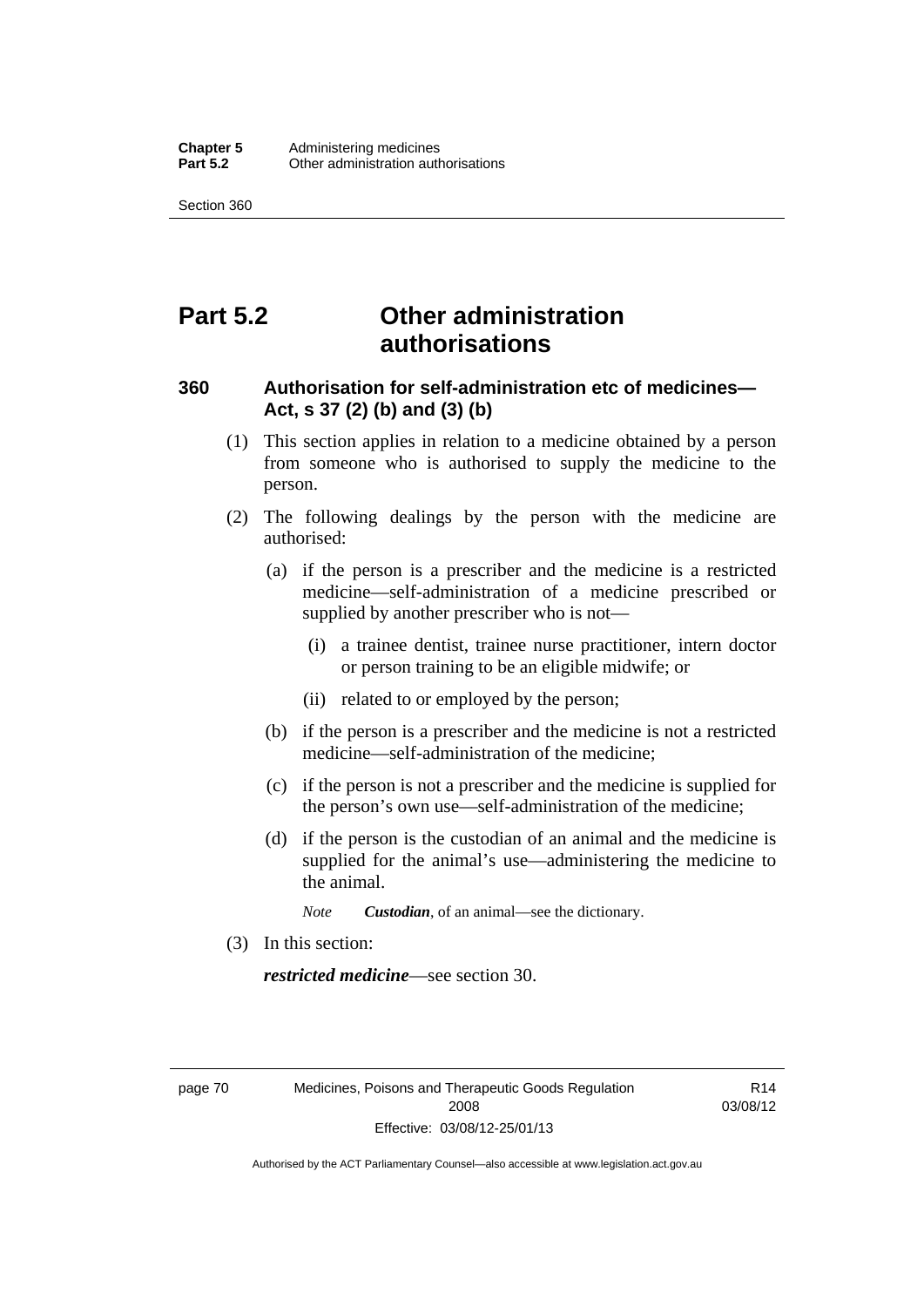### **361 Authorisation for administration of medicines by assistants—Act, s 37 (1) (b)**

- (1) A person (the *assistant*) is authorised to administer a medicine to someone else (the *assisted person*) if—
	- (a) the medicine is obtained by or for the assisted person from someone who is authorised to supply the medicine to the assisted person; and
	- (b) the medicine is administered in accordance with the directions on the medicine's labelling; and
	- (c) if the assisted person is not a person under a legal disability the assisted person asks for the assistant's help to take the medicine; and
	- (d) if the assisted person is a person under a legal disability—the assistant is authorised by the assisted person's parent or guardian to administer the medicine.
- (2) In this section:

*impaired decision-making ability*—a person has *impaired decision-making ability* if the person's decision-making ability is impaired because of a physical, mental, psychological or intellectual condition or state, whether or not the condition or state is a diagnosable illness.

#### *person under a legal disability* means—

- (a) a child; or
- (b) a person with impaired decision-making ability in relation to a matter relating to the person's health.

page 71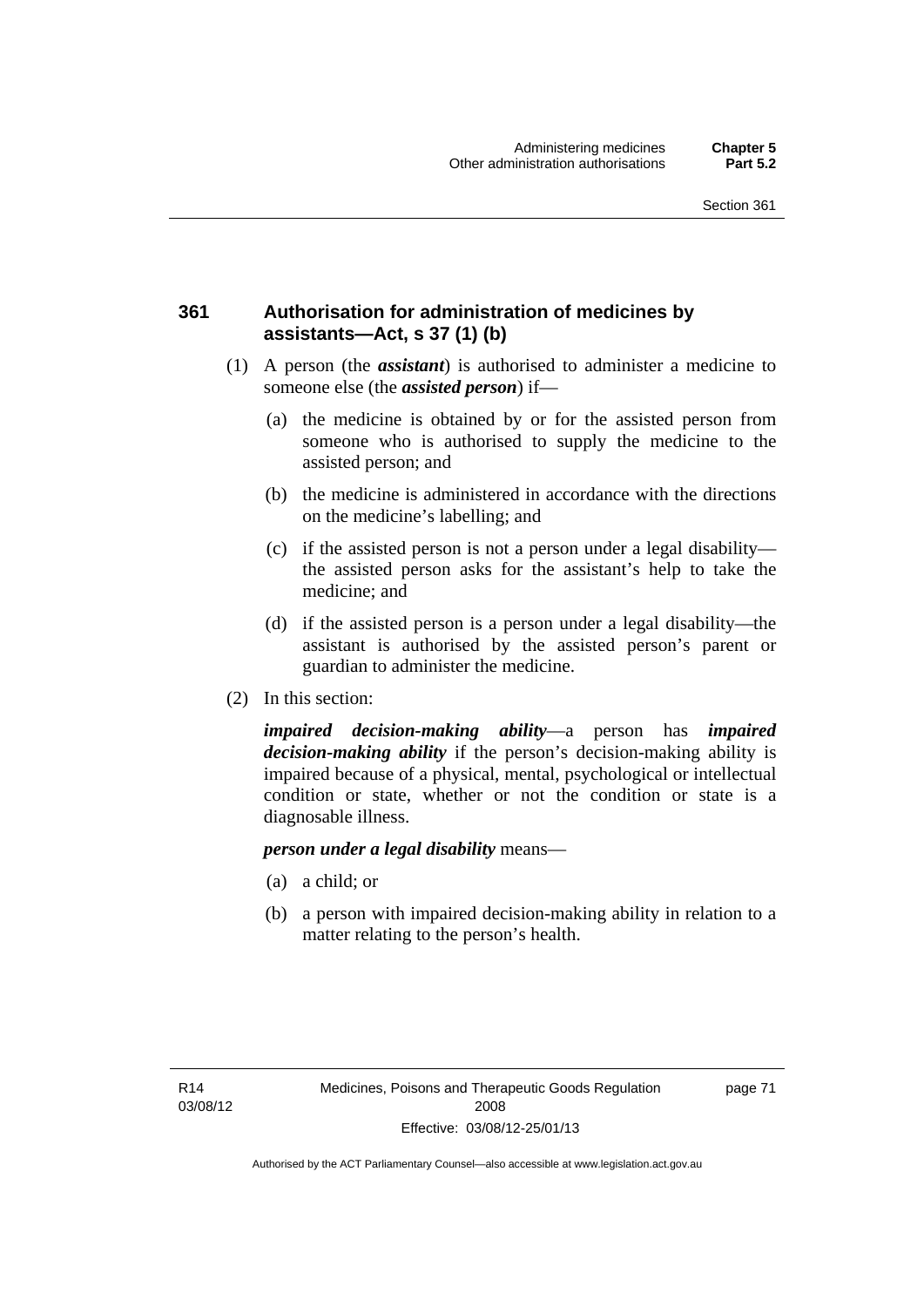# **Chapter 6 Obtaining and possessing medicines**

### **370 Authorisation under sch 1 to obtain and possess medicines—Act, s 35 (1) (b), (2) (b) and s 36 (b)**

- (1) A person mentioned in schedule 1, column 2 is authorised to obtain a medicine if obtaining the medicine—
	- (a) is included in the schedule, column 3 in relation to the person; and
	- (b) is consistent with any restriction for obtaining the medicine mentioned in the schedule, column 3.
- (2) A person mentioned in schedule 1, column 2 is authorised to possess a medicine if—
	- (a) possessing the medicine is included in the schedule, column 3 in relation to the person; and
	- (b) the possession is consistent with any restriction for the possession mentioned in the schedule, column 3.

### **371 Authorisation to obtain and possess medicines for certain personal use-related dealings—Act, s 35 (1) (b), (2) (b) and s 36 (b)**

- (1) A person is authorised to obtain or possess a medicine if the person obtains the medicine from someone who is authorised to supply the medicine to the person.
- (2) Subsection (1) applies in relation to a person whether the medicine is obtained by the person for the person's own use or as an agent for someone else.

R14 03/08/12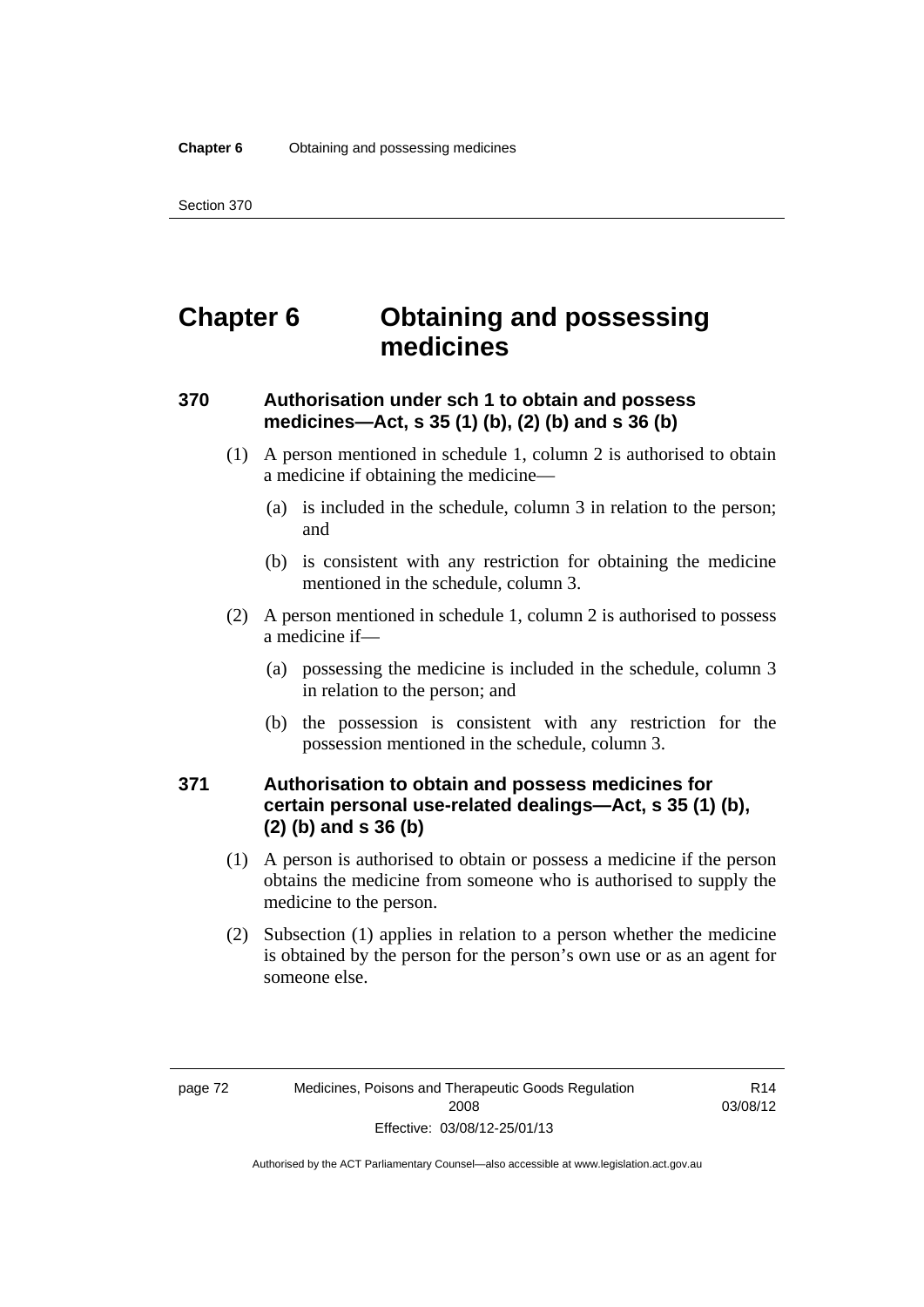# **Chapter 7 Manufacturing medicines**

### **380 Authorisation under sch 1 to manufacture medicines— Act, s 33 (b)**

A person mentioned in schedule 1, column 2 is authorised to manufacture a medicine if—

- (a) manufacturing the medicine is included in the schedule, column 3 in relation to the person; and
- (b) the manufacturing is consistent with any restriction for the manufacturing mentioned in the schedule, column 3.

R14 03/08/12 Medicines, Poisons and Therapeutic Goods Regulation 2008 Effective: 03/08/12-25/01/13

page 73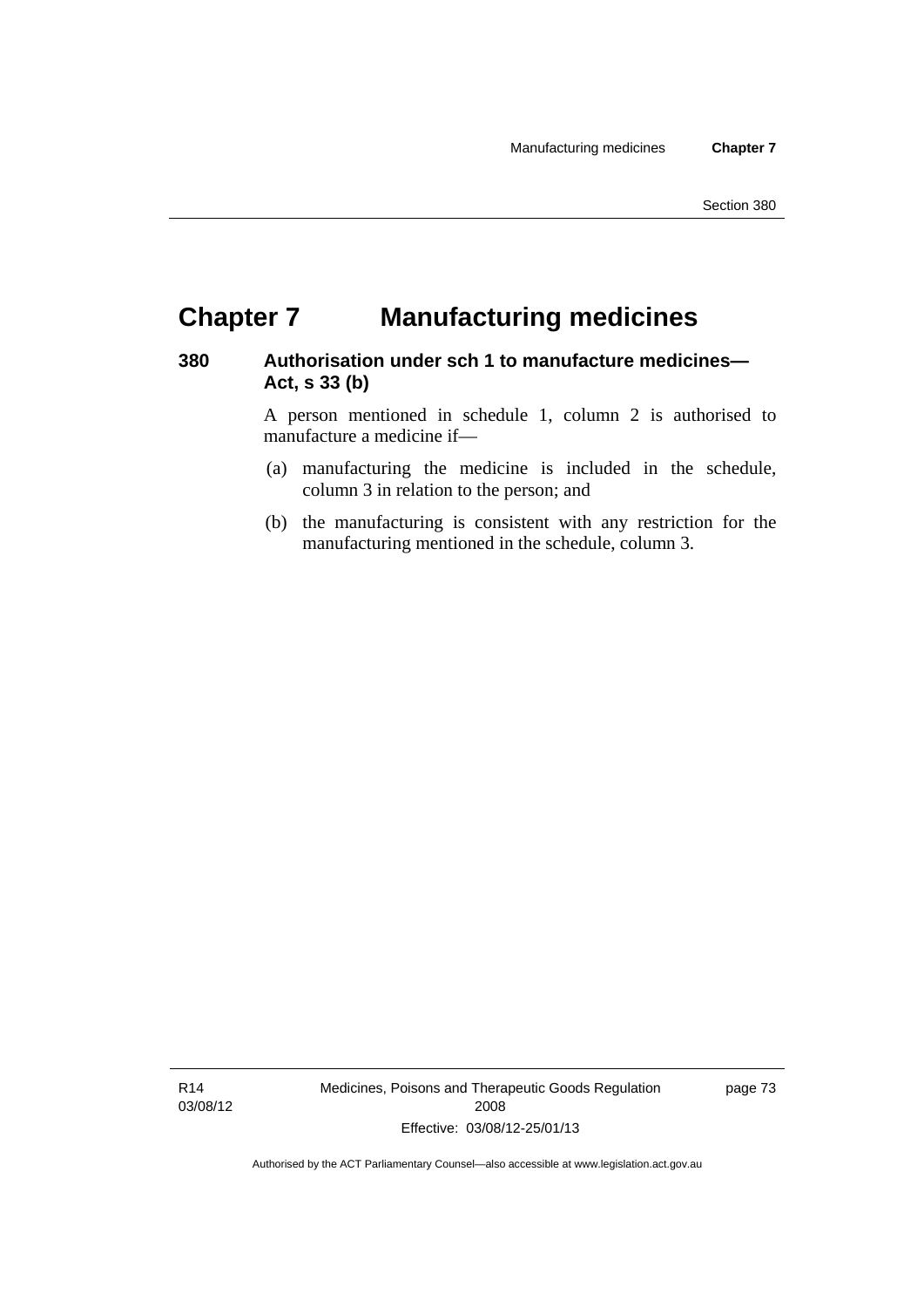# **Chapter 8 Discarding medicines**

#### **390 Discarding controlled medicines—Act, s 34 (1) (a)**

 (1) A controlled medicine must be discarded in accordance with this section.

- (2) A prescribed discarding witness may discard a controlled medicine in the presence of another prescribed discarding witness.
- (3) However, a person who is authorised to administer a controlled medicine may discard the residue of the medicine after administration in the presence of a person who is not a prescribed discarding witness if no other prescribed discarding witness is reasonably available to witness its discarding.
- (4) A person complies with this section if the person destroys the medicine so that it is unable to be used.
- (5) In this section:

*prescribed discarding witness* means a person prescribed under section 545 (Prescribed witnesses for discarding of controlled medicines—Act, s 54 (a) and (b)) for the discarding of a controlled medicine.

*Note* A medicine must not be discarded in a way that creates a risk to the health or safety of people or is likely to cause damage to property or the environment (see Act, s 34 (3)).

*Note* See also the *Drugs of Dependence Act 1989*, div 11.4 about the disposal of seized substances.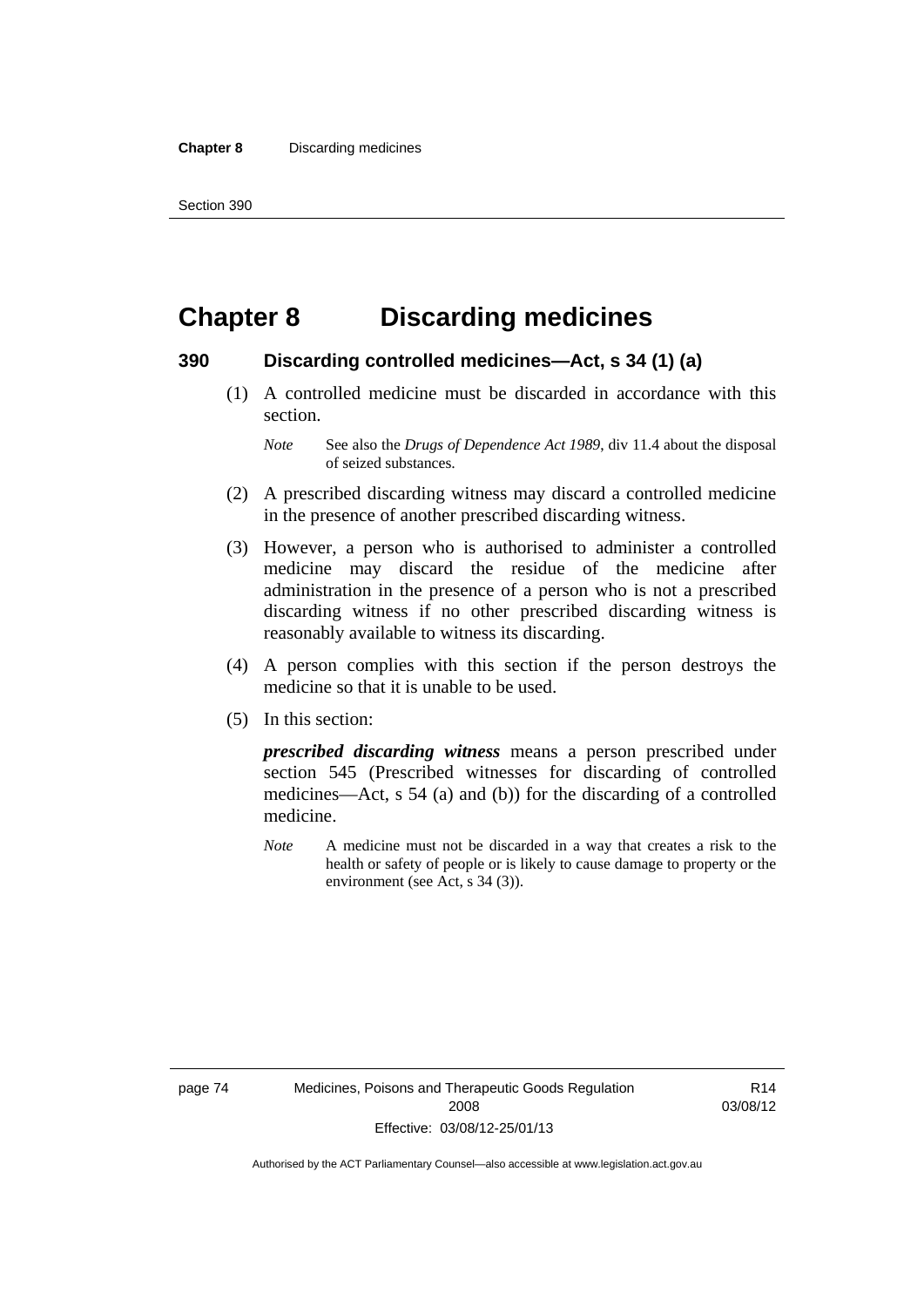# **Chapter 9 Other medicines authorisations**

## **Part 9.1 Authorisations for delivery people and commercial disposal operators**

### **400 Authorisations to deliver medicines under supply authorities—Act, s 26 (1) (b), (2) (b), s 35 (1) (b), (2) (b) and s 36 (b)**

- (1) This section applies to an adult (the *delivery person*), other than a health practitioner, or health professional, at an institution, who is—
	- (a) engaged to transport and deliver a medicine supplied on a supply authority; or
	- (b) acting for a person mentioned in paragraph (a).
	- *Note* For health practitioners and health professionals at institutions, see sch 1, pt 1.4.
- (2) The delivery person is authorised to—
	- (a) obtain and possess the medicine for the purposes of transporting and delivering the medicine as engaged; and
	- (b) supply the medicine to the entity named as the recipient in the supply authority or the entity's agent.

#### **Examples—delivery person**

1 a hospital employee who is not a health practitioner or health professional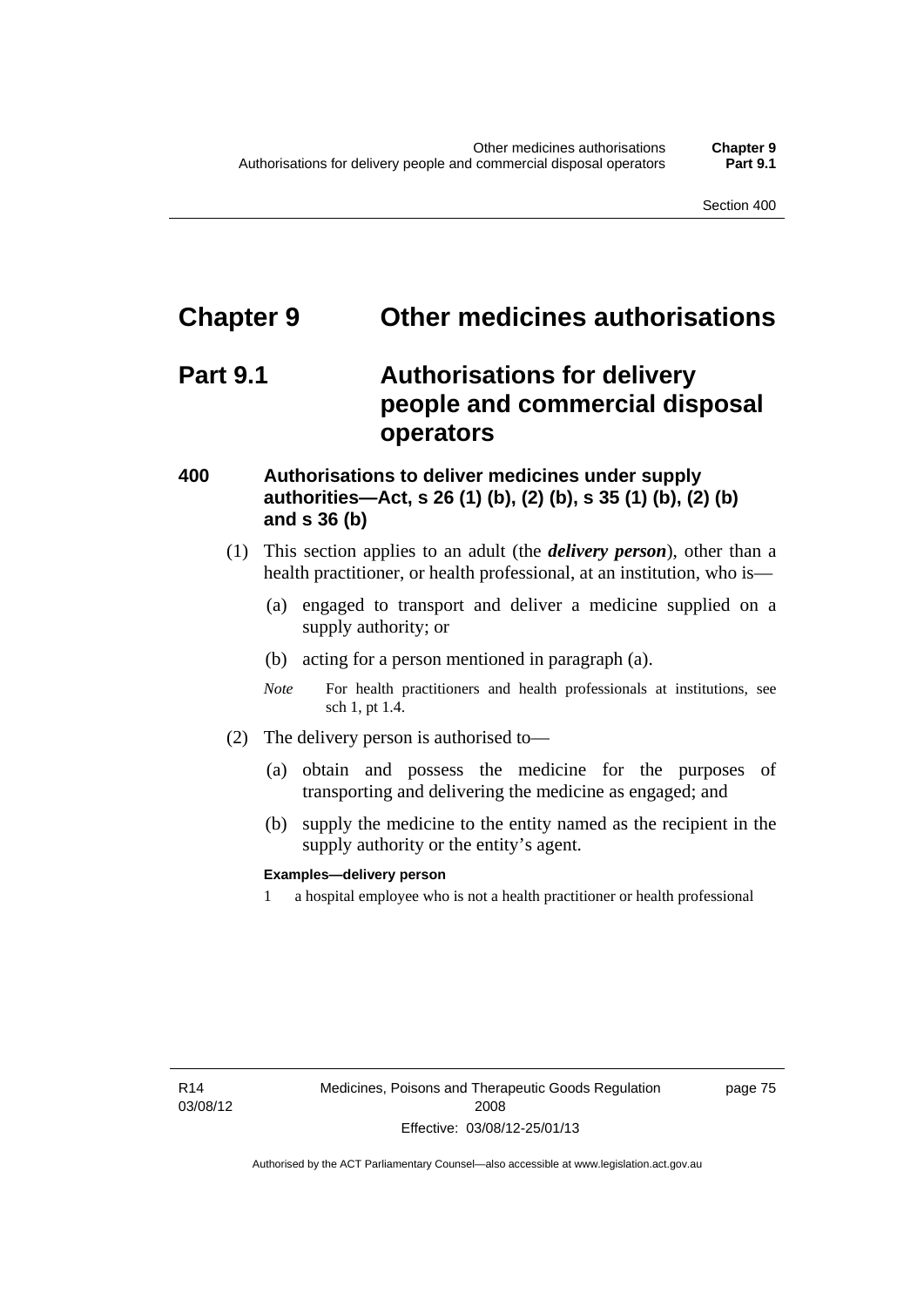2 an employee of a courier service

#### **Example—agent**

the guardian of a child for a prescription dispensed for the child

- *Note 1 Entity* includes a person (see Legislation Act, dict, pt 1).
- *Note 2* An example is part of the regulation, is not exhaustive and may extend, but does not limit, the meaning of the provision in which it appears (see Legislation Act, s 126 and s 132).

### **401 Authorisations for commercial disposal operators—Act, s 26 (1) (b) and (2) (b), s 35 (1) (b) and (2) (b) and s 36 (b)**

- (1) This section applies to a person who—
	- (a) holds an environmental authorisation for the disposal of a medicine; or
	- (b) is an adult acting for a person mentioned in paragraph (a).
- (2) The person is authorised to obtain and possess the medicine for the purposes of disposing of the medicine as engaged.

page 76 Medicines, Poisons and Therapeutic Goods Regulation 2008 Effective: 03/08/12-25/01/13

R14 03/08/12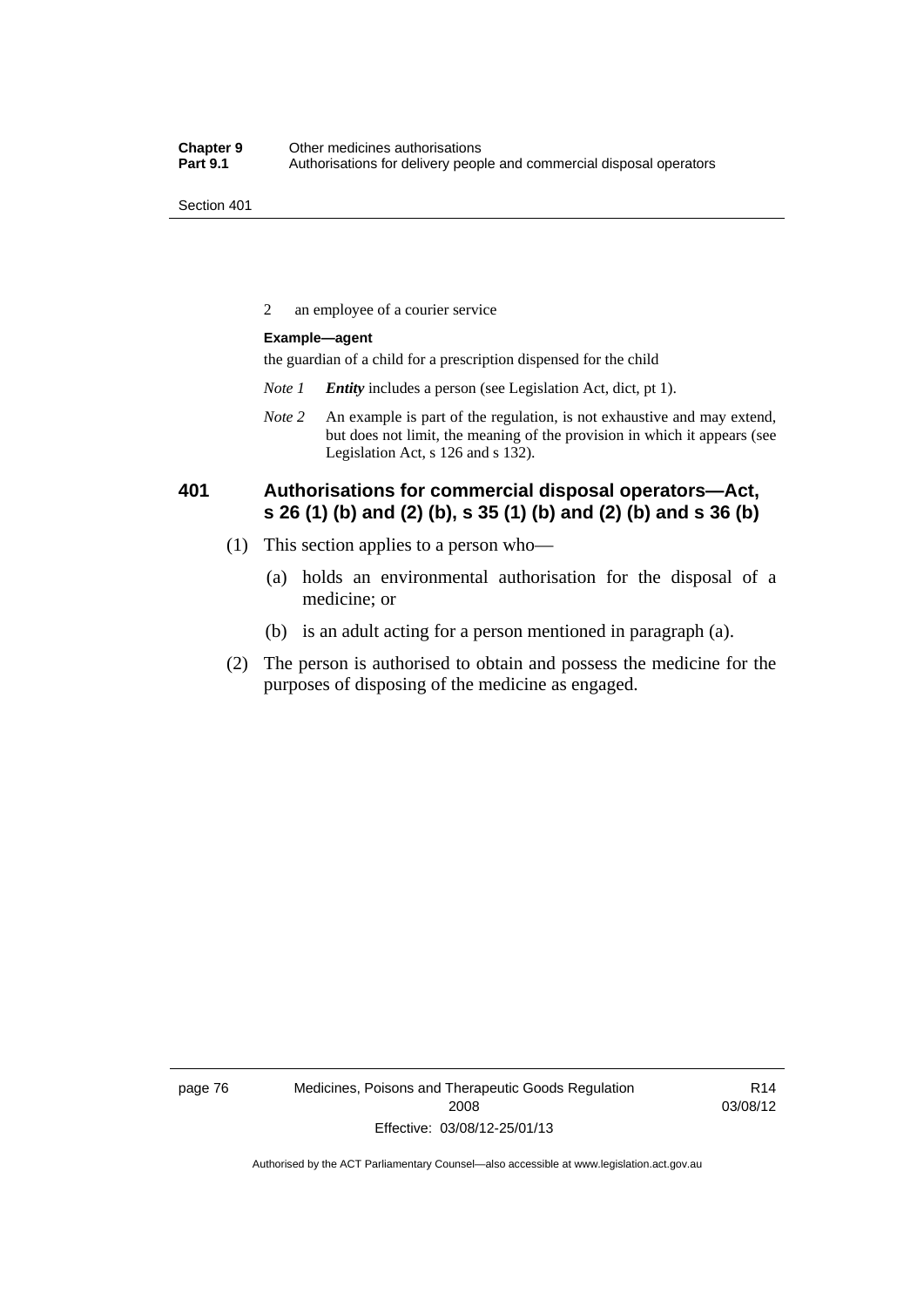# **Part 9.2 Emergency supply and administration of adrenaline and salbutamol**

### **410 Authorisations to supply and administer adrenaline and salbutamol—Act, s 26 (1) (b) and s 37 (1) (b)**

- (1) A person is authorised to do 1 or more of the following for someone else (the *assisted person*) who is in immediate need of adrenaline or salbutamol:
	- (a) supply authorised adrenaline or authorised salbutamol to the assisted person;
	- (b) supply authorised adrenaline or authorised salbutamol to someone else for immediate administration to the assisted person;
	- (c) administer authorised adrenaline or authorised salbutamol to the assisted person.
- (2) In this section:

*authorised adrenaline* means adrenaline in a single use automatic injector delivering not more than 0.3mg adrenaline.

*authorised salbutamol* means salbutamol in, or for, a metered inhaler.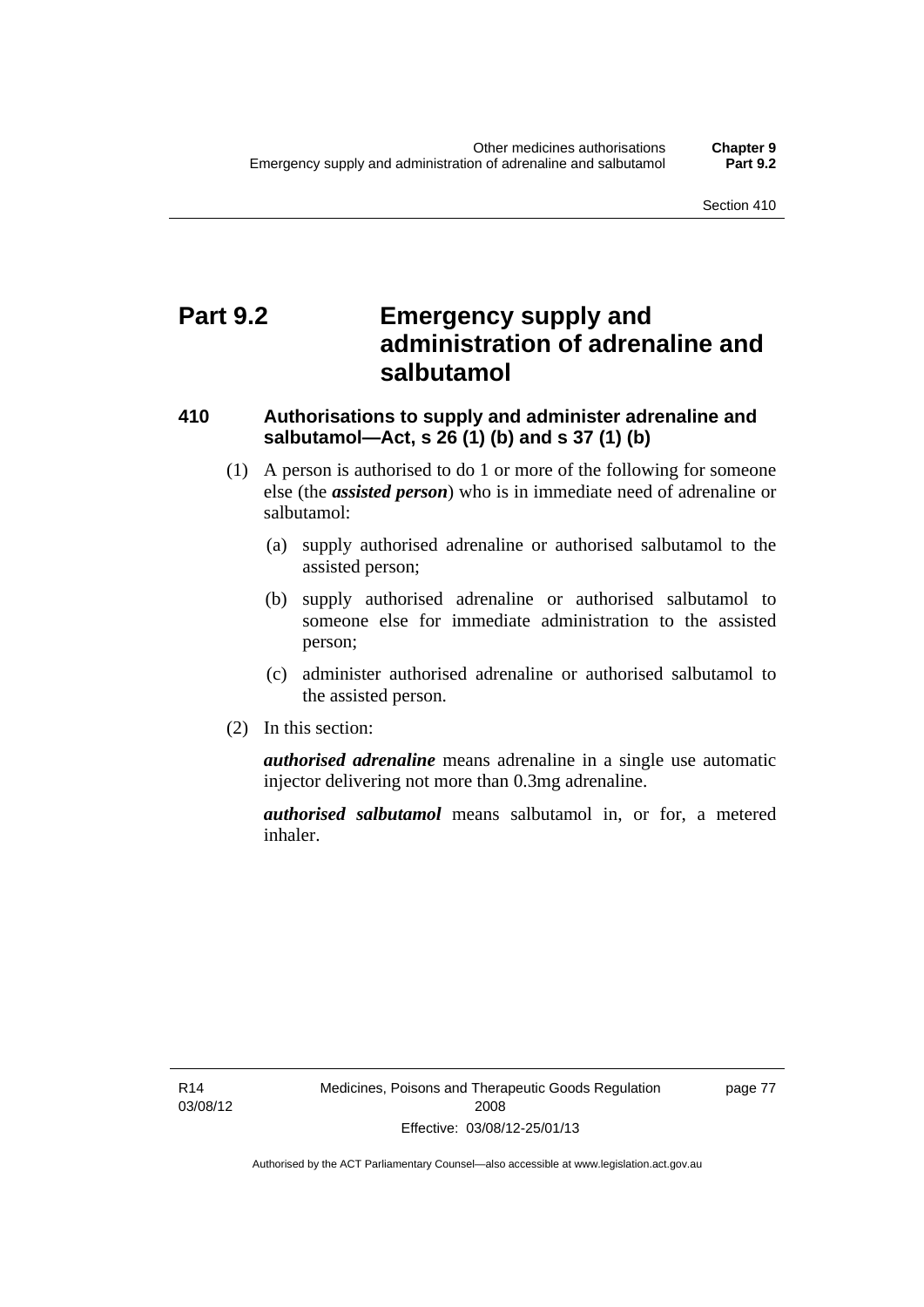# **Part 9.3 Medicines authorisations for corrections functions**

### **420 Authorisations for CYP authorised people—Act, s 26 (1) (b), s 35 (1) (b), (2) (b), s 36 (b) and s 37 (1) (b)**

A CYP authorised person is authorised, within the scope of the person's employment, to do any of the following in relation to a medicine supplied for a young detainee by a person who is authorised to supply the medicine:

- (a) obtain the medicine;
- (b) possess the medicine (including possess the medicine outside a CYP detention place for the purpose of administering the medicine to a young detainee while the young detainee is lawfully outside the place);
- (c) administer the medicine to the young detainee;
- (d) supply the medicine to a person who is authorised to obtain the medicine for the young detainee.

#### **Example—young detainee lawfully outside CYP detention place**

the detainee is on local leave escorted by a CYP authorised person

- *Note 1 CYP authorised person* and *CYP detention place*—see the dictionary.
- *Note 2 Young detainee*—see the *Children and Young People Act 2008*, s 95.
- *Note 3* An example is part of the regulation, is not exhaustive and may extend, but does not limit, the meaning of the provision in which it appears (see Legislation Act, s 126 and s 132).

page 78 Medicines, Poisons and Therapeutic Goods Regulation 2008 Effective: 03/08/12-25/01/13

R14 03/08/12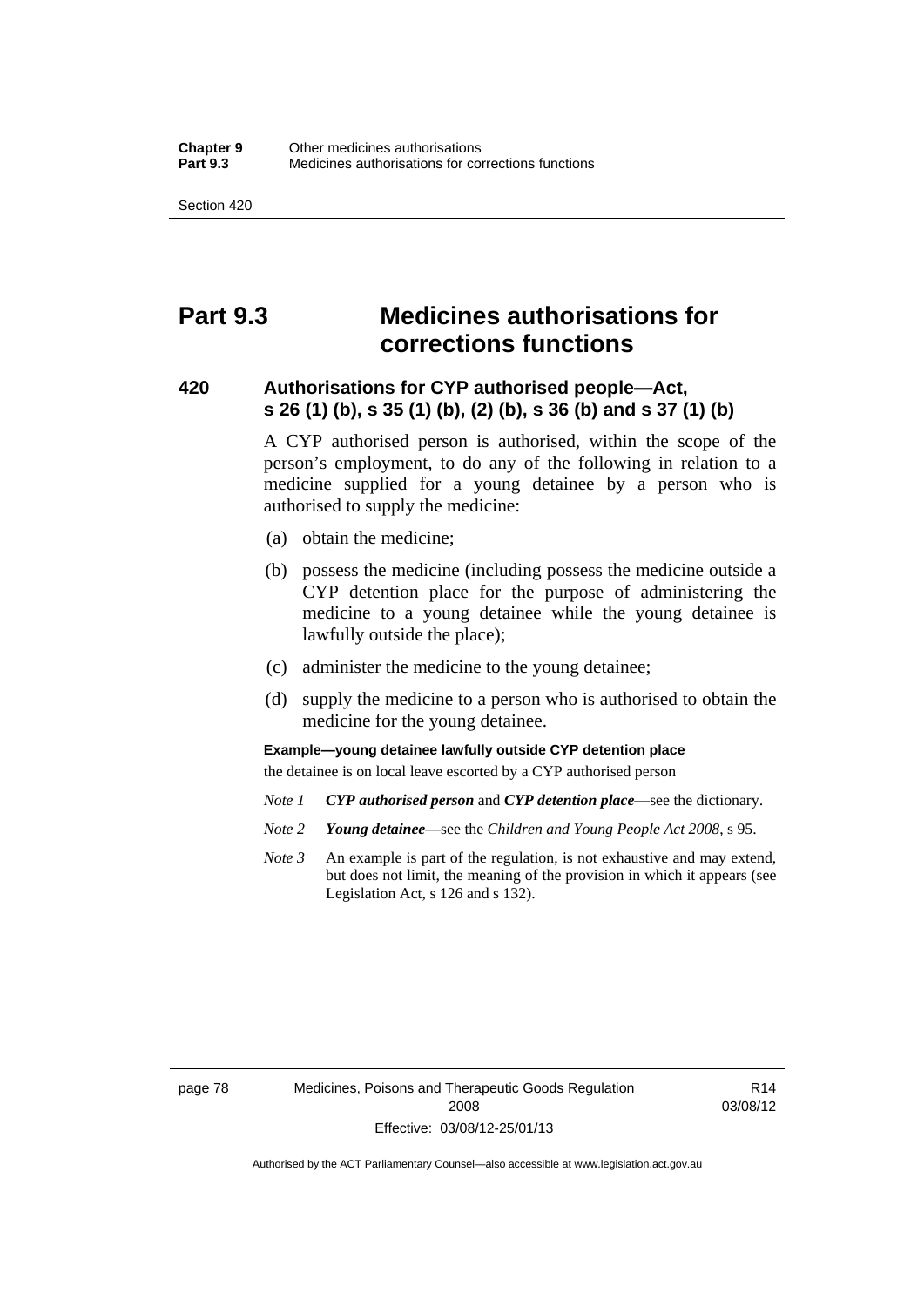### **421 Authorisations for corrections officers—Act, s 26 (1) (b), s 35 (1) (b), (2) (b), s 36 (b) and s 37 (1) (b)**

A corrections officer is authorised, within the scope of the officer's employment, to do any of the following in relation to a medicine supplied for a detainee by a person who is authorised to supply the medicine:

- (a) obtain the medicine;
- (b) possess the medicine (including possess the medicine outside a correctional centre for the purpose of administering the medicine to a detainee while the detainee is lawfully outside the centre);
- (c) administer the medicine to the detainee;
- (d) supply the medicine to a person who is authorised to obtain the medicine for the detainee.
- *Note 1* See the example and notes to s 420.
- *Note 2 Detainee*—see the *Corrections Management Act 2007*, s 6.

### **422 Authorisations for court and police cell custodians—Act, s 26 (1) (b), s 35 (1) (b), (2) (b), s 36 (b) and s 37 (1) (b)**

- (1) A custodian is authorised, within the scope of the custodian's employment, to do any of the following in relation to a medicine supplied for a person in custody at court cells or police cells by someone who is authorised to supply the medicine:
	- (a) obtain the medicine at the cells;
	- (b) possess the medicine at the cells;
	- (c) administer the medicine to the person in custody at the cells;
	- (d) supply the medicine to someone who is authorised to obtain the medicine for the person in custody.

R14 03/08/12 page 79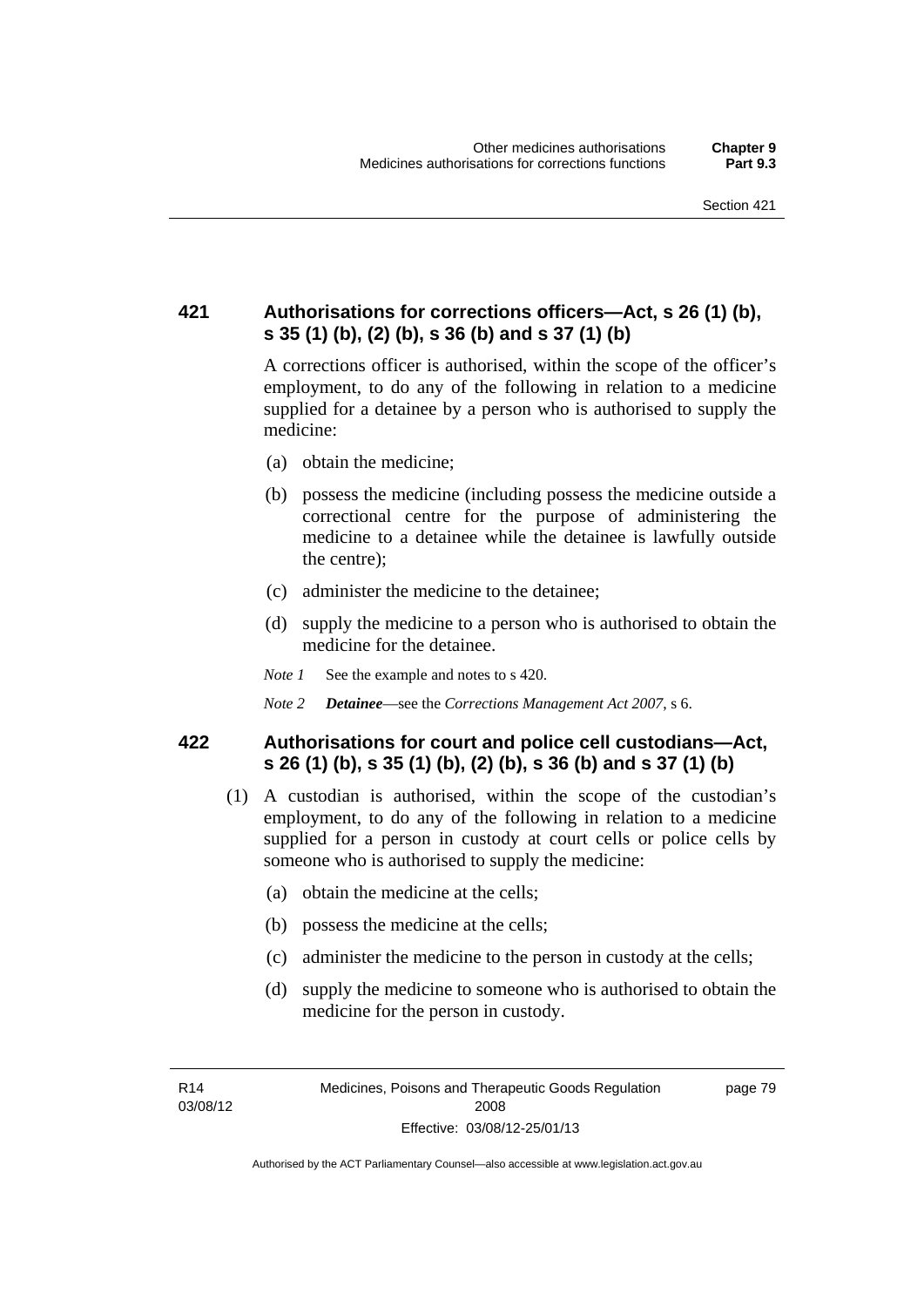(2) In this section:

*court cell*—see the *Corrections Management Act 2007*, section 29.

#### *custodian* means—

- (a) a person in charge of a court cell or police cell; or
- (b) a person acting under the direct supervision of the person in charge.

#### *person in custody* means—

- (a) a detainee; or
- (b) a young detainee; or
- (c) a person detained at a police cell under the *Corrections Management Act 2007*, section 30; or
- (d) a person detained at a court cell under the *Corrections Management Act 2007*, section 33.

*police cell*—see the *Corrections Management Act 2007*, section 29.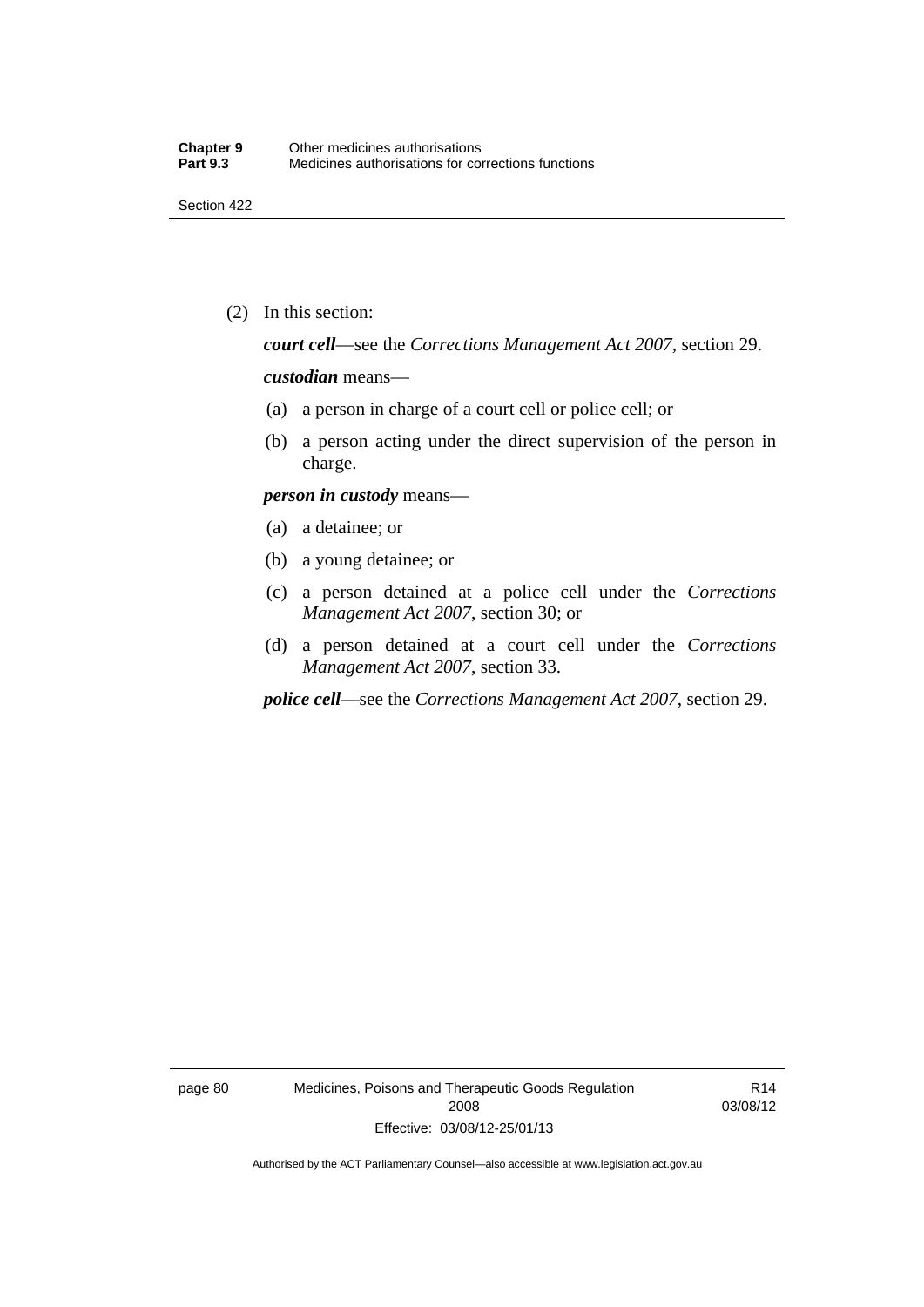# **Part 9.4 Authorisations for medicines research and education program purposes other than controlled medicines**

*Note* A licence is required for research and education programs in relation to controlled medicines (see pt 14.2).

### **430 Authorisations for non-controlled medicines research and education—Act, s 26 (1) and (2) (b)**

- (1) A scientifically qualified person employed at a recognised research institution (other than the Canberra Hospital) is authorised to do the following for the purposes of an authorised activity at the institution:
	- (a) issue a purchase order for a relevant medicine;
	- (b) obtain on a purchase order a relevant medicine;
	- (c) possess a relevant medicine;
	- (d) supply a relevant medicine to a person (a *relevant person*) who is taking part in the authorised activity at the institution.
	- *Note 1 Scientifically qualified person*—see the dictionary.

*Note 2 Recognised research institution*—see the Act, s 20 (5).

- (2) A scientifically qualified person employed at the Canberra Hospital is authorised to do the following for the purposes of an authorised activity at the hospital:
	- (a) issue a written requisition for a relevant medicine;
	- (b) obtain on a written requisition a relevant medicine;
	- (c) possess a relevant medicine;

R14 03/08/12 page 81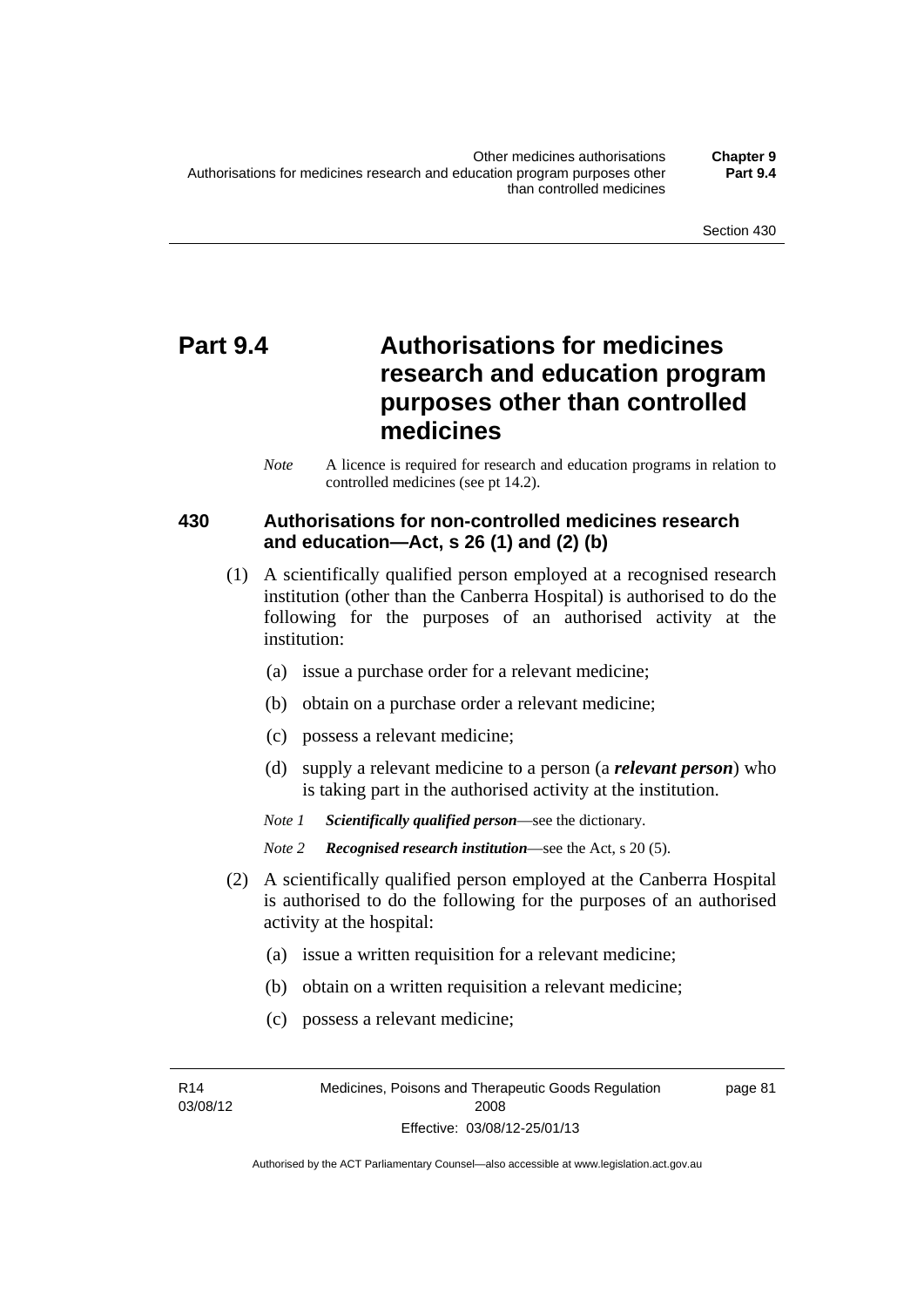| <b>Chapter 9</b> | Other medicines authorisations                                             |
|------------------|----------------------------------------------------------------------------|
| <b>Part 9.4</b>  | Authorisations for medicines research and education program purposes other |
|                  | than controlled medicines                                                  |

- (d) supply a relevant medicine to a person (also a *relevant person*) who is taking part in the authorised activity at the hospital.
- (3) A relevant person is authorised to do the following in relation to a relevant medicine for the purposes of an authorised activity:
	- (a) obtain the medicine from the scientifically qualified person for the activity;
	- (b) possess the medicine for the purposes of the activity;
	- (c) supply the medicine to the scientifically qualified person for the activity.
- (4) In this section:

*authorised activity*, in relation to a relevant medicine at a recognised research institution, means the conduct of any of the following if it does not involve the administration of the medicine to a person:

- (a) medical or scientific research in relation to the medicine at the institution;
- (b) instruction involving the medicine at the institution;
- (c) quality control or analysis of the medicine at the institution.

*relevant medicine* means a medicine other than a controlled medicine.

### **431 Authorisation conditions for non-controlled medicines research and education—Act, s 44 (1) (b) and (2) (b)**

A scientifically qualified person's authorisation under section 430 is subject to the following conditions:

- (a) the person has written approval for the conduct of the authorised activity from the person in charge of—
	- (i) the recognised research institution; or
	- (ii) a faculty or division of the institution;

page 82 Medicines, Poisons and Therapeutic Goods Regulation 2008 Effective: 03/08/12-25/01/13 R14 03/08/12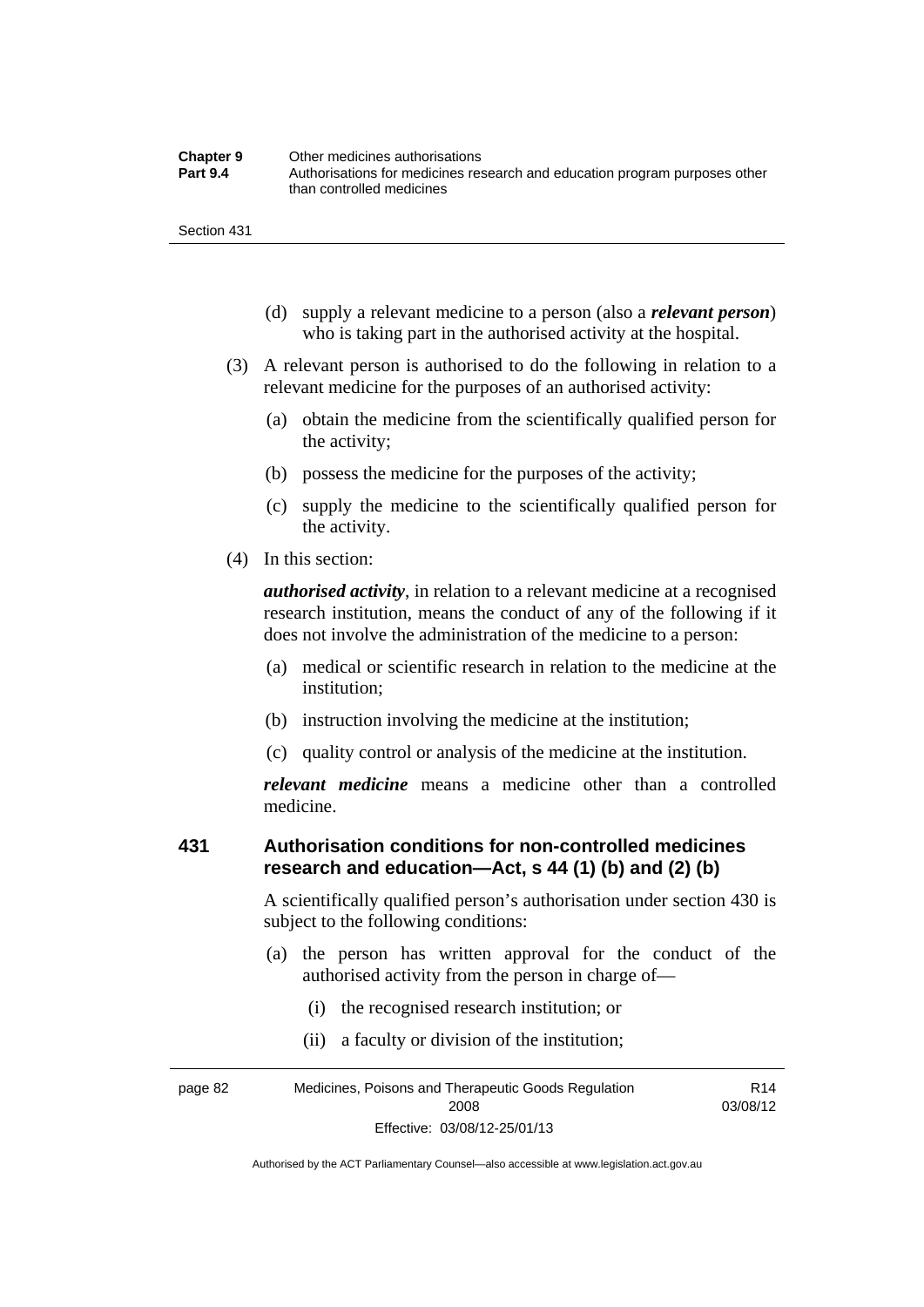- (b) if the recognised research institution employing the person is the Canberra Hospital—
	- (i) a requisition for the relevant medicine issued by the person complies with section 55 (General requirements for written requisitions) and section 56 (Particulars for requisitions); and
	- (ii) the requisition is for an amount of the medicine approved in writing by the person in charge; and
	- (iii) the requisition is for an amount of the medicine used solely for the purpose approved in writing by the person in charge;
- (c) if the person is employed at a recognised research institution other than the Canberra Hospital—
	- (i) a purchase order for the relevant medicine complies with section 62; and
	- (ii) the purchase order is for an amount of the medicine approved in writing by the person in charge;
- (d) the medicine is obtained from someone who is authorised to supply the medicine to the person.

page 83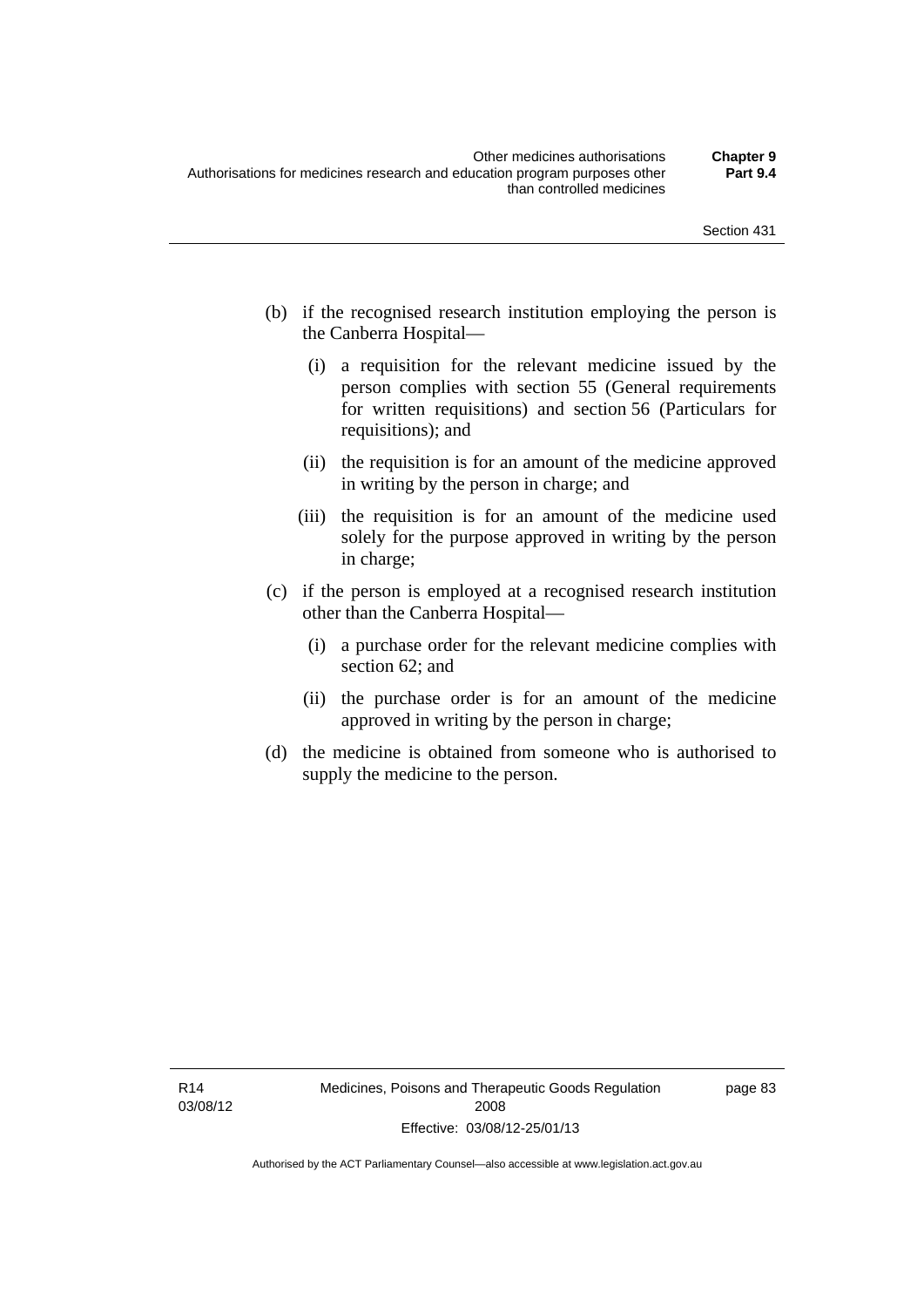# **Part 9.5 Authorisations under medicines licences**

### **Division 9.5.1 Controlled medicines research and education program licence authorisations**

- *Note 1* For authorisation for research and education for other medicines, see pt 9.4.
- *Note 2* For other provisions about controlled medicines research and education program licences, see pt 14.2.

### **440 Authorisations under controlled medicines research and education program licences—Act, s 20 (1) (a)**

- (1) A controlled medicines research and education program licence (other than for a program conducted at the Canberra Hospital) authorises—
	- (a) the licence-holder to—
		- (i) issue a purchase order for a controlled medicine (the *licensed controlled medicine*) stated in the licence for the program stated in the licence; and
		- (ii) obtain a licensed controlled medicine on a purchase order for the program; and
		- (iii) possess a licensed controlled medicine for the program at the premises to which the licence relates; and
		- (iv) supply a licensed controlled medicine to anyone taking part in the program for the program; and

R14 03/08/12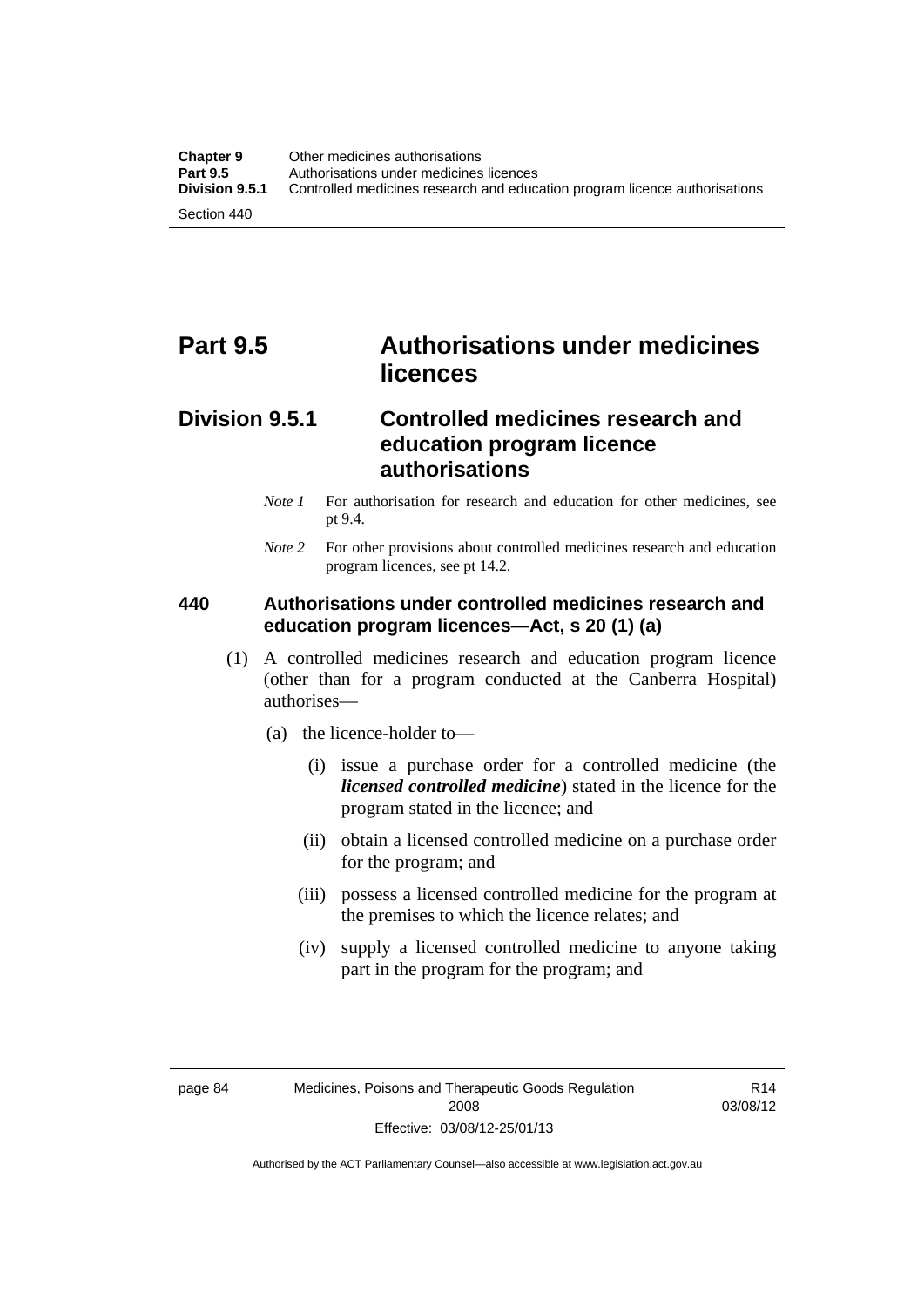- (b) the program supervisor, and anyone taking part in the program, to deal with the licensed controlled medicine as authorised by the licence at the premises stated in the licence.
- (2) A controlled medicines research and education program licence for a program conducted at the Canberra Hospital authorises—
	- (a) the licence-holder to—
		- (i) issue a written requisition for a controlled medicine (the *licensed controlled medicine*) stated in the licence for the program stated in the licence; and
		- (ii) obtain a licensed controlled medicine on a written requisition for the program; and
		- (iii) possess a licensed controlled medicine for the program at the premises to which the licence relates; and
		- (iv) supply a licensed controlled medicine to anyone taking part in the program for the program; and
	- (b) the program supervisor, and anyone taking part in the program, to deal with the licensed controlled medicine as authorised by the licence at the hospital.

### **441 Authorisation condition for controlled medicines research and education program licences—Act, s 44 (1) (b) and (2) (b)**

A licence-holder's authorisation to obtain a controlled medicine under a controlled medicines research and education program licence is subject to the condition that the medicine is—

 (a) if the licence is for a program conducted at the Canberra Hospital—obtained on a requisition that complies with section 55 (General requirements for written requisitions) and section 56 (Particulars for requisitions); or

page 85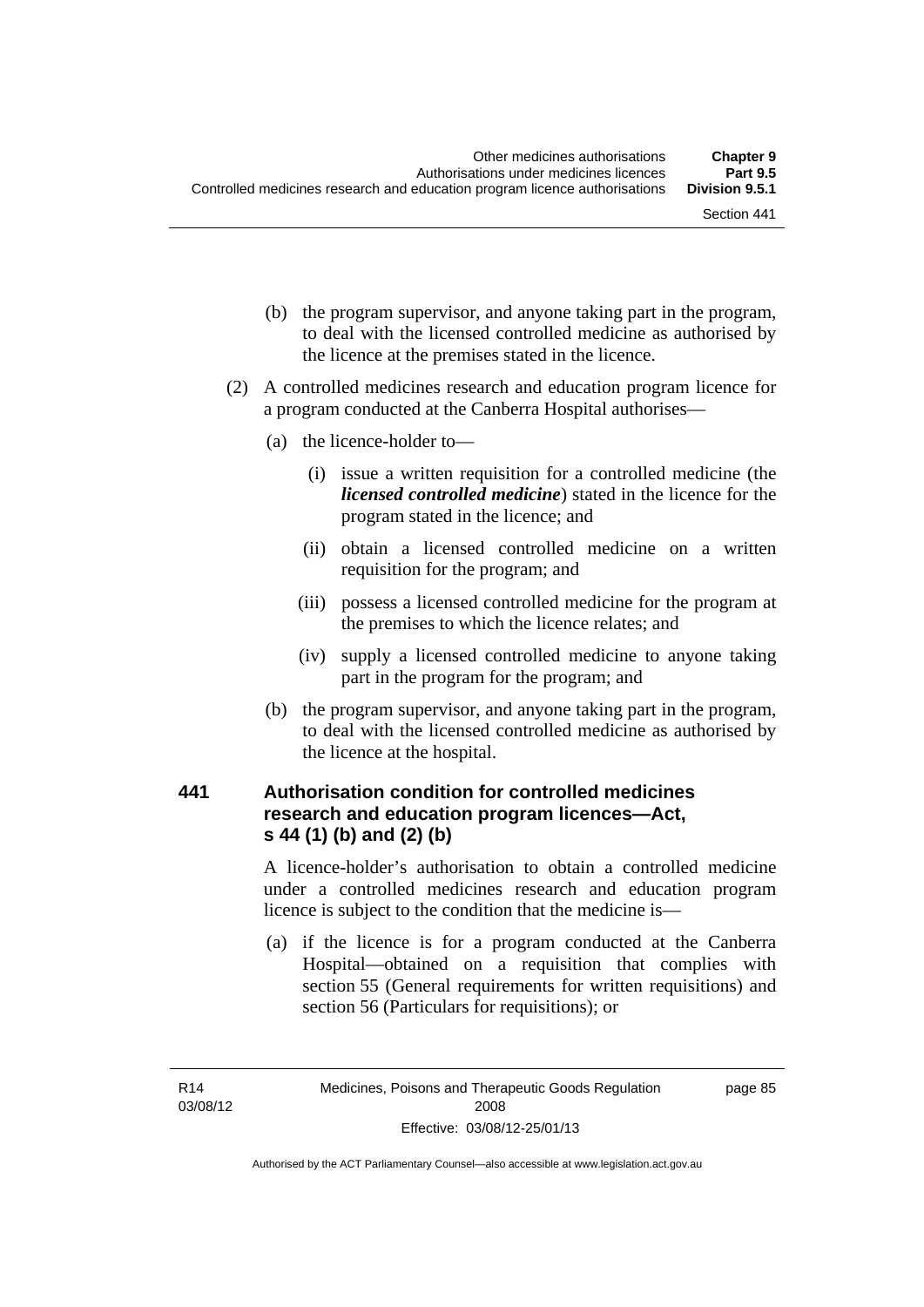- (b) in any other case—purchased on a complying purchase order.
- *Note* For licence conditions, see the Act, s 89.

### **Division 9.5.2 First-aid kit licence authorisations**

*Note* For other provisions about first-aid kit licences, see pt 14.3.

### **450 Authorisations under first-aid kit licences— Act, s 20 (1) (a)**

(1) In this section:

*authorised medicine*, for a first-aid kit, means—

- (a) a medicine stated in the first-aid kit licence for the kit; and
- (b) a pharmacy medicine or pharmacist only medicine for the kit.
- (2) A first-aid kit licence authorises—
	- (a) the licence-holder to—
		- (i) issue a purchase order for an authorised medicine for the first-aid kit; and
		- (ii) obtain on a purchase order an authorised medicine for the first-aid kit; and
	- (b) the licence-holder, and anyone else authorised to deal with a medicine by the licence, to—
		- (i) possess an authorised medicine as part of the first-aid kit for the emergency treatment of a person's medical condition; and
		- (ii) supply an authorised medicine to someone else who is authorised under the licence to administer the medicine; and
		- (iii) administer an authorised medicine in the first-aid kit if the person believes on reasonable grounds that the

R14

page 86 Medicines, Poisons and Therapeutic Goods Regulation 2008 Effective: 03/08/12-25/01/13 03/08/12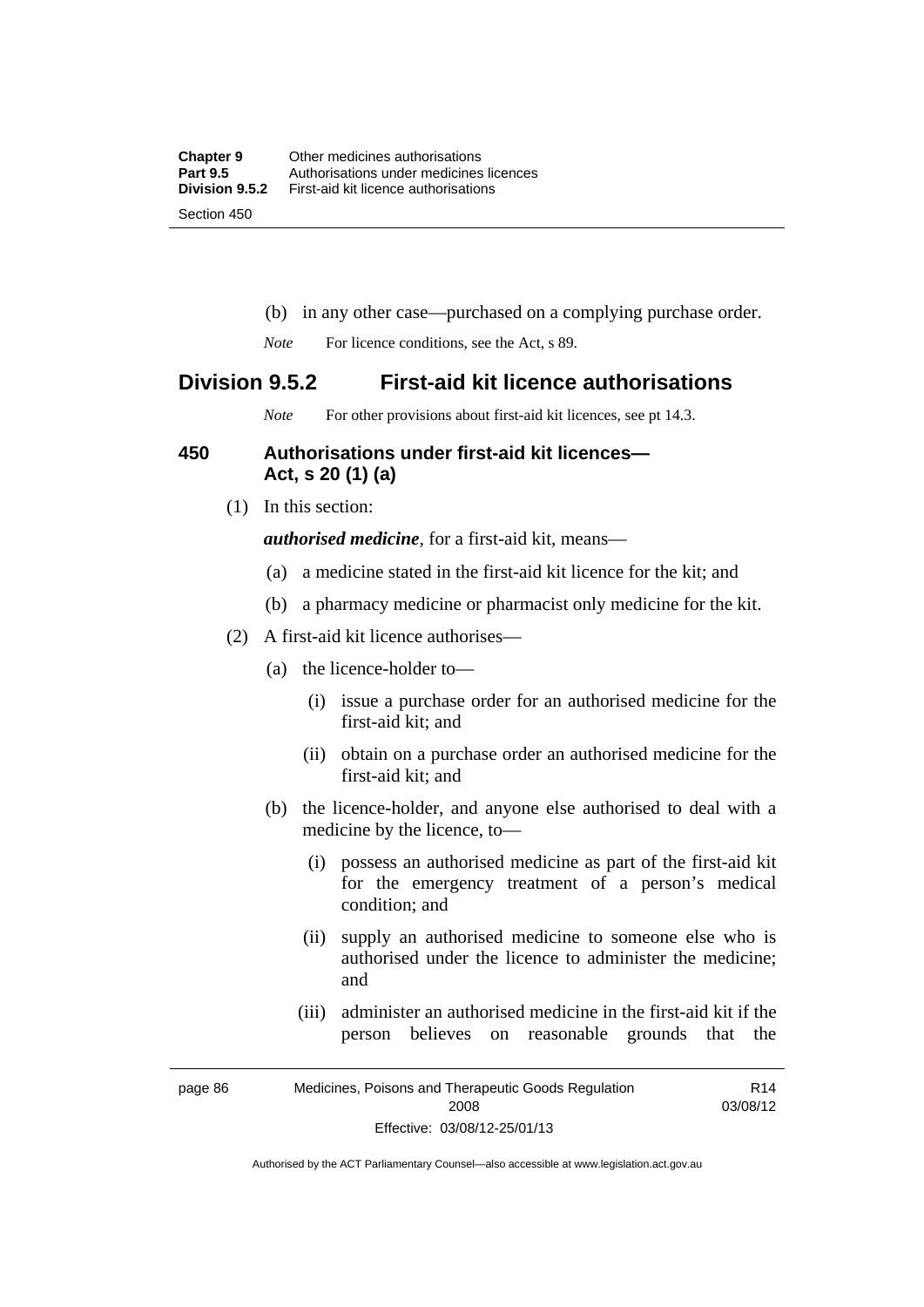administration of the medicine is necessary for the emergency treatment of a person's medical condition.

### **451 Authorisation condition for first-aid kit licences— Act, s 44 (1) (b) and (2) (b)**

A licence-holder's authorisation to obtain a medicine under a first-aid kit licence is subject to the condition that the medicine is purchased on a complying purchase order.

*Note* For licence conditions, see the Act, s 89.

### **Division 9.5.3 Wholesalers licence authorisations**

*Note* For other provisions about wholesalers licences, see pt 14.4.

### **460 Authorisations under medicines wholesalers licences— Act, s 20 (1) (a)**

- (1) A medicines wholesalers licence authorises the licence-holder to do any of the following in relation to a medicine (the *licensed medicine*) stated in the licence at the premises (the *licensed premises*) stated in the licence:
	- (a) issue a purchase order for a licensed medicine;
	- (b) obtain a licensed medicine on a purchase order for sale by wholesale from the licensed premises;
	- (c) possess a licensed medicine for sale by wholesale from the licensed premises;
	- (d) sell a licensed medicine by wholesale (whether or not for resale) from the licensed premises to—
		- (i) a person authorised to issue a purchase order for the medicine; or
		- (ii) someone in another State who may obtain the medicine by wholesale under the law of the other State; or

R14 03/08/12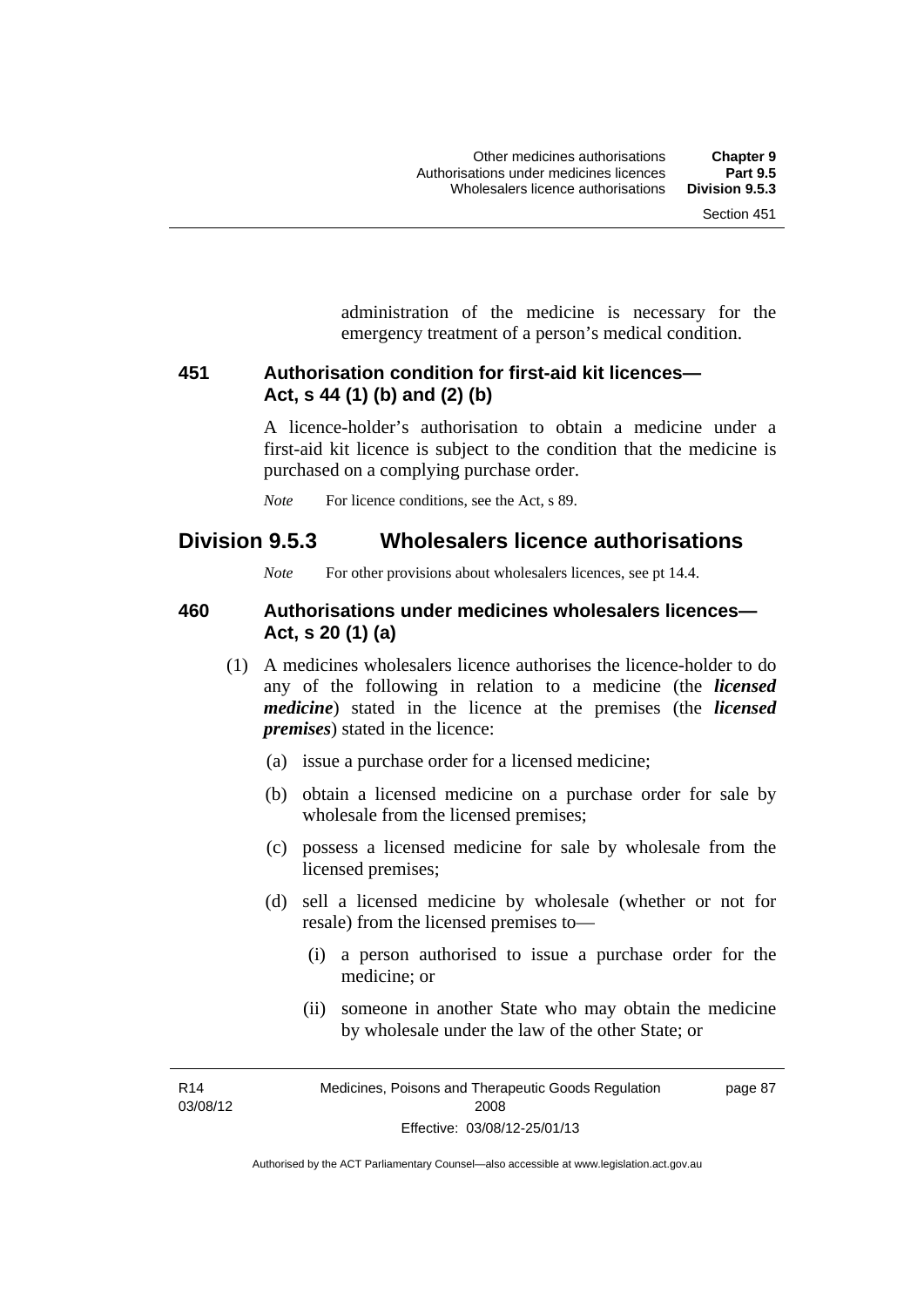- (iii) someone in another country who may lawfully obtain the medicine by wholesale in the other country;
- *Note* The medicines must be sold on a purchase order in accordance with s 140 (see s 461).
- (e) unless the licensed medicine is a controlled medicine—supply the medicine in accordance with the medicines Australia code of conduct provisions for product starter packs.
	- *Note Medicines Australia code of conduct*—see the dictionary.
- (2) However, an authorisation under subsection (1) does not apply if the licence states that it does not apply.
- (3) Also, subsection (1) (d) (iii) does not apply in relation to a licensed medicine that is a prohibited export under the *Customs Act 1901* (Cwlth).

### **461 Authorisation conditions for medicines wholesalers licences—Act, s 44 (1) (b) and (2) (b)**

A licence-holder's authorisation under a medicines wholesalers licence is subject to the following conditions:

- (a) the dealings with a medicine authorised by the licence will be carried out under the supervision of an individual approved under section 616 (1) (Restrictions on issuing of medicines wholesalers licences—Act, s 85 (1) (a));
- (b) the licence-holder must comply with, and the licence-holder must ensure that the licence-holder's agents and employees comply with—
	- (i) the Australian code of good wholesaling practice for therapeutic goods for human use; and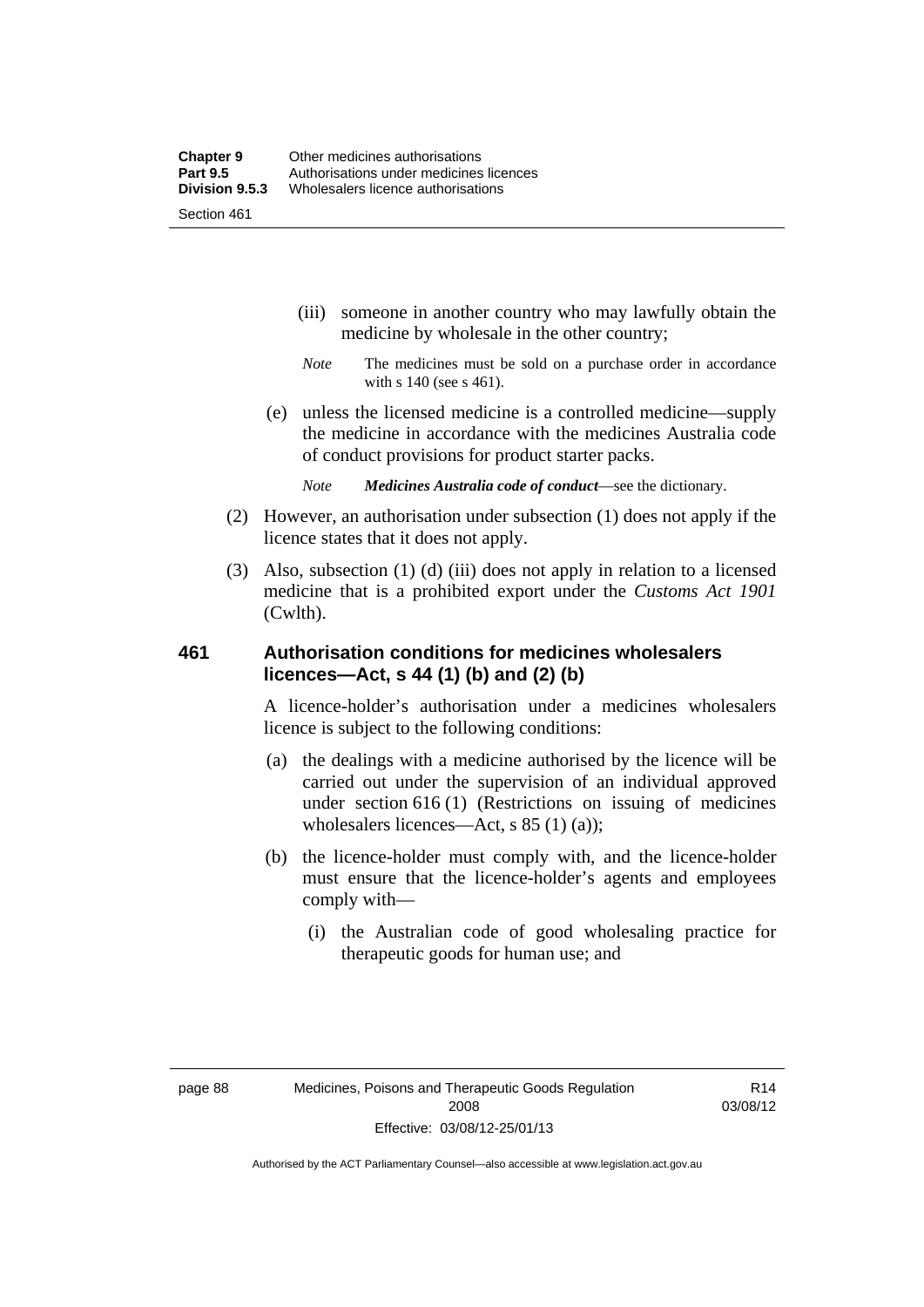- (ii) the medicines Australia code of conduct;
- *Note Australian code of good wholesaling practice for therapeutic goods for human use* and *medicines Australia code of conduct*—see the dictionary.
- (c) a medicine obtained under the licence is purchased on a complying purchase order;
- (d) a medicine sold under the licence is sold on a complying purchase order in accordance with section 141 (Supplying medicines on purchase orders).
- *Note* For licence conditions, see the Act, s 89.

### **Division 9.5.4 Opioid dependency treatment licence authorisations**

*Note* For other provisions about opioid dependency treatment licences, see pt 14.5.

### **470 Authorisations under opioid dependency treatment licences—Act, s 20 (1) (a)**

- (1) An opioid dependency treatment licence issued to a pharmacist authorises the licence-holder, and any other pharmacist at the community pharmacy (the *licensed pharmacy*) to which the licence relates, to do any of the following for the purpose of treating a person's drug-dependency:
	- (a) issue a purchase order for buprenorphine or methadone;
	- (b) obtain buprenorphine or methadone on a purchase order for administration at the licensed pharmacy;
	- (c) possess buprenorphine and methadone;
	- (d) dispense buprenorphine and methadone in accordance with a prescription;

R14 03/08/12 page 89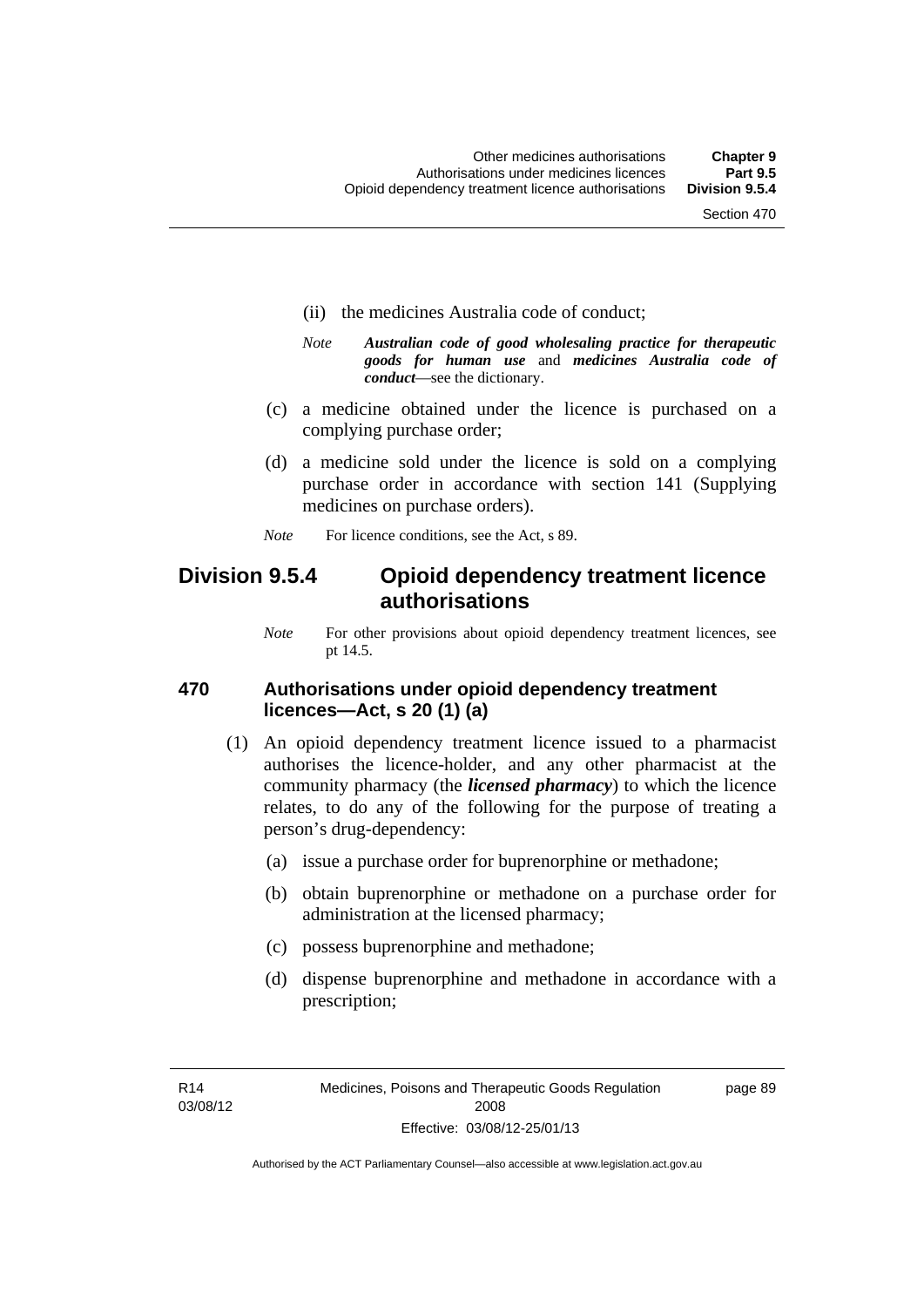- (e) supply buprenorphine and methadone to a nurse at the licensed pharmacy for administration at the pharmacy under the supervision of a pharmacist;
- (f) administer buprenorphine and methadone at the licensed pharmacy in accordance with a prescription (including the prescription as changed by a pharmacist at the oral direction of the prescriber).
- (2) An opioid dependency treatment licence issued to a pharmacist authorises a nurse to administer buprenorphine and methadone at the licensed pharmacy under the supervision of a pharmacist and in accordance with a prescription (including the prescription as changed by a pharmacist at the oral direction of the prescriber).
	- *Note 1 Nurse* does not include an enrolled nurse (see Legislation Act, dict, pt 1).

#### *Note 2 Pharmacist* does not include an intern pharmacist (see dict).

 (3) To remove any doubt, an authorisation under this section does not, by implication, limit a pharmacist's or nurse's authorisations under schedule 1 (Medicines—health-related occupations authorisations) in relation to other dealings with buprenorphine and methadone.

### **471 Authorisation condition for opioid dependency treatment licences—Act, s 44 (1) (b) and (2) (b)**

- (1) A licence-holder's authorisation under an opioid dependency treatment licence is subject to the following conditions:
	- (a) the licence-holder must ensure that a person to whom buprenorphine or methadone is administered under the licence signs a written acknowledgement in accordance with subsection (2) that the medicine has been administered to the person;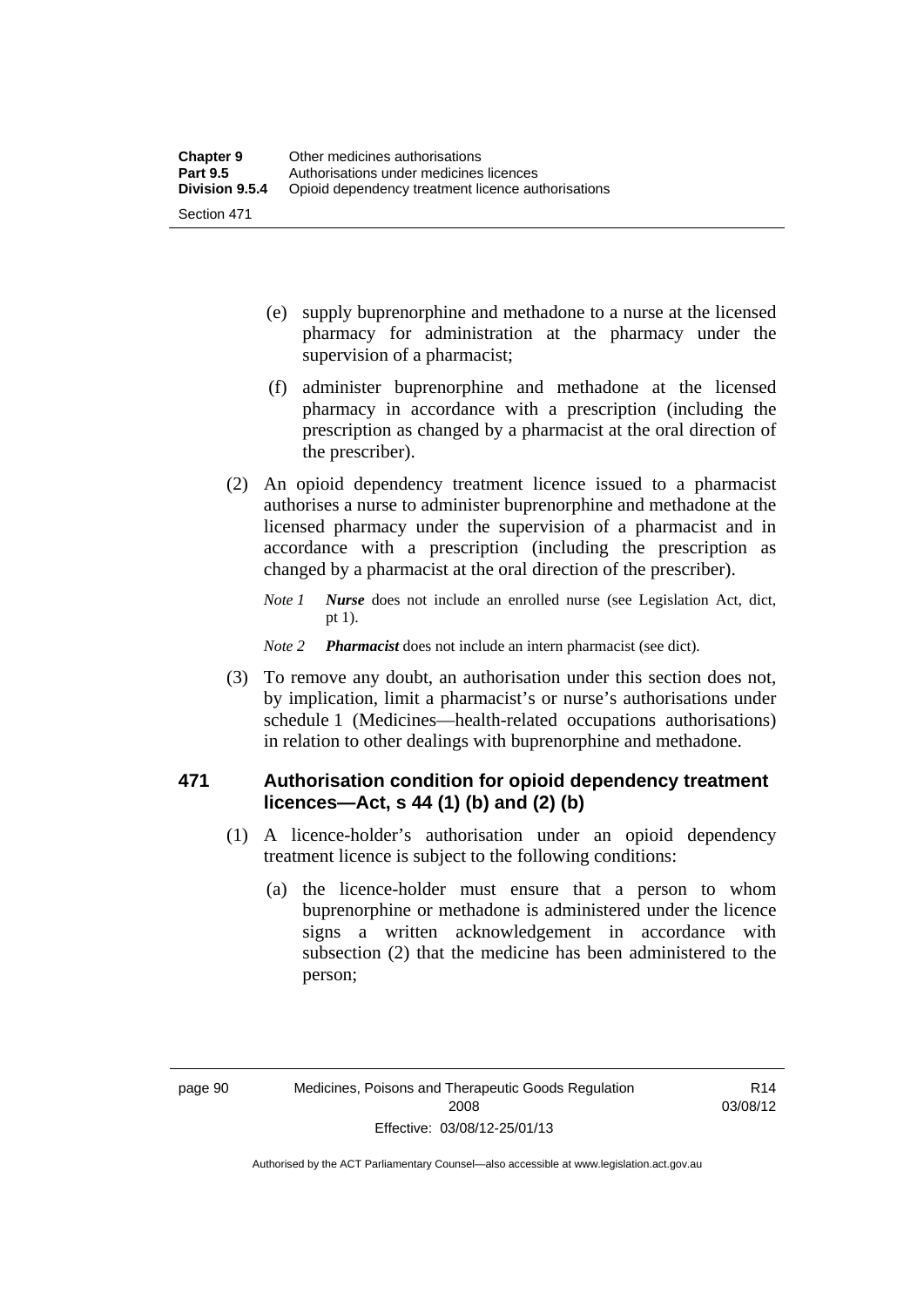(b) a purchase order issued by the licence-holder to obtain buprenorphine or methadone under the licence is a complying purchase order.

*Note 1 Written* includes in electronic form (see Act, dict).

*Note* 2 For licence conditions, see the Act, s 89.

- (2) For subsection (1) (a), the acknowledgement must include the following:
	- (a) the approved name or brand name of the medicine administered;
	- (b) the form, strength and quantity of the medicine administered;
	- (c) the date the medicine is administered.

### **Division 9.5.5 Pharmacy medicines rural communities licences**

*Note* For other provisions about pharmacy medicines rural communities licences, see pt 14.6.

### **480 Authorisations under pharmacy medicines rural communities licences—Act, s 20 (1) (a)**

A pharmacy medicines rural communities licence authorises—

- (a) the licence-holder to—
	- (i) issue a purchase order for a pharmacy medicine (the *licensed medicine*) stated in the licence for retail sale from the premises (the *licensed premises*) stated in the licence; and
	- (ii) obtain the licensed medicine on a purchase order for retail sale from the licensed premises; and
	- (iii) possess the licensed medicine at the licensed premises for retail sale from the licensed premises; and

R14 03/08/12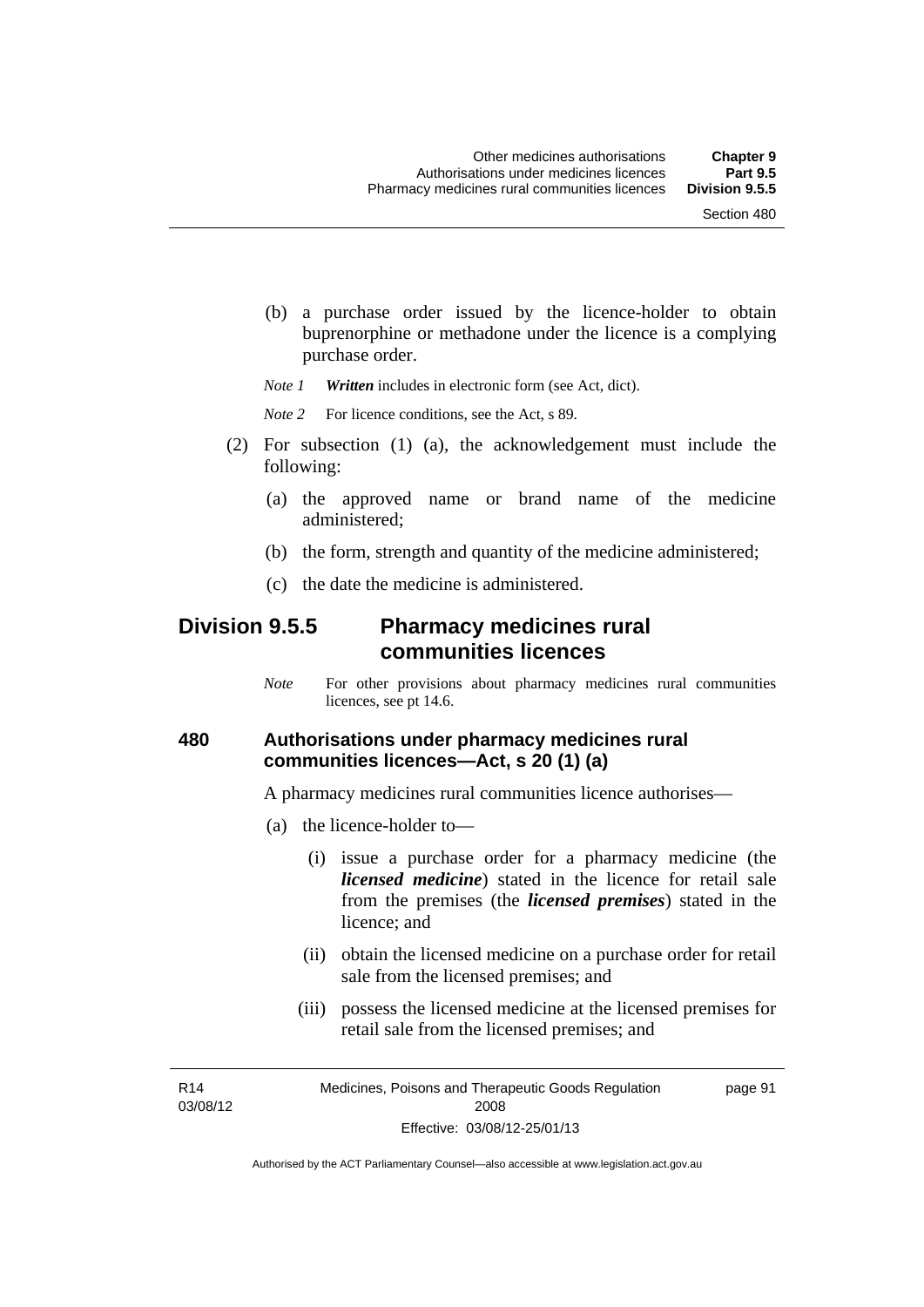- (iv) sell the licensed medicine by retail from the licensed premises to customers attending in person at the licensed premises; and
- (b) an employee of the licence-holder to—
	- (i) possess the medicine at the licensed premises for retail sale from the licensed premises; and
	- (ii) sell the medicine by retail from the licensed premises to customers attending in person at the licensed premises.

#### **Examples—sales to which par (a) (iv) and par (b) (ii) do not apply**

sales over the internet or by mail

- *Note 1* For other requirements in relation to medicines sold under rural communities licences—see s 500 (3), s 502 (4) and s 522.
- *Note 2* An example is part of the regulation, is not exhaustive and may extend, but does not limit, the meaning of the provision in which it appears (see Legislation Act, s 126 and s 132).

### **481 Authorisation conditions for pharmacy medicines rural communities licences—Act, s 44 (1) (b) and (2) (b)**

A licence-holder's authorisation under a pharmacy medicines rural communities licence is subject to the following conditions:

- (a) a pharmacy medicine obtained under the licence is purchased on a complying purchase order;
- (b) the pharmacy medicines to which the licence relates are sold in the manufacturer's packs;
- (c) the packs are labelled in accordance with—
	- (i) section 502 (Labelling of supplied manufacturer's packs of medicines—Act, s  $60(1)$  (c) (i) and (2) (c) (i)); or
	- (ii) an approval under the Act, section 193 (Approval of non-standard packaging and labelling);

page 92 Medicines, Poisons and Therapeutic Goods Regulation 2008 Effective: 03/08/12-25/01/13

R14 03/08/12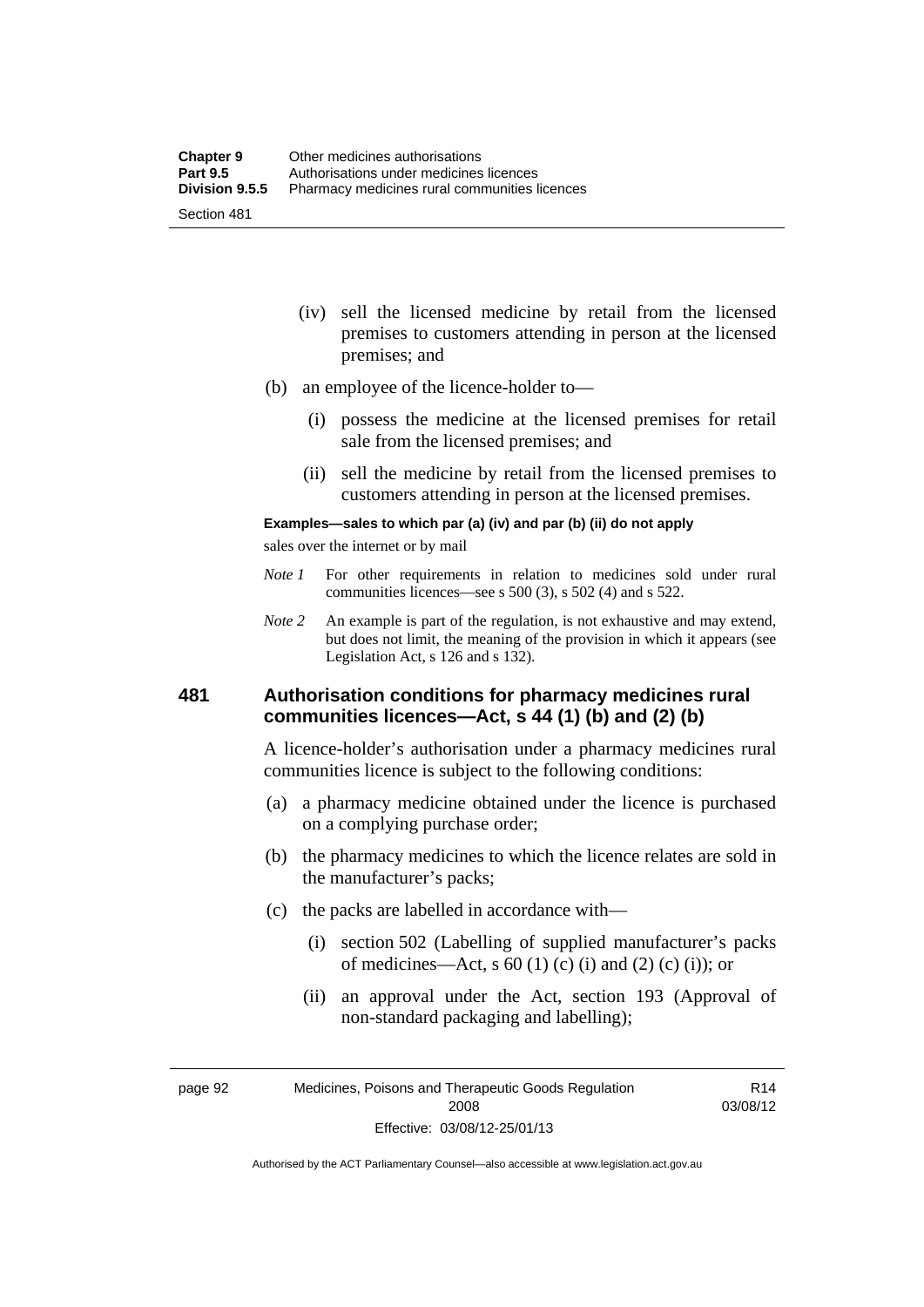- (d) the pharmacy medicines to which the licence relates are sold from the premises stated in the licence to customers attending in person.
- *Note* For licence conditions, see the Act, s 89.

R14 03/08/12 Medicines, Poisons and Therapeutic Goods Regulation 2008 Effective: 03/08/12-25/01/13

page 93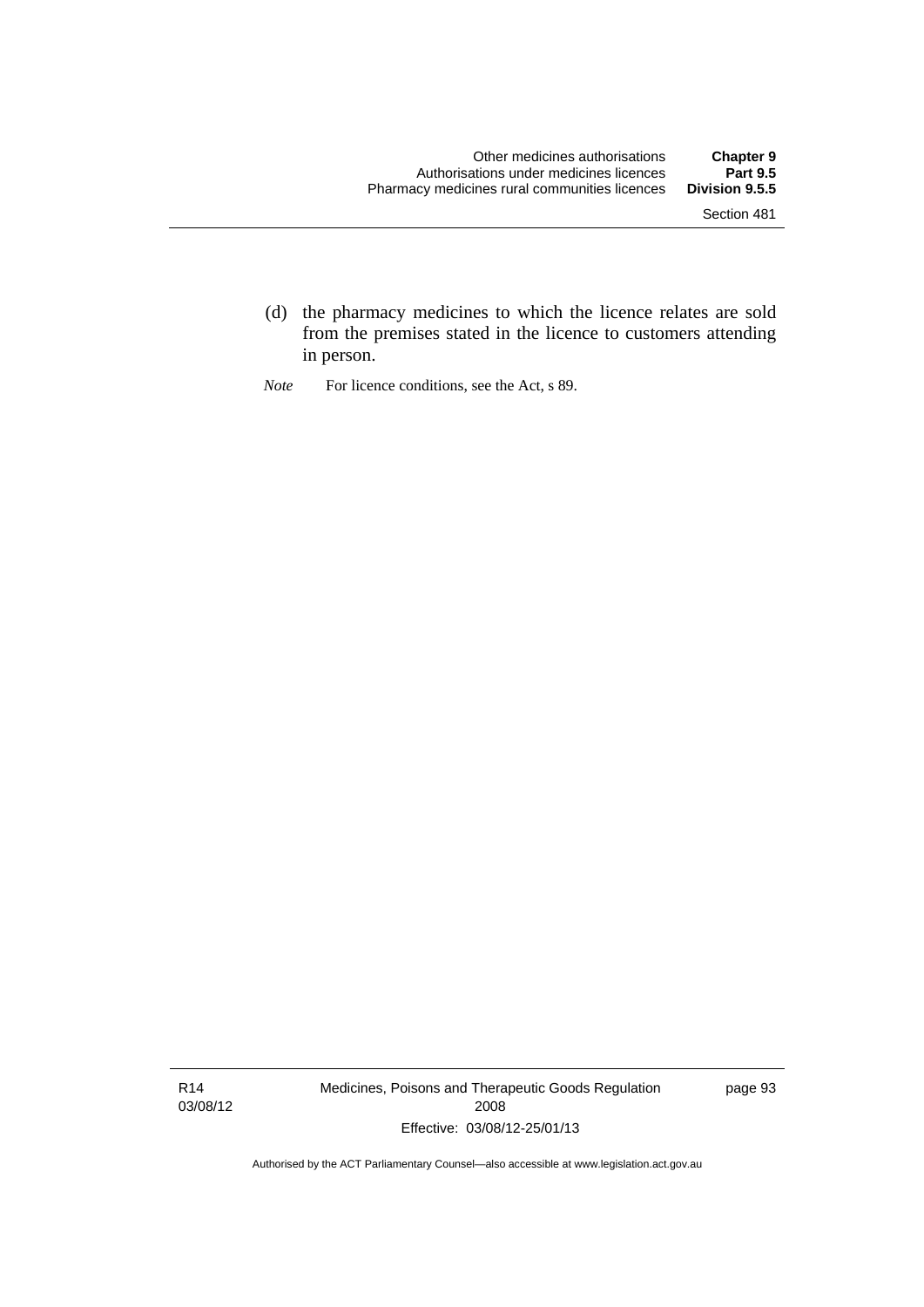# **Chapter 10 Packaging and labelling of medicines generally**

### **500 When pharmacy medicines and pharmacist only medicines to be supplied in manufacturer's packs— Act, s 59 (1) (c) (i) and (2) (c) (i)**

(1) In this section:

*health practitioner* does not include—

- (a) a pharmacist, or intern pharmacist, at a hospital; or
- (b) a prescriber who supplies a medicine during a consultation.

*health professional* does not include a prescriber who supplies a medicine during a consultation.

*supply* does not include dispense.

- (2) A health practitioner, health professional or employee acting under the direction of a health practitioner or professional, must supply a pharmacy medicine or pharmacist only medicine in a whole manufacturer's pack of the medicine.
- (3) A pharmacy medicines rural communities licence-holder, or an employee acting under the direction of the licence-holder, must sell a pharmacy medicine stated in the licence in a whole manufacturer's pack of the medicine.

### **501 Packaging of supplied manufacturer's packs of medicines—Act, s 59 (1) (c) (i) and (2) (c) (i)**

A manufacturer's pack of a medicine supplied must be packaged—

 (a) in accordance with the medicines and poisons standard, paragraphs 21 to 27; or

page 94 Medicines, Poisons and Therapeutic Goods Regulation 2008 Effective: 03/08/12-25/01/13

R14 03/08/12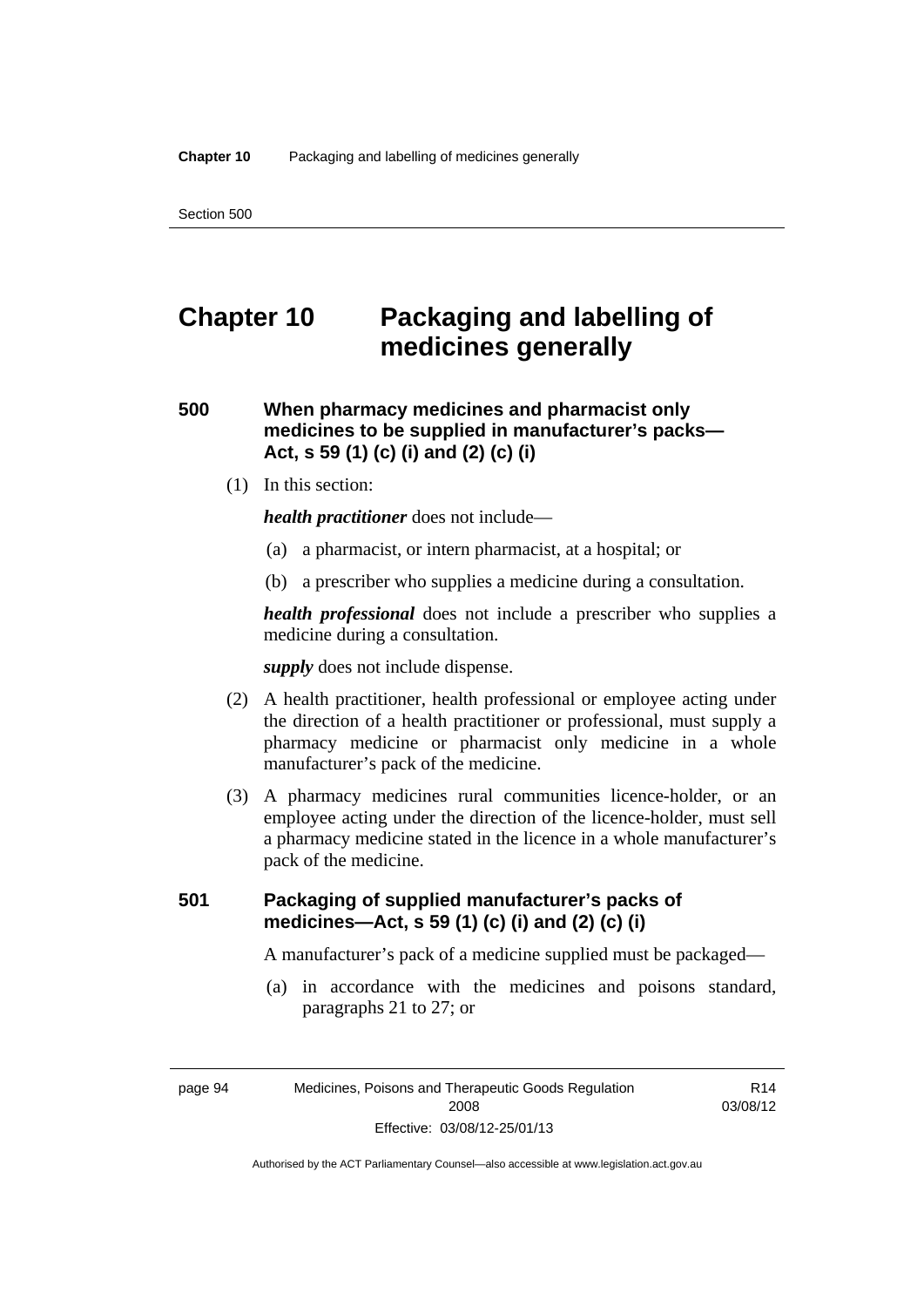- (b) in a container in which the medicine may be sold under a corresponding law.
- *Note* A manufacturer's pack of a medicine supplied may also be packaged in accordance with an approval under the Act, s 193 (Approval of non-standard packaging and labelling) (see Act, s 59 (1) (c) (ii) and  $(2)$  (c) (ii)).

### **502 Labelling of supplied manufacturer's packs of medicines—Act, s 60 (1) (c) (i) and (2) (c) (i)**

(1) In this section:

*supply*, a medicine, does not include—

- (a) dispense the medicine; or
- (b) supply the medicine on a requisition or standing order.
- (2) A manufacturer's pack of a supplied medicine must be labelled in accordance with—
	- (a) the medicines and poisons standard, paragraphs 3 to 19; or
	- (b) a corresponding law.
	- *Note* A manufacturer's pack of a medicine supplied may also be labelled in accordance with an approval under the Act, s 193 (Approval of non-standard packaging and labelling) (see Act, s 60 (1) (c) (ii) and  $(2)$  (c) (ii)).
- (3) A manufacturer's pack of a pharmacist only medicine sold by retail at a community pharmacy must be labelled with the pharmacy's name, business address and telephone number.
- (4) A manufacturer's pack of a pharmacy medicine sold at premises licensed under a pharmacy medicines rural communities licence must be labelled with the licence-holder's name, business address and telephone number.

page 95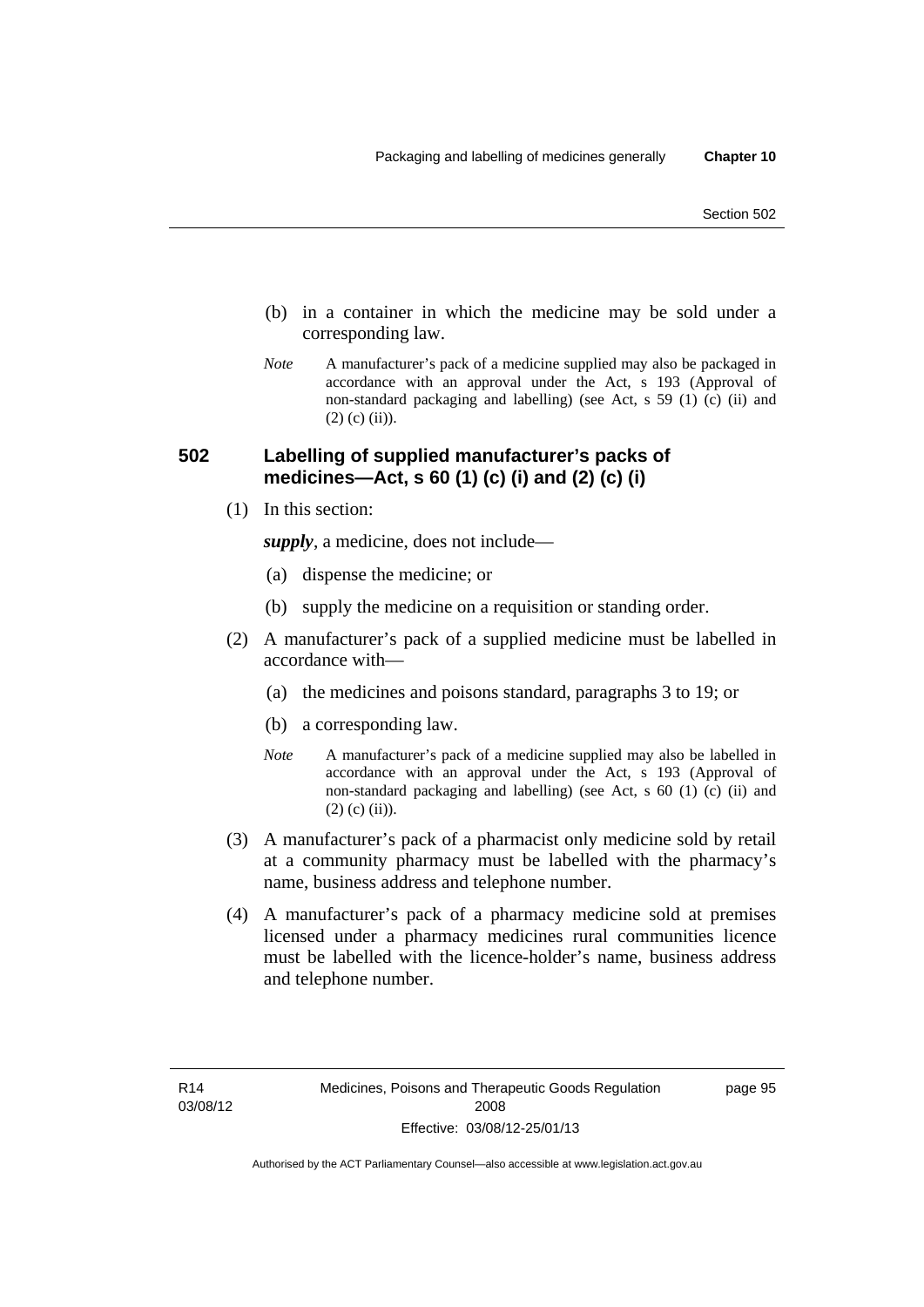**Chapter 11** Storage of medicines Part 11.1 Preliminary

Section 510

# **Chapter 11 Storage of medicines**

## **Part 11.1** Preliminary

### **510 Meaning of** *prescribed person***—ch 11**

For this chapter, each of the following is a *prescribed person*:

- (a) a dentist, doctor, eligible midwife, nurse practitioner, optometrist, podiatrist or veterinary surgeon;
	- *Note 1 Dentist*, *doctor* and *veterinary surgeon* does not include an intern or trainee (see defs of these terms in dict).
	- *Note 2 Nurse practitioner* does not include a person holding limited or provisional registration to practise as a nurse practitioner (see dict).
- (b) a pharmacist responsible for the management of a community pharmacy;
- (c) the chief pharmacist at an institution;
- (d) a medicines wholesalers licence-holder;
- (e) a pharmacy medicines rural communities licence-holder;
- (f) an approved analyst;

*Note Approved analyst*—see the dictionary.

- (g) a medicines and poisons inspector (including a police officer);
- (h) a controlled medicines research and education program licence-holder;
- (i) a person in charge of any of the following:
	- (i) an ambulance service (whether or not operated by the Commonwealth, the Territory or a State);
	- (ii) a correctional centre;

page 96 Medicines, Poisons and Therapeutic Goods Regulation 2008 Effective: 03/08/12-25/01/13 R14 03/08/12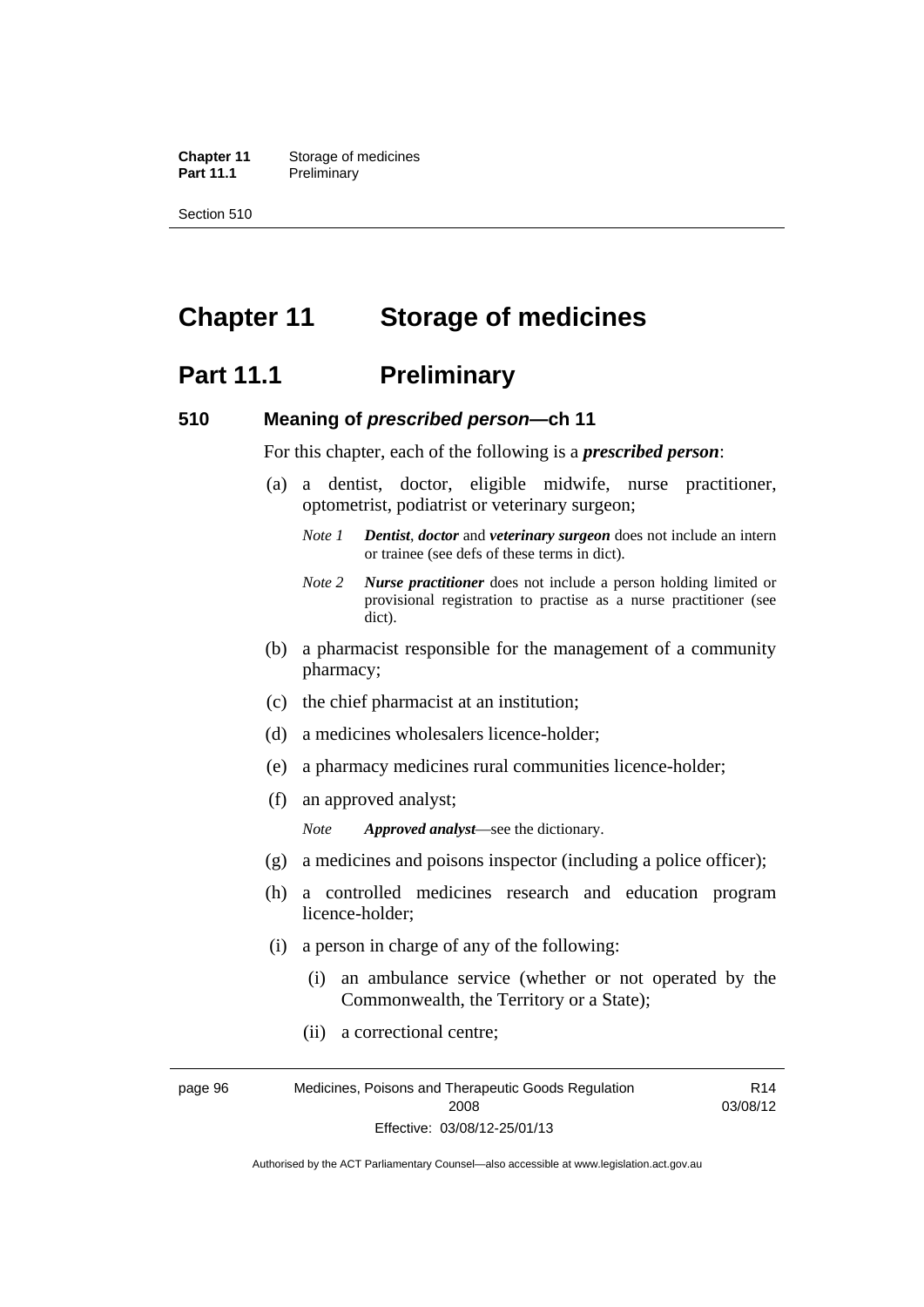- (iii) a CYP detention place;
- (iv) a health centre operated by the Territory;
- (v) a residential aged care facility without a pharmacy;
- (vi) a residential disability care facility without a pharmacy;
- (vii) a ward (including an opioid dependency treatment centre operated by the Territory).
- *Note 1 CYP detention place*—see the dictionary.
- *Note 2 Residential aged care facility* and *residential disability care facility* see the Act, dictionary.
- *Note 3 State* includes a territory (see Legislation Act, dict, pt 1).

### **511 Meaning of** *key***—ch 11**

In this chapter:

*key* includes an electronic swipe card or electronic proximity device.

page 97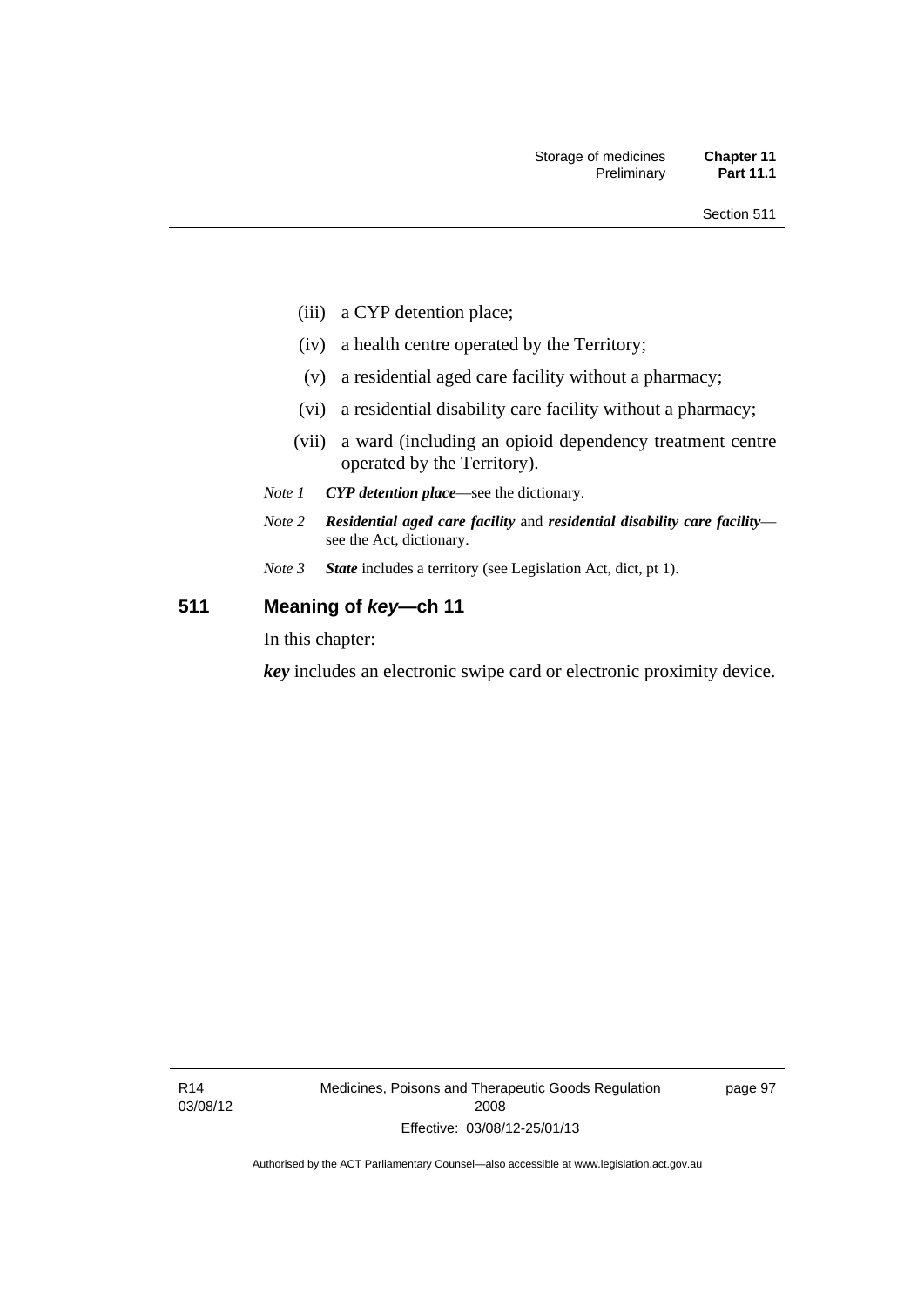Section 515

# **Part 11.2 Storage requirements for medicines generally**

### **515 Storage of medicines generally—Act, s 61 (b) and (c)**

- (1) A prescribed person must ensure that a medicine in the person's possession is stored—
	- (a) within the manufacturer's recommended storage temperature range; and
	- (b) in any other environmental condition that is necessary to preserve the medicine's stability and therapeutic quality.

*Note Possess* includes having control over disposition (see Act, s 24).

 (2) To remove any doubt, this section does not apply to a prescribed person mentioned in section 510 (i) if the person does not have control over the disposition of the medicine.

#### **Example—person not having control over disposition of medicine**

a medicine in the personal possession of a resident of a residential aged care facility who is in an independent living unit within the facility

*Note* An example is part of the regulation, is not exhaustive and may extend, but does not limit, the meaning of the provision in which it appears (see Legislation Act, s 126 and s 132).

R14 03/08/12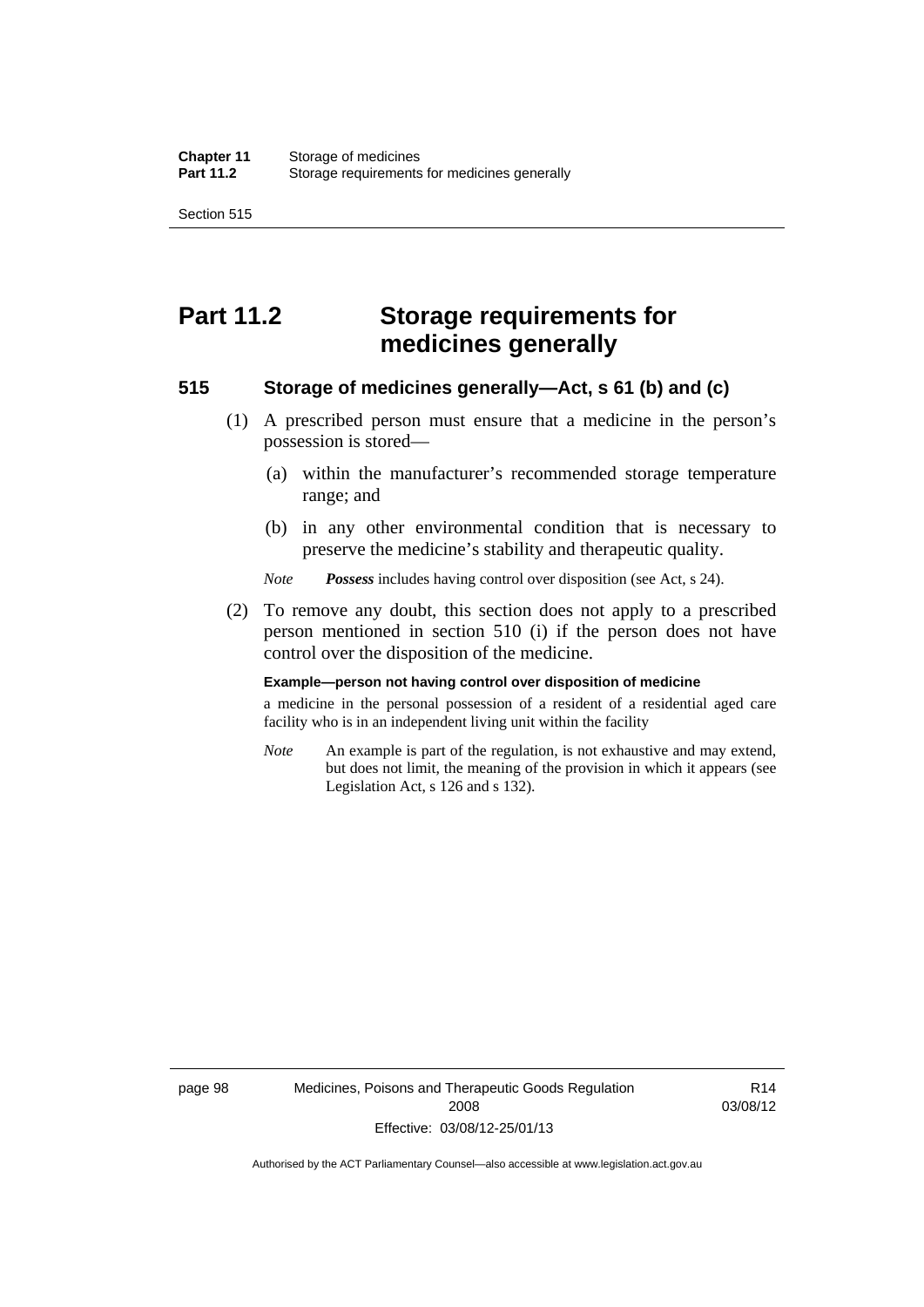# **Part 11.3 Additional storage requirements for medicines other than controlled medicines**

### **520 Storage of medicines other than controlled medicines in community pharmacies—Act, s 61 (b) and (c)**

- (1) The pharmacist responsible for the management of a community pharmacy must ensure that each pharmacy medicine at the pharmacy is stored—
	- (a) if the medicine is for retail sale—within 4m of, and in sight of, the pharmacy's dispensary; and
	- (b) in any other case—so that public access to the medicine is restricted.
- (2) The pharmacist responsible for the management of a community pharmacy must ensure that each pharmacist only medicine and prescription only medicine at the pharmacy is stored—
	- (a) in a part of the premises to which the public does not have access; and
	- (b) so that only a pharmacist, or a person under the direct supervision of a pharmacist, has access to the medicine.

page 99

*Note Pharmacist* does not include an intern pharmacist (see dict).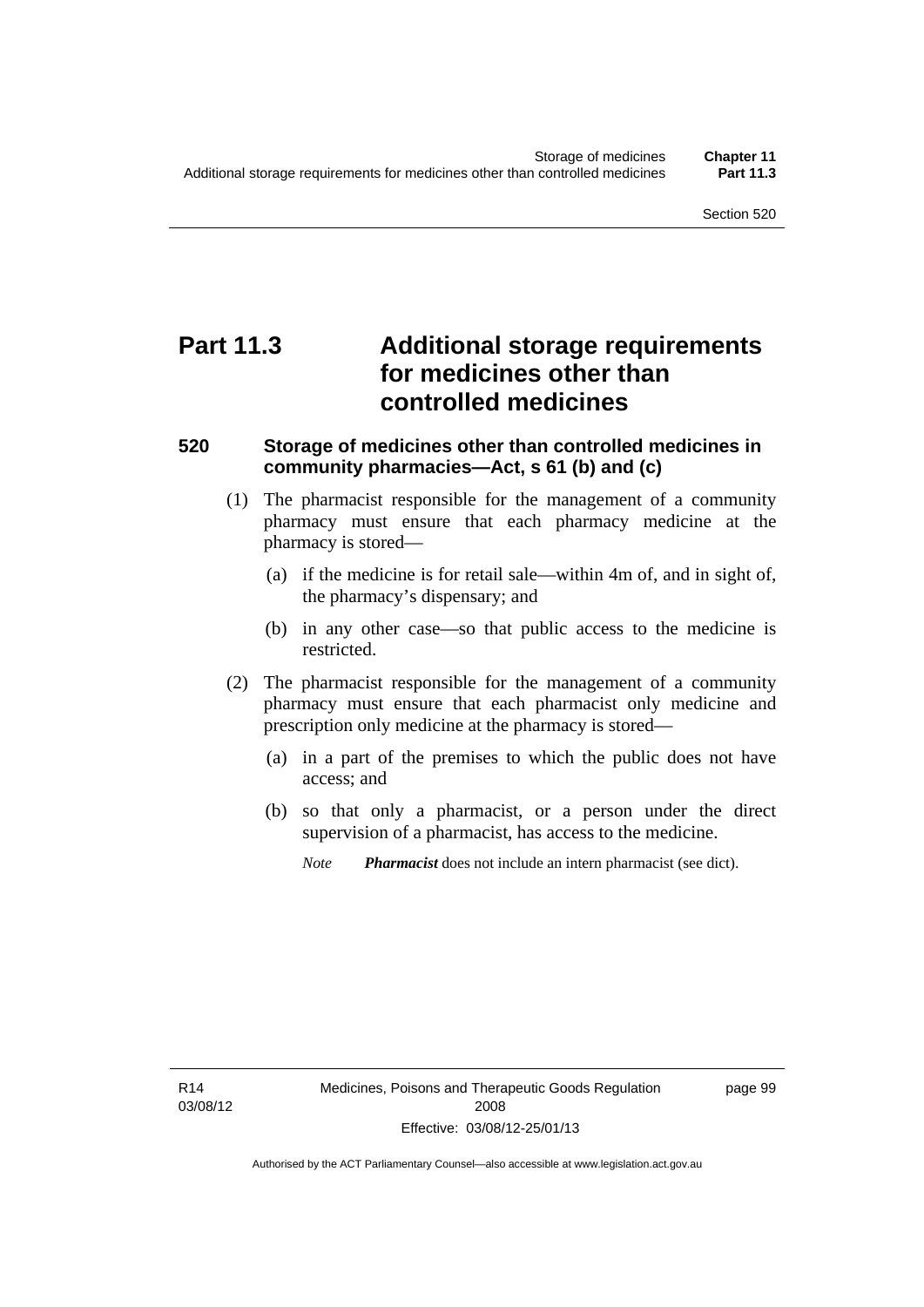### **521 Storage of medicines other than controlled medicines by other people—Act, s 61 (b) and (c)**

(1) In this section:

*prescribed person* does not include a pharmacist responsible for the management of a community pharmacy.

 (2) A prescribed person must ensure that a medicine (other than a controlled medicine) in the person's possession is stored so that public access to it is restricted.

*Note Possess* includes having control over disposition (see Act, s 24).

 (3) To remove any doubt, this section does not apply to a prescribed person mentioned in section 510 (i) if the person does not have control over the disposition of the medicine.

**Example—person not having control over disposition of medicine** 

a medicine in the personal possession of a resident of a residential aged care facility who is in an independent living unit within the facility

*Note* An example is part of the regulation, is not exhaustive and may extend, but does not limit, the meaning of the provision in which it appears (see Legislation Act, s 126 and s 132).

### **522 Storage of pharmacy medicines by pharmacy medicines rural communities licence-holders—Act, s 61 (b) and (c)**

A pharmacy medicines rural communities licence-holder must store a pharmacy medicine for retail sale so that public access to the medicine is restricted.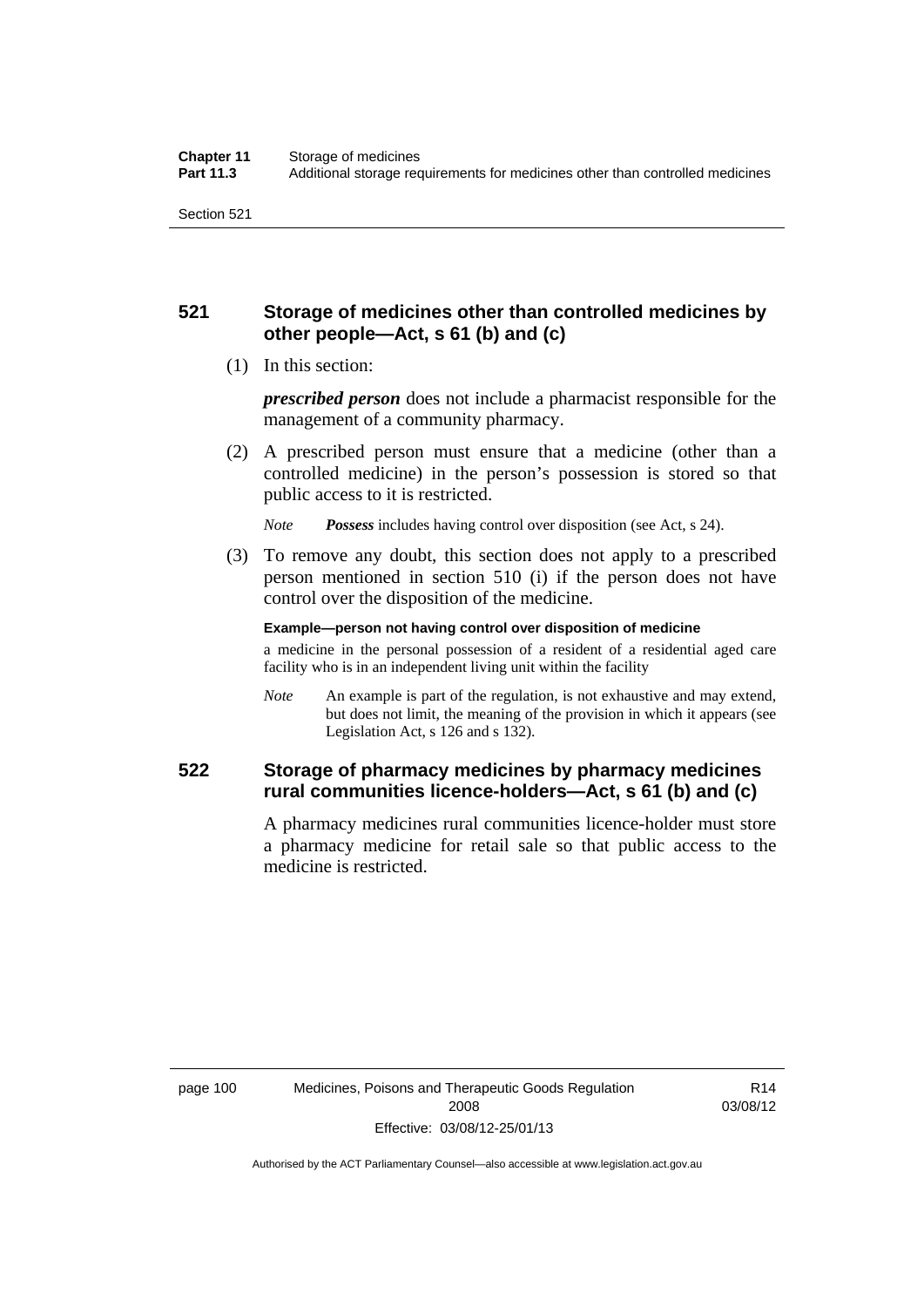# **Part 11.4 Additional storage requirements for controlled medicines**

### **530 Meaning of** *personal custody***—pt 11.4**

In this part:

*personal custody*, of a key by a person, includes keeping the key in a combination-operated key safe, the combination of which the person keeps confidential.

### **531 Storage of controlled medicines by wholesalers licence-holders—Act, s 61 (b) and (c)**

- (1) A wholesalers licence-holder must store a controlled medicine in the person's possession (other than a controlled medicine required for immediate supply) in a vault that—
	- (a) complies with, or is more secure than a vault that complies with, the requirements for a vault in schedule 5, section 5.8 (Requirements for vaults); and
	- (b) is fitted with an alarm system.
- (2) However, if the chief health officer is satisfied that the total amount of controlled medicine held by the licence-holder at any time is not large enough to need to be stored in a vault, the chief health officer may approve, in writing, the storage of the controlled medicine in a safe or strong room.
- (3) If the chief health officer gives an approval under subsection (2)—
	- (a) if the approval is for a safe—the safe must comply with, or be more secure than a safe that complies with, the requirements for a safe in schedule 5, section 5.6 (Requirements for safes); and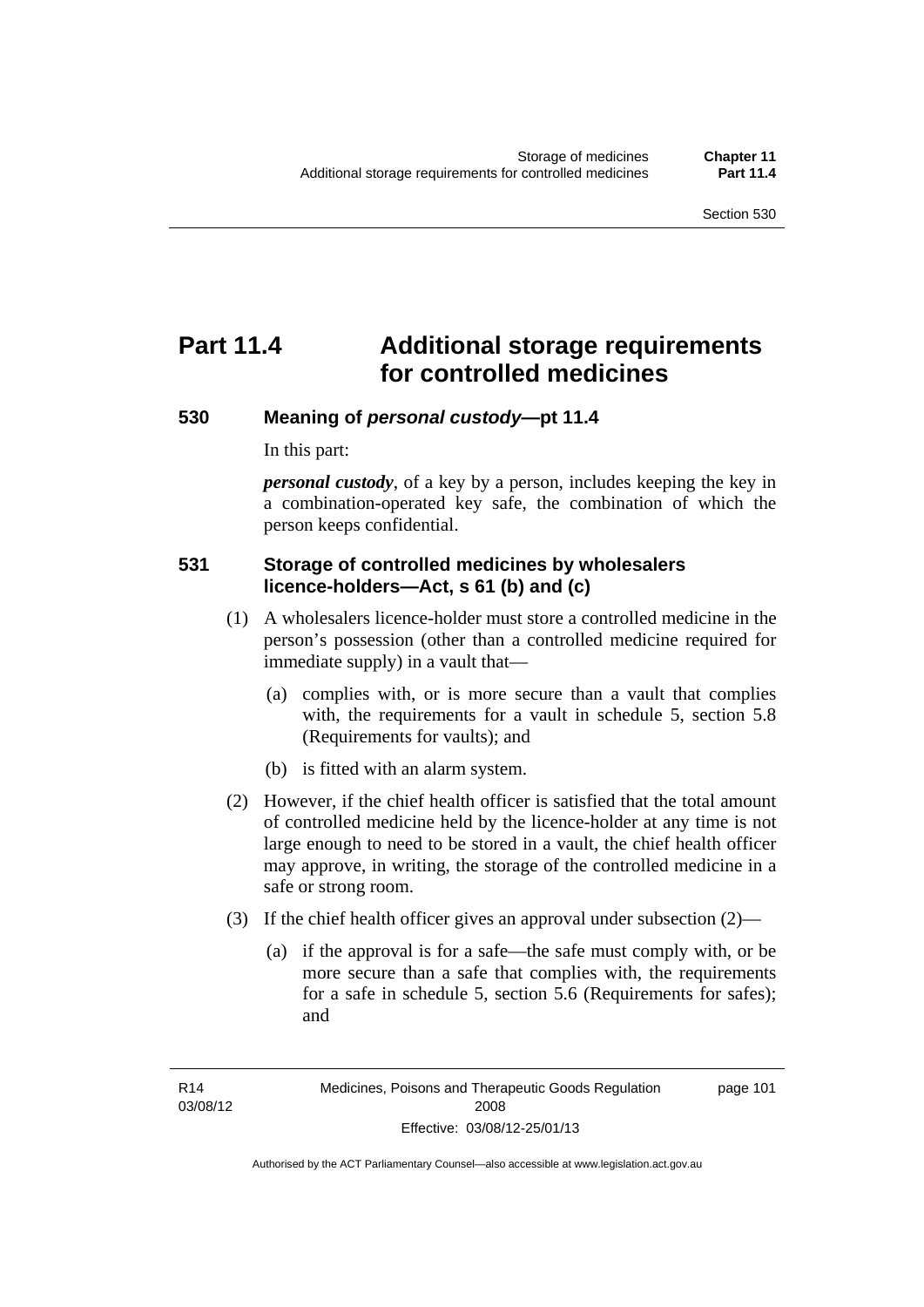- (b) if the approval is for a strong room—the strong room must comply with, or be more secure than a strong room that complies with, the requirements for a strong room in schedule 5, section 5.7 (Requirements for strong rooms); and
- (c) the safe or strong room must be fitted with an alarm system.

### **532 Storage of controlled medicines for certain health-related occupations—Act, s 61 (b) and (c)**

(1) In this section:

#### *designated person* means—

- (a) a dentist, doctor, nurse practitioner or veterinary surgeon (other than a dentist, doctor, nurse practitioner or veterinary surgeon at an institution); or
- (b) an ambulance officer employed by the Commonwealth, the Territory or a State; or
- (c) a first-aid kit licence-holder.
- *Note 1 Dentist*, *doctor* and *veterinary surgeon* does not include an intern or trainee (see defs of these terms in dict).
- *Note 2 Nurse practitioner* does not include a person holding limited or provisional registration to practise as a nurse practitioner (see dict).
- *Note 3 State* includes a territory (see Legislation Act, dict, pt 1).
- (2) A designated person who possesses a controlled medicine must store the controlled medicine as follows:
	- (a) the person must ensure that the controlled medicine is stored in—
		- (i) a locked container that prevents ready access to the container's contents and is securely attached to a building; or
		- (ii) a locked drawer, cupboard, room or vehicle;

page 102 Medicines, Poisons and Therapeutic Goods Regulation 2008 Effective: 03/08/12-25/01/13 R14 03/08/12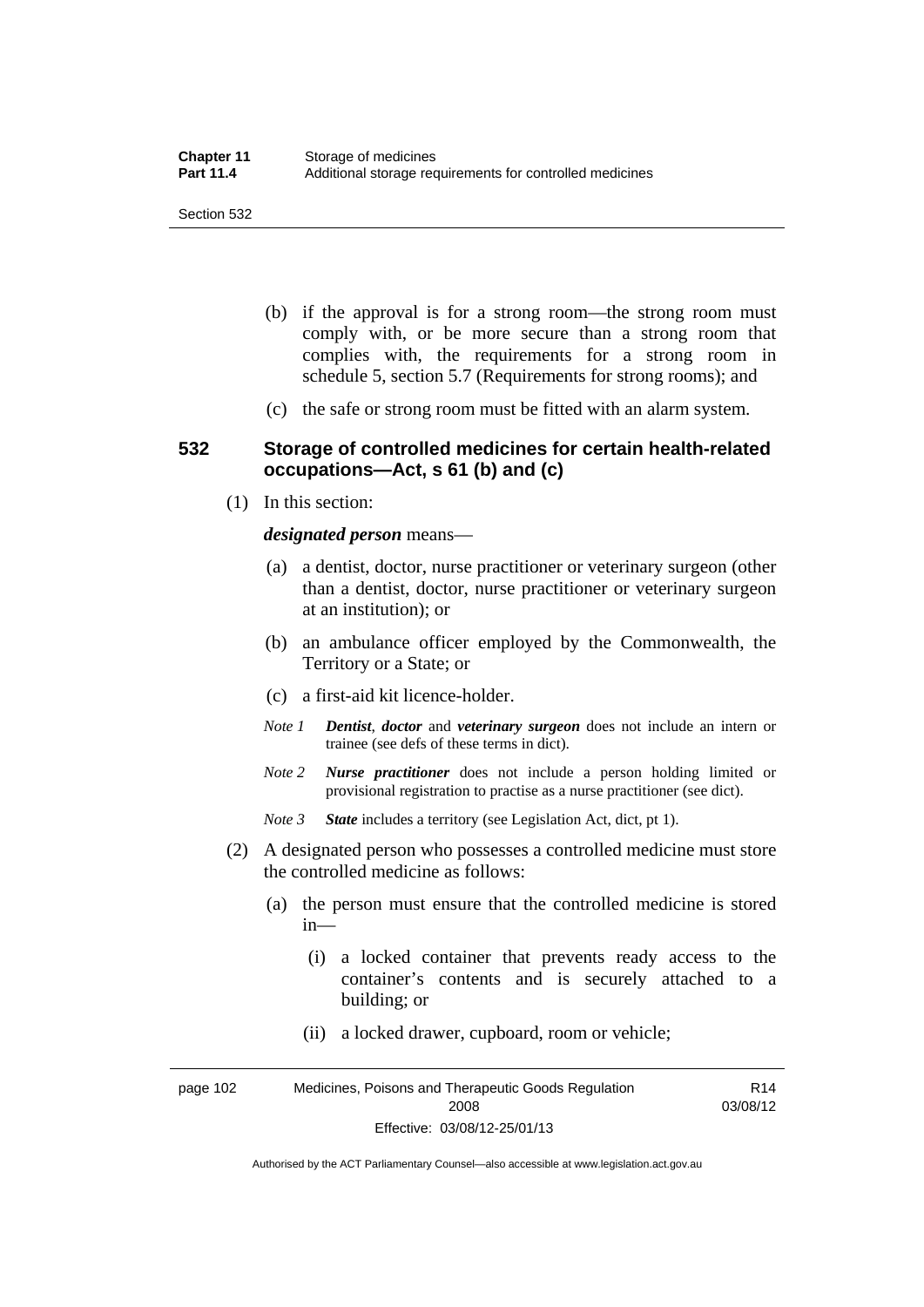- (b) if the medicine is kept in a container that is unlocked by a combination lock—the person must keep the combination confidential;
- (c) if the medicine is kept in a container that is unlocked by a key—the person must keep personal custody of the key;
- (d) if the medicine is kept in a drawer, cupboard, room or vehicle—the person must keep personal custody of the key to the drawer, cupboard, room or vehicle.
- (3) However, subsection (2) does not apply to a controlled medicine if—
	- (a) the controlled medicine is being carried by a designated person in—
		- (i) a locked first-aid kit; or
		- (ii) an unlocked first-aid kit that is in immediate use; and
	- (b) the person keeps personal custody of the key to the first-aid kit.

### **533 Storage of controlled medicines by certain other prescribed people—Act, s 61 (b) and (c)**

(1) In this section:

#### *excluded person* means—

- (a) a dentist, doctor, nurse practitioner or veterinary surgeon at an institution; or
- (b) the person in charge of a residential aged care facility or residential disability care facility in relation to a controlled medicine dispensed in a dose administration aid for a patient at the facility; or
- (c) the person in charge of a correctional centre in relation to a controlled medicine dispensed for a detainee in a dose administration aid; or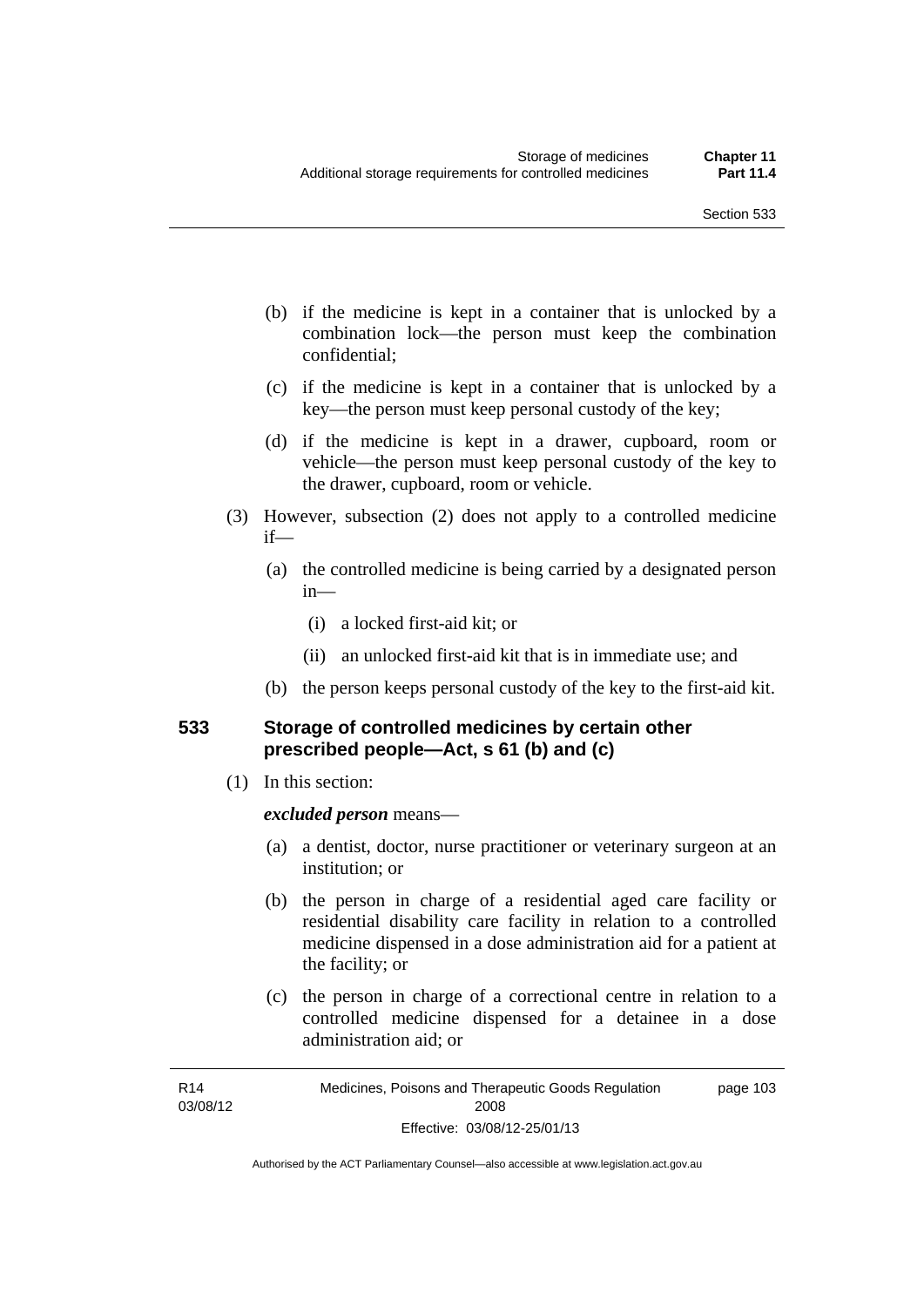Section 533

- (d) the person in charge of a CYP detention place in relation to a controlled medicine dispensed for a young detainee in a dose administration aid.
- *Note 1 CYP detention place*—see the dictionary.
- *Note 2 Correctional centre—see the Legislation Act, dictionary, pt 1.*
- *Note 3 Detainee*—see the *Corrections Management Act 2007*, s 6.
- *Note 4 Young detainee*—see the *Children and Young People Act 2008*, s 95.
- (2) This section applies to a prescribed person, other than an excluded person, in relation to a controlled medicine in the person's possession if the medicine is not for immediate administration.

*Note Possess* includes having control over disposition (see Act, s 24).

- (3) The person must ensure that—
	- (a) the controlled medicine is stored in a medicines cabinet, safe, strong room or vault (a *storage receptacle*) that complies with, or is more secure than a storage receptacle that complies with, the requirements for the receptacle in schedule 5 (Requirements for storage receptacles); and
	- (b) the storage receptacle is kept securely locked when not in immediate use; and
	- (c) if the storage receptacle is unlocked by a combination lock the person keeps the combination confidential; and
	- (d) if the storage receptacle is unlocked by a key—the person keeps personal custody of the key; and
	- (e) if the prescribed person is the chief pharmacist at an institution—the storage receptacle is fitted with an alarm system.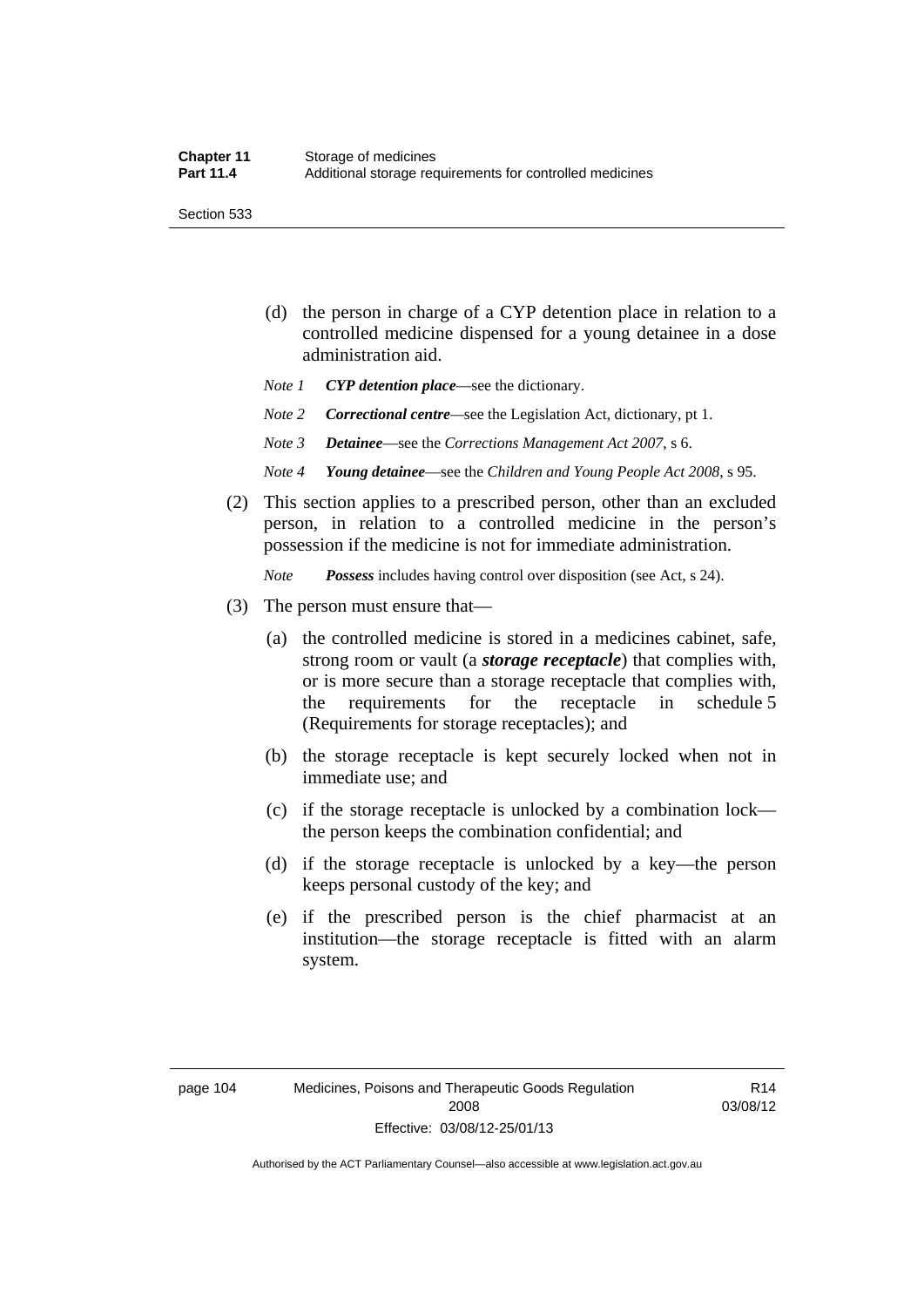(4) To remove any doubt, this section does not apply to a prescribed person mentioned in section 510 (i) if the person does not have control over the disposition of the medicine.

**Example—person not having control over disposition of medicine** 

a medicine in the personal possession of a resident of a residential aged care facility who is in an independent living unit within the facility

*Note* An example is part of the regulation, is not exhaustive and may extend, but does not limit, the meaning of the provision in which it appears (see Legislation Act, s 126 and s 132).

R14 03/08/12 Medicines, Poisons and Therapeutic Goods Regulation 2008 Effective: 03/08/12-25/01/13

page 105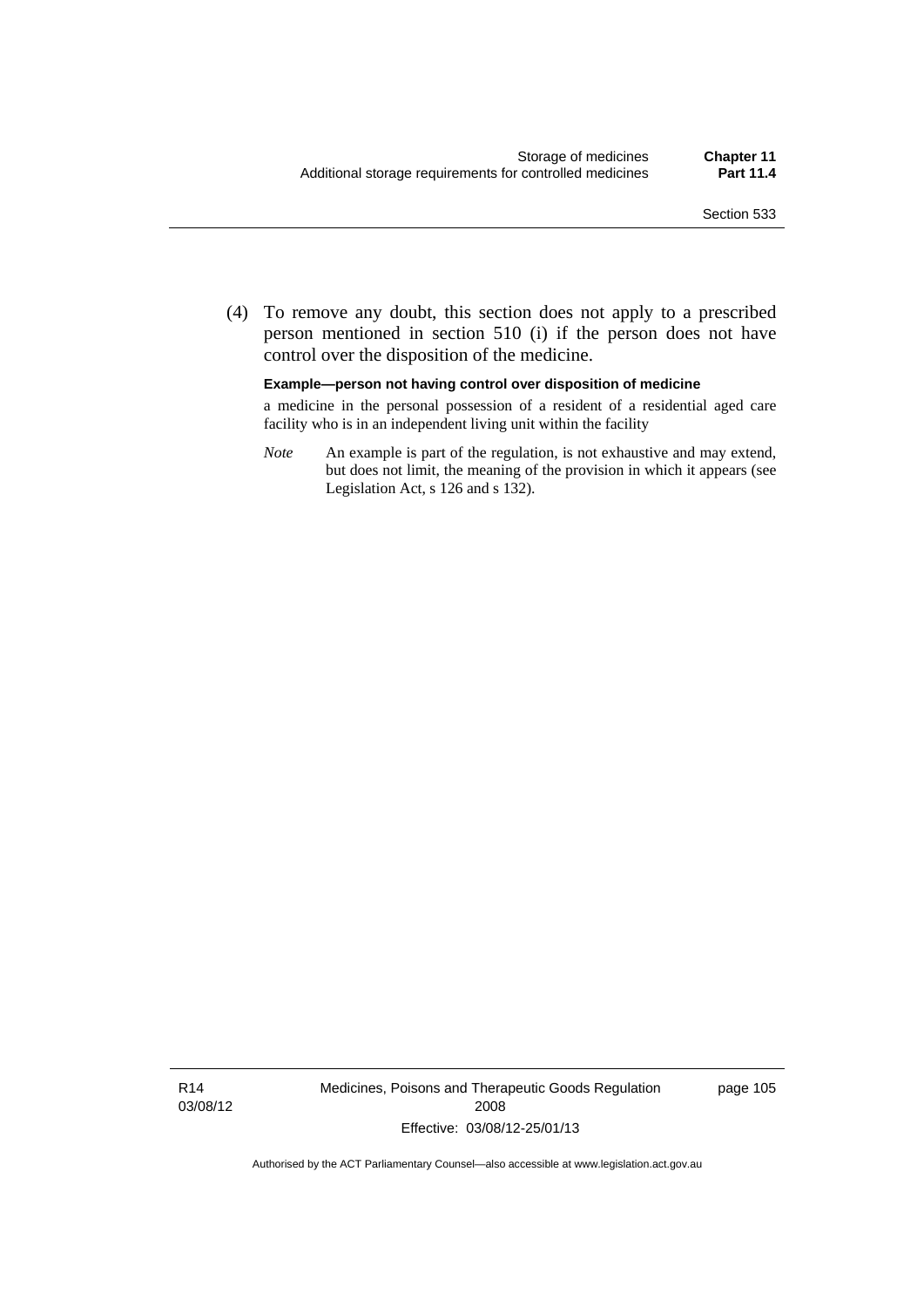# **Chapter 12 Controlled medicines registers**

### **540 Keeping of controlled medicines registers by certain people—Act, s 48 (a) and s 50 (1) (b) and (2) (b)**

- (1) A person mentioned in table 540, column 2 who possesses a controlled medicine must keep a controlled medicines register.
	- *Note* Also, a pharmacist responsible for the management of a community pharmacy must keep a controlled medicines register for controlled medicines kept at the pharmacy (see Act, s 48).
- (2) However, subsection (1) does not apply to the person in relation  $to$ —
	- (a) a controlled medicine in a first-aid kit kept by the person; or
	- (b) if the person is the person in charge of a residential aged care facility or residential disability care facility—a controlled medicine dispensed for the patient in a dose administration aid; or
	- (c) if the person is the person in charge of a correctional centre—a controlled medicine dispensed for a detainee in a dose administration aid; or
	- (d) if the person is the person in charge of a CYP detention place—a controlled medicine dispensed for a young detainee in a dose administration aid.
	- *Note 1 CYP detention place*—see the dictionary.
	- *Note 2 Correctional centre*—see the Legislation Act, dictionary, pt 1.
	- *Note 3 Detainee*—see the *Corrections Management Act 2007*, s 6.
	- *Note 4 Young detainee*—see the *Children and Young People Act 2008*, s 95.
	- *Note* 5 For keeping controlled medicines in a first-aid kit, see s 541.

page 106 Medicines, Poisons and Therapeutic Goods Regulation 2008 Effective: 03/08/12-25/01/13

R14 03/08/12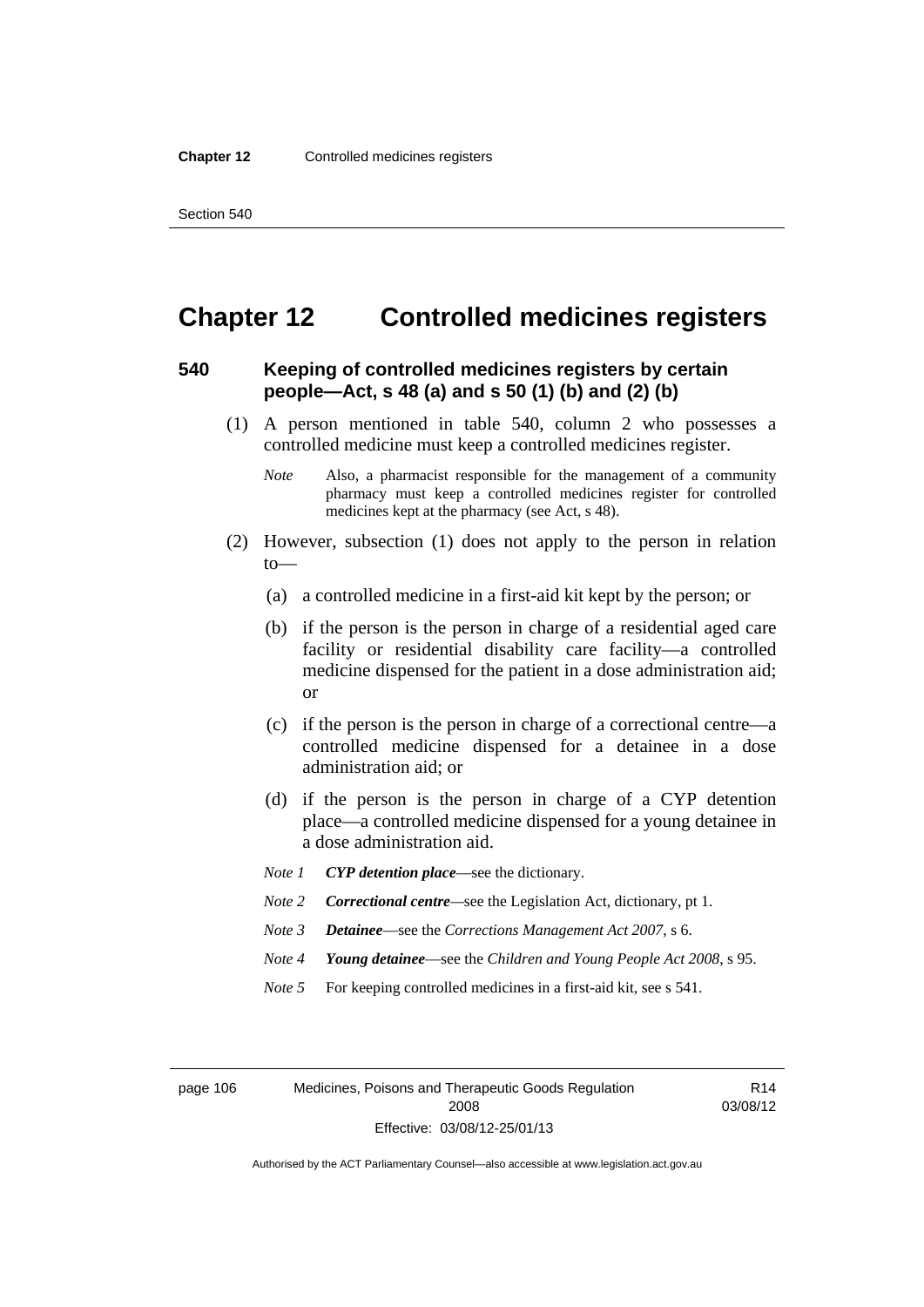- (3) A person to whom subsection (1) applies must keep a controlled medicines register for a controlled medicine at the place prescribed in table 540, column 3 for the person.
- (4) A pharmacist responsible for the management of a community pharmacy at which controlled medicines are kept must keep the controlled medicines register for the controlled medicines at the pharmacy.
	- *Note* For the requirement for a controlled medicine register to be kept for a community pharmacy, see the Act, s 48.

| column 1 | column 2                                                                        | column 3                                                     |
|----------|---------------------------------------------------------------------------------|--------------------------------------------------------------|
| item     | prescribed person                                                               | place where register to be kept                              |
| 1        | person in charge of<br>ambulance service                                        | the premises where the controlled<br>medicine is kept        |
| 2        | approved analyst                                                                | the analyst's laboratory                                     |
| 3        | person in charge of<br>correctional centre                                      | the correctional centre                                      |
| 4        | person in charge of CYP<br>detention place                                      | the detention place                                          |
| 5        | dentist                                                                         | the dentist's surgery                                        |
| 6        | doctor                                                                          | the doctor's surgery                                         |
| 7        | medicines wholesalers<br>licence-holder                                         | the licensed premises under s 460                            |
| 8        | medicines and poisons<br>inspector (other than<br>police officer)               | the place directed in writing by the<br>chief health officer |
| 9        | person in charge of<br>residential aged care<br>facility without pharmacy       | the facility                                                 |
| 10       | person in charge of<br>residential disability care<br>facility without pharmacy | the facility                                                 |

**Table 540 Keeping controlled medicines registers** 

R14 03/08/12 Medicines, Poisons and Therapeutic Goods Regulation 2008 Effective: 03/08/12-25/01/13 page 107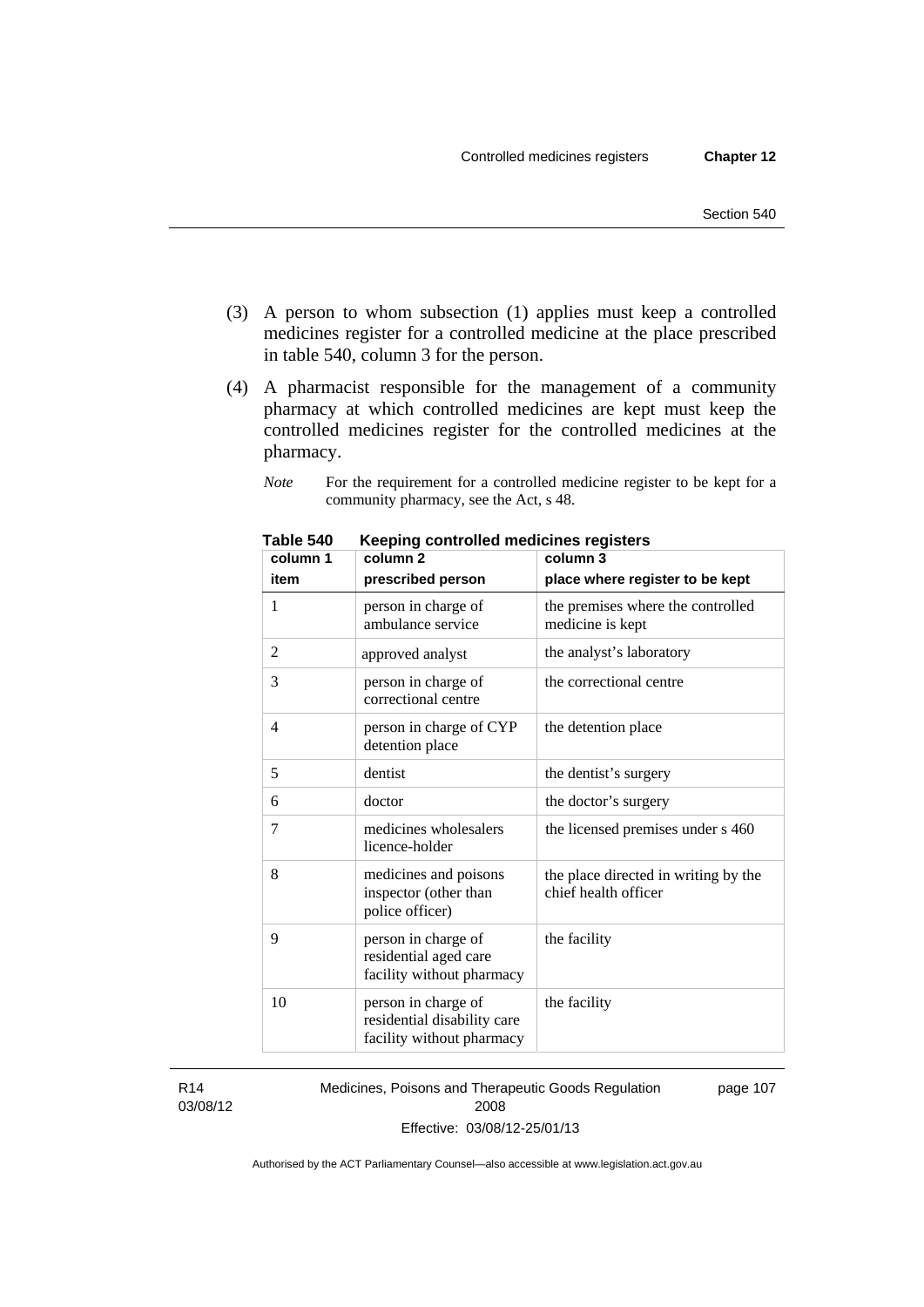#### **Chapter 12** Controlled medicines registers

#### Section 541

| column 1<br>item | column 2<br>prescribed person                                                                                    | column 3<br>place where register to be kept      |
|------------------|------------------------------------------------------------------------------------------------------------------|--------------------------------------------------|
| 11               | supervisor of program<br>under controlled<br>medicines research and<br>education program<br>licence              | the premises where program is being<br>conducted |
| 12               | veterinary surgeon                                                                                               | the veterinary surgeon's surgery                 |
| 13               | person in charge of ward<br>(including an opioid<br>dependency treatment<br>centre operated by the<br>Territory) | the ward                                         |
| 14               | nurse practitioner                                                                                               | the nurse practitioner's place of<br>practice    |

### **541 Keeping of controlled medicines registers by first-aid kit holders—Act, s 48 (a) and s 50 (1) (b) and (2) (b)**

(1) In this section:

*designated person* means—

- (a) a dentist, doctor, nurse practitioner or veterinary surgeon; or
- (b) an ambulance officer employed by the Commonwealth, the Territory or a State; or
- (c) a first-aid kit licence-holder.
- *Note 1 Dentist*, *doctor* and *veterinary surgeon* does not include an intern or trainee (see defs of these terms in dict).
- *Note 2 Nurse practitioner* does not include a person holding limited or provisional registration to practise as a nurse practitioner (see dict).
- *Note 3 State* includes a territory (see Legislation Act, dict, pt 1).

R14 03/08/12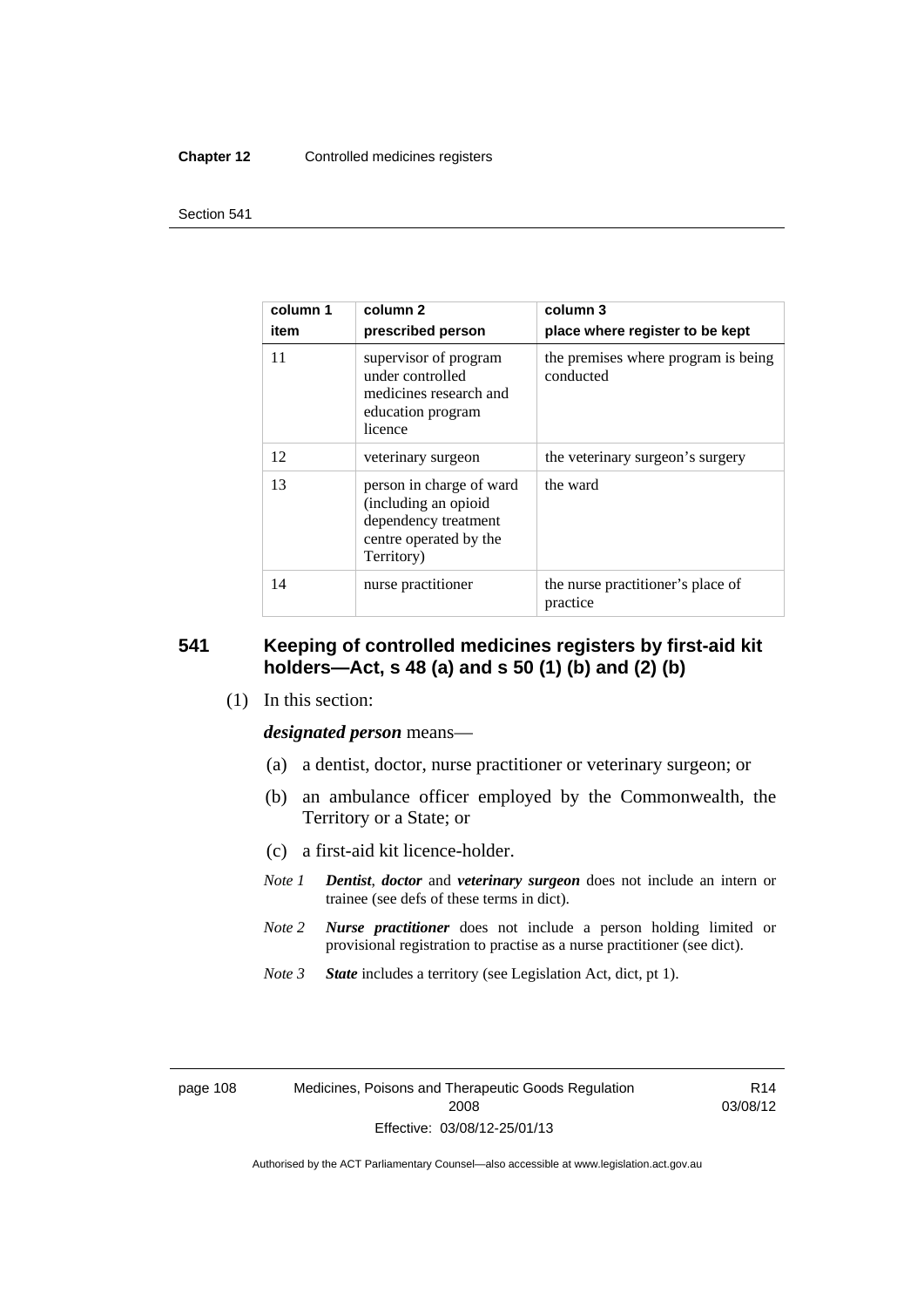(2) A designated person who possesses a first-aid kit containing a controlled medicine must keep the controlled medicines register for the controlled medicine with the first-aid kit.

### **542 Form of controlled medicines registers—Act, s 49 (1) (b) and (2) (b)**

- (1) Each page in a controlled medicines register must relate to a single form and strength of a controlled medicine.
- (2) If a controlled medicines register is kept electronically, a separate record must be used for each form and strength of controlled medicine kept.

### **543 Making entries in controlled medicines registers— Act, s 51 (1) (b)**

- (1) The following details for a dealing with a controlled medicine are prescribed:
	- (a) the nature of the dealing;
	- (b) the date of the dealing;
	- (c) the medicine, and the form, strength and quantity of the medicine, dealt with;
	- (d) if the dealing is receiving the medicine—the name and address of the supplier;
	- (e) if the dealing is supplying the medicine—the name and address of the person to whom it is supplied;
	- (f) if the medicine is supplied on a prescription—the prescriber's name and suburb and the prescription's number under section 123 (l) (Labelling dispensed medicines—Act, s 60 (1) (c) (i) and (2) (c) (i));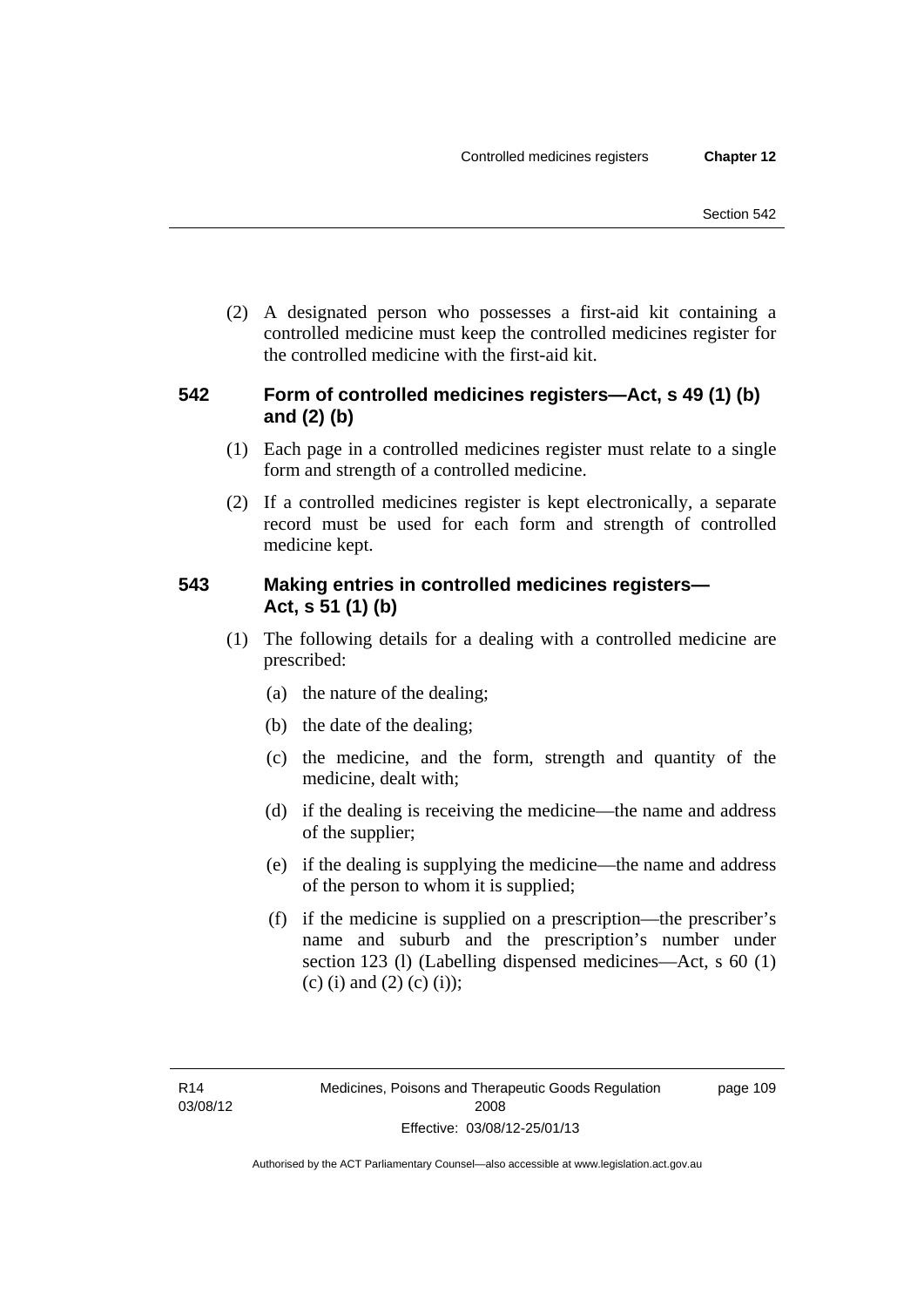Section 543

- (g) if the medicine is supplied on a requisition—the requisition's number under section 132 (e) (Labelling medicines supplied on requisition—Act, s 60 (1) (c) (i) and (2) (c) (i));
- (h) if the medicine is supplied on a purchase order—the date of the purchase order;
- (i) if the Act, section 53 (Registers—witnessing administration of medicines) applies to the dealing—the name of the person to whom the medicine is administered;
- (j) the quantity of the medicine held after the dealing.
- (2) However, subsection (1) (i) does not apply in relation to a controlled medicine dispensed in a dose administration aid for—
	- (a) a patient at a residential aged care facility or residential disability care facility; or
	- (b) a detainee at a correctional centre; or
	- (c) a young detainee at a CYP detention place.
- (3) A dealing with a controlled medicine must be entered in—
	- (a) if the dealing happens in a pharmacy at an institution—the controlled medicines register kept at the pharmacy; or
	- (b) if the dealing happens in a ward at an institution—the controlled medicines register kept at the ward; or
	- (c) if the person must keep both a controlled medicines register for a first-aid kit and another controlled medicines register—
		- (i) for a dealing with a controlled medicine to which the first-aid kit relates—the controlled medicines register for the kit; or
		- (ii) for any other dealing by the person—the other controlled medicines register; or

page 110 Medicines, Poisons and Therapeutic Goods Regulation 2008 Effective: 03/08/12-25/01/13

R14 03/08/12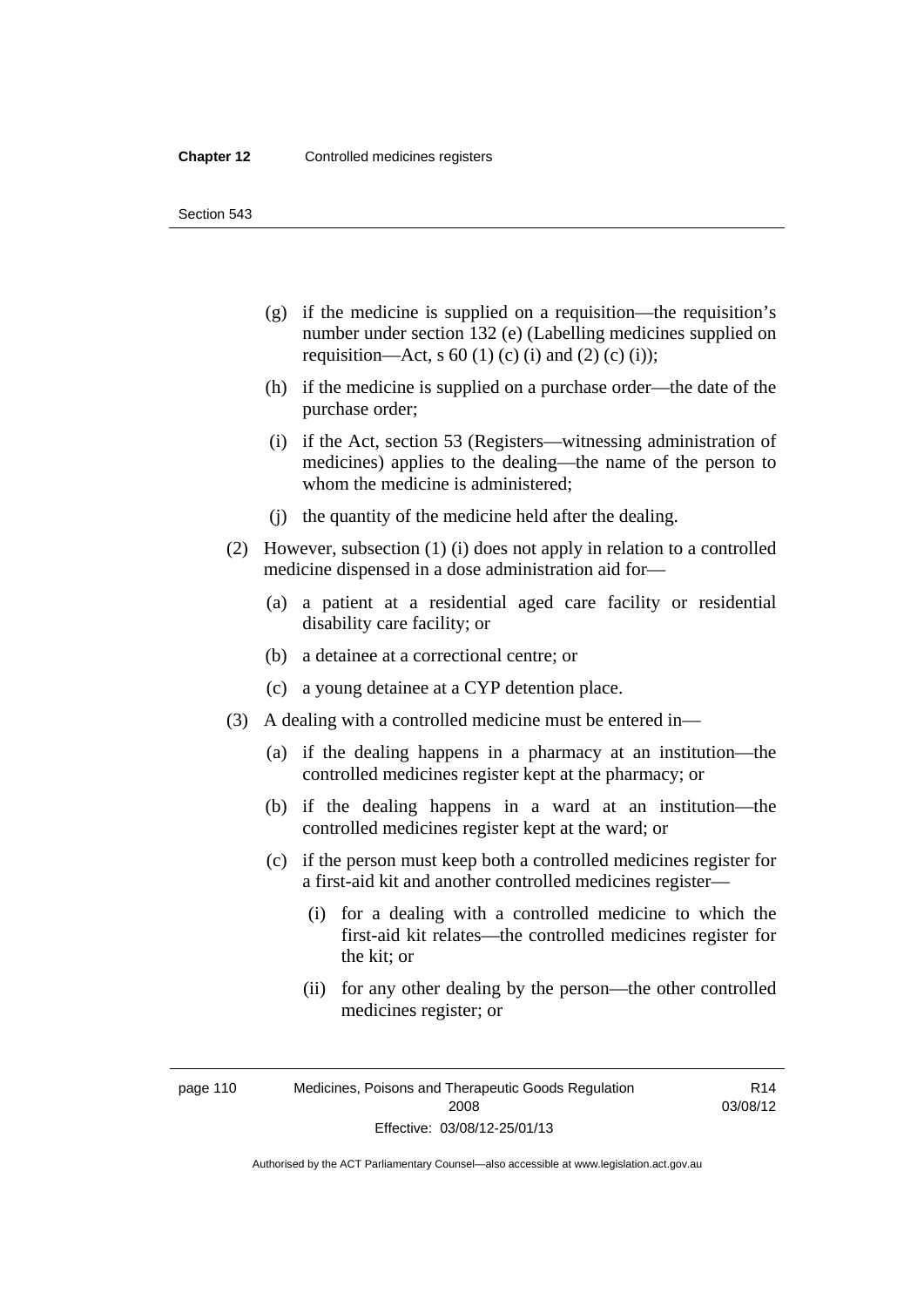(d) in any other case—the controlled medicines register the person must keep.

### **544 Prescribed witnesses for administration of controlled medicines—Act, s 53 (a) and (b)**

The following people are prescribed as witnesses in relation to the administration of a controlled medicine:

- (a) if the medicine is administered by an intern doctor—a dentist, doctor, midwife, nurse, nurse practitioner or pharmacist;
- (b) if the medicine is administered by a person who is not an intern doctor—
	- (i) a person prescribed under paragraph (a); or
	- (ii) an intern doctor or enrolled nurse.
- *Note Dentist*, *doctor* and *pharmacist* does not include an intern or trainee (see defs of these terms in dict).

### **545 Prescribed witnesses for discarding of controlled medicines—Act, s 54 (a) and (b)**

- (1) The following people are prescribed as witnesses in relation to the discarding of a controlled medicine:
	- (a) an ambulance officer employed by the Commonwealth, the Territory or a State;
	- (b) an approved analyst;
	- (c) a dentist;
	- (d) a doctor;
	- (e) a medicines and poisons inspector;
	- (f) a midwife;
	- (g) a nurse;

R14 03/08/12 page 111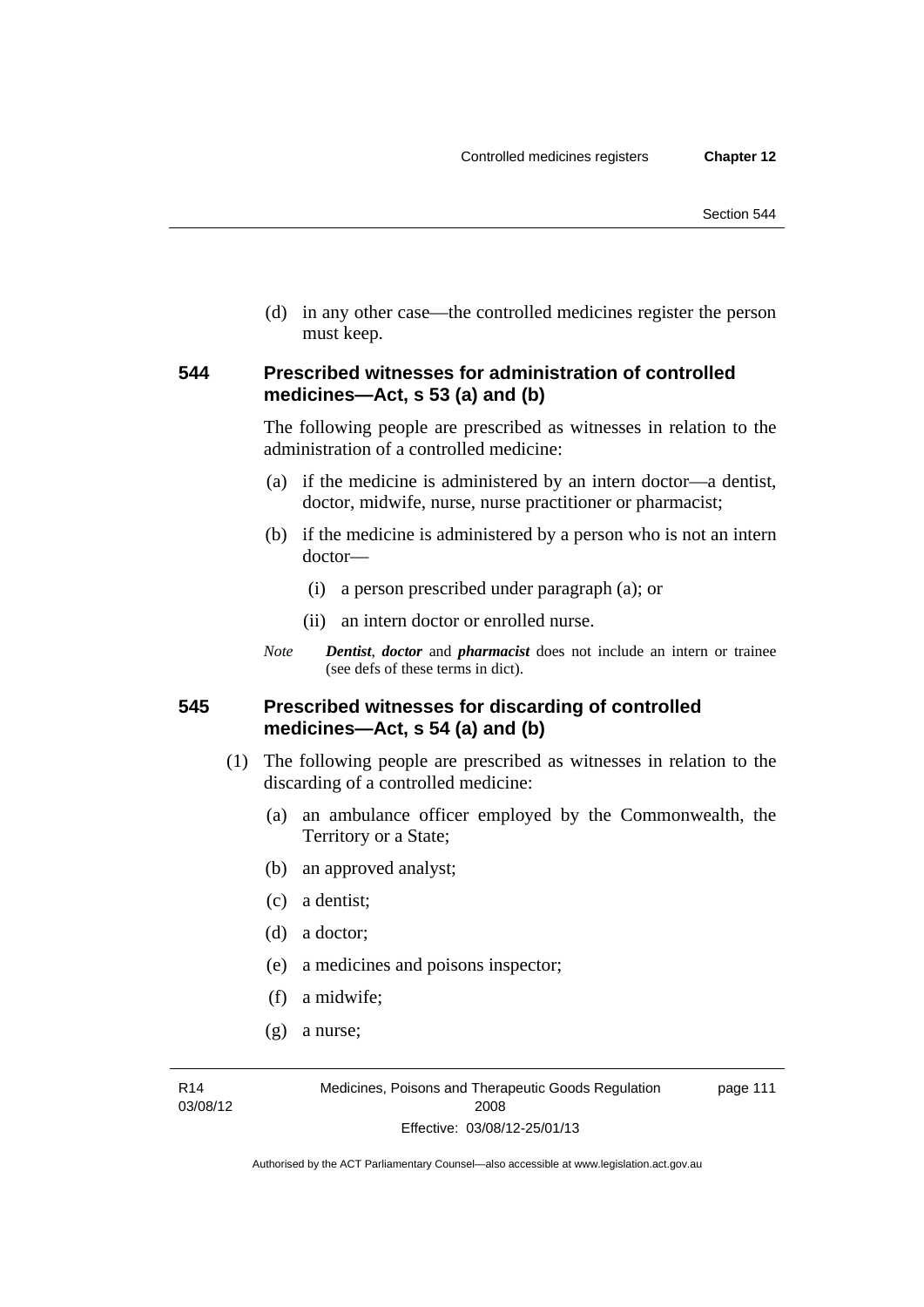- (h) a nurse practitioner;
- (i) a pharmacist;
- (j) a veterinary surgeon.
- *Note 1 Approved analyst*—see the dictionary.
- *Note 2 Dentist*, *doctor*, *pharmacist* and *veterinary surgeon* does not include an intern or trainee (see defs of these terms in dict).
- *Note 3 Nurse* does not include an enrolled nurse (see Legislation Act, dict, pt 1).
- *Note 4* See s 390 for the discarding of the residue of a controlled medicine left after administration.
- (2) However, a person mentioned in subsection (1) must not be a prescribed witness to the discarding of a controlled medicine if the person is—
	- (a) related to, a close friend of or employed by the person discarding the medicine; or
	- (b) the supervisor of the person discarding the medicine; or
	- (c) supervised by the person discarding the medicine.

### **546 Changes etc to entries in controlled medicines registers—Act, s 55 (2) (b)**

- (1) An entry in a paper-based controlled medicines register may be amended by the person who made the entry by—
	- (a) the person signing and dating a marginal note or footnote that gives the date of the amendment and the amended details; and
	- (b) if the entry relates to administering a controlled medicine—
		- (i) the amendment being witnessed by a person prescribed under section 544 (Prescribed witnesses for administration of controlled medicines—Act, s 53 (a) and (b)); and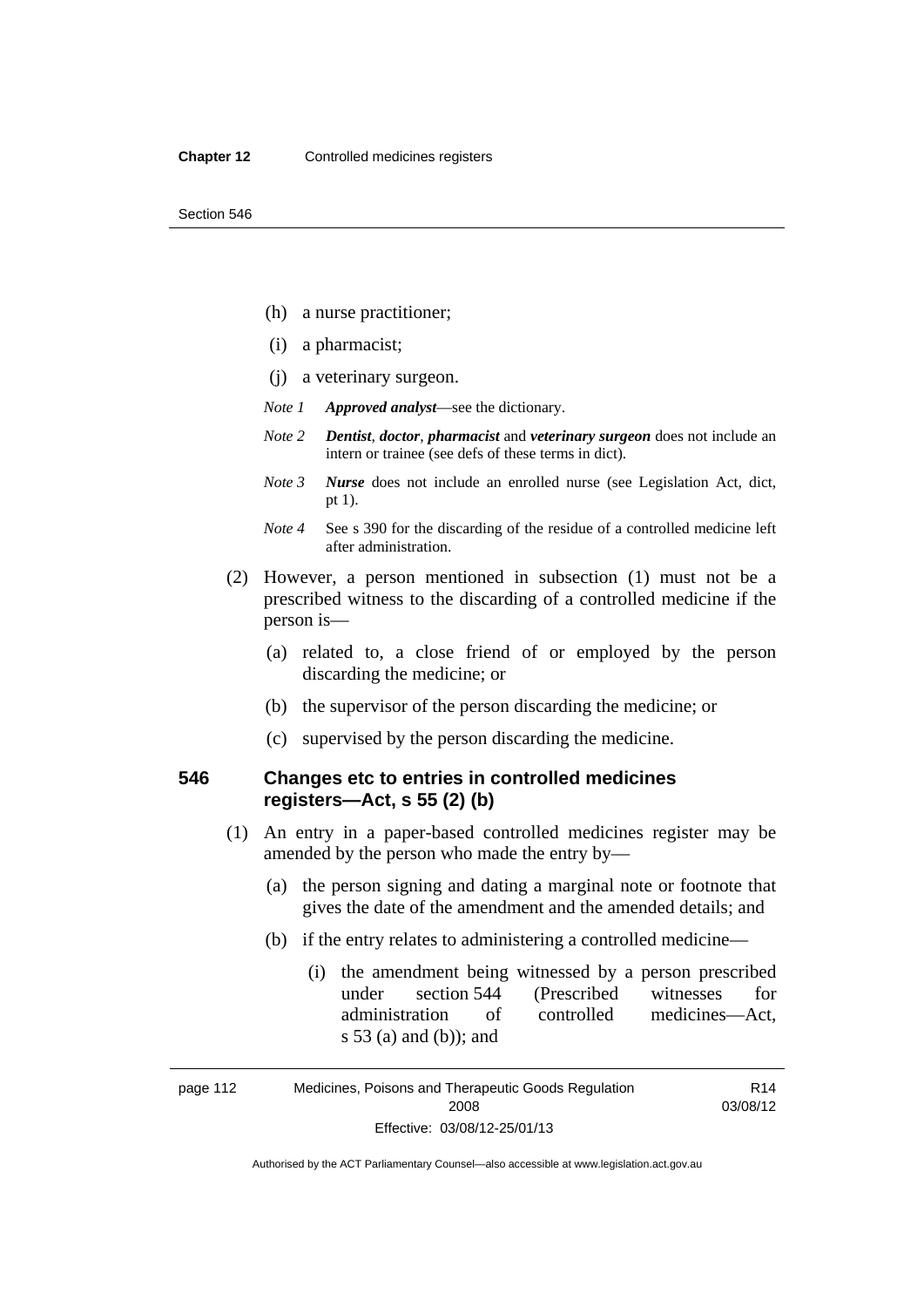- (ii) the witness signing the amendment as witness; and
- (c) if the entry relates to the discarding of a controlled medicine—
	- (i) the amendment being witnessed by a person prescribed under section 545 (Prescribed witnesses for discarding of controlled medicines—Act, s 54 (a) and (b)); and
	- (ii) the witness signing the amendment as witness.
- (2) An entry in an electronic controlled medicines register may be amended by the person who made the entry by the person attaching or linking, by electronic means, a document that includes—
	- (a) the person's signature, the date and the amended details; and
	- (b) if the entry relates to administering a controlled medicine—the signature as witness of a person prescribed under section 544; and
	- (c) if the entry relates to the discarding of a controlled medicine the signature as witness of a person prescribed under section 545.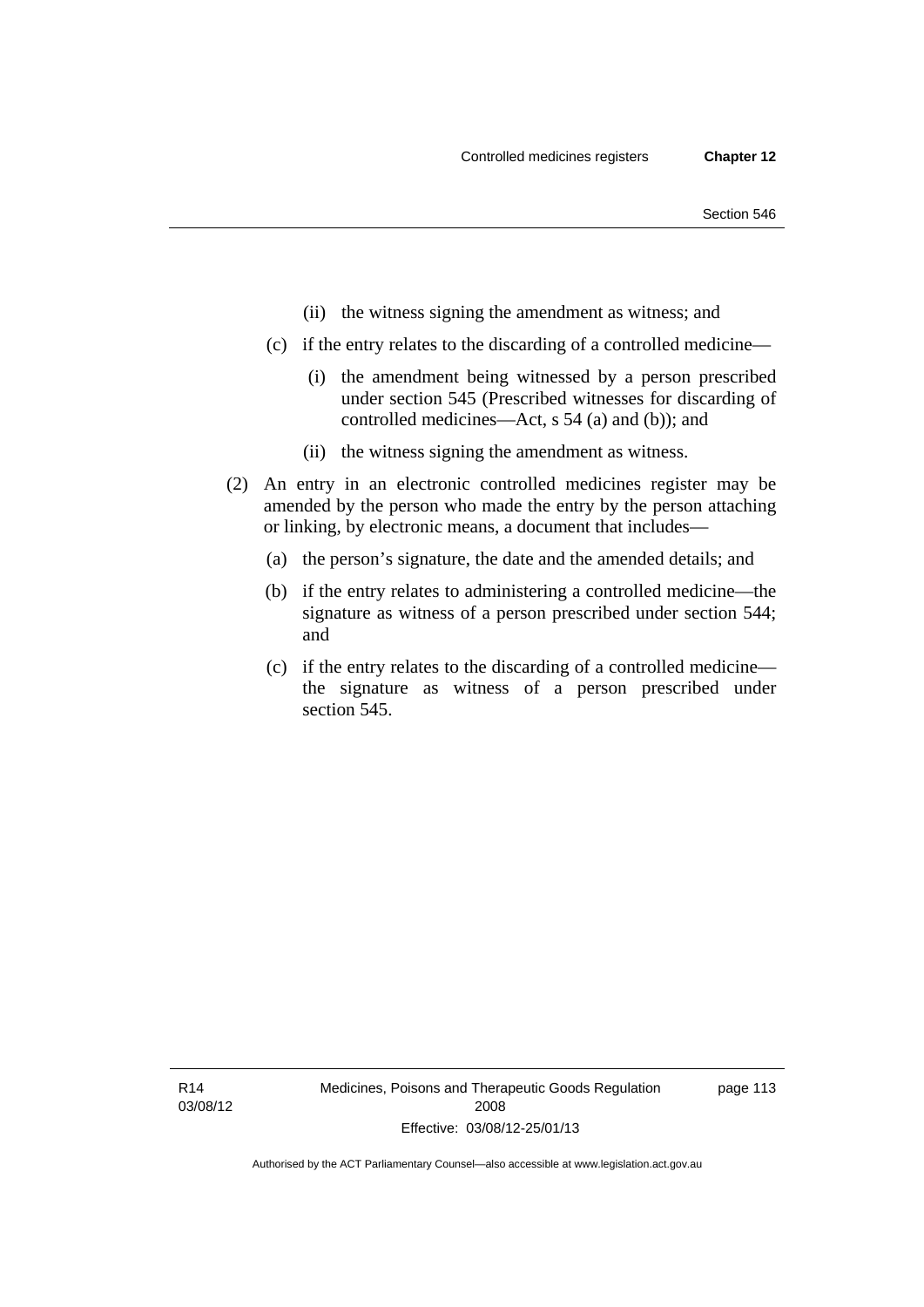# **Chapter 13 Controlled medicines and appendix D medicines approvals for human use**

# **Part 13.1 Controlled medicines approvals**

*Note* It is a condition of an authorisation to prescribe a controlled medicine for human use that the prescriber has an approval under this part (see s 31 (d)).

# **Division 13.1.1 Preliminary**

### **550 Meaning of** *controlled medicines approval*

In this regulation:

*controlled medicines approval* means an approval to prescribe a controlled medicine under—

- (a) division 13.1.2 (Standing controlled medicines approvals); or
- (b) division 13.1.3 (Chief health officer controlled medicines approvals).

### **551 Meaning of** *designated prescriber***—pt 13.1**

In this part:

*designated prescriber* means a prescriber (other than a veterinary surgeon or trainee veterinary surgeon) in relation to whom prescribing a controlled medicine is included in schedule 1, column 3.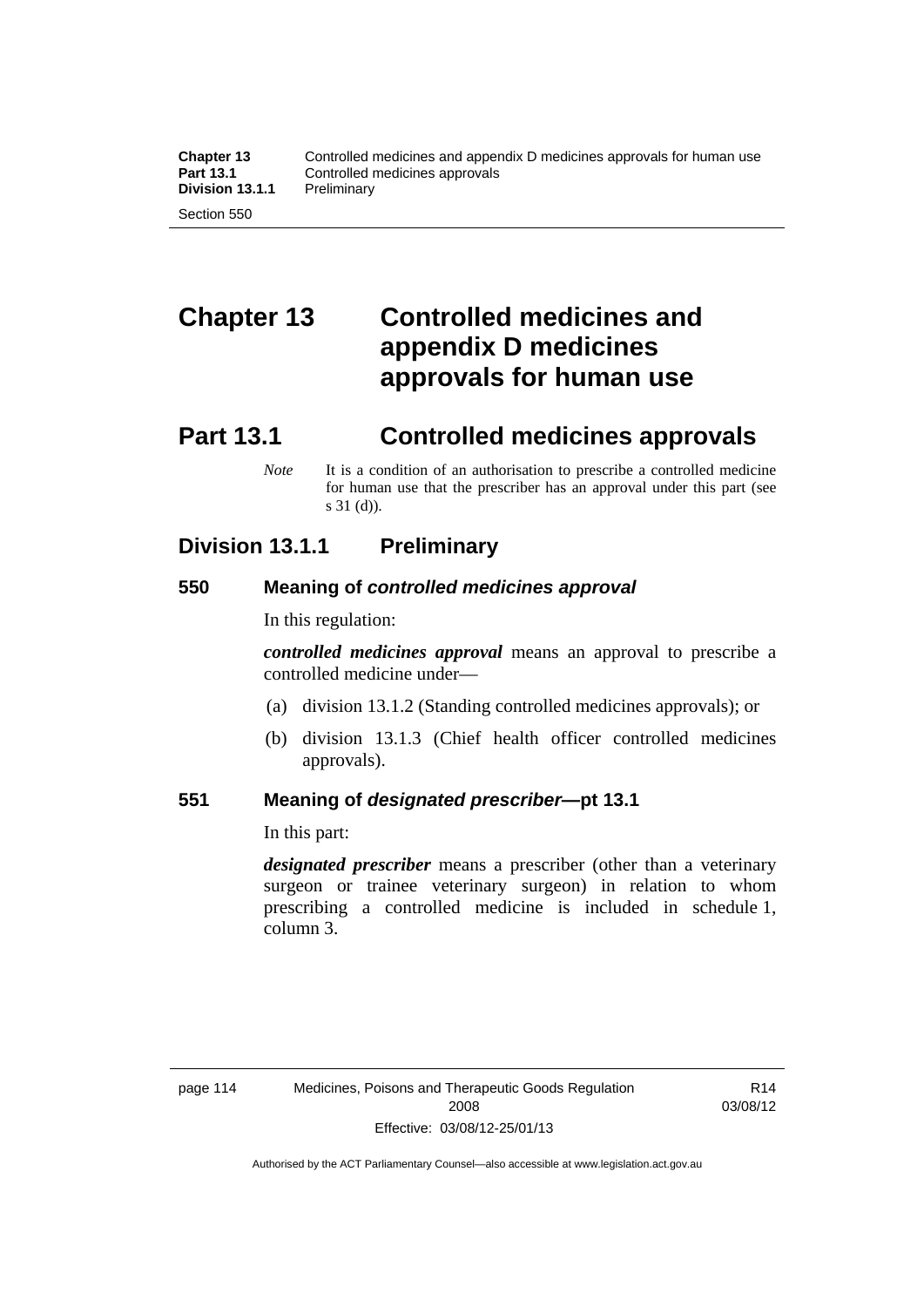# **Division 13.1.2 Standing controlled medicines approvals**

### **555 Standing approval to prescribe controlled medicines for hospital in-patients**

A designated prescriber is approved to prescribe a controlled medicine for a patient of the prescriber if the patient is an in-patient at a hospital.

*Note* A *hospice* is a hospital (see *The Macquarie Dictionary*, 4th ed).

### **556 Standing approval to prescribe controlled medicines for short-term treatment**

A designated prescriber is approved to prescribe a controlled medicine for a patient of the prescriber if—

- (a) the prescriber believes on reasonable grounds that the patient is not a drug-dependant person in relation to a controlled medicine or prohibited substance; and
- (b) the prescriber believes on reasonable grounds that the patient has not been prescribed a controlled medicine within the 2-month period before the prescriber prescribes the medicine; and
- (c) the prescriber prescribes the controlled medicine for the patient's use for 2 months or less.

*Note* For long-term prescribing, see div 13.1.3.

### **557 Standing interim approval to prescribe buprenorphine and methadone for patients of certain institutions**

(1) In this section:

*doctor* includes an intern doctor acting under the direct supervision of a doctor.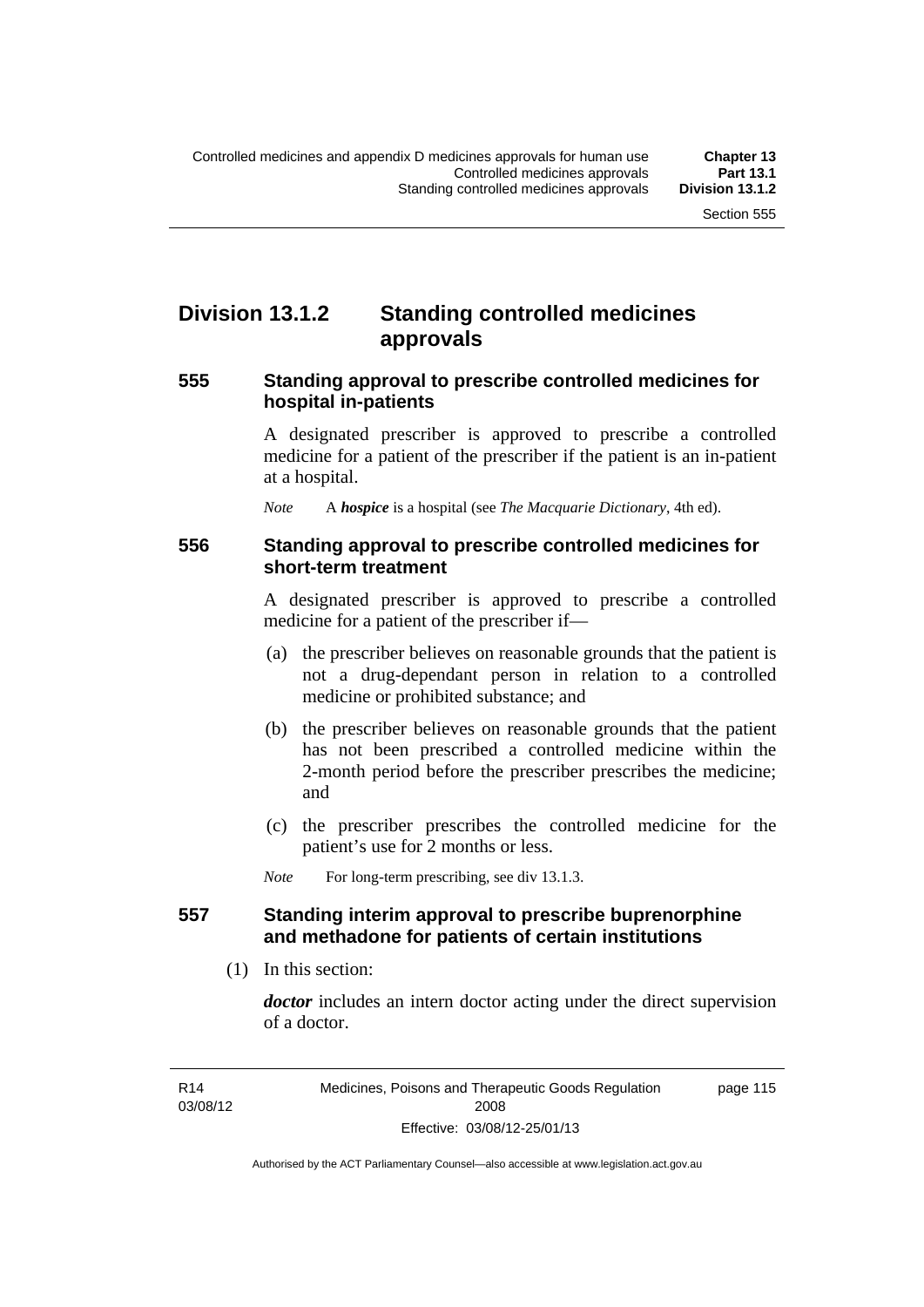- (2) A doctor is approved (the *interim approval*) to prescribe buprenorphine or methadone if—
	- (a) the doctor—
		- (i) is working at a hospital and prescribes the medicine for an outpatient at the hospital; or
		- (ii) is working at any of the following institutions and prescribes the medicine for a patient of the institution:
			- (A) a correctional centre;
			- (B) a CYP detention place;
			- (C) an opioid dependency treatment centre operated by the Territory; or
			- *Note Institution* includes a correctional centre and a CYP detention place (see s 652).
		- (iii) prescribes the medicine for a person in police custody; and
	- (b) the buprenorphine or methadone is prescribed in accordance with the opioid dependency treatment guidelines; and

*Note Opioid dependency treatment guidelines*—see the dictionary.

- (c) the doctor makes an application under section 560 to prescribe the medicine not later than 72 hours after the doctor first prescribes buprenorphine or methadone for the patient.
- (3) The interim approval ends—
	- (a) if the chief health officer approves the application under division 13.1.3—when the doctor is given notice of the approval; or
	- (b) if the application under section 560 is withdrawn—on the withdrawal of the application; or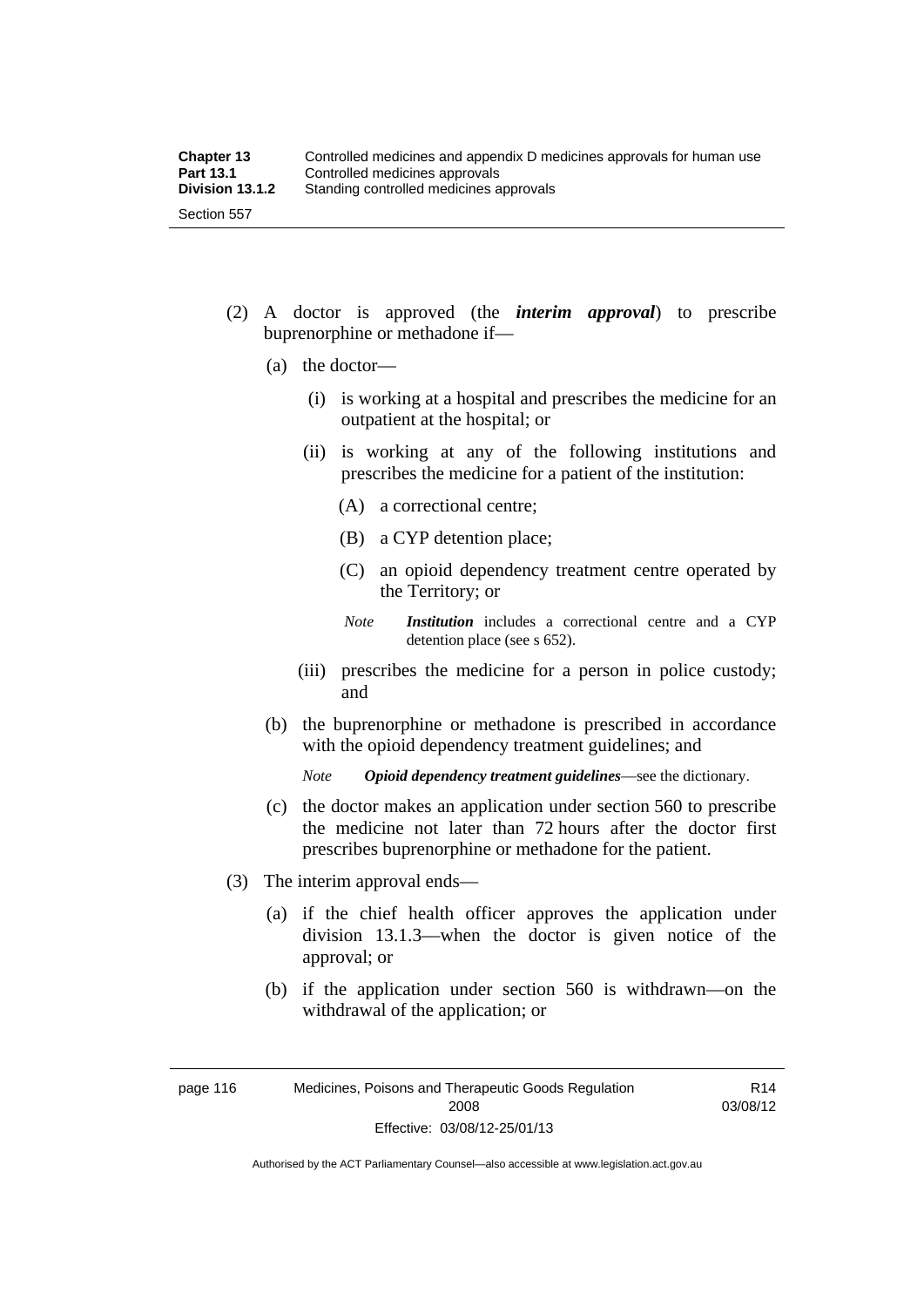- (c) if the chief health officer refuses to approve the application and the 7-day period mentioned in section 565 (2) (Applications for review of unfavourable CHO decisions for approvals) ends without an application for review being made—at the end of the 7-day period; or
- (d) if the chief health officer refers the application to the medicines advisory committee or an application is made to the committee under section 565—when the doctor is given notice of the chief health officer's decision under section 573 (Medicines advisory committee—directions to CHO).

### **Division 13.1.3 Chief health officer controlled medicines approvals**

### **560 Applications for CHO controlled medicines approvals**

- (1) A designated prescriber may apply to the chief health officer for approval to prescribe a controlled medicine.
- (2) An application under subsection (1) must—
	- (a) be for approval to prescribe a controlled medicine for a single individual; and
	- (b) be made in a way determined by the chief health officer.

#### **Examples**

telephone, email and fax

- *Note 1* If a form is approved under the Act, s 198 for this provision, the form must be used.
- *Note 2* An example is part of the regulation, is not exhaustive and may extend, but does not limit, the meaning of the provision in which it appears (see Legislation Act, s 126 and s 132).
- (3) An application under subsection (1) may be made—
	- (a) on the applicant's own behalf; or

R14 03/08/12 page 117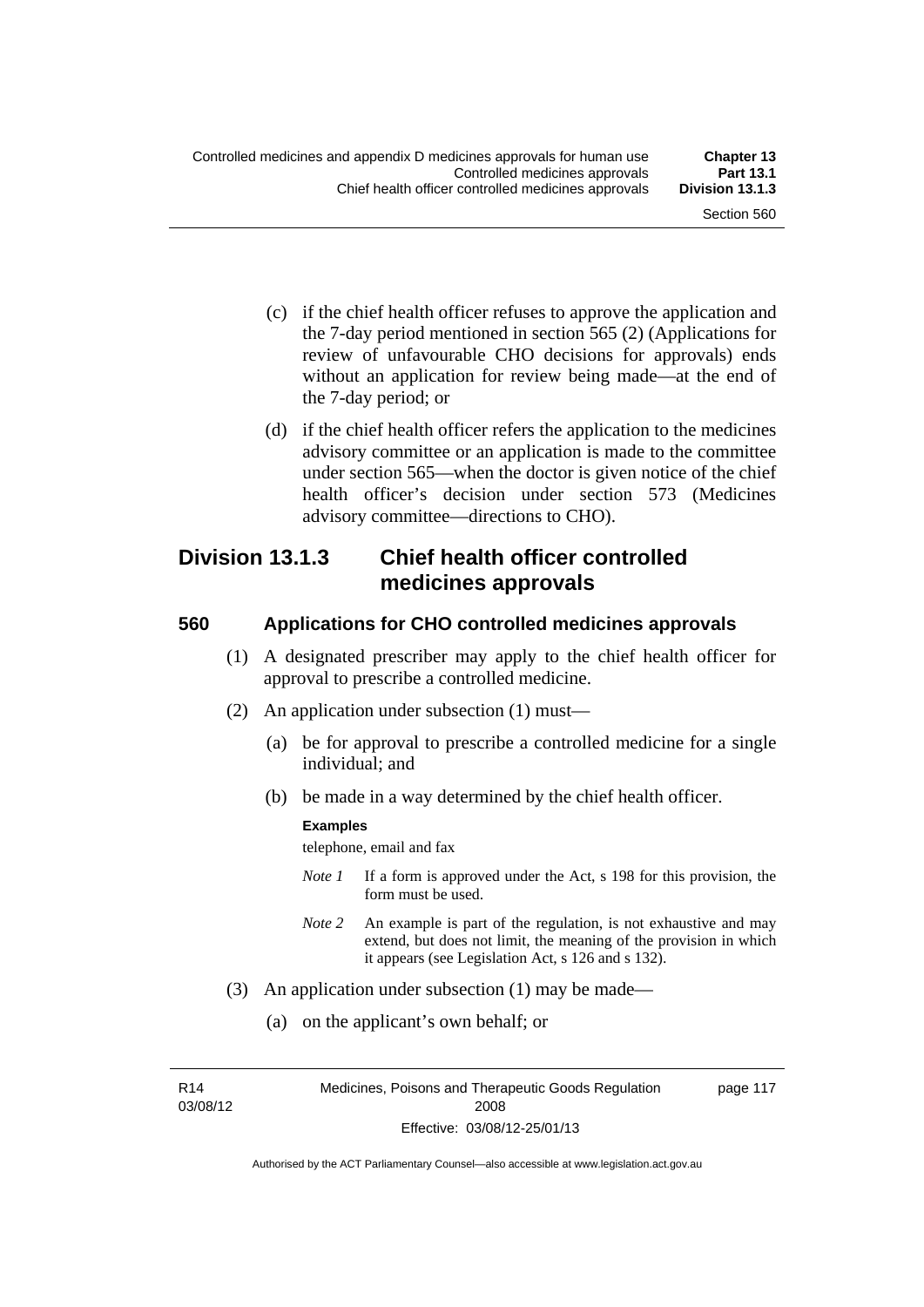- (b) on the applicant's own behalf and on behalf of 1 or more other named designated prescribers; or
- (c) on behalf of a group of designated prescribers that includes the applicant and who practise at the same premises.

#### **Example**

the doctors practising at a suburban medical practice so that if a person's usual doctor is unavailable another doctor at the practice can, under the approval, prescribe the controlled medicine

(4) A determination under subsection (2) (b) is a notifiable instrument.

*Note* A notifiable instrument must be notified under the Legislation Act.

### **561 Requirements for CHO controlled medicines approval applications**

- (1) An application by a designated prescriber for an approval to prescribe a controlled medicine for a patient must include the following:
	- (a) the designated prescriber's name and address;
	- (b) if the application is made on behalf of a group of designated prescribers—the names of the designated prescribers or a description of the group;
	- (c) the medicine, and the form, strength and quantity of the medicine, to be prescribed;

*Note* For morphine or oxycodone for a terminally ill person, see s (2).

- (d) the daily dose of the medicine and, if more than 1 form or strength of the medicine is to be prescribed, the dose for each form or strength;
- (e) the patient's name and home address;
- (f) the condition from which the patient is suffering that, in the designated prescriber's opinion, requires treatment with the medicine;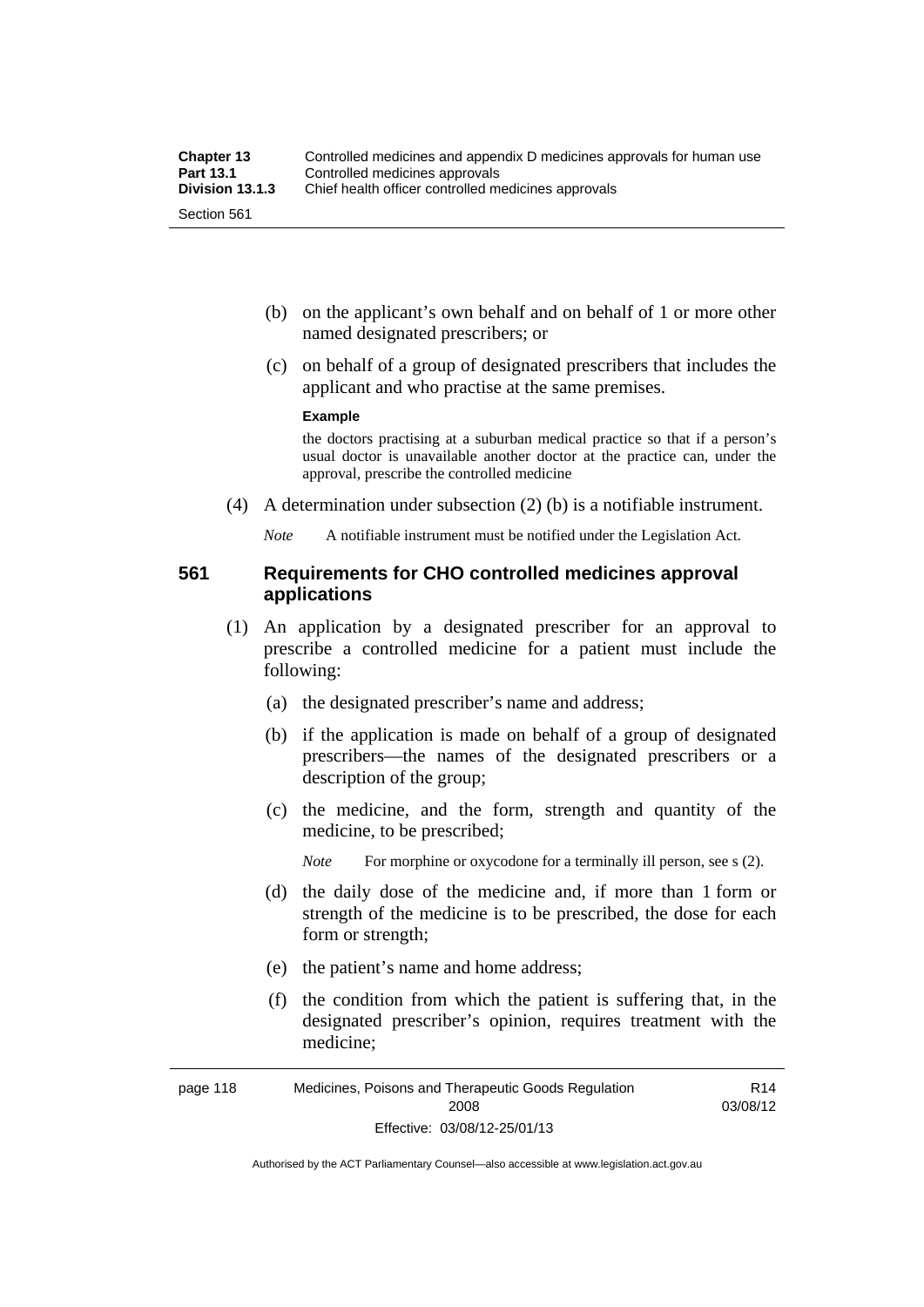page 119

- (g) whether, in the designated prescriber's opinion, based on reasonable grounds, the patient is a drug-dependent person in relation to a controlled medicine or prohibited substance.
- (2) However, for subsection (1) (c), if the controlled medicine is morphine or oxycodone for a person with a terminal illness, the application may be made for all forms, strengths and quantities of the medicine.
- (3) To remove any doubt, the application may include any other information the designated prescriber considers relevant.
- (4) The chief health officer may ask the designated prescriber for any other information reasonably required to decide the application, including, for example, further information about the patient's treatment.
	- *Note* An example is part of the regulation, is not exhaustive and may extend, but does not limit, the meaning of the provision in which it appears (see Legislation Act, s 126 and s 132).

### **562 CHO decision on applications to prescribe controlled medicines**

- (1) On application under section 560, the chief health officer must—
	- (a) approve the application in the terms applied for; or
	- (b) approve the application in terms different from those applied for; or
	- (c) refuse to approve the application; or
	- (d) refer the application to the medicines advisory committee.
	- *Note 1* An approval may include conditions (see s 570).
	- *Note* 2 For the form of a controlled medicines approval by the chief health officer, see s 571.

R14 03/08/12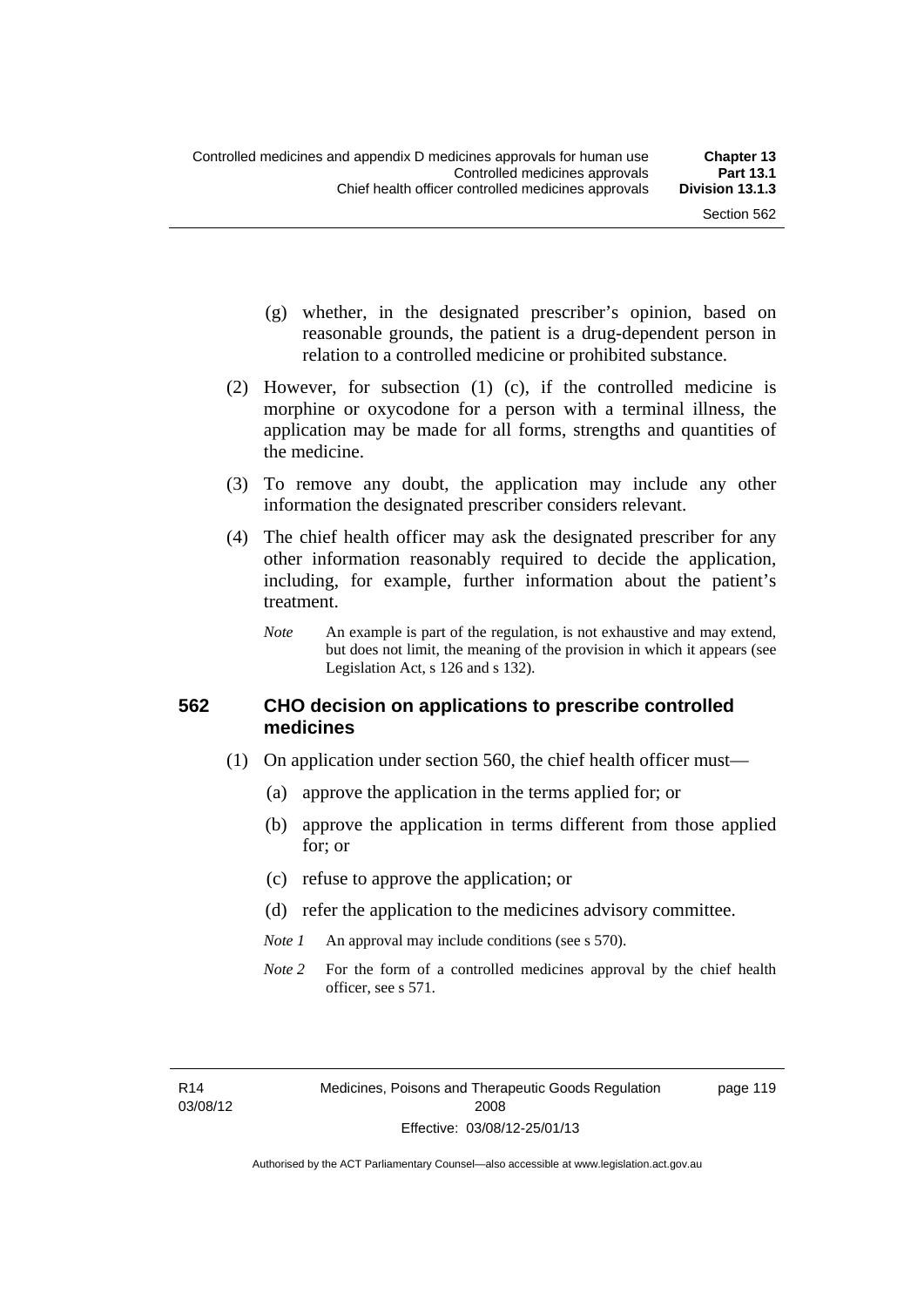| <b>Chapter 13</b> | Controlled medicines and appendix D medicines approvals for human use |  |
|-------------------|-----------------------------------------------------------------------|--|
| <b>Part 13.1</b>  | Controlled medicines approvals                                        |  |
| Division 13.1.3   | Chief health officer controlled medicines approvals                   |  |
| Section 563       |                                                                       |  |

- (2) However, the chief health officer need not decide the application if the chief health officer has asked for information under section 561 (4) and the information has not been given.
- (3) The chief health officer must give the applicant written notice of the chief health officer's decision not later than 7 days after the day the decision is made.
- (4) If the decision is made under subsection (1) (b) or (c), the notice must include information about the applicant's right to seek review of the decision under section 565 (Applications for review of unfavourable CHO decisions for approvals).

### **563 Restrictions on CHO power to approve applications for approvals**

In making a decision under section 562, the chief health officer—

- (a) must comply with any applicable guidelines made under section 574 (Medicines advisory committee—guidelines for CHO decisions on applications); and
- (b) must not approve an application to prescribe all forms, strengths and quantities of morphine or oxycodone for the treatment of a person who is terminally ill unless satisfied—
	- (i) a specialist has diagnosed the person as being terminally ill; and
	- (ii) the medicine is for use by the person for therapeutic purposes only; and
- (c) must not approve an application to prescribe buprenorphine or methadone to treat a drug-dependent person's drug-dependency unless the applicant is—
	- (i) a doctor who is working at a hospital, or an institution mentioned in section 557 (2) (a) (ii) (Standing interim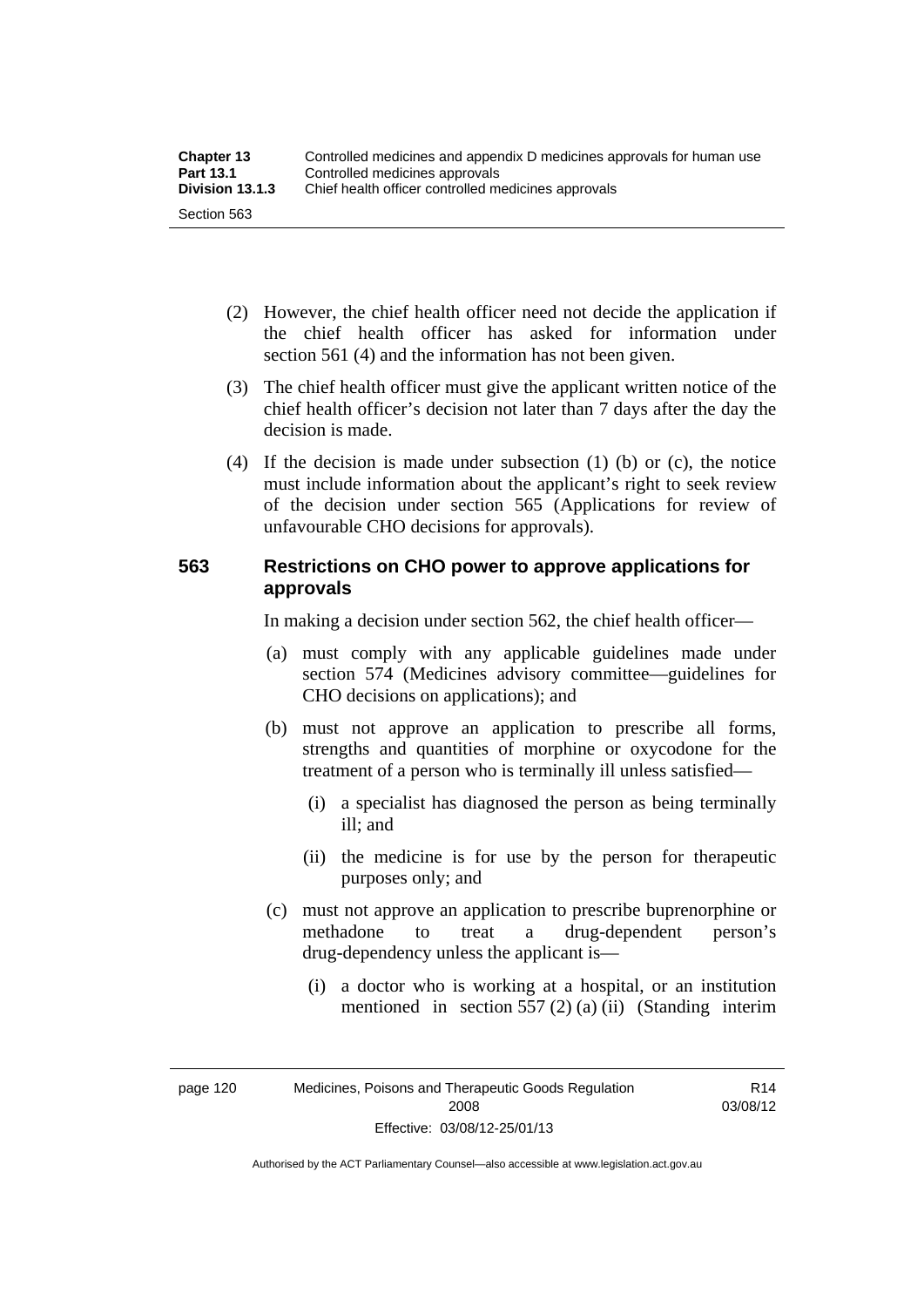approval to prescribe buprenorphine and methadone for patients of certain institutions); or

- (ii) an intern doctor who is working at a hospital, or an institution mentioned in section 557 (2) (a) (ii), and who is acting under the direct supervision of a doctor at the hospital or institution; or
- (iii) a doctor who is treating a person held in police custody; or
- (iv) a doctor who holds an endorsement under section 582 (CHO decisions on applications for endorsement to treat drug-dependency); or
- (v) a doctor who is prescribing continuing opioid dependency treatment for up to 5 drug-dependent people if—
	- (A) the people have already undergone opioid dependency treatment for at least 14 consecutive days (the *initial treatment*); and
	- (B) the initial treatment was prescribed by a doctor holding an endorsement under section 582.
	- *Note Doctor* does not include an intern doctor (see dict).

### **564 Term of CHO controlled medicines approvals**

A controlled medicines approval under this division is for the period (not longer than 1 year) stated in the approval.

### **565 Applications for review of unfavourable CHO decisions for approvals**

- (1) This section applies if, under section 562, the chief health officer—
	- (a) approves an application for a controlled medicines approval in terms different from those applied for; or

page 121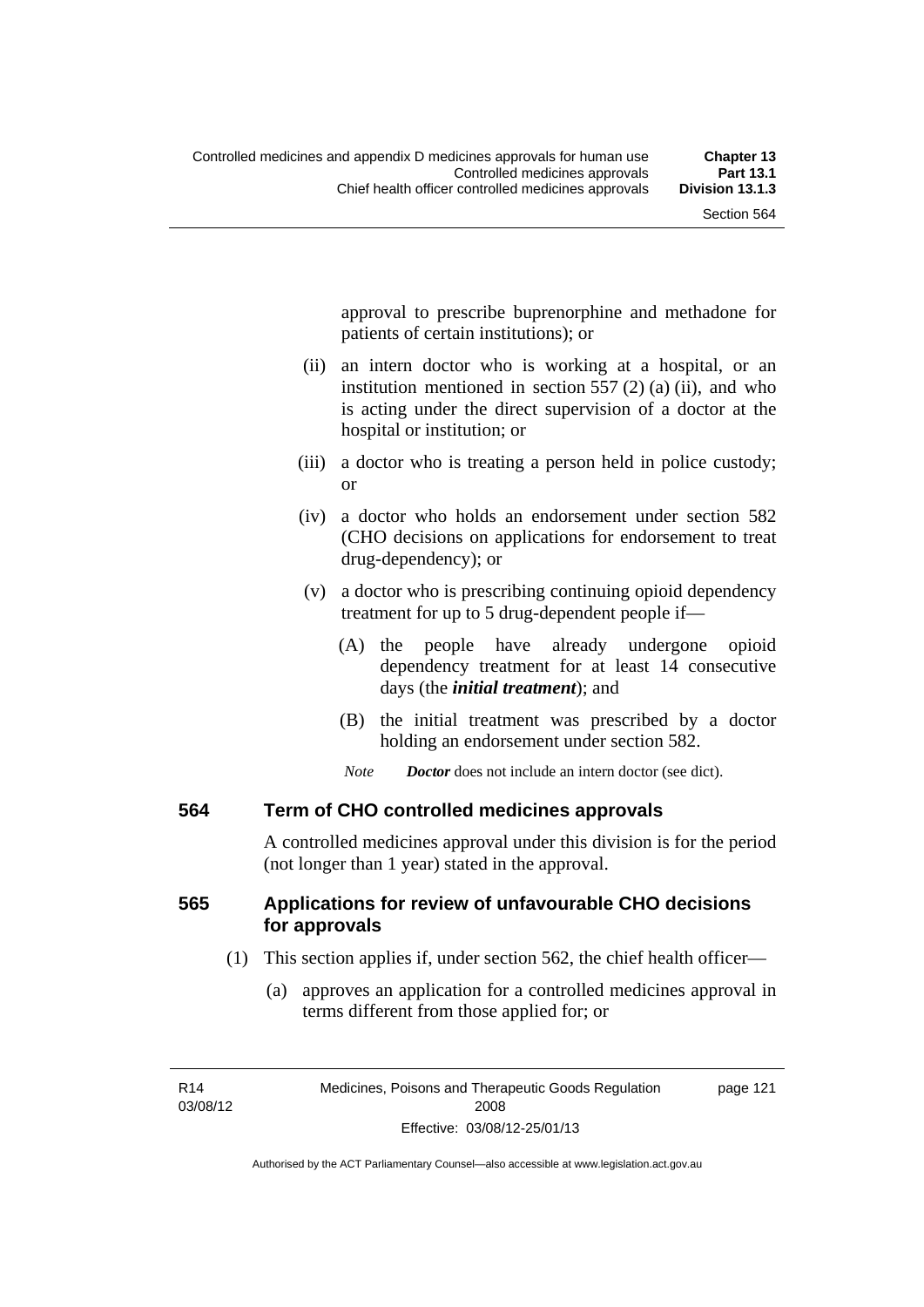- (b) refuses to approve the application for an approval.
- (2) The applicant for the approval may, not later than 7 days after the day the person receives written notice of the decision, apply to the medicines advisory committee for review of the decision.
- (3) The application for review—
	- (a) must be in writing signed by the applicant; and
	- (b) must set out the grounds for the application; and
	- (c) may include any information that the applicant considers appropriate for the review.

### **566 Medicines advisory committee—referred applications and review of unfavourable CHO decisions**

- (1) This section applies to an application—
	- (a) for approval to prescribe a controlled medicine referred to the medicines advisory committee under section 562 (1) (d); or
	- (b) under section 565 for review of a decision of the chief health officer on an application for a controlled medicines approval.
- (2) The medicines advisory committee may, in writing, ask the applicant to give the committee further information about the treatment of the person to whom the application relates not later than a stated reasonable time.
- (3) After considering the application and any further information provided in accordance with a notice under subsection (2), the medicines advisory committee must—
	- (a) for an application for review of a decision by the chief health officer—
		- (i) direct the chief health officer to confirm the decision made; or

R14 03/08/12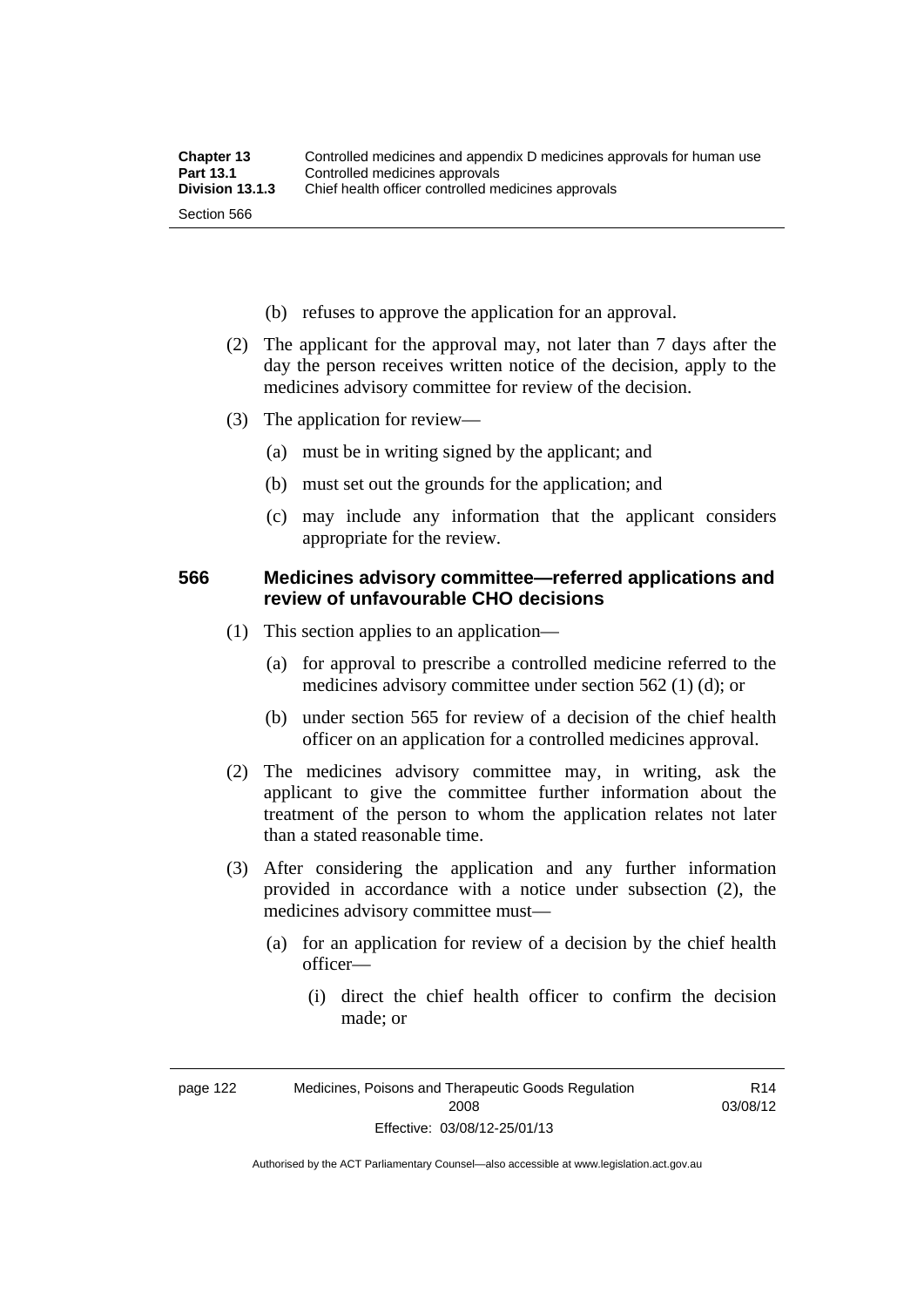- (ii) do both of the following:
	- (A) direct the chief health officer to revoke the decision made;
	- (B) give the chief health officer a direction under paragraph  $(b)$   $(i)$ ,  $(ii)$  or  $(iii)$ ; or
- (b) direct the chief health officer—
	- (i) to approve the application to prescribe a controlled medicine in the terms applied for; or
	- (ii) to approve the application in terms different from those applied for; or
	- (iii) to refuse to approve the application.
- *Note 1* The medicines advisory committee may direct the chief health officer to include conditions in the approval (see s 570 (2)).

*Note* 2 The chief health officer must comply with a direction (see s 573).

(4) A direction must be in writing.

### **567 Amendment and revocation of controlled medicines approvals**

- (1) The chief health officer may amend or revoke a controlled medicines approval on the chief health officer's own initiative and without consulting the medicines advisory committee.
- (2) The medicines advisory committee may direct the chief health officer to amend or revoke a controlled medicines approval, whether or not the approval was given at the direction of the committee.

*Note* The chief health officer must comply with a direction (see s 573).

(3) A direction under subsection (2) must be in writing.

page 123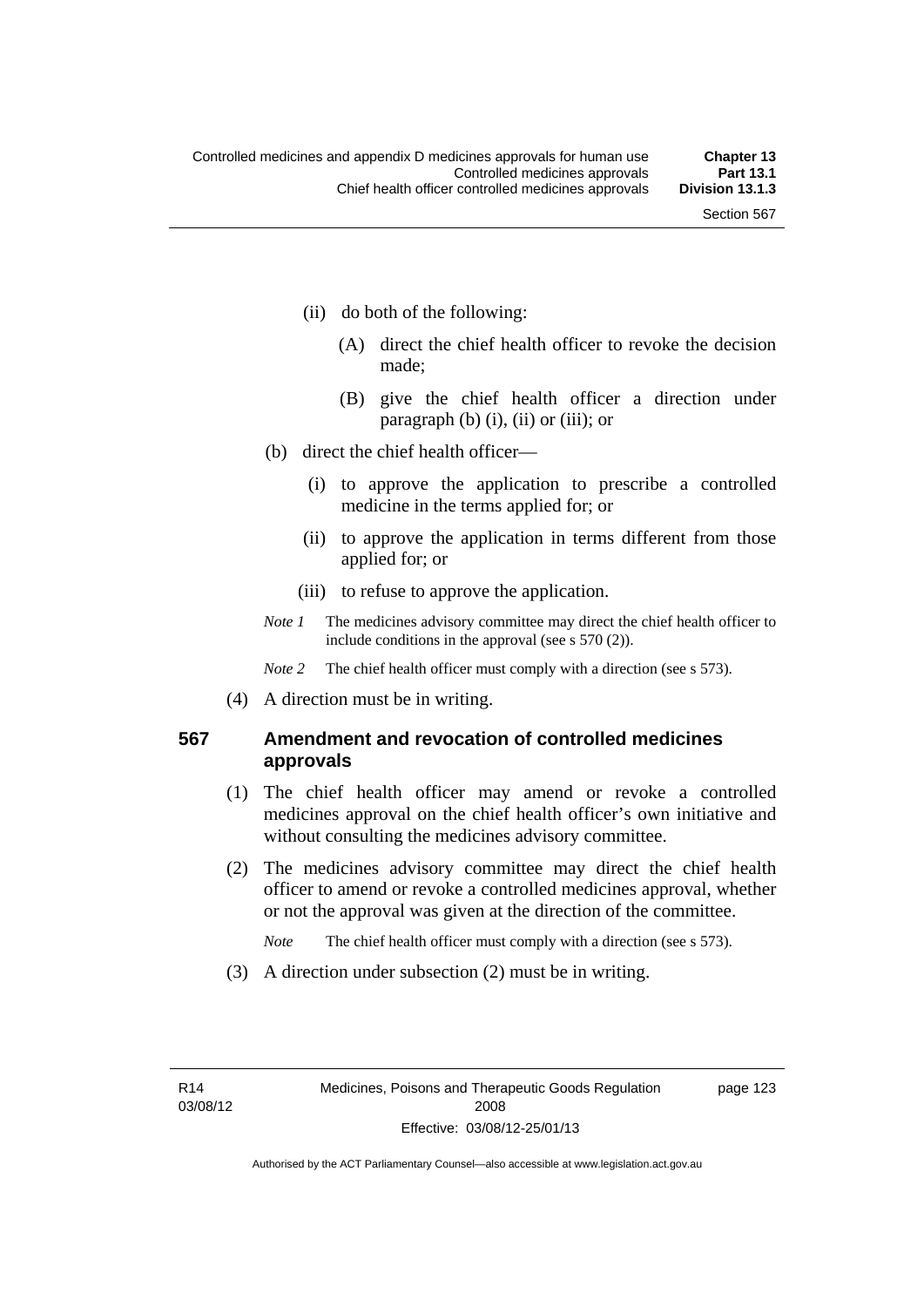- (4) The chief health officer must send the approval-holder written notice of the chief health officer's decision not later than 7 days after the day the decision is made.
- (5) If the decision is to amend or revoke a controlled medicines approval under subsection (1), the notice must include information about the approval-holder's right to seek review of the decision under section 568.
- (6) In this section:

*amend*, a controlled medicines approval, includes imposing a condition on, or changing a condition of, the approval.

## **568 Application for review of amendment and revocation on CHO initiative**

- (1) This section applies if the chief health officer amends or revokes a controlled medicines approval under section 567 (1).
- (2) The person to whom the approval was given may, not later than 7 days after the day the person is given written notice of the amendment or revocation, apply to the medicines advisory committee for review of the decision.
- (3) The application for review—
	- (a) must be in writing signed by the applicant; and
	- (b) must set out the grounds for the application; and
	- (c) may include any information that the applicant considers appropriate for the review.
- (4) To remove any doubt, the decision to which the application relates continues to operate despite the making of the application until the day the chief health officer's decision on direction under section 569 (3) takes effect.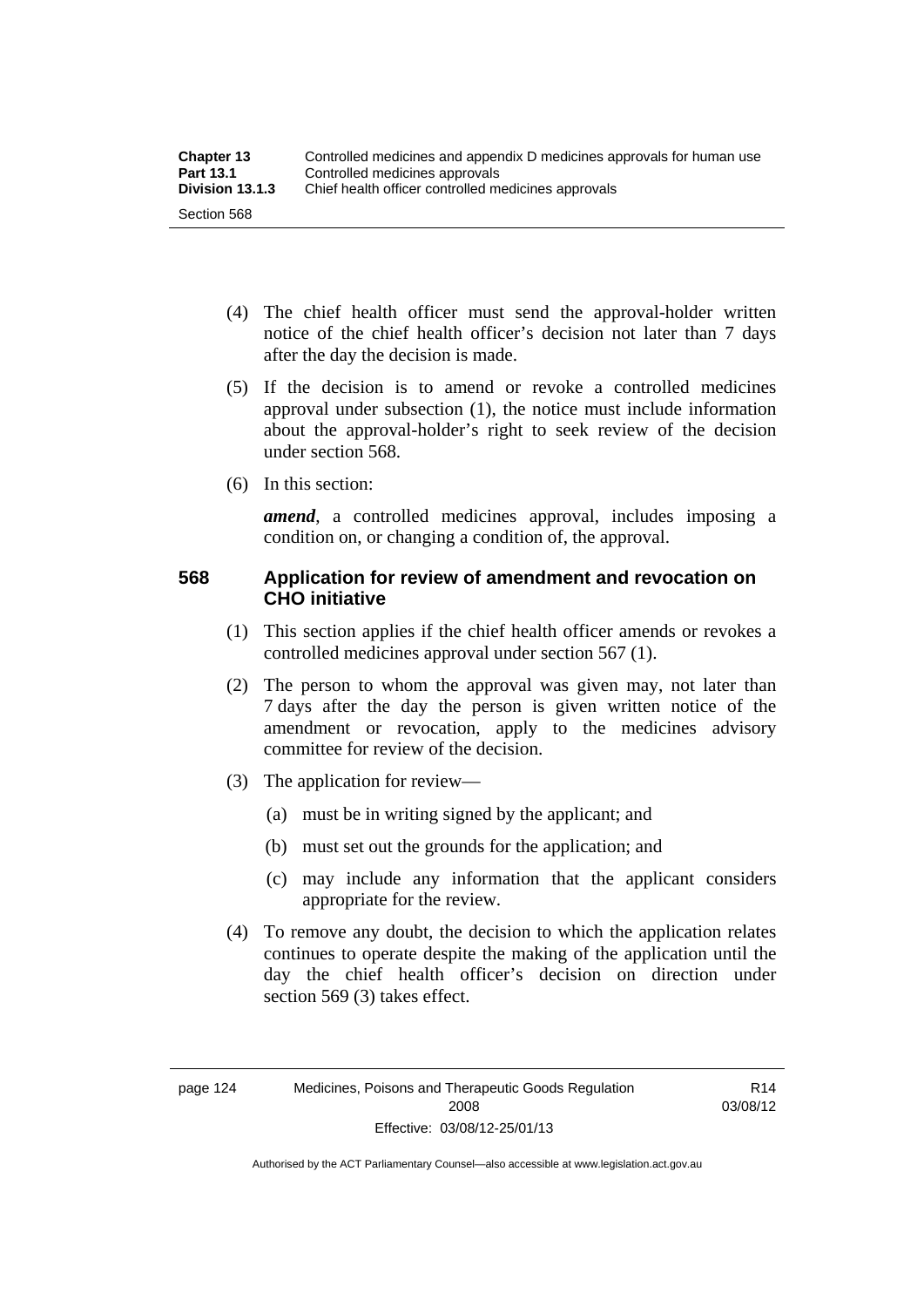## **569 Medicines advisory committee—review of amendment or revocation on CHO initiative**

- (1) This section applies if an application is made to the medicines advisory committee under section 568 to review a decision (the *original decision*) of the chief health officer to amend or revoke a controlled medicines approval.
- (2) The medicines advisory committee may, in writing, ask the designated prescriber to give the committee further information about the treatment of the person to whom the application relates not later than a stated reasonable time.
- (3) After considering the application for review and any further information provided in accordance with a notice under subsection (2), the medicines advisory committee must direct the chief health officer to—
	- (a) confirm the original decision; or
	- (b) revoke the original decision; or
	- (c) revoke the original decision and approve the application as directed by the committee.
	- *Note 1* The medicines advisory committee may direct the chief health officer to include conditions in the approval (see s 570 (2)).
	- *Note* 2 The chief health officer must comply with a direction (see s 573).
- (4) A direction must be in writing.

#### **570 Conditional controlled medicines approvals**

(1) The chief health officer may include conditions for the safe or proper use of a controlled medicine in a controlled medicines approval.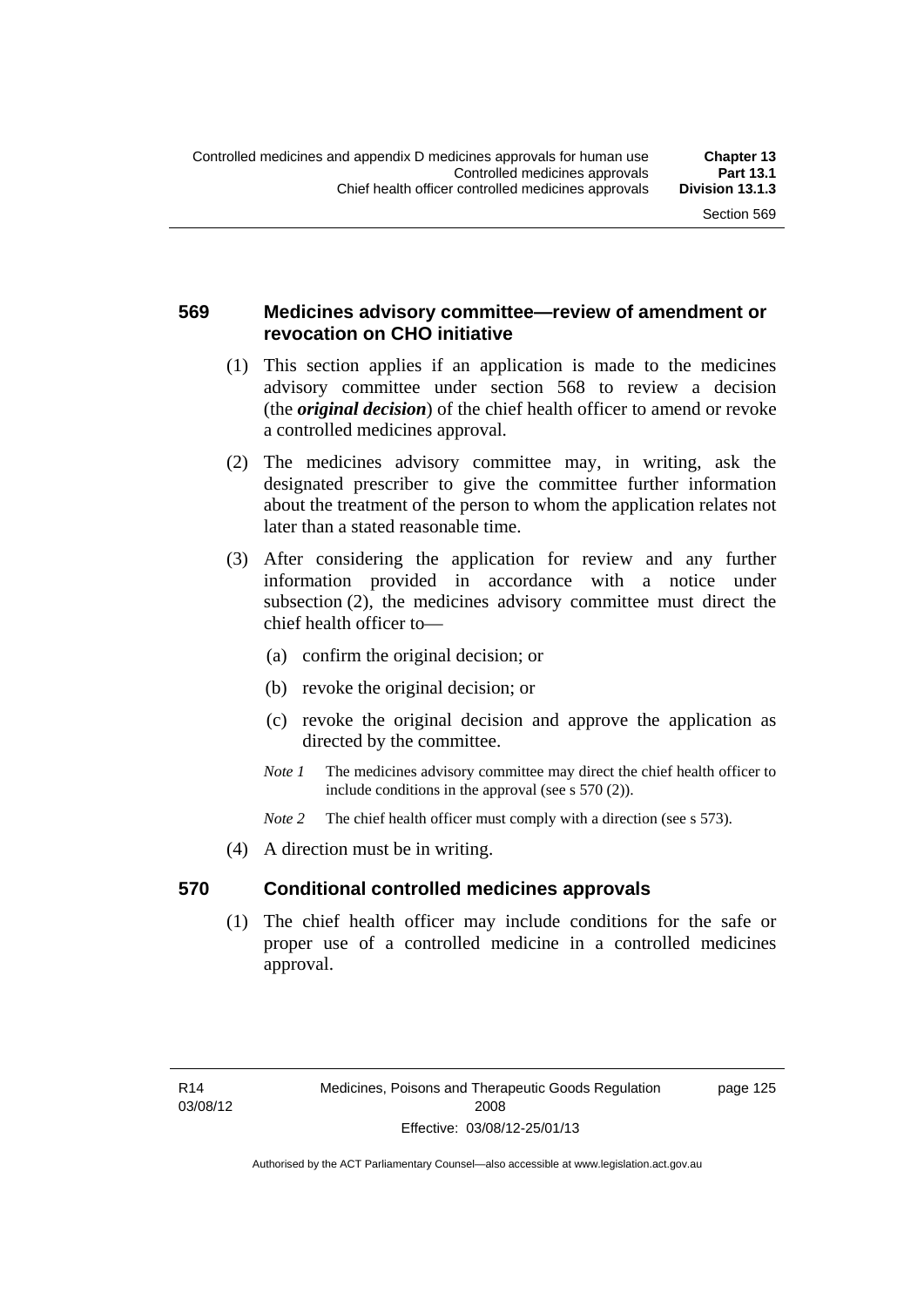| <b>Chapter 13</b> | Controlled medicines and appendix D medicines approvals for human use |
|-------------------|-----------------------------------------------------------------------|
| <b>Part 13.1</b>  | Controlled medicines approvals                                        |
| Division 13.1.3   | Chief health officer controlled medicines approvals                   |
| Section 571       |                                                                       |

 (2) The medicines advisory committee may direct the chief health officer to include conditions for the safe or proper use of a controlled medicine in a controlled medicines approval.

*Note* The chief health officer must comply with a direction (see s 573).

#### **571 Form of CHO controlled medicines approvals**

- (1) A controlled medicines approval given by the chief health officer must include the following:
	- (a) the name of the controlled medicine to which the approval relates;
	- (b) the maximum quantity of the medicine that may be prescribed under the approval;
		- *Note 1* For morphine or oxycodone for a person with a terminal illness, see s (2).
		- *Note* 2 For buprenorphine or methadone for a drug-dependent person, see s (3).
	- (c) the form and strength of the medicine that may be prescribed under the approval;
		- *Note* Other forms and strengths may be prescribed in accordance with s 32.
	- (d) the period when the medicine may be prescribed under the approval or when the approval ends;
	- (e) an identifying number for the approval;
	- (f) any condition to which the approval is subject.
	- *Note* If the approval is an oral approval, the prescriber must send the chief health officer a written application (see s  $31$  (d) (ii)).
- (2) However, for subsection (1) (b) and (c), if the controlled medicines approval relates to the treatment of a person with a terminal illness, the approval may provide that all forms, strengths and quantities of morphine or oxycodone are approved.

page 126 Medicines, Poisons and Therapeutic Goods Regulation 2008 Effective: 03/08/12-25/01/13 R14 03/08/12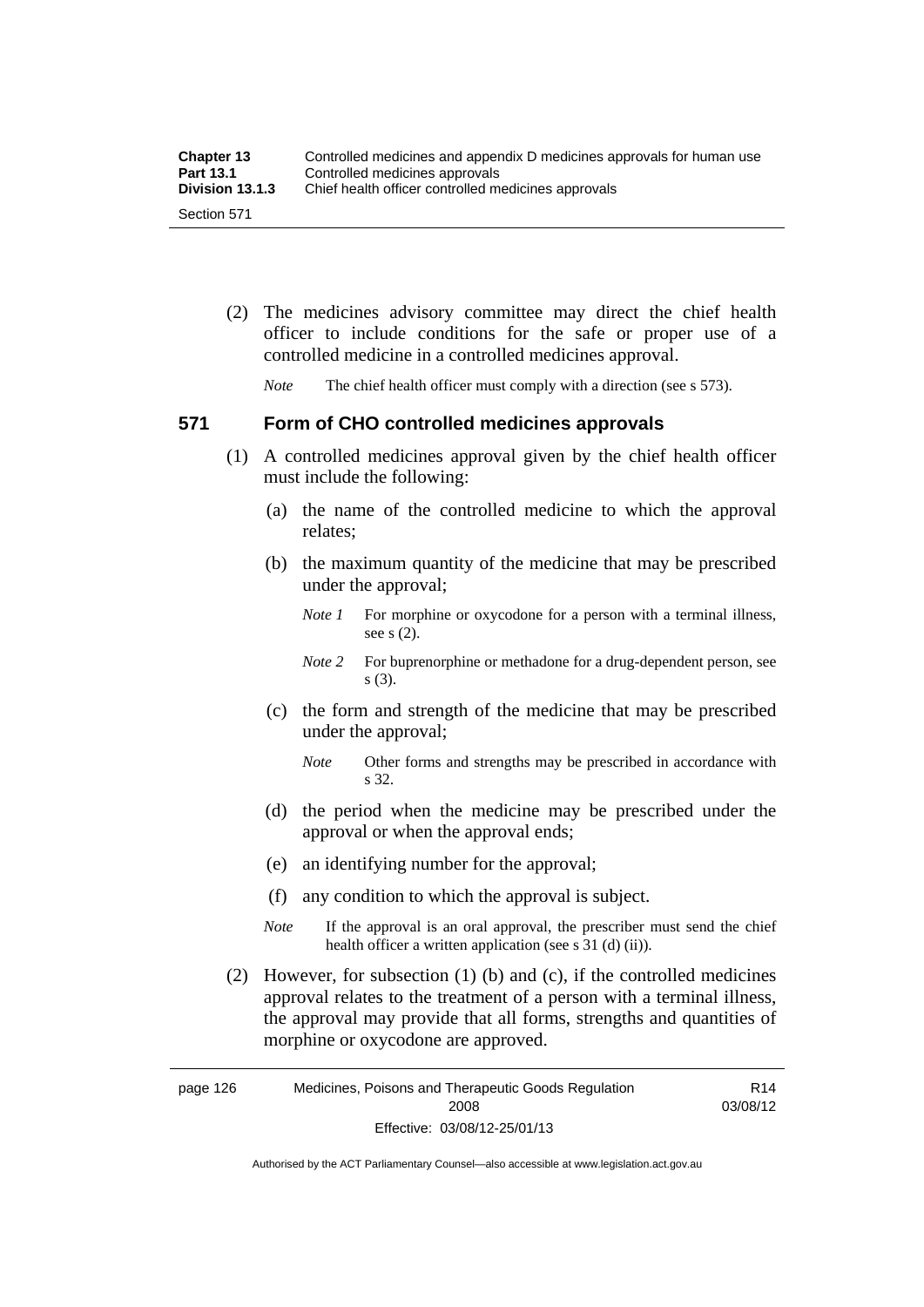(3) Also, for subsection (1) (b), if the controlled medicines approval relates to the treatment of a drug-dependent person with buprenorphine or methadone for their drug-dependency, the approval may state the maximum daily dose that may be prescribed for the person.

#### **572 When controlled medicines approvals etc take effect**

- (1) A controlled medicines approval takes effect when the applicant receives notice of the approval or, if the approval states a later day, on the later day.
- (2) An amendment or revocation of a controlled medicines approval takes effect when the approval-holder receives notice of the amendment or revocation or, if the notice of the amendment or revocation states a later day, on the later day.

### **573 Medicines advisory committee—directions to CHO**

- (1) This section applies if the medicines advisory committee directs the chief health officer to make a decision in relation to—
	- (a) an application for a controlled medicines approval; or
	- (b) a controlled medicines approval; or
	- (c) an application under section 581 (Applications for CHO endorsement to treat drug-dependency).
- (2) The chief health officer must—
	- (a) make the decision in accordance with the direction; and
	- (b) send the applicant or approval holder written notice of the decision not later than 7 days after the day the chief health officer makes the decision.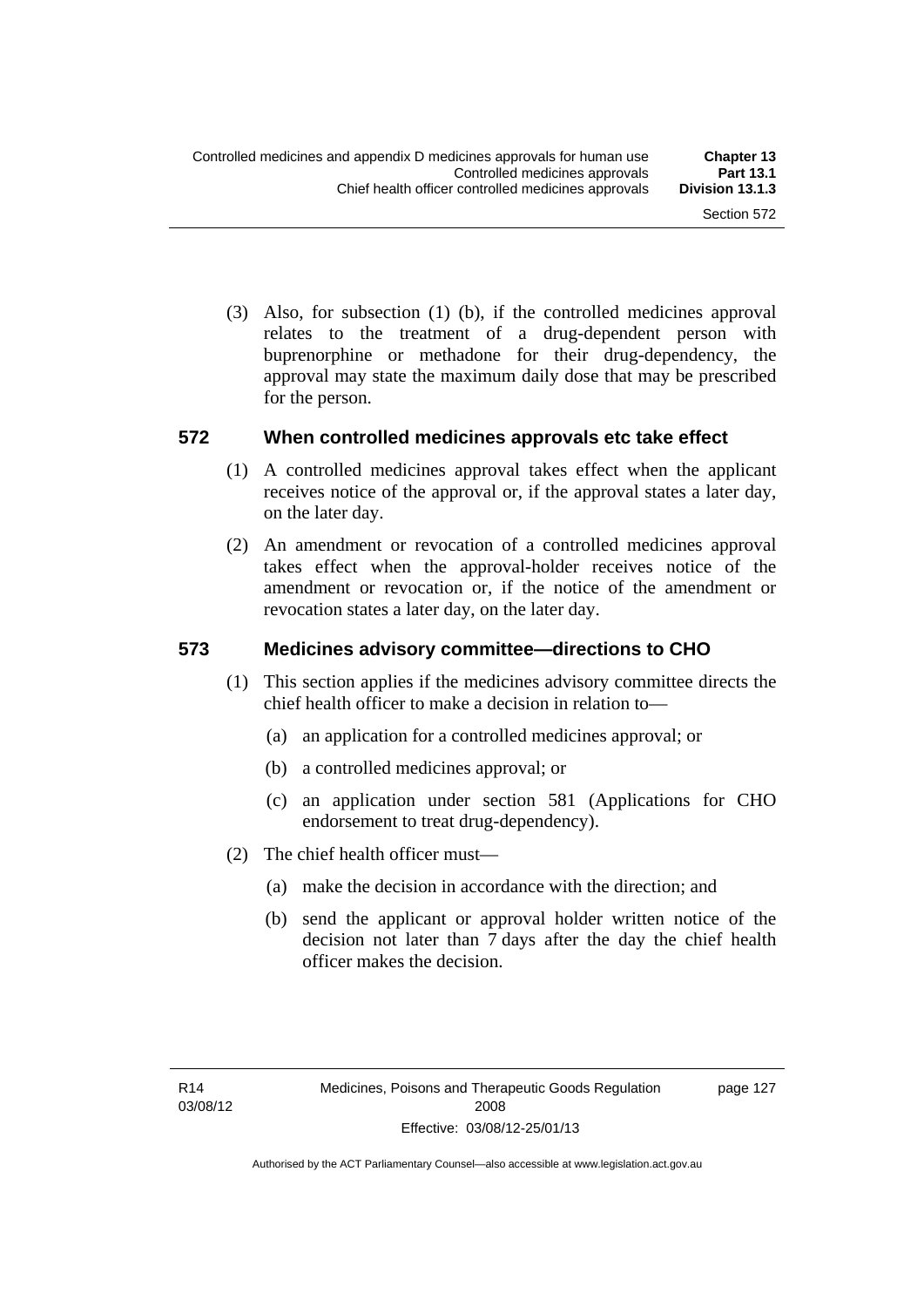### **574 Medicines advisory committee—guidelines for CHO decisions on applications**

 (1) The medicines advisory committee may issue guidelines for the chief health officer in relation to decisions on applications under section 560 (Applications for CHO controlled medicines approvals).

- (2) A guideline is a notifiable instrument.
	- *Note* A notifiable instrument must be notified under the Legislation Act.

## **Division 13.1.4 Endorsements to treat drug-dependency**

#### **580 Meaning of** *endorsement***—div 13.1.4**

In this division:

*endorsement* means an endorsement under section 582 to prescribe buprenorphine and methadone to treat a drug-dependent person's drug-dependency.

*Note* An endorsement is not required by doctors and certain intern doctors who are working at particular institutions, see s 563 (c).

#### **581 Applications for CHO endorsement to treat drug-dependency**

 (1) A doctor may, in writing, apply to the chief health officer for an endorsement.

*Note Doctor* does not include an intern doctor (see dict).

- (2) The application must include the following:
	- (a) the doctor's name and business address and telephone number;

page 128 Medicines, Poisons and Therapeutic Goods Regulation 2008 Effective: 03/08/12-25/01/13

R14 03/08/12

*Note* The chief health officer must comply with any applicable guidelines (see s 563 (a)).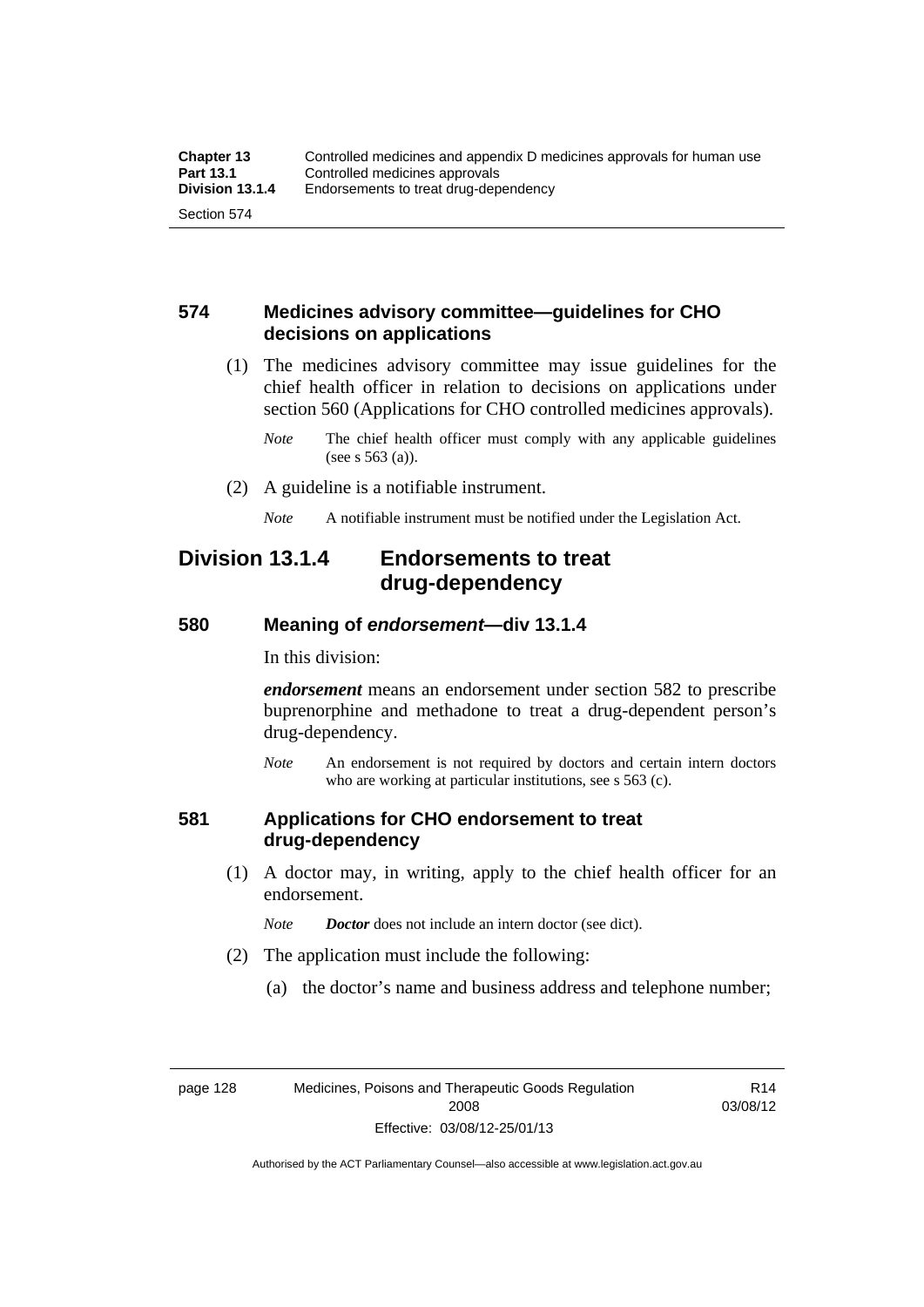- (b) the doctor's qualifications and experience in treating drug-dependency.
- *Note* If a form is approved under the Act, s 198 for this provision, the form must be used.
- (3) The chief health officer may ask the doctor for any other information reasonably required to decide the application.

#### **582 CHO decisions on applications for endorsement to treat drug-dependency**

- (1) The chief health officer must give, or refuse to give, an endorsement to a doctor who applies under section 581.
- (2) The chief health officer must not give a doctor an endorsement unless satisfied that the doctor has the qualifications and experience to treat drug-dependency.
- (3) An endorsement is subject to any condition included in the endorsement by the chief health officer.
- (4) The chief health officer must give the doctor written notice of the chief health officer's decision not later than 7 days after the day the decision is made.
- (5) If the chief health officer refuses the application, the notice must include information about the doctor's right to seek review of the decision under section 584.

#### **583 Form of CHO endorsements to treat drug-dependency**

An endorsement by the chief health officer must include the following:

- (a) the doctor's name;
- (b) an identifying number for the endorsement;
- (c) any condition to which the endorsement is subject.

R14 03/08/12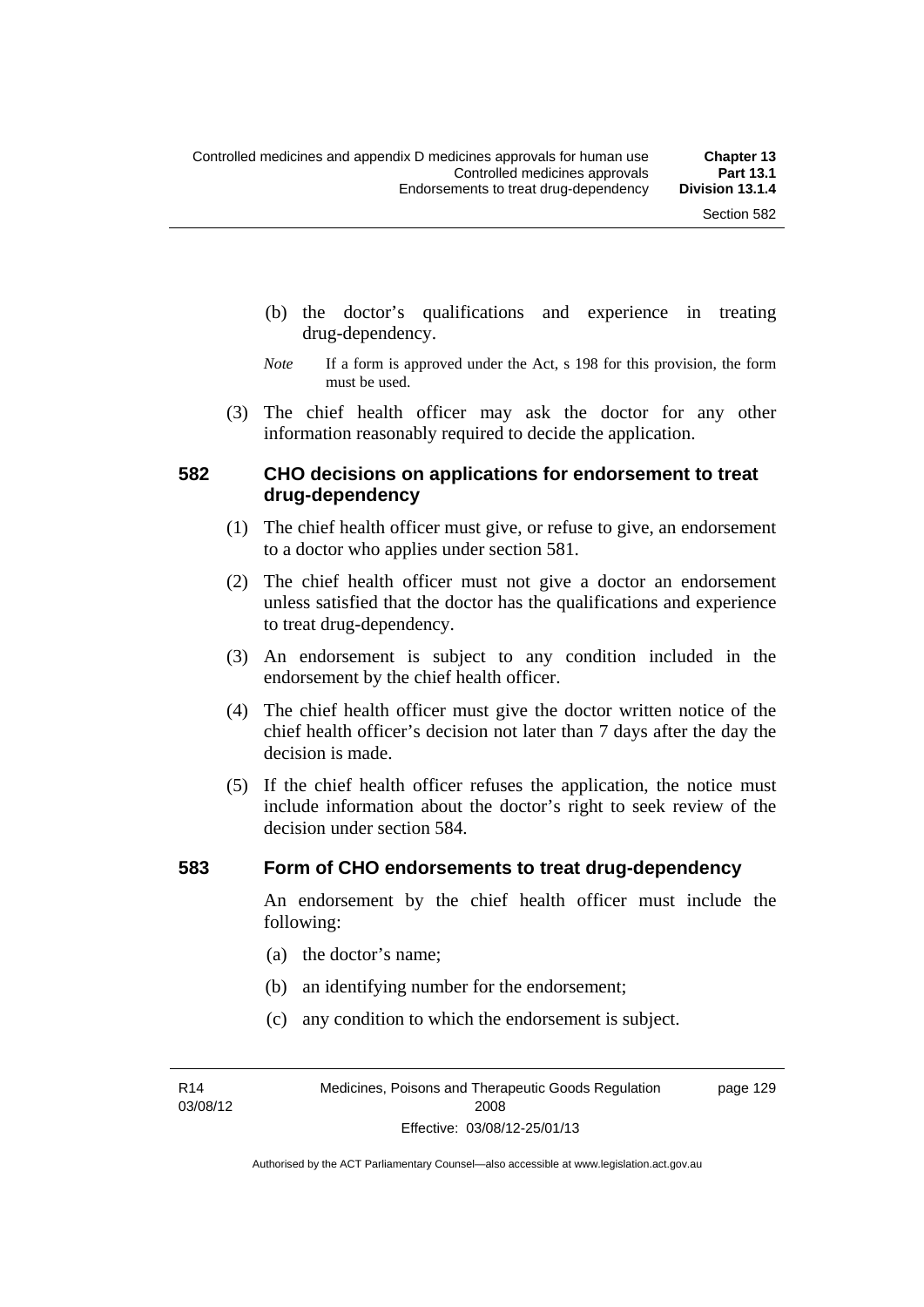## **584 Medicines advisory committee—review of CHO decisions to refuse endorsements to treat drug-dependency**

- (1) This section applies if the chief health officer refuses under section 582 to give an endorsement to a doctor.
- (2) The doctor may, not later than 28 days after the day the doctor receives written notice of the decision, apply to the medicines advisory committee for review of the decision.
- (3) The application for review—
	- (a) must be in writing signed by the doctor; and
	- (b) must set out the grounds for the application; and
	- (c) may include any information that the doctor considers appropriate for the review.
- (4) The medicines advisory committee may, in writing, ask the doctor to give the committee further information that the committee reasonably needs to decide the application.
- (5) After considering the application and any further information provided in accordance with a notice under subsection (4), the medicines advisory committee must—
	- (a) direct the chief health officer to confirm the decision made; or
	- (b) direct the chief health officer to revoke the decision made and approve the application as directed by the committee.

*Note* The chief health officer must comply with a direction (see s 573).

(6) A direction must be in writing.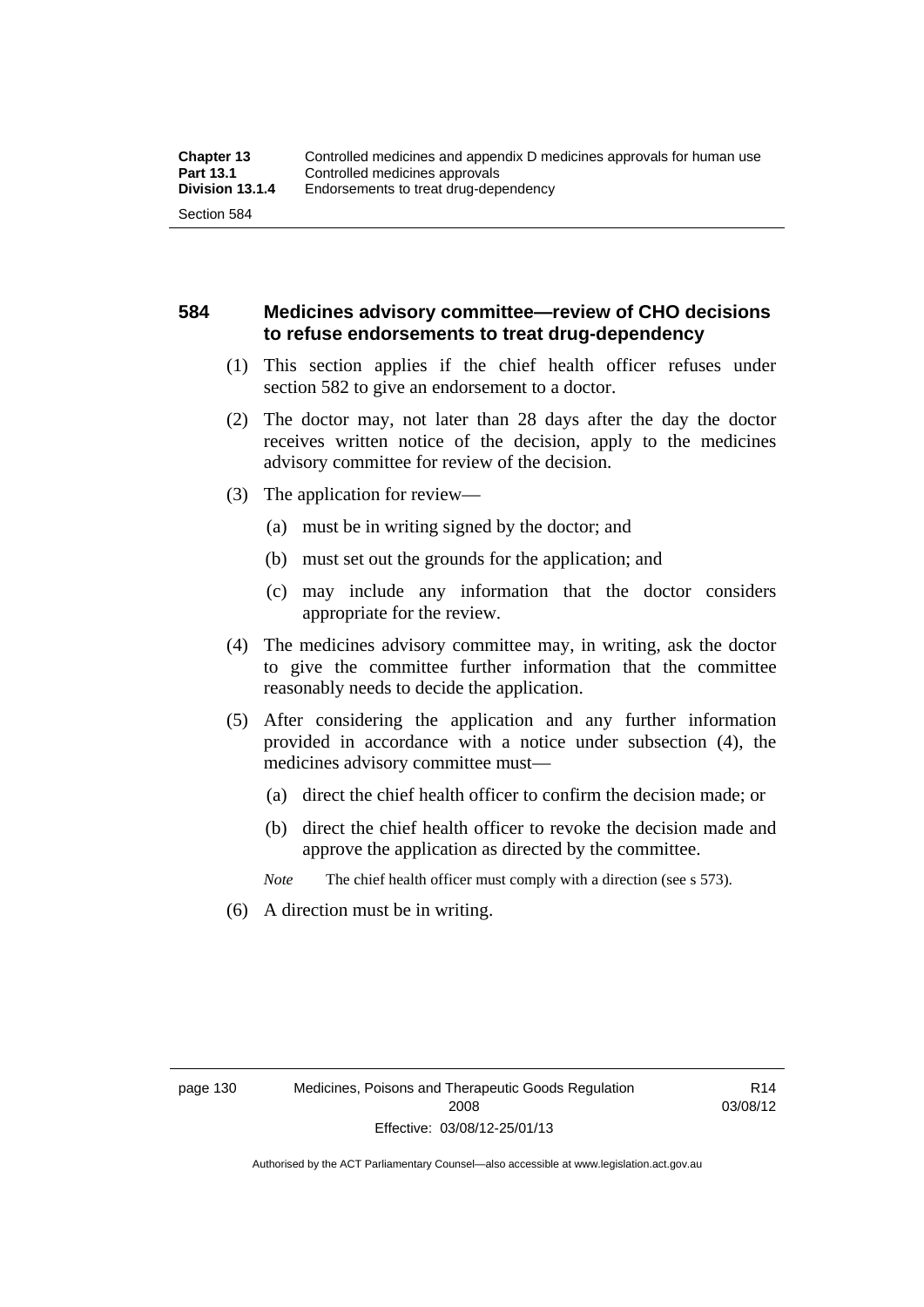## **Part 13.2 Appendix D medicines approvals**

*Note* It is a condition of an authorisation to prescribe a designated appendix D medicine for the prescriber to have an approval under this part (see s 33 (a)).

#### **590 Meaning of** *appendix D medicines approval*

In this regulation:

*appendix D medicines approval* means an approval under section 591 or section 593.

### **591 Standing approval to prescribe designated appendix D medicines**

A doctor is approved to prescribe a designated appendix D medicine for a purpose mentioned in schedule 3 (Designated appendix D medicines—standing approvals), part 3.2, column 3 in relation to the medicine if—

- (a) the medicine is mentioned in the schedule, part 3.2, column 3 in relation to the doctor; and
- (b) if the schedule, part 3.2, column 4 contains a condition in relation to the medicine—the doctor prescribes the medicine in accordance with the condition.

#### **Example—par (b)**

If sch 3, pt 3.2, col 4 includes a condition requiring a doctor to advise a woman of child-bearing age to avoid becoming pregnant during or for a certain period after the completion of treatment, the doctor is authorised to prescribe the medicine only if the doctor gives the patient the advice.

- *Note 1 Doctor* does not include an intern doctor (see dict).
- *Note 2* An example is part of the regulation, is not exhaustive and may extend, but does not limit, the meaning of the provision in which it appears (see Legislation Act, s 126 and s 132).

R14 03/08/12 page 131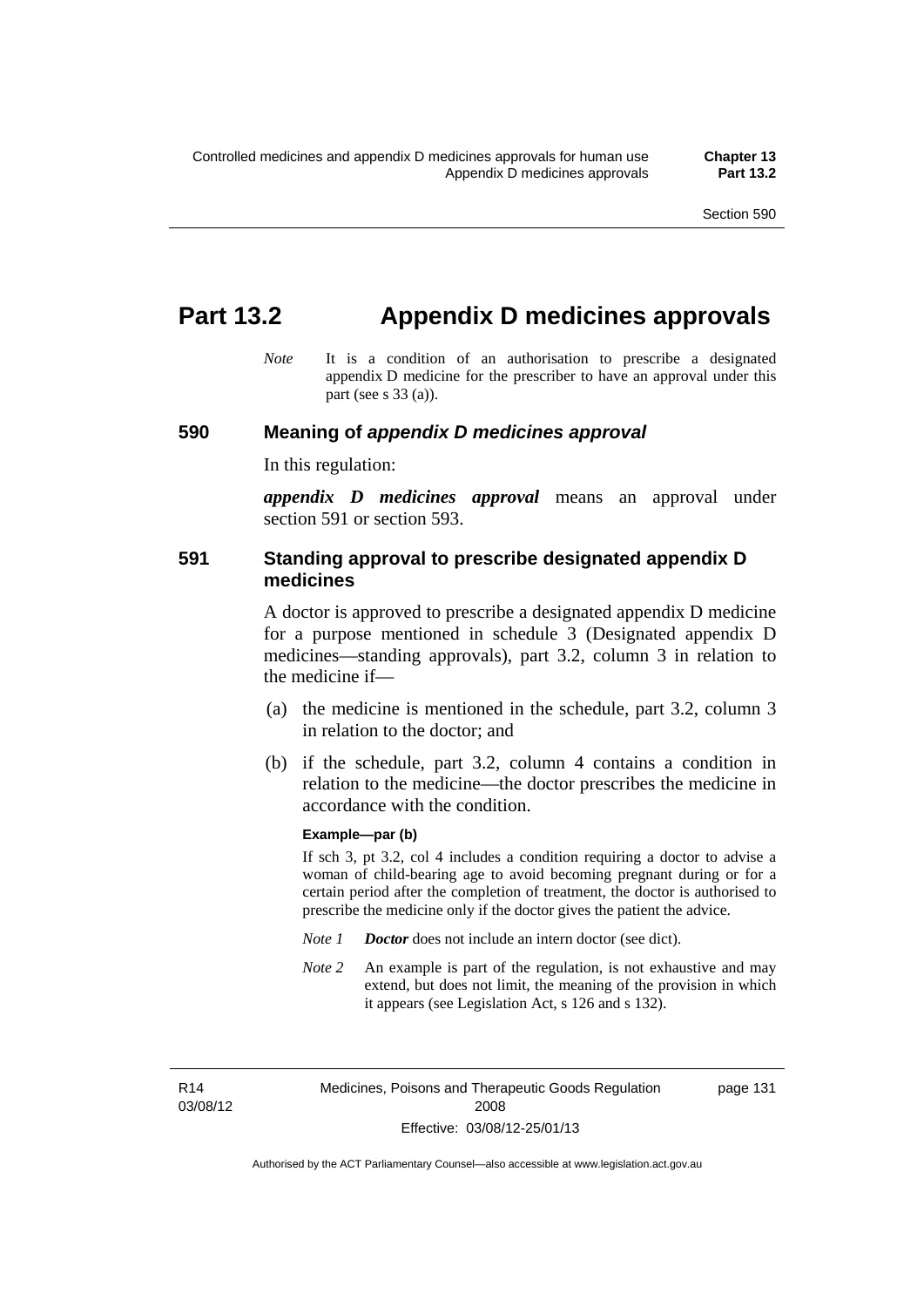## **592 Applications for CHO approval to prescribe designated appendix D medicines**

 (1) A doctor may, in writing, apply to the chief health officer for approval to prescribe a designated appendix D medicine for a purpose mentioned in schedule 3 (Designated appendix D medicines—standing approvals), part 3.2, column 3 in relation to the medicine.

*Note Doctor* does not include an intern doctor (see dict).

- (2) The application must include the following:
	- (a) the medicine's name;
	- (b) the doctor's name, business address and telephone number;
	- (c) if the doctor is a specialist—the specialist area in which the doctor practises;
	- (d) if the doctor is not a specialist—the doctor's qualifications and experience in relation to the medicine.
	- *Note* If a form is approved under the Act, s 198 for this provision, the form must be used.
- (3) The chief health officer may ask the doctor for any other information reasonably required to decide the application.

#### **593 CHO decisions on applications to prescribe designated appendix D medicines**

- (1) The chief health officer must approve, or refuse to approve, an application by a doctor under section 592 for approval to prescribe a designated appendix D medicine.
- (2) An approval under subsection (1) to prescribe a designated appendix D medicine is subject to the following conditions:
	- (a) that the doctor complies with any conditions in schedule 3, part 3.2, column 4 in relation to the medicine;

R14 03/08/12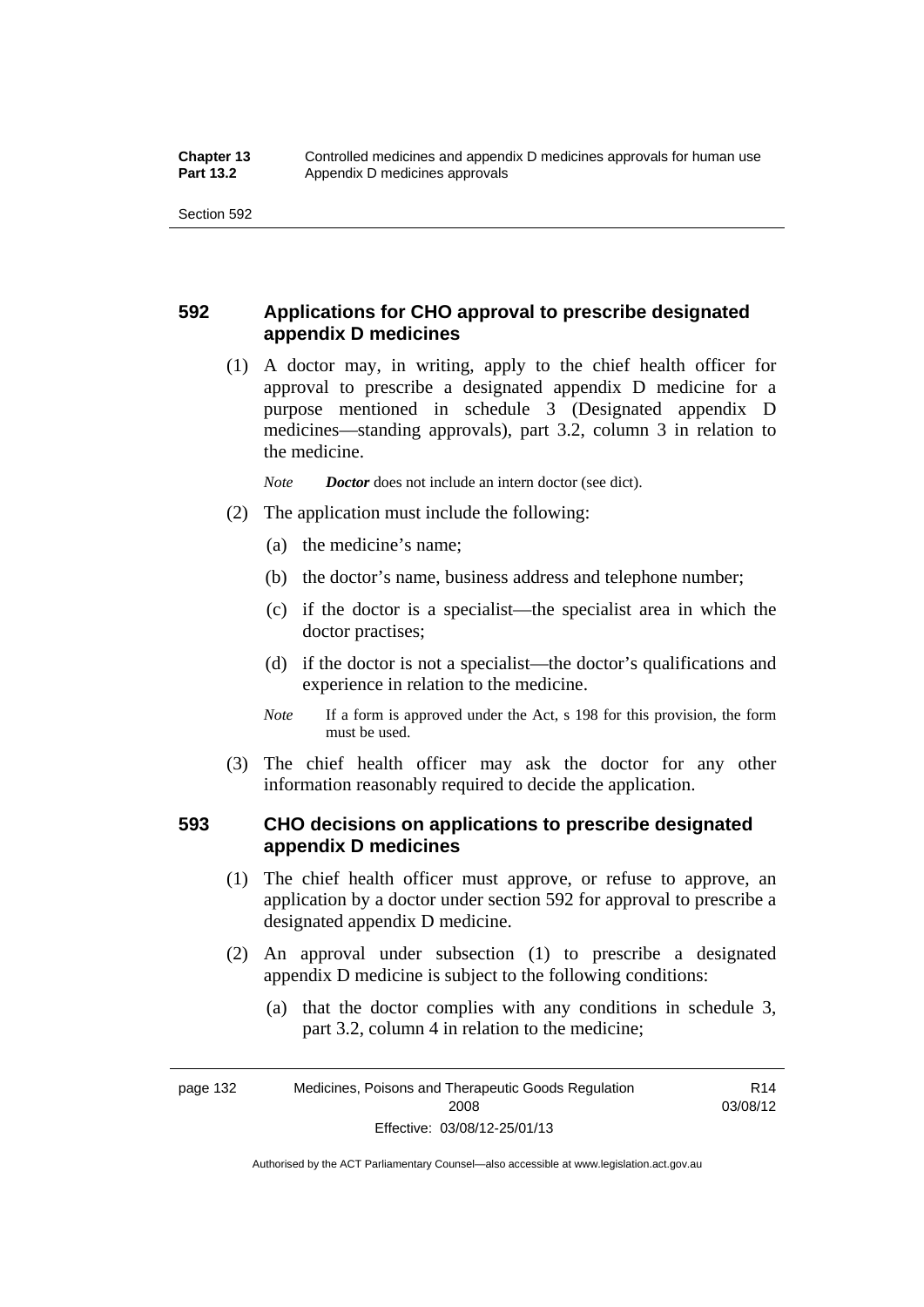(b) any other condition included in the approval by the chief health officer.

#### **Example—par (a)**

If sch 3, pt 3.2, col 4 includes a condition requiring a doctor to advise a woman of child-bearing age to avoid becoming pregnant during or for a certain period after the completion of treatment, the doctor is authorised to prescribe the medicine only if the doctor gives the patient the advice.

- *Note* An example is part of the regulation, is not exhaustive and may extend, but does not limit, the meaning of the provision in which it appears (see Legislation Act, s 126 and s 132).
- (3) For this section, the chief health officer—
	- (a) must have regard to the specialist area (if any) in which the doctor practises and the requirements (if any) stated in the medicines and poisons standard, appendix D for the medicine to which the application relates; and
	- (b) may have regard to anything else the chief health officer considers appropriate.
- (4) The chief health officer must send the doctor written notice of the chief health officer's decision not later than 7 days after the day the decision is made.

#### **594 Form of CHO appendix D medicines approvals**

An appendix D medicines approval given by the chief health officer must include the following:

- (a) the doctor's name;
- (b) the name of the medicine to which the approval relates;
- (c) an identifying number for the approval;
- (d) any condition included in the approval by the chief health officer.

page 133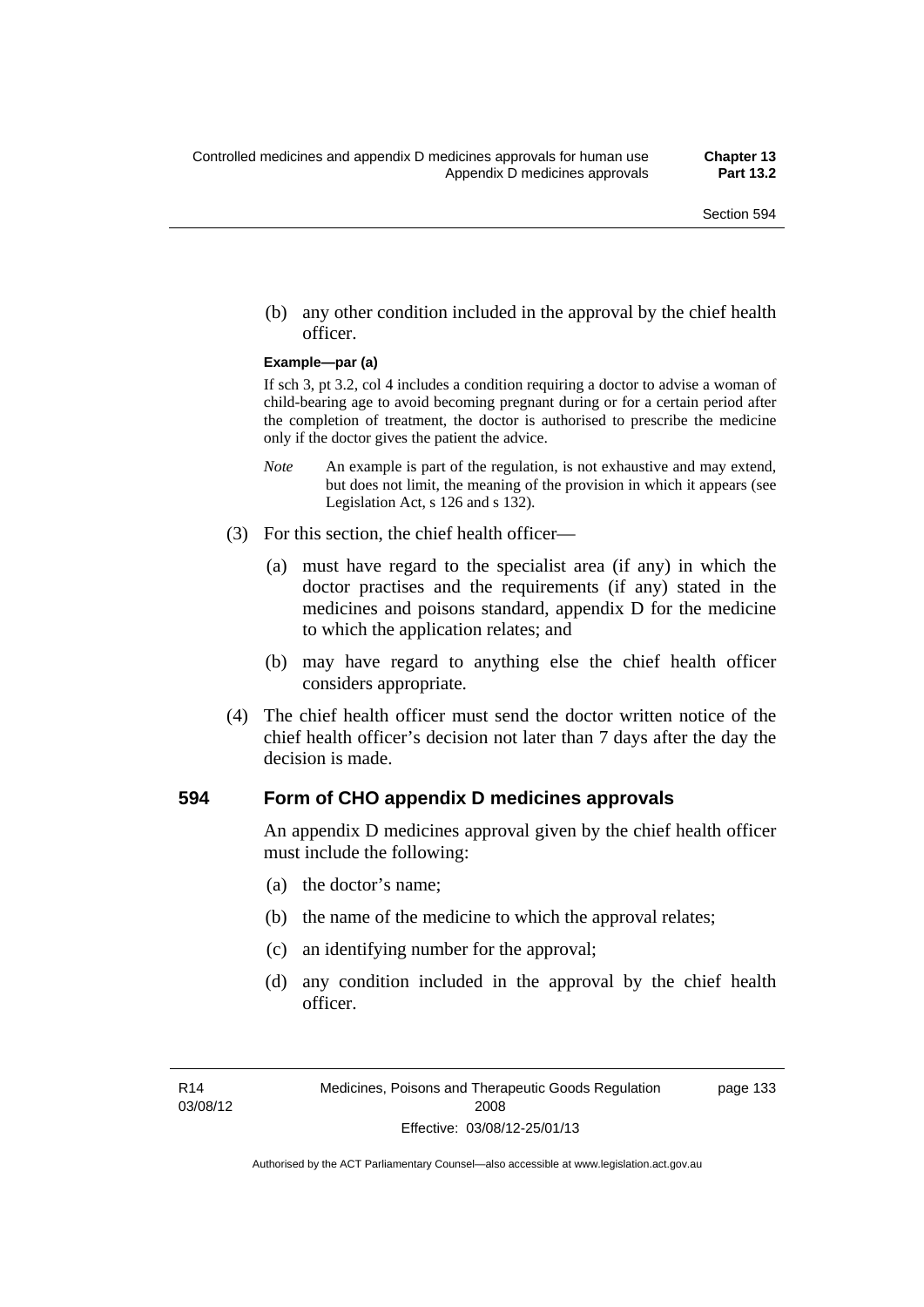# **Chapter 14 Medicines licences**

## **Part 14.1 Medicines licences generally**

#### **600 Medicines licences that may be issued—Act, s 78 (2)**

The following licences for medicines may be issued:

- (a) a licence for a program of research or education in relation to a controlled medicine (a *controlled medicines research and education program licence*);
- (b) a licence for medicines for first-aid kits (a *first-aid kit licence*);
- (c) a licence for the supply by wholesale of a medicine (a *medicines wholesalers licence*);
- (d) a licence for the treatment of opioid dependency with buprenorphine or methadone (an *opioid dependency treatment licence*);
- (e) a licence for the sale by retail of pharmacy medicines by a person who is not a pharmacist (a *pharmacy medicines rural communities licence*).
- *Note* Other medicines licences may also be issued (see Act, s 78 (3)).

R14 03/08/12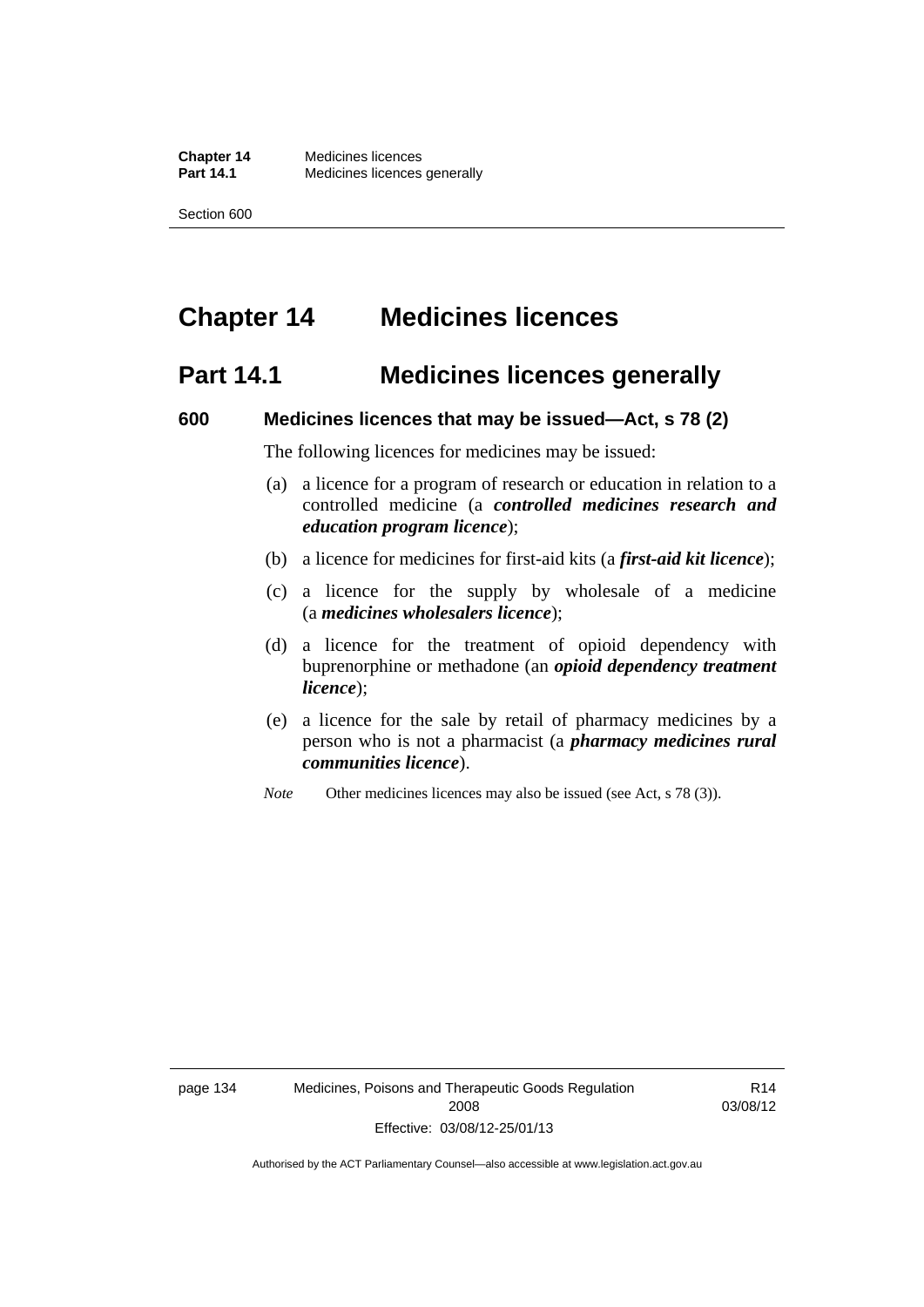# **Part 14.2 Controlled medicines research and education program licences**

*Note* For research and education activities in relation to other medicines, see pt 9.4.

#### **605 Applications for controlled medicines research and education program licences**

- (1) An application for a controlled medicines research and education program licence for a controlled medicine must be in writing, signed by the applicant, and include the following:
	- (a) the full name, address and academic, professional or other relevant qualifications of—
		- (i) the person who is to supervise the program; and
		- (ii) the person who is to conduct the program;
	- (b) the name of the recognised research institution at or under which the program is proposed to be conducted;
		- *Note Recognised research institution*—see the Act, s 20 (5).
	- (c) whether the program will be conducted at, or under the authority of, the recognised research institution;
	- (d) the premises where the program will be conducted;
	- (e) the controlled medicine, and the form and strength of the medicine, for which the licence is sought;
	- (f) the maximum quantity of the medicine that would be possessed under the licence at any time;
	- (g) a description of the program, including an explanation of why the program cannot be carried out satisfactorily without the use of the medicine;
	- (h) the supervision arrangements for the program;

R14 03/08/12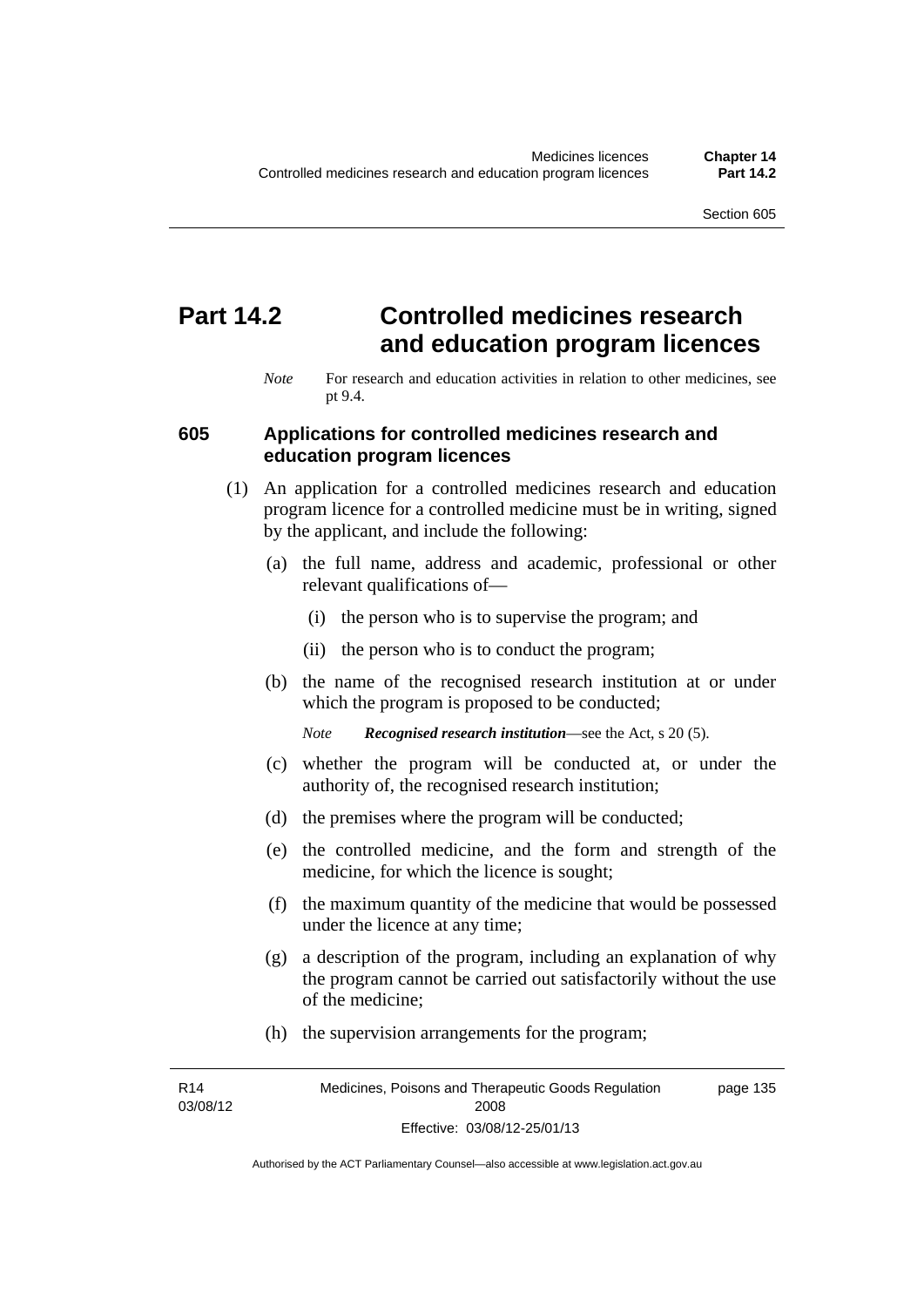- (i) the period for which the licence is sought.
- *Note 1* If a form is approved under the Act, s 198 for this provision, the form must be used.
- *Note* 2 A fee may be determined under the Act, s 197 for this provision.
- (2) The application must be accompanied by a written approval of the program by the person in charge of—
	- (a) the recognised research institution; or
	- (b) a faculty or division of the institution.

#### **606 Restrictions on issuing of controlled medicines research and education program licences—Act, s 85 (1) (a)**

The chief health officer must not issue a controlled medicines research and education program licence to a person unless—

- (a) the program to which the licence relates will be conducted at, or under the authority of, a recognised research institution; and
- (b) the program is approved by a person mentioned in section 605 (2); and
- (c) satisfied that the program—
	- (i) cannot be carried out without the use of the controlled medicine to which the licence application relates; and
	- (ii) will be adequately supervised.

## **607 Additional information for controlled medicines research and education program licences—Act, s 88 (1) (k)**

The following additional information is prescribed for a controlled medicines research and education program licence:

 (a) the research or education program for which the licence is issued;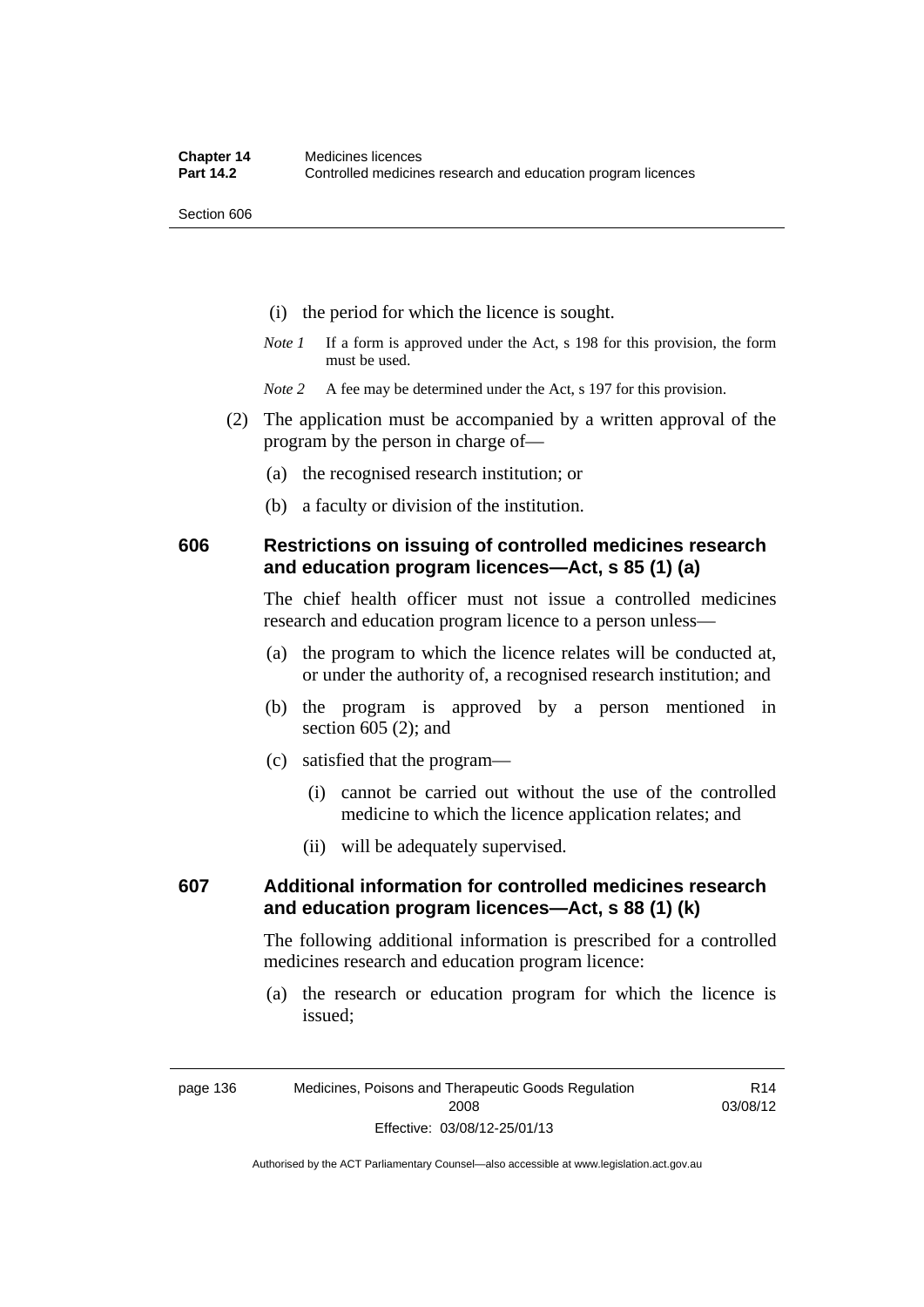- (b) the name of the program's supervisor;
- (c) the dealings with a controlled medicine authorised by the licence;
- (d) the premises where the program will be conducted;
- (e) the maximum quantity of the controlled medicine that may be possessed at any time for the program;
- (f) the total quantity of the controlled medicine that may be possessed for the program during the period of the licence;
- (g) the form and strength of the controlled medicine that may be obtained and possessed for the program.

R14 03/08/12 Medicines, Poisons and Therapeutic Goods Regulation 2008 Effective: 03/08/12-25/01/13

page 137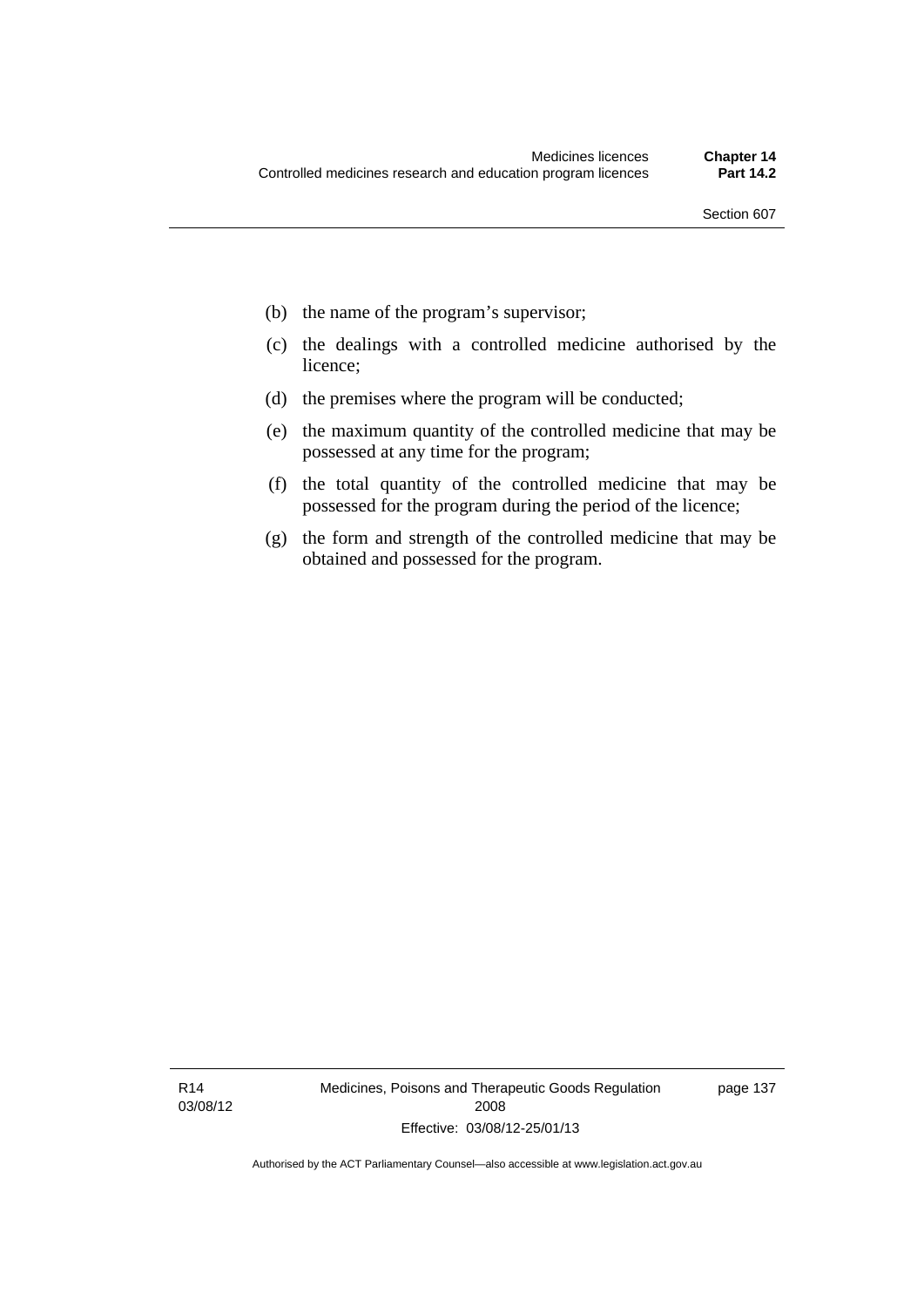**Chapter 14** Medicines licences **Part 14.3 First-aid kit licences** 

Section 610

## **Part 14.3 First-aid kit licences**

*Note* This part is not applicable to a health practitioner or health professional who is authorised elsewhere under this regulation to possess etc medicines for a first-aid kit.

#### **610 Applications for first-aid kit licences**

- (1) An application for a first-aid kit licence must be in writing, signed by the applicant, and include the following:
	- (a) the full name, address and occupation of the applicant;
	- (b) the full name, address and occupation of each other person proposed to be authorised to deal with a medicine under the licence;
	- (c) the prescription only medicines and controlled medicines (each of which are *relevant medicines*), and the form and strength of the relevant medicines, for which the licence is sought;

*Note* Pharmacy medicines and pharmacist only medicines are authorised for the kit under s 450.

- (d) the maximum quantity of the relevant medicines that would be possessed under the licence at any time;
- (e) the first-aid services provided, or proposed to be provided, to the community by the applicant;
- (f) the situations in which it is proposed the medicines in the first-aid kit will be used;
- (g) the period for which the licence is sought.
- *Note 1* If a form is approved under the Act, s 198 for this provision, the form must be used.
- *Note* 2 A fee may be determined under the Act, s 197 for this provision.

page 138 Medicines, Poisons and Therapeutic Goods Regulation 2008 Effective: 03/08/12-25/01/13

R14 03/08/12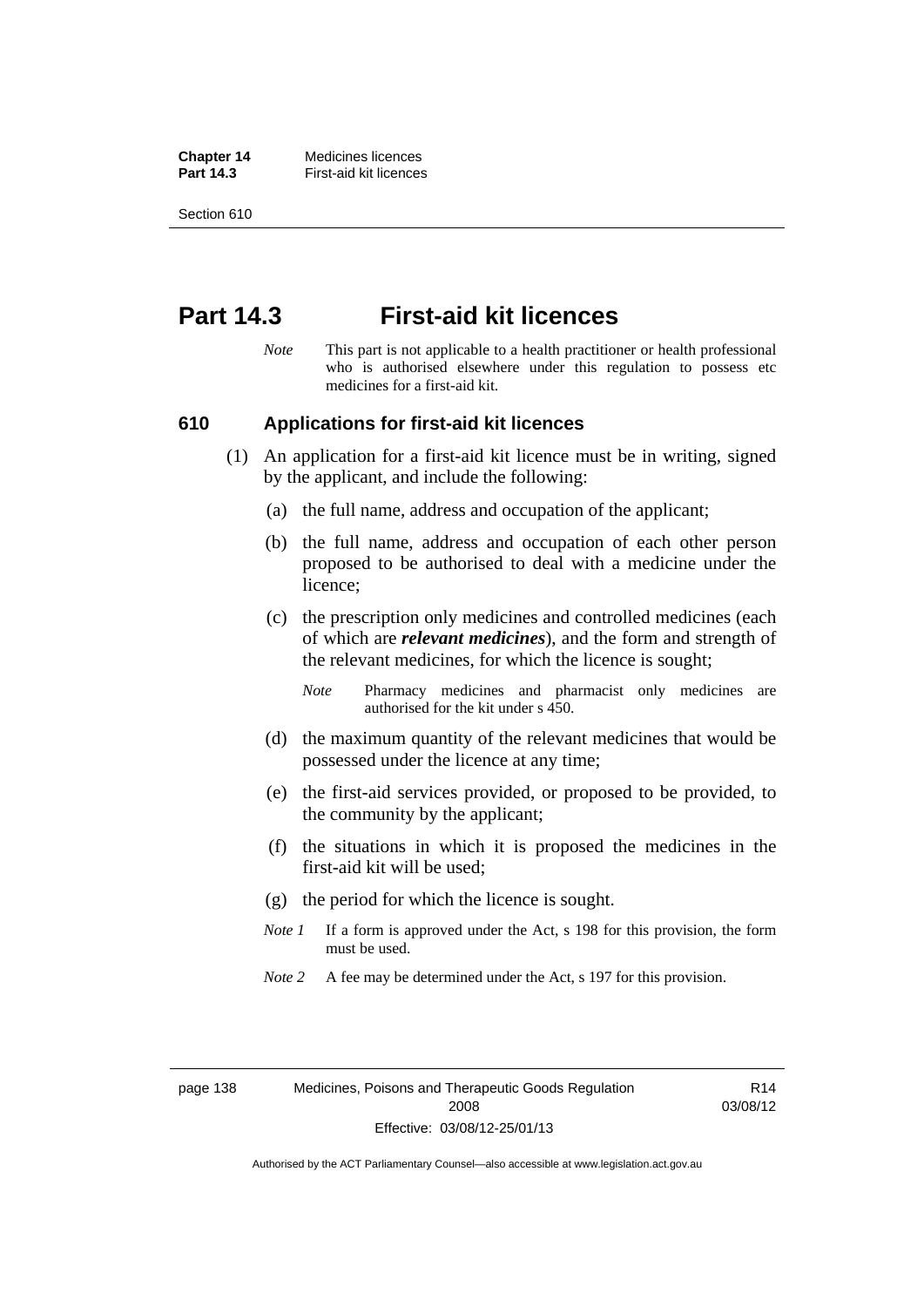- (2) The application must be accompanied by—
	- (a) evidence of the qualifications mentioned in section 611 (a) for the applicant and each person included in the application under subsection (1) (b); and
	- (b) a letter of support from a doctor who will provide medical direction and support to the applicant.
		- *Note Doctor* does not include an intern doctor (see dict).

## **611 Restrictions on issuing of first-aid kit licences— Act, s 85 (1) (a)**

The chief health officer must not issue a first-aid kit licence to a person unless—

- (a) each person to be authorised under the licence has successfully completed a course that qualifies the person to be registered as a nurse or employed as an ambulance paramedic; and
- (b) the chief health officer is satisfied that the person provides, or will be providing, first-aid services to the community, for example, at a workplace or as part of a privately operated ambulance service approved under the *Emergencies Act 2004*, part 4.6 (Other approved providers); and
- (c) the medicines to which the licence application relates are reasonably necessary to provide the first-aid services.
- *Note* An example is part of the regulation, is not exhaustive and may extend, but does not limit, the meaning of the provision in which it appears (see Legislation Act, s 126 and s 132).

page 139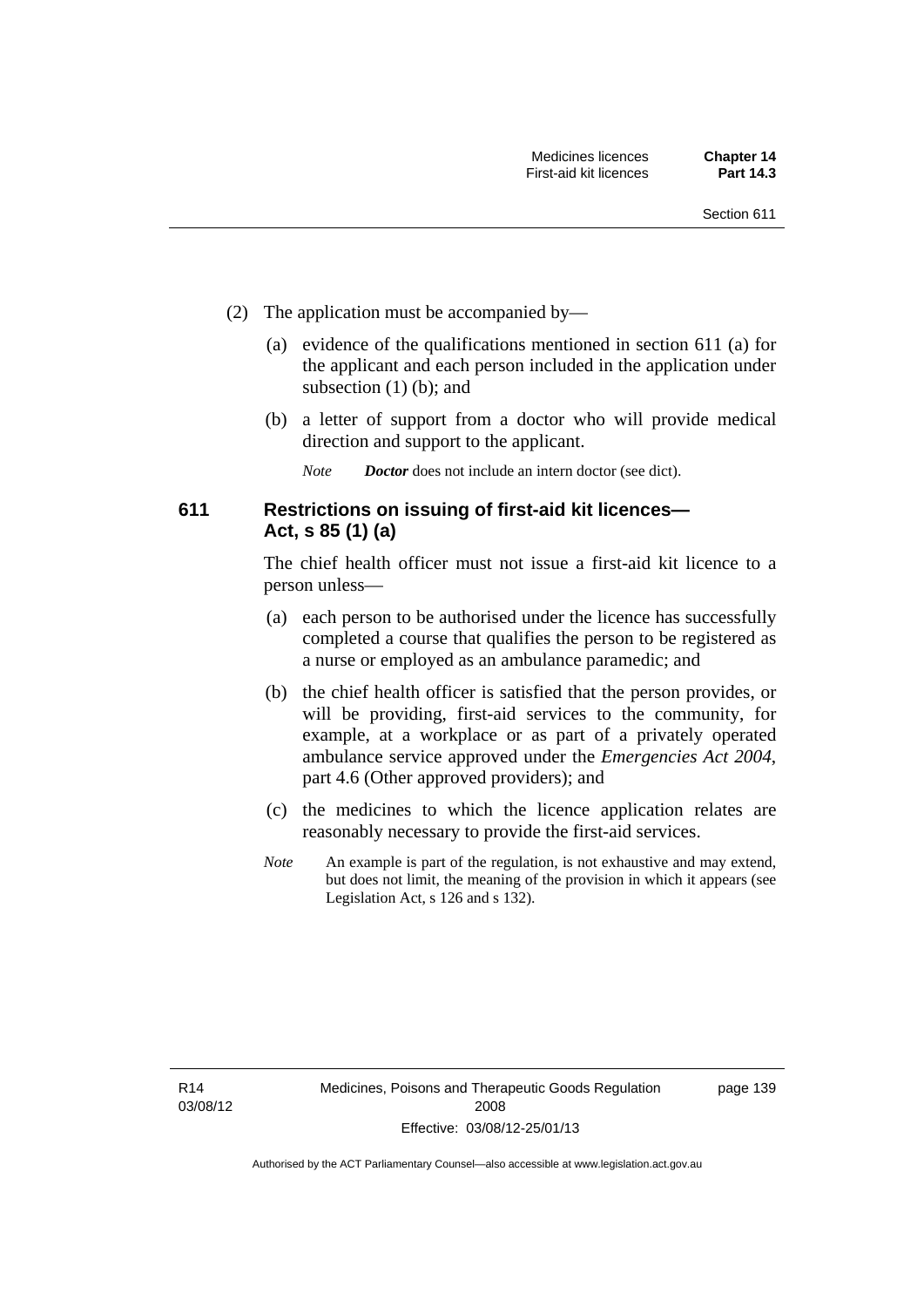## **612 Additional information for first-aid kit licences— Act, s 88 (1) (k)**

- (1) The following additional information is prescribed for a first-aid kit licence:
	- (a) the full name and home address of each person who is authorised to deal with a medicine under the licence;
	- (b) the maximum quantity of each relevant medicine that may be possessed under the licence at any time;
	- (c) the total quantity of each relevant medicine that may be possessed during the period of the licence;
	- (d) the form and strength in which each relevant medicine may be obtained, possessed and administered under the licence.
- (2) In this section:

*relevant medicines*—see section 610.

page 140 Medicines, Poisons and Therapeutic Goods Regulation 2008 Effective: 03/08/12-25/01/13

R14 03/08/12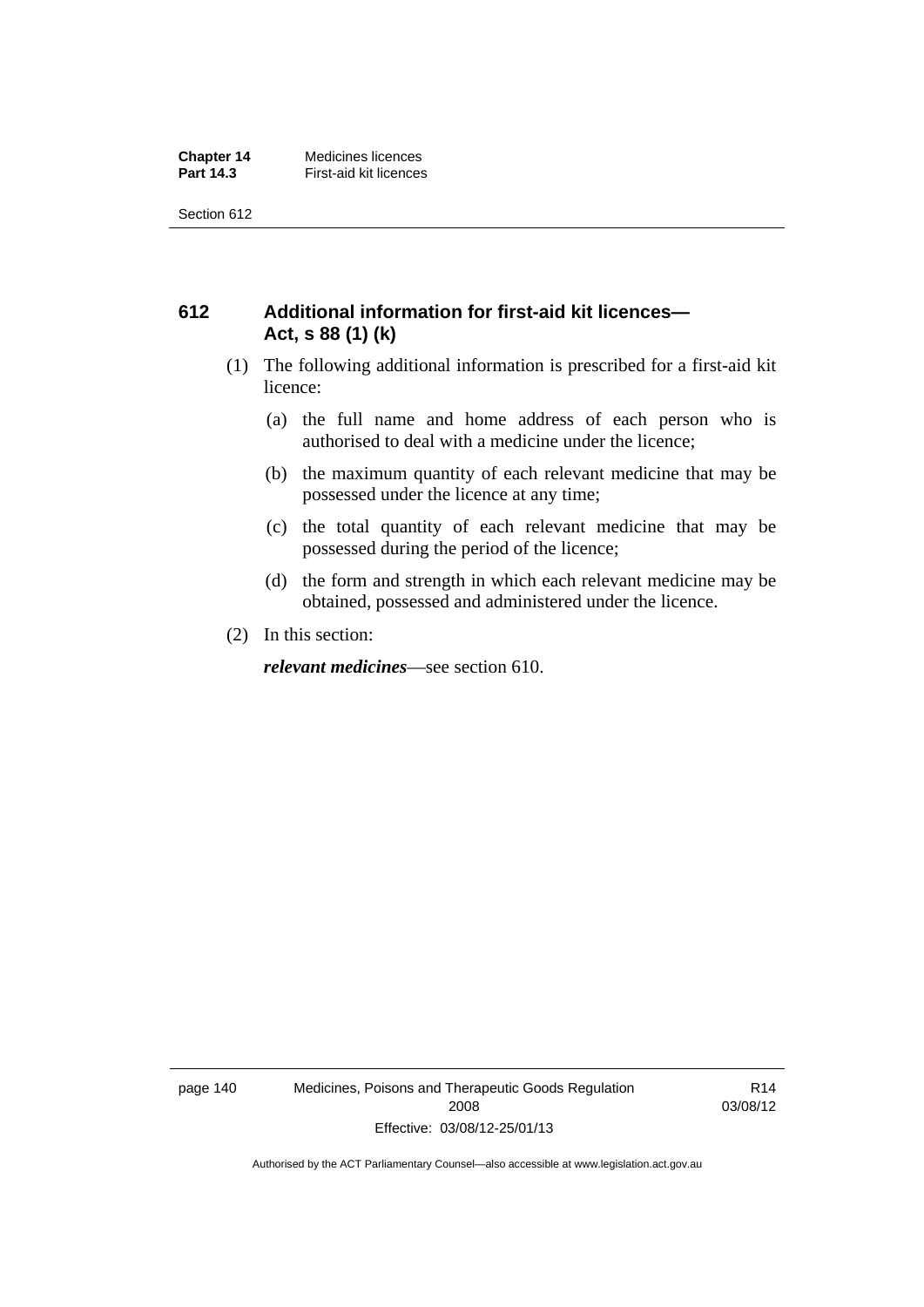## **Part 14.4 Medicines wholesalers licences**

*Note* This part is applicable to an interstate wholesaler only if the Act, s  $20(4)$  does not apply to the wholesaler.

#### **615 Applications for medicines wholesalers licences**

- (1) An application for a medicines wholesalers licence must be in writing, signed by the applicant, and include the following:
	- (a) the medicines to which the application relates;
	- (b) the full name of the applicant;
	- (c) the applicant's ABN (if any);
	- (d) if the applicant is a corporation—the corporation's ACN;
	- (e) the location of the premises where the applicant proposes to deal with the medicines under the licence;
	- (f) the security arrangements proposed for the premises;
	- (g) the name of an individual who is to supervise the dealings to be authorised under the licence.
	- *Note 1* If a form is approved under the Act, s 198 for this provision, the form must be used.
	- *Note* 2 A fee may be determined under the Act, s 197 for this provision.
- (2) The application must be accompanied by a plan of the premises that shows—
	- (a) where it is proposed to store the medicines; and
	- (b) the location and nature of security devices.

#### **616 Restrictions on issuing of medicines wholesalers licences—Act, s 85 (1) (a)**

 (1) The chief health officer must not issue a medicines wholesalers licence to a person unless dealings with medicines under the licence

R14 03/08/12 Medicines, Poisons and Therapeutic Goods Regulation 2008 Effective: 03/08/12-25/01/13 page 141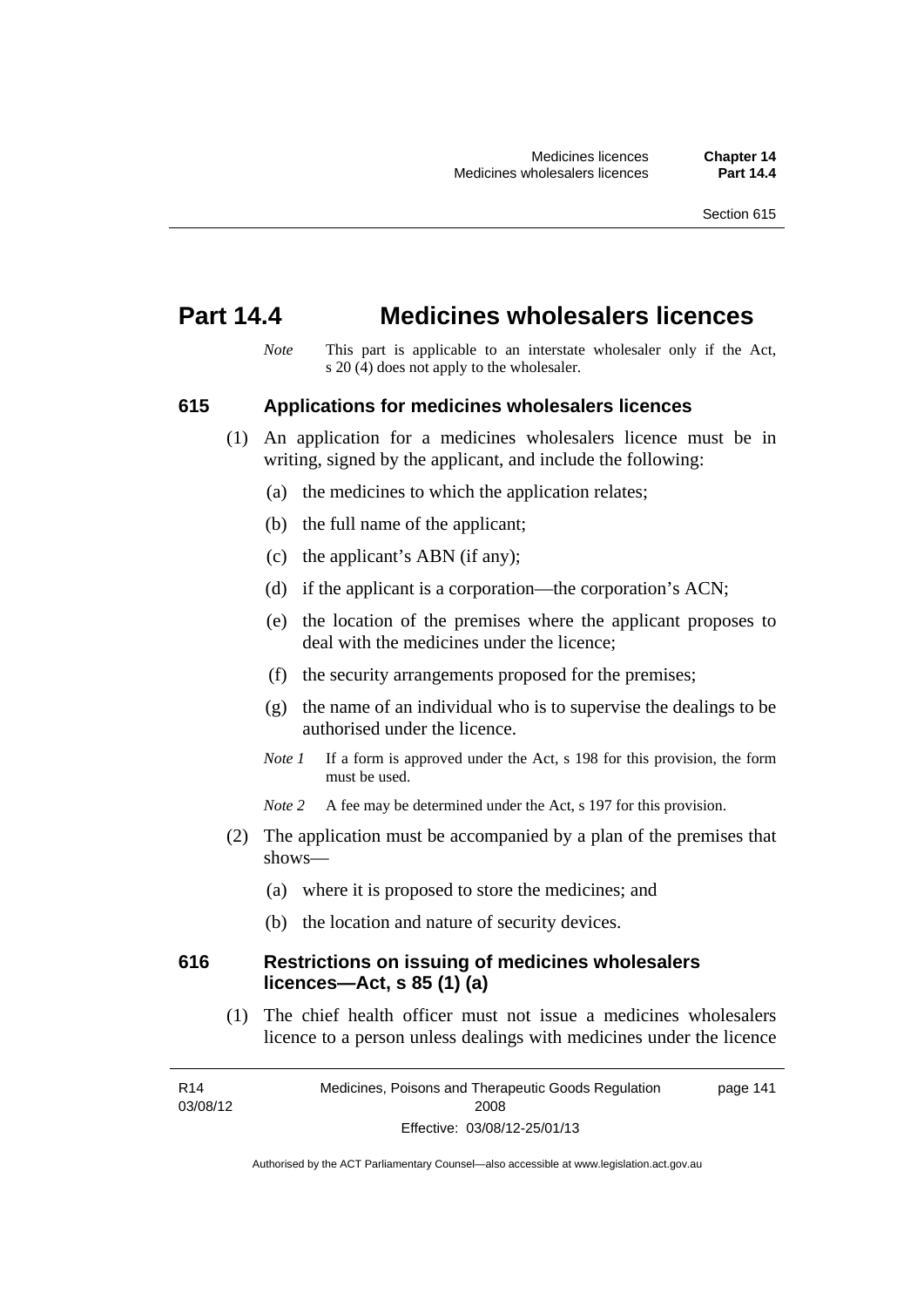will be supervised by an individual nominated by the applicant and approved, in writing, by the chief health officer.

- (2) The chief health officer must not approve the nominated individual unless satisfied that the individual—
	- (a) is a suitable person to hold a medicines wholesalers licence; and
	- (b) has qualifications in chemistry, pharmacy or pharmacology or experience appropriate for the sale of medicines.

*Note* For changes of nominated individuals, see the Act, s 93.

(3) In this section:

*suitable person*, to hold a licence—see the Act, section 81.

#### **617 Additional information for medicines wholesalers licences—Act, s 88 (1) (k)**

The name of the person approved under section 616 (1) to supervise the dealings with medicines authorised by the licence is prescribed for a medicines wholesalers licence.

page 142 Medicines, Poisons and Therapeutic Goods Regulation 2008 Effective: 03/08/12-25/01/13

R14 03/08/12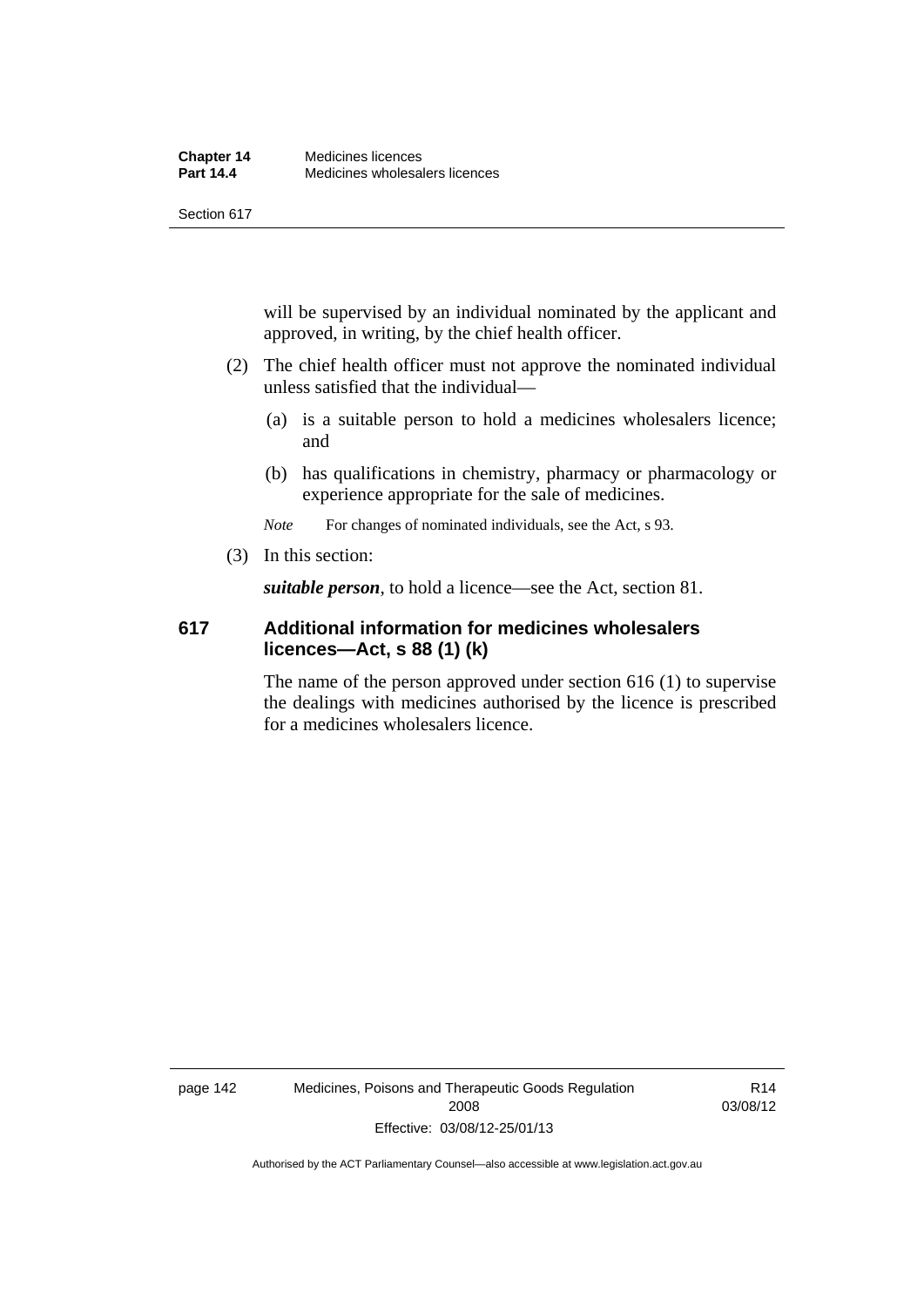## **Part 14.5 Opioid dependency treatment licences**

#### **620 Applications for opioid dependency treatment licences**

An application for an opioid dependency treatment licence must be in writing, signed by the applicant, and include the applicant's full name and business address.

- *Note 1* If a form is approved under the Act, s 198 for this provision, the form must be used.
- *Note 2* A fee may be determined under the Act, s 197 for this provision.

#### **621 Restriction on issuing of opioid dependency treatment licences—Act, s 85 (1) (a)**

The chief health officer must not issue an opioid dependency treatment licence to a person unless the person is a pharmacist at a community pharmacy.

*Note Pharmacist* does not include an intern pharmacist (see dict).

## **622 Witnessing not required for administration under opioid dependency treatment licence—Act, s 190 (1) (a)**

The Act, section 53 (e) (Registers—witnessing administration of medicines) does not apply to the administration of buprenorphine or methadone under an opioid dependency treatment licence if section 471 is complied with in relation to the administration.

R14 03/08/12 page 143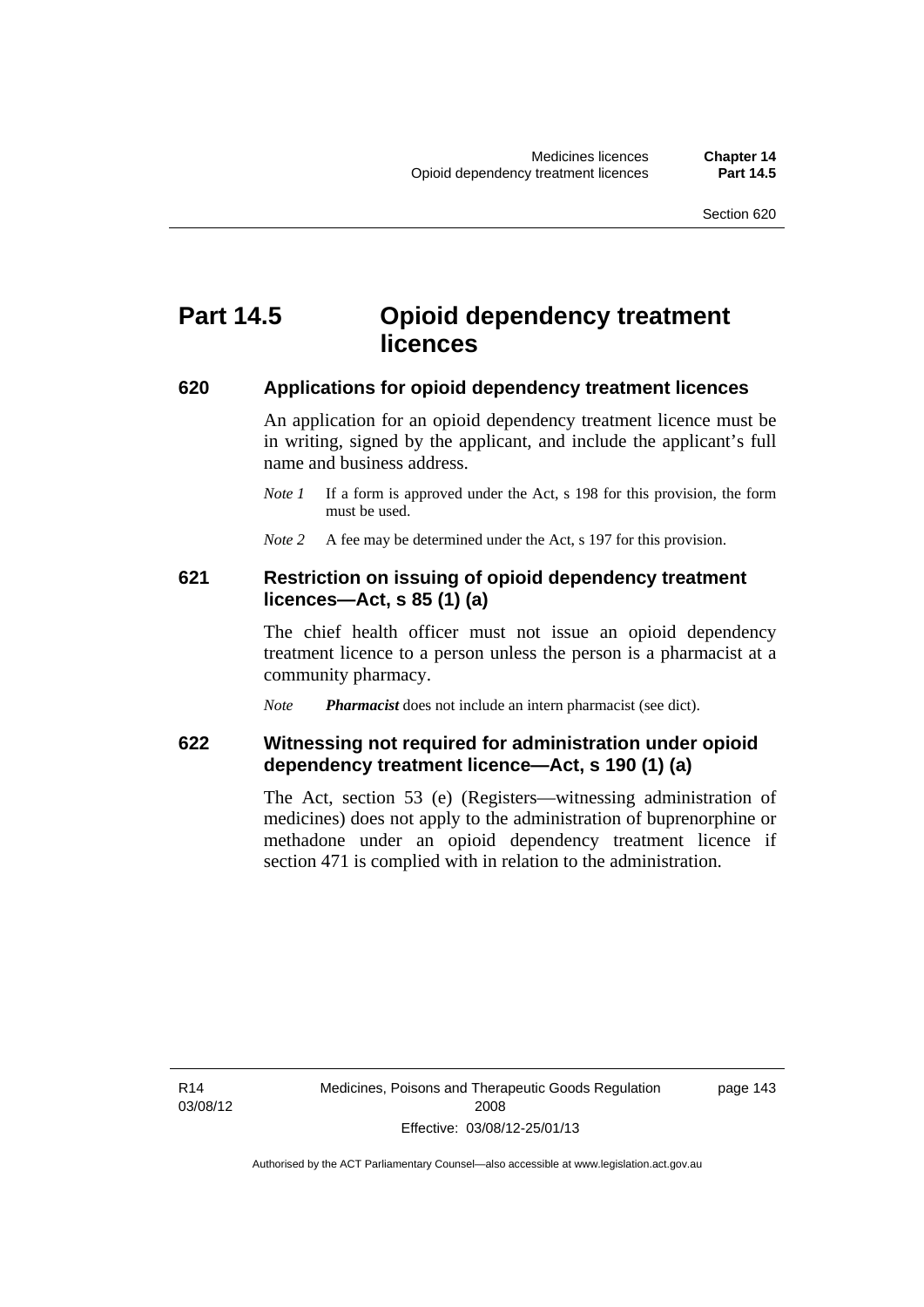# **Part 14.6 Pharmacy medicines rural communities licences**

## **625 Applications for pharmacy medicines rural communities licences**

An application for a pharmacy medicines rural communities licence must—

- (a) be in writing signed by the applicant; and
- (b) include—
	- (i) the applicant's full name, business address and telephone number; and
	- (ii) the pharmacy medicines proposed to be sold under the licence.
- *Note 1* If a form is approved under the Act, s 198 for this provision, the form must be used.
- *Note 2* A fee may be determined under the Act, s 197 for this provision.

## **626 Restrictions on issuing of pharmacy medicines rural communities licences—Act, s 85 (1) (a)**

The chief health officer must not issue a pharmacy medicines rural communities licence to a person unless—

- (a) the person is carrying on the business of selling goods by retail; and
- (b) the premises from which the medicines will be sold under the licence is more than 25km by the shortest practical route to the nearest community pharmacy.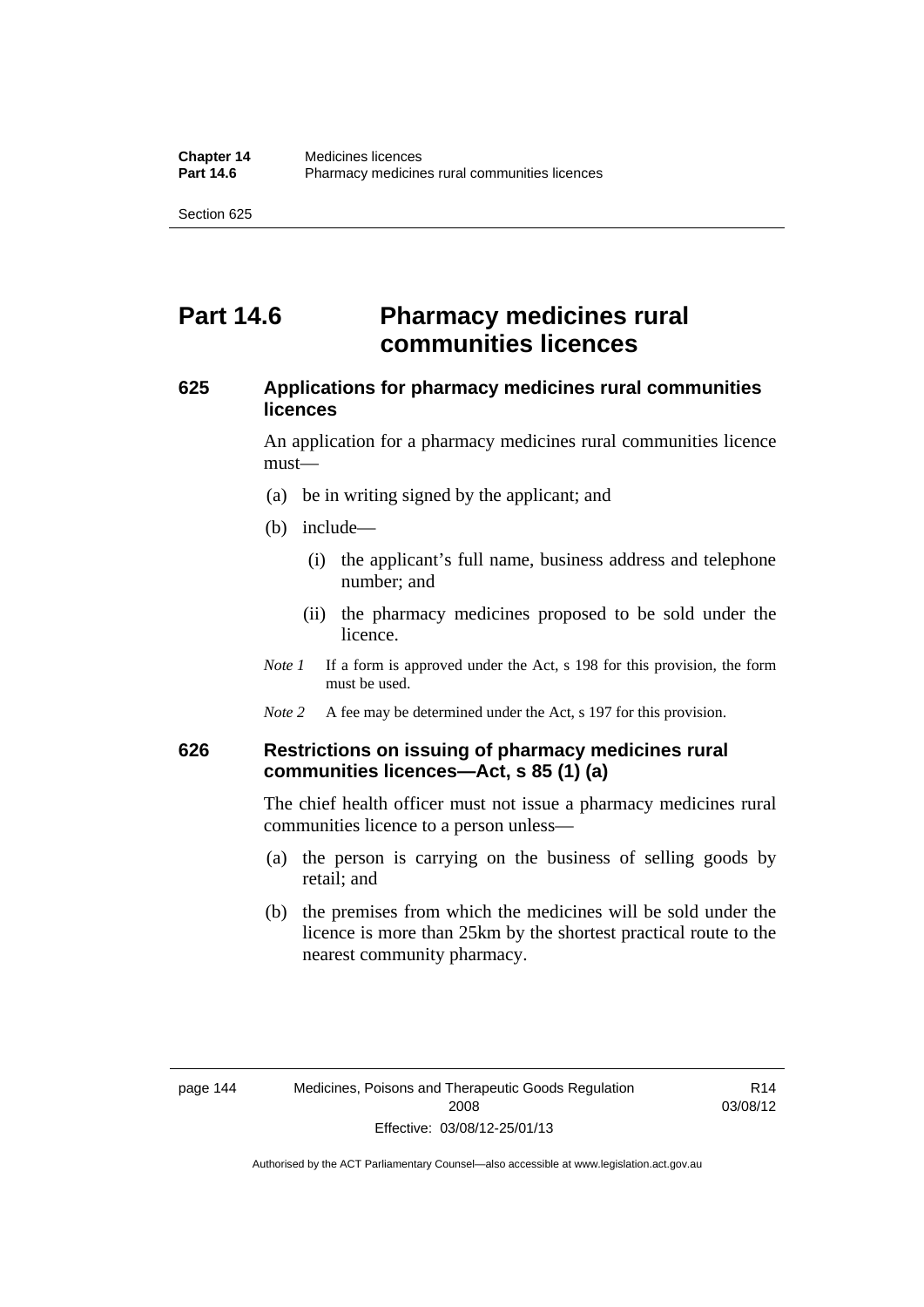# **Chapter 15 Medicines—other provisions**

# **Part 15.1 Opioid dependency treatment guidelines**

#### **630 Guidelines for treatment of opioid dependency**

- (1) The Minister may approve guidelines for the treatment of opioid dependency.
- (2) Without limiting subsection (1), approved guidelines may make provision in relation to the prescribing and administration of buprenorphine and methadone to drug-dependent people.
- (3) An approval is a notifiable instrument.

*Note* A notifiable instrument must be notified under the Legislation Act.

R14 03/08/12 Medicines, Poisons and Therapeutic Goods Regulation 2008 Effective: 03/08/12-25/01/13

page 145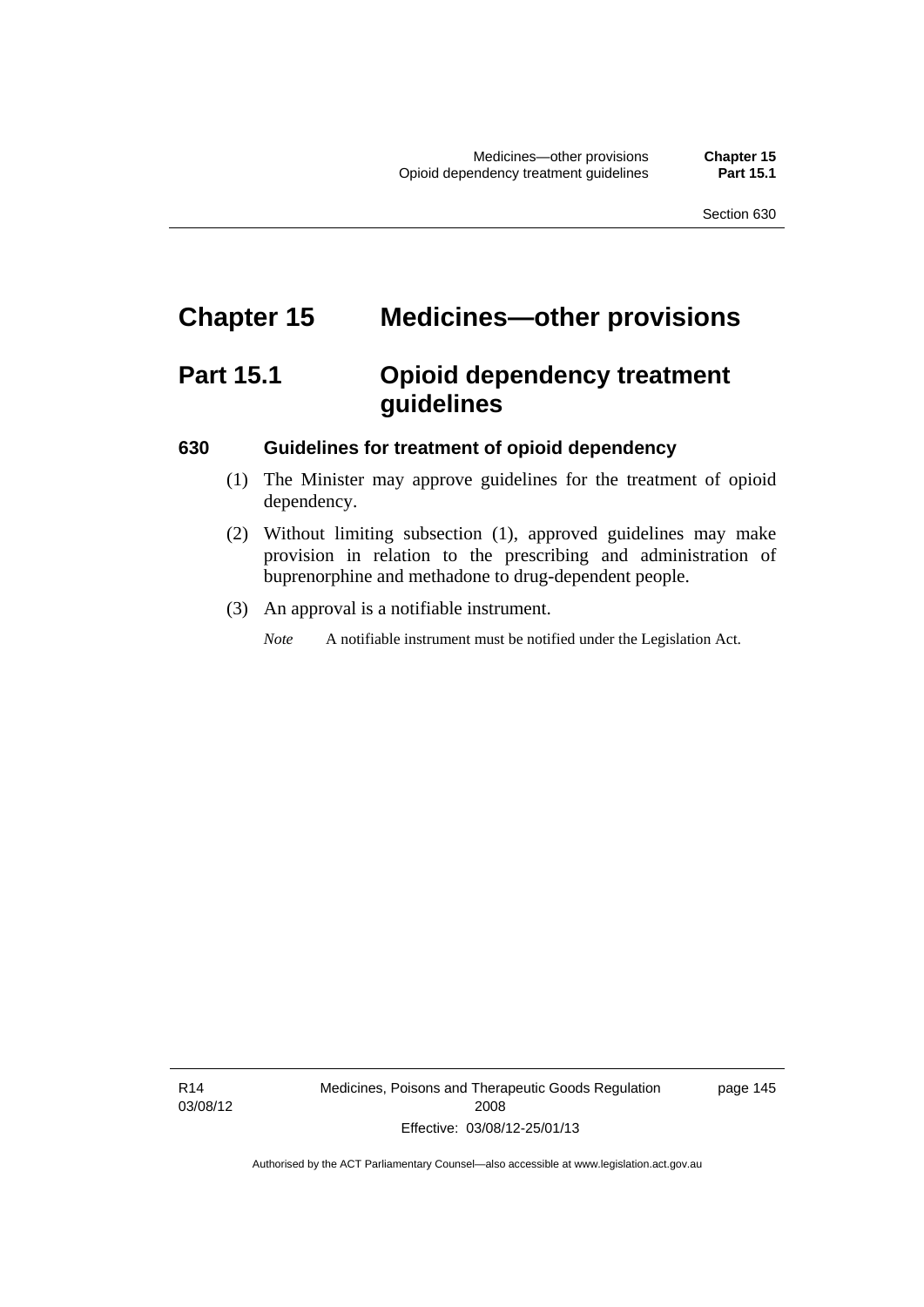# **Part 15.2 Medicines advisory committee**

*Note* The medicines advisory committee is established under the Act, s 194.

#### **635 Medicines advisory committee—membership**

- (1) The medicines advisory committee consists of the following members appointed by the Minister:
	- (a) a chair;
	- (b) 2 other members.
	- *Note 1* For the making of appointments (including acting appointments), see the Legislation Act, pt 19.3.
	- *Note 2* Certain Ministerial appointments require consultation with an Assembly committee and are disallowable (see Legislation Act, div 19.3.3).
- (2) A person is not eligible for appointment to the medicines advisory committee unless the person is a doctor.

*Note Doctor* does not include an intern doctor (see dict).

- (3) The medicines advisory committee must include—
	- (a) at least 1 member who has had experience in the teaching or practice of psychiatry; and
	- (b) 1 member nominated by the Australian Capital Territory Branch of the Australian Medical Association.
- (4) The instrument appointing, or evidencing the appointment of, a medicines advisory committee member must state whether the person is appointed as the chair, or as another member, of the committee.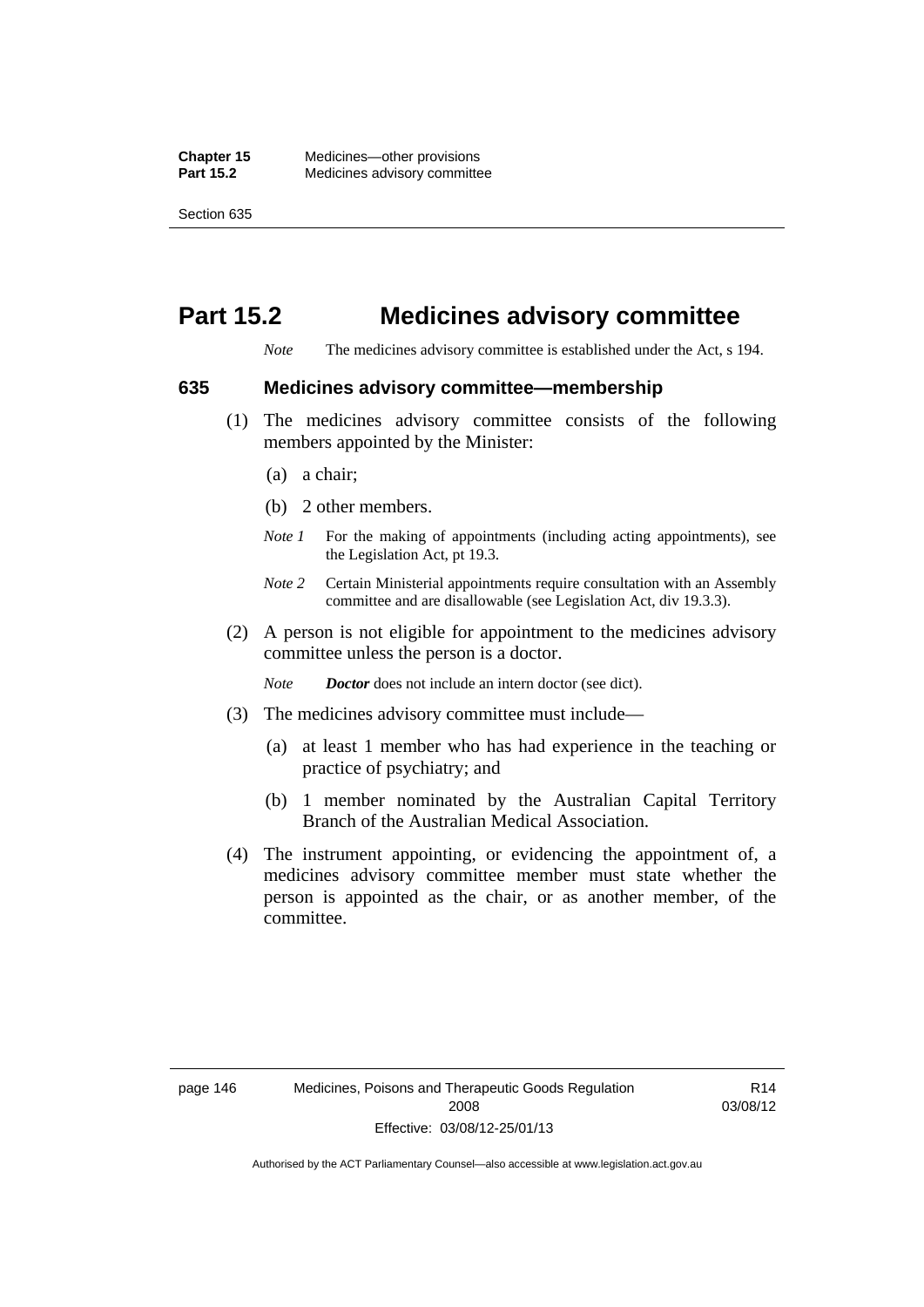#### **636 Medicines advisory committee—term of appointments**

The appointment of a medicines advisory committee member must be for not longer than 3 years.

*Note* A person may be reappointed to a position if the person is eligible to be appointed to the position (see Legislation Act, s 208 and dict, pt 1, def *appoint*).

#### **637 Medicines advisory committee—conditions of appointments**

The conditions of appointment of a medicines advisory committee member are the conditions agreed between the Minister and the member, subject to any determination under the *Remuneration Tribunal Act 1995*.

### **638 Medicines advisory committee—time and place of meetings**

- (1) Meetings of the medicines advisory committee are to be held when and where the committee decides.
- (2) The chair of the medicines advisory committee may at any time call a meeting.
- (3) The chair must give the other members reasonable notice of the time and place of a meeting called by the chair.
- (4) The medicines advisory committee may adjourn a proceeding, for any reason it considers appropriate, to a time and place decided by the committee.

#### **639 Medicines advisory committee—presiding member**

- (1) The chair presides at a meeting of the medicines advisory committee.
- (2) If the chair is absent, the member chosen by the members present presides.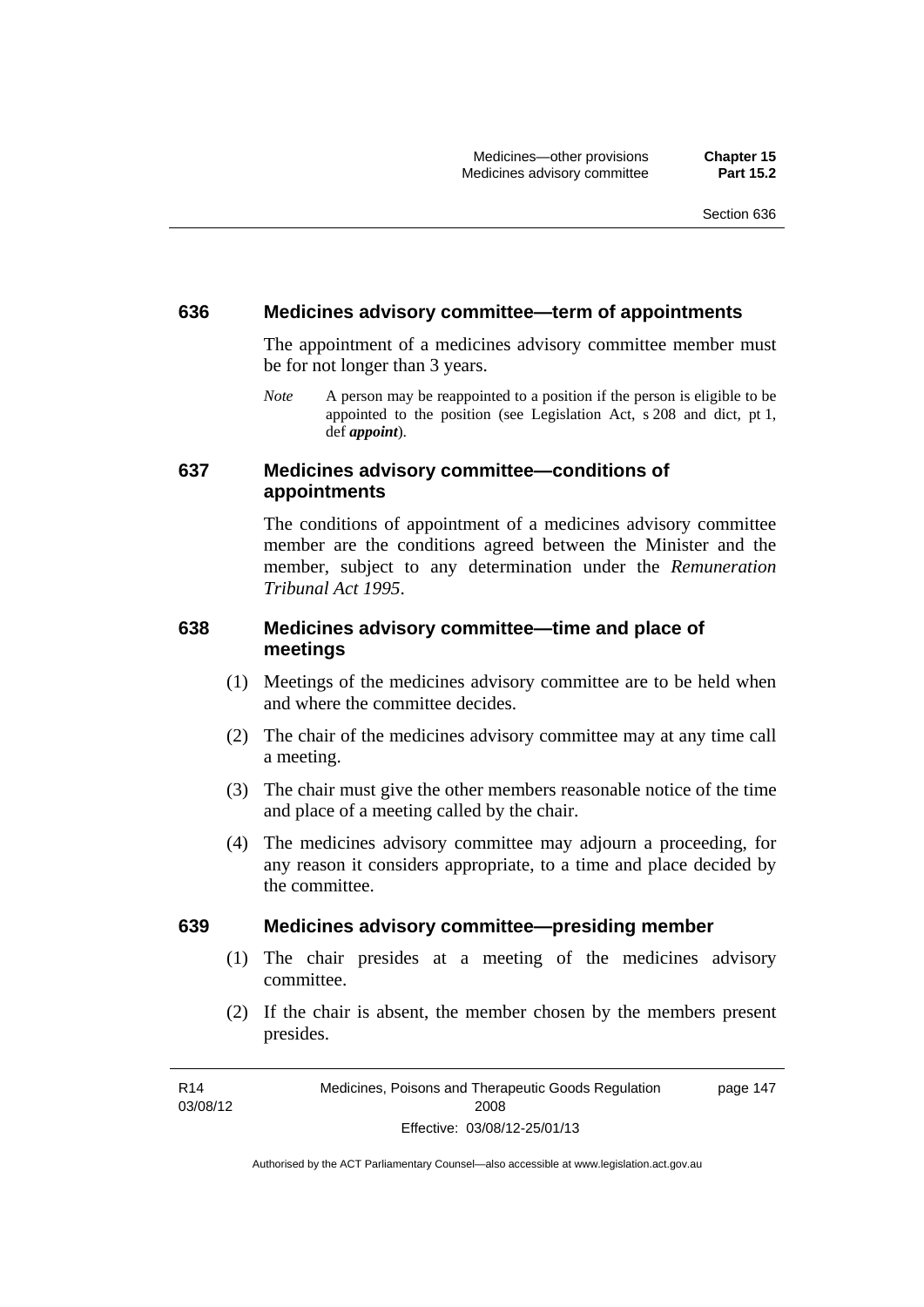#### **640 Medicines advisory committee—quorum**

Business may be carried out at a meeting of the medicines advisory committee only if at least 2 members are present.

#### **641 Medicines advisory committee—voting**

- (1) At a meeting of the medicines advisory committee each member has a vote on each question to be decided.
- (2) A question is decided by a majority of the votes of members present and voting but, if the votes are equal, the presiding member has the deciding vote.

#### **642 Medicines advisory committee—conduct of meetings**

- (1) The medicines advisory committee may conduct its meetings as the committee considers appropriate.
- (2) A meeting of the medicines advisory committee may be held using a method of communication, or a combination of methods of communication, that allows each member taking part to hear what each other member taking part says without the members being in each other's presence.

#### **Examples**

a phone link, a satellite link, an internet or intranet link

- *Note* An example is part of the regulation, is not exhaustive and may extend, but does not limit, the meaning of the provision in which it appears (see Legislation Act, s 126 and s 132).
- (3) A medicines advisory committee member who takes part in a meeting conducted under subsection (2) is taken to be present at the meeting.
- (4) A resolution is a valid resolution of the medicines advisory committee, even if it is not passed at a meeting of the committee, if all members agree to the proposed resolution in writing.

*Note Written* includes in electronic form (see Act, dict).

page 148 Medicines, Poisons and Therapeutic Goods Regulation 2008 Effective: 03/08/12-25/01/13 R14 03/08/12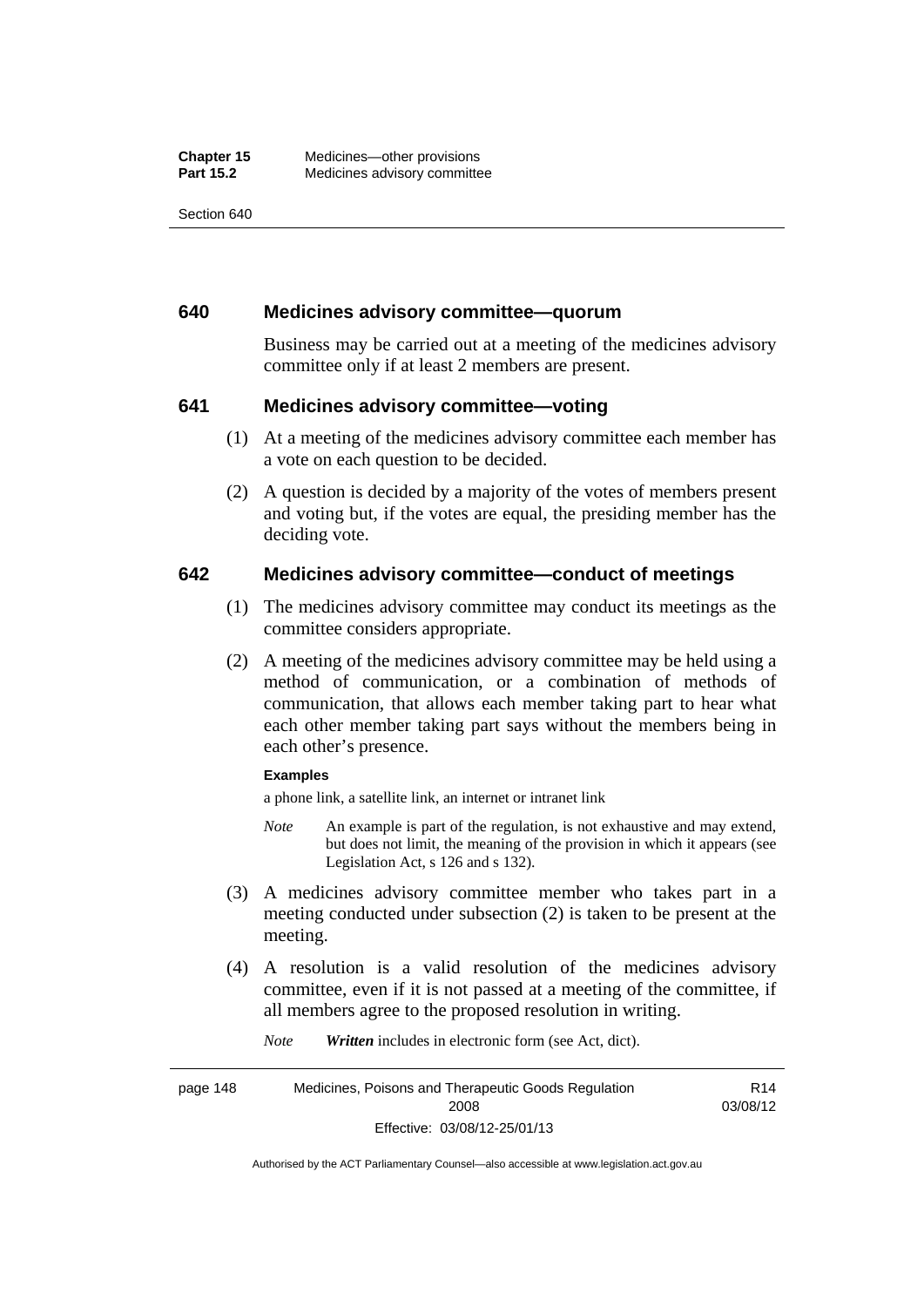(5) The medicines advisory committee must keep minutes of its meetings.

#### **643 Medicines advisory committee—disclosure of interests by members**

- (1) If a medicines advisory committee member has a material interest in an issue being considered, or about to be considered, by the committee, the member must disclose the nature of the interest at a committee meeting as soon as possible after the relevant facts have come to the member's knowledge.
- (2) The disclosure must be recorded in the medicines advisory committee's minutes and, unless the committee otherwise decides, the member must not—
	- (a) be present when the medicines advisory committee considers the issue; or
	- (b) take part in a decision of the committee on the issue.

#### **Example**

David, Emile and Fiona are members of the medicines advisory committee. They have an interest in an issue being considered at a committee meeting and they disclose the interest as soon as they become aware of it. David's and Emile's interests are minor but Fiona has a direct financial interest in the issue.

The medicines advisory committee considers the disclosures and decides that because of the nature of the interests:

- David may be present when the committee considers the issue but not take part in the decision
- Emile may be present for the consideration and take part in the decision.

The medicines advisory committee does not make a decision allowing Fiona to be present or take part in the committee's decision. Accordingly, Fiona cannot be present for the consideration of the issue or take part in the decision.

*Note* An example is part of the regulation, is not exhaustive and may extend, but does not limit, the meaning of the provision in which it appears (see Legislation Act, s 126 and s 132).

R14 03/08/12 page 149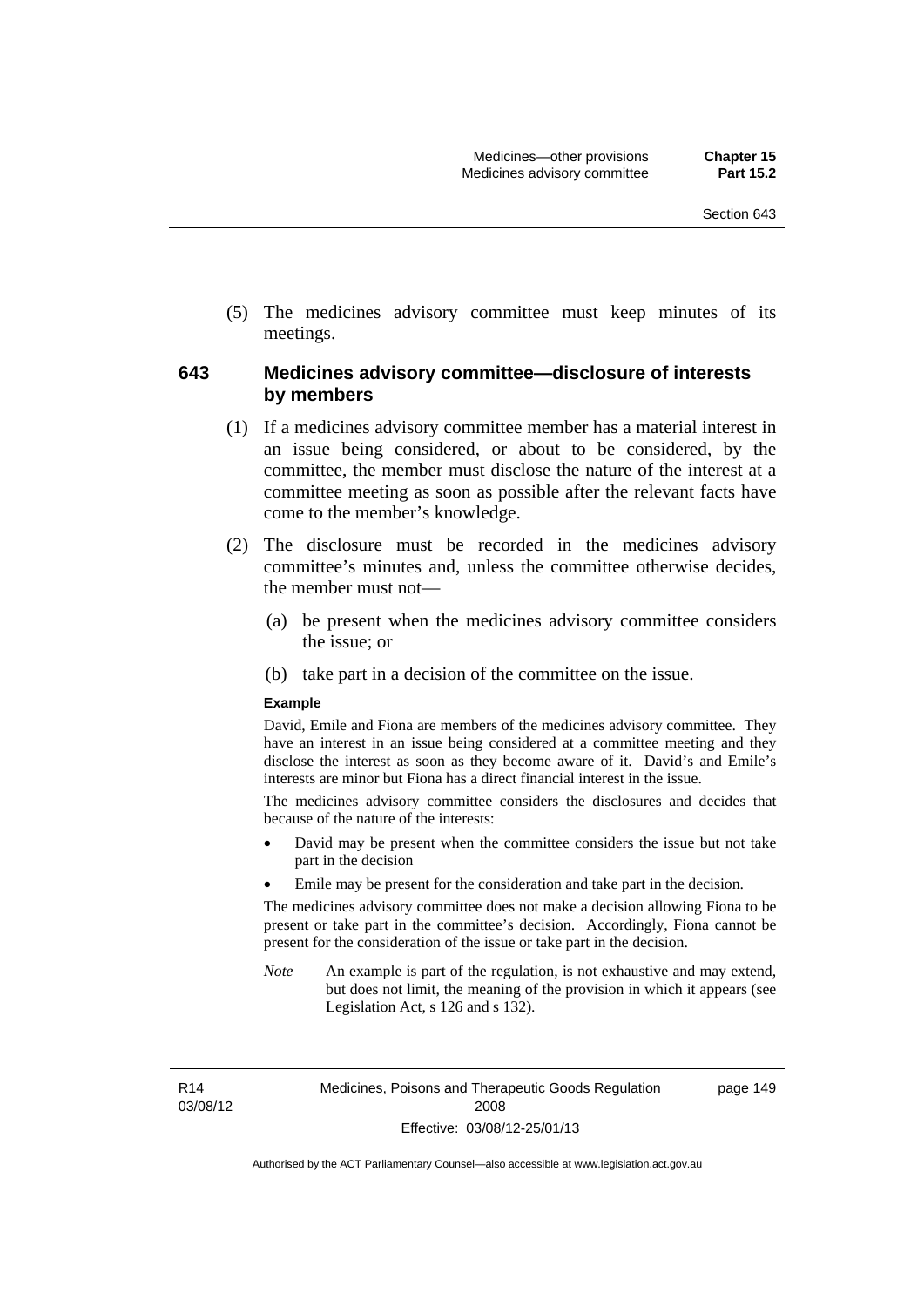- (3) Any other medicines advisory committee member who also has a material interest in the issue must not be present when the committee is considering its decision under subsection (2).
- (4) In deciding under subsection (2) whether a member may be present when the medicines advisory committee decides the issue or take part in a decision of the committee on the issue, and despite section 640 (Medicines advisory committee—quorum), the committee may consist of 1 member.

#### **Example**

if 2 members are present at a meeting and 1 member discloses a material interest, the other member may decide whether the member who made the disclosure can take part in a decision by the committee

(5) In this section:

*associate*, of a person, means—

- (a) the person's business partner; or
- (b) a close friend of the person; or
- (c) a family member of the person.

*executive officer*, of a corporation, means a person (however described) who is concerned with, or takes part in, the corporation's management (whether or not the person is a director of the corporation).

*indirect interest*—without limiting the kind of indirect interest a person may have, a person has an *indirect interest* in an issue if any of the following has an interest in the issue:

- (a) an associate of the person;
- (b) a corporation with not more than 100 members that the person, or an associate of the person, is a member of;
- (c) a subsidiary of a corporation mentioned in paragraph (b);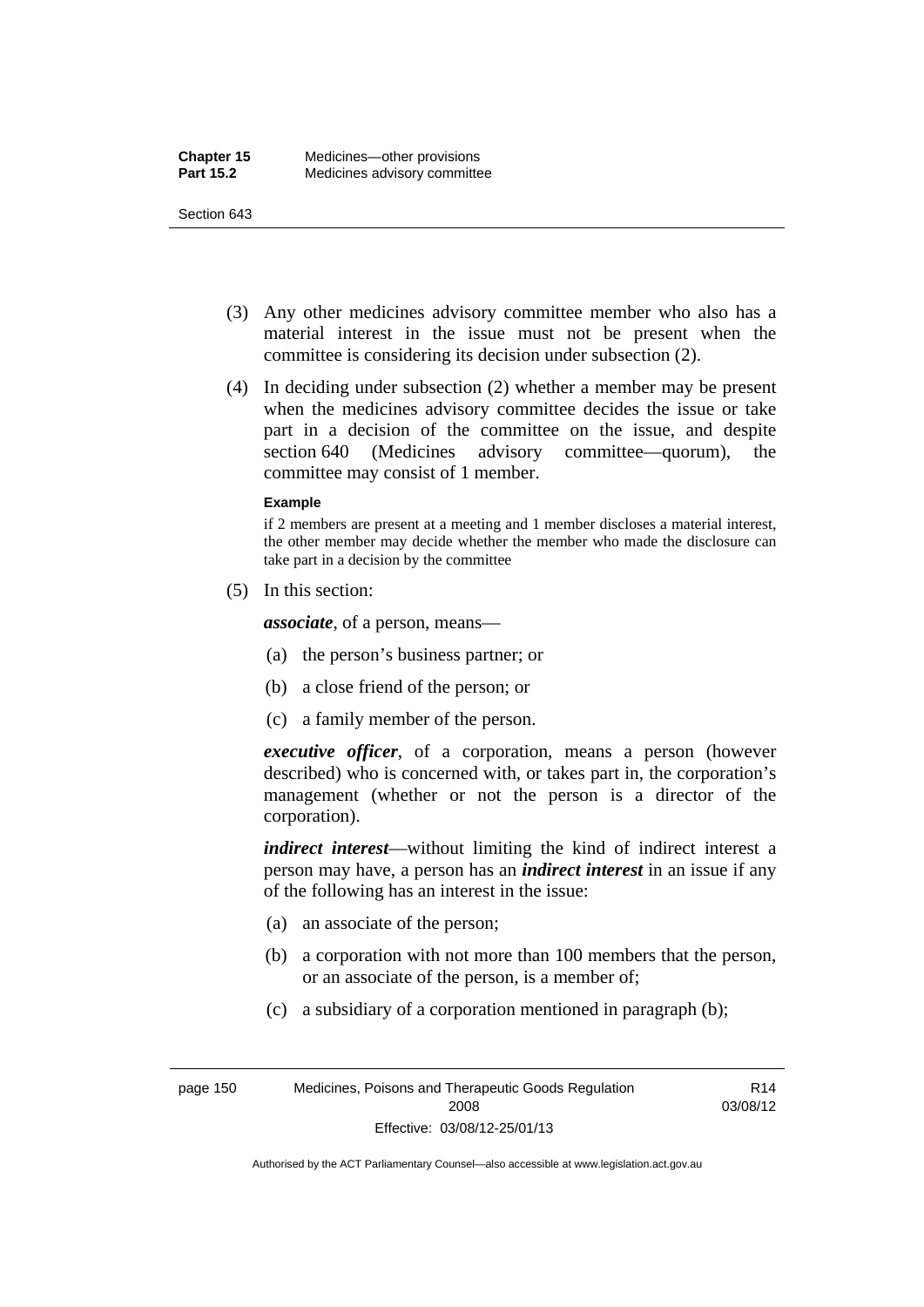- (d) a corporation that the person, or an associate of the person, is an executive officer of;
- (e) the trustee of a trust that the person, or an associate of the person, is a beneficiary of;
- (f) a member of a firm or partnership that the person, or an associate of the person, is a member of;
- (g) someone else carrying on a business if the person, or an associate of the person, has a direct or indirect right to participate in the profits of the business.

*material interest*—a medicines advisory committee member has a *material interest* in an issue if the member has—

- (a) a direct or indirect financial interest in the issue; or
- (b) a direct or indirect interest of any other kind if the interest could conflict with the proper exercise of the member's functions in relation to the committee's consideration of the issue.

#### **644 Medicines advisory committee—ending appointments**

- (1) The Minister may end the appointment of a medicines advisory committee member—
	- (a) if the member contravenes a territory law; or
	- (b) for misbehaviour; or
	- (c) if the member becomes bankrupt or personally insolvent; or
		- *Note Bankrupt or personally insolvent*—see the Legislation Act, dictionary, pt 1.
	- (d) if the member is convicted, in the ACT, of an offence punishable by imprisonment for at least 1 year; or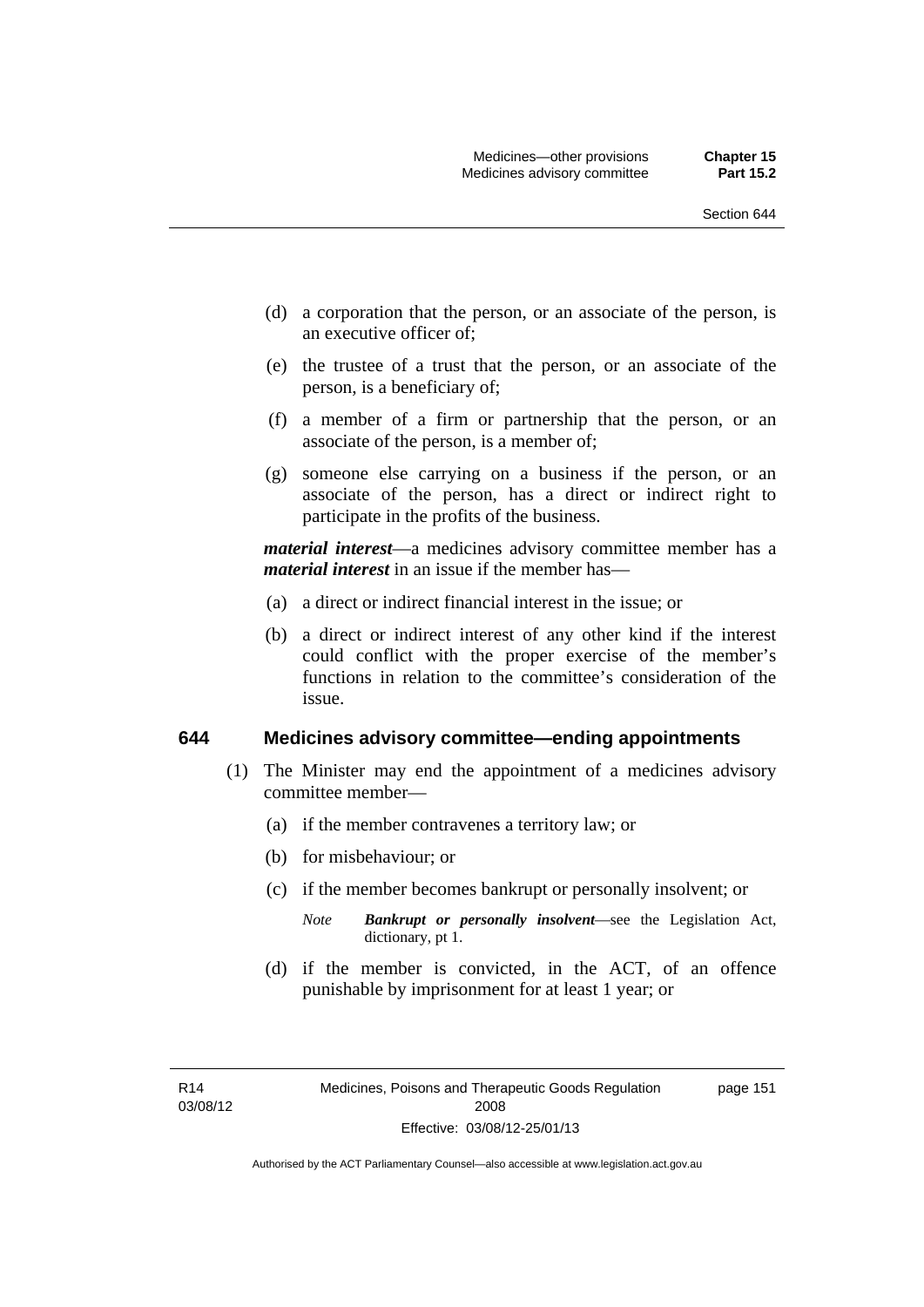- (e) if the member is convicted outside the ACT, in Australia or elsewhere, of an offence that, if it had been committed in the ACT, would be punishable by imprisonment for at least 1 year; or
- (f) if the member contravenes section 643 (Medicines advisory committee—disclosure of interests by members).
- *Note* A member's appointment also ends if the member resigns (see Legislation Act, s 210).
- (2) The Minister must end the appointment of a medicines advisory committee member—
	- (a) if the member ceases to be a doctor; or
	- (b) if, on 3 consecutive occasions, the member fails, without the chair's agreement, to make himself or herself available for a proposed meeting of the committee; or
	- (c) if the member fails to take all reasonable steps to avoid being placed in a position where a conflict of interest arises during the exercise of the member's functions; or
	- (d) for physical or mental incapacity, if the incapacity substantially affects the exercise of the member's functions.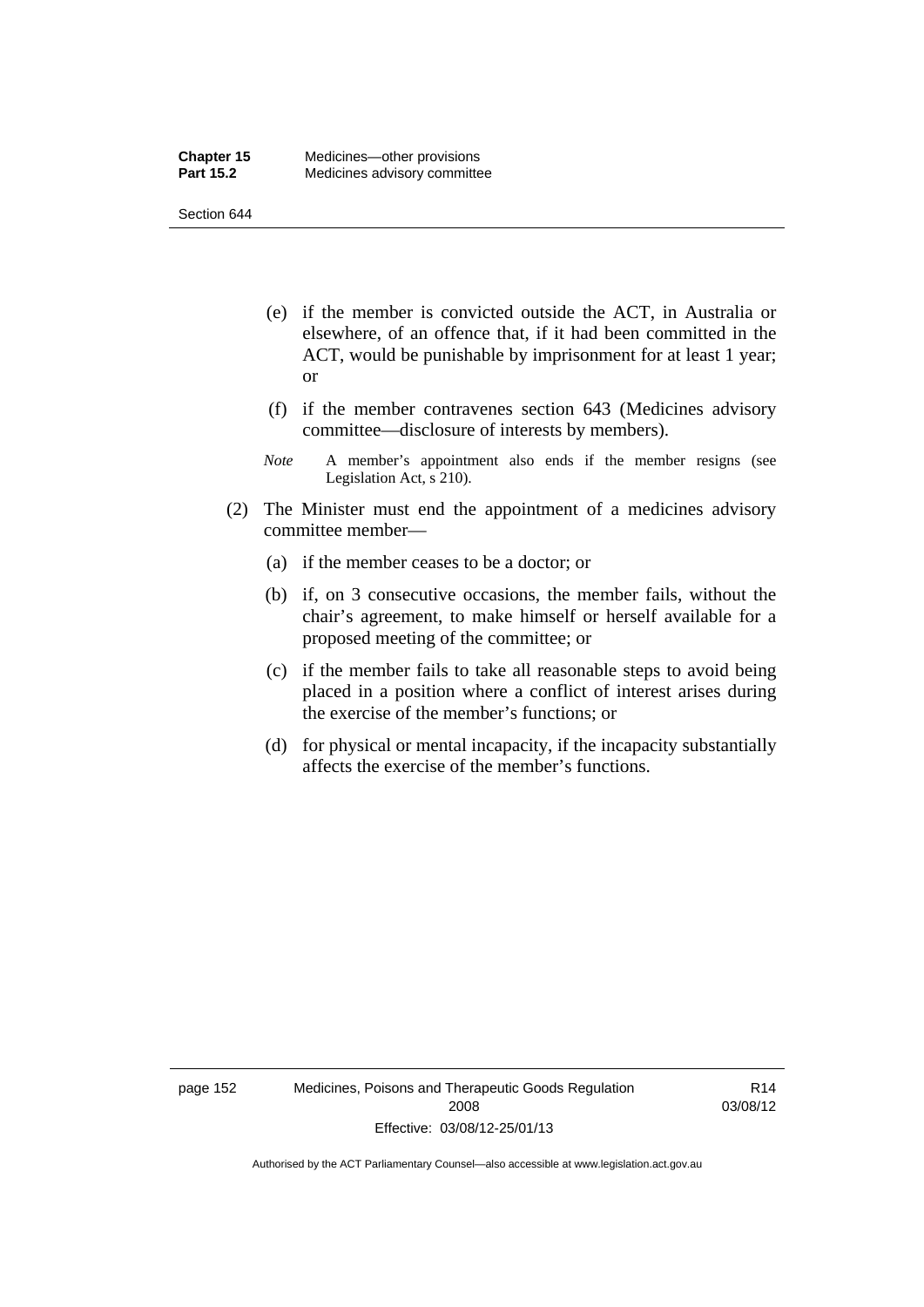## **Part 15.3 Other medicines provisions**

#### **650 Advertising controlled medicines—Act, s 66 (3) (b)**

A pricelist published by a pharmacist that includes a controlled medicine is prescribed if the pricelist complies with the *Price Information Code of Practice*, published by the Therapeutic Goods Administration, as in force from time to time.

*Note* The code is accessible at www.tga.gov.au/meds/vipicop.htm.

#### **651 Advertising other medicines**

- (1) A person commits an offence if—
	- (a) the person publishes an advertisement; and
	- (b) the advertisement promotes or encourages the use of a declared medicine.

Maximum penalty: 30 penalty units.

- (2) A person commits an offence if—
	- (a) the person publishes an advertisement; and
	- (b) the advertisement indicates that someone is willing or authorised to supply a declared medicine.

Maximum penalty: 30 penalty units.

- (3) This section does not apply to—
	- (a) an advertisement for a declared medicine in a publication published primarily for dentists, doctors, pharmacists or veterinary surgeons; or
	- (b) a pricelist published by a pharmacist that includes a declared medicine if the pricelist complies with the *Price Information Code of Practice*, published by the Therapeutic Goods Administration, as in force from time to time.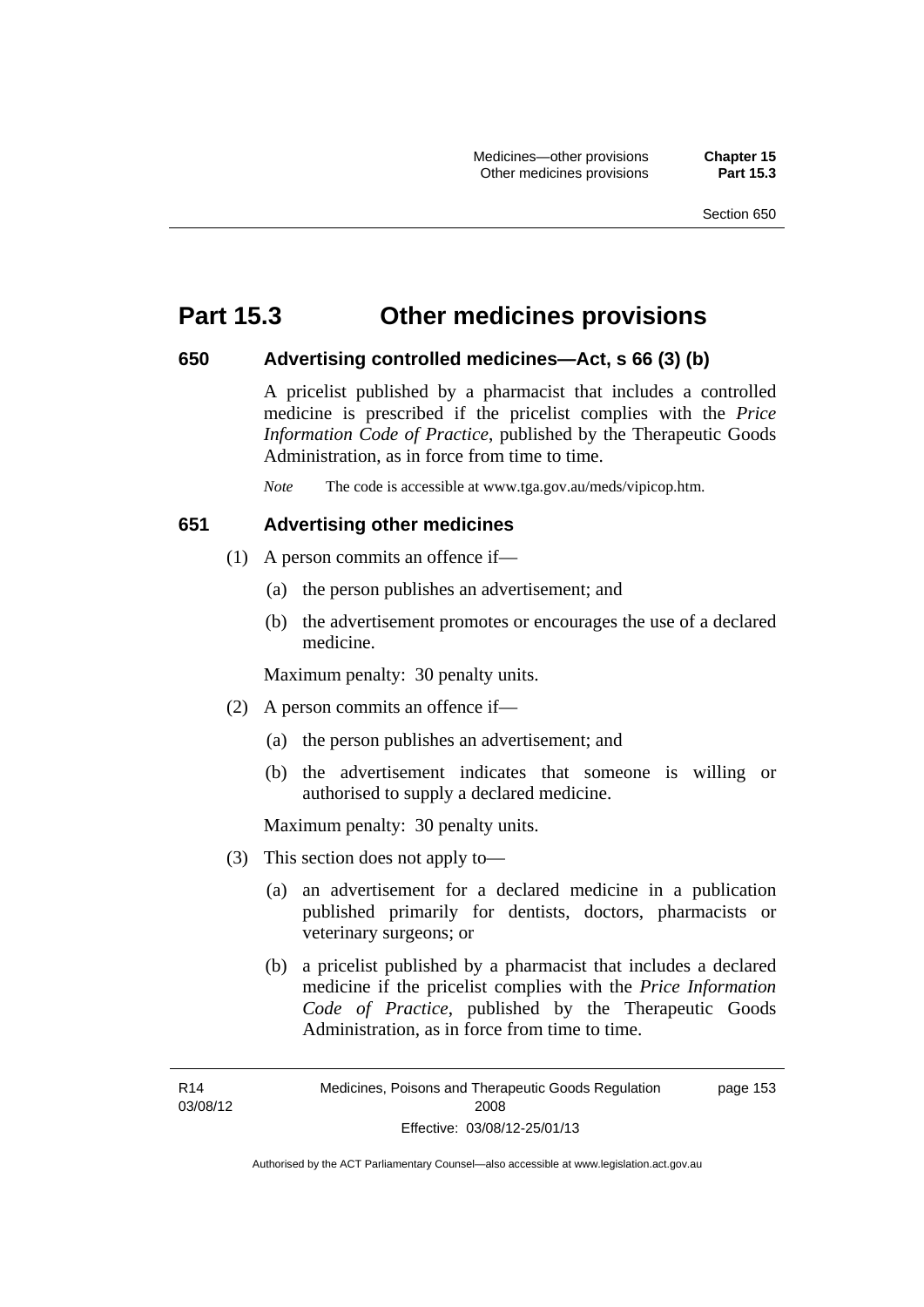(4) In this section:

*advertisement*—see the Act, section 66.

#### *declared medicine* means—

- (a) a pharmacist only medicine other than a pharmacist only medicine to which the medicines and poisons standard, appendix H applies; or
- (b) a prescription only medicine.

## **652 Prescribed institutions—Act, dict, def** *institution***, par (b)**

The following are prescribed:

- (a) a correctional centre;
- (b) a CYP detention place.

page 154 Medicines, Poisons and Therapeutic Goods Regulation 2008 Effective: 03/08/12-25/01/13

R14 03/08/12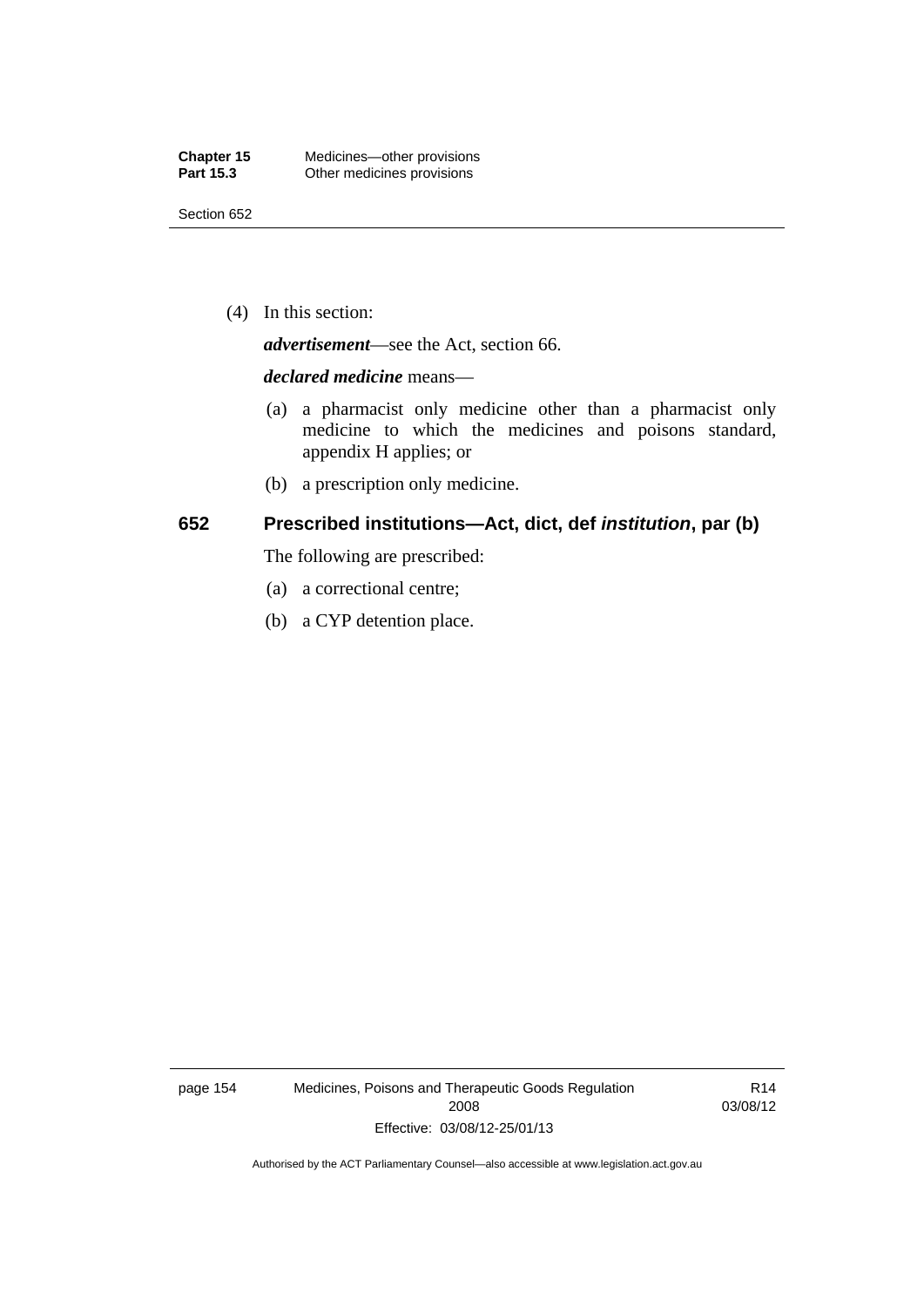# **Chapter 16 Low and moderate harm poisons**

## **Part 16.1** Preliminary

**660 Meaning of** *relevant law***—ch 16** 

## In this chapter:

*relevant law* means—

- (a) a corresponding law; or
- (b) the *Agricultural and Veterinary Chemicals Act 1994* (Cwlth); or
- (c) the *Therapeutic Goods Act 1989* (Cwlth).
- *Note 1 Corresponding law* includes a law of a State that corresponds, or substantially corresponds, to the Act (see Act, dict).
- *Note 2 State* includes a territory (see Legislation Act, dict, pt 1).

R14 03/08/12 Medicines, Poisons and Therapeutic Goods Regulation 2008 Effective: 03/08/12-25/01/13

page 155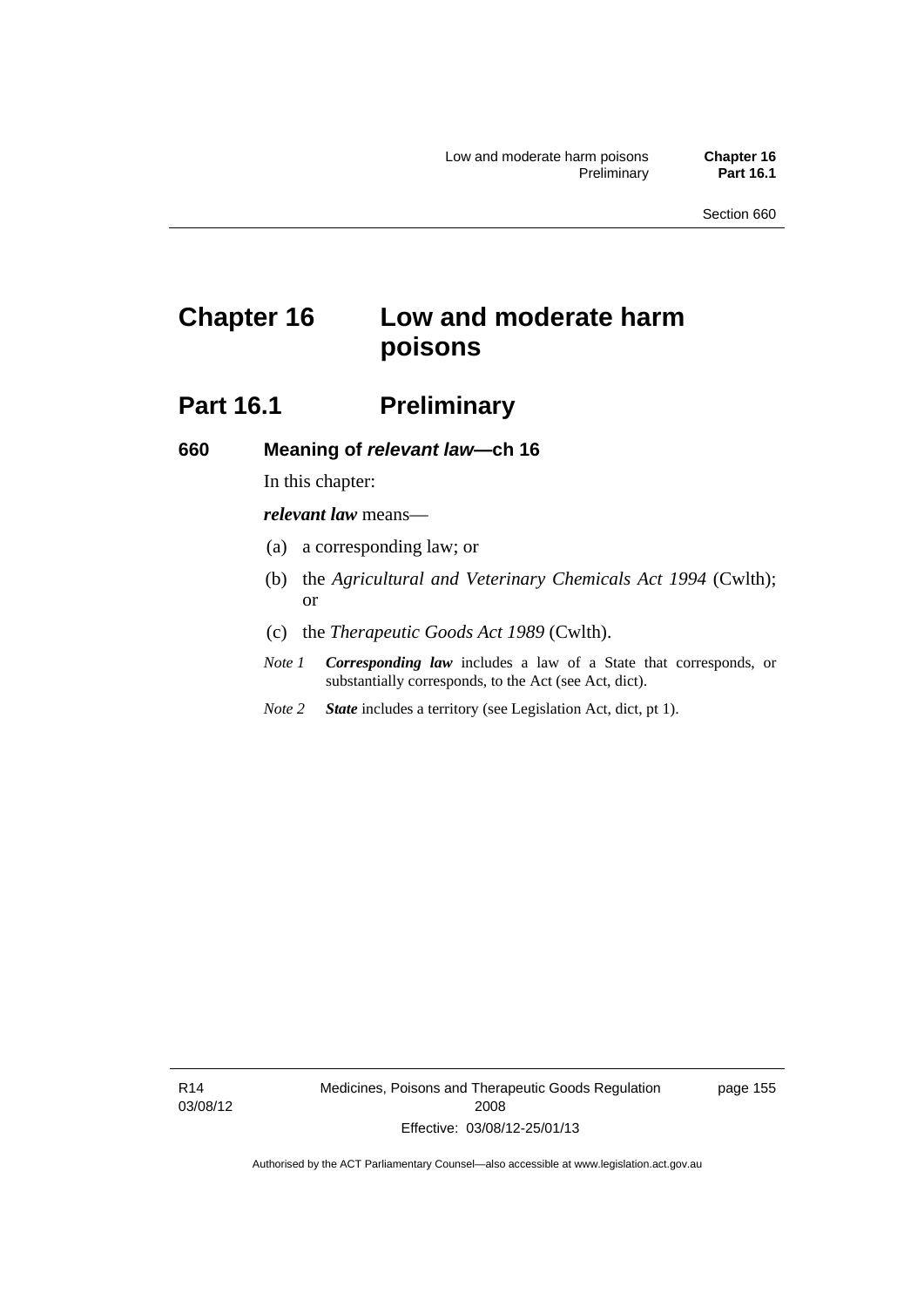## **Part 16.2 Authorisation to supply low and moderate harm poisons**

## **661 Authorisation to supply low and moderate harm poisons—Act, s 26 (1) (b) and (2) (b)**

Anyone is authorised to supply a low harm poison or moderate harm poison.

## **662 Authorisation condition for supplying low and moderate harm poisons—Act, s 44 (1) (b) and (2) (b)**

A person's authorisation under section 661 to supply a low harm poison or moderate harm poison is subject to the following conditions:

- (a) the poison is supplied in manufacturer's packs that comply with—
	- (i) section 665 (Packaging of supplied manufacturer's packs of low and moderate harm poisons—Act, s 59 (1) (c) (i) and  $(2)$  (c) (i)); or
	- (ii) an approval under the Act, section 193 (Approval of non-standard packaging and labelling);
- (b) the manufacturer's packs are labelled in accordance with—
	- (i) section 666 (Labelling of supplied manufacturer's packs of low and moderate harm poisons—Act, s  $60(1)(c)(i)$ and  $(2)$   $(c)$   $(i)$ ; or
	- (ii) an approval under the Act, section 193.

R14 03/08/12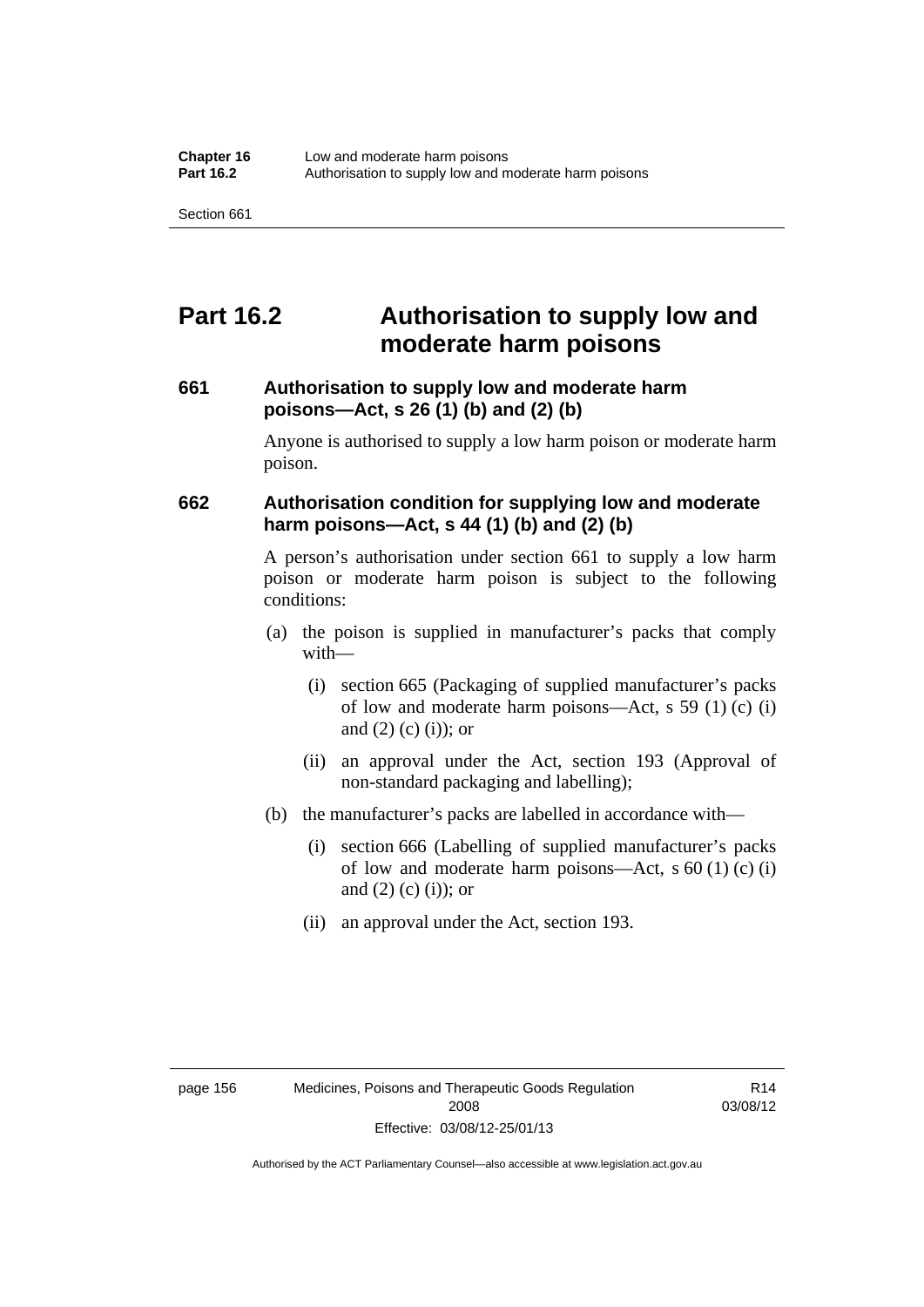## **Part 16.3 Authorisation to manufacture low and moderate harm poisons**

### **663 Authorisation to manufacture low and moderate harm poisons—Act, s 33 (b)**

A person is authorised to manufacture a low harm poison or moderate harm poison if the person is authorised to manufacture the poison under a relevant law.

## **664 Authorisation condition for manufacturing low and moderate harm poisons—Act, s 44 (1) (b) and (2) (b)**

A person's authorisation under section 663 to manufacture a low harm poison or moderate harm poison is subject to the condition that, if a condition or restriction applies to the person under the relevant law, the person manufactures the poison in accordance with the condition and restriction.

page 157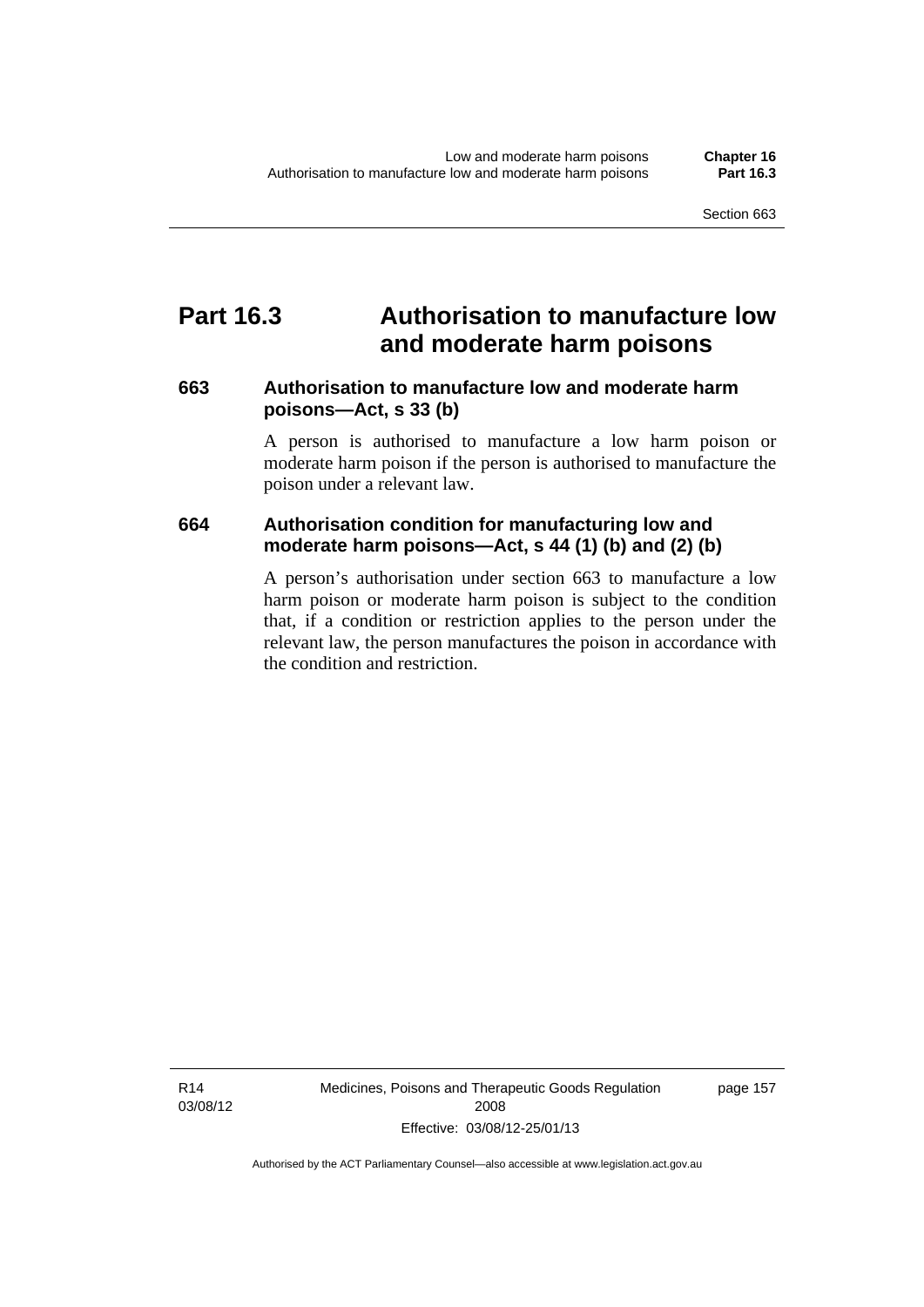## **Part 16.4 Packaging and labelling of low and moderate harm poisons**

## **665 Packaging of supplied manufacturer's packs of low and moderate harm poisons—Act, s 59 (1) (c) (i) and (2) (c) (i)**

- (1) A manufacturer's pack of a supplied low harm poison or moderate harm poison must be packaged—
	- (a) in accordance with the medicines and poisons standard, paragraphs 21 to 27; or
	- (b) in a container in which the poison may be sold under a relevant law.
	- *Note* A manufacturer's pack of a low or moderate harm poison supplied may also be packaged in accordance with an approval under the Act, s 193 (Approval of non-standard packaging and labelling) (see Act, s 59 (1) (c) (ii) and (2) (c) (ii)).
- (2) However, if the poison is camphor or naphthalene for domestic use, it must also be packaged in a way that, in normal use, prevents—
	- (a) removal of the camphor or naphthalene from the packaging; or
	- (b) ingestion of the camphor or naphthalene.

#### **666 Labelling of supplied manufacturer's packs of low and moderate harm poisons—Act, s 60 (1) (c) (i) and (2) (c) (i)**

A manufacturer's pack of a supplied low harm poison or moderate harm poison must be labelled in accordance with—

- (a) the medicines and poisons standard, paragraphs 3 to 19; or
- (b) a relevant law.
- *Note* A manufacturer's pack of a low or moderate harm poison supplied may also be labelled in accordance with an approval under the Act, s 193 (Approval of non-standard packaging and labelling) (see Act, s 60 (1) (c) (ii) and (2) (c) (ii)).

R14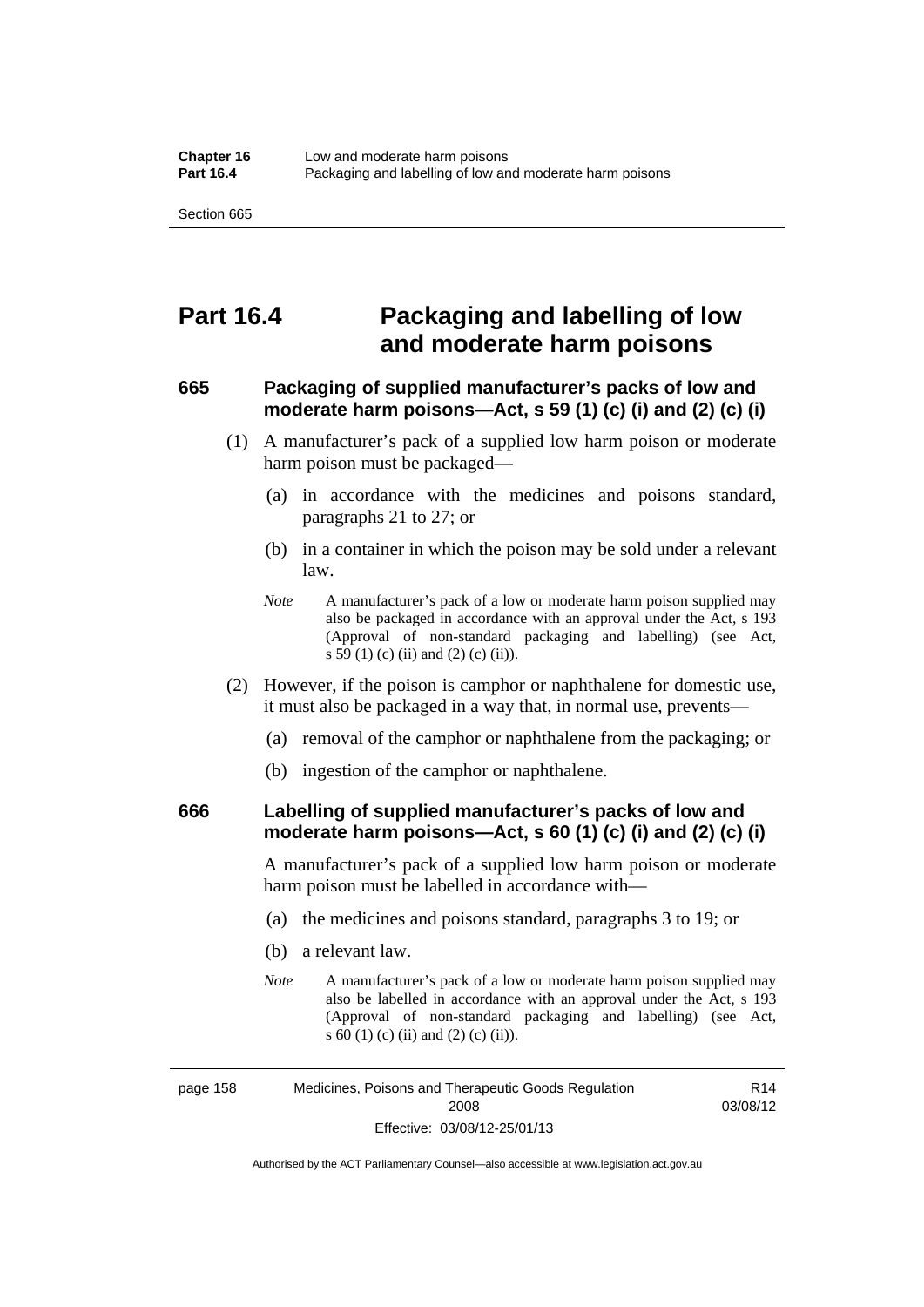# **Chapter 17 Dangerous poisons authorisations**

## **Part 17.1 Overview of dangerous poisons authorisations**

### **670 General overview of authorisations for dangerous poisons**

 (1) The Act requires that a person must not deal with a dangerous poison in a particular way unless the person is authorised to deal with the poison.

#### **Example**

the Act, s 35 about obtaining certain substances (which include dangerous poisons)

- *Note 1* The Act, s 19 sets out when a person *deals* with a dangerous poison.
- *Note 2* An example is part of the regulation, is not exhaustive and may extend, but does not limit, the meaning of the provision in which it appears (see Legislation Act, s 126 and s 132).
- (2) The Act, section 20 sets out when a person is authorised to deal with a dangerous poison.
- (3) This regulation authorises certain dealings with dangerous poisons.

*Note* An authorisation is not required to deal with the following:

- a substance excluded from the medicines and poisons standard by the standard, par  $1(2)$  (see s 6);
- a substance mentioned in the medicines and poisons standard, sch 7 if the schedule does not apply to the substance because of an exception in the standard.

R14 03/08/12 page 159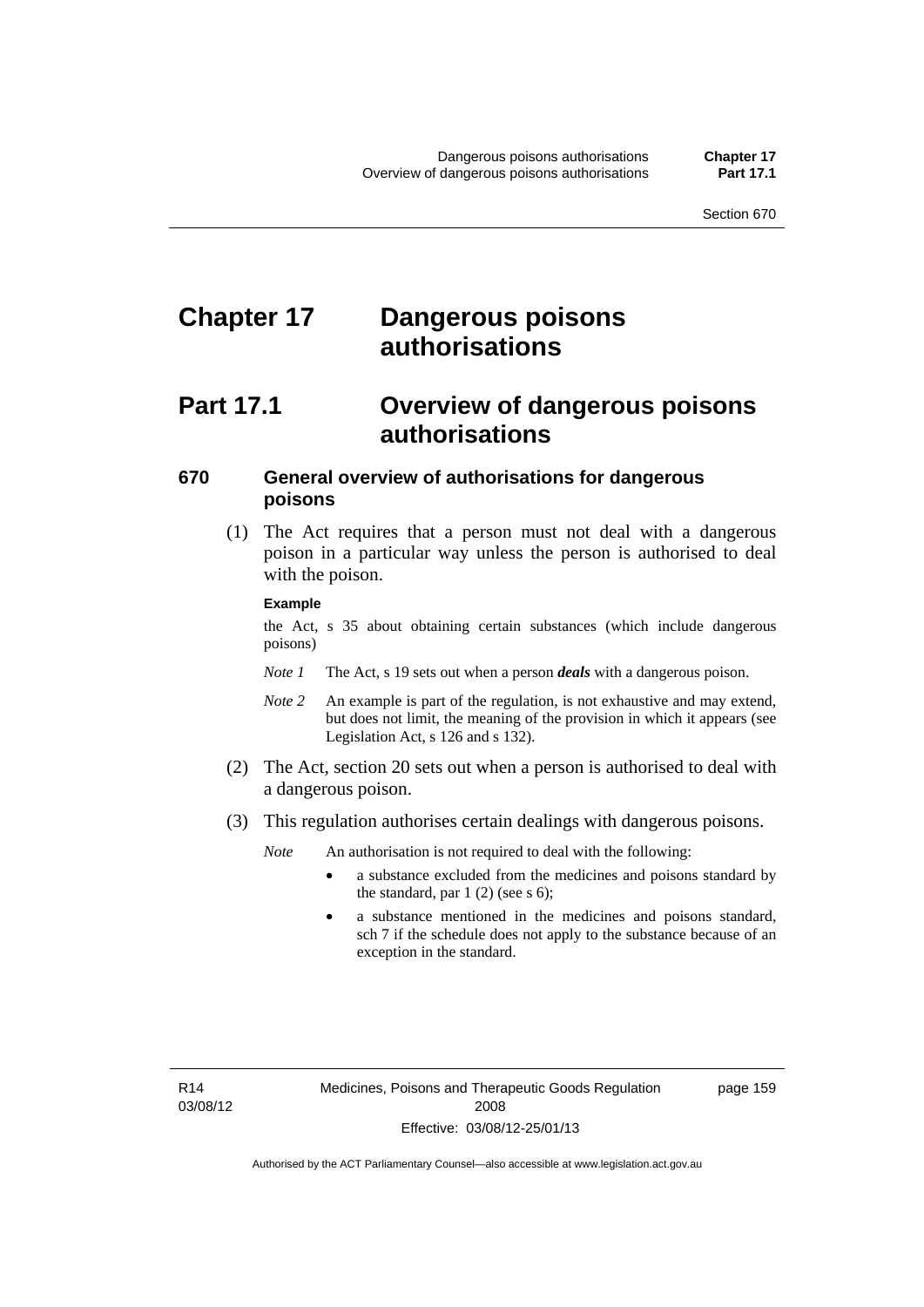(4) An authorisation under this regulation may be subject to limitations.

#### **Example**

a purchase order issued by a person mentioned in sch 4, col 2 must comply with s 721 (see s 690 (2) (c))

*Note* For the power to impose other restrictions, see the Act, ch 8.

#### **671 Overview of dangerous poisons authorisations under this regulation**

Dangerous poisons authorisations under this regulation are given by the following provisions:

- (a) section 675 (which is about authorisations under dangerous poisons manufacturers licences);
- (b) section 680 (which is about authorisations under dangerous poisons research and education program licences);
- (c) section 685 (which is about authorisations under dangerous poisons suppliers licences);
- (d) section 690 (which is about authorisations for manufacturing and other purposes);
- (e) section 692 (which is about authorisation to deliver dangerous poisons under purchase orders);
- (f) section 693 (which is about authorisation for commercial disposal operators for disposal of dangerous poisons);
- (g) section 695 (which is about authorisations for dangerous poisons research and education programs by scientifically qualified people).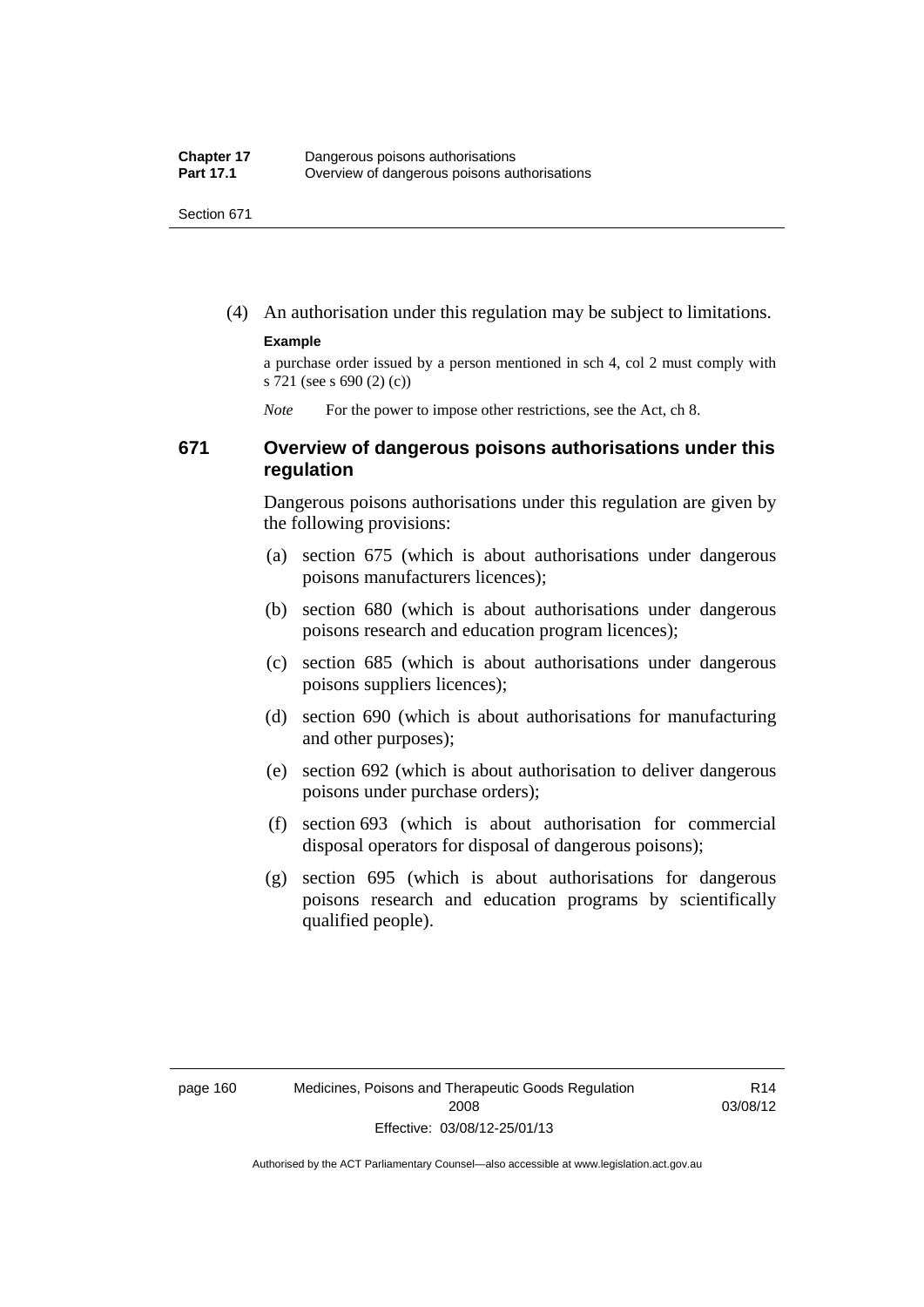#### **672 General overview of authorisation conditions for dangerous poisons**

 (1) The Act, section 44 requires a person who is authorised to deal with a dangerous poison to comply with any condition to which the authorisation is subject.

#### **Example**

Section 676 sets out the authorisation conditions for an authorised person to manufacture a dangerous poison.

- *Note* An example is part of the regulation, is not exhaustive and may extend, but does not limit, the meaning of the provision in which it appears (see Legislation Act, s  $126$  and s  $132$ ).
- (2) The conditions are additional to other restrictions on an authorised person's authority to deal with a dangerous poison.
	- *Note* Conditions may also be imposed under other provisions of the Act including, for example, s 89 which sets out conditions on licences.

R14 03/08/12 Medicines, Poisons and Therapeutic Goods Regulation 2008 Effective: 03/08/12-25/01/13

page 161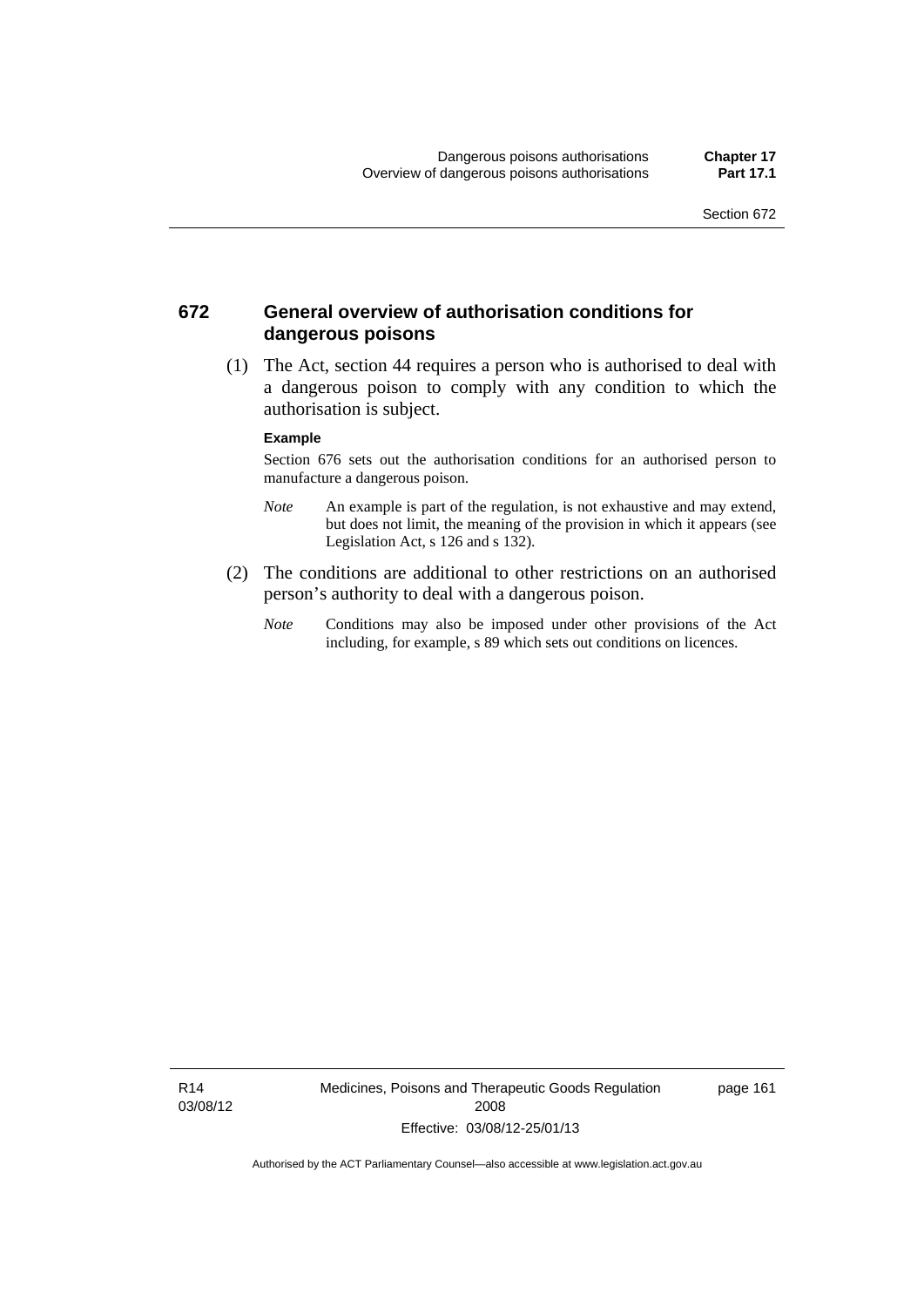## **Part 17.2 Authorisations under dangerous poisons licences**

### **Division 17.2.1 Dangerous poisons manufacturers licence authorisations**

*Note* For other provisions about dangerous poisons manufacturers licences, see pt 18.2.

#### **675 Authorisations under dangerous poisons manufacturers licences—Act, s 20 (1) (a)**

- (1) A dangerous poisons manufacturers licence authorises the holder to do any of the following in relation to a dangerous poison (the *licensed dangerous poison*) stated in the licence at the premises (the *licensed premises*) stated in the licence:
	- (a) manufacture the licensed dangerous poison;
	- (b) possess the licensed dangerous poison for sale by wholesale from the licensed premises;
	- (c) sell the licensed dangerous poison by wholesale (whether or not for resale) to—
		- (i) a person authorised to issue a purchase order for the dangerous poison; or
		- (ii) someone in another State who may obtain the dangerous poison by wholesale under the law of the other State; or
		- (iii) someone in another country who may lawfully obtain the dangerous poison by wholesale in the other country;
		- *Note* The dangerous poison must be sold on a purchase order in accordance with s 720 (see s 676).

R14 03/08/12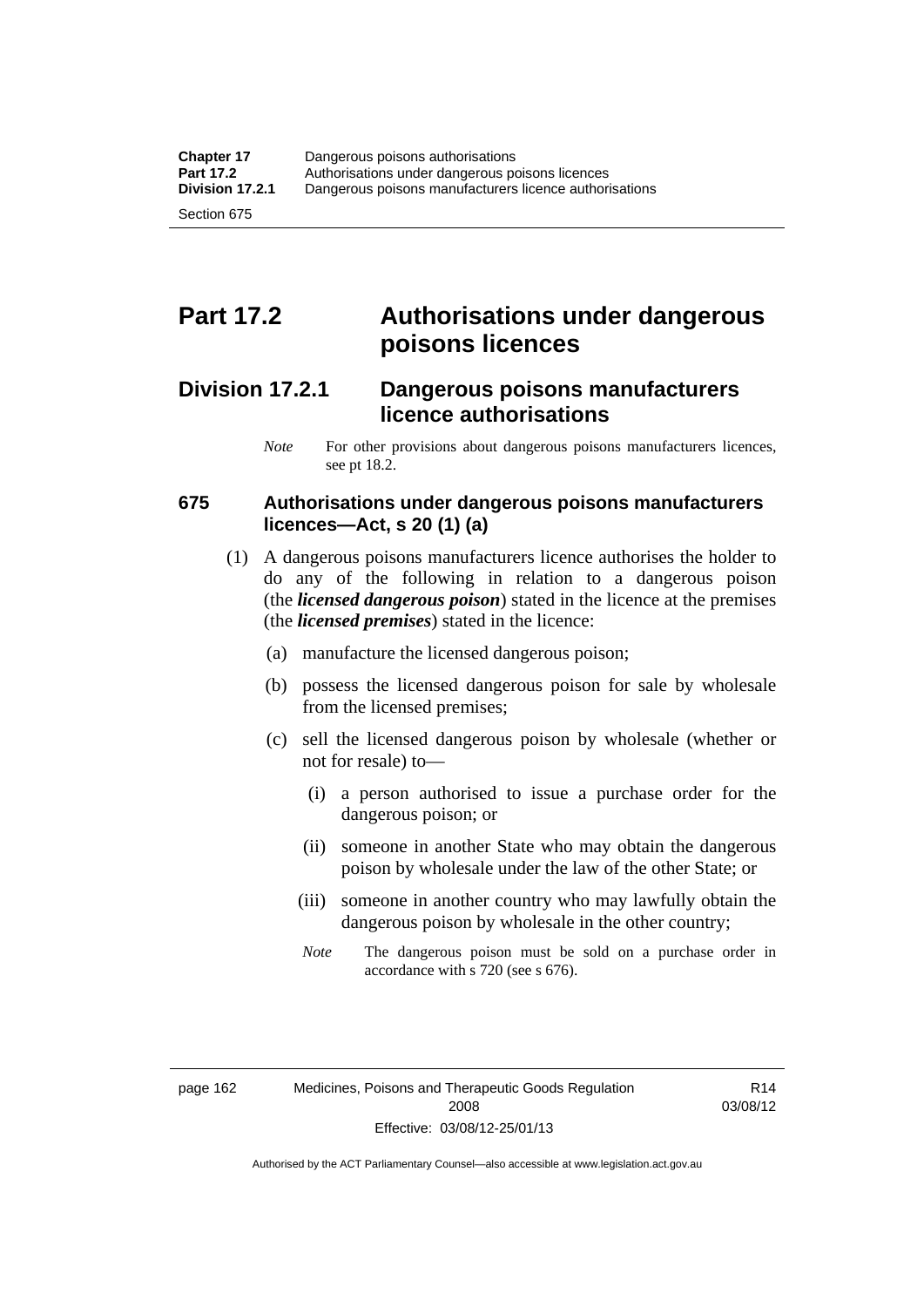- (d) obtain a dangerous poison, other than a licensed dangerous poison, for manufacturing a licensed dangerous poison at the licensed premises;
- (e) possess a dangerous poison, other than a licensed dangerous poison, at the licensed premises for manufacturing a licensed dangerous poison.
- (2) However, an authorisation under subsection (1) does not apply if the licence states that it does not apply.
- (3) Also, subsection (1) (c) (iii) does not apply in relation to a licensed dangerous poison that is a prohibited export under the *Customs Act 1901* (Cwlth).

#### **676 Authorisation conditions for dangerous poisons manufacturers licences—Act, s 44 (1) (b) and (2) (b)**

A licence-holder's authorisation under a dangerous poisons manufacturers licence is subject to the following conditions:

- (a) the dealings with a dangerous poison authorised by the licence will be carried out under the supervision of an individual approved under section 706 (1) (Restrictions on issuing of dangerous poisons manufacturers licences—Act, s 85 (1) (a));
- (b) a dangerous poison obtained under the licence is purchased on a complying purchase order;
- (c) a licensed dangerous poison will be supplied for a non-household (including a non-household garden) purpose only;
- (d) a dangerous poison sold under the licence will be sold on a purchase order in accordance with section 720 (Supplying dangerous poisons on purchase orders);

page 163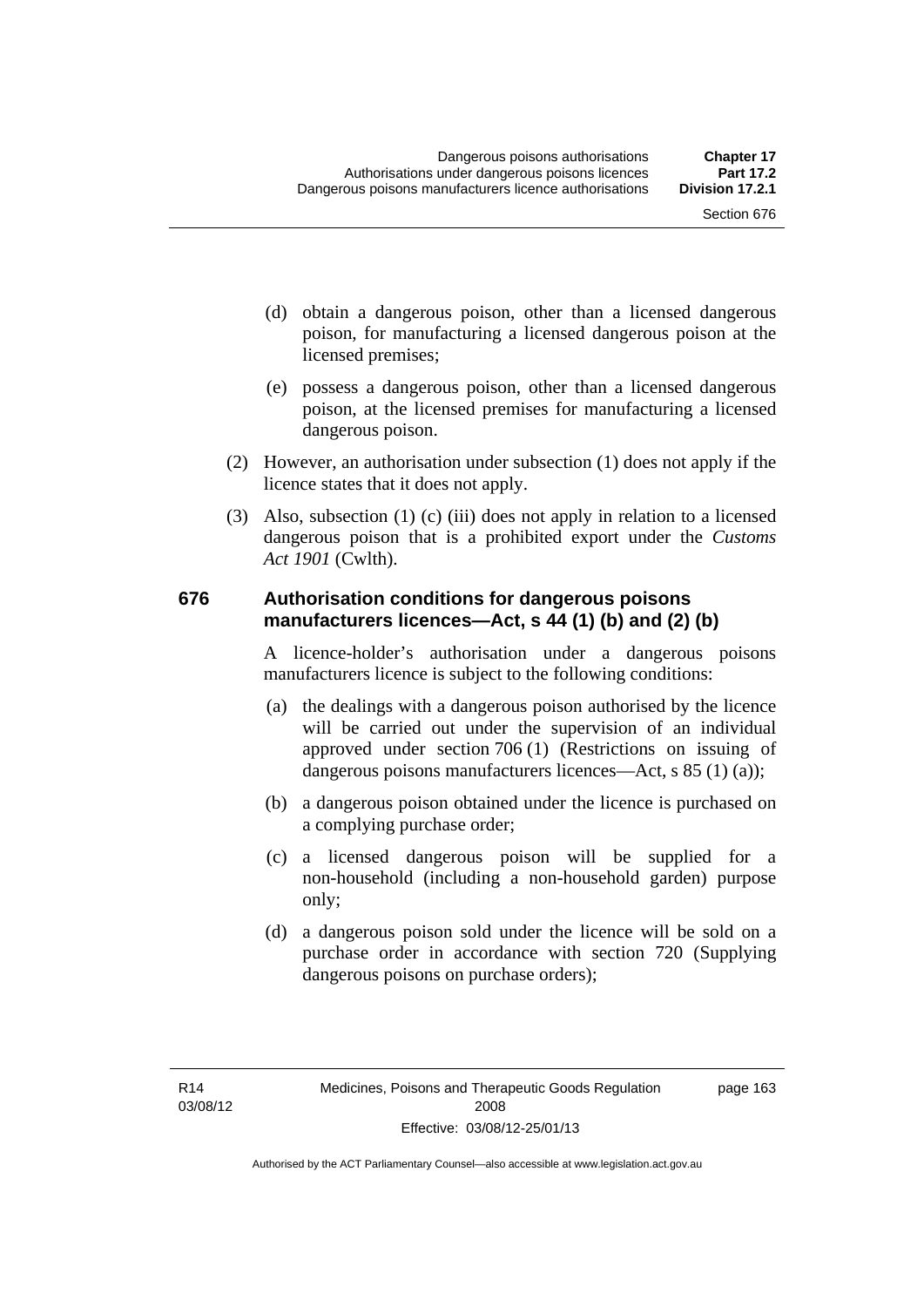- (e) if the supplier does not receive a document signed by the buyer acknowledging receipt of the dangerous poison within 7 days after the day the dangerous poison is delivered—the supplier must, within 24 hours after the end of the 7-day period, tell the chief health officer, in writing, of the failure to receive the document;
- (f) the following are kept at the supplier's business premises or, if the chief health officer approves in writing another place, the place approved by the chief health officer, for at least 2 years after the day the poison is supplied:
	- (i) the filled purchase order;
	- (ii) the delivery acknowledgement under paragraph (e) or section 720 (d) (ii);
	- (iii) the record for section 722;
- (g) if a dangerous poison sold under the licence is liquid containing paraquat—the poison is coloured blue or green and has an offensive smell.
- *Note* For licence conditions, see the Act, s 89.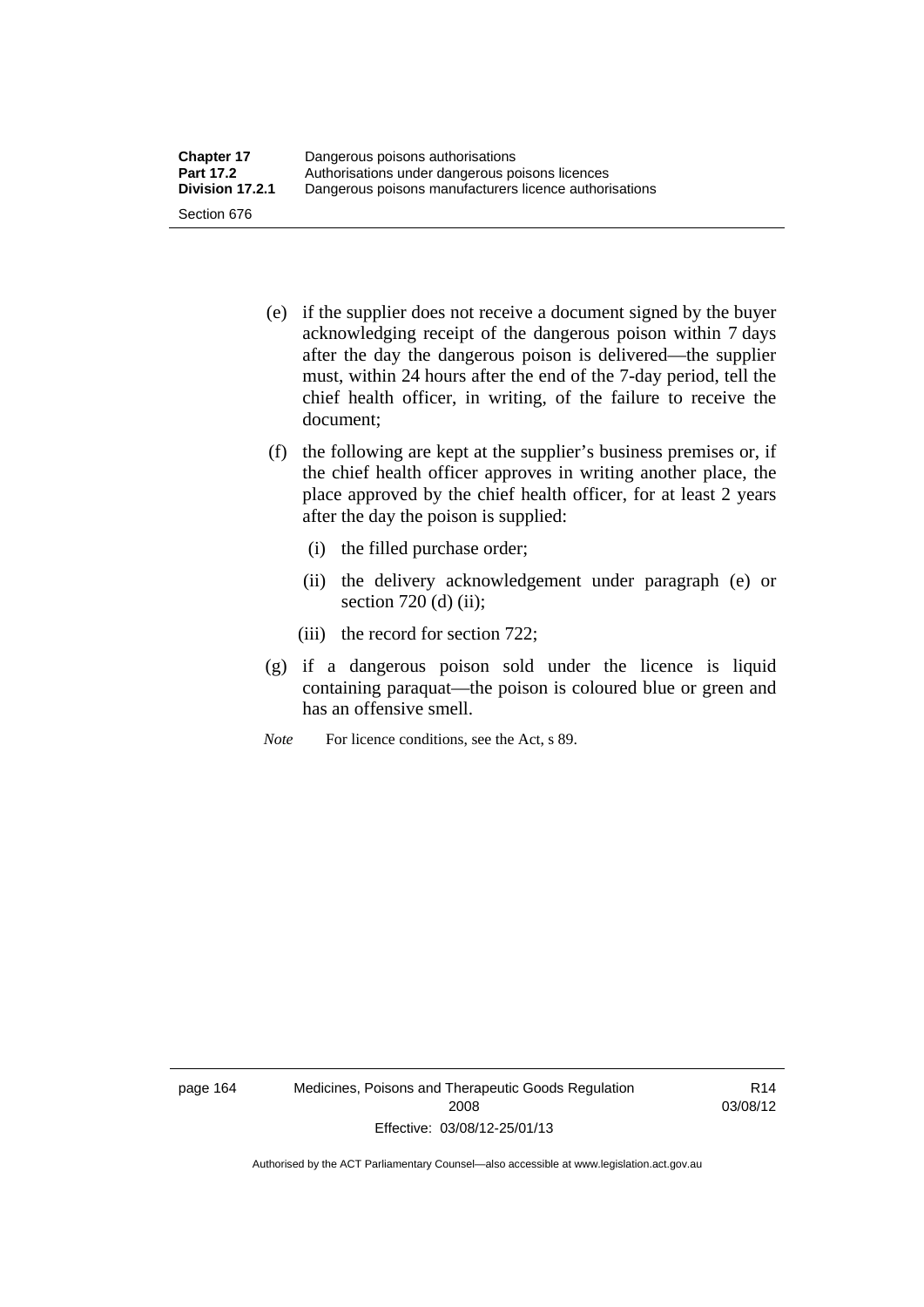### **Division 17.2.2 Dangerous poisons—research and education program licence authorisations**

- *Note 1* For authorisation for research and education programs by scientifically qualified people, see div 17.3.3.
- *Note 2* For other provisions about dangerous poisons research and education program licences, see pt 18.3.

#### **680 Authorisations under dangerous poisons research and education program licences—Act, s 20 (1) (a)**

A dangerous poisons research and education program licence authorises—

- (a) the licence-holder to—
	- (i) issue a purchase order for a dangerous poison (the *licensed dangerous poison*) stated in the licence for the program stated in the licence; and
	- (ii) obtain a licensed dangerous poison on a purchase order for the program; and
	- (iii) possess a licensed dangerous poison for the program at the premises to which the licence relates; and
	- (iv) supply a licensed dangerous poison to anyone taking part in the program for the program; and
- (b) the program supervisor, and anyone taking part in the program, to deal with the licensed dangerous poison as authorised by the licence at the premises stated in the licence.

page 165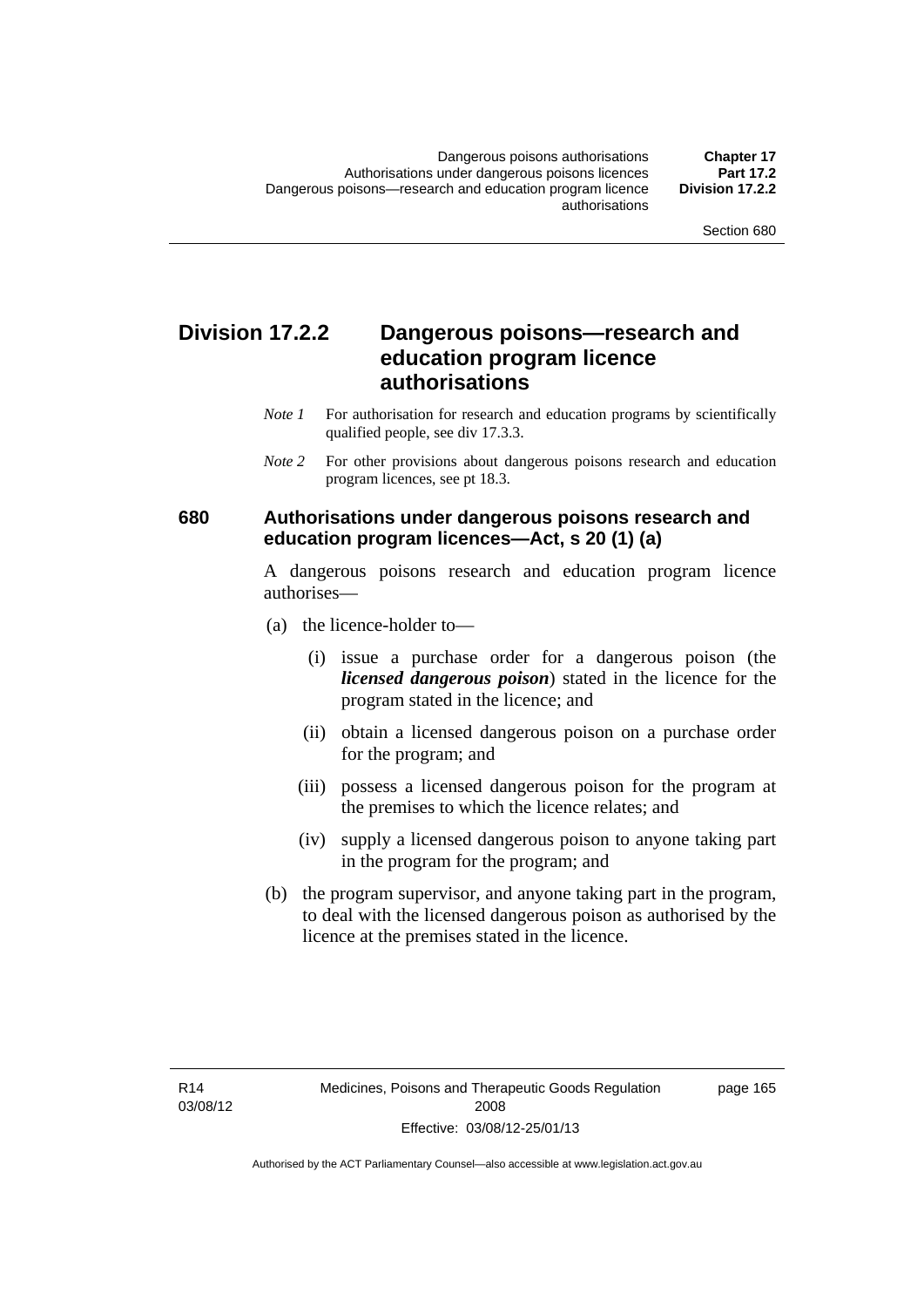| <b>Chapter 17</b> | Dangerous poisons authorisations                                           |  |
|-------------------|----------------------------------------------------------------------------|--|
| <b>Part 17.2</b>  | Authorisations under dangerous poisons licences                            |  |
| Division 17.2.2   | Dangerous poisons—research and education program licence<br>authorisations |  |
| Section 681       |                                                                            |  |

**681 Authorisation condition for dangerous poisons research and education program licences—Act, s 44 (1) (b) and (2) (b)** 

A licence-holder's authorisation to obtain a dangerous poison under a dangerous poisons research and education program licence is subject to the condition that the poison is purchased on a complying purchase order.

*Note* For licence conditions, see the Act, s 89.

page 166 Medicines, Poisons and Therapeutic Goods Regulation 2008 Effective: 03/08/12-25/01/13

R14 03/08/12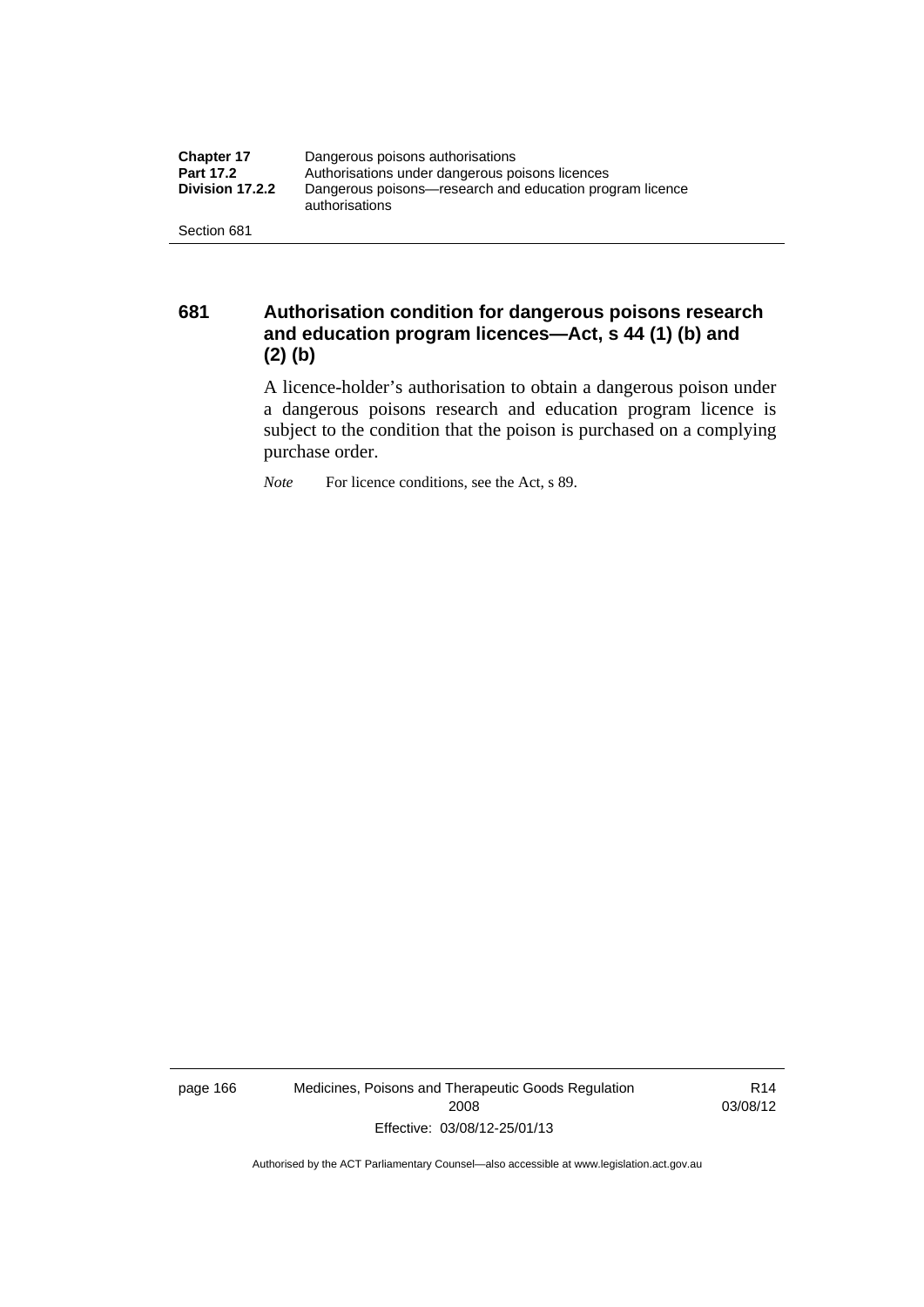### **Division 17.2.3 Dangerous poisons suppliers licence authorisations**

*Note* For other provisions about dangerous poisons suppliers licences, see pt 18.4.

#### **685 Authorisations under dangerous poisons suppliers licences—Act, s 20 (1) (b)**

- (1) A dangerous poisons suppliers licence authorises the holder to do any of the following in relation to a dangerous poison (the *licensed dangerous poison*) stated in the licence at the premises (the *licensed premises*) stated in the licence:
	- (a) issue a purchase order for a licensed dangerous poison;
	- (b) obtain a licensed dangerous poison on a purchase order for sale from the licensed premises;
	- (c) possess a licensed dangerous poison for sale from the licensed premises;
	- (d) sell a licensed dangerous poison on a purchase order to—
		- (i) someone authorised to issue a purchase order for the dangerous poison; or
		- (ii) someone in another State who may obtain the dangerous poison under the law of the other State; or
		- (iii) someone in another country who may lawfully obtain the dangerous poison in the other country.
		- *Note* The dangerous poison must be sold on a purchase order in accordance with s 720 (see s 686).
- (2) However, an authorisation under subsection (1) does not apply if the licence states that it does not apply.

R14 03/08/12 page 167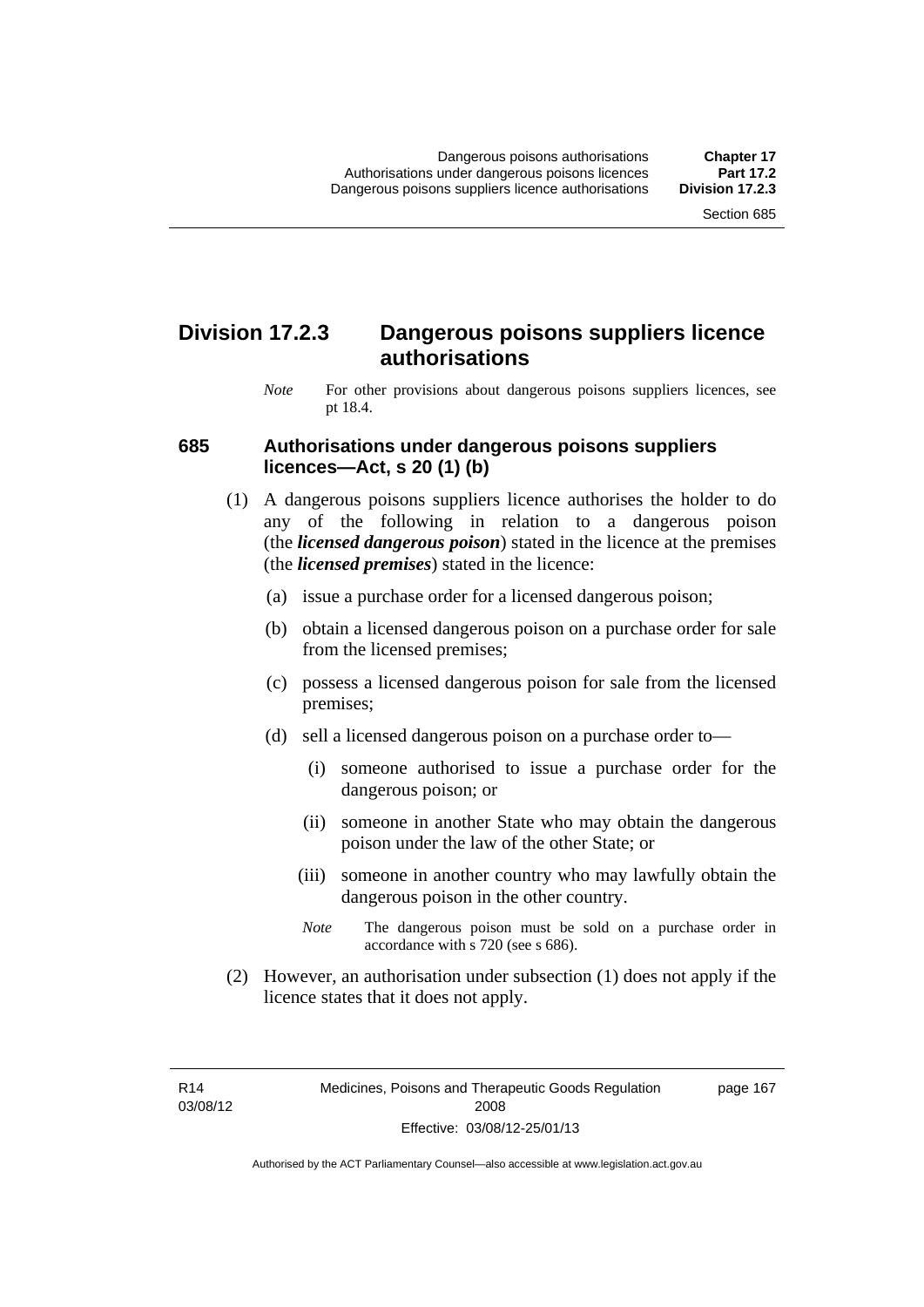(3) Also, subsection (1) (d) (iii) does not apply in relation to a licensed dangerous poison that is a prohibited export under the *Customs Act 1901* (Cwlth).

#### **686 Authorisation conditions for dangerous poisons suppliers licences—Act, s 44 (1) (b) and (2) (b)**

A licence-holder's authorisation under a dangerous poisons suppliers licence is subject to the following conditions:

- (a) the dealings with a dangerous poison authorised by the licence will be carried out under the supervision of an individual approved under section 716 (1) (Restrictions on issuing of dangerous poisons suppliers licences—Act, s 85 (1) (a));
- (b) a dangerous poison sold under the licence will be sold on a purchase order in accordance with section 720 (Supplying dangerous poisons on purchase orders);
- (c) a dangerous poison sold under the licence will be supplied for a non-household (including a non-household garden) purpose only;
- (d) if a dangerous poison sold under the licence is subject to the medicines and poisons standard, appendix J (Conditions for availability and use of Schedule 7 poisons), condition 3—the poison will be supplied only to a person who is allowed to use the poison under the condition;
	- *Note* Condition 3 relates to a dangerous poison that is not to be used except by or in accordance with the directions of an accredited government vermin control officer.
- (e) if the supplier does not receive a document signed by the buyer acknowledging receipt of the dangerous poison within 7 days after the day the dangerous poison is delivered—the supplier must, within 24 hours after the end of the 7-day period, tell the chief health officer, in writing, of the failure to receive the document;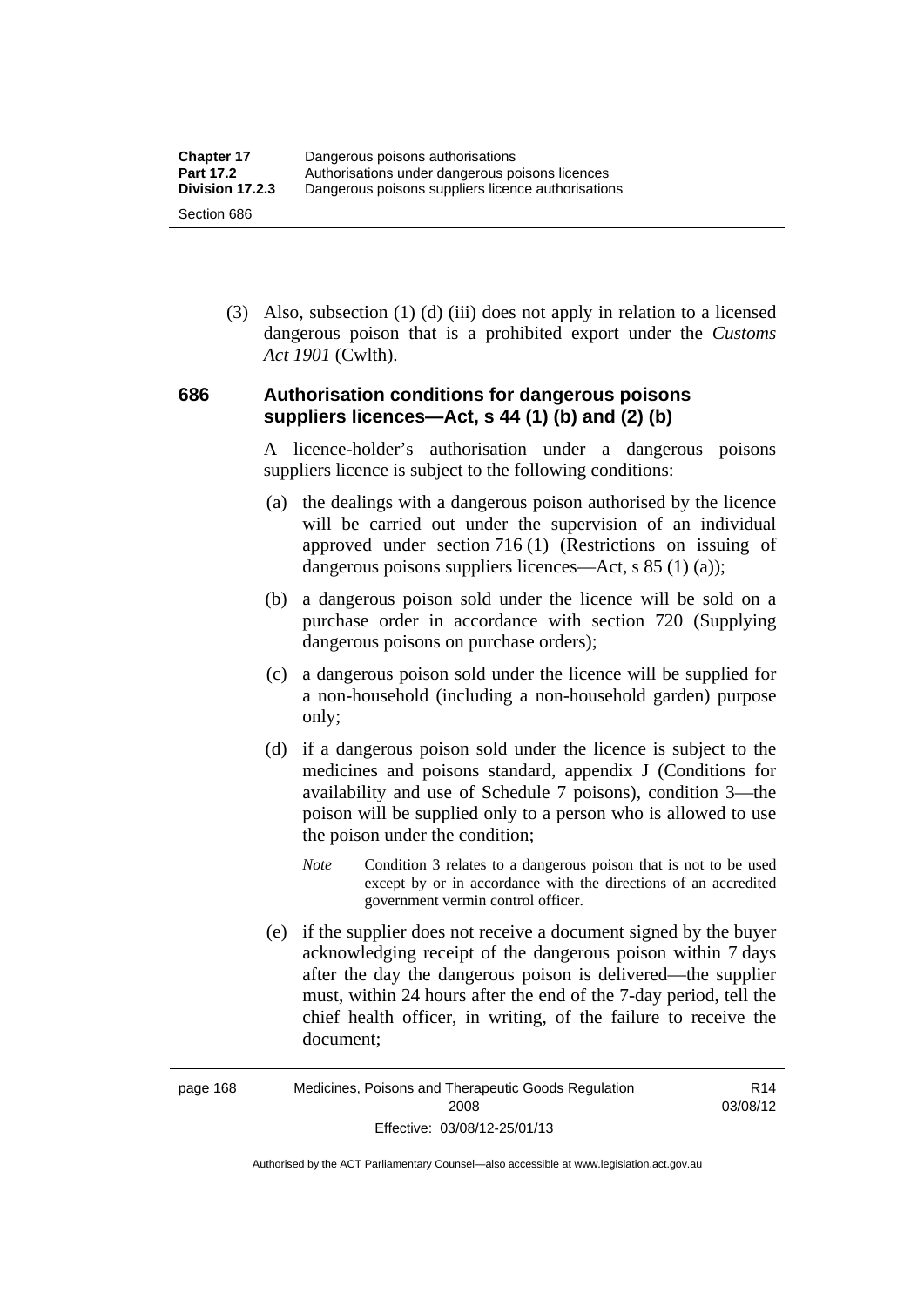- (f) the following are kept at the supplier's business premises or, if the chief health officer approves in writing another place, the place approved by the chief health officer, for at least 2 years after the day the poison is supplied:
	- (i) the filled purchase order;
	- (ii) the delivery acknowledgement under paragraph (e) or section 720 (d) (ii);
	- (iii) the record for section 722;
- (g) if a dangerous poison sold under the licence is liquid containing paraquat—the poison is coloured blue or green and has an offensive smell.
- *Note* For licence conditions, see the Act, s 89.

R14 03/08/12 Medicines, Poisons and Therapeutic Goods Regulation 2008 Effective: 03/08/12-25/01/13

page 169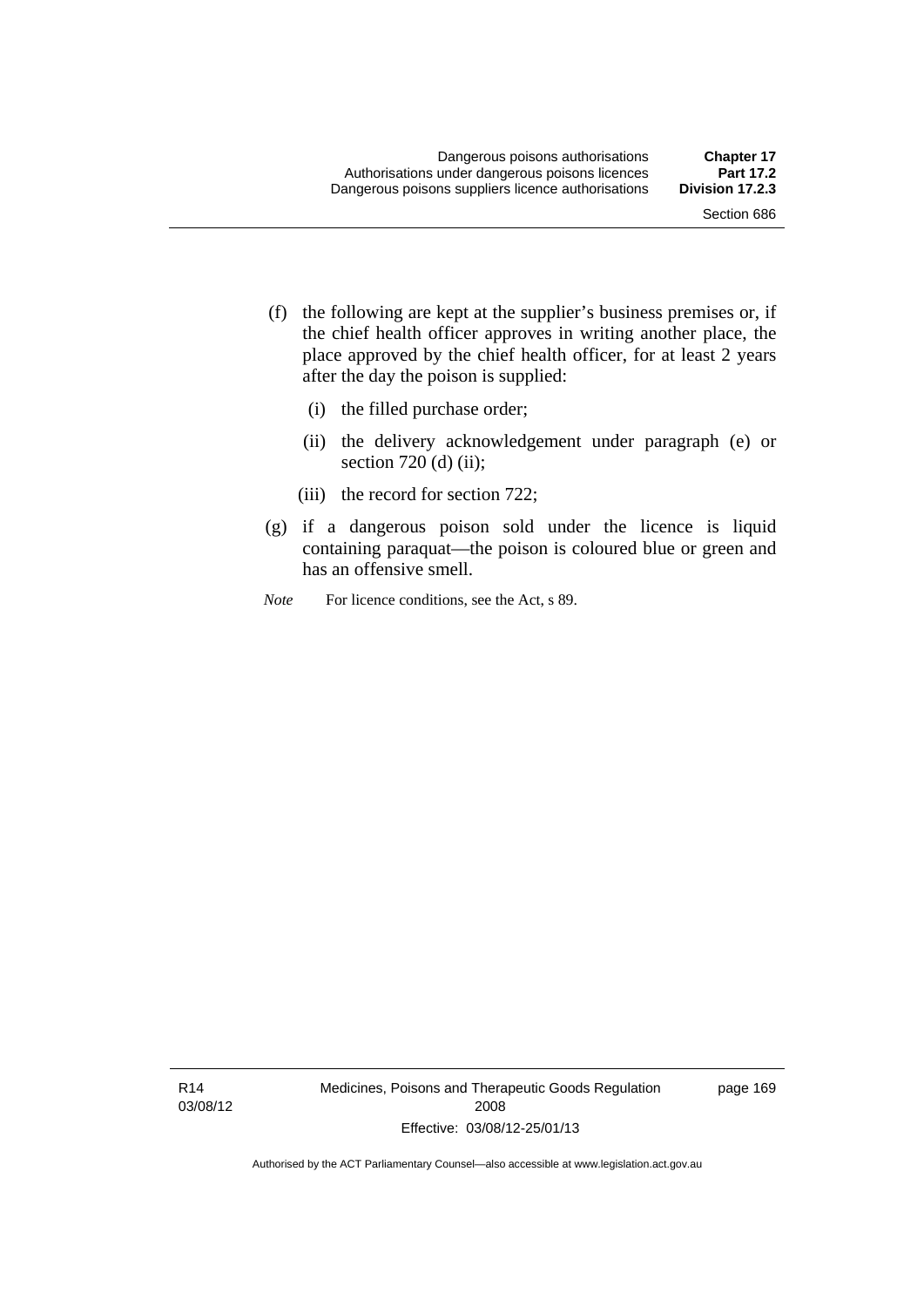# **Part 17.3 Other dangerous poisons authorisations**

### **Division 17.3.1 Authorisations for manufacturing etc purposes**

#### **690 Manufacturing etc authorisations for dangerous poisons—Act, s 20 (2) (a)**

(1) In this section:

*relevant dealing*, with a dangerous poison, means any of the following:

- (a) issuing a purchase order for the poison;
- (b) obtaining the poison;
- (c) possessing the poison;
- (d) issuing a purchase order for the poison;
- (e) discarding the poison.
- (2) A person mentioned in schedule 4 (Dangerous poisons manufacturing etc authorisations), column 2 is authorised for a relevant dealing with a dangerous poison mentioned in column 3 in relation to the person if—
	- (a) the poison is for a purpose mentioned in column 4 in relation to the person; and
	- (b) the dealing is consistent with any condition or restriction for the dealing mentioned in column 3; and
	- (c) if the dealing is issuing a purchase order for the poison—the purchase order complies with section 721 (General requirements for dangerous poisons purchase orders—Act, s 38 (2) (c)).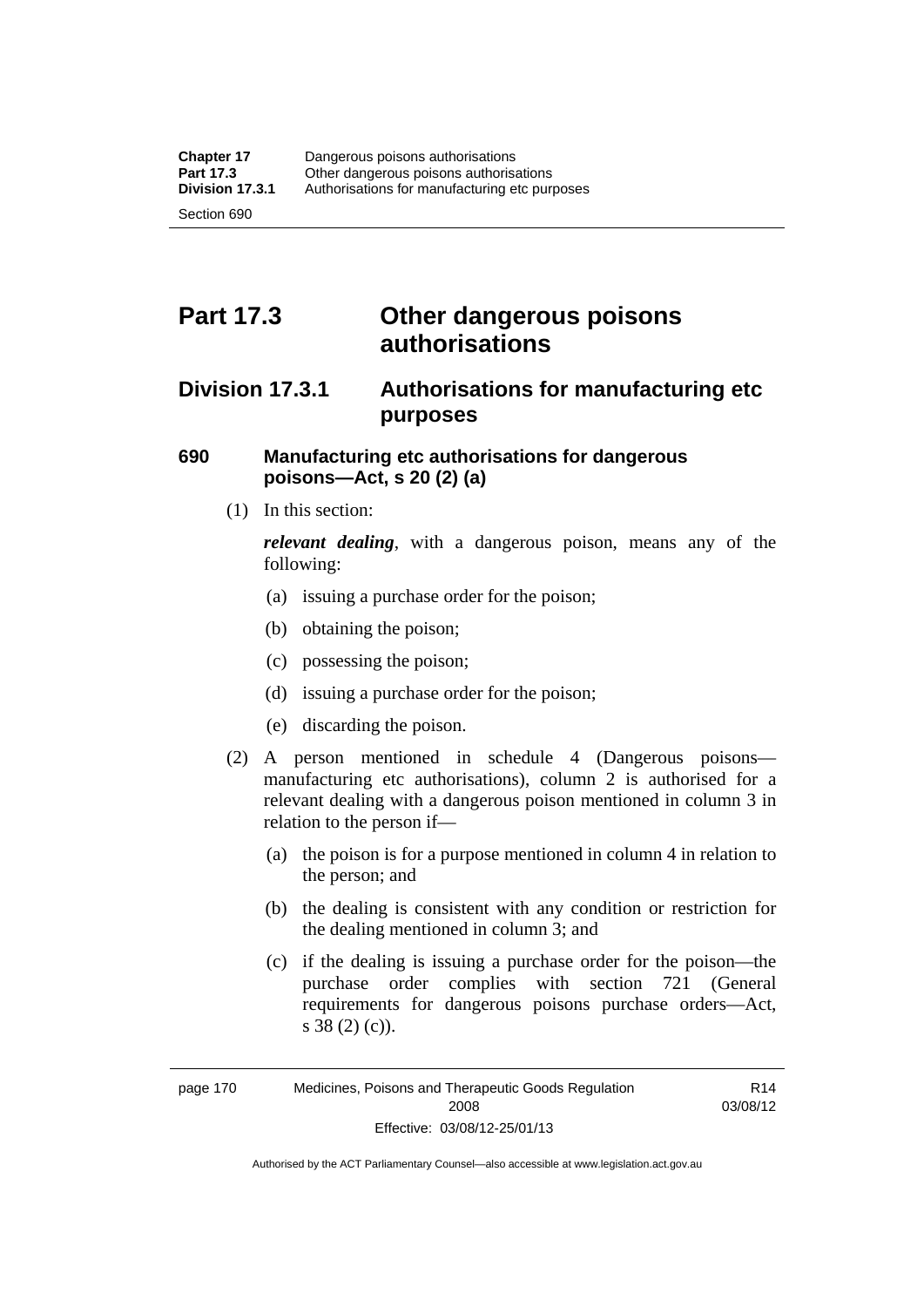*Note* A purchase order must be in writing (see Act, dict, def *purchase order*).

### **Division 17.3.2 Authorisations for delivery people and commercial disposal operators**

#### **692 Authorisations to deliver dangerous poisons under purchase orders—Act, s 26 (1) (b) and (2) (b), s 35 (1) (b), (2) (b) and s 36 (b)**

- (1) This section applies to an adult (the *delivery person*) who is—
	- (a) engaged to transport and deliver a dangerous poison supplied on a purchase order; or
	- (b) acting for a person mentioned in paragraph (a).
- (2) The delivery person is authorised to—
	- (a) obtain and possess the dangerous poison for the purpose of transporting and delivering the dangerous poison as engaged; and
	- (b) supply the dangerous poison to the entity named as the recipient in the purchase order or the entity's agent.

#### **Example—delivery person**

an employee of a courier service

- *Note 1 Entity* includes a person (see Legislation Act, dict, pt 1).
- *Note 2* An example is part of the regulation, is not exhaustive and may extend, but does not limit, the meaning of the provision in which it appears (see Legislation Act, s 126 and s 132).

### **693 Authorisation to supply dangerous poisons to commercial disposal operator for disposal—Act, s 26 (1) (b)**

A person is authorised to supply a dangerous poison for disposal to another person if the other person—

R14 03/08/12 Medicines, Poisons and Therapeutic Goods Regulation 2008 Effective: 03/08/12-25/01/13 page 171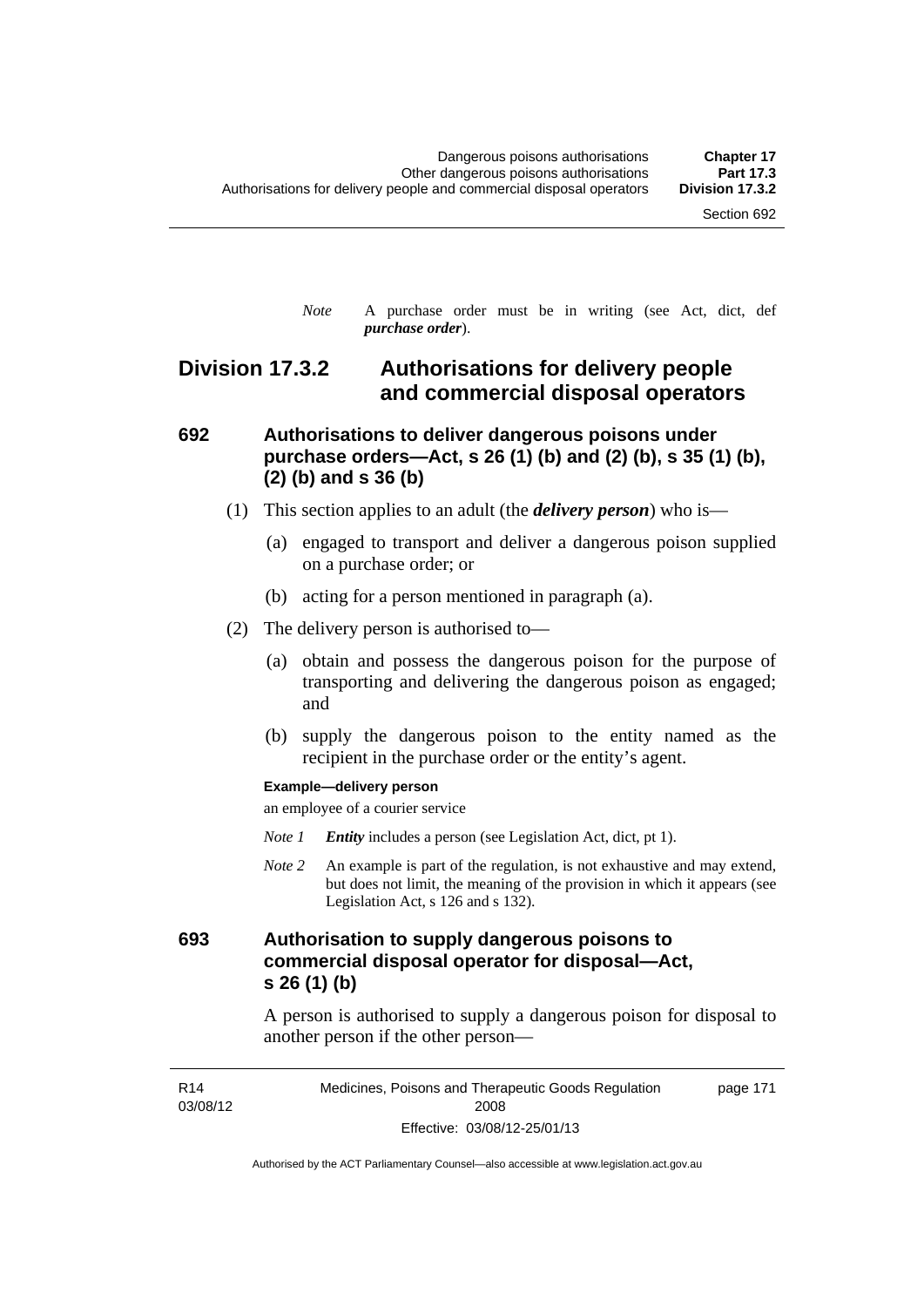| <b>Chapter 17</b> | Dangerous poisons authorisations                                     |  |
|-------------------|----------------------------------------------------------------------|--|
| <b>Part 17.3</b>  | Other dangerous poisons authorisations                               |  |
| Division 17.3.2   | Authorisations for delivery people and commercial disposal operators |  |
| Section 694       |                                                                      |  |

- (a) holds an environmental authorisation for the disposal of the dangerous poison; or
- (b) is an adult acting for a person mentioned in paragraph (a).
- *Note* For related authorisations, see pt 9.1.

#### **694 Authorisations for commercial disposal operators—Act, s 26 (1) (b) and (2) (b), s 35 (1) (b) and (2) (b) and s 36 (b)**

- (1) This section applies to a person who—
	- (a) holds an environmental authorisation for the disposal of a dangerous poison; or
	- (b) is an adult acting for a person mentioned in paragraph (a).
- (2) The person is authorised to obtain and possess the dangerous poison for disposing of the poison as engaged.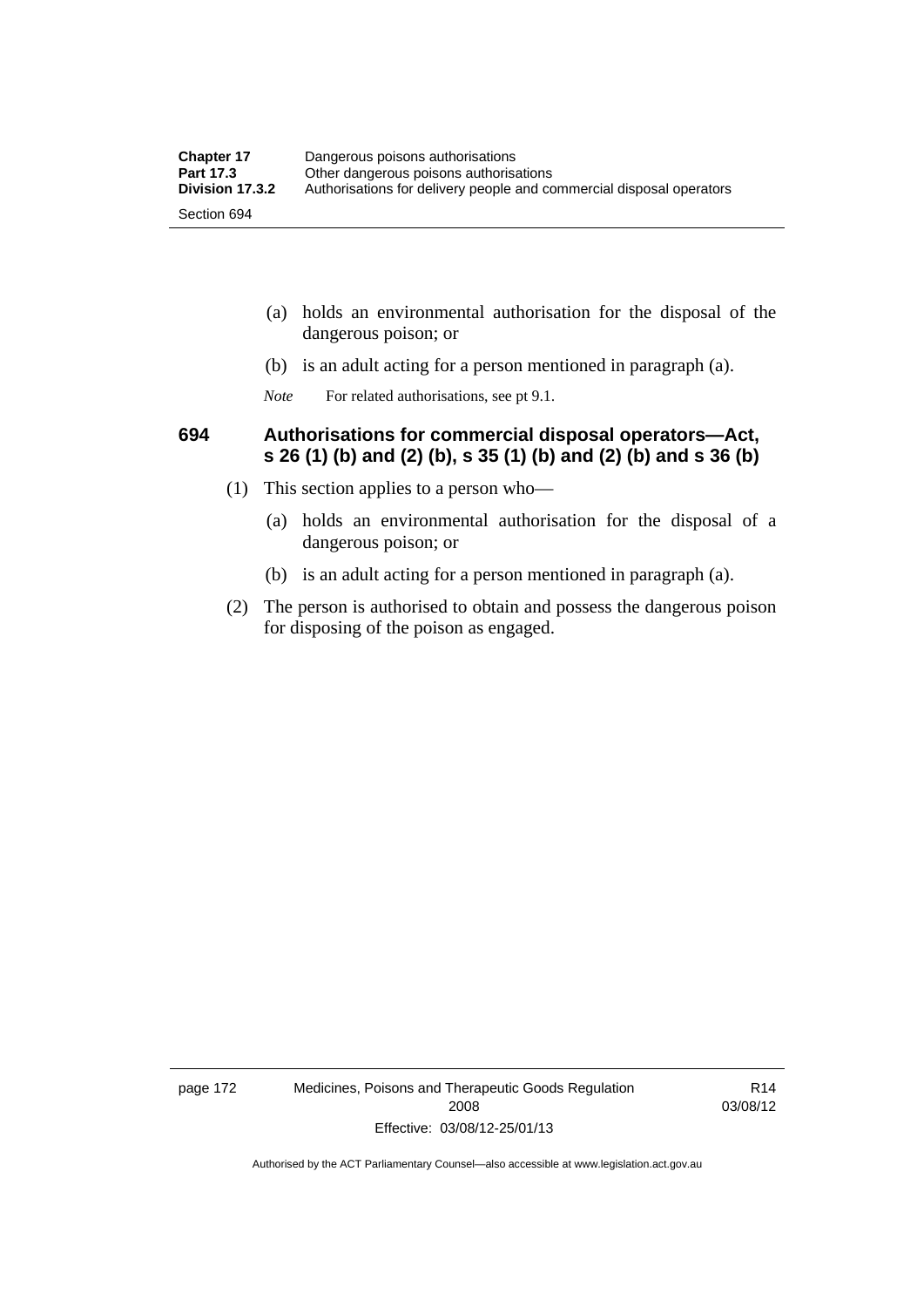### **Division 17.3.3 Authorisations for dangerous poisons research and education programs by scientifically qualified people**

*Note* A licence is required for research and education programs in relation to an administration-related dealing for human use (see Act, s 20 (3)).

#### **695 Authorisations for dangerous poisons research and education—Act, s 26 (1) and (2) (b)**

- (1) A scientifically qualified person employed at a recognised research institution is authorised to do the following for the purposes of an authorised activity at the institution:
	- (a) issue a purchase order for a dangerous poison;
	- (b) obtain on a purchase order a dangerous poison;
	- (c) possess a dangerous poison;
	- (d) supply a dangerous poison to a person (a *relevant person*) who is taking part in the authorised activity at the institution.
	- *Note 1 Scientifically qualified person*—see the dictionary.
	- *Note 2 Recognised research institution*—see the Act, s 20 (5).
- (2) A relevant person is authorised to do the following in relation to a dangerous poison for the purposes of an authorised activity:
	- (a) obtain the poison from the scientifically qualified person for the activity;
	- (b) possess the poison for the purposes of the activity;
	- (c) supply the poison to the scientifically qualified person for the activity.

page 173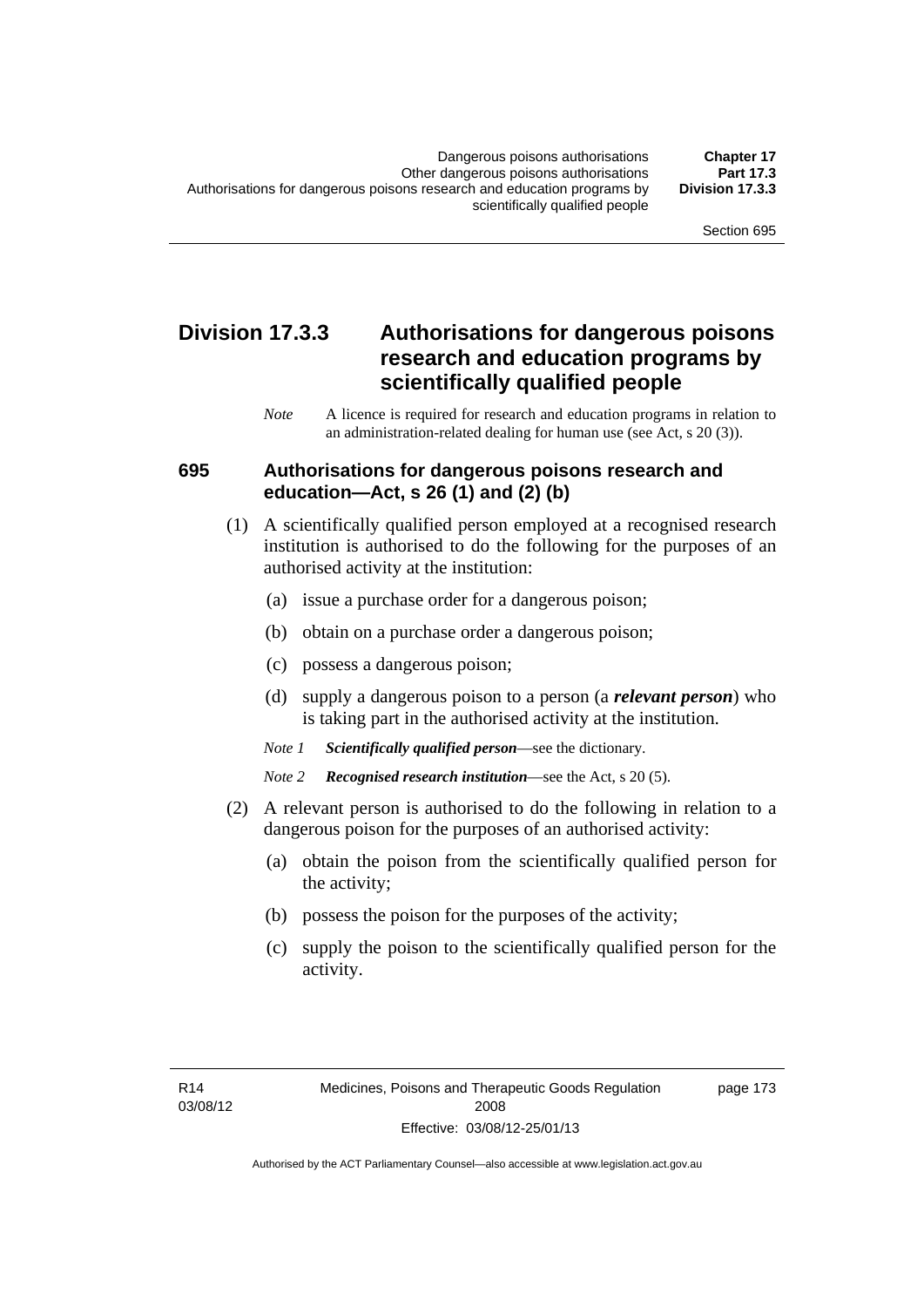| <b>Chapter 17</b> | Dangerous poisons authorisations                                                                           |  |
|-------------------|------------------------------------------------------------------------------------------------------------|--|
| Part 17.3         | Other dangerous poisons authorisations                                                                     |  |
| Division 17.3.3   | Authorisations for dangerous poisons research and education programs by<br>scientifically qualified people |  |
| Section 696       |                                                                                                            |  |

(3) In this section:

*administration-related dealing*, in relation to a dangerous poison see the Act, section 20 (5).

*authorised activity*, in relation to a dangerous poison at a recognised research institution, means the conduct of any of the following if it does not involve an administration-related dealing of the poison for human use:

- (a) medical or scientific research in relation to the poison at the institution;
- (b) instruction involving the poison at the institution;
- (c) quality control or analysis of the poison at the institution.

#### **696 Authorisation conditions for dangerous poisons research and education—Act, s 44 (1) (b) and (2) (b)**

A scientifically qualified person's authorisation under section 695 is subject to the following conditions:

- (a) the person has written approval for the conduct of the authorised activity from the person in charge of—
	- (i) the recognised research institution; or
	- (ii) a faculty or division of the institution;
- (b) a dangerous poison is purchased on a complying purchase order;
- (c) the purchase order is for an amount of the poison approved in writing by the person in charge;
- (d) the dangerous poison is obtained from someone who is authorised to supply the poison to the person.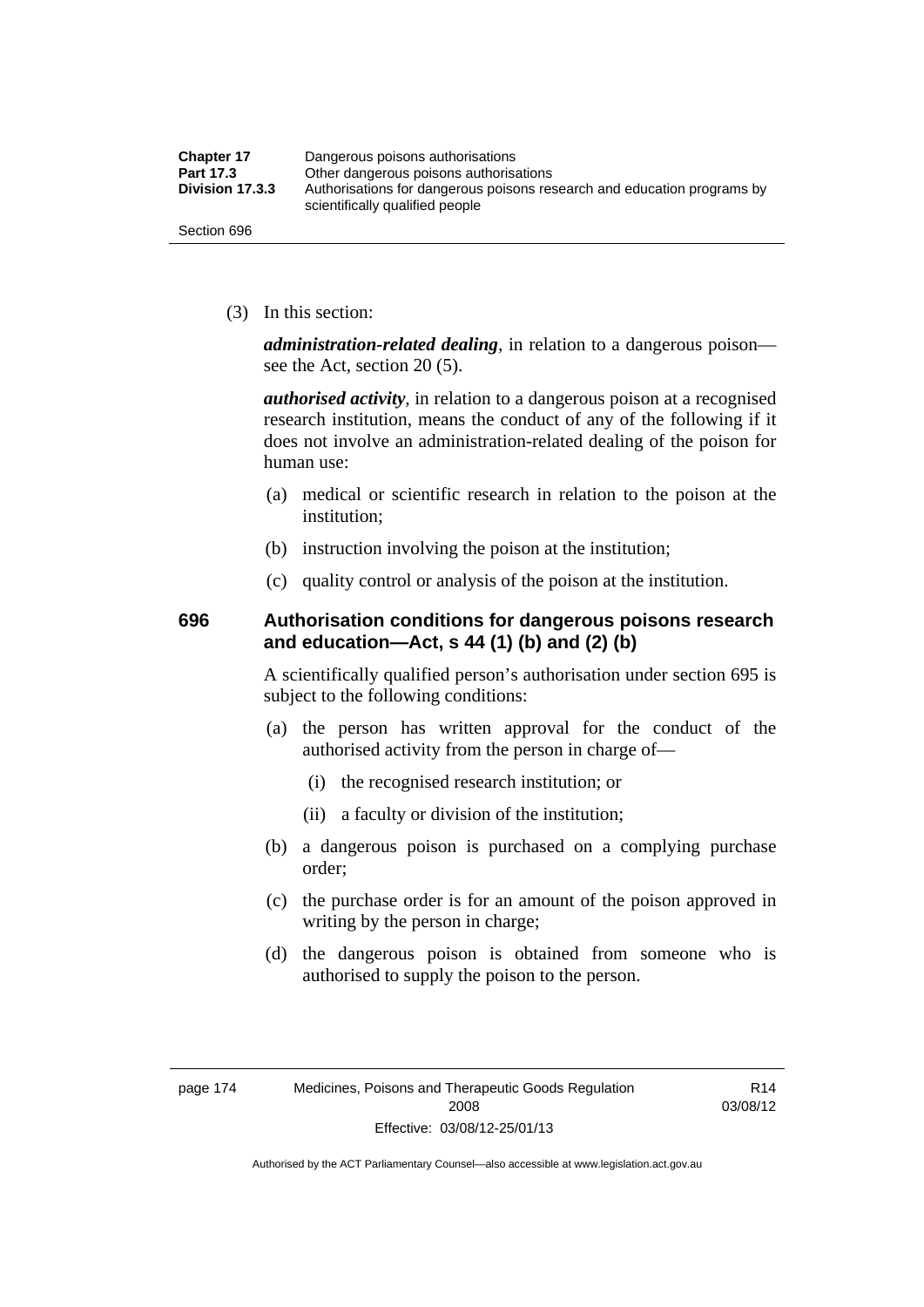## **Chapter 18 Dangerous poisons licences**

## **Part 18.1 Dangerous poisons licences generally**

### **700 Dangerous poisons licences that may be issued—Act, s 78 (2)**

The following licences for dangerous poisons may be issued:

- (a) a licence for the manufacture of a dangerous poison (a *dangerous poisons manufacturers licence*);
- (b) a licence for a program of research or education in relation to a dangerous poison (a *dangerous poisons research and education program licence*);
- (c) a licence for the supply of dangerous poisons (a *dangerous poisons suppliers licence*).
- *Note* Other dangerous poisons licences may also be issued (see Act, s 78 (3)).

R14 03/08/12 page 175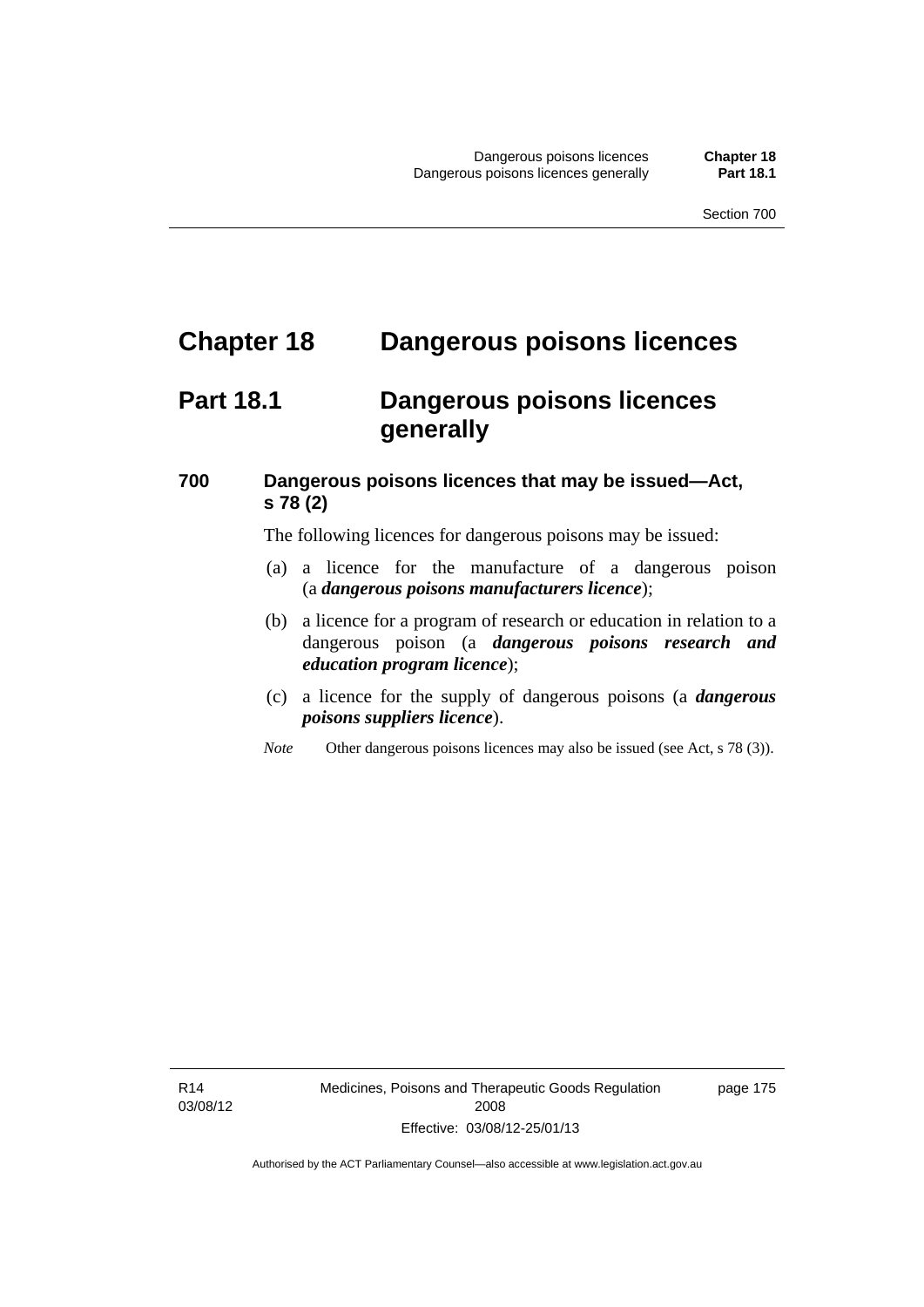## **Part 18.2 Dangerous poisons manufacturers licences**

#### **705 Applications for dangerous poisons manufacturers licences**

- (1) An application for a dangerous poisons manufacturers licence must be in writing, signed by the applicant, and include the following:
	- (a) the dangerous poisons to which the application relates;
	- (b) the full name of the applicant;
	- (c) the applicant's ABN (if any);
	- (d) if the applicant is a corporation—the corporation's ACN;
	- (e) the location of the premises where the applicant proposes to deal with the poisons under the licence;
	- (f) the security arrangements proposed for the premises;
	- (g) the name of an individual who is to supervise the dealings to be authorised under the licence.
	- *Note 1* If a form is approved under the Act, s 198 for this provision, the form must be used.

*Note 2* A fee may be determined under the Act, s 197 for this provision.

- (2) The application must be accompanied by a plan of the premises that shows—
	- (a) each part of the premises where a process in the manufacture of the dangerous poisons is proposed to be carried out and the nature of the process; and
	- (b) where it is proposed to store the dangerous poisons to which the application relates and any other dangerous poisons obtained for the manufacture of those dangerous poisons; and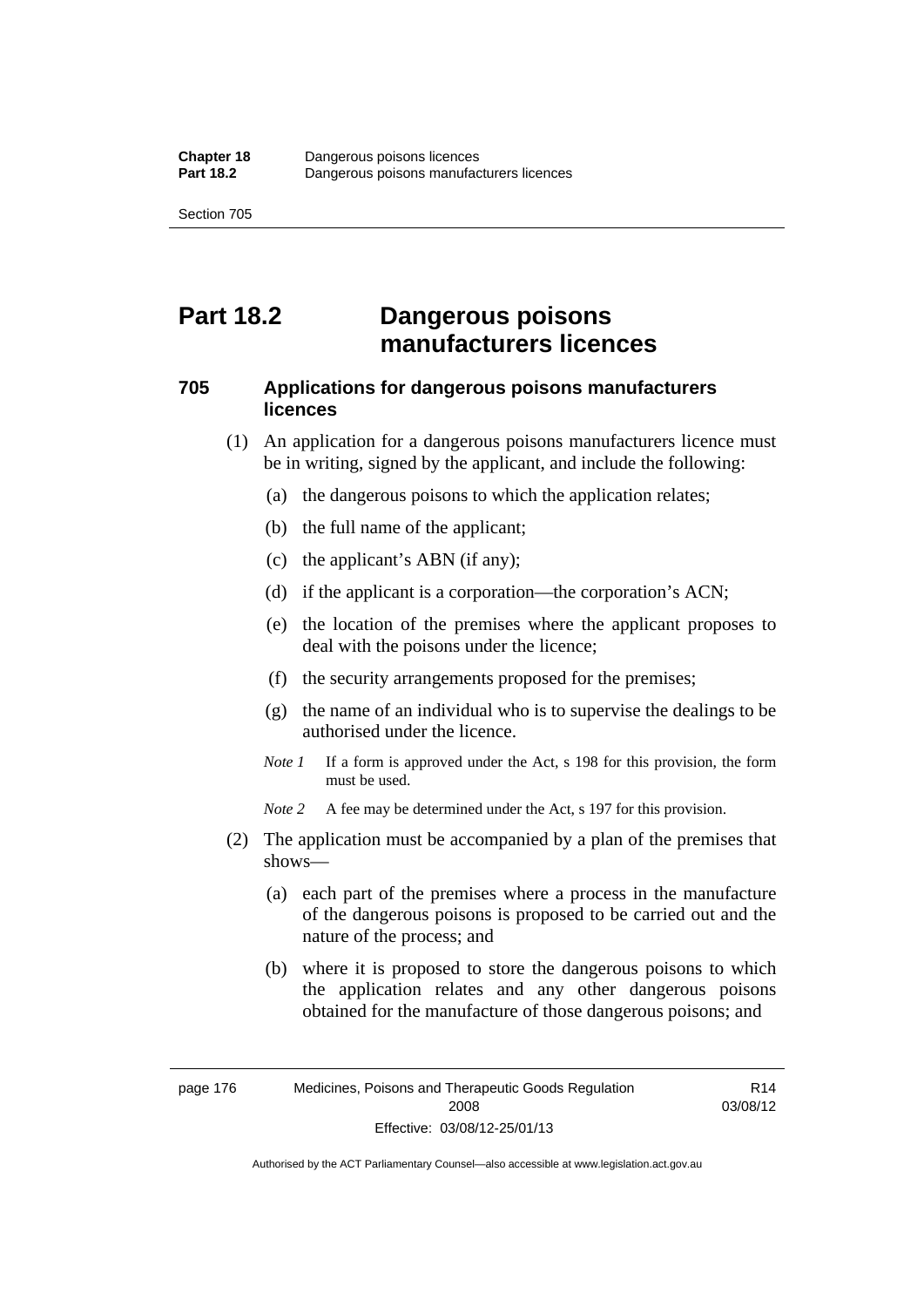(c) the location and nature of security devices.

#### **706 Restrictions on issuing of dangerous poisons manufacturers licences—Act, s 85 (1) (a)**

- (1) The chief health officer must not issue a dangerous poisons manufacturers licence to a person unless dealings with dangerous poisons under the licence will be supervised by an individual nominated by the applicant and approved, in writing, by the chief health officer.
- (2) The chief health officer must not approve the nominated individual unless satisfied that the individual—
	- (a) is a suitable person to hold a dangerous poisons manufacturers licence; and
	- (b) has qualifications in chemistry, pharmacy or pharmacology or experience appropriate for the manufacture of dangerous poisons.
	- *Note* For changes of nominated individuals, see the Act, s 93.
- (3) In this section:

*suitable person*, to hold a licence—see the Act, section 81.

#### **707 Additional information for dangerous poisons manufacturers licences—Act, s 88 (1) (k)**

The name of the person approved under section 706 (1) to supervise the dealings with dangerous poisons authorised by the licence is prescribed for a dangerous poisons manufacturers licence.

page 177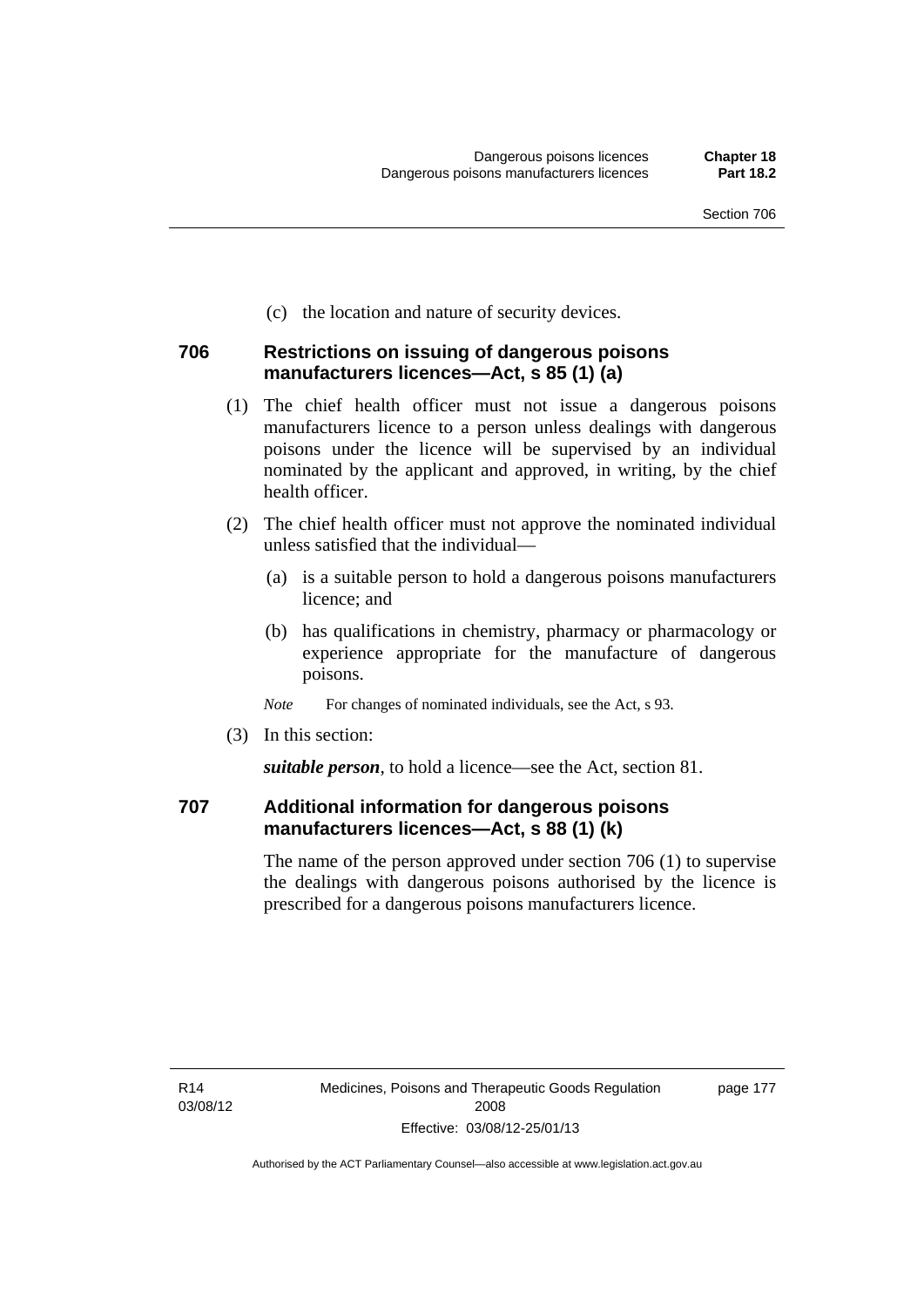## **Part 18.3 Dangerous poisons research and education program licences**

#### **710 Applications for dangerous poisons research and education program licences**

- (1) An application for a dangerous poisons research and education program licence for a dangerous poison must be in writing, signed by the applicant, and include the following:
	- (a) the full name, address and academic, professional or other relevant qualifications of—
		- (i) the person who is to supervise the program; and
		- (ii) the person who is to conduct the program;
	- (b) the name of the recognised research institution at or under which the program is proposed to be conducted;

*Note Recognised research institution*—see the Act, s 20 (5).

- (c) whether the program will be conducted at, or under the authority of, the recognised research institution;
- (d) the premises where the program will be conducted;
- (e) the dangerous poison, and the form and strength of the poison, for which the licence is sought;
- (f) the maximum quantity of the dangerous poison that would be possessed under the licence at any time;
- (g) a description of the program, including an explanation of why the program cannot be carried out satisfactorily without the use of the dangerous poison;
- (h) the supervision arrangements for the program;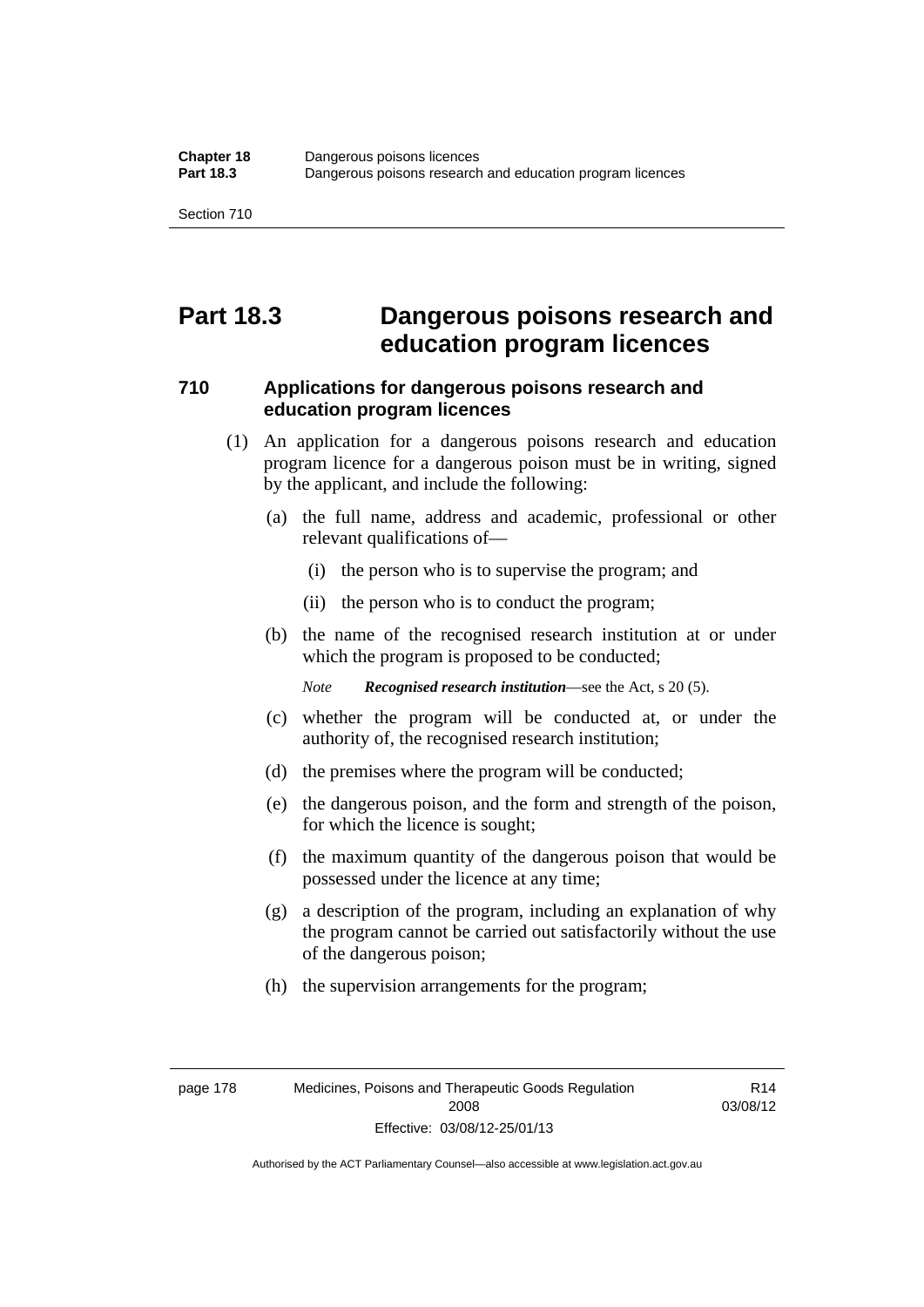- (i) the period for which the licence is sought.
- *Note 1* If a form is approved under the Act, s 198 for this provision, the form must be used.
- *Note* 2 A fee may be determined under the Act, s 197 for this provision.
- (2) The application must be accompanied by a written approval of the program by the person in charge of—
	- (a) the recognised research institution; or
	- (b) a faculty or division of the institution.

#### **711 Restrictions on issuing of dangerous poisons research and education program licences—Act, s 85 (1) (a)**

The chief health officer must not issue a dangerous poisons research and education program licence to a person unless—

- (a) the program to which the licence relates will be conducted at, or under the authority of, a recognised research institution; and
- (b) the program is approved by a person mentioned in section 710 (2); and
- (c) satisfied that the program—
	- (i) cannot be carried out without the use of the dangerous poison to which the licence application relates; and
	- (ii) will be adequately supervised.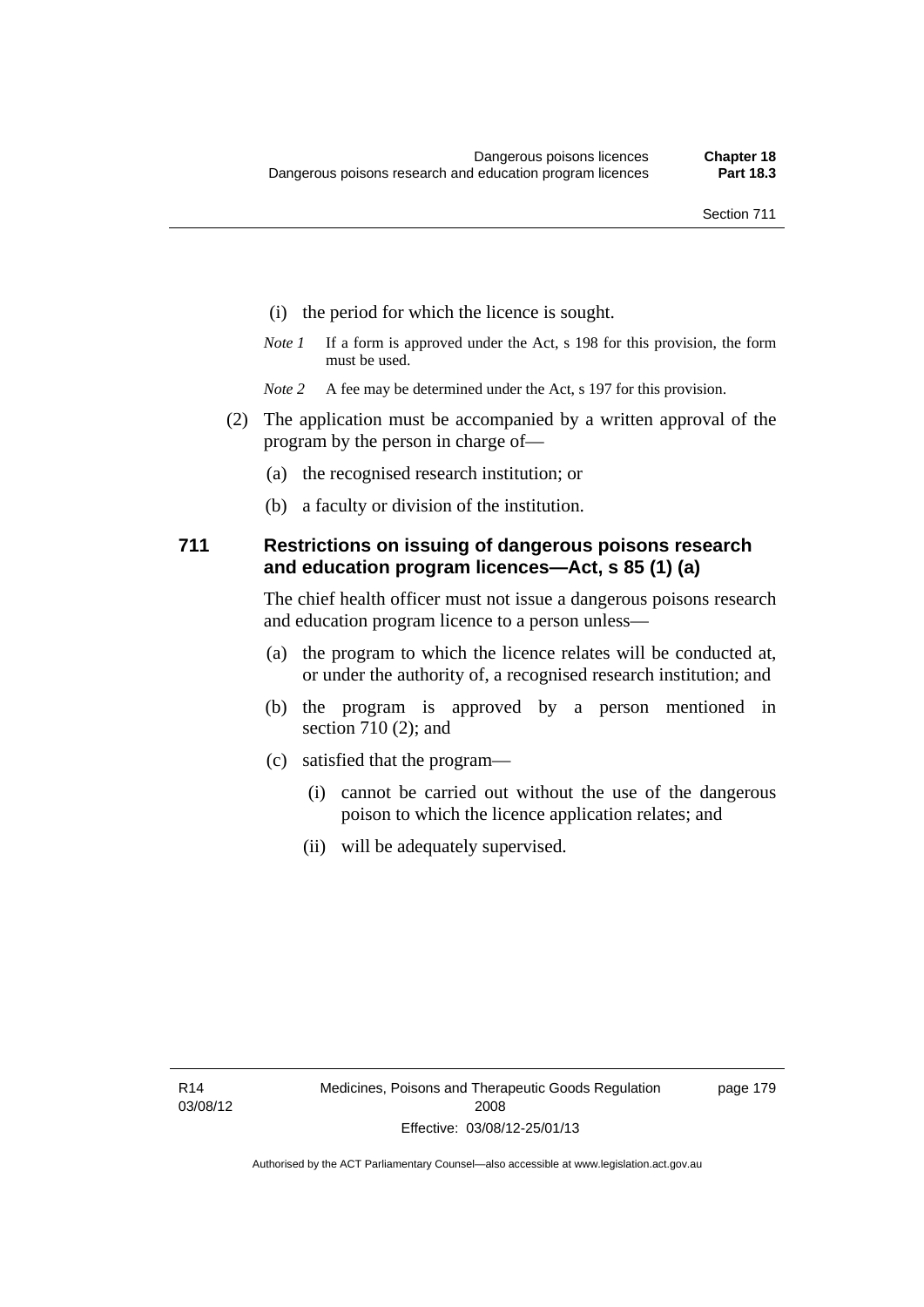#### **712 Additional information for dangerous poisons research and education licences—Act, s 88 (1) (k)**

The following additional information is prescribed for a dangerous poisons research and education licence:

- (a) the research or education program for which the licence is issued;
- (b) the name of the program's supervisor;
- (c) the dealings with a dangerous poison authorised by the licence;
- (d) the premises where the program will be conducted;
- (e) the maximum quantity of the dangerous poison that may be possessed at any time for the program;
- (f) the total quantity of the dangerous poison that may be possessed for the program during the period of the licence;
- (g) the form and strength of the dangerous poison that may be obtained and possessed for the program.

page 180 Medicines, Poisons and Therapeutic Goods Regulation 2008 Effective: 03/08/12-25/01/13

R14 03/08/12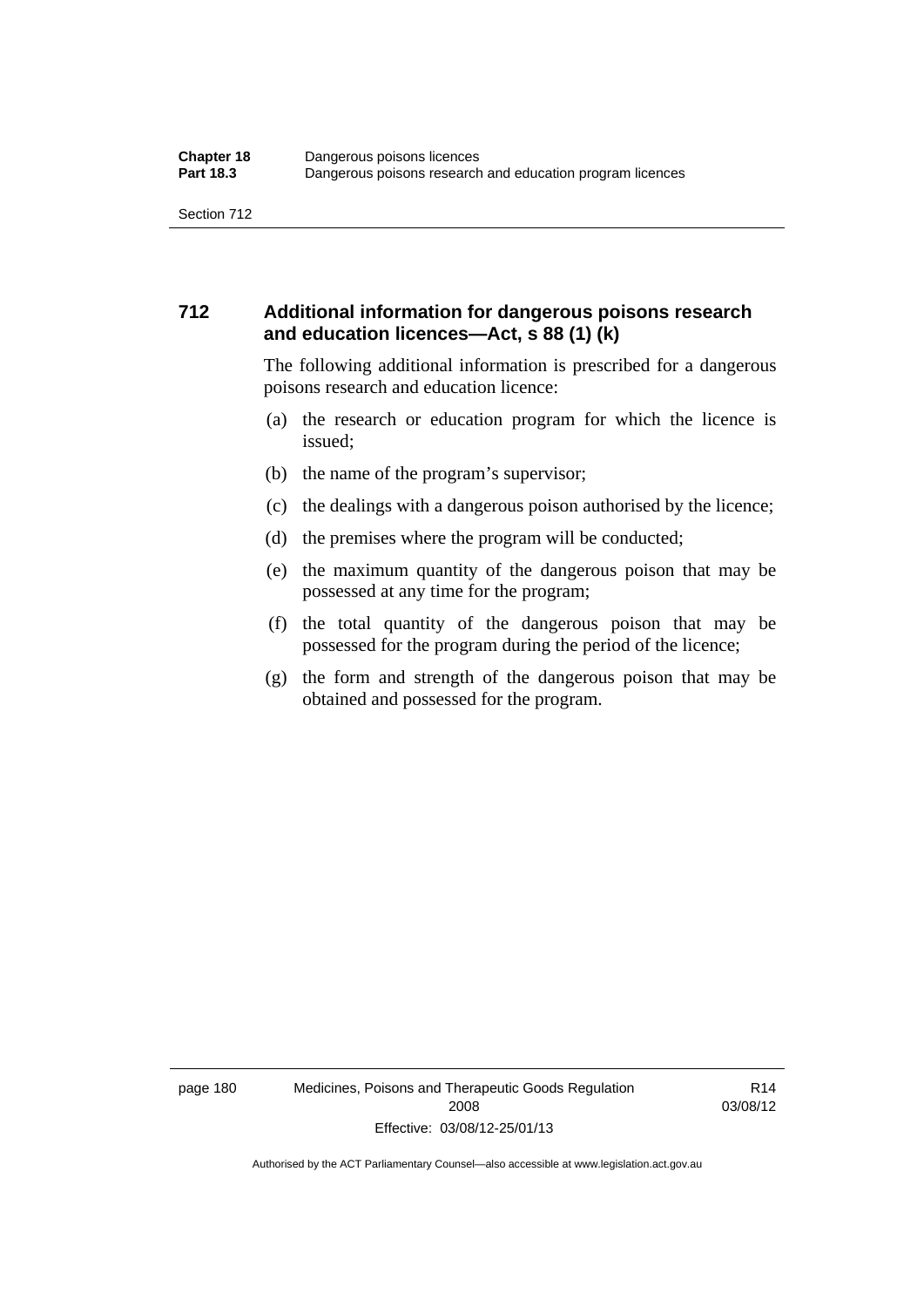## **Part 18.4 Dangerous poisons suppliers licences**

#### **715 Applications for dangerous poisons suppliers licences**

- (1) An application for a dangerous poisons suppliers licence must be in writing, signed by the applicant, and include the following:
	- (a) the dangerous poisons to which the application relates;
	- (b) the full name of the applicant;
	- (c) the applicant's ABN (if any);
	- (d) if the applicant is a corporation—the corporation's ACN;
	- (e) the location of the premises where the applicant proposes to deal with the poisons under the licence;
	- (f) the security arrangements proposed for the premises;
	- (g) the name of an individual who is to supervise the dealings to be authorised under the licence.
	- *Note 1* If a form is approved under the Act, s 198 for this provision, the form must be used.
	- *Note* 2 A fee may be determined under the Act, s 197 for this provision.
- (2) The application must be accompanied by a plan of the premises that shows—
	- (a) where it is proposed to store the dangerous poisons; and
	- (b) the location and nature of security devices.

#### **716 Restrictions on issuing of dangerous poisons suppliers licences—Act, s 85 (1) (a)**

(1) The chief health officer must not issue a dangerous poisons suppliers licence to a person unless dealings with dangerous poisons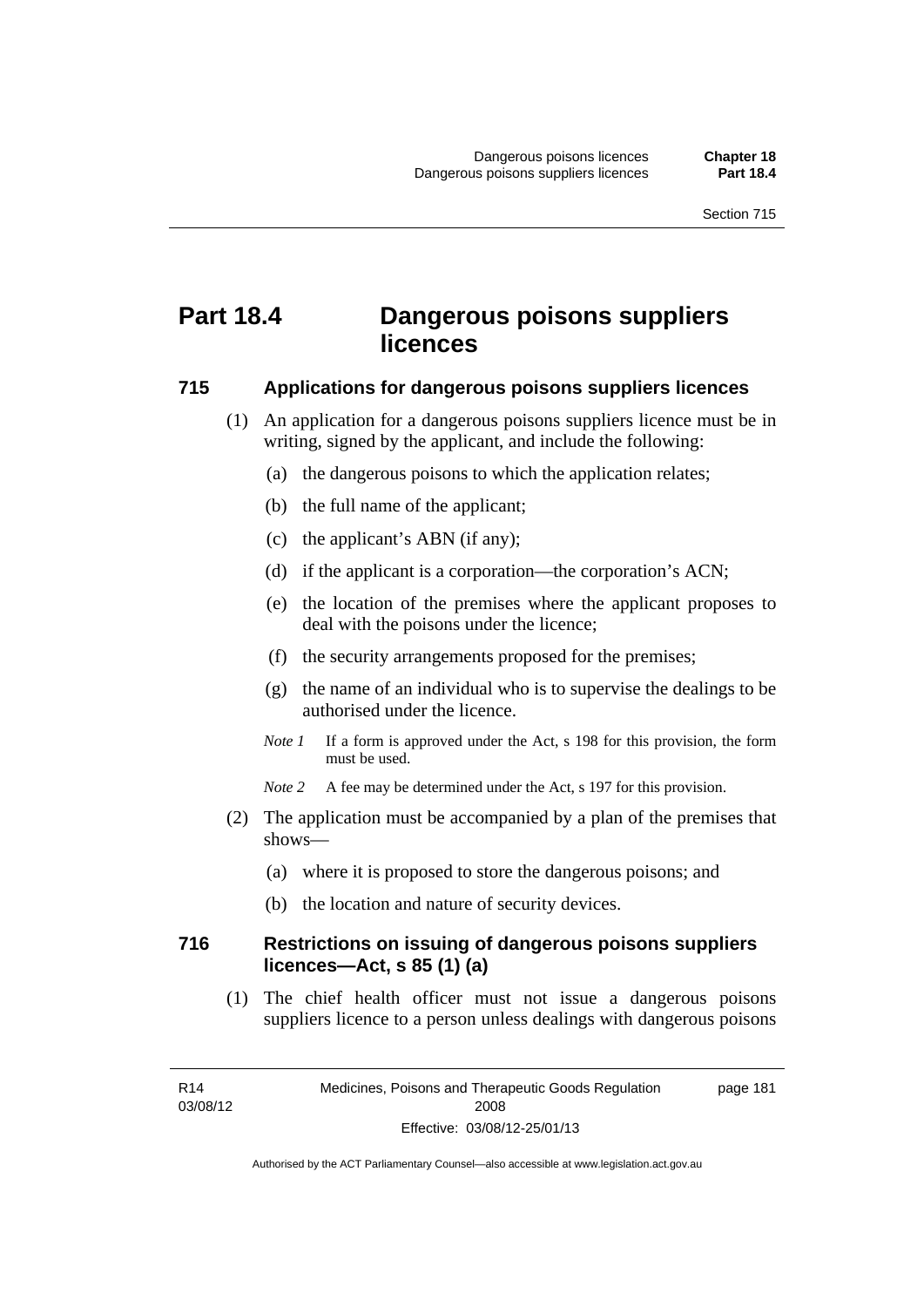under the licence will be supervised by an individual nominated by the applicant and approved, in writing, by the chief health officer.

- (2) The chief health officer must not approve the nominated individual unless satisfied that the individual—
	- (a) is a suitable person to hold a dangerous poisons suppliers licence; and
	- (b) has qualifications in chemistry, pharmacy or pharmacology or experience appropriate for the sale of dangerous poisons.

*Note* For changes of nominated individuals, see the Act, s 93.

(3) In this section:

*suitable person*, to hold a licence—see the Act, section 81.

#### **717 Additional information for dangerous poisons suppliers licences—Act, s 88 (1) (k)**

The name of the person approved under section 716 (1) to supervise the dealings with dangerous poisons authorised by the licence is prescribed for a dangerous poisons suppliers licence.

page 182 Medicines, Poisons and Therapeutic Goods Regulation 2008 Effective: 03/08/12-25/01/13

R14 03/08/12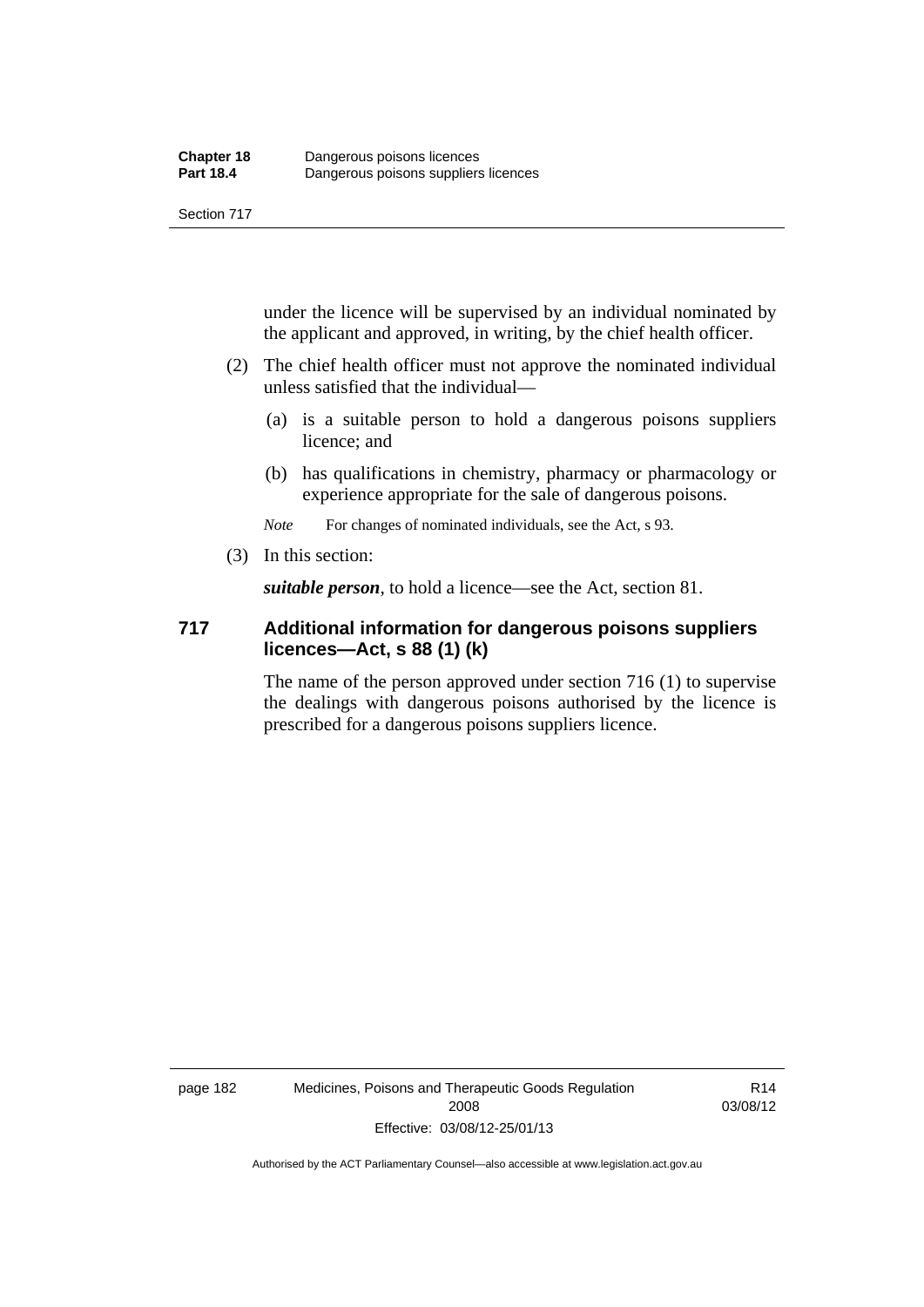# **Chapter 19 Dangerous poisons—other provisions**

### **Part 19.1 Dangerous poisons purchase orders**

#### **720 Supplying dangerous poisons on purchase orders**

The following are the requirements for the supply of a dangerous poison on a purchase order:

- (a) the dangerous poison is supplied in manufacturer's packs that comply with—
	- (i) section 731 (Packaging of supplied manufacturer's packs of dangerous poisons—Act, s 59 (1) (c) (i) and (2) (c) (i)); or
	- (ii) an approval under the Act, section 193 (Approval of non-standard packaging and labelling);
- (b) the manufacturer's packs are labelled in accordance with—
	- (i) section 732 (Labelling of supplied manufacturer's packs of dangerous poisons—Act,  $s$  60 (1) (c) (i) and (2) (c) (i)); or
	- (ii) an approval under the Act, section 193;
- (c) the manufacturer's packs are securely wrapped and packed;
- (d) if the dangerous poison is delivered in person by the supplier to the buyer—
	- (i) the poison is delivered to an adult; and
	- (ii) the delivery is acknowledged by the adult signing and dating a copy of the purchase order;

R14 03/08/12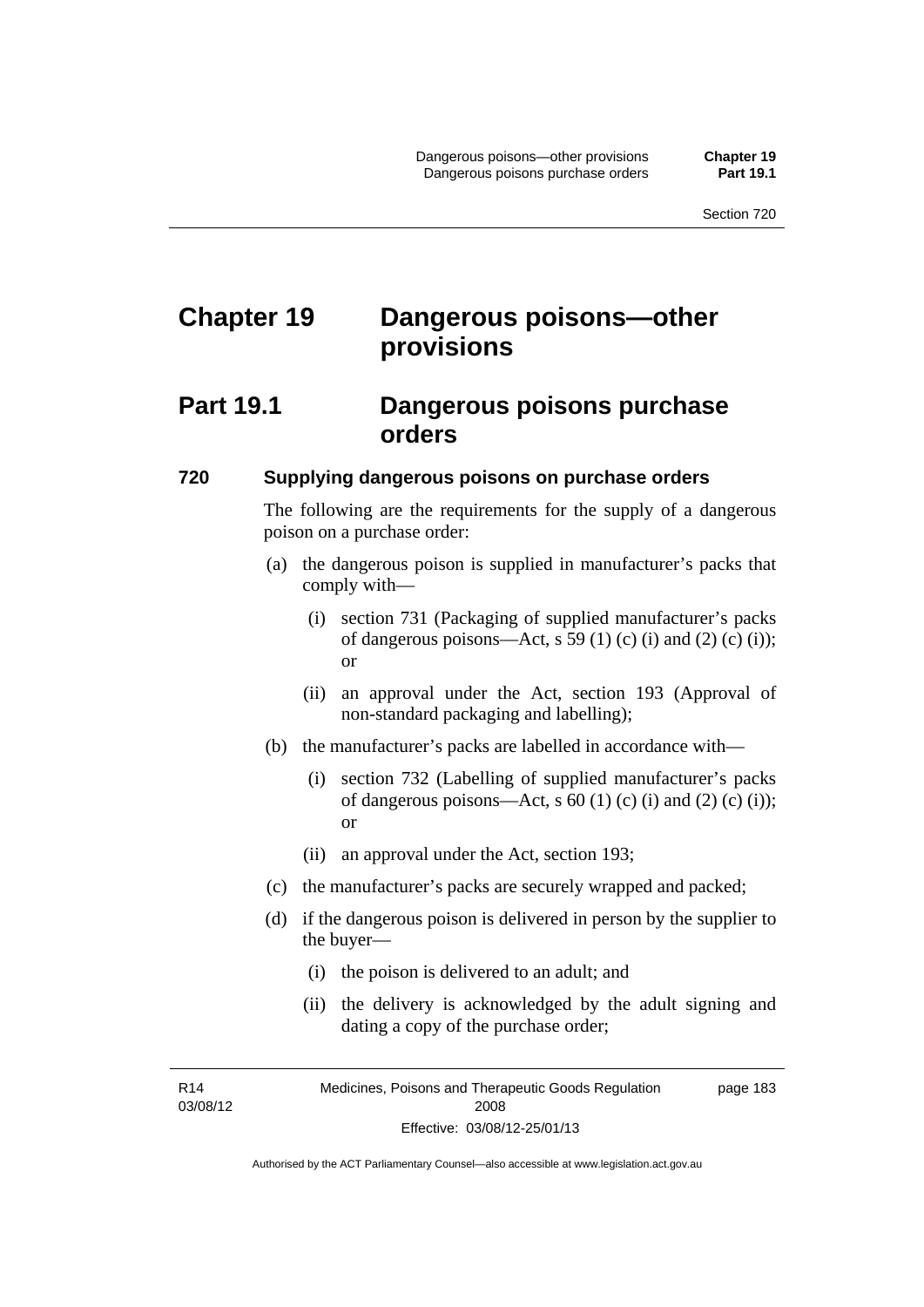(e) if the dangerous poison is not delivered in person by the supplier to the buyer—the poison is delivered to the buyer by a person whose procedures require the delivery of the poison to be signed for by the buyer or an adult employee of the buyer.

#### **721 General requirements for dangerous poisons purchase orders—Act, s 38 (2) (c)**

- (1) A purchase order for a dangerous poison must be—
	- (a) signed by the person (the *issuer*) issuing the order; and
		- *Note* The purchase order must be signed with the issuer's usual signature (see Act, dict, def *signs*).
	- (b) if the issuer amends the order—initialled and dated by the issuer beside the amendment.
- (2) A purchase order for a dangerous poison must include the following:
	- (a) the issuer's name and business address and telephone number;
	- (b) the issuer's authority to issue the order;
	- (c) the dangerous poison, and the form, strength and quantity of the poison, to be supplied on the order.

#### **722 Recording supply of dangerous poisons on purchase orders**

A person who supplies a dangerous poison to someone else on a purchase order must make a written record of the following information:

- (a) the date of the order;
- (b) the issuer's authority to issue the order;
- (c) the name, and the business address and telephone number, of the person to whom the dangerous poison is supplied;

R14 03/08/12

page 184 Medicines, Poisons and Therapeutic Goods Regulation 2008 Effective: 03/08/12-25/01/13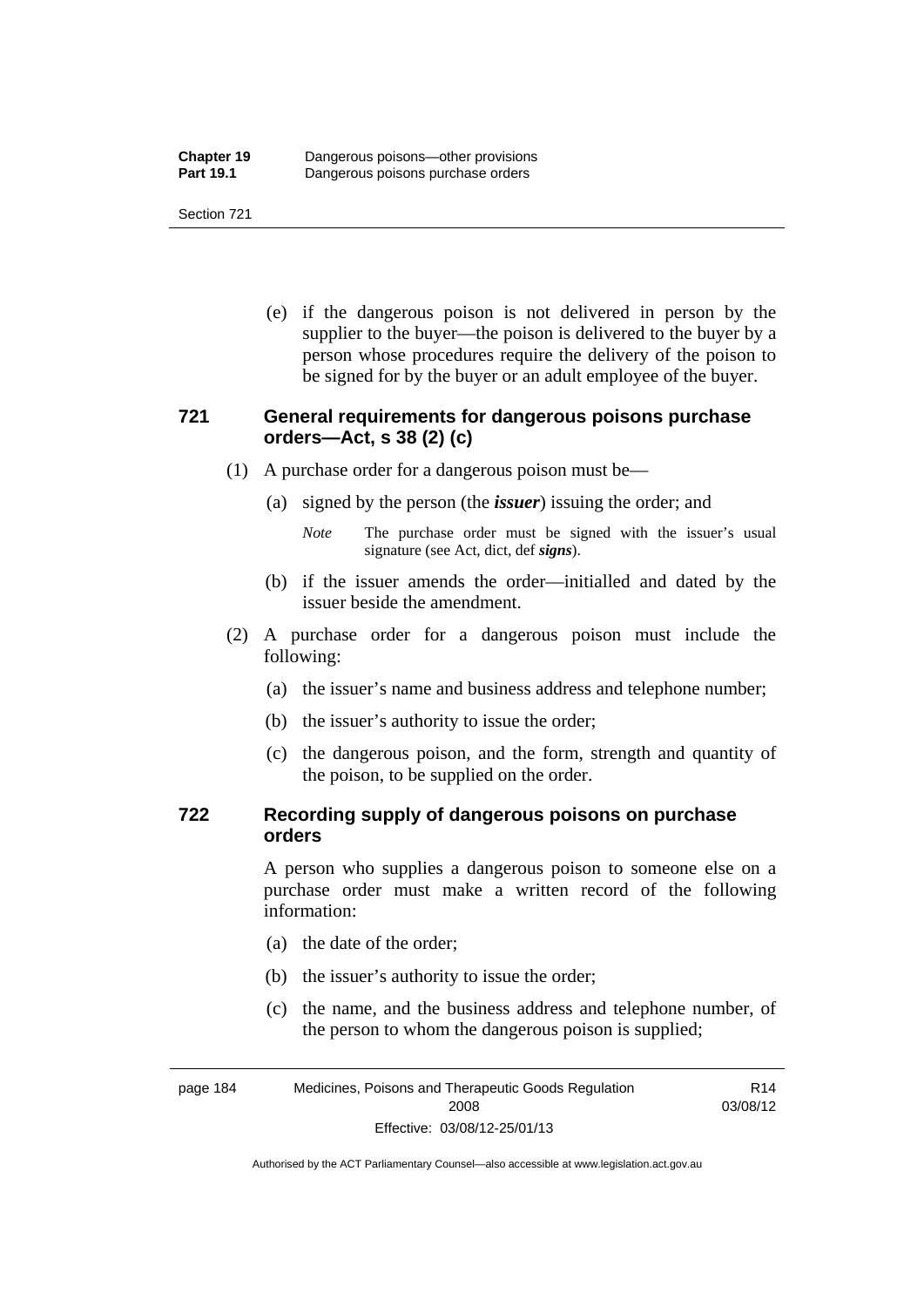- (d) the date the order is supplied;
- (e) the dangerous poison, and the form, strength and quantity of the poison, supplied.
- *Note Written* includes in electronic form (see Act, dict).

R14 03/08/12 Medicines, Poisons and Therapeutic Goods Regulation 2008 Effective: 03/08/12-25/01/13

page 185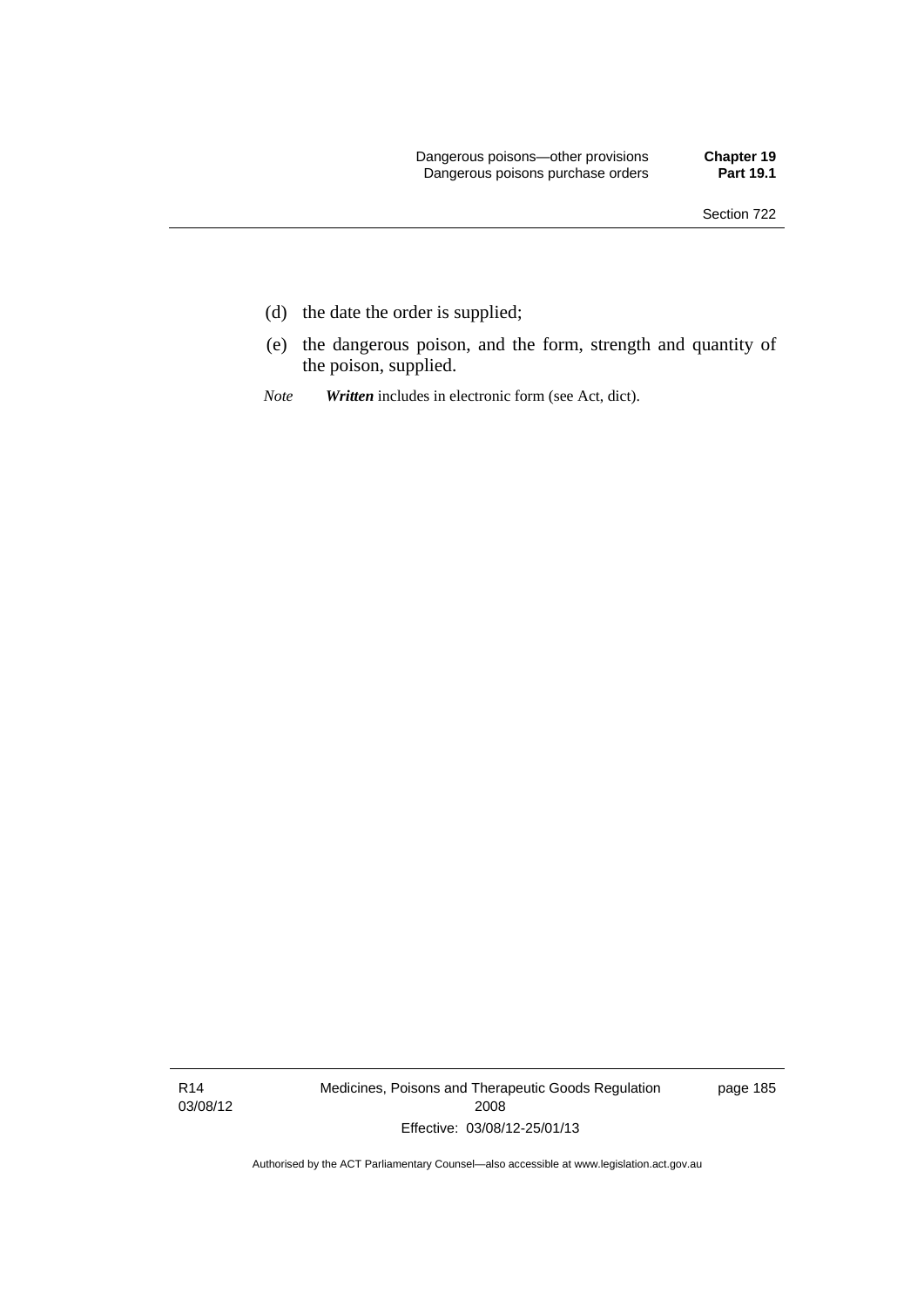## **Part 19.2 Wholesale supply of dangerous poisons under corresponding laws**

### **725 Conditions for wholesalers supplying dangerous poisons under corresponding laws—Act, s 20 (4) (c)**

The following conditions apply to a person who supplies dangerous poisons by wholesale under a corresponding law:

- (a) the person must not supply a dangerous poison to someone else (the *buyer*) unless—
	- (i) the buyer is authorised to possess the poison; and
	- (ii) the supply is in accordance with section 686 (Authorisation conditions for dangerous poisons suppliers licences—Act, s 44 (1) (b) and (2) (b));
- (b) the poison is supplied for a non-household (including a non-household garden) purpose only;
- (c) if the poison is liquid containing paraquat—the poison is coloured blue or green and has an offensive smell.
- *Note 1* A purchase order must be in writing (see Act, dict, def *purchase order*).
- *Note* 2 See pt 19.1 for other requirements in relation to supply of dangerous poisons on purchase orders.

page 186 Medicines, Poisons and Therapeutic Goods Regulation 2008 Effective: 03/08/12-25/01/13

R14 03/08/12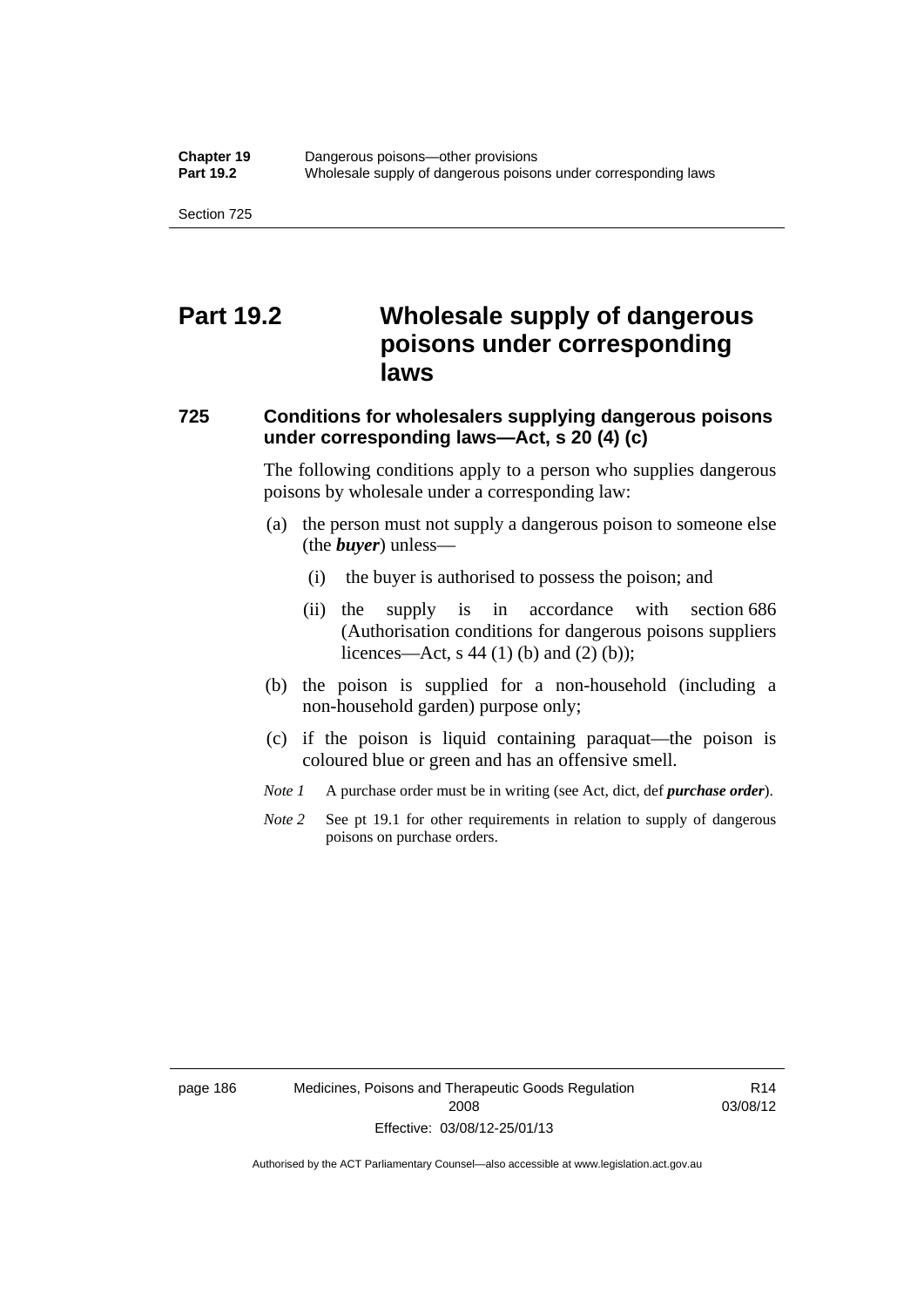# **Part 19.3 Packaging and labelling of dangerous poisons**

#### **730 Meaning of** *relevant law***—pt 19.3**

In this part:

*relevant law* means—

- (a) a corresponding law; or
- (b) the *Agricultural and Veterinary Chemicals Act 1994* (Cwlth); or
- (c) the *Therapeutic Goods Act 1989* (Cwlth).
- *Note 1 Corresponding law* includes a law of a State that corresponds, or substantially corresponds, to the Act (see Act, dict).

*Note 2 State* includes a territory (see Legislation Act, dict, pt 1).

#### **731 Packaging of supplied manufacturer's packs of dangerous poisons—Act, s 59 (1) (c) (i) and (2) (c) (i)**

A manufacturer's pack of a supplied dangerous poison must be packaged—

- (a) in accordance with the medicines and poisons standard, paragraphs 21 to 27; or
- (b) in a container in which the poison may be sold under a relevant law.
- *Note* A manufacturer's pack of a dangerous poison supplied may also be packaged in accordance with an approval under the Act, s 193 (Approval of non-standard packaging and labelling) (see Act, s 59 (1) (c) (ii) and (2) (c) (ii)).

page 187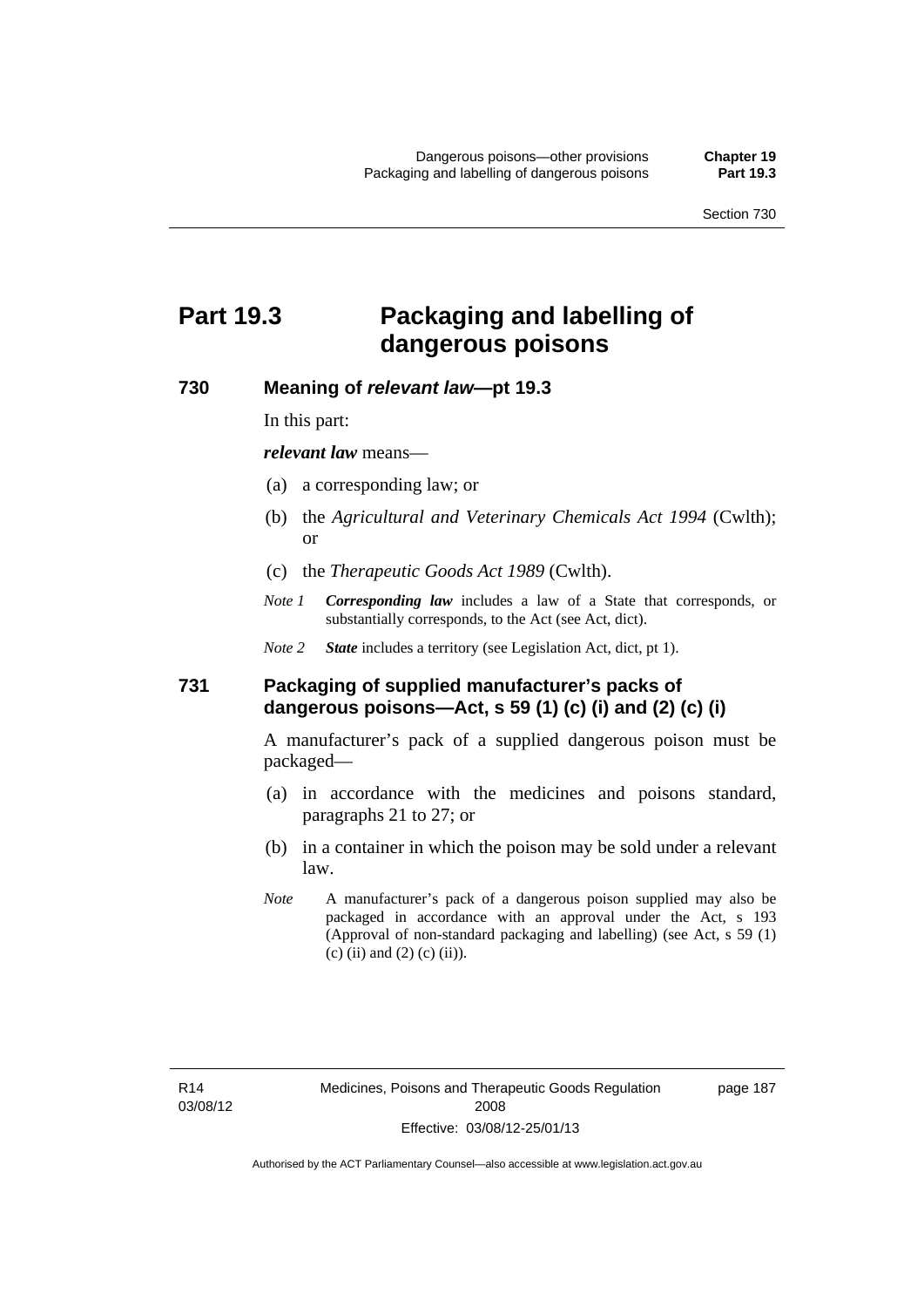#### **732 Labelling of supplied manufacturer's packs of dangerous poisons—Act, s 60 (1) (c) (i) and (2) (c) (i)**

A manufacturer's pack of a supplied dangerous poison must be labelled in accordance with—

- (a) the medicines and poisons standard, paragraphs 3 to 19; or
- (b) a relevant law.
- *Note* A manufacturer's pack of a dangerous poison supplied may also be labelled in accordance with an approval under the Act, s 193 (Approval of non-standard packaging and labelling) (see Act, s 60 (1) (c) (ii) and  $(2)$  (c) (ii)).

page 188 Medicines, Poisons and Therapeutic Goods Regulation 2008 Effective: 03/08/12-25/01/13

R14 03/08/12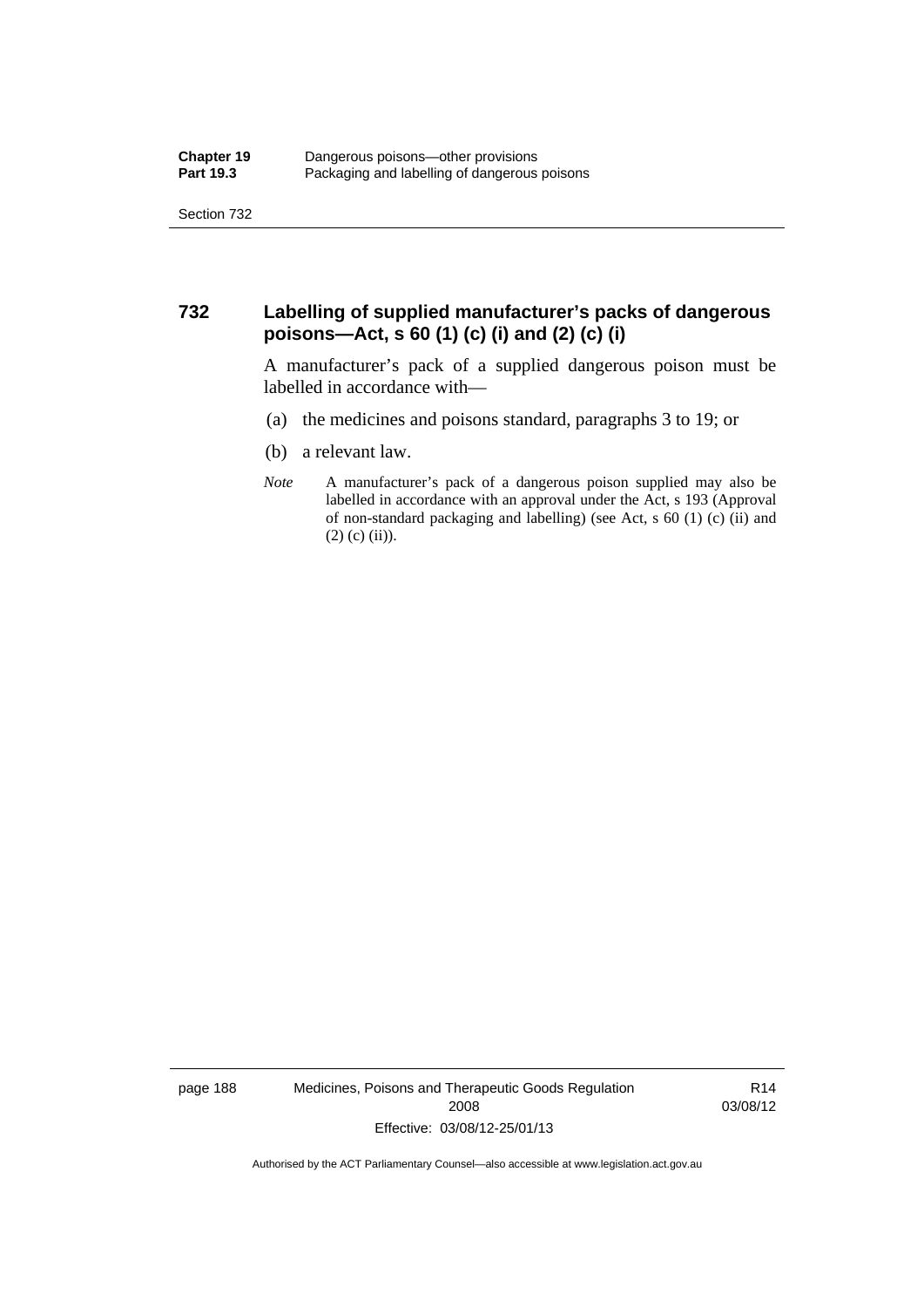## **Part 19.4 Storage of dangerous poisons**

#### **735 Storage of dangerous poisons—Act, s 61 (b) and (c)**

- (1) A person mentioned in table 740, column 2 who possesses a dangerous poison is prescribed.
- (2) The dangerous poison must be kept—
	- (a) in a part of the premises to which the public does not have access; and
	- (b) so that only the prescribed person, or a person under the supervision of the prescribed person, has access to the poison.

R14 03/08/12 Medicines, Poisons and Therapeutic Goods Regulation 2008 Effective: 03/08/12-25/01/13

page 189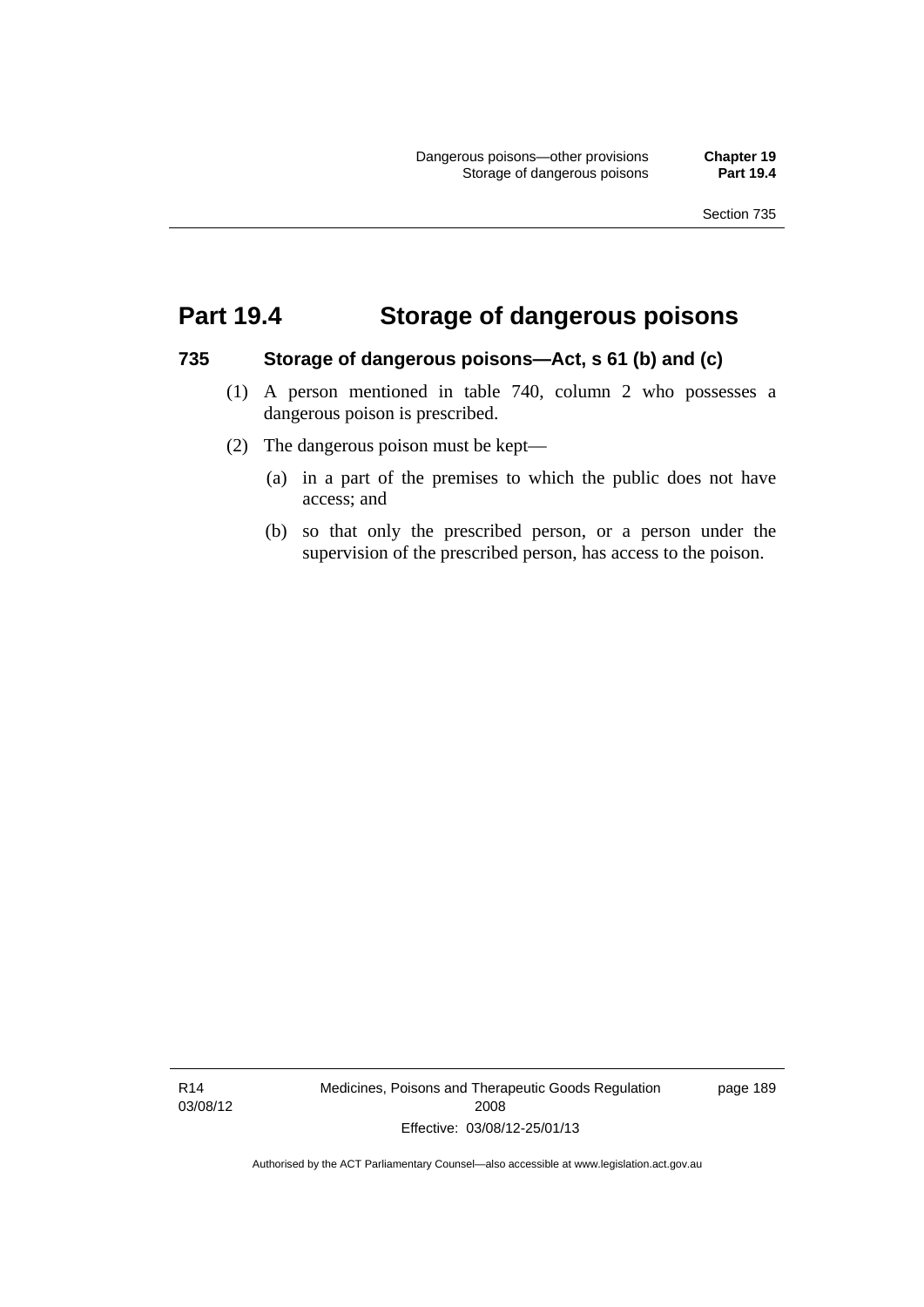## **Part 19.5 Dangerous poisons registers**

#### **740 Keeping of dangerous poisons registers by certain people—Act, s 48 and s 50 (1) (b) and (2) (b)**

- (1) A person mentioned in table 740, column 2 who possesses a dangerous poison must keep a dangerous poisons register.
- (2) A person to whom subsection (1) applies must keep a dangerous poisons register for a dangerous poison at the place prescribed in table 740, column 3 for the person.

| 1 ANIC 140<br>column 1 | <u>Reepiriy dariyerous poisons registers</u><br>column <sub>2</sub>                                             | column 3                                                     |
|------------------------|-----------------------------------------------------------------------------------------------------------------|--------------------------------------------------------------|
| item                   | prescribed person                                                                                               | place where register to be kept                              |
| 1                      | approved analyst                                                                                                | the analyst's laboratory                                     |
| $\overline{2}$         | dangerous poisons<br>manufacturers<br>licence-holder                                                            | the licensed premises under s 675                            |
| 3                      | dangerous poisons<br>suppliers licence-holder                                                                   | the licensed premises under s 685                            |
| 4                      | medicines and poisons<br>inspector (other than<br>police officer)                                               | the place directed in writing by the<br>chief health officer |
| 5                      | person mentioned in<br>sch 4, col 2                                                                             | the person's business premises                               |
| 6                      | supervisor of program<br>under dangerous poisons<br>research and education<br>program licence                   | the premises where program is being<br>conducted             |
| 7                      | supervisor of program<br>under dangerous poisons<br>research and education<br>authorisation under<br>div 17.3.3 | the premises where program is being<br>conducted             |

**Table 740 Keeping dangerous poisons registers** 

page 190 Medicines, Poisons and Therapeutic Goods Regulation 2008 Effective: 03/08/12-25/01/13

R14 03/08/12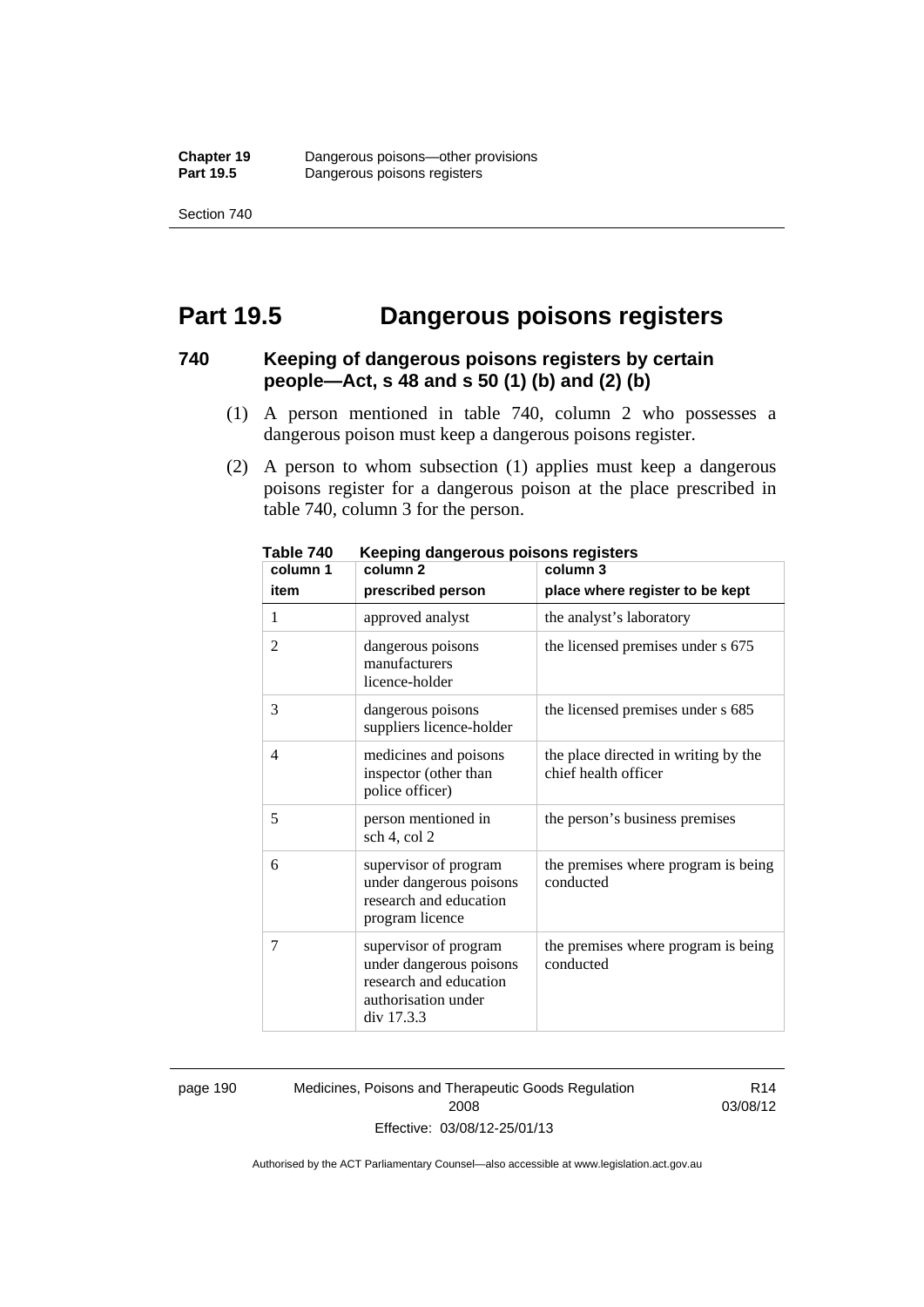#### **741 Form of dangerous poisons registers—Act, s 49 (1) (b)**

- (1) Each page in a dangerous poisons register must relate to a single form and strength of a dangerous poison.
- (2) If a dangerous poisons register is kept electronically, a separate record must be used for each form and strength of dangerous poison kept.

#### **742 Making entries in dangerous poisons registers— Act, s 51 (1) (b)**

- (1) The following details for a dealing with a dangerous poison are prescribed:
	- (a) the nature of the dealing;
	- (b) the date of the dealing;
	- (c) the poison, and the form, strength and quantity of the poison, dealt with;
	- (d) if the dealing is receiving the poison—the name and address of the supplier;
	- (e) if the dealing is supplying the poison—the name and address of the person to whom it is supplied;
	- (f) if the poison is supplied on a purchase order—the date of the purchase order;
	- (g) the quantity of the poison held after the dealing.
- (2) A dealing with a dangerous poison must be entered in the dangerous poisons register the person must keep.

#### **743 Prescribed witnesses for discarding of dangerous poisons—Act, s 54 (a) and (b)**

 (1) An adult is prescribed as a witness in relation to the disposal of a dangerous poison.

R14 03/08/12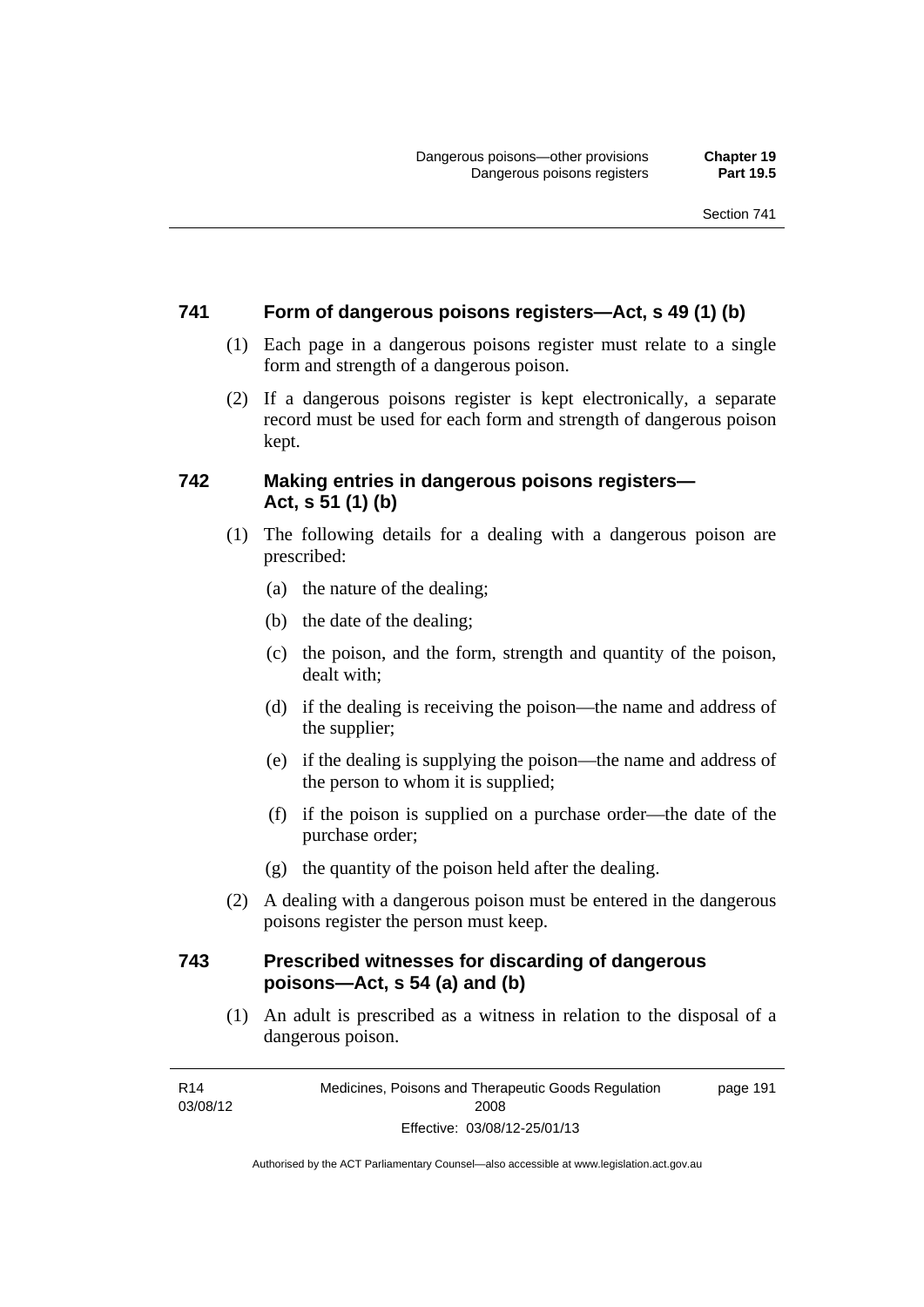- (2) However, a person mentioned in subsection (1) must not be a prescribed witness to the discarding of a dangerous poison if the person is—
	- (a) related to, a close friend of or employed by the person discarding the poison; or
	- (b) the supervisor of the person discarding the poison; or
	- (c) supervised by the person discarding the poison.

#### **744 Changes to entries in dangerous poisons registers—Act, s 55 (2) (b)**

- (1) An entry in a paper-based dangerous poisons register may be amended by the person who made the entry by—
	- (a) the person signing and dating a marginal note or footnote that gives the date of the amendment and the amended details; and
	- (b) if the entry relates to disposing of a dangerous poison—
		- (i) the amendment being witnessed by a person mentioned in section 743; and
		- (ii) the witness signing the amendment as witness.
- (2) An entry in an electronic dangerous poisons register may be amended by the person who made the entry by the person attaching or linking, by electronic means, a document that includes—
	- (a) the person's signature, the date and the amended details; and
	- (b) if the entry relates to disposing of a dangerous poison—
		- (i) the amendment being witnessed by a person mentioned in section 743; and
		- (ii) the witness signing the amendment as witness.

page 192 Medicines, Poisons and Therapeutic Goods Regulation 2008 Effective: 03/08/12-25/01/13

R14 03/08/12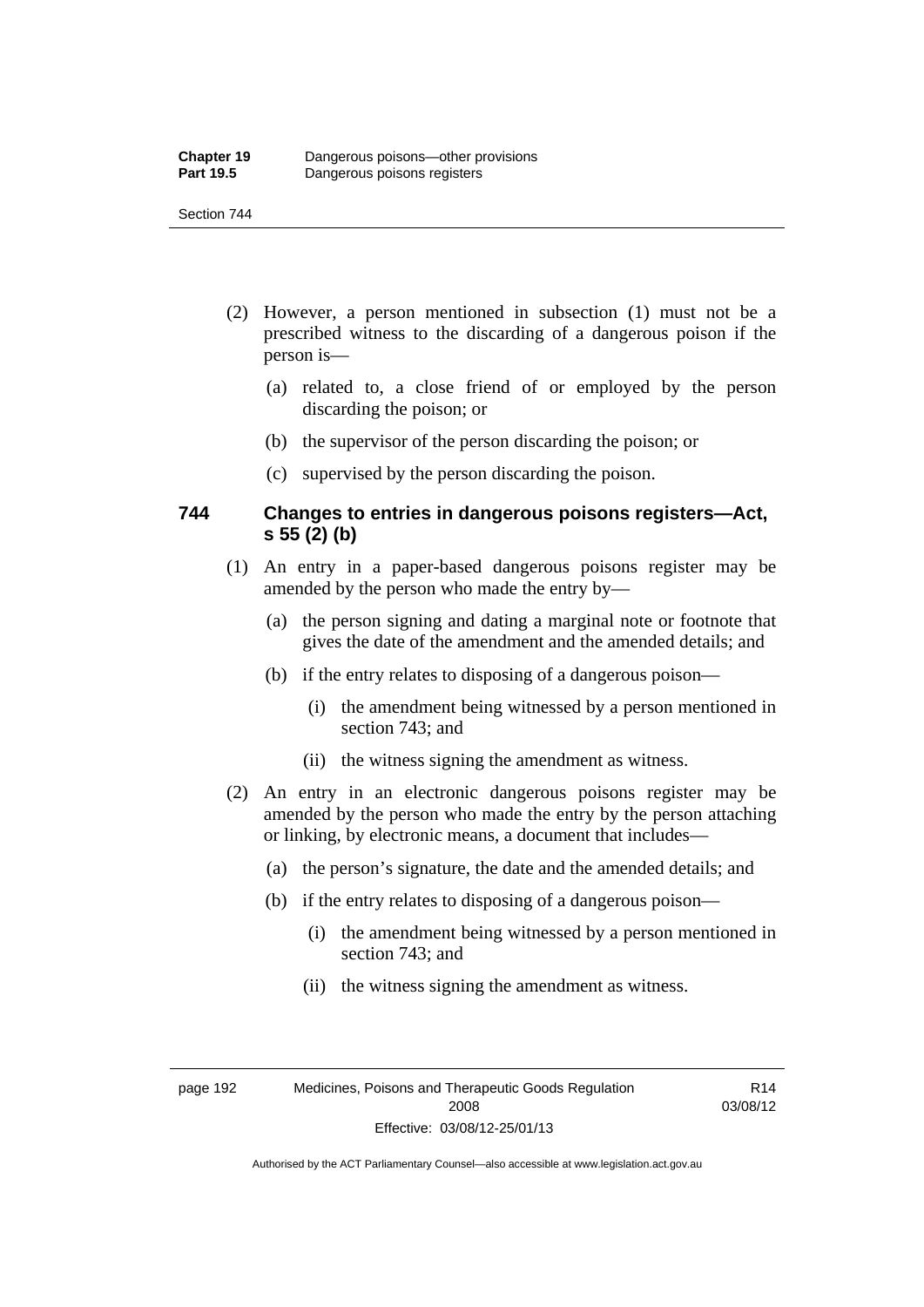# **Chapter 20 Paints**

#### **750 Manufacture, supply and use of paints containing white lead—Act, s 70 (1) (b), (2) (b) and (3) (b)**

A paint containing basic lead carbonate (white lead) may be manufactured, supplied or used for application as a mirror backing if the paint—

- (a) contains not more than 15% lead in the non-volatile content of the paint; and
- (b) is applied not more than 40µm thick; and
- (c) is covered by a paint that does not contain lead.
- *Note* µm is the symbol for micron (see *National Measurement Regulations 1999* (Cwlth), sch 1, pt 4).

#### **751 Manufacture, supply and use of paints for certain purposes—Act, s 71 (1) and (3)**

- (1) A first schedule paint must not be manufactured, supplied or used for application to—
	- (a) a roof or other surface to be used for the collection or storage of potable water; or
	- (b) furniture; or
	- (c) a fence, wall, post, gate or building (including the interior of a building), other than a building that is used only for industrial purposes or mining or as an oil terminal; or
	- (d) premises used for the manufacture, processing, preparation, packing or serving of products intended for human or animal consumption.
	- *Note First schedule paint*—see the medicines and poisons standard, par 1 (1).

R14 03/08/12 Medicines, Poisons and Therapeutic Goods Regulation 2008 Effective: 03/08/12-25/01/13 page 193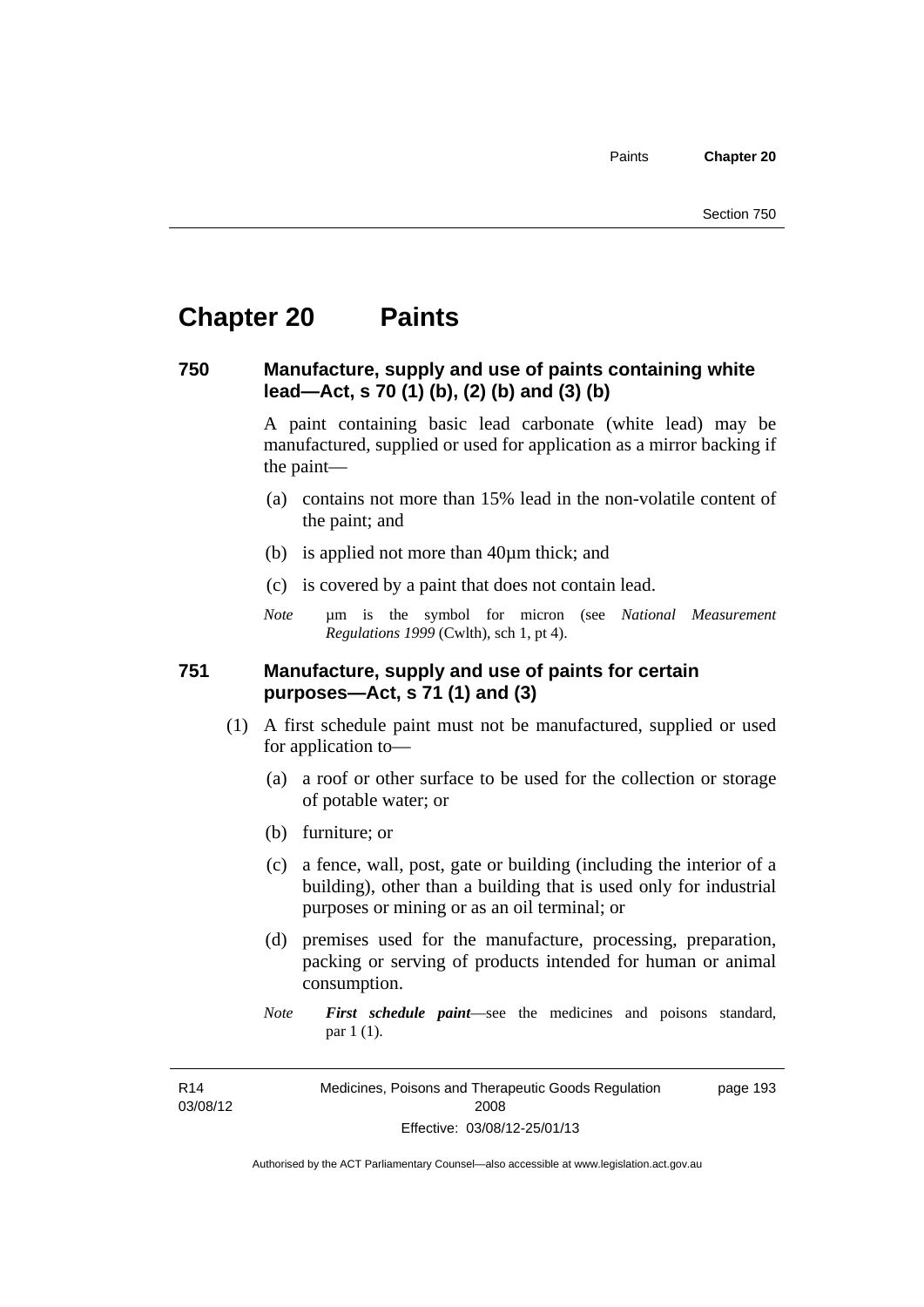- (2) A third schedule paint must not be manufactured, supplied or used for application to—
	- (a) a roof or other surface to be used for the collection or storage of potable water; or
	- (b) furniture; or
	- (c) a fence, wall, post, gate, building (including the interior of a building), bridge, pylon, pipeline, storage tank or similar structure; or
	- (d) premises, equipment or utensils used for the manufacture, processing, preparation, packing or serving of products intended for human or animal consumption.
	- *Note Third schedule paint*—see the medicines and poisons standard, par 1 (1).

### **752 Manufacture, supply and use of paints for toys—Act, s 72 (b)**

A paint that complies with the specification for coating materials in AS/NZS ISO 8124.3:2003 (*Safety of toys - Migration of certain elements*), as in force from time to time, may be manufactured, supplied or used for application to toys.

### **753 Manufacture, supply and use of paints containing pesticides—Act, s 73 (b)**

- (1) The following pesticides are prescribed:
	- (a) an algicide;
	- (b) an antifouling agent;
	- (c) a bactericide;
	- (d) a fungicide.
	- *Note Pesticide*—see the medicines and poisons standard, par 1 (1).

page 194 Medicines, Poisons and Therapeutic Goods Regulation 2008 Effective: 03/08/12-25/01/13

R14 03/08/12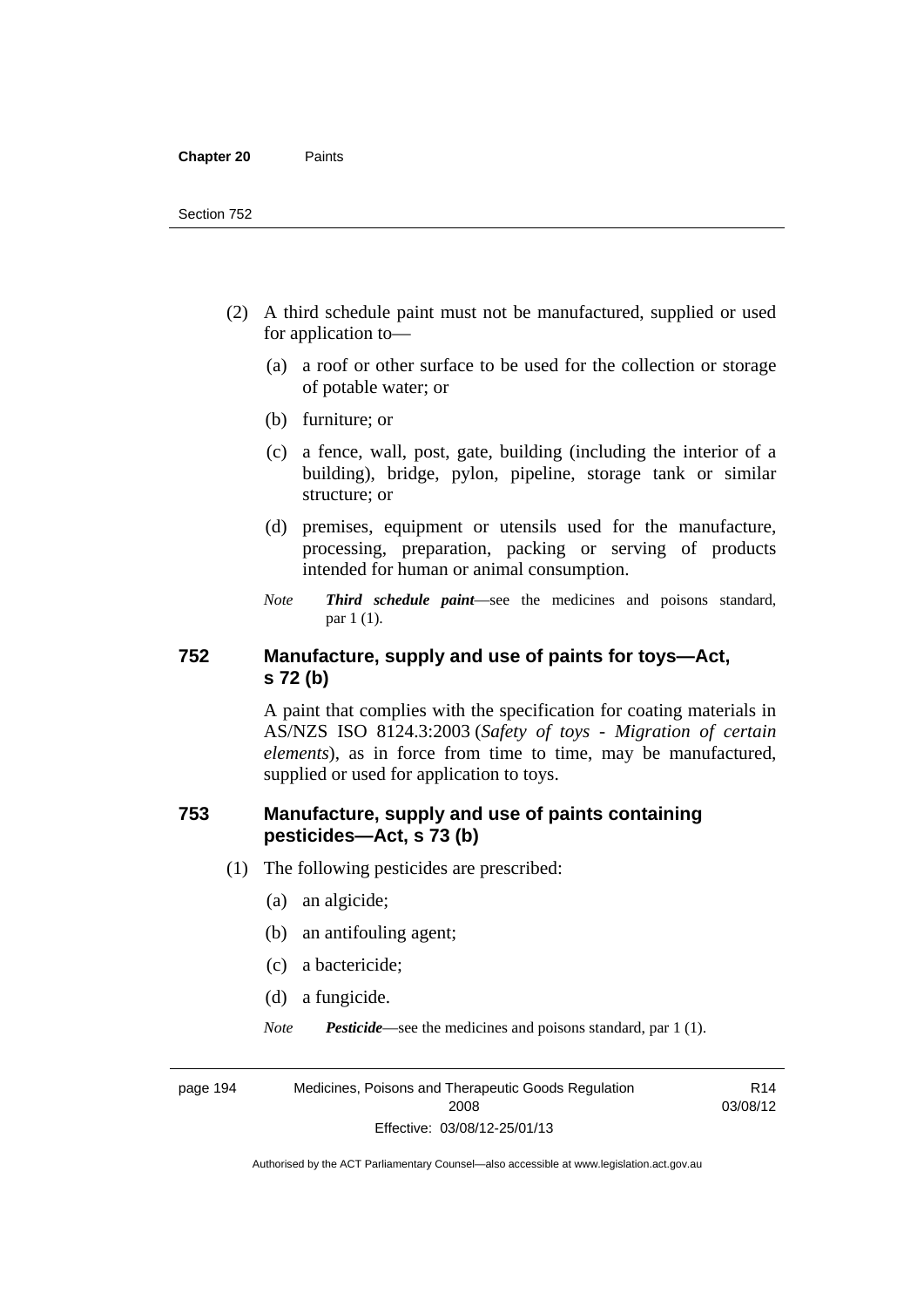Paints **Chapter 20**

 (2) However, subsection (1) does not apply in relation to a paint for human therapeutic use.

R14 03/08/12 Medicines, Poisons and Therapeutic Goods Regulation 2008 Effective: 03/08/12-25/01/13

page 195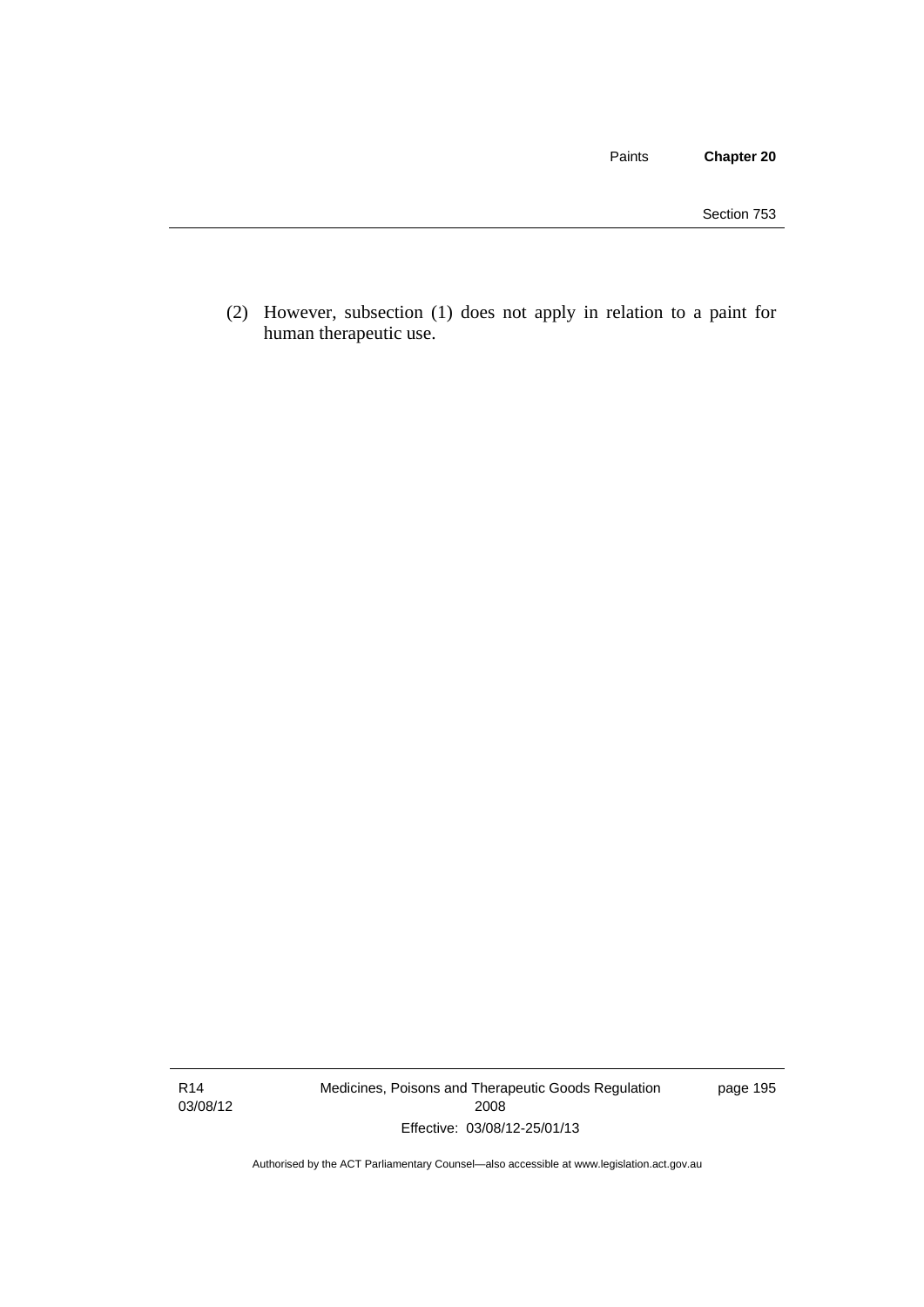Section 760

### **Chapter 21 Prohibited and appendix C substances**

### **Part 21.1** Preliminary

**760 Meaning of** *prohibited substance***—ch 21** 

In this chapter:

*prohibited substance* includes an appendix C substance.

*Note Appendix C substance* and *prohibited substance*—see the Act, s 13.

#### **761 Prohibited substances licences—Act, s 78 (2)**

A licence for a program of research or education in relation to a prohibited substance (a *prohibited substances research and education program licence*) may be issued.

*Note* Other prohibited substances licences may also be issued (see Act, s 78 (3)).

page 196 Medicines, Poisons and Therapeutic Goods Regulation 2008 Effective: 03/08/12-25/01/13

R14 03/08/12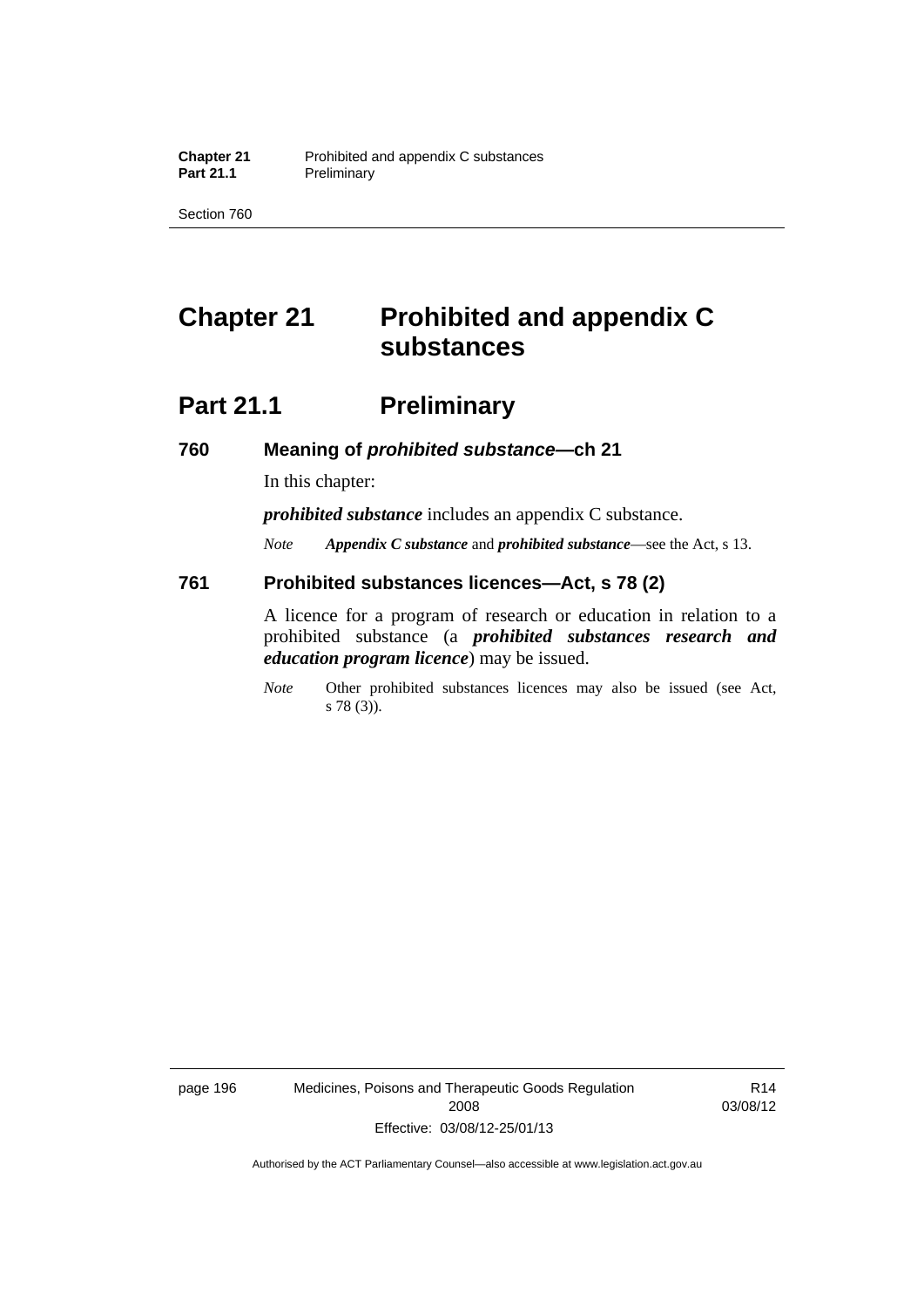### **Part 21.2 Prohibited substances research and education program licences**

#### **Division 21.2.1 Issue of prohibited substances research and education program licences**

#### **765 Applications for prohibited substances research and education program licences**

- (1) An application for a prohibited substances research and education program licence for a prohibited substance must be in writing, signed by the applicant, and include the following:
	- (a) the full name, address and academic, professional or other relevant qualifications of—
		- (i) the person who is to supervise the program; and
		- (ii) the person who is to conduct the program;
	- (b) the name of the recognised research institution at or under which the program is proposed to be conducted;
		- *Note Recognised research institution*—see the Act, s 20 (5).
	- (c) whether the program will be conducted at, or under the authority of, the recognised research institution;
	- (d) the premises where the program will be conducted;
	- (e) the prohibited substance, and the form and strength of the substance, for which the licence is sought;
	- (f) the maximum quantity of the prohibited substance that would be possessed under the licence at any time;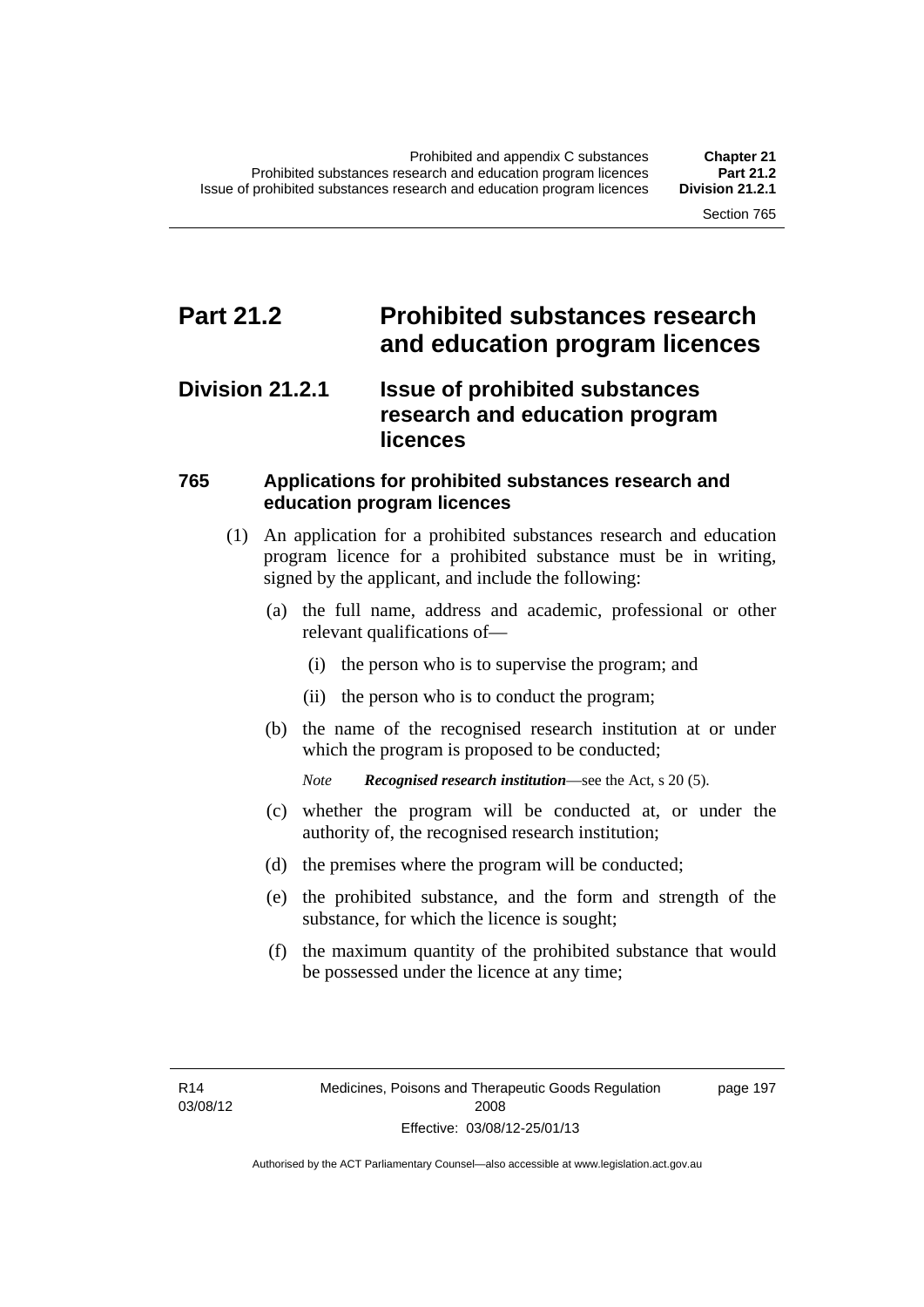- (g) a description of the program, including an explanation of why the program cannot be carried out satisfactorily without the use of the prohibited substance;
- (h) the supervision arrangements for the program;
- (i) the period for which the licence is sought.
- *Note 1* If a form is approved under the Act, s 198 for this provision, the form must be used.
- *Note 2* A fee may be determined under the Act, s 197 for this provision.
- (2) The application must be accompanied by a written approval of the program by the person in charge of—
	- (a) the recognised research institution; or
	- (b) a faculty or division of the institution.

#### **766 Restrictions on issuing of prohibited substances research and education program licences— Act, s 85 (1) (a)**

The chief health officer must not issue a prohibited substances research and education program licence to a person unless—

- (a) the program to which the licence relates will be conducted at, or under the authority of, a recognised research institution; and
- (b) the program is approved by a person mentioned in section 765 (2); and
- (c) satisfied that the program—
	- (i) cannot be carried out without the use of the prohibited substance to which the licence application relates; and
	- (ii) will be adequately supervised.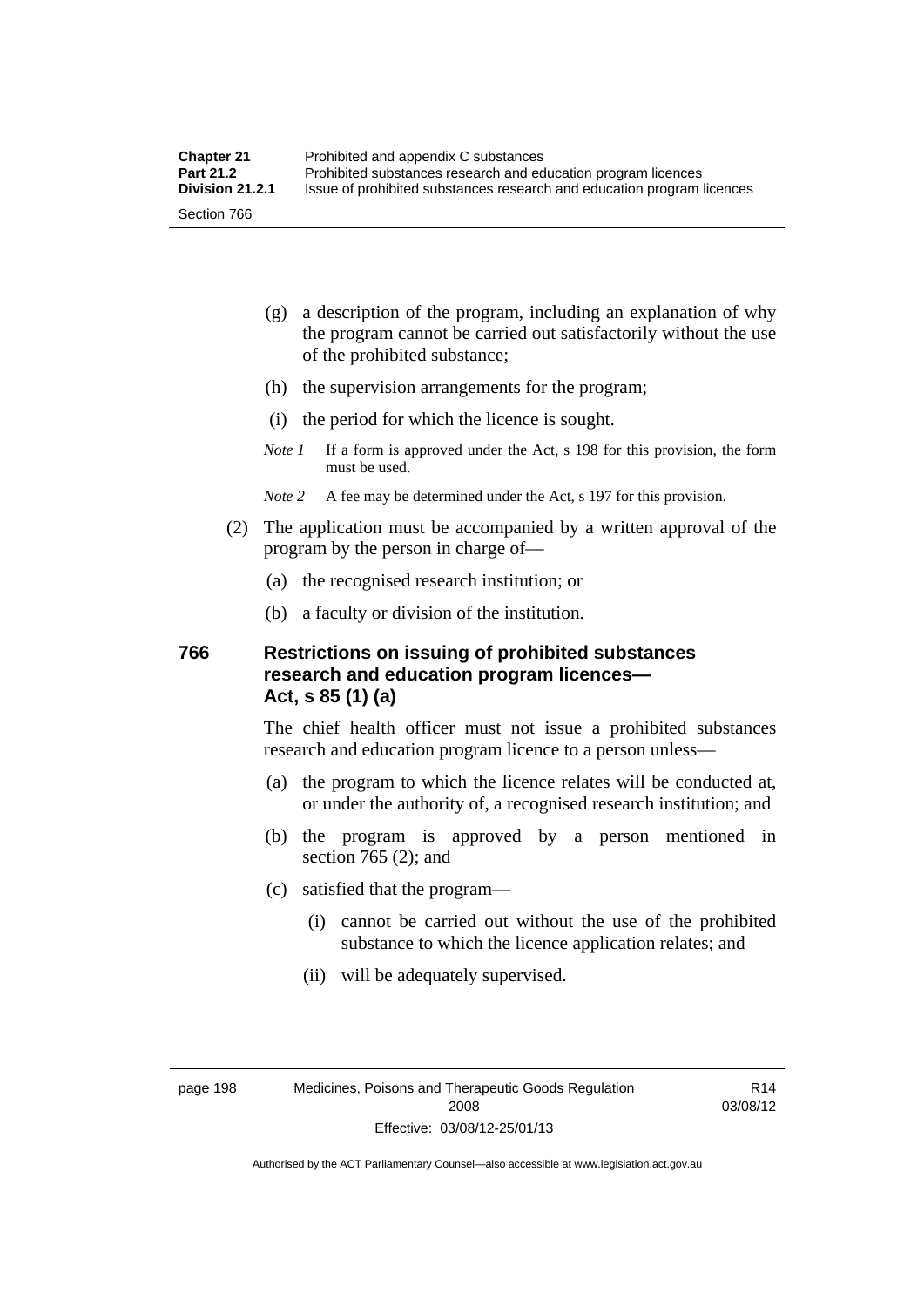#### **767 Additional information for prohibited substances research program and education licences— Act, s 88 (1) (k)**

The following additional information is prescribed for a prohibited substances research and education licence:

- (a) the research or education program for which the licence is issued;
- (b) the name of the program's supervisor;
- (c) the dealings with a prohibited substance authorised by the licence;
- (d) the premises where the program will be conducted;
- (e) the maximum quantity of the prohibited substance that may be possessed at any time for the program;
- (f) the total quantity of the prohibited substance that may be possessed for the program during the period of the licence;
- (g) the form and strength of the prohibited substance that may be obtained and possessed for the program.

### **Division 21.2.2 Prohibited substances research and education program authorisations**

#### **768 Authorisations under prohibited substances research and education program licences—Act, s 20 (1) (a)**

A prohibited substances research and education program licence authorises—

- (a) the licence-holder to—
	- (i) issue a purchase order for a prohibited substance (the *licensed prohibited substance*) stated in the licence for the program stated in the licence; and

R14 03/08/12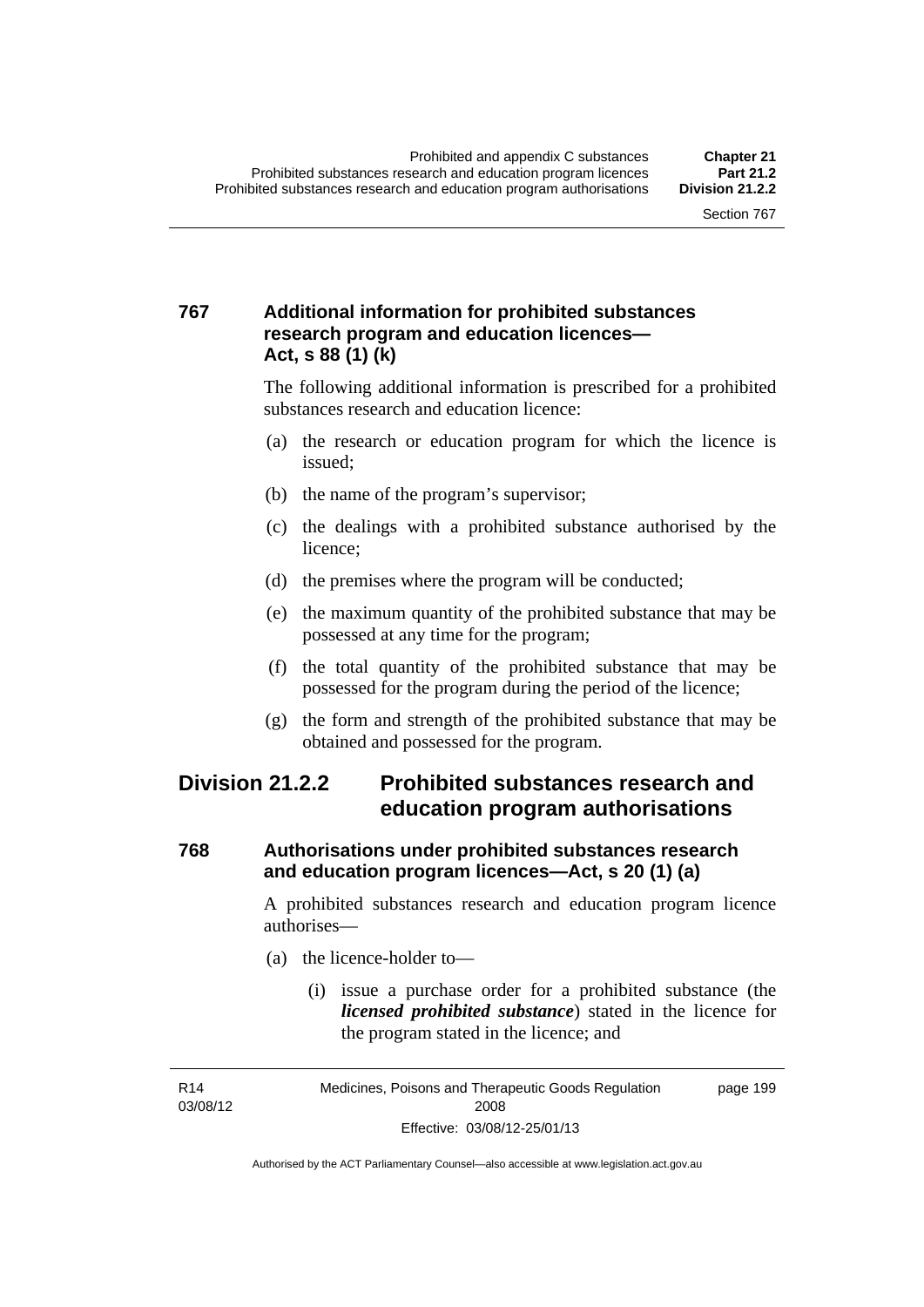- (ii) obtain a licensed prohibited substance on a purchase order for the program; and
- (iii) possess a licensed prohibited substance for the program at the premises to which the licence relates; and
- (iv) supply a licensed prohibited substance to anyone taking part in the program for the program; and
- (b) the program supervisor, and anyone taking part in the program, to deal with the licensed prohibited substance as authorised by the licence at the premises stated in the licence.

#### **769 Authorisation condition for prohibited substances research and education program licences—Act, s 44 (1) (b) and (2) (b)**

A licence-holder's authorisation to obtain a prohibited substance under a prohibited substances research and education program licence is subject to the condition that the substance is obtained on a complying purchase order.

*Note* For licence conditions, see the Act, s 89.

page 200 Medicines, Poisons and Therapeutic Goods Regulation 2008 Effective: 03/08/12-25/01/13

R14 03/08/12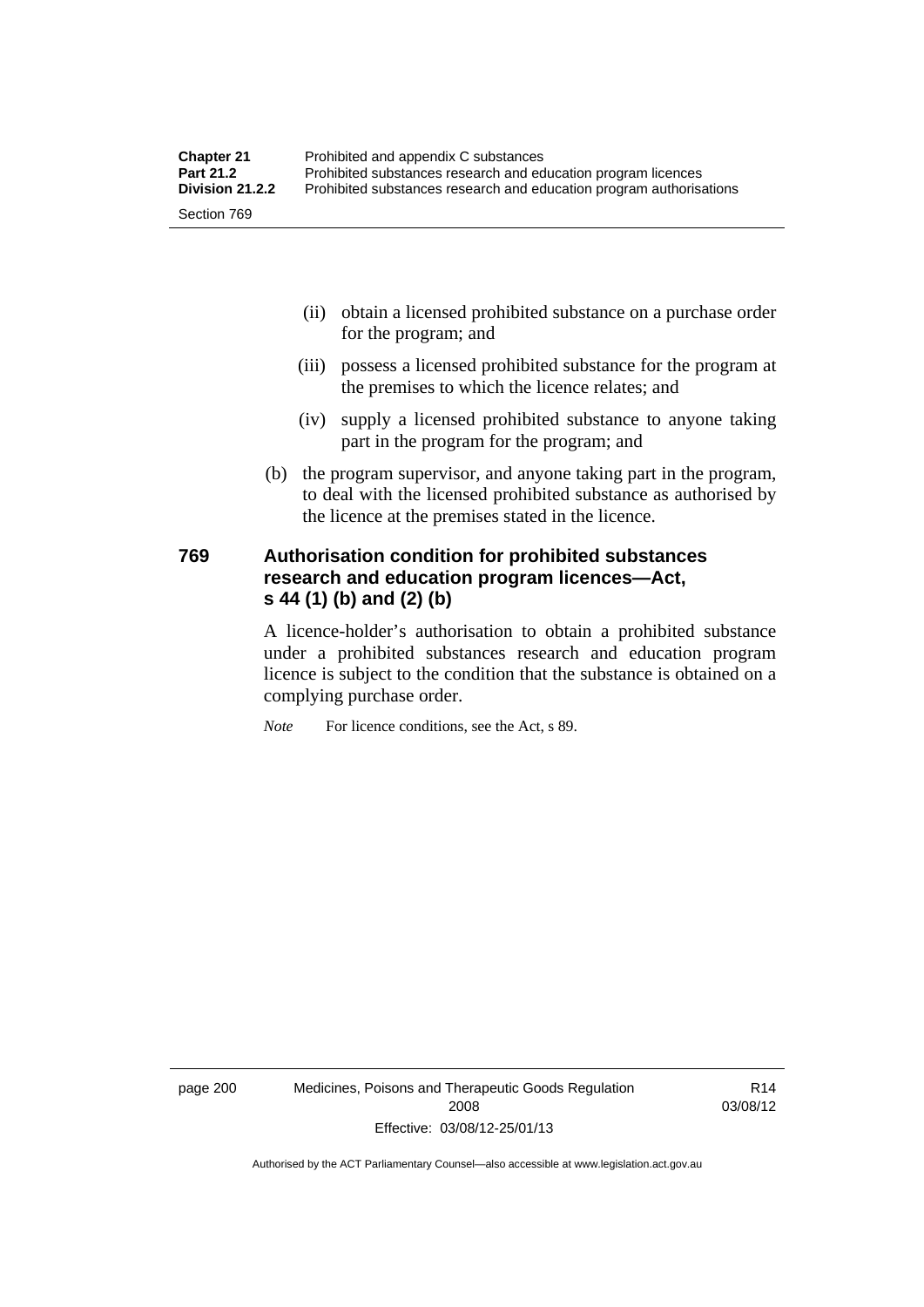### **Division 21.2.3 Other provisions—prohibited substances research and education program licences**

#### **770 Approvals of dealings for prohibited substances research and education program licences—Act, s 20 (1) (c)**

(1) In this section:

*relevant dealing*, with a prohibited substance for a prohibited substances research and education program licence, means any of the following:

- (a) obtaining the substance;
- (b) possessing the substance;
- (c) issuing a purchase order for the substance;
- (d) supplying the substance on a complying purchase order to the licence-holder.
- (2) The chief health officer may approve a person for a relevant dealing with a prohibited substance to which a prohibited substances research and education program licence relates.
- (3) An approval—
	- (a) must be in writing; and
	- (b) may be conditional; and
	- (c) may apply for a stated period or until a stated event happens.

page 201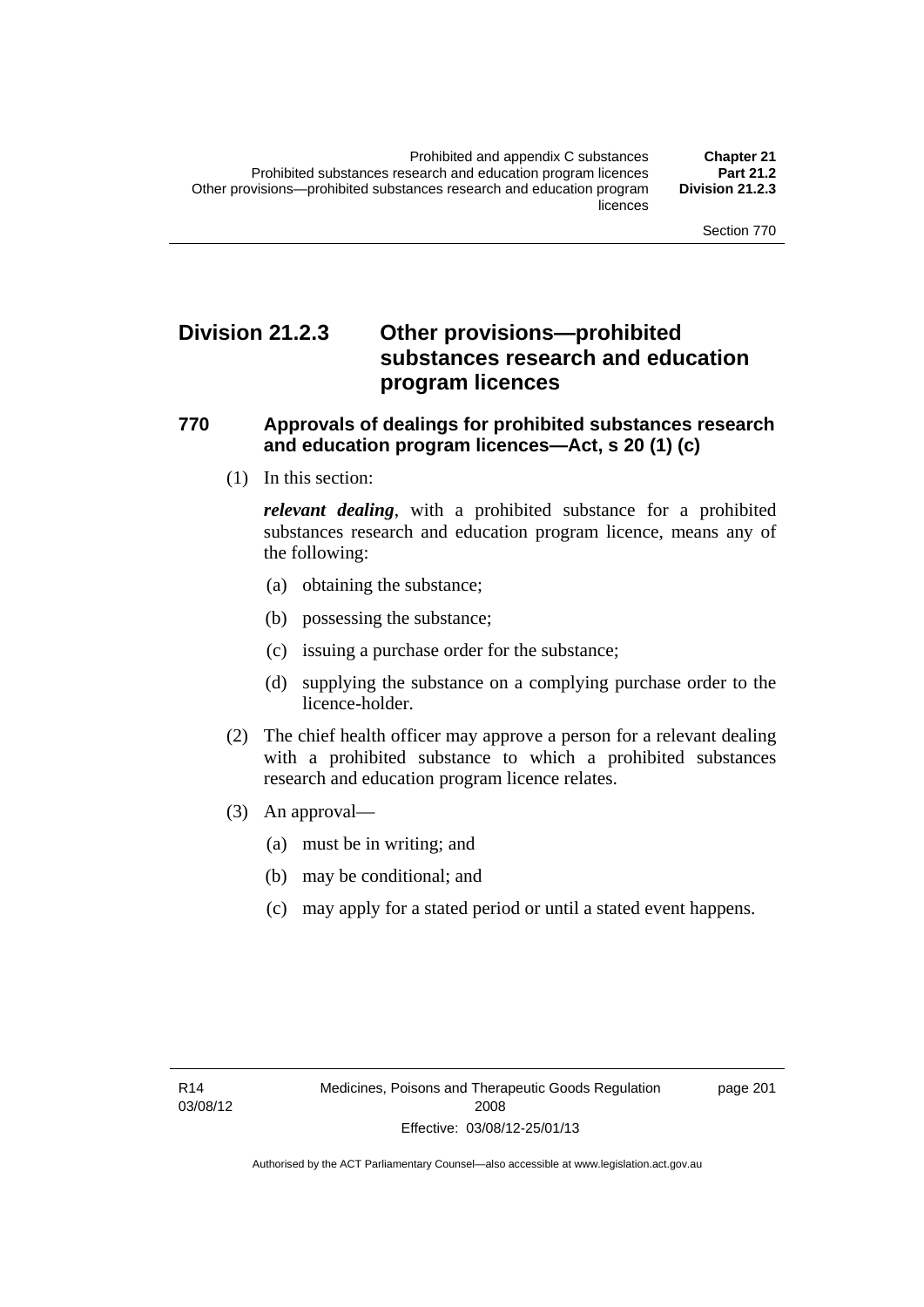#### **771 Authorisation condition for approval-holders—Act, s 44 (1) (b) and (2) (b)**

An approval-holder's authorisation under section 770 is subject to the condition that the following are kept at the approval-holder's business premises or, if the chief health officer approves in writing another place, the place approved by the chief health officer, for at least 2 years after the day a prohibited substance is supplied:

- (a) the filled purchase order;
- (b) the record for section 773.

#### **772 General requirements for prohibited substances purchase orders—Act, s 38 (2) (c)**

- (1) A purchase order for a prohibited substance must be—
	- (a) signed by the person (the *issuer*) issuing the order; and
		- *Note* The purchase order must be signed with the issuer's usual signature (see Act, dict, def *signs*).
	- (b) if the issuer amends the order—initialled and dated by the issuer beside the amendment.
- (2) A purchase order for a prohibited substance must include the following:
	- (a) the issuer's name and business address and telephone number;
	- (b) the issuer's authority to issue the order;
	- (c) the prohibited substance, and the form, strength and quantity of the substance, to be supplied on the order.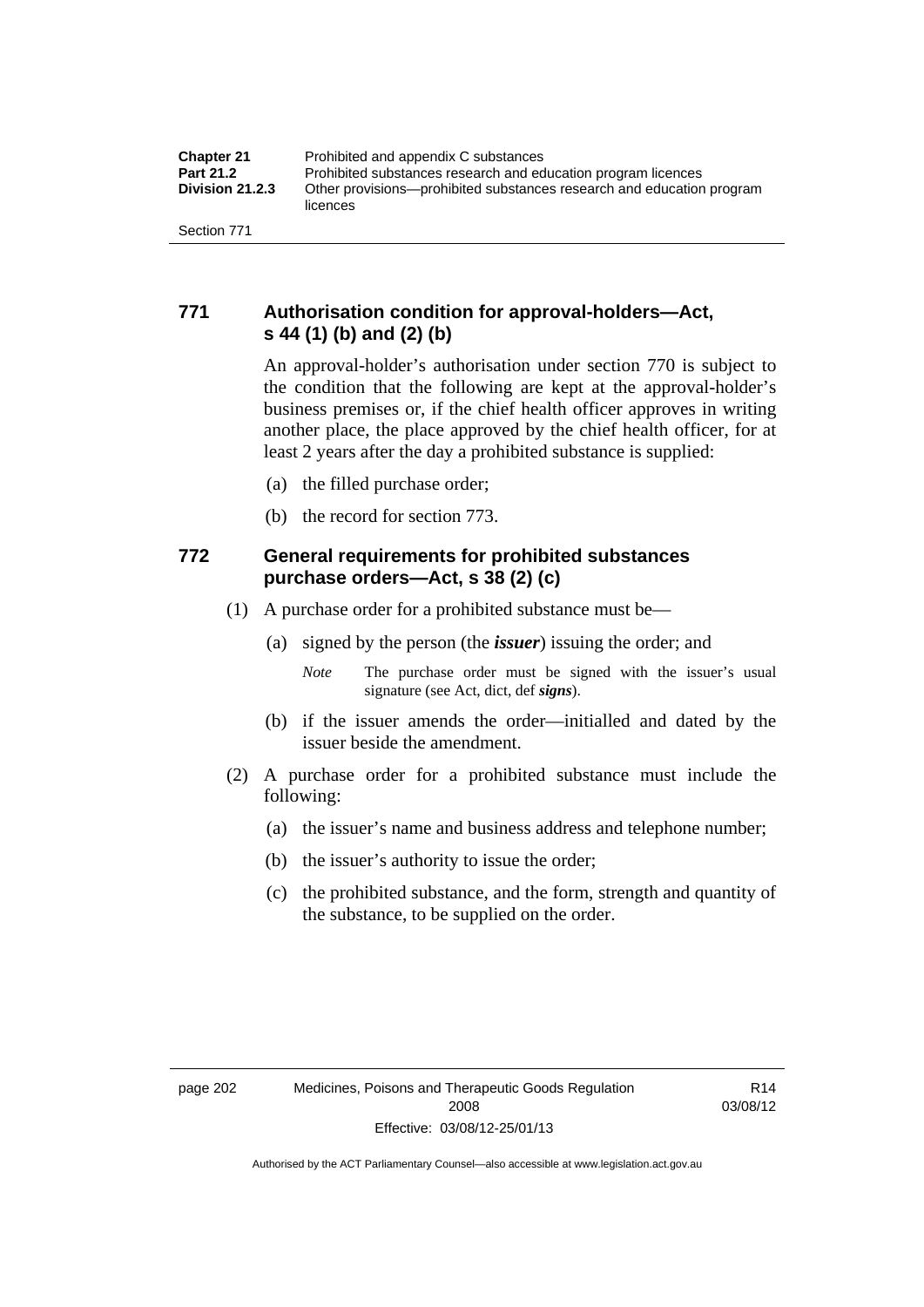#### **773 Recording supply of prohibited substances on purchase orders**

A person who supplies a prohibited substance to someone else on a purchase order must make a written record of the following information:

- (a) the date of the order;
- (b) the issuer's authority to issue the order;
- (c) the name, and the business address and telephone number, of the person to whom the prohibited substance is supplied;
- (d) the date the order is supplied;
- (e) the prohibited substance, and the form, strength and quantity of the substance, supplied.

*Note Written* includes in electronic form (see Act, dict).

#### **774 Information for CHO about supplied prohibited substances research and education program licences— Act, s 31 (1) (a) (ii), (1) (b), (2) (a) (ii), (2) (b) and (4)**

- (1) This section applies if a person supplies a prohibited substance to a prohibited substances research and education program licence-holder.
- (2) The person must, not later than 7 days after the end of the month when the prohibited substance is supplied, give the chief health officer the following information in writing:
	- (a) the person's name, business address and telephone number;
	- (b) the name of the person who issued the supply authority;
	- (c) the date of the supply authority;
	- (d) the name and address of the person to whom the substance is supplied;

R14 03/08/12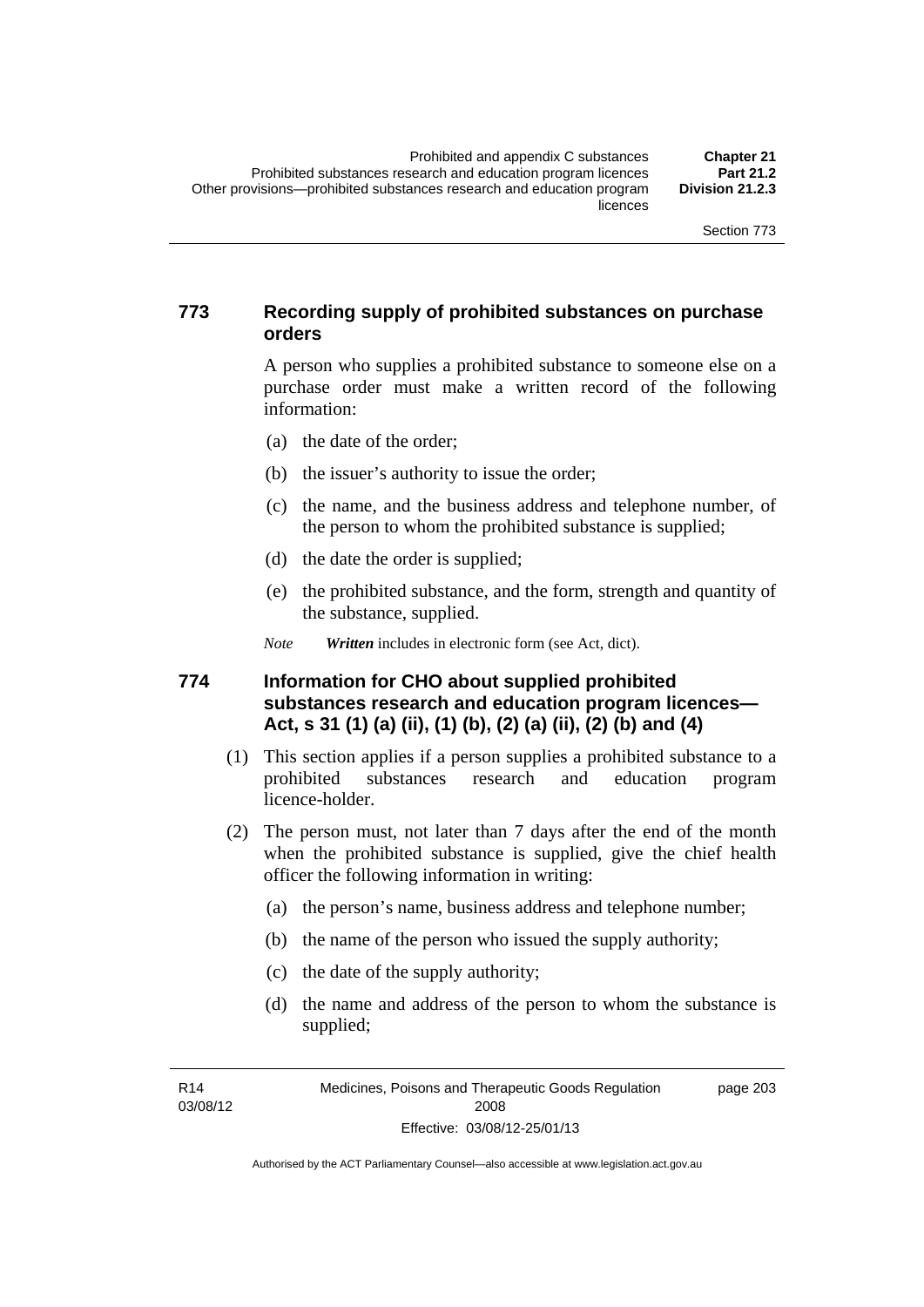| <b>Chapter 21</b>      | Prohibited and appendix C substances                                              |
|------------------------|-----------------------------------------------------------------------------------|
| <b>Part 21.2</b>       | Prohibited substances research and education program licences                     |
| <b>Division 21.2.3</b> | Other provisions—prohibited substances research and education program<br>licences |
| Section 774            |                                                                                   |

- (e) the date of supply;
- (f) the substance, and the form, strength and quantity of the substance, supplied.

page 204 Medicines, Poisons and Therapeutic Goods Regulation 2008 Effective: 03/08/12-25/01/13

R14 03/08/12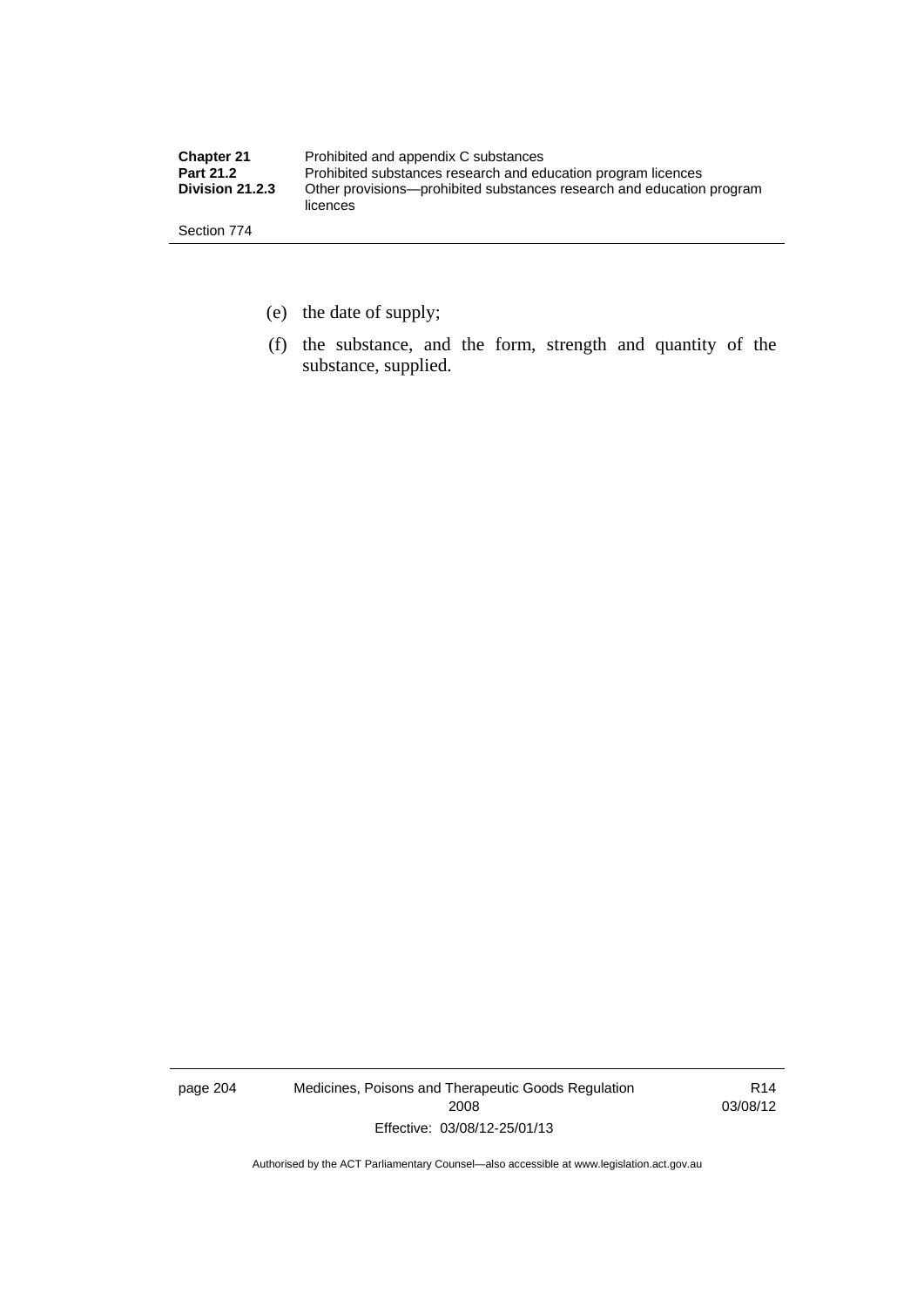### **Part 21.3 Prohibited substances registers**

#### **775 Keeping of prohibited substances registers by certain people—Act, s 48 and s 50 (1) (b) and (2) (b)**

- (1) A person mentioned in table 775, column 2 who possesses a prohibited substance must keep a prohibited substances register.
- (2) A person to whom subsection (1) applies must keep a prohibited substances register for a prohibited substance at the place prescribed in table 775, column 3 for the person.

| column 1 | .<br>column 2                                                                                        | column 3                                                     |
|----------|------------------------------------------------------------------------------------------------------|--------------------------------------------------------------|
| item     | prescribed person                                                                                    | place where register to be kept                              |
|          | approved analyst                                                                                     | the analyst's laboratory                                     |
|          | medicines and poisons<br>inspector (other than<br>police officer)                                    | the place directed in writing by the<br>chief health officer |
|          | supervisor of program<br>under prohibited<br>substances research and<br>education program<br>licence | the premises where program is being<br>conducted             |

**Table 775 Keeping prohibited substances registers** 

#### **776 Form of prohibited substances registers—Act, s 49 (1) (b)**

- (1) Each page in a prohibited substances register must relate to a single form and strength of a prohibited substance.
- (2) If a prohibited substances register is kept electronically, a separate record must be used for each form and strength of prohibited substance kept.

page 205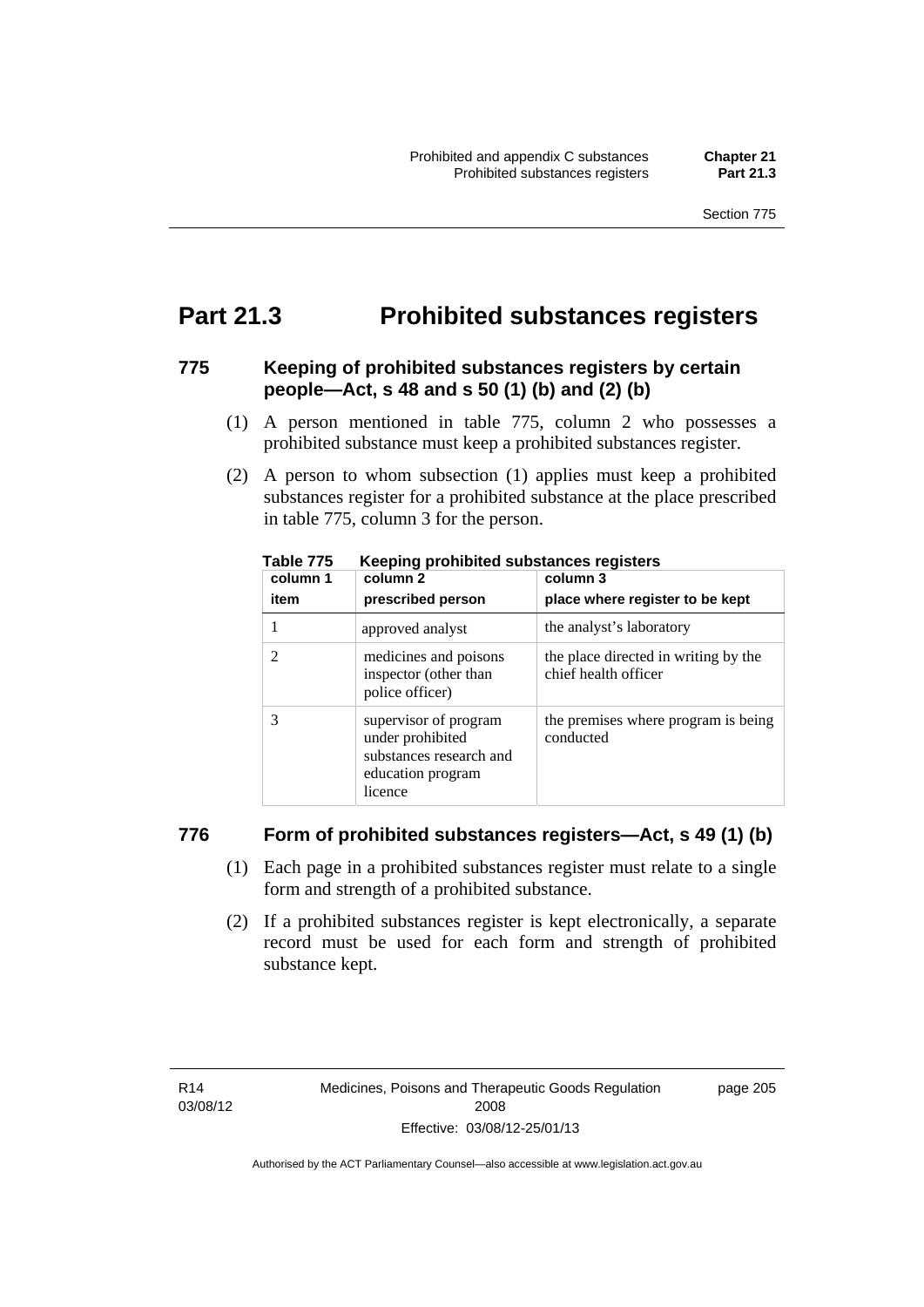Section 777

#### **777 Making entries in prohibited substances registers— Act, s 51 (1) (b)**

- (1) The following details for a dealing with a prohibited substance are prescribed:
	- (a) the nature of the dealing;
	- (b) the date of the dealing;
	- (c) the prohibited substance, and the form, strength and quantity of the substance, dealt with;
	- (d) if the dealing is receiving the substance—the name and address of the supplier;
	- (e) if the dealing is supplying the substance—the name and address of the person to whom it is supplied;
	- (f) the quantity of the substance held after the dealing.
- (2) A dealing with a prohibited substance must be entered in the prohibited substances register the person must keep.

#### **778 Prescribed witnesses for discarding of prohibited substances—Act, s 54 (a) and (b)**

- (1) The following people are prescribed as witnesses in relation to the disposal of a prohibited substance:
	- (a) an approved analyst;
	- (b) a medicines and poisons inspector.

*Note Approved analyst*—see the dictionary.

- (2) However, a person mentioned in subsection (1) must not be a prescribed witness to the discarding of a prohibited substance if the person is—
	- (a) related to, a close friend of or employed by the person discarding the substance; or

page 206 Medicines, Poisons and Therapeutic Goods Regulation 2008 Effective: 03/08/12-25/01/13 R14 03/08/12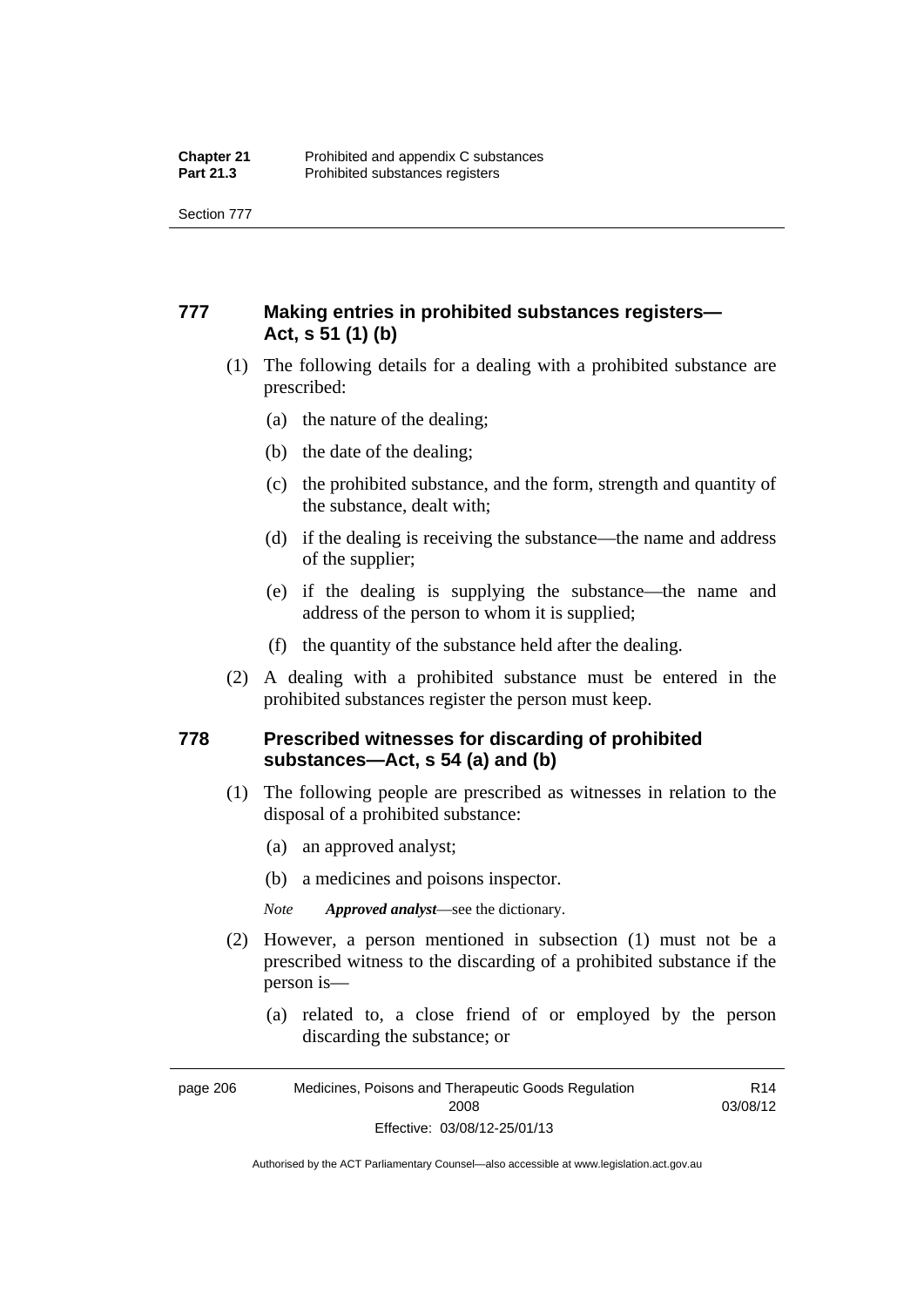- (b) the supervisor of the person discarding the substance; or
- (c) supervised by the person discarding the substance.

#### **779 Changes to entries in prohibited substances registers— Act, s 55 (2) (b)**

- (1) An entry in a paper-based prohibited substances register may be amended by the person who made the entry by—
	- (a) the person signing and dating a marginal note or footnote that gives the date of the amendment and the amended details; and
	- (b) if the entry relates to disposing of a prohibited substance—
		- (i) the amendment being witnessed by a person mentioned in section 743; and
		- (ii) the witness signing the amendment as witness.
- (2) An entry in an electronic prohibited substances register may be amended by the person who made the entry by the person attaching or linking, by electronic means, a document that includes—
	- (a) the person's signature, the date and the amended details; and
	- (b) if the entry relates to disposing of a prohibited substance—
		- (i) the amendment being witnessed by a person mentioned in section 743; and
		- (ii) the witness signing the amendment as witness.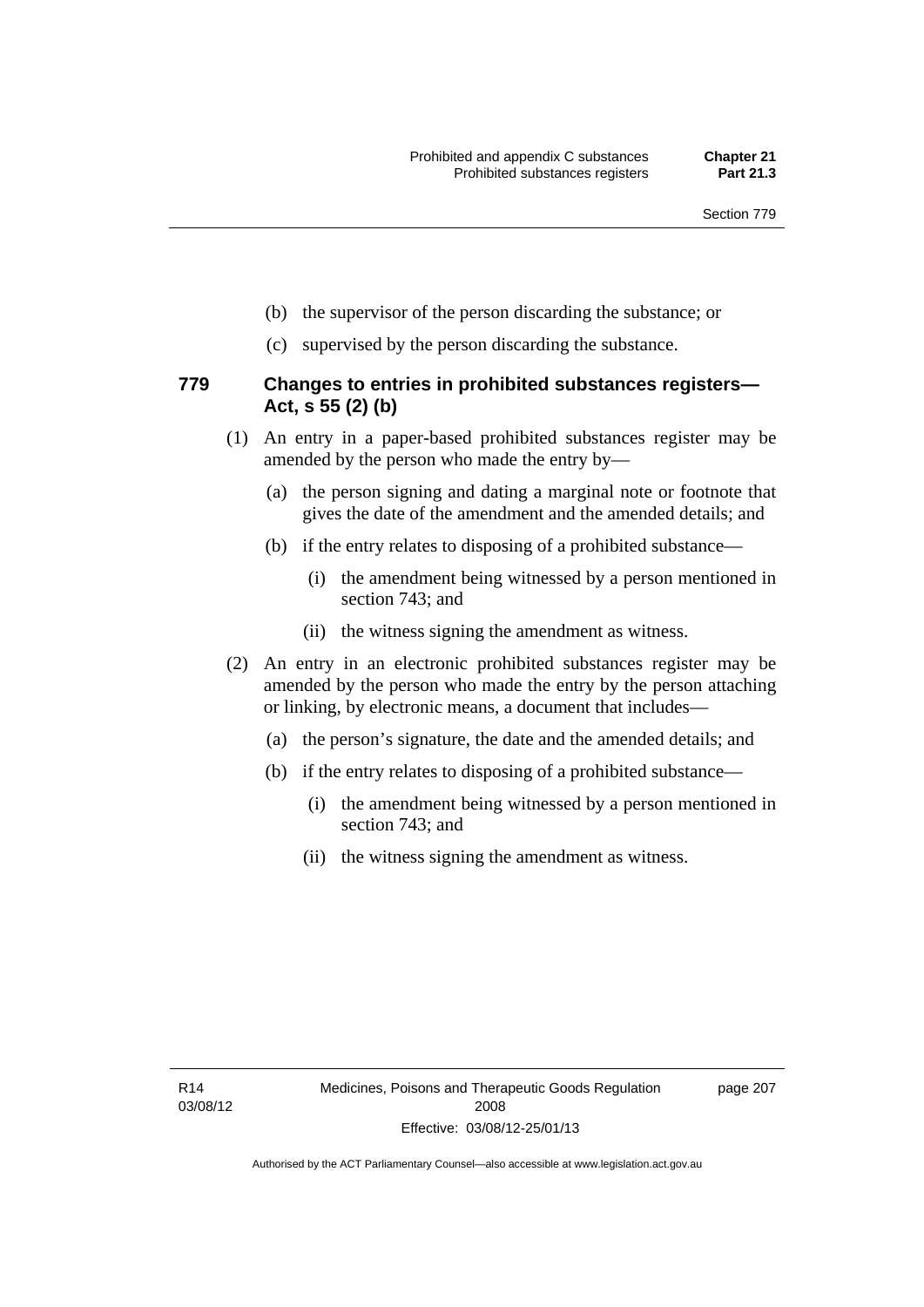**Chapter 22** Therapeutic goods

### **Chapter 22 Therapeutic goods**

#### **800 Definitions—ch 22**

In this chapter:

*optical device* means any of the following:

- (a) corrective contact lenses;
- (b) corrective lenses for spectacles;
- (c) non-corrective contact lenses commonly known as plano contact lenses.

*prescription*, in relation to an optical device, means a written direction (other than a purchase order) to a person who is authorised to supply the optical device to dispense the optical device.

#### **801 Prescribed regulated therapeutic goods—Act, s 14, def**  *regulated therapeutic good***, par (b)**

Optical devices are prescribed.

#### **802 Authorisation to supply optical devices—Act, s 74 (1) (b) and (2) (b)**

 (1) To the extent necessary to practise optometry and, if employed, within the scope of employment, an optometrist is authorised to supply optical devices on prescription issued by an optometrist or doctor.

*Note Supply* includes dispense (see Act, s 24).

 (2) To the extent necessary to practise as an optician and, if employed, within the scope of employment, an optician is authorised to supply optical devices on prescription issued by an optometrist or doctor.

R14 03/08/12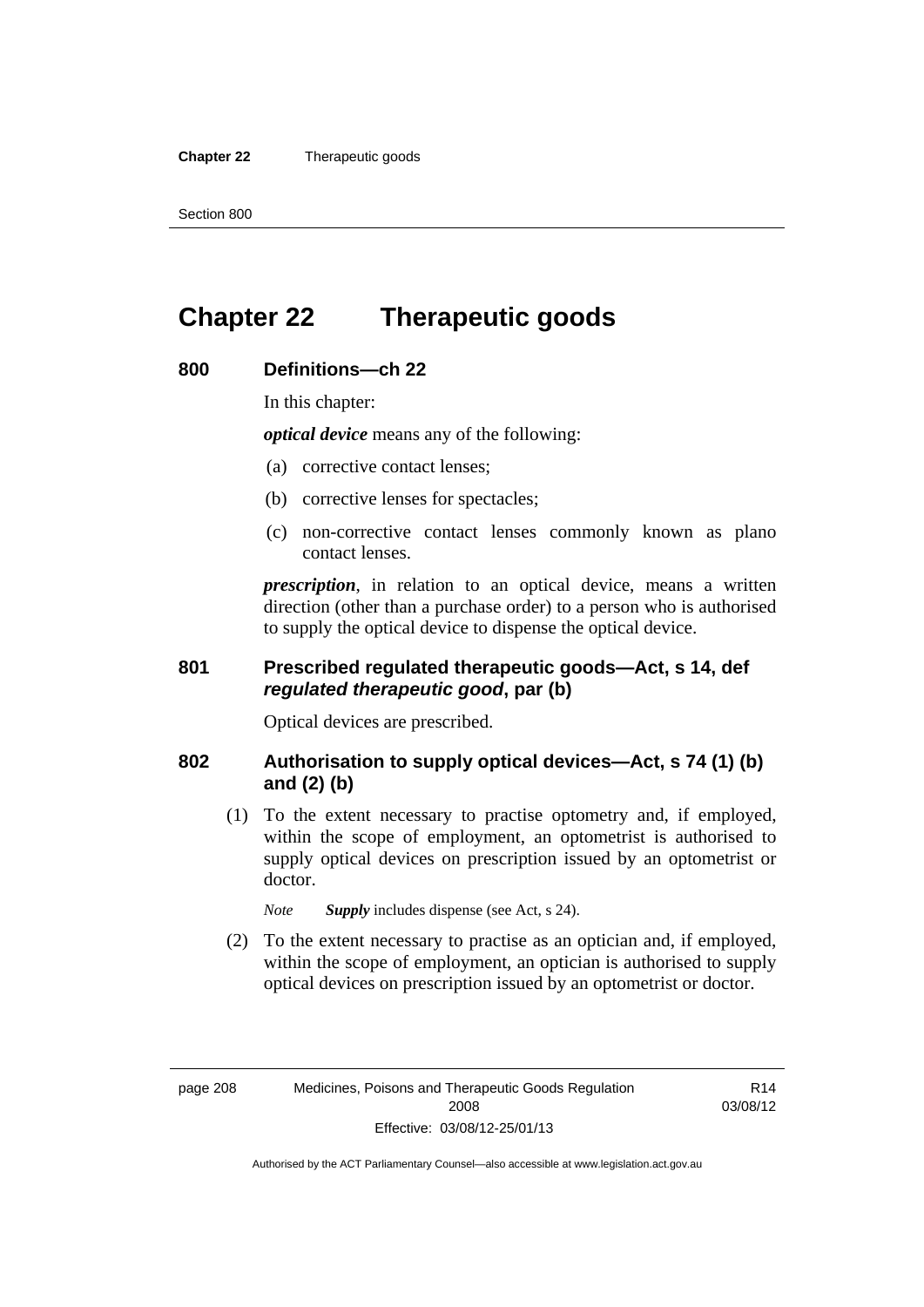(3) Within the scope of employment, an employee of an optometrist is authorised to sell and deliver optical devices supplied under subsection  $(1)$  or  $(2)$ .

#### **803 Authorisation conditions for supplying optical devices— Act, s 75 (1) (b)**

An optometrist's, and optician's, authorisation under section 802 in relation to optical devices is subject to the following conditions:

- (a) the optical devices are supplied on a written prescription by an optometrist or doctor;
- (b) if the prescription is for contact lenses (whether corrective or plano)—the prescription is issued not more than 1 year before the date the lenses are supplied;
- (c) if the prescription is for corrective lenses for spectacles—the prescription is issued not more than 2 years before the date the lenses are supplied.

page 209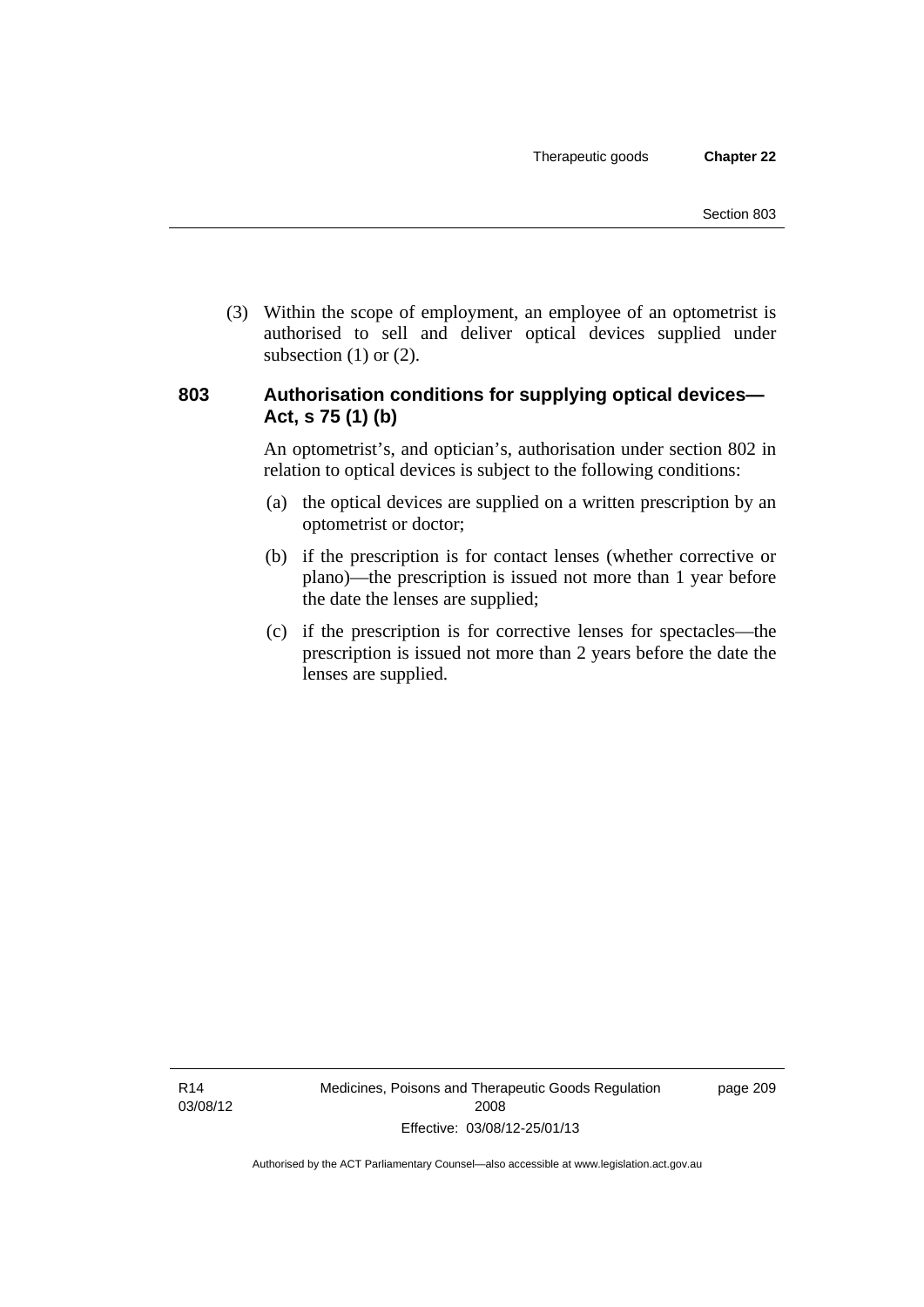Section 850

## **Chapter 23 Notification and review of decisions**

#### **850 Meaning of** *reviewable decision—***ch 23**

In this chapter:

*reviewable decision* means a decision mentioned in table 850, column 3 under a provision of this regulation mentioned in column 2 in relation to the decision.

| column 1       | column <sub>2</sub>        | column 3                                                                                                  | column 4                   |
|----------------|----------------------------|-----------------------------------------------------------------------------------------------------------|----------------------------|
| item           | section                    | decision                                                                                                  | entity                     |
| 1              | $120(1)$ (h)               | refuse approval of other<br>premises                                                                      | applicant for<br>approval  |
| 2              | 130(e)                     | refuse approval of other<br>premises                                                                      | applicant for<br>approval  |
| 3              | 140(e)                     | refuse approval of other<br>premises                                                                      | applicant for<br>approval  |
| $\overline{4}$ | 150(1)(c)                  | refuse approval of other<br>premises                                                                      | applicant for<br>approval  |
| 5              | 160(f)                     | refuse approval of other<br>premises                                                                      | applicant for<br>approval  |
| 6              | 171(d)                     | refuse approval of other<br>premises                                                                      | applicant for<br>approval  |
| 7              | 175(1)(a)(ii)<br>and $(b)$ | amend pseudoephedrine<br>record in way other than in<br>accordance with<br>application/refuse application | applicant for<br>amendment |
| 8              | 252(1)(d)                  | refuse approval of other<br>premises                                                                      | applicant for<br>approval  |

**Table 850 Reviewable decisions—chief health officer** 

page 210 Medicines, Poisons and Therapeutic Goods Regulation 2008 Effective: 03/08/12-25/01/13

R14 03/08/12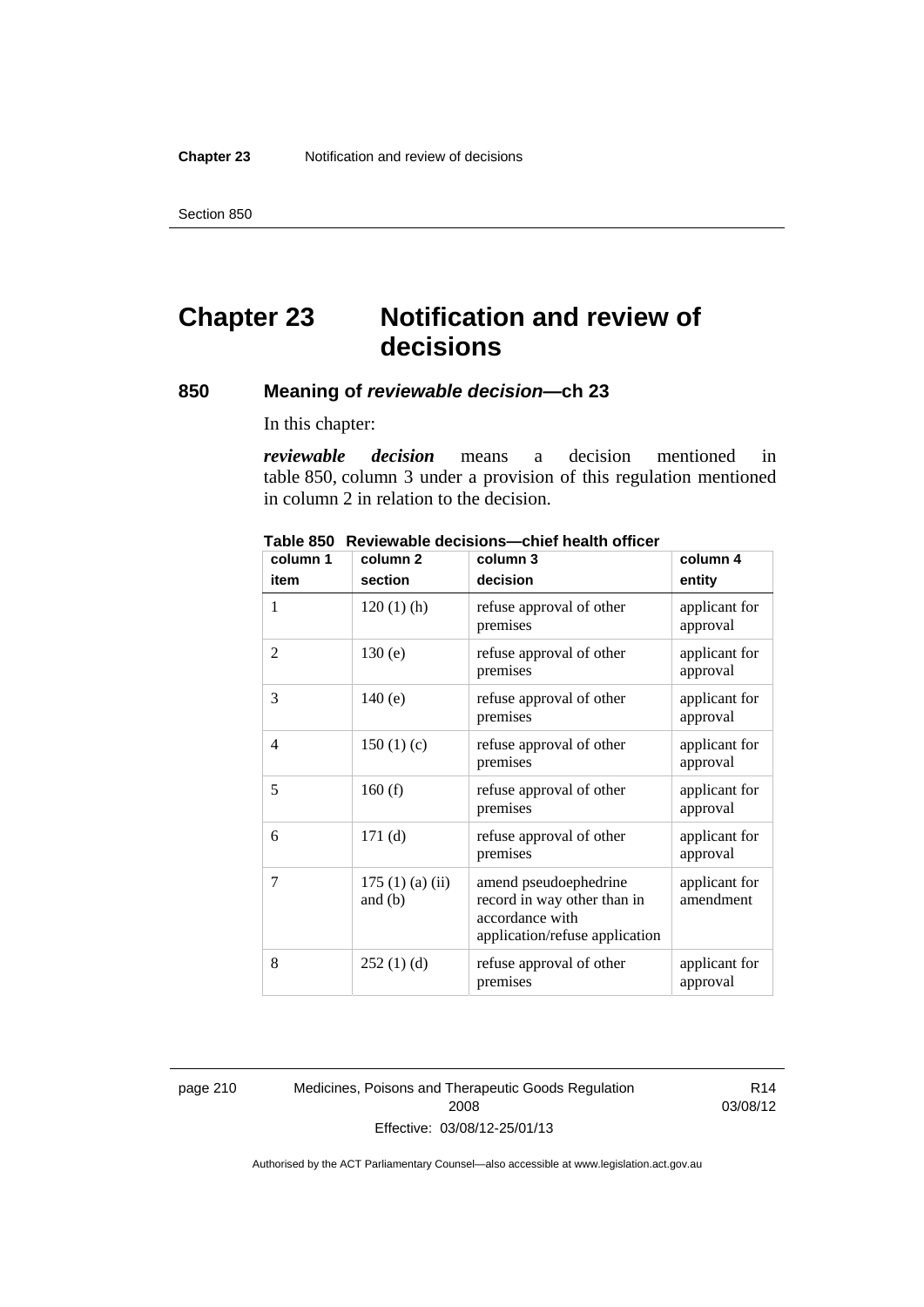page 211

| column 1<br>item | column <sub>2</sub><br>section | column 3<br>decision                                                                         | column 4<br>entity        |
|------------------|--------------------------------|----------------------------------------------------------------------------------------------|---------------------------|
| 9                | 531(2)                         | refuse approval to store a<br>controlled medicine in a safe<br>or strongroom                 | applicant for<br>approval |
| 10               | 616(1)                         | refuse approval of nominated<br>individual for medicines<br>wholesales licence               | applicant for<br>licence  |
| 11               | 676(f)                         | refuse approval of other<br>premises                                                         | applicant for<br>approval |
| 12               | 686(f)                         | refuse approval of other<br>premises                                                         | applicant for<br>approval |
| 13               | 706(1)                         | refuse approval of nominated<br>individual for dangerous<br>poisons manufacturers<br>licence | applicant for<br>licence  |
| 14               | 716(1)                         | refuse approval of nominated<br>individual for dangerous<br>poisons suppliers licence        | applicant for<br>licence  |
| 15               | 771                            | refuse approval of other<br>premises                                                         | applicant for<br>approval |

*Note* For ACAT review of other decisions in relation to licences, see the Act, ch 9 and sch 1.

#### **851 Reviewable decision notices**

If a person makes a reviewable decision, the person must give a reviewable decision notice to each entity mentioned in table 850, column 4 in relation to the decision.

- *Note 1* The person must also take reasonable steps to give a reviewable decision notice to any other person whose interests are affected by the decision (see *ACT Civil and Administrative Tribunal Act 2008*, s 67A).
- *Note* 2 The requirements for reviewable decision notices are prescribed under the *ACT Civil and Administrative Tribunal Act 2008*.

R14 03/08/12 Medicines, Poisons and Therapeutic Goods Regulation 2008 Effective: 03/08/12-25/01/13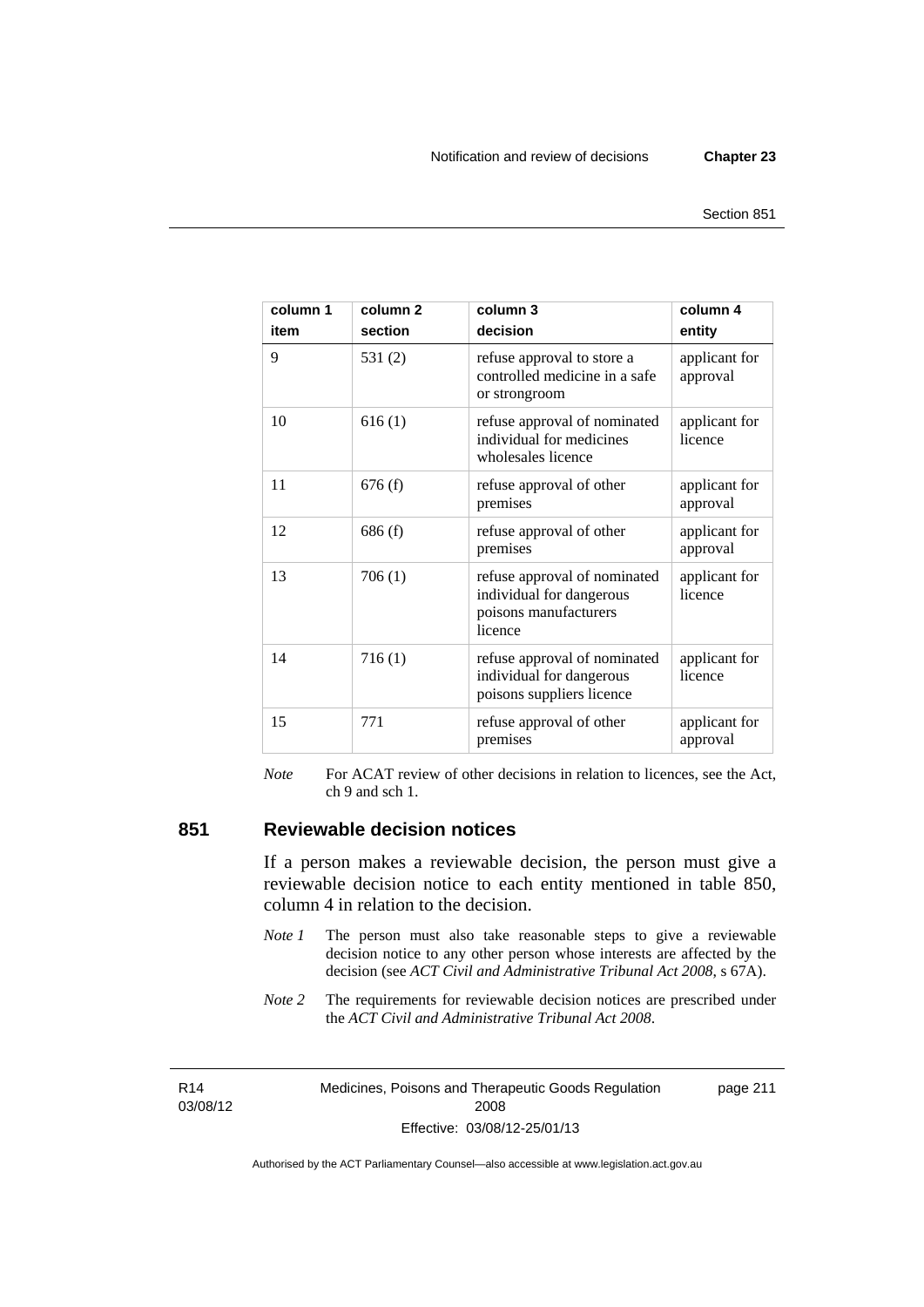#### **852 Applications for review**

The following may apply to the ACAT for a review of a reviewable decision:

- (a) an entity mentioned in table 850, column 4 in relation to the decision;
- (b) any other person whose interests are affected by the decision.
- *Note* If a form is approved under the *ACT Civil and Administrative Tribunal Act 2008* for the application, the form must be used.

page 212 Medicines, Poisons and Therapeutic Goods Regulation 2008 Effective: 03/08/12-25/01/13

R14 03/08/12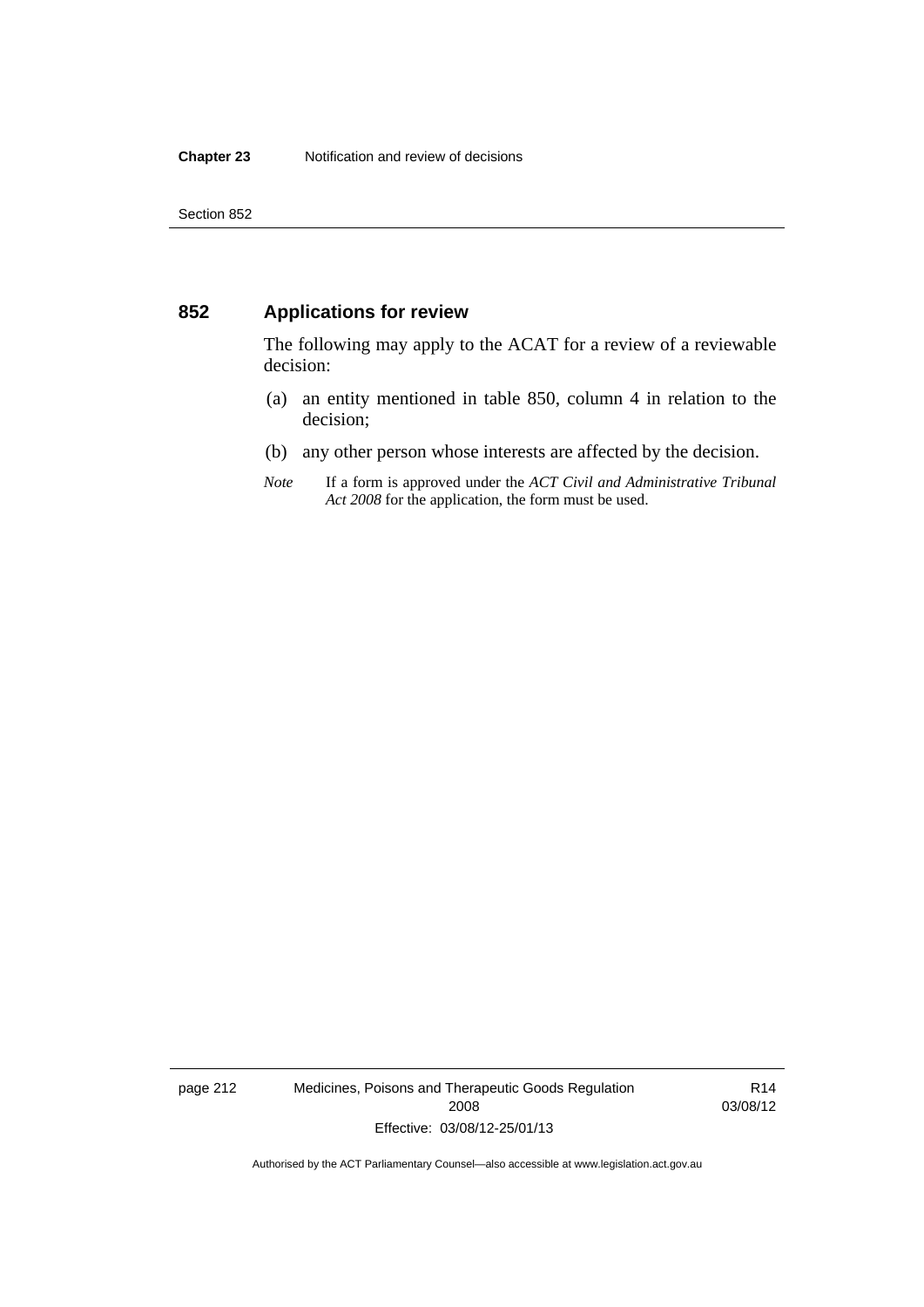### **Chapter 24 Miscellaneous**

#### **860 Authorisations for public employees—Act, s 26 (1) (b), (2) (b), s 35 (1) (b), (2) (b) and s 36 (b)**

 (1) This section applies to a public employee who is exercising a function under the Act.

- (2) To the extent necessary to exercise the function and within the scope of employment, the public employee is authorised to do any of the following:
	- (a) obtain a regulated substance;
	- (b) possess a regulated substance;
	- (c) supply a regulated substance or regulated therapeutic good to a person for discarding if the person is authorised to obtain the substance or good;

#### **Example—person authorised to obtain**

a person who holds an environmental authorisation for the disposal of the substance (see, eg s 693)

- *Note* An example is part of the regulation, is not exhaustive and may extend, but does not limit, the meaning of the provision in which it appears (see Legislation Act, s 126 and s 132).
- (d) supply a regulated substance or regulated therapeutic good, for law enforcement purposes, to—
	- (i) someone else who is authorised to obtain the substance or good; or
	- (ii) a law enforcement officer.

*Note Public employee*—see the Legislation Act, dictionary, pt 1.

R14 03/08/12 Medicines, Poisons and Therapeutic Goods Regulation 2008 Effective: 03/08/12-25/01/13

page 213

*Note Function* includes authority, duty and power (see Legislation Act, dict, pt 1).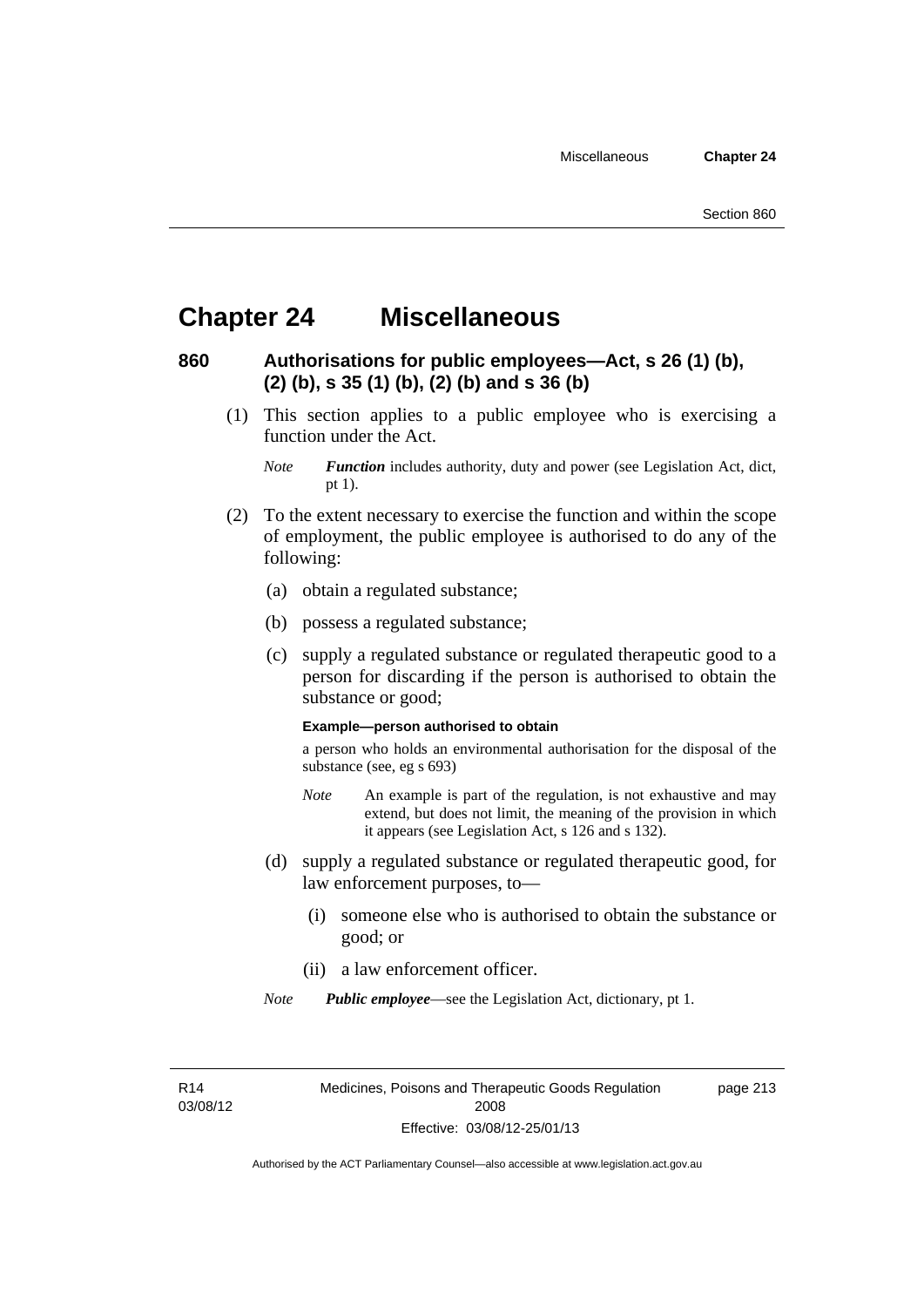#### **Chapter 24** Miscellaneous

(3) In this section:

*law enforcement officer*—see the Criminal Code, section 700.

#### **861 Other authorisations for public employees— Act, s 20 (1) (a), (2) (a) and s 74 (1) (b)**

- (1) A public employee is authorised to deal with a regulated substance, or regulated therapeutic good, in accordance with a permit issued by the chief health officer to the employee.
- (2) The permit must be in writing and include the following information:
	- (a) the dealings with regulated substances or regulated therapeutic goods authorised by the permit;
	- (b) the regulated substances or regulated therapeutic goods to which the permit relates;
	- (c) the public employee or employees authorised under the permit;
	- (d) any condition included in the permit by the chief health officer to which the permit is subject;
	- (e) a unique identifying number;
	- (f) when the permit ends.
- (3) For subsection (2) (c), the permit may identify a public employee authorised under the permit by—
	- (a) naming the employee; or
	- (b) nominating the occupant of a position (however described), at a particular time or from time to time.
- (4) In this section:

*public employee* includes a police officer.

page 214 Medicines, Poisons and Therapeutic Goods Regulation 2008 Effective: 03/08/12-25/01/13

R14 03/08/12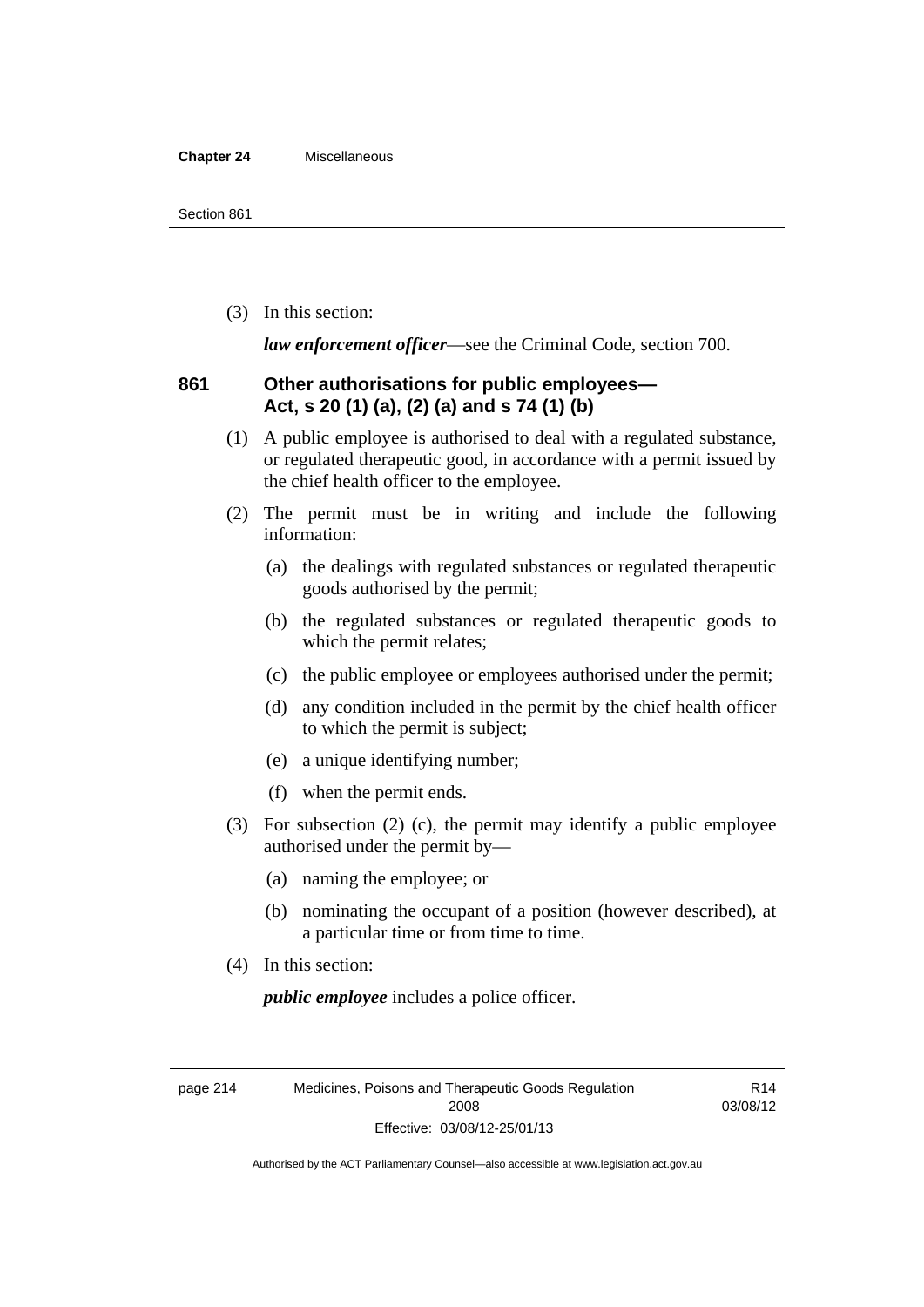#### **862 Certain containers not to be used for human-use substances—Act, s 63 (1) (b)**

A container of a kind mentioned in the medicines and poisons standard, paragraph 21, 22 or 23 is prescribed.

#### **863 Displacement of Legislation Act, s 47 (6)**

- (1) The Legislation Act, section 47 (6) does not apply to AS/NZS ISO 8124.3:2003 (*Safety of toys - Migration of certain elements*).
- (2) The *Legislation Act*, section 47 (6) does not apply to the Optometry Endorsement Scheduled Medicines Registration Standard.
	- *Note 1* The text of an applied, adopted or incorporated instrument, whether applied as in force at a particular time or from time to time, is taken to be a notifiable instrument if the operation of the Legislation Act, s 47 (5) or (6) is not disapplied (see s 47 (7)).
	- *Note 2* A reference to an Act includes a reference to the statutory instruments made or in force under the Act, including any regulation (see Legislation Act, s 104).
	- *Note 3* The Optometry Endorsement Scheduled Medicines Registration Standard is accessible at www.optometryboard.gov.au.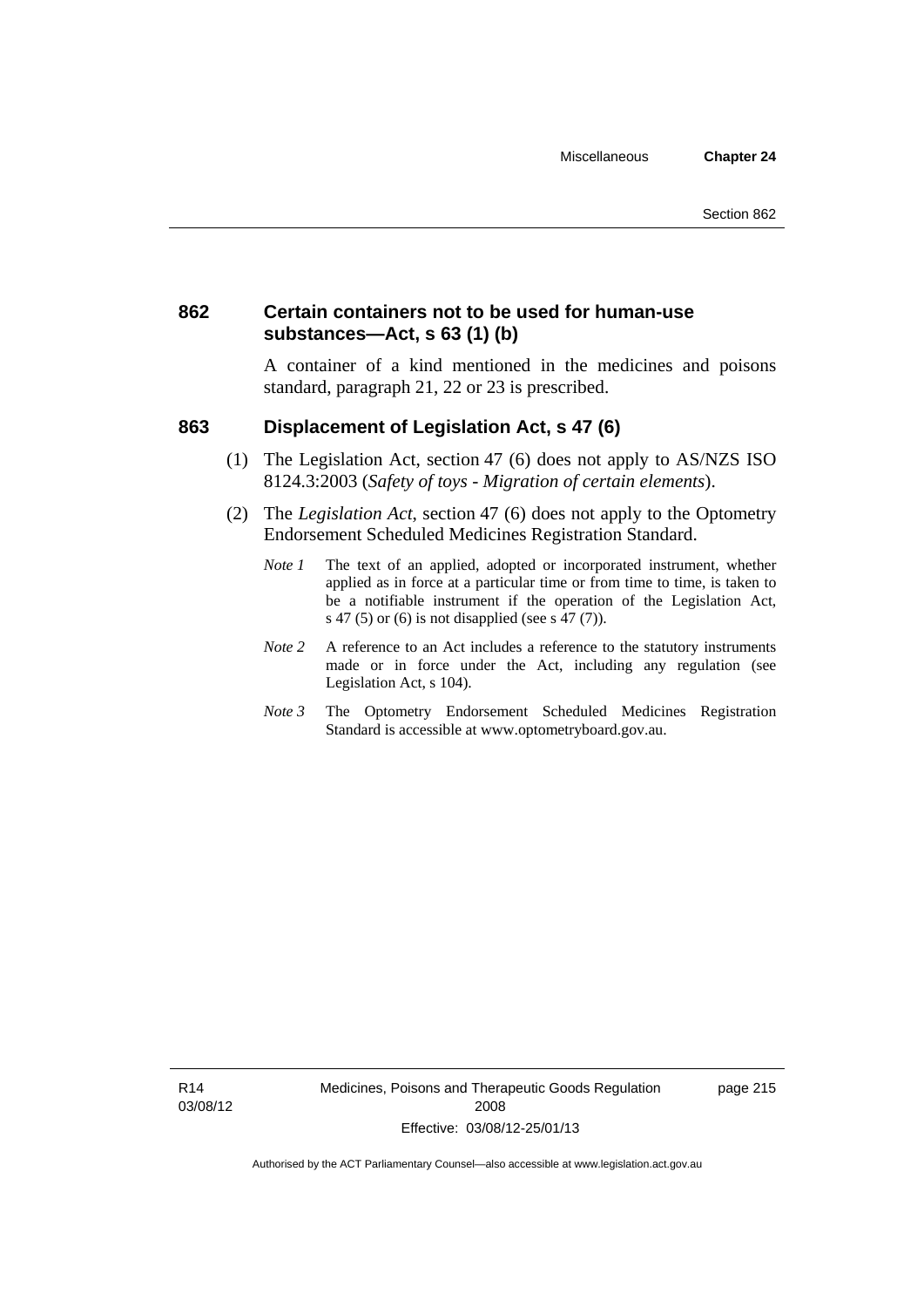**Schedule 1** Medicines—health-related occupations authorisations<br>**Part 1.1** Ambulance services and officers Ambulance services and officers

### **Schedule 1 Medicines—health-related occupations authorisations**

(see s 30, s 50, s 60, s 110, s 350, s 370 and s 380)

## **Part 1.1 Ambulance services and officers**

| column 1<br>item | column 2<br>person authorised                                                                      | column 3<br>authorisation                                                                                                                                                                                                                                                               |
|------------------|----------------------------------------------------------------------------------------------------|-----------------------------------------------------------------------------------------------------------------------------------------------------------------------------------------------------------------------------------------------------------------------------------------|
| 1                | ambulance officer employed by<br>Commonwealth, Territory or<br>State                               | within scope of employment, do any of<br>the following:<br>obtain medicines;<br>(a)<br>(b)<br>possess medicines;<br>administer medicines.<br>(c)                                                                                                                                        |
| 2                | person in charge of ambulance<br>service operated by<br>Commonwealth, Territory or<br><b>State</b> | within scope of employment, do any of<br>the following:<br>issue purchase orders for medicines;<br>(a)<br>obtain medicines mentioned in<br>(b)<br>par(a);<br>possess medicines mentioned in<br>(c)<br>par(a);<br>(d)<br>supply medicines to ambulance<br>officers in ambulance service. |

page 216 Medicines, Poisons and Therapeutic Goods Regulation 2008 Effective: 03/08/12-25/01/13

R14 03/08/12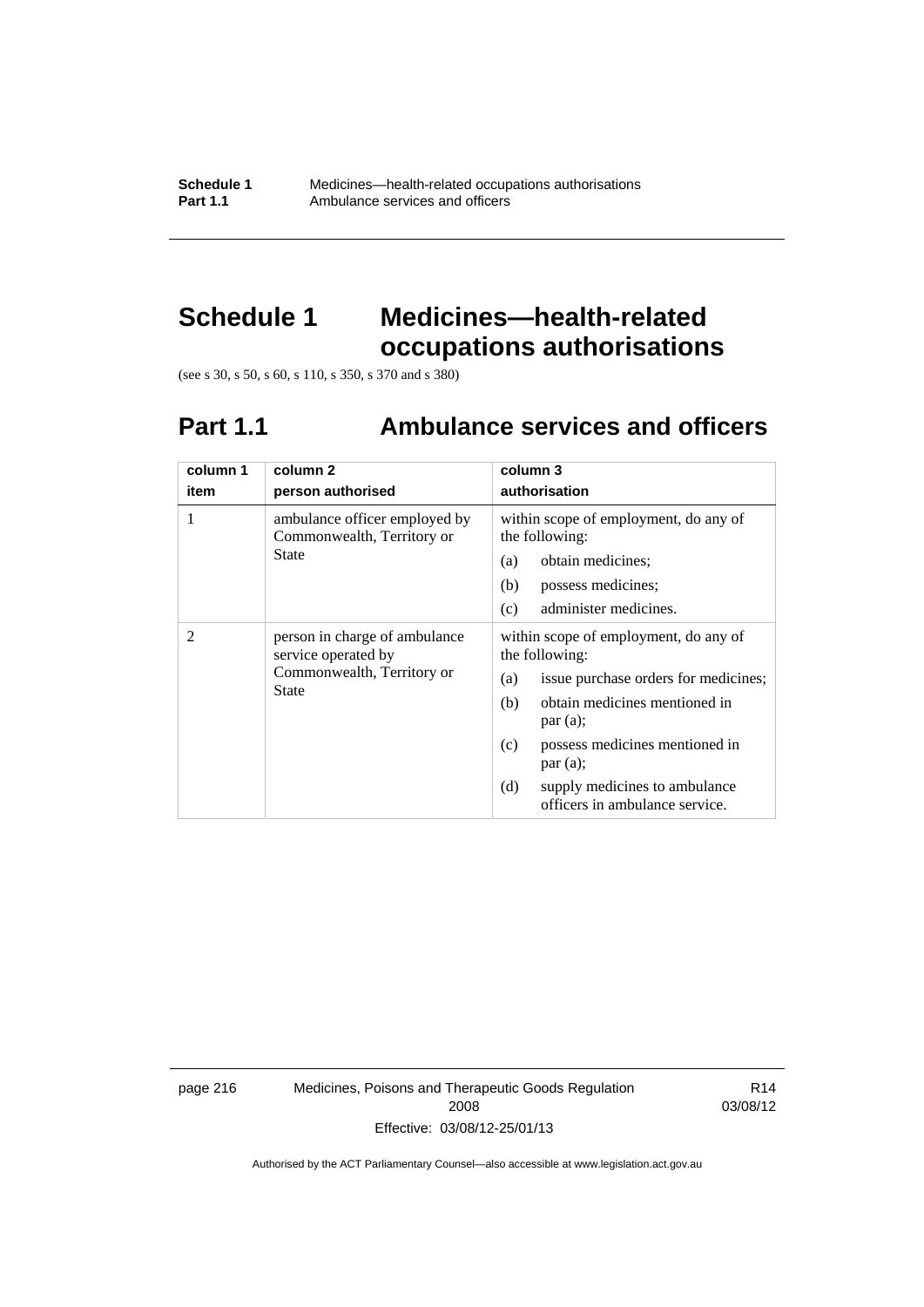### **Part 1.2 Dentists, dental hygienists and dental therapists**

| column 1       | column <sub>2</sub>                                           | column 3                                                                                                                              |
|----------------|---------------------------------------------------------------|---------------------------------------------------------------------------------------------------------------------------------------|
| item           | person authorised                                             | authorisation                                                                                                                         |
| 1              | dentist                                                       | to the extent necessary to practise dentistry<br>and, if employed, within the scope of<br>employment, do any of the following:        |
|                |                                                               | issue purchase orders and requisitions<br>(a)<br>for medicines;                                                                       |
|                |                                                               | obtain medicines;<br>(b)                                                                                                              |
|                |                                                               | possess medicines;<br>(c)                                                                                                             |
|                |                                                               | administer medicines;<br>(d)                                                                                                          |
|                |                                                               | prescribe medicines;<br>(e)                                                                                                           |
|                |                                                               | (f)<br>supply medicines to patients during<br>consultations if labelled in accordance<br>with s 161;                                  |
|                |                                                               | supply medicines for administration to<br>(g)<br>patients at dental surgery to people<br>authorised to administer them.               |
| <b>Note</b>    | <b>Dentist</b> does not include a trainee dentist (see dict). |                                                                                                                                       |
| $\overline{2}$ | trainee dentist                                               | to the extent necessary to practise dentistry or<br>undertake training, and under supervision of<br>dentist, do any of the following: |
|                |                                                               | obtain medicines from health<br>(a)<br>practitioner authorised to possess<br>them:                                                    |
|                |                                                               | (b)<br>possess medicines;                                                                                                             |
|                |                                                               | administer medicines in accordance<br>(c)<br>with prescription (whether or not<br>issued by themself or dentist);                     |
|                |                                                               | (d)<br>prescribe medicines for administration<br>at institution or dental surgery.                                                    |

R14 03/08/12 Medicines, Poisons and Therapeutic Goods Regulation 2008 Effective: 03/08/12-25/01/13

page 217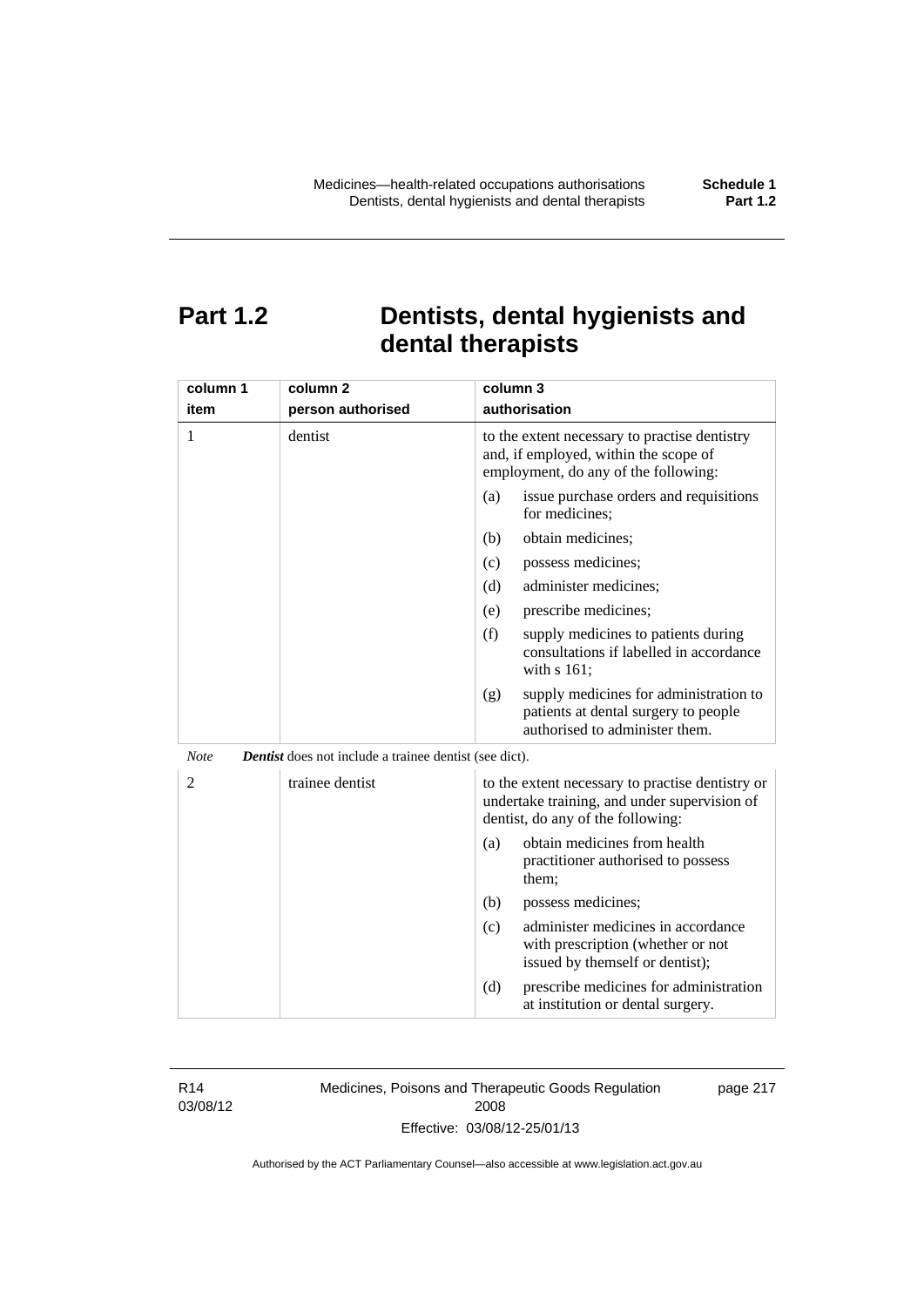#### **Schedule 1** Medicines—health-related occupations authorisations<br>**Part 1.2** Dentists, dental hygienists and dental therapists **Part 1.2** Dentists, dental hygienists and dental therapists

| column 1 | column <sub>2</sub> | column 3                                                                                                                                                     |
|----------|---------------------|--------------------------------------------------------------------------------------------------------------------------------------------------------------|
| item     | person authorised   | authorisation                                                                                                                                                |
| 3        | dental hygienist    | within the scope of employment, to the<br>extent necessary to practice as dental<br>hygienist, and under supervision of dentist,<br>do any of the following: |
|          |                     | obtain medicines from dentist<br>(a)<br>authorised to possess them;                                                                                          |
|          |                     | possess medicines mentioned in<br>(b)<br>par(a);                                                                                                             |
|          |                     | administer medicines mentioned in<br>(c)<br>par (a) in accordance with dentist's<br>prescription.                                                            |
| 4        | dental therapist    | within the scope of employment, to the<br>extent necessary to practice as dental<br>therapist, and under supervision of dentist, do<br>any of the following: |
|          |                     | issue purchase orders and requisitions<br>(a)<br>for medicines for topical dental use<br>and for local anaesthetics;                                         |
|          |                     | obtain medicines mentioned in par (a);<br>(b)                                                                                                                |
|          |                     | possess medicines mentioned in<br>(c)<br>par(a);                                                                                                             |
|          |                     | administer medicines mentioned in<br>(d)<br>par (a).                                                                                                         |

page 218 Medicines, Poisons and Therapeutic Goods Regulation 2008 Effective: 03/08/12-25/01/13

R14 03/08/12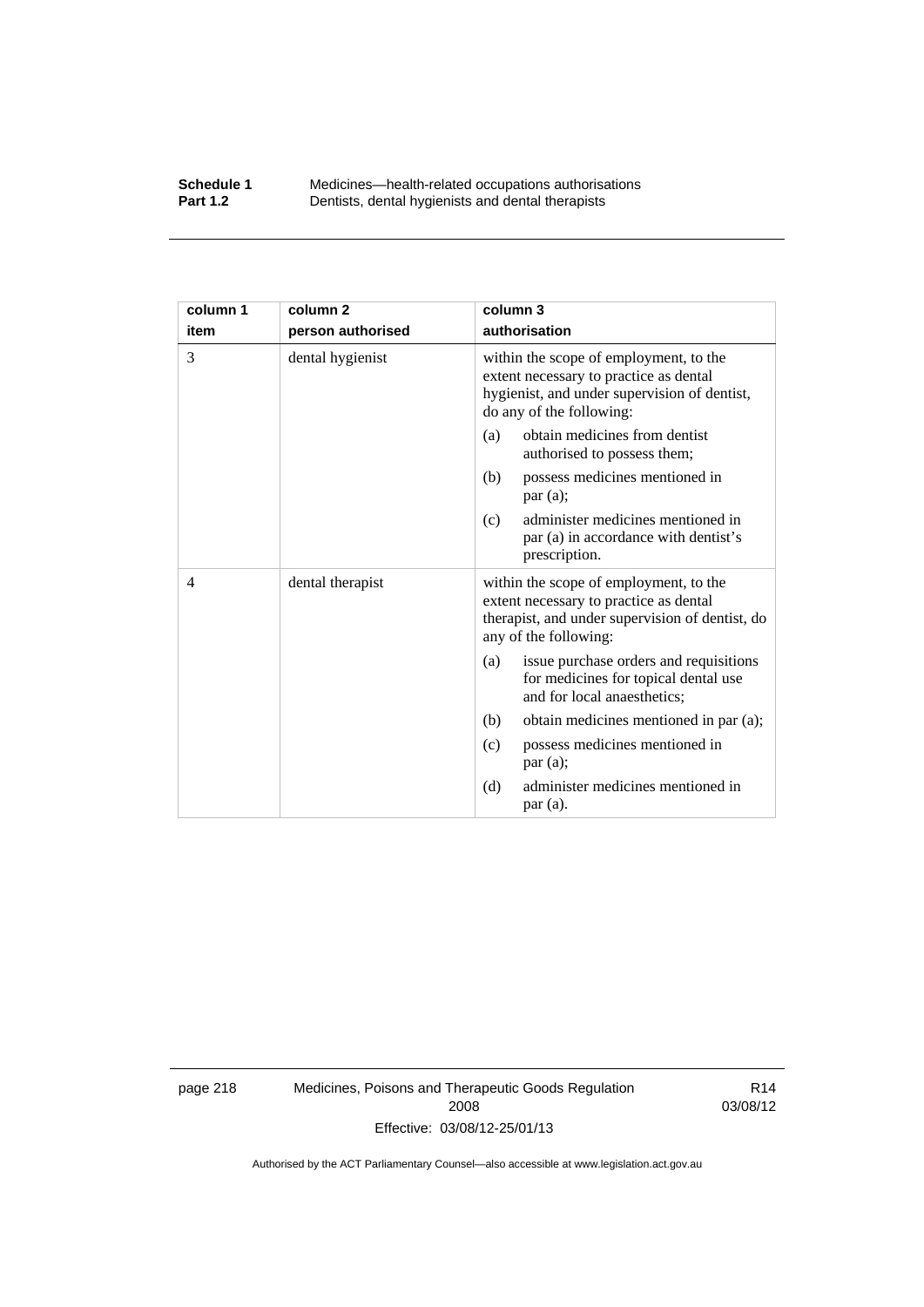# **Part 1.3 Doctors**

| column 1 | column <sub>2</sub> | column 3                                                                                                                      |
|----------|---------------------|-------------------------------------------------------------------------------------------------------------------------------|
| item     | person authorised   | authorisation                                                                                                                 |
| 1        | doctor              | to the extent necessary to practise medicine<br>and, if employed, within the scope of<br>employment, do any of the following: |
|          |                     | issue purchase orders and requisitions<br>(a)<br>for medicines:                                                               |
|          |                     | obtain medicines;<br>(b)                                                                                                      |
|          |                     | (c)<br>possess medicines;                                                                                                     |
|          |                     | administer medicines;<br>(d)                                                                                                  |
|          |                     | prescribe medicines;<br>(e)                                                                                                   |
|          |                     | (f)<br>supply medicines to patients during<br>consultations;                                                                  |
|          |                     | supply medicines for administration to<br>(g)<br>patients to people authorised to<br>administer them;                         |
|          |                     | (h)<br>supply medicines dispensed for patient<br>to another health practitioner on<br>patient's transfer within institution;  |
|          |                     | supply medicines dispensed for patient<br>(i)<br>to patient on patient's discharge from<br>institution:                       |
|          |                     | supply medicines to patients during<br>(j)<br>consultations if labelled in accordance<br>with $s$ 161.                        |
|          |                     | Note<br>For authorisation to issue standing<br>orders for administration of medicines at<br>institutions, see s 75.           |

*Note Doctor* does not include an intern doctor (see dict).

R14 03/08/12 Medicines, Poisons and Therapeutic Goods Regulation 2008 Effective: 03/08/12-25/01/13

page 219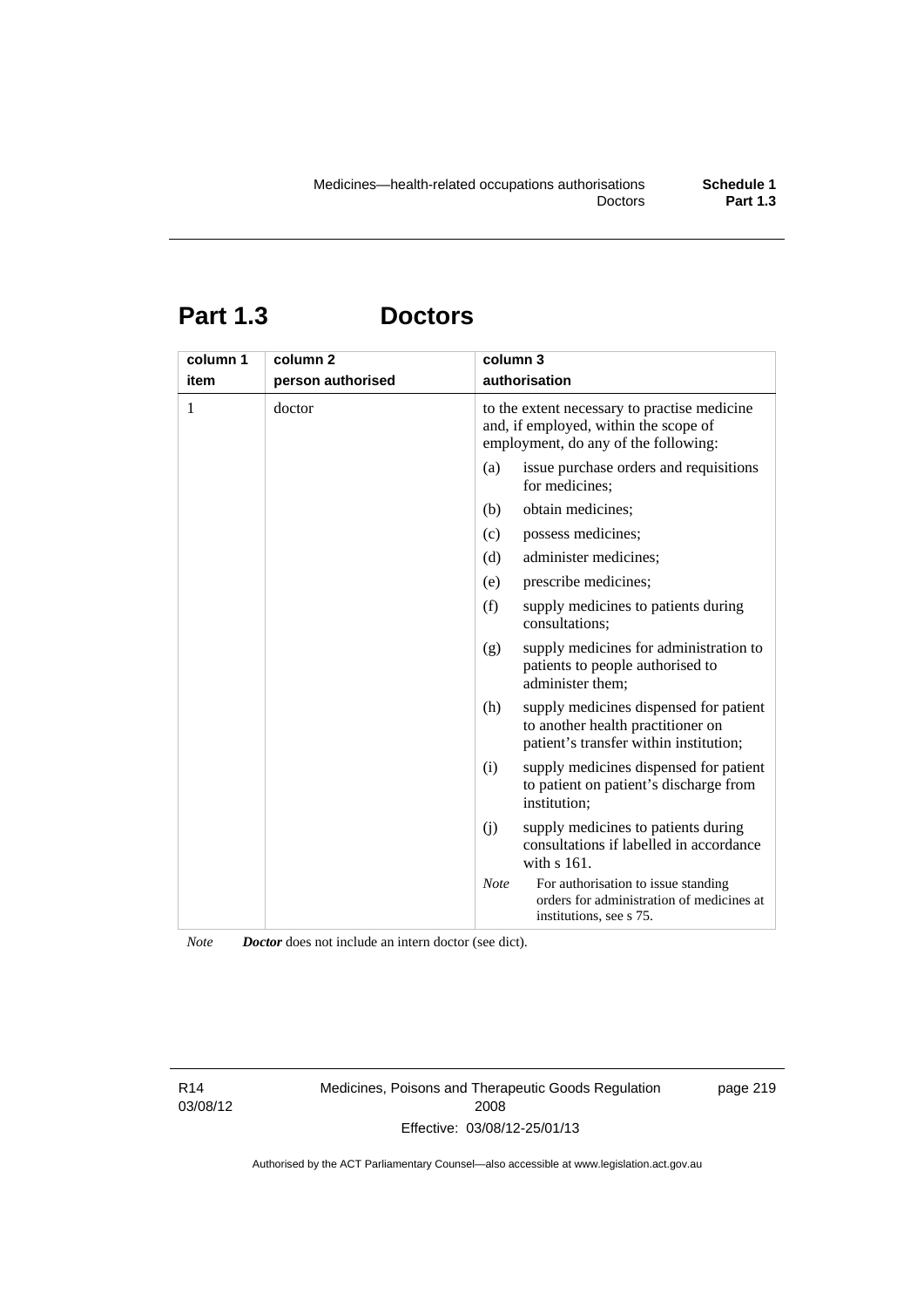| Schedule 1      | Medicines—health-related occupations authorisations |
|-----------------|-----------------------------------------------------|
| <b>Part 1.3</b> | <b>Doctors</b>                                      |

| column 1 | column <sub>2</sub> | column 3                                                                                                                                                      |
|----------|---------------------|---------------------------------------------------------------------------------------------------------------------------------------------------------------|
| item     | person authorised   | authorisation                                                                                                                                                 |
| 2        | intern doctor       | to the extent necessary to practise medicine<br>or undertake training or supervised practice,<br>and under supervision of doctor, do any of<br>the following: |
|          |                     | obtain medicines from health<br>(a)<br>practitioner authorised to possess<br>them:                                                                            |
|          |                     | (b)<br>possess medicines;                                                                                                                                     |
|          |                     | administer medicines in accordance<br>(c)<br>with prescription (whether or not<br>issued by themself or another<br>prescriber);                               |
|          |                     | (d)<br>prescribe medicines for administration<br>at institution or surgery;                                                                                   |
|          |                     | supply medicines dispensed for patient<br>(e)<br>to another health practitioner on<br>patient's transfer within institution;                                  |
|          |                     | (f)<br>supply medicines dispensed for patient<br>to patient on patient's discharge from<br>institution.                                                       |

page 220 Medicines, Poisons and Therapeutic Goods Regulation 2008 Effective: 03/08/12-25/01/13

R14 03/08/12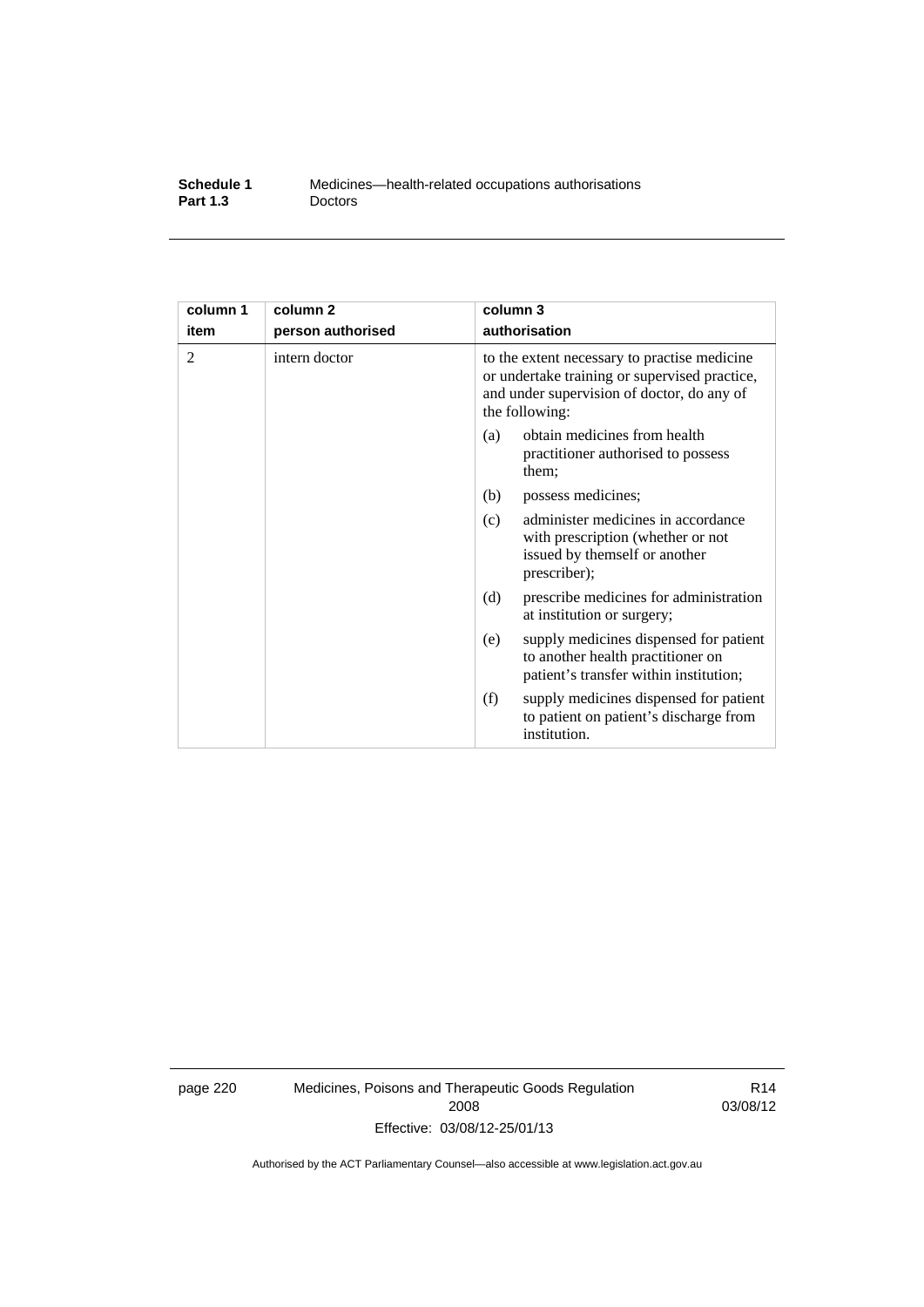### Part 1.4 **Health professionals at institutions**

| column 1<br>item | column 2<br>person authorised                                            | column 3<br>authorisation                                                                                                                                                                                    |
|------------------|--------------------------------------------------------------------------|--------------------------------------------------------------------------------------------------------------------------------------------------------------------------------------------------------------|
|                  | health practitioner or health<br>professional employed at<br>institution | within the scope of employment, do any of<br>the following for the delivery of medicines<br>within the institution to a health practitioner<br>or health professional authorised to obtain<br>the medicines: |
|                  |                                                                          | obtain the medicines;<br>(a)                                                                                                                                                                                 |
|                  |                                                                          | possess the medicines;<br>(b)                                                                                                                                                                                |
|                  |                                                                          | supply the medicines.<br>(c)                                                                                                                                                                                 |

R14 03/08/12 Medicines, Poisons and Therapeutic Goods Regulation 2008 Effective: 03/08/12-25/01/13

page 221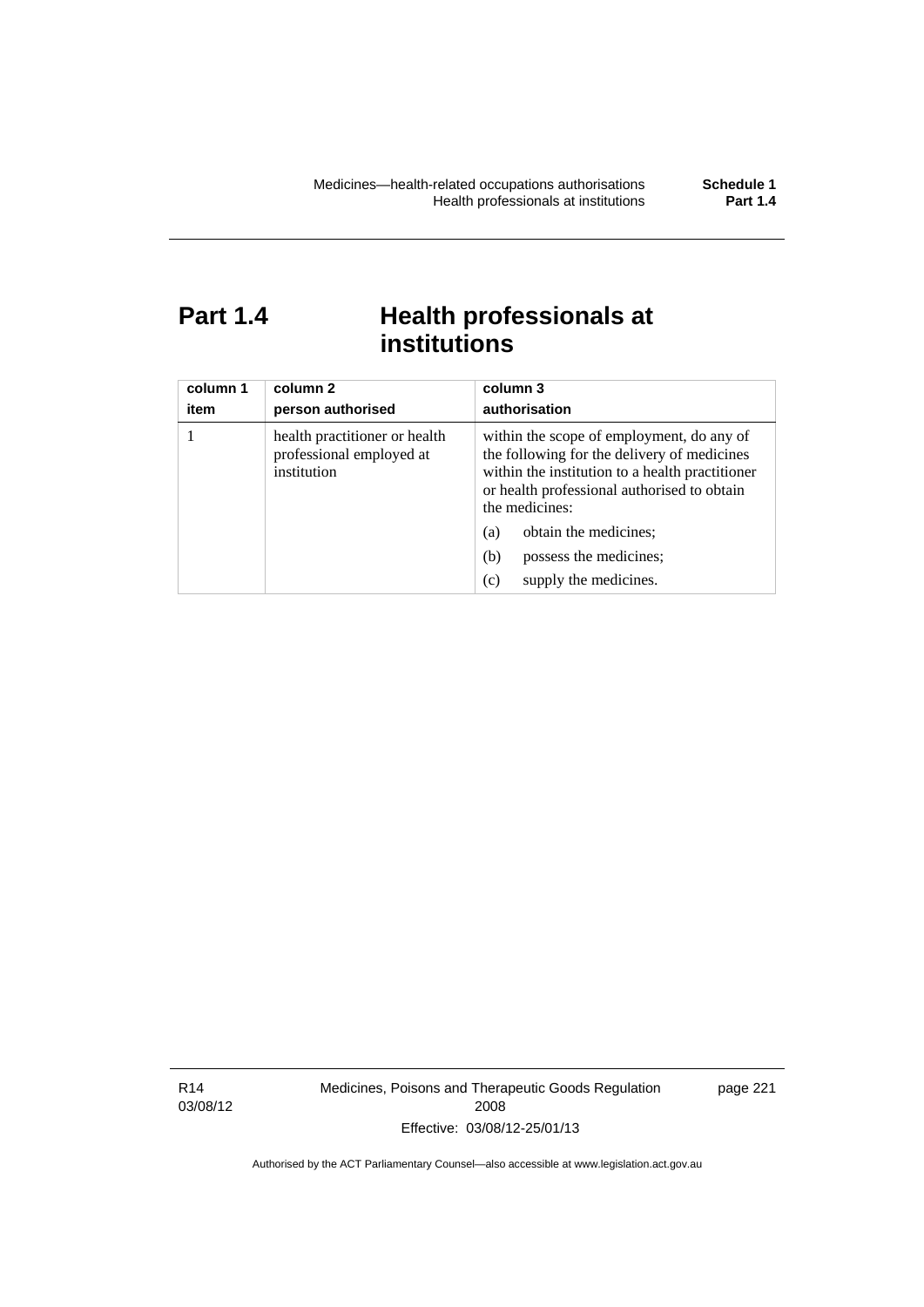### **Part 1.5 Midwives**

| column 1 | column 2          | column 3                                                                                                                       |
|----------|-------------------|--------------------------------------------------------------------------------------------------------------------------------|
| item     | person authorised | authorisation                                                                                                                  |
| 1        | midwife           | to the extent necessary to practise midwifery<br>and, if employed, within the scope of<br>employment, do any of the following: |
|          |                   | issue requisitions for medicines;<br>(a)                                                                                       |
|          |                   | (b)<br>obtain medicines on requisition;                                                                                        |
|          |                   | possess medicines;<br>(c)                                                                                                      |
|          |                   | administer medicines in accordance<br>(d)<br>with prescription or standing order;                                              |
|          |                   | supply medicines in accordance with a<br>(e)<br>standing order issued by chief health<br>officer or a requisition;             |
|          |                   | (f)<br>supply medicines dispensed for patient<br>to another health practitioner on<br>patient's transfer within institution;   |
|          |                   | supply medicines dispensed for patient<br>(g)<br>to patient on patient's discharge from<br>institution.                        |

page 222 Medicines, Poisons and Therapeutic Goods Regulation 2008 Effective: 03/08/12-25/01/13

R14 03/08/12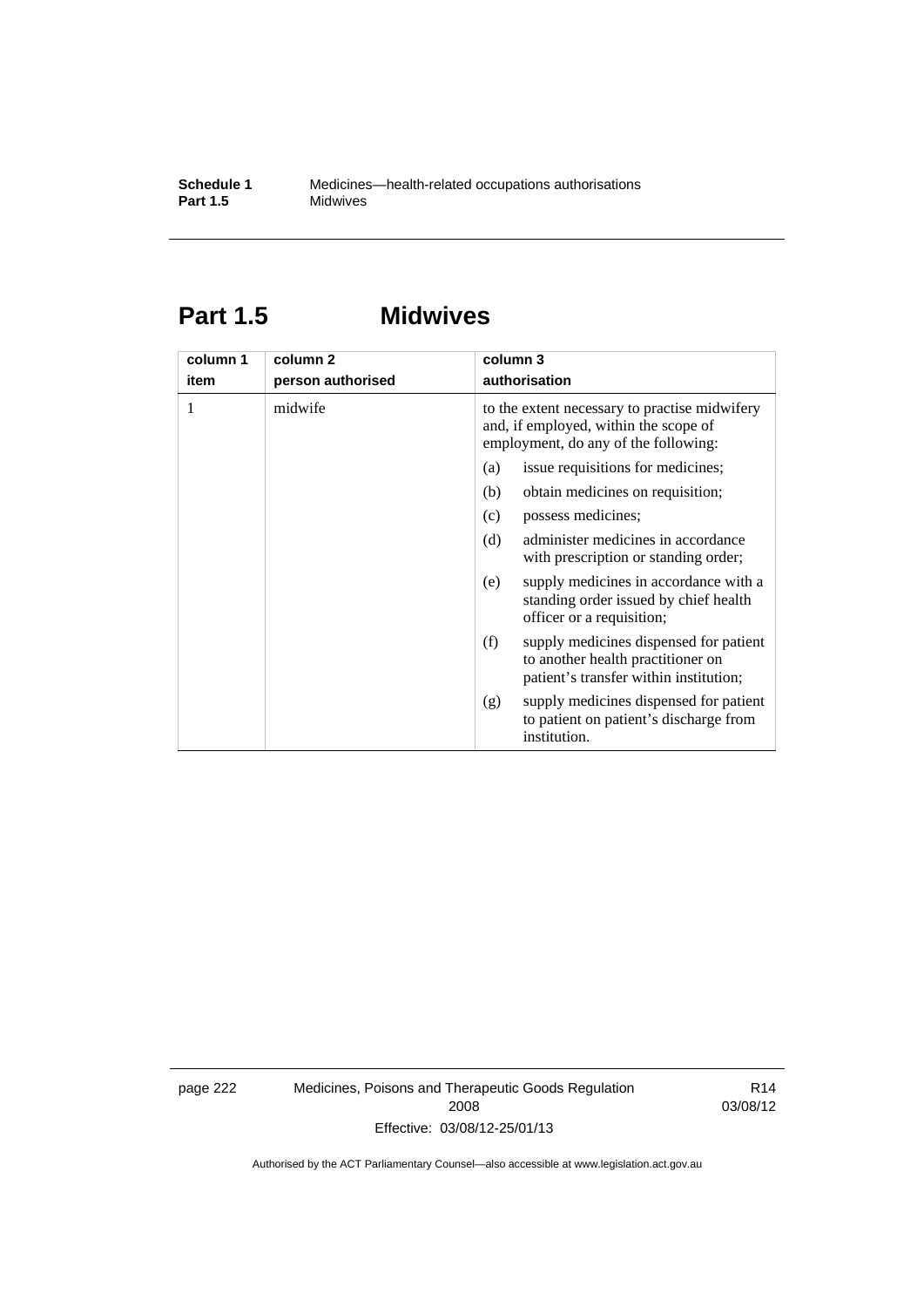| column 1       | column <sub>2</sub><br>column 3 |                                                                                                                                |                                                                                                                                                                                                                  |  |
|----------------|---------------------------------|--------------------------------------------------------------------------------------------------------------------------------|------------------------------------------------------------------------------------------------------------------------------------------------------------------------------------------------------------------|--|
| item           | person authorised               | authorisation                                                                                                                  |                                                                                                                                                                                                                  |  |
| $\overline{2}$ | eligible midwife                | to the extent necessary to practise midwifery<br>and, if employed, within the scope of<br>employment, do any of the following: |                                                                                                                                                                                                                  |  |
|                |                                 | (a)                                                                                                                            | issue requisitions for medicines;                                                                                                                                                                                |  |
|                |                                 | (b)                                                                                                                            | obtain medicines;                                                                                                                                                                                                |  |
|                |                                 | (c)                                                                                                                            | possess medicines;                                                                                                                                                                                               |  |
|                |                                 | (d)                                                                                                                            | if the midwife is an authorised<br>midwife-prescribe medicines listed<br>on the pharmaceutical benefits<br>scheme for prescribing by an<br>authorised midwife (see National<br>Health Act 1953 (Cwlth), s 93AA); |  |
|                |                                 | (e)                                                                                                                            | supply medicines to which par (d)<br>applies to patients during<br>consultations if labelled in<br>accordance with s 161;                                                                                        |  |
|                |                                 | (f)                                                                                                                            | administer medicines to which<br>par (d) applies in accordance with<br>prescription issued by themself;                                                                                                          |  |
|                |                                 | (g)                                                                                                                            | administer medicines in accordance<br>with prescription issued by another<br>prescriber, or standing order;                                                                                                      |  |
|                |                                 | (h)                                                                                                                            | supply medicines in accordance with<br>a standing order issued by chief<br>health officer or a requisition;                                                                                                      |  |
|                |                                 | (i)                                                                                                                            | supply medicines dispensed for<br>patient to another health<br>professional on patient's transfer<br>within institution;                                                                                         |  |
|                |                                 | (j)                                                                                                                            | supply medicines dispensed for<br>patient to patient on patient's<br>discharge from institution.                                                                                                                 |  |

R14 03/08/12 Medicines, Poisons and Therapeutic Goods Regulation 2008 Effective: 03/08/12-25/01/13

page 223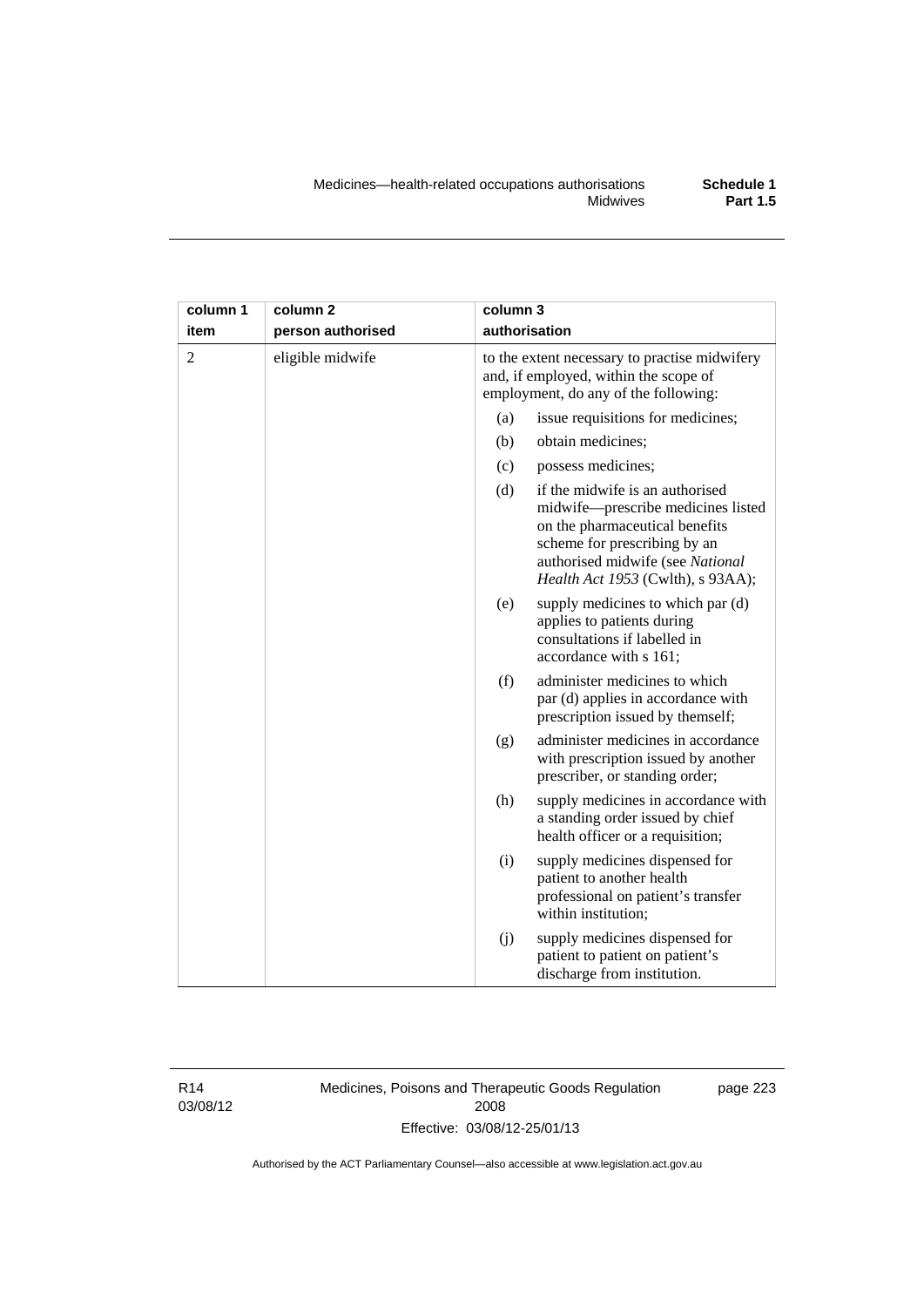### **Part 1.6 Nurses**

| column 1                                                                                       | column 2          | column 3                                                                                                                                                                                                                                                    |  |
|------------------------------------------------------------------------------------------------|-------------------|-------------------------------------------------------------------------------------------------------------------------------------------------------------------------------------------------------------------------------------------------------------|--|
| item                                                                                           | person authorised | authorisation                                                                                                                                                                                                                                               |  |
| $\mathbf{1}$                                                                                   | nurse             | to the extent necessary to practise nursing<br>and, if employed, within the scope of<br>employment, do any of the following:                                                                                                                                |  |
|                                                                                                |                   | issue requisitions for medicines;<br>(a)                                                                                                                                                                                                                    |  |
|                                                                                                |                   | (b)<br>obtain medicines on requisition;                                                                                                                                                                                                                     |  |
|                                                                                                |                   | (c)<br>possess medicines;                                                                                                                                                                                                                                   |  |
|                                                                                                |                   | administer medicines in accordance<br>(d)<br>with prescription or standing order;                                                                                                                                                                           |  |
|                                                                                                |                   | (e)<br>supply medicines in accordance with a<br>standing order issued by chief health<br>officer or a requisition;                                                                                                                                          |  |
|                                                                                                |                   | (f)<br>supply medicines dispensed for patient<br>to another health practitioner on<br>patient's transfer within institution;                                                                                                                                |  |
|                                                                                                |                   | supply medicines dispensed for patient<br>(g)<br>to patient on patient's discharge from<br>institution.                                                                                                                                                     |  |
| <b>Note</b><br><i>Nurse</i> does not include enrolled nurse (see Legislation Act, dict, pt 1). |                   |                                                                                                                                                                                                                                                             |  |
| $\overline{2}$                                                                                 | trainee nurse     | if successfully completed pharmacology<br>units of nursing studies, to the extent<br>necessary to practise nursing as trainee nurse<br>or undertake training, and under supervision<br>of nurse, nurse practitioner or midwife, do<br>any of the following: |  |
|                                                                                                |                   | obtain medicines from health<br>(a)<br>practitioner authorised to possess<br>them;                                                                                                                                                                          |  |
|                                                                                                |                   | (b)<br>possess medicines;                                                                                                                                                                                                                                   |  |
|                                                                                                |                   | (c)<br>administer medicines to patients in<br>accordance with prescription.                                                                                                                                                                                 |  |

page 224 Medicines, Poisons and Therapeutic Goods Regulation 2008 Effective: 03/08/12-25/01/13

R14 03/08/12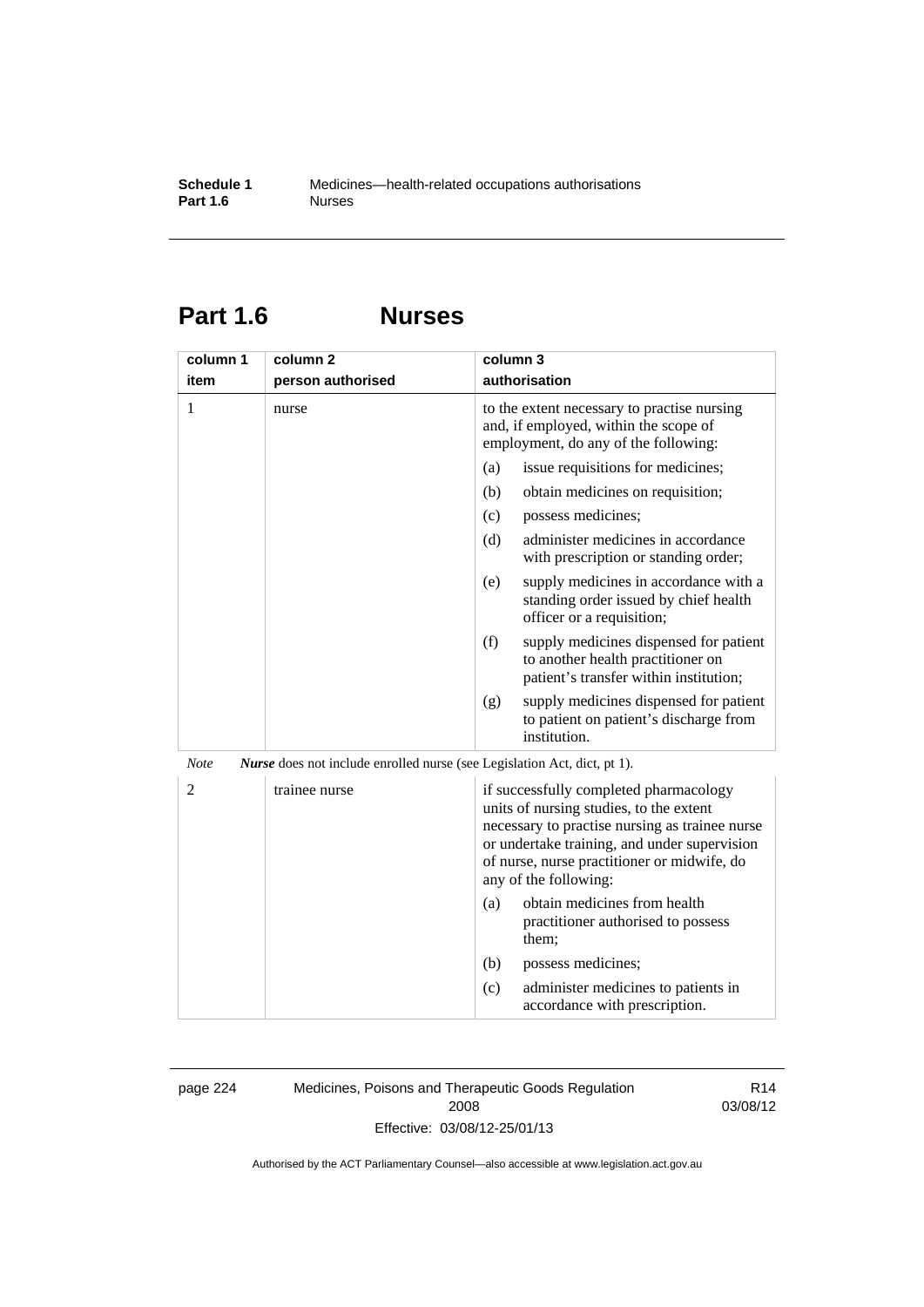| column 1<br>item | column 2<br>person authorised | column 3<br>authorisation                                                                                                                         |  |  |
|------------------|-------------------------------|---------------------------------------------------------------------------------------------------------------------------------------------------|--|--|
| 3                | enrolled nurse                | to the extent necessary to practise nursing as<br>enrolled nurse and, if employed, within the<br>scope of employment, do any of the<br>following: |  |  |
|                  |                               | obtain medicines from health<br>(a)<br>practitioner authorised to possess<br>them;                                                                |  |  |
|                  |                               | (b)<br>possess medicines;                                                                                                                         |  |  |
|                  |                               | administer medicines in accordance<br>(c)<br>with prescription.                                                                                   |  |  |

R14 03/08/12 Medicines, Poisons and Therapeutic Goods Regulation 2008 Effective: 03/08/12-25/01/13

page 225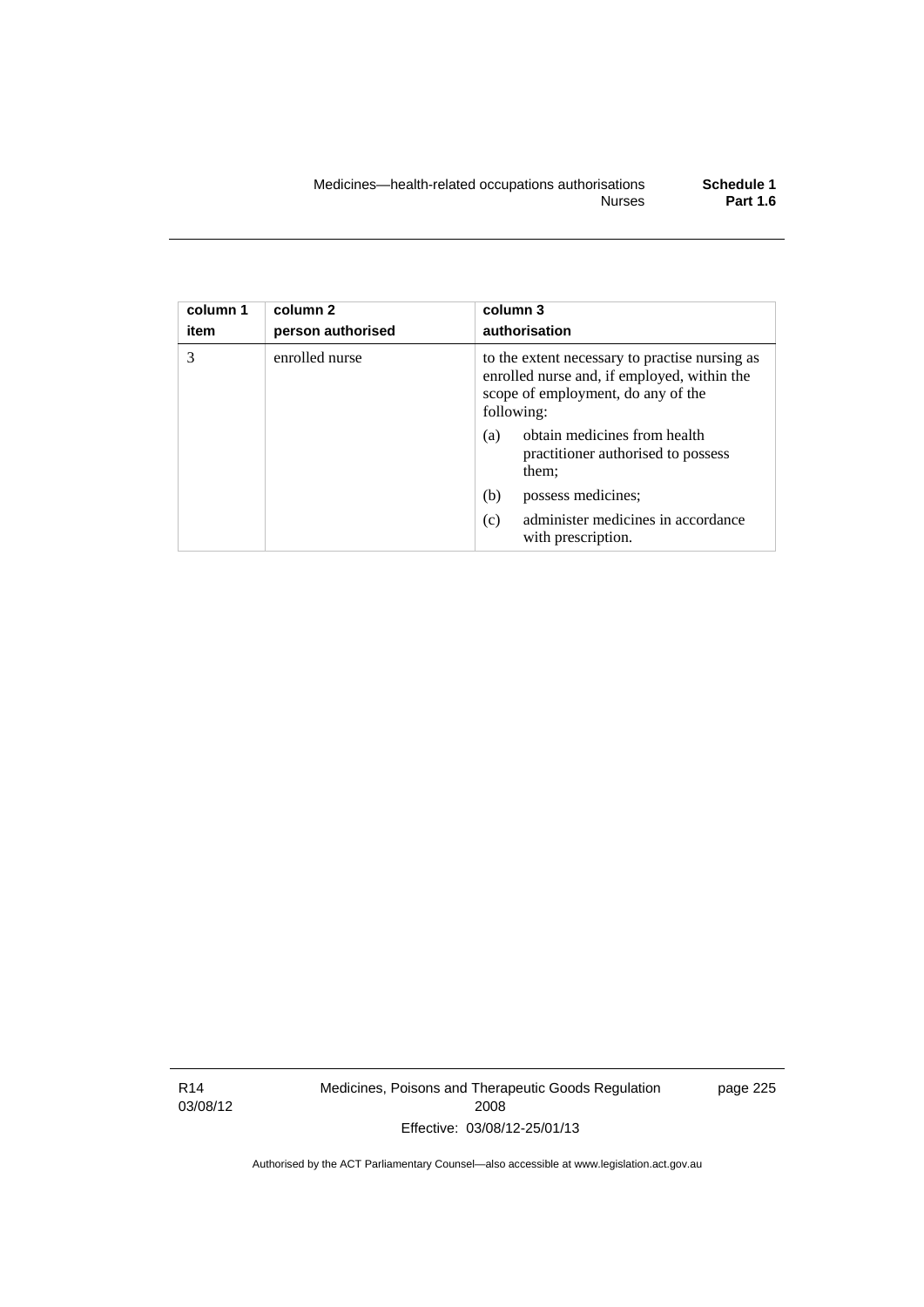#### **Schedule 1** Medicines—health-related occupations authorisations<br>**Part 1.6** Murses **Part 1.6**

| column 1<br>item | column <sub>2</sub><br>person authorised | column 3<br>authorisation                                                                                                                         |  |  |
|------------------|------------------------------------------|---------------------------------------------------------------------------------------------------------------------------------------------------|--|--|
| 4                | nurse practitioner                       | to the extent necessary to practise nursing<br>and, if employed, within the scope of<br>employment, do any of the following:                      |  |  |
|                  |                                          | issue requisitions for medicines;<br>(a)                                                                                                          |  |  |
|                  |                                          | (b)<br>obtain medicines;                                                                                                                          |  |  |
|                  |                                          | possess medicines;<br>(c)                                                                                                                         |  |  |
|                  |                                          | (d)<br>prescribe medicines in accordance<br>with approved scope of practice under<br>the Health Regulation 2004, s 11;                            |  |  |
|                  |                                          | supply medicines to which par (d)<br>(e)<br>applies to patients during consultations<br>if labelled in accordance with s 161;                     |  |  |
|                  |                                          | administer medicines in accordance<br>(f)<br>with prescription (whether or not<br>issued by themself or another<br>prescriber) or standing order; |  |  |
|                  |                                          | supply medicines in accordance with a<br>(g)<br>standing order issued by chief health<br>officer or a requisition;                                |  |  |
|                  |                                          | (h)<br>supply medicines dispensed for patient<br>to another health practitioner on<br>patient's transfer within institution;                      |  |  |
|                  |                                          | supply medicines dispensed for patient<br>(i)<br>to patient on patient's discharge from<br>institution.                                           |  |  |

page 226 Medicines, Poisons and Therapeutic Goods Regulation 2008 Effective: 03/08/12-25/01/13

R14 03/08/12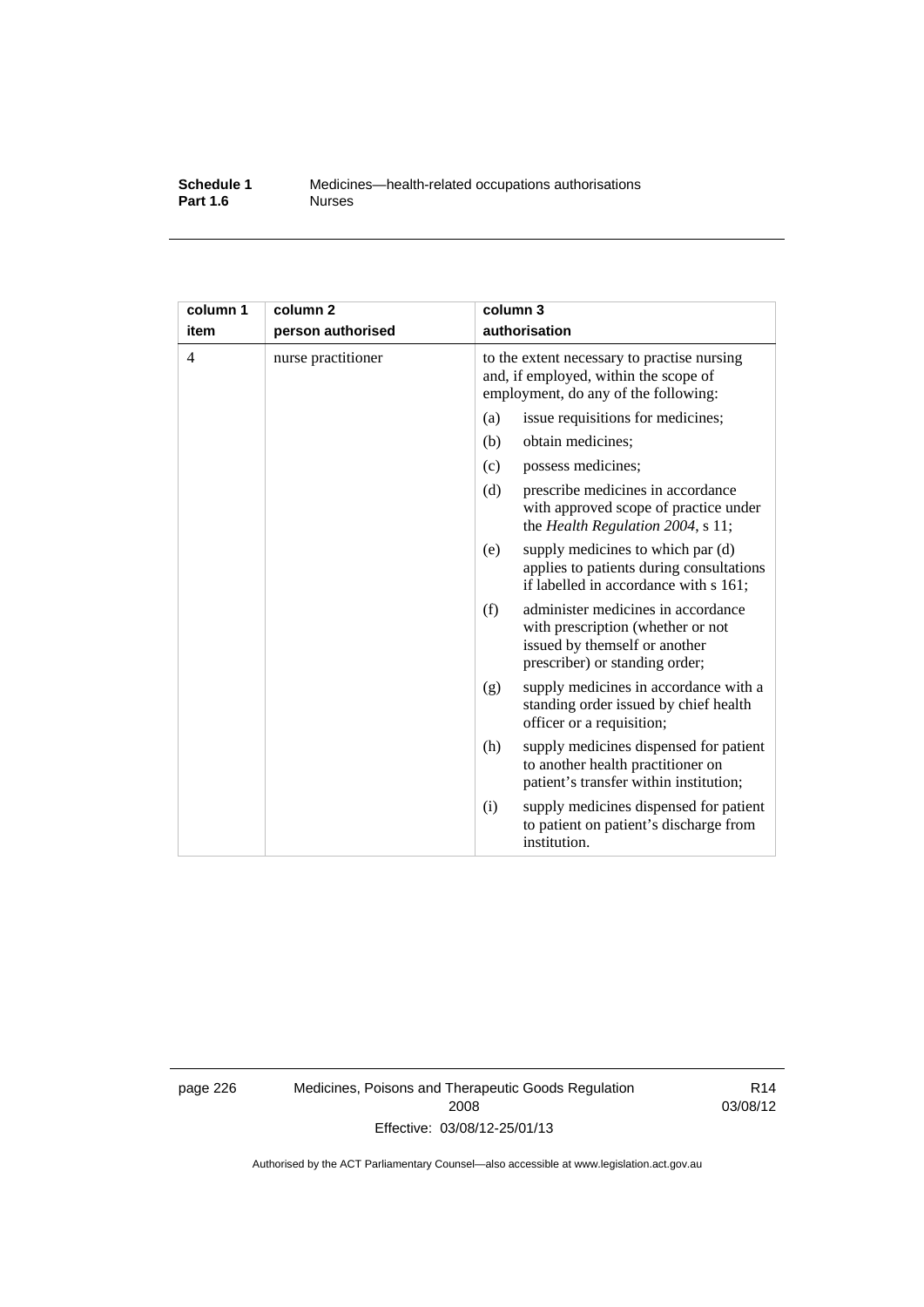### **Part 1.7 Opioid dependency treatment centres operated by Territory**

| column 1       | column <sub>2</sub>                                                                | column 3                                                                                                                                                                                                |  |  |
|----------------|------------------------------------------------------------------------------------|---------------------------------------------------------------------------------------------------------------------------------------------------------------------------------------------------------|--|--|
| item           | person authorised                                                                  | authorisation                                                                                                                                                                                           |  |  |
| 1              | person in charge of opioid<br>dependency treatment centre<br>operated by Territory | to the extent necessary to treat patients of<br>centre and within the scope of employment,<br>do any of the following:                                                                                  |  |  |
|                |                                                                                    | issue purchase orders and requisitions<br>(a)<br>for buprenorphine and methadone;                                                                                                                       |  |  |
|                |                                                                                    | obtain buprenorphine and methadone<br>(b)<br>on purchase orders and requisitions;                                                                                                                       |  |  |
|                |                                                                                    | (c)<br>supply buprenorphine and methadone<br>to health practitioners at centre for<br>patients of centre.                                                                                               |  |  |
| $\overline{c}$ | doctor or nurse at opioid<br>dependency treatment centre<br>operated by Territory  | to the extent necessary to treat patients of<br>centre and within the scope of employment,<br>supply buprenorphine and methadone to<br>patients of centre for self-administration<br>outside centre if- |  |  |
|                |                                                                                    | supply is in accordance with<br>(a)<br>prescription; and                                                                                                                                                |  |  |
|                |                                                                                    | (b)<br>medicine is labelled as if dispensed<br>medicine; and                                                                                                                                            |  |  |
|                |                                                                                    | (c)<br>labelled medicine checked by another<br>health practitioner before supply.                                                                                                                       |  |  |
|                |                                                                                    | For authorisation of doctor to issue<br>Note <sub>1</sub><br>standing orders for administration of<br>medicines at centre, see s 75.                                                                    |  |  |
|                |                                                                                    | For labelling of dispensed medicines, see<br>Note 2<br>s 123.                                                                                                                                           |  |  |

R14 03/08/12 Medicines, Poisons and Therapeutic Goods Regulation 2008 Effective: 03/08/12-25/01/13

page 227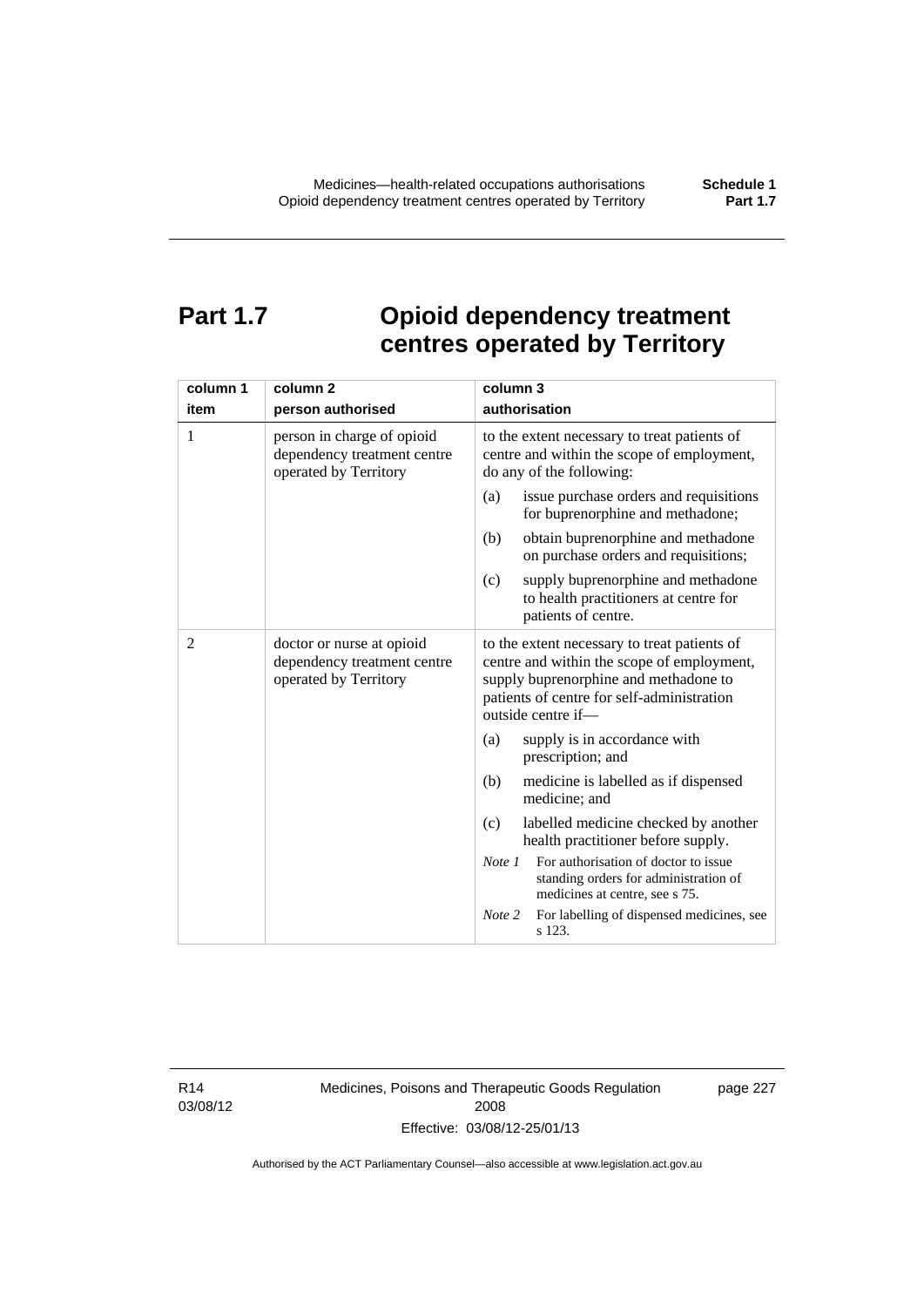#### **Schedule 1** Medicines—health-related occupations authorisations<br>**Part 1.8** Optometrists **Optometrists**

## **Part 1.8 Optometrists**

| column 1 | column <sub>2</sub>                                                                                                          | column 3                                                                                                                                                                                                        |  |  |
|----------|------------------------------------------------------------------------------------------------------------------------------|-----------------------------------------------------------------------------------------------------------------------------------------------------------------------------------------------------------------|--|--|
| item     | person authorised                                                                                                            | authorisation                                                                                                                                                                                                   |  |  |
| 1        | optometrist                                                                                                                  | to the extent necessary to practise optometry<br>and, if employed, within the scope of<br>employment, to deal as follows with<br>medicines mentioned in the medicines and<br>poisons standard, schs 2, 3 and 4: |  |  |
| 2        | optometrist whose registration<br>is endorsed under the Health<br><b>Practitioner Regulation</b><br>National Law (ACT), s 94 | issue purchase orders for the<br>(a)<br>medicines;                                                                                                                                                              |  |  |
|          |                                                                                                                              | issue requisitions for the medicines;<br>(b)                                                                                                                                                                    |  |  |
|          |                                                                                                                              | obtain the medicines;<br>(c)                                                                                                                                                                                    |  |  |
|          |                                                                                                                              | possess the medicines;<br>(d)                                                                                                                                                                                   |  |  |
|          |                                                                                                                              | administer the medicines.<br>(e)                                                                                                                                                                                |  |  |
|          |                                                                                                                              | to deal with medicines as described in<br>(a)<br>item 1, col 3; and                                                                                                                                             |  |  |
|          |                                                                                                                              | prescribe medicines that are included<br>(b)<br>on the national list; and                                                                                                                                       |  |  |
|          |                                                                                                                              | supply medicines during consultations,<br>(c)<br>if the medicines are—                                                                                                                                          |  |  |
|          |                                                                                                                              | included on the national list;<br>(i)<br>and                                                                                                                                                                    |  |  |
|          |                                                                                                                              | (ii)<br>labelled as required under s 161.                                                                                                                                                                       |  |  |

*Note National list*—see the dictionary.

page 228 Medicines, Poisons and Therapeutic Goods Regulation 2008 Effective: 03/08/12-25/01/13

R14 03/08/12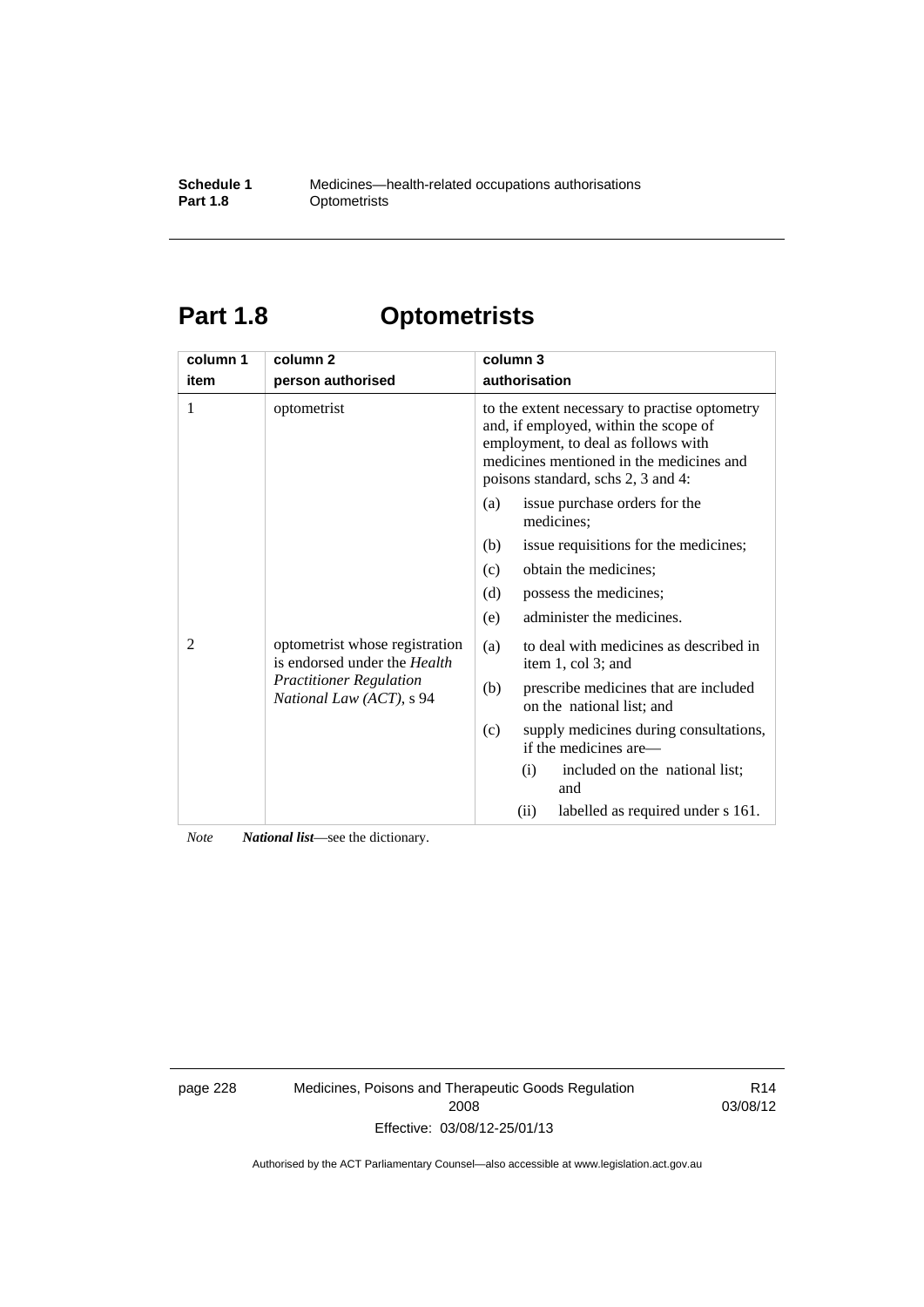# **Part 1.9 Pharmacists and employees**

| column 1<br>item | column <sub>2</sub><br>person authorised | column 3<br>authorisation                                                                                                                      |  |  |
|------------------|------------------------------------------|------------------------------------------------------------------------------------------------------------------------------------------------|--|--|
| 1                | pharmacist                               | to the extent necessary to practise pharmacy<br>and, if employed, within the scope of<br>employment, do any of the following:                  |  |  |
|                  |                                          | issue purchase orders and requisitions<br>(a)<br>for medicines;                                                                                |  |  |
|                  |                                          | obtain medicines;<br>(b)                                                                                                                       |  |  |
|                  |                                          | (c)<br>possess medicines;                                                                                                                      |  |  |
|                  |                                          | dispense medicines;<br>(d)                                                                                                                     |  |  |
|                  |                                          | administer medicines;<br>(e)                                                                                                                   |  |  |
|                  |                                          | (f)<br>manufacture medicines to dispense or<br>supply them on requisition;                                                                     |  |  |
|                  |                                          | supply pharmacy medicines;<br>(g)                                                                                                              |  |  |
|                  |                                          | (h)<br>if pharmacist at institution—supply<br>pharmacist only medicines without<br>prescription;                                               |  |  |
|                  |                                          | if pharmacist at community<br>(i)<br>pharmacy-supply pharmacist only<br>medicines without prescription but in<br>accordance with the Act, s 7; |  |  |
|                  |                                          | supply medicines on purchase order,<br>(j)<br>requisition or standing order.                                                                   |  |  |

*Note 1 Manufacture*—see the Act, dictionary.

*Note 2 Pharmacist* does not include an intern pharmacist (see dict).

R14 03/08/12 Medicines, Poisons and Therapeutic Goods Regulation 2008 Effective: 03/08/12-25/01/13

page 229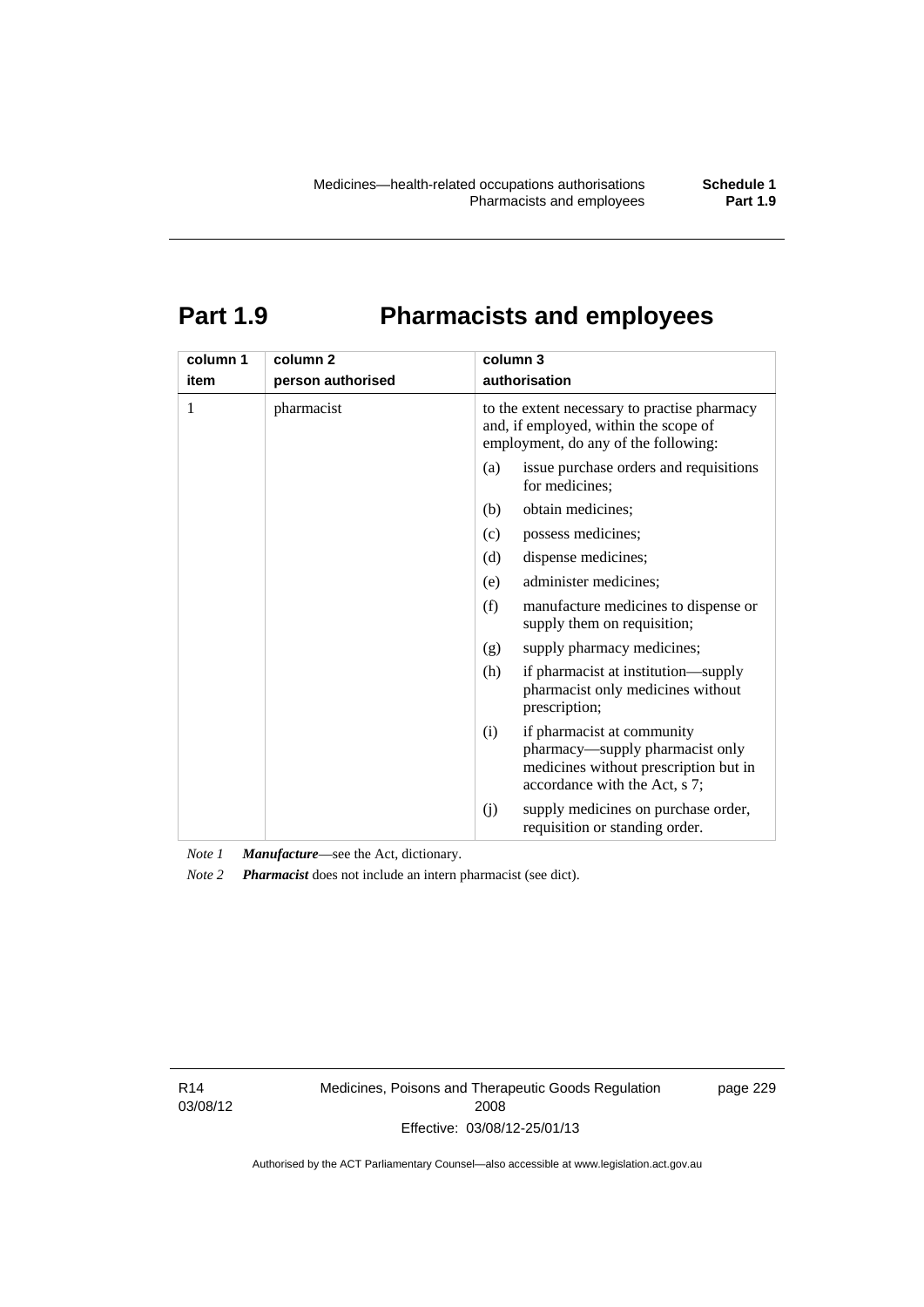#### **Schedule 1** Medicines—health-related occupations authorisations<br>**Part 1.9** Pharmacists and employees Pharmacists and employees

| column 1       | column <sub>2</sub> | column 3                                                                                                                  |       |                                                                                                                                                   |
|----------------|---------------------|---------------------------------------------------------------------------------------------------------------------------|-------|---------------------------------------------------------------------------------------------------------------------------------------------------|
| item           | person authorised   | authorisation                                                                                                             |       |                                                                                                                                                   |
| $\overline{c}$ | intern pharmacist   | to the extent necessary to practise pharmacy<br>or undertake training or supervised practice,<br>do any of the following: |       |                                                                                                                                                   |
|                |                     | under direct supervision of pharmacist<br>(a)<br>do 1 or more of the following:                                           |       |                                                                                                                                                   |
|                |                     |                                                                                                                           | (i)   | administer medicines;                                                                                                                             |
|                |                     |                                                                                                                           | (ii)  | if intern pharmacist at<br>institution—supply pharmacist<br>only medicines without<br>prescription;                                               |
|                |                     |                                                                                                                           | (iii) | if intern pharmacist at<br>community pharmacy—supply<br>pharmacist only medicines<br>without prescription but in<br>accordance with the Act, s 7; |
|                |                     |                                                                                                                           | (iv)  | to obtain, possess and supply<br>medicines for the purpose of<br>assisting pharmacist to dispense<br>them;                                        |
|                |                     | (b)                                                                                                                       |       | under supervision of pharmacist, do<br>1 or more of the following:                                                                                |
|                |                     |                                                                                                                           | (i)   | obtain medicines;                                                                                                                                 |
|                |                     |                                                                                                                           | (ii)  | possess medicines;                                                                                                                                |
|                |                     |                                                                                                                           | (iii) | supply pharmacy medicines;                                                                                                                        |
|                |                     |                                                                                                                           | (iv)  | supply medicines on requisition.                                                                                                                  |

page 230 Medicines, Poisons and Therapeutic Goods Regulation 2008 Effective: 03/08/12-25/01/13

R14 03/08/12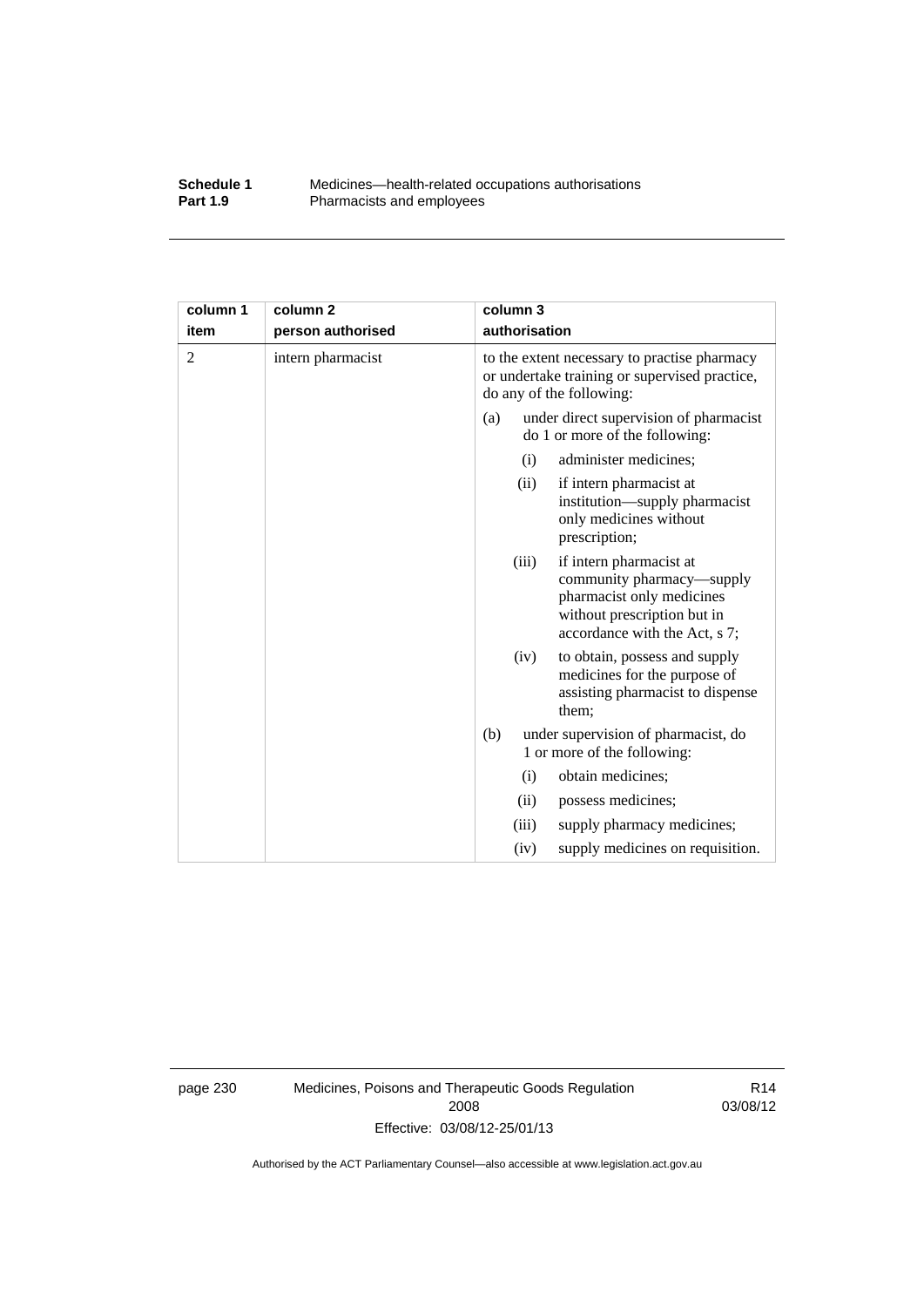| column 1       | column <sub>2</sub>                                   | column 3                                                                                                  |       |                                                                                                                                                         |
|----------------|-------------------------------------------------------|-----------------------------------------------------------------------------------------------------------|-------|---------------------------------------------------------------------------------------------------------------------------------------------------------|
| item           | person authorised                                     | authorisation                                                                                             |       |                                                                                                                                                         |
| 3              | employee assisting pharmacist<br>employed at hospital | within the scope of employment and under<br>direct supervision of pharmacist, do any of<br>the following: |       |                                                                                                                                                         |
|                |                                                       | (a)                                                                                                       |       | obtain medicines;                                                                                                                                       |
|                |                                                       | (b)                                                                                                       |       | possess medicines;                                                                                                                                      |
|                |                                                       | (c)                                                                                                       |       | to obtain, possess and supply<br>medicines for the purpose of assisting<br>pharmacist to dispense them;                                                 |
|                |                                                       | (d)                                                                                                       |       | supply medicines on requisition.                                                                                                                        |
| $\overline{4}$ | employee at a community                               |                                                                                                           |       | within the scope of employment and-                                                                                                                     |
|                | pharmacy                                              | (a)                                                                                                       |       | under supervision of pharmacist,<br>supply                                                                                                              |
|                |                                                       |                                                                                                           | (i)   | pharmacy medicines; or                                                                                                                                  |
|                |                                                       |                                                                                                           | (ii)  | pharmacist only medicines<br>supplied in person to customer<br>by pharmacist if supply is for<br>purpose of sale of medicine; or                        |
|                |                                                       |                                                                                                           | (iii) | medicines dispensed at the<br>pharmacy if the delivery or sale<br>is to the person for whom the<br>medicine is prescribed or the<br>person's agent; and |
|                |                                                       | (b)<br>under supervision of pharmacist,<br>obtain and possess medicines for<br>purpose of par (a); and    |       |                                                                                                                                                         |
|                |                                                       | (c)                                                                                                       |       | under direct supervision of pharmacist,<br>do any of the following for purpose of<br>assisting pharmacist to dispense<br>medicines:                     |
|                |                                                       |                                                                                                           | (i)   | obtain the medicines;                                                                                                                                   |
|                |                                                       |                                                                                                           | (ii)  | possess the medicines.                                                                                                                                  |

R14 03/08/12 Medicines, Poisons and Therapeutic Goods Regulation 2008 Effective: 03/08/12-25/01/13

page 231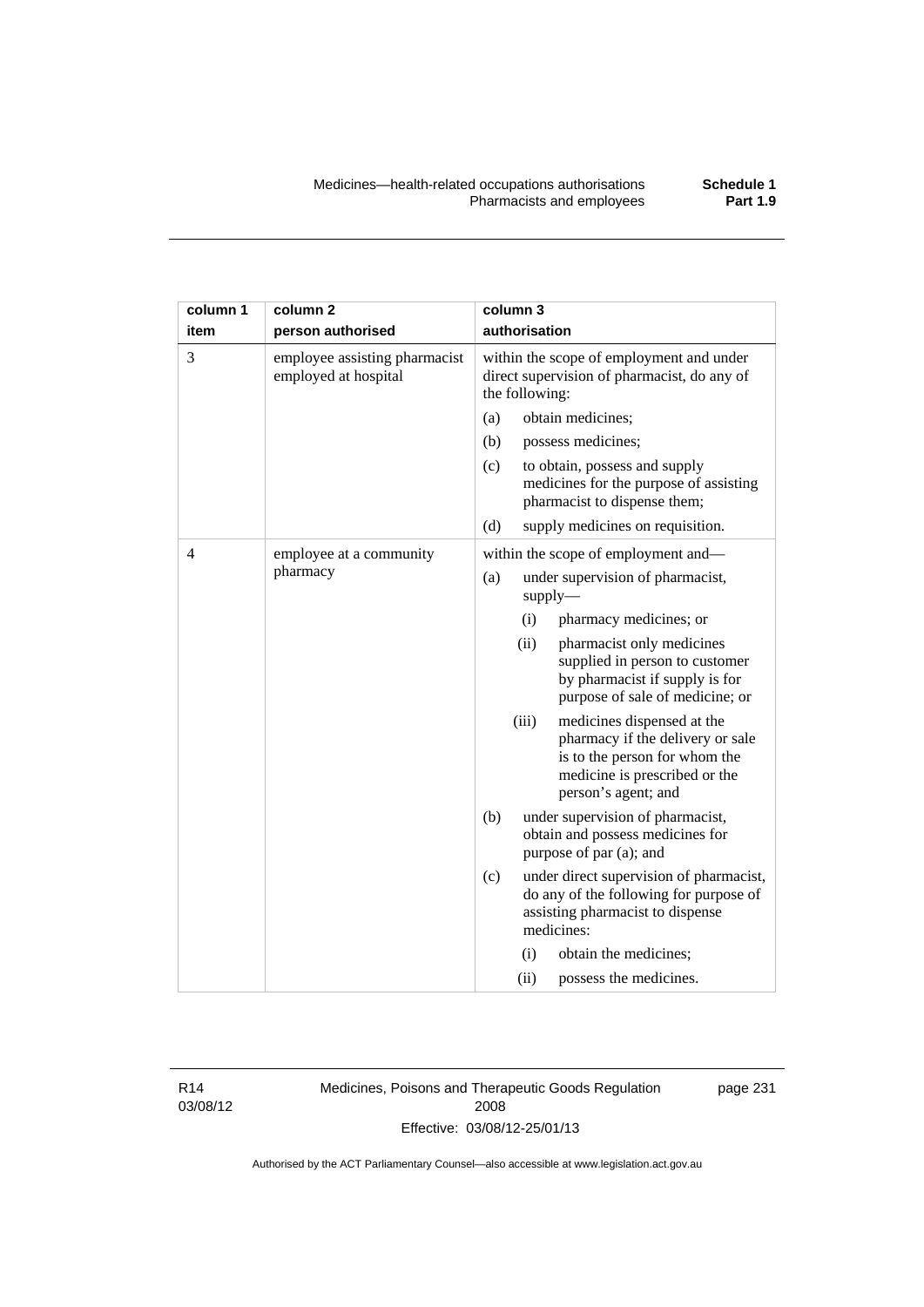# **Part 1.10 Podiatrists**

| column 1<br>item | column 2<br>person authorised | column 3<br>authorisation                                                                                                     |  |
|------------------|-------------------------------|-------------------------------------------------------------------------------------------------------------------------------|--|
|                  | podiatrist                    | to the extent necessary to practise podiatry<br>and, if employed, within the scope of<br>employment, do any of the following: |  |
|                  |                               | issue purchase orders and requisitions<br>(a)<br>for adrenaline and local anaesthetics;                                       |  |
|                  |                               | obtain adrenaline and local<br>(b)<br>anaesthetics:                                                                           |  |
|                  |                               | possess adrenaline and local<br>(c)<br>anaesthetics;                                                                          |  |
|                  |                               | administer adrenaline and local<br>(d)<br>anaesthetics.                                                                       |  |

page 232 Medicines, Poisons and Therapeutic Goods Regulation 2008 Effective: 03/08/12-25/01/13

R14 03/08/12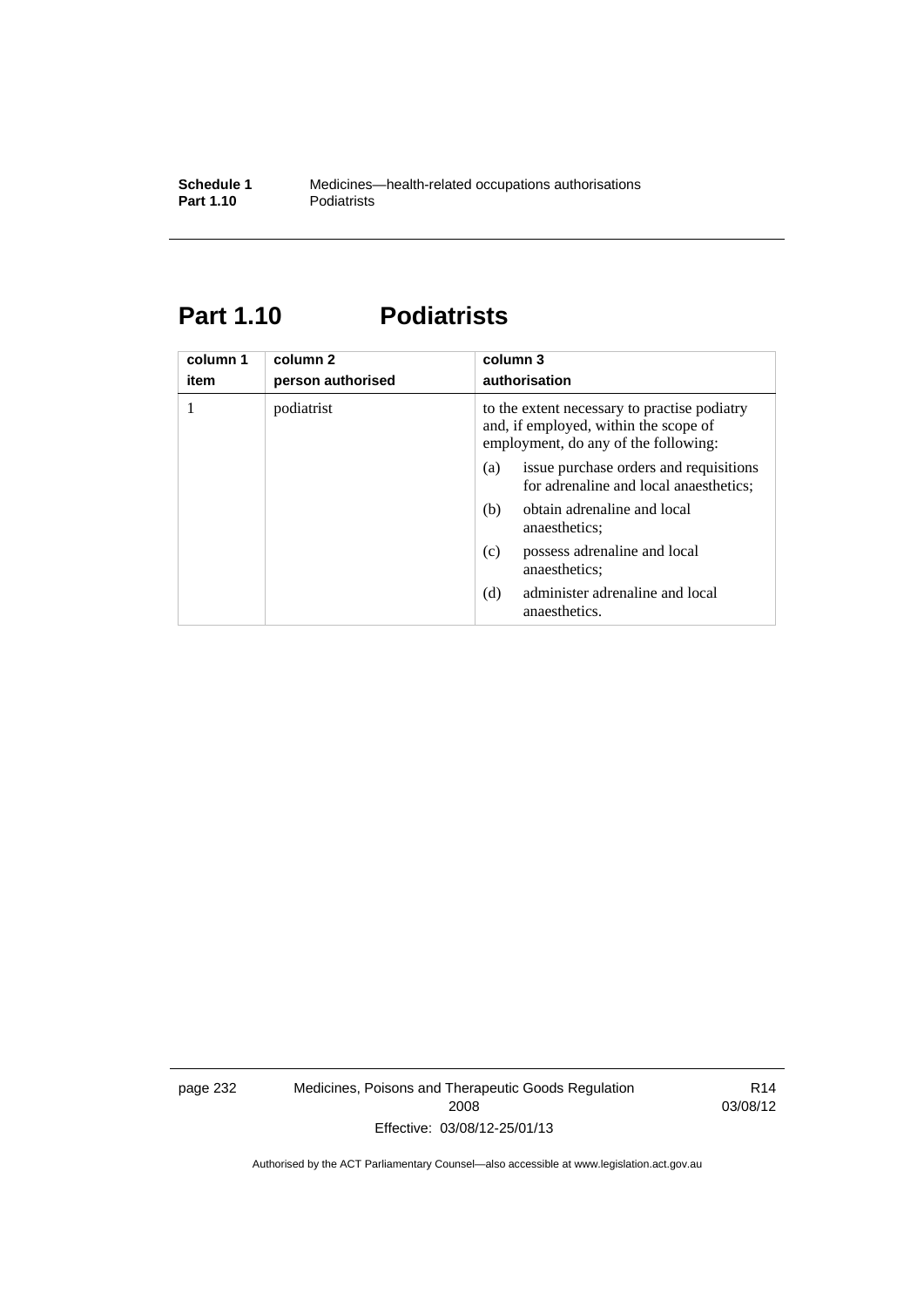# **Part 1.11 Residential care facilities**

| column 1<br>item | column 2<br>person authorised                          | column 3<br>authorisation                                                                                                                              |  |  |
|------------------|--------------------------------------------------------|--------------------------------------------------------------------------------------------------------------------------------------------------------|--|--|
| 1                | director of nursing                                    | within the scope of employment, do any of                                                                                                              |  |  |
|                  | for residential aged care<br>facility without pharmacy | the following:                                                                                                                                         |  |  |
|                  |                                                        | issue purchase orders for following<br>(a)<br>medicines for emergency<br>administration to residents at facility                                       |  |  |
|                  | medical superintendent<br>for residential aged care    | under direction of prescriber:                                                                                                                         |  |  |
|                  | facility without pharmacy                              | pharmacy medicines, pharmacist<br>(i)<br>only medicines and prescription<br>only medicines;                                                            |  |  |
|                  |                                                        | (ii)<br>not more than 5 ampoules, each<br>of 1mL or less, of morphine<br>sulfate, at a concentration of<br>30mg or less of morphine sulfate<br>per mL; |  |  |
|                  |                                                        | obtain the medicines mentioned in<br>(b)<br>par(a);                                                                                                    |  |  |
|                  |                                                        | possess the medicines mentioned in<br>(c)<br>par(a);                                                                                                   |  |  |
|                  |                                                        | (d)<br>supply medicines mentioned in par (a)<br>to health practitioner at facility for<br>administration to residents.                                 |  |  |
|                  |                                                        | No authorisation is required for certain<br>Note 1<br>dealings with residents' own medicines,<br>see s 371.                                            |  |  |
|                  |                                                        | Note 2<br>For the administration of medicines by<br>staff, see s 361.                                                                                  |  |  |
|                  |                                                        | For authorisation of doctor to issue<br>Note 3<br>standing orders for administration of<br>medicines at facility, see s 75.                            |  |  |

R14 03/08/12 Medicines, Poisons and Therapeutic Goods Regulation 2008 Effective: 03/08/12-25/01/13

page 233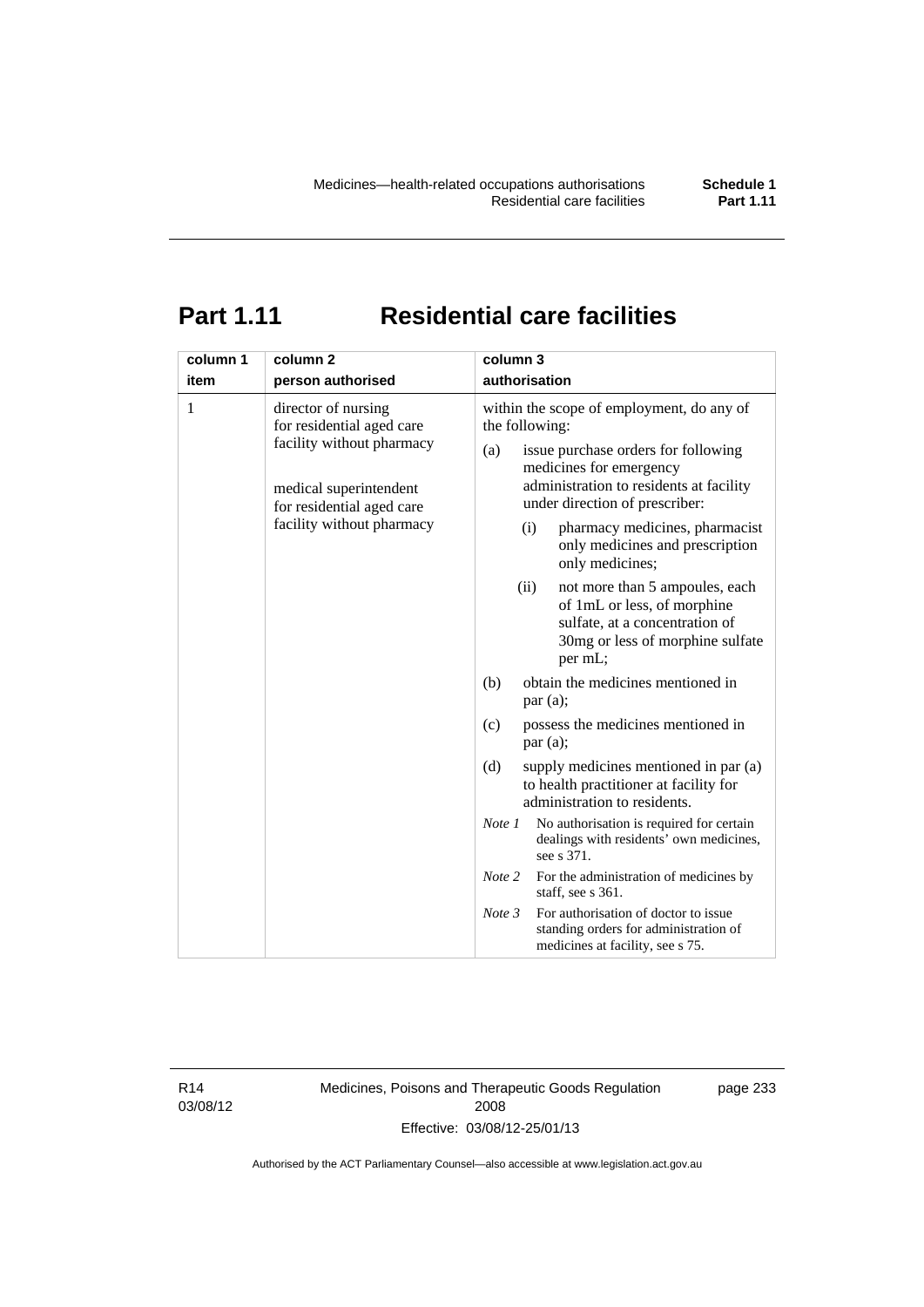### **Schedule 1** Medicines—health-related occupations authorisations<br>**Part 1.11** Residential care facilities **Residential care facilities**

| column 1               | column <sub>2</sub>                                                                                                                                                                                | column 3                                                                                                                                                                                                                                                                                                                                                                |  |
|------------------------|----------------------------------------------------------------------------------------------------------------------------------------------------------------------------------------------------|-------------------------------------------------------------------------------------------------------------------------------------------------------------------------------------------------------------------------------------------------------------------------------------------------------------------------------------------------------------------------|--|
| item<br>$\overline{2}$ | person authorised<br>director of nursing<br>for residential disability care<br>facility without pharmacy<br>medical superintendent<br>for residential disability care<br>facility without pharmacy | authorisation<br>within the scope of employment, do any of<br>the following:<br>issue purchase orders for medicines<br>(a)<br>(other than controlled medicines) for<br>emergency administration to residents<br>at facility under direction of<br>prescriber;<br>(b)<br>obtain the medicines;<br>(c)<br>possess the medicines;<br>(d)<br>supply the medicines to health |  |
|                        |                                                                                                                                                                                                    | practitioner at facility for<br>administration to residents.                                                                                                                                                                                                                                                                                                            |  |
|                        |                                                                                                                                                                                                    | <b>Note</b><br>See the notes to item 1.                                                                                                                                                                                                                                                                                                                                 |  |

page 234 Medicines, Poisons and Therapeutic Goods Regulation 2008 Effective: 03/08/12-25/01/13

R14 03/08/12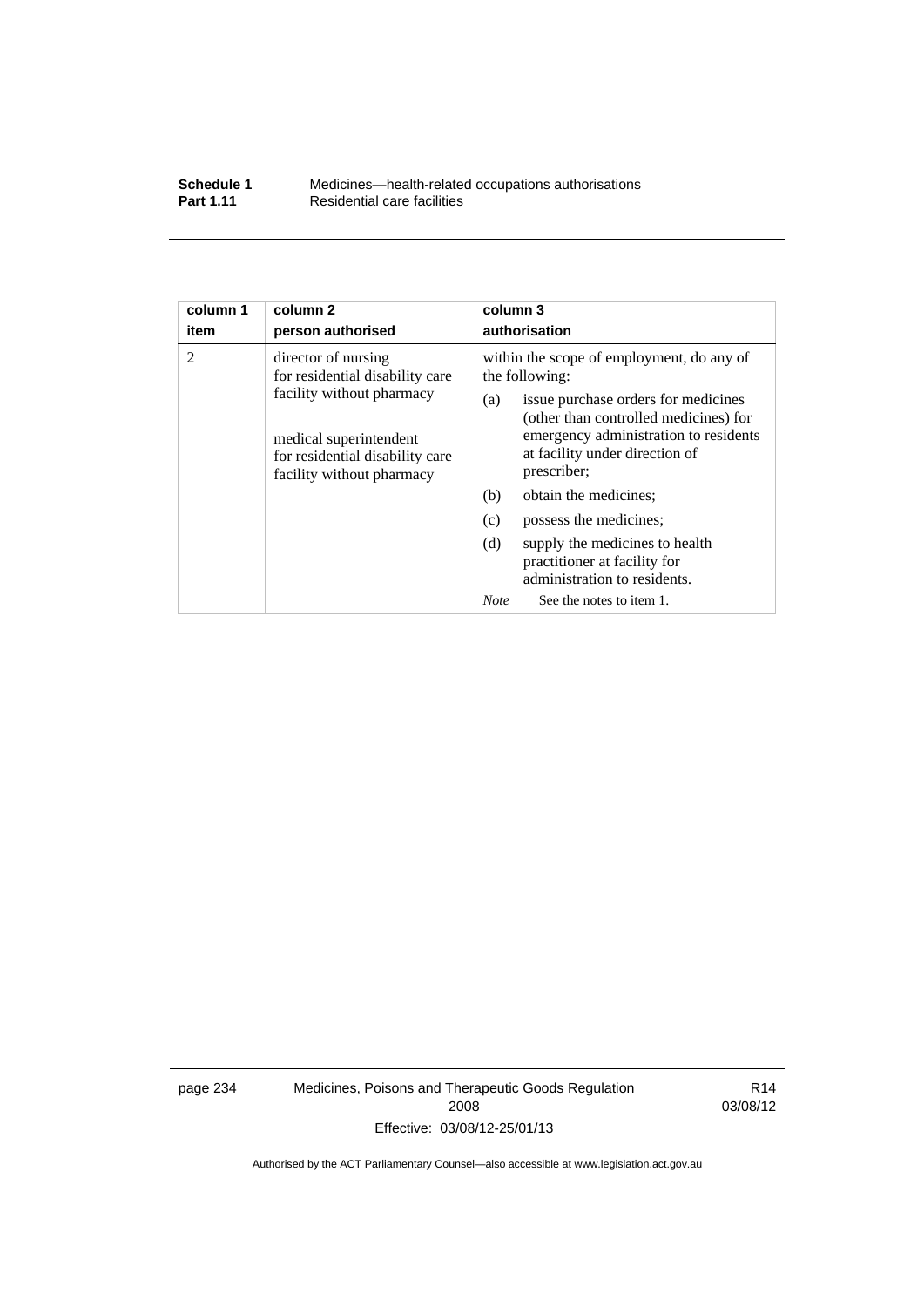# **Part 1.12 Sales representatives for medicines manufacturers and wholesalers**

| column 1 | column 2                                                                                                                                                                                                                                                                                                                                                       | column 3                                                                                                                                                                                                                                                                                                                                                                                                                                                                                          |  |
|----------|----------------------------------------------------------------------------------------------------------------------------------------------------------------------------------------------------------------------------------------------------------------------------------------------------------------------------------------------------------------|---------------------------------------------------------------------------------------------------------------------------------------------------------------------------------------------------------------------------------------------------------------------------------------------------------------------------------------------------------------------------------------------------------------------------------------------------------------------------------------------------|--|
| item     | person authorised                                                                                                                                                                                                                                                                                                                                              | authorisation                                                                                                                                                                                                                                                                                                                                                                                                                                                                                     |  |
| 1        | representative of person<br>authorised (however described)<br>under corresponding law to<br>manufacture medicines<br>representative of medicines<br>wholesalers licence-holder<br>representative of person<br>authorised to supply medicines<br>under the Act, $s$ 20 (4) (which is<br>about wholesalers who do not<br>have a place of business in the<br>ACT) | for purpose of supplying medicines (other<br>than controlled medicines) under<br>medicines Australia code of conduct, and<br>within the scope of employment, do any of<br>the following:<br>obtain manufacturer's packs of<br>(a)<br>medicines (other than controlled<br>medicines) from manufacturer or<br>wholesaler;<br>(b)<br>possess medicines obtained under<br>par(a);<br>supply manufacturer's packs of<br>(c)<br>medicines in accordance with<br>medicines Australia code of<br>conduct. |  |

R14 03/08/12 Medicines, Poisons and Therapeutic Goods Regulation 2008 Effective: 03/08/12-25/01/13

page 235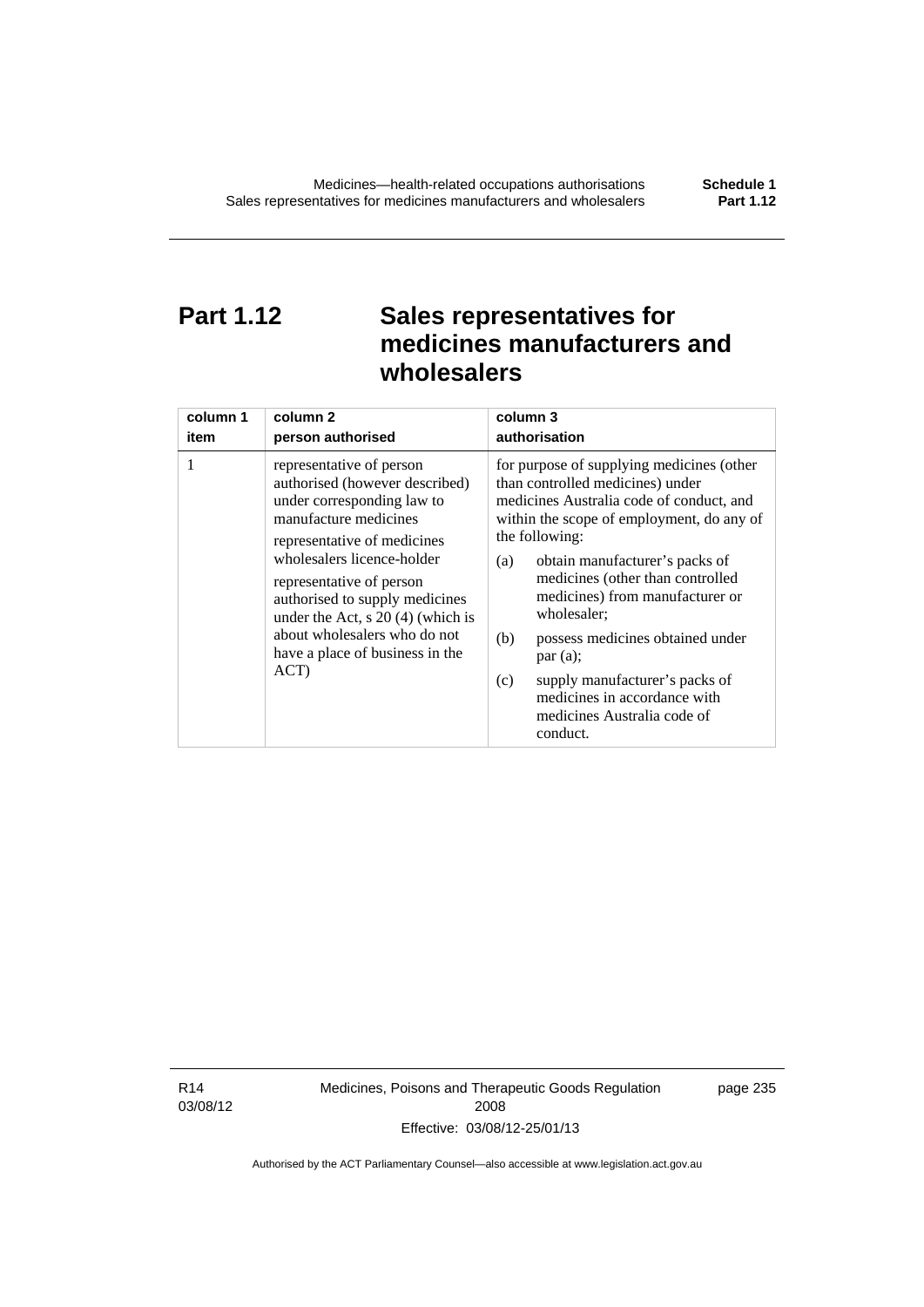# **Part 1.13 Veterinary surgeons and employees**

| column 1 | column <sub>2</sub> | column 3                                                                                                                                                                                          |  |
|----------|---------------------|---------------------------------------------------------------------------------------------------------------------------------------------------------------------------------------------------|--|
| item     | person authorised   | authorisation                                                                                                                                                                                     |  |
| 1        | veterinary surgeon  | to the extent necessary to practise<br>veterinary medicine and, if employed,<br>within the scope of employment, do any of<br>the following:                                                       |  |
|          |                     | issue purchase orders for medicines;<br>(a)                                                                                                                                                       |  |
|          |                     | obtain medicines;<br>(b)                                                                                                                                                                          |  |
|          |                     | possess medicines;<br>(c)                                                                                                                                                                         |  |
|          |                     | (d)<br>administer medicines;                                                                                                                                                                      |  |
|          |                     | prescribe medicines;<br>(e)                                                                                                                                                                       |  |
|          |                     | (f)<br>$supply$ —                                                                                                                                                                                 |  |
|          |                     | pharmacy medicines if labelled<br>(i)<br>with words to the effect of 'for<br>animal treatment only'; or                                                                                           |  |
|          |                     | pharmacist only medicines<br>(ii)<br>supplied in person by<br>veterinary surgeon, or trainee<br>veterinary surgeon, if labelled<br>with words to the effect of 'for<br>animal treatment only'; or |  |
|          |                     | medicines to custodians of<br>(iii)<br>animals during consultations if<br>labelled in accordance with<br>s 161.                                                                                   |  |

*Note 1 Veterinary surgeon* does not include a trainee veterinary surgeon (see dict).

*Note 2 Custodian*, of an animal—see the dictionary.

page 236 Medicines, Poisons and Therapeutic Goods Regulation 2008 Effective: 03/08/12-25/01/13

R14 03/08/12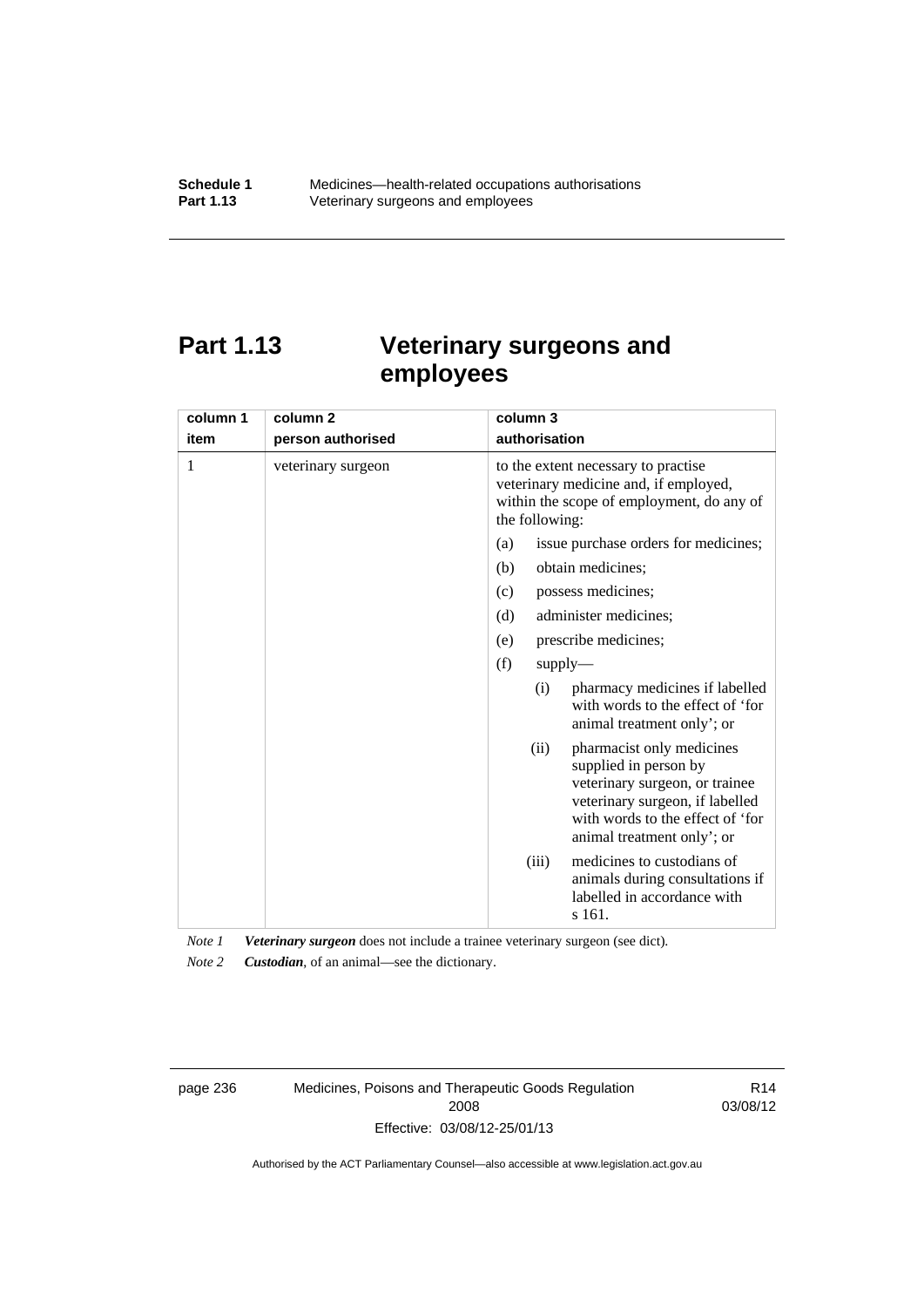| column 1       | column 2                   | column 3                                                                                                                                                                                          |  |
|----------------|----------------------------|---------------------------------------------------------------------------------------------------------------------------------------------------------------------------------------------------|--|
| item           | person authorised          | authorisation                                                                                                                                                                                     |  |
| $\overline{2}$ | trainee veterinary surgeon | to the extent necessary to practise<br>veterinary medicine or undertake training,<br>and under supervision of veterinary<br>surgeon, do any of the following:                                     |  |
|                |                            | obtain medicines;<br>(a)                                                                                                                                                                          |  |
|                |                            | (b)<br>possess medicines;                                                                                                                                                                         |  |
|                |                            | administer medicines in accordance<br>(c)<br>with prescription (whether or not<br>issued themself or by veterinary<br>surgeon);                                                                   |  |
|                |                            | (d)<br>$supply$ —                                                                                                                                                                                 |  |
|                |                            | pharmacy medicines if labelled<br>(i)<br>with words to the effect of 'for<br>animal treatment only'; or                                                                                           |  |
|                |                            | (ii)<br>pharmacist only medicines<br>supplied in person by<br>veterinary surgeon, or trainee<br>veterinary surgeon, if labelled<br>with words to the effect of 'for<br>animal treatment only'; or |  |
|                |                            | (iii)<br>medicines supplied in person<br>by a veterinary surgeon at the<br>surgery if labelled in<br>accordance with s 161;                                                                       |  |
|                |                            | prescribe medicines for<br>(e)<br>administration at veterinary surgery.                                                                                                                           |  |

R14 03/08/12 Medicines, Poisons and Therapeutic Goods Regulation 2008 Effective: 03/08/12-25/01/13

page 237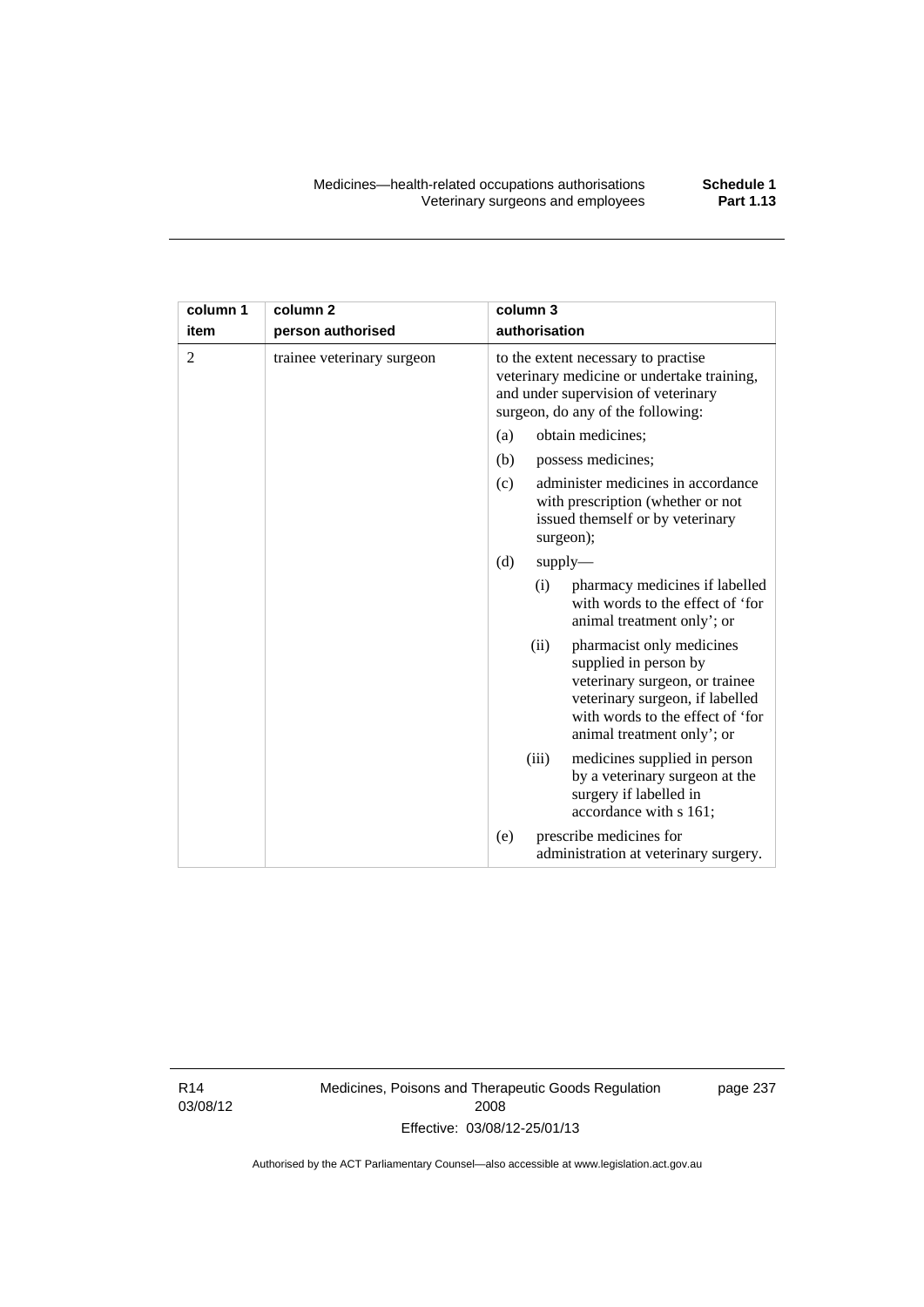### **Schedule 1** Medicines—health-related occupations authorisations<br>**Part 1.13** Veterinary surgeons and employees Veterinary surgeons and employees

| column 1 | column <sub>2</sub>                                                                            | column 3                                                                                                                                                                               |
|----------|------------------------------------------------------------------------------------------------|----------------------------------------------------------------------------------------------------------------------------------------------------------------------------------------|
| item     | person authorised                                                                              | authorisation                                                                                                                                                                          |
| 3        | veterinary surgeon's employee<br>public employee assisting<br>veterinary surgeon who is public | within the scope of employment and under<br>supervision of veterinary surgeon, do any<br>of the following:                                                                             |
|          | employee                                                                                       | obtain medicines from veterinary<br>(a)<br>surgeon authorised to possess them;                                                                                                         |
|          |                                                                                                | possess medicines mentioned in<br>(b)<br>par(a);                                                                                                                                       |
|          |                                                                                                | administer medicines mentioned in<br>(c)<br>par (a) in accordance with veterinary<br>surgeon's prescription;                                                                           |
|          |                                                                                                | (d)<br>supply pharmacy medicines if<br>labelled with words to the effect of<br>'for animal treatment only';                                                                            |
|          |                                                                                                | supply pharmacist only medicines<br>(e)<br>supplied in person by veterinary<br>surgeon, or trainee veterinary<br>surgeon, if supply is for purpose of<br>sale or delivery of medicine; |
|          |                                                                                                | supply medicines supplied in person<br>(f)<br>by a veterinary surgeon at the place<br>of employment if labelled in<br>accordance with s 161.                                           |

page 238 Medicines, Poisons and Therapeutic Goods Regulation 2008 Effective: 03/08/12-25/01/13

R14 03/08/12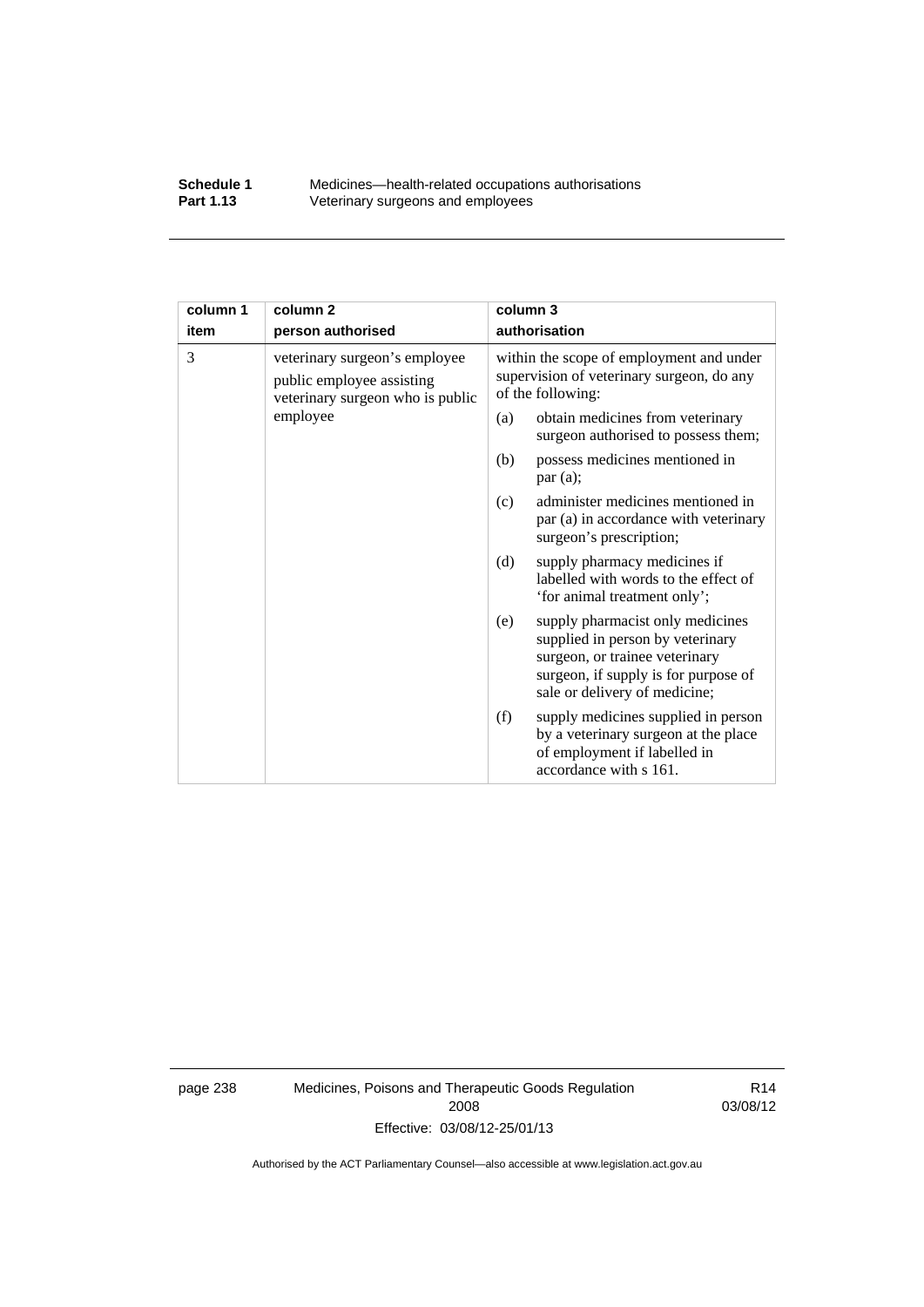# **Schedule 3 Designated appendix D medicines—standing approvals**

(see s 31, s 33, s 41, s 160, s 591, s 592 and s 593)

# **Part 3.1 Approval conditions**

## **3.1 Definitions—sch 3**

In this schedule:

*condition 1*, for a doctor prescribing or supplying a designated appendix D medicine to a woman of child-bearing age, means the doctor must ensure that the possibility of pregnancy by the woman has been excluded prior to commencement of treatment.

*condition 2*, for a doctor prescribing or supplying a designated appendix D medicine to a woman of child-bearing age, means the doctor must advise the woman to avoid becoming pregnant during, or for a period of 1 month after the completion of, treatment.

*condition 3*, for a doctor prescribing or supplying a designated appendix D medicine to a woman of child-bearing age, means the doctor must advise the woman to avoid becoming pregnant during, or for a period of 3 months after the completion of, treatment.

*condition 4*, for a doctor prescribing or supplying a designated appendix D medicine to a woman of child-bearing age, means the doctor must advise the woman to avoid becoming pregnant during, or for a period of 24 months after the completion of, treatment.

R14 03/08/12 page 239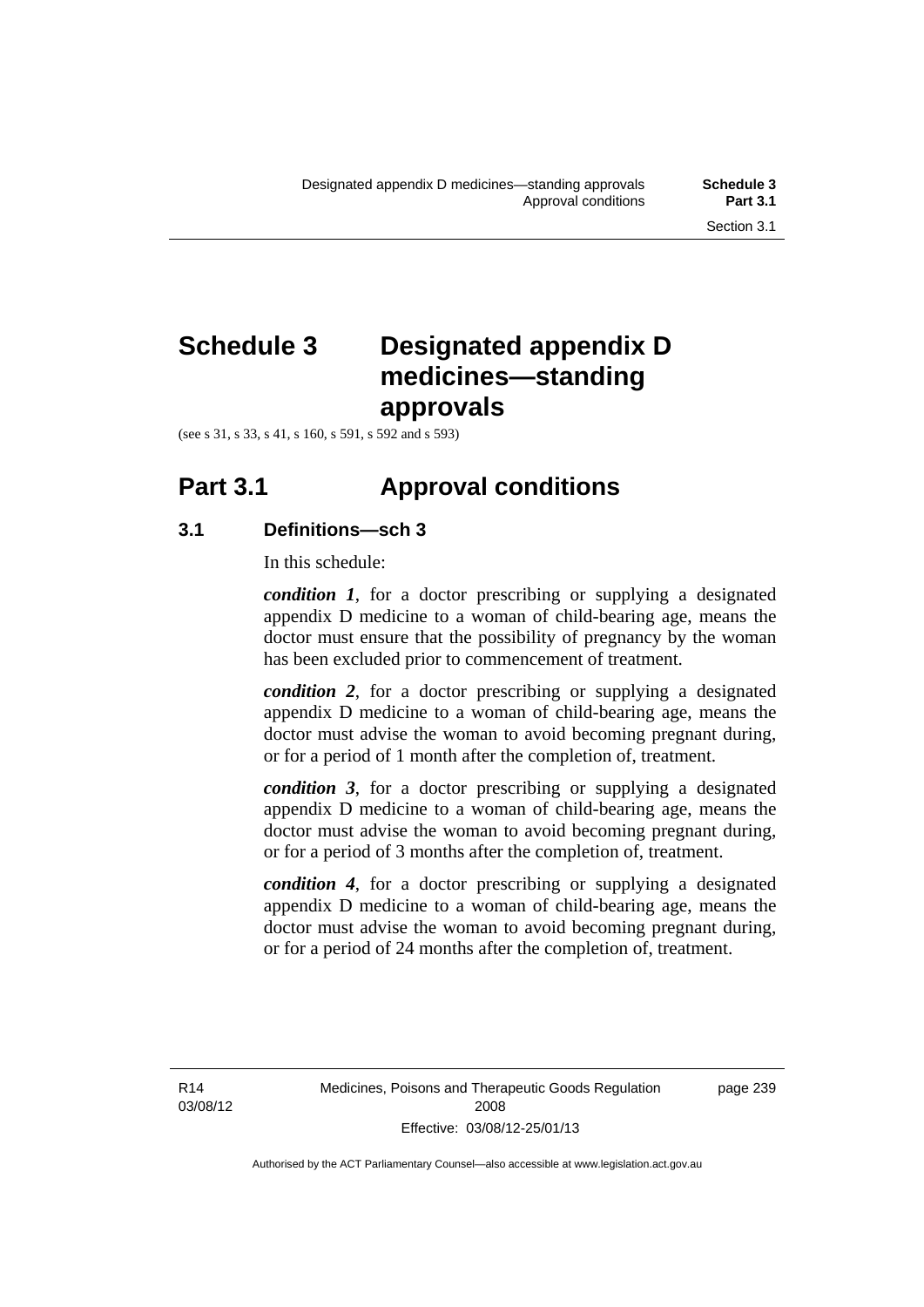# **Part 3.2 Standing approvals for designated appendix D medicines**

| column 1<br>item | column 2<br>doctor                                                                               | column 3<br>medicine                                                                                                                                                                                                                                                                                                                                                                                | column 4<br>conditions (if any)                                                                            |
|------------------|--------------------------------------------------------------------------------------------------|-----------------------------------------------------------------------------------------------------------------------------------------------------------------------------------------------------------------------------------------------------------------------------------------------------------------------------------------------------------------------------------------------------|------------------------------------------------------------------------------------------------------------|
| 1                | specialist practising<br>in specialist area of<br>dermatology                                    | acitretin for human use<br>alefacept for human use<br>bexarotene for human use<br>etretinate for human use<br>isotretinoin for human oral use<br>thalidomide for human use                                                                                                                                                                                                                          | conditions 1 and 4<br>conditions 1 and 2<br>conditions 1 and 4<br>conditions 1 and 2<br>conditions 1 and 2 |
| 2                | specialist practising<br>in specialist area of<br>endocrinology,<br>gynaecology or<br>obstetrics | clomiphene for human use<br>cyclofenil for human use<br>dinoprost for human use<br>dinoprostone for human use<br>follitropin alpha (recombinant human<br>follicle-stimulating hormone) for<br>human use<br>follitropin beta (recombinant human<br>follicle-stimulating hormone) for<br>human use<br>luteinising hormone for human use<br>urofollitropin (human<br>follicle-stimulating hormone) for |                                                                                                            |

page 240 Medicines, Poisons and Therapeutic Goods Regulation 2008 Effective: 03/08/12-25/01/13

R14 03/08/12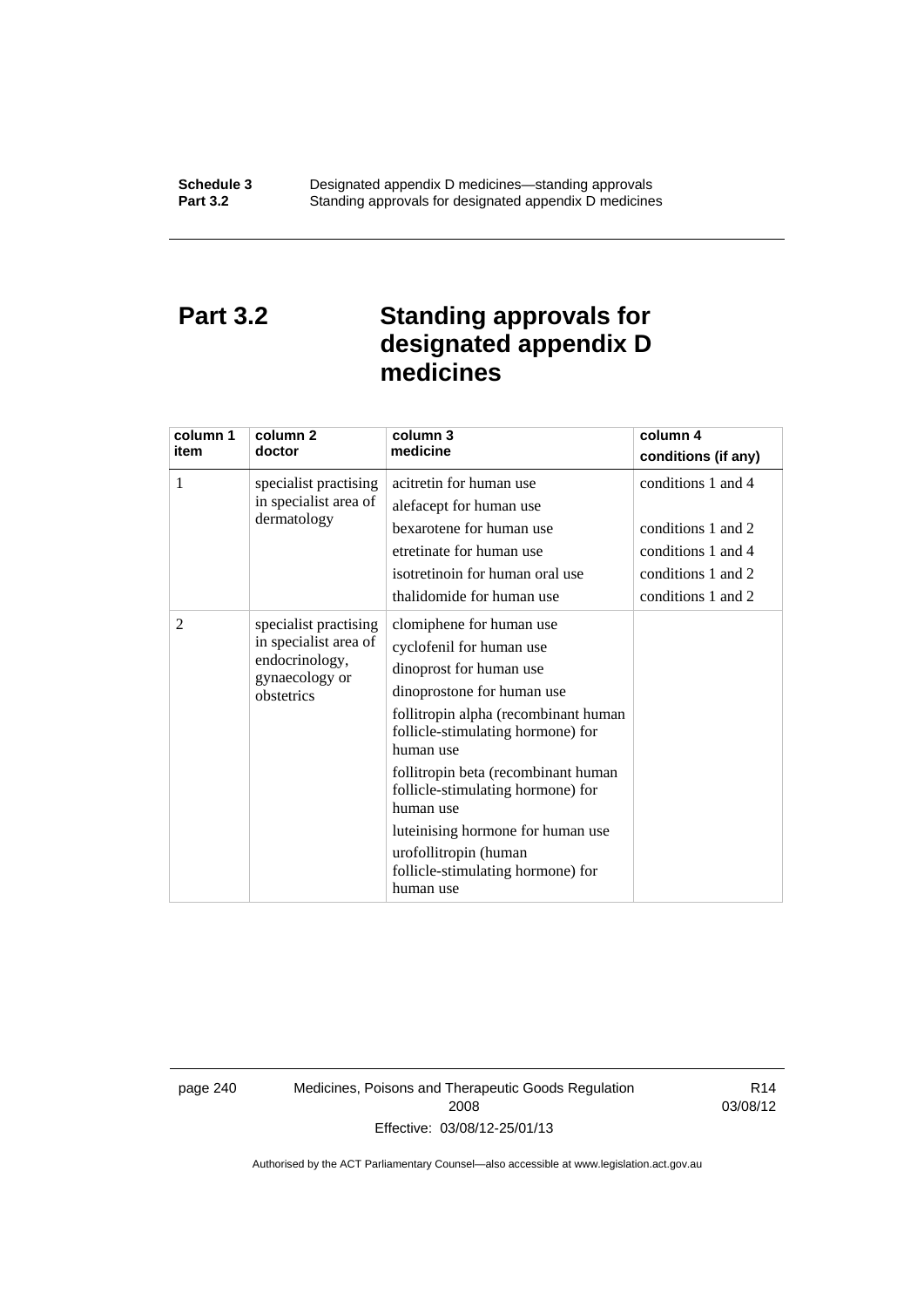Designated appendix D medicines—standing approvals **Schedule 3** Standing approvals for designated appendix D medicines

| column 1<br>item | column <sub>2</sub><br>doctor                                                                                                                                  | column 3<br>medicine            | column 4<br>conditions (if any) |
|------------------|----------------------------------------------------------------------------------------------------------------------------------------------------------------|---------------------------------|---------------------------------|
| 3                | specialist practising<br>in specialist area of<br>mental health                                                                                                | clozapine for human use         |                                 |
|                  | doctor employed by<br>Territory and<br>working under<br>supervision of chief<br>psychiatrist under<br><b>Mental Health</b><br>(Treatment and<br>Care) Act 1994 |                                 |                                 |
| 4                | specialist physician                                                                                                                                           | ambrisentan for human use       | conditions 1 and 3              |
|                  |                                                                                                                                                                | acitretin for human use         | conditions 1 and 4              |
|                  |                                                                                                                                                                | etretinate for human use        | conditions 1 and 4              |
|                  |                                                                                                                                                                | bexarotene for human use        | conditions 1 and 2              |
|                  |                                                                                                                                                                | bosentan for human use          | conditions 1 and 3              |
|                  |                                                                                                                                                                | isotretinoin for human oral use | conditions 1 and 2              |
|                  |                                                                                                                                                                | lenalidomide for human use      | conditions 1 and 2              |
|                  |                                                                                                                                                                | sitaxentan for human use        | conditions 1 and 3              |
|                  |                                                                                                                                                                | teriparatide for human use      |                                 |
|                  |                                                                                                                                                                | thalidomide for human use       | conditions 1 and 2              |
|                  |                                                                                                                                                                | tretinoin for human oral use    | conditions 1 and 2              |

*Note Specialist* includes a doctor training in a specialist area—see the dictionary.

R14 03/08/12 Medicines, Poisons and Therapeutic Goods Regulation 2008 Effective: 03/08/12-25/01/13

page 241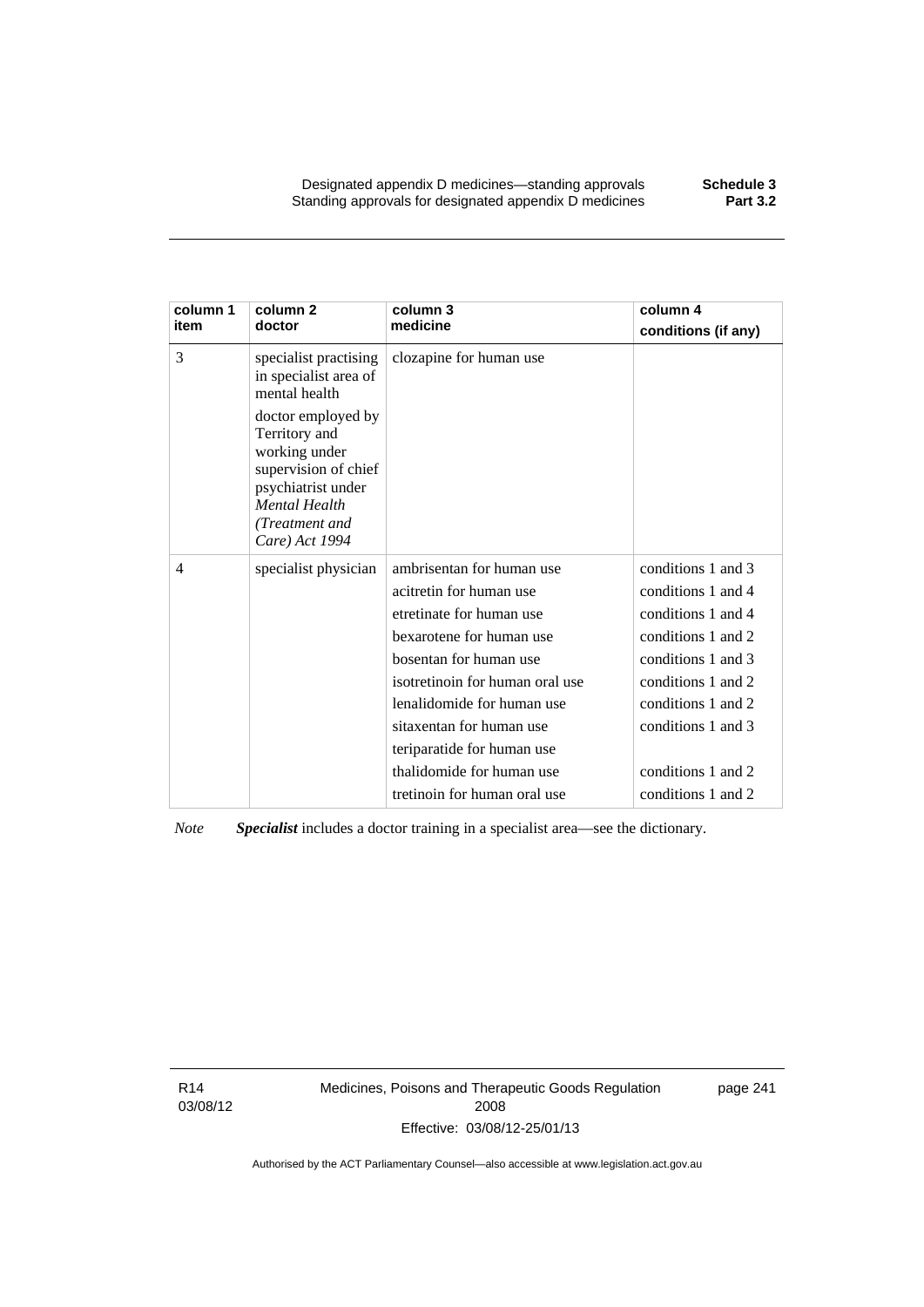# **Schedule 4 Dangerous poisons manufacturing etc authorisations**

(see s 690)

| column 1<br>item | column <sub>2</sub><br>people                                             | column 3<br>dangerous poison | column 4<br>prescribed purpose                                         |
|------------------|---------------------------------------------------------------------------|------------------------------|------------------------------------------------------------------------|
| 1                | manufacturers of glass                                                    | arsenic                      | manufacturing glass                                                    |
|                  | metallurgists                                                             |                              | manufacturing alloys                                                   |
| $\overline{2}$   | manufacturers of dyes or<br>pharmaceuticals                               | benzene                      | manufacturing dyes or<br>pharmaceuticals                               |
|                  | manufacturers of lacquers,<br>linoleum, protective cloths<br>or varnishes |                              | manufacturing lacquers,<br>linoleum, protective<br>cloths or varnishes |
| 3                | manufacturers of<br>chemicals or<br>pharmaceuticals                       | carbon tetrachloride         | manufacturing<br>chemicals or<br>pharmaceuticals                       |
|                  | manufacturers of lacquers,<br>paints or varnishes                         |                              | manufacturing lacquers,<br>paints or varnishes                         |
| $\overline{4}$   | managers of swimming<br>pools, other than domestic<br>swimming pools      | chlorine                     | purifying water in pools                                               |
|                  | manufacturers of<br>chemicals, plastics or<br>synthetic rubber            |                              | manufacturing<br>chemicals, plastics or<br>synthetic rubber            |
|                  | metallurgists                                                             |                              | cleaning metals                                                        |
|                  | people working at sewage<br>treatment centres                             |                              | treating sewage at<br>treatment centres                                |
|                  | people working at water<br>treatment centres                              |                              | purifying water at<br>treatment centres                                |
| 5                | electroplaters                                                            | cyanides                     | electroplating                                                         |

page 242 Medicines, Poisons and Therapeutic Goods Regulation 2008 Effective: 03/08/12-25/01/13

R14 03/08/12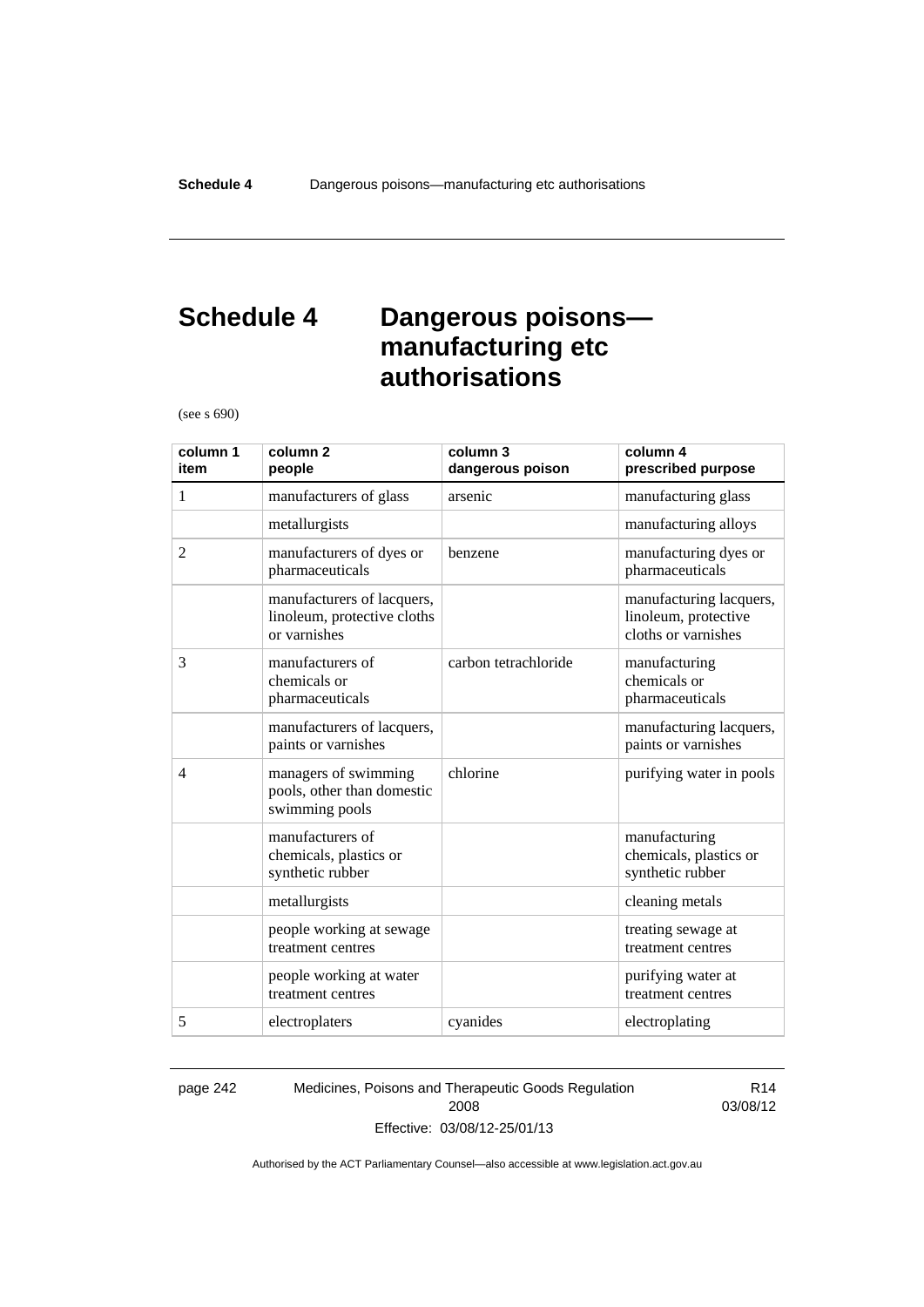| column 1<br>item | column <sub>2</sub><br>people                                   | column 3<br>dangerous poison                      | column 4<br>prescribed purpose                                  |
|------------------|-----------------------------------------------------------------|---------------------------------------------------|-----------------------------------------------------------------|
|                  | jewellers                                                       |                                                   | manufacturing gold<br>jewellery                                 |
|                  | miners                                                          |                                                   | extracting or processing<br>gold                                |
| 6                | manufacturers of lacquers,<br>paints or varnishes               | epichlorohydrin                                   | manufacturing lacquers,<br>paints or varnishes                  |
| 7                | manufacturers of<br>chemicals or detergents                     | ethylene oxide                                    | manufacturing<br>chemicals or detergents                        |
|                  | sterilising technologists                                       |                                                   | sterilising surgical<br>instruments                             |
| 8                | glass workers                                                   | hydrofluoric acid                                 | etching glass                                                   |
|                  | masons                                                          |                                                   | cleaning building<br>materials                                  |
|                  | metal workers                                                   |                                                   | cleaning or etching<br>metals                                   |
|                  | miners                                                          |                                                   | extracting or processing<br>gold                                |
|                  | potters                                                         |                                                   | cleaning ceramics                                               |
| 9                | manufacturers of lamps,<br>mirrors or scientific<br>instruments | mercury                                           | manufacturing of lamps,<br>mirrors or scientific<br>instruments |
|                  | manufacturers of mercury<br>salts or organic<br>compounds       |                                                   | manufacturing mercury<br>salts or organic<br>compounds          |
|                  | miners                                                          |                                                   | extracting metals from<br>ores                                  |
| 10               | manufacturers of plastics                                       | 4, 4'-methylenebis<br>[2-chloroaniline]<br>(MOCA) | manufacturing plastics                                          |

R14 03/08/12 Medicines, Poisons and Therapeutic Goods Regulation 2008 Effective: 03/08/12-25/01/13

page 243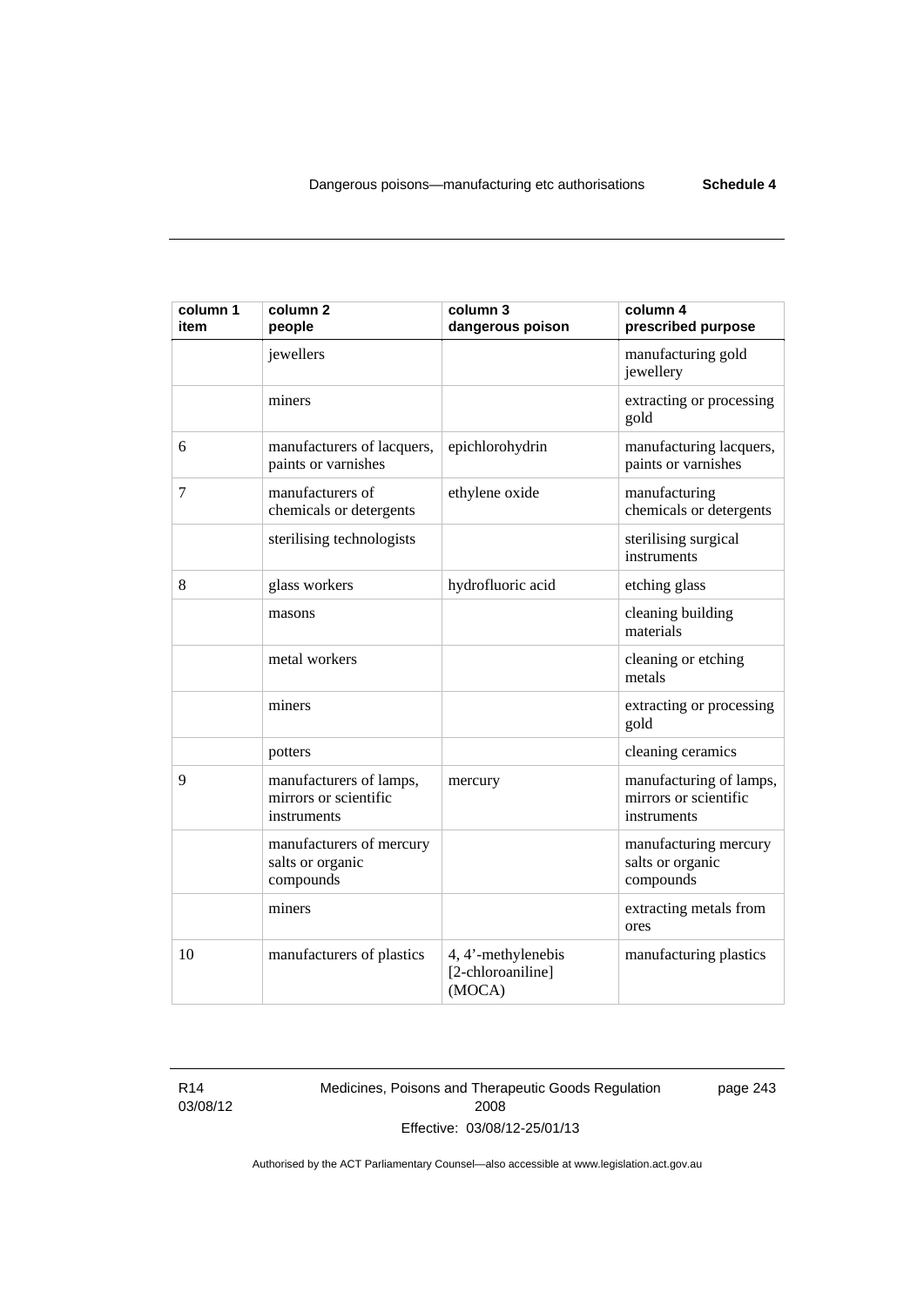### **Schedule 4** Dangerous poisons—manufacturing etc authorisations

| column 1<br>item | column <sub>2</sub><br>people                                                        | column 3<br>dangerous poison | column 4<br>prescribed purpose                                                    |
|------------------|--------------------------------------------------------------------------------------|------------------------------|-----------------------------------------------------------------------------------|
| 11               | manufacturers of<br>detergents, lubricants or<br>organic compounds                   | propylene oxide              | manufacturing<br>detergents, lubricants or<br>organic compounds                   |
| 12               | manufacturers of organic<br>compounds, paints, rust<br>removers or varnishes         | tetrachloroethane            | manufacturing organic<br>compounds, paints, rust<br>removers or varnishes         |
| 13               | manufacturers of dyes                                                                | ortho-tolidine               | manufacturing dyes                                                                |
| 14               | manufacturers of<br>disinfectants, household<br>cleaners or industrial<br>deodorants | trichloroisocyanuric acid    | manufacturing<br>disinfectants, household<br>cleaners or industrial<br>deodorants |

page 244 Medicines, Poisons and Therapeutic Goods Regulation 2008 Effective: 03/08/12-25/01/13

R14 03/08/12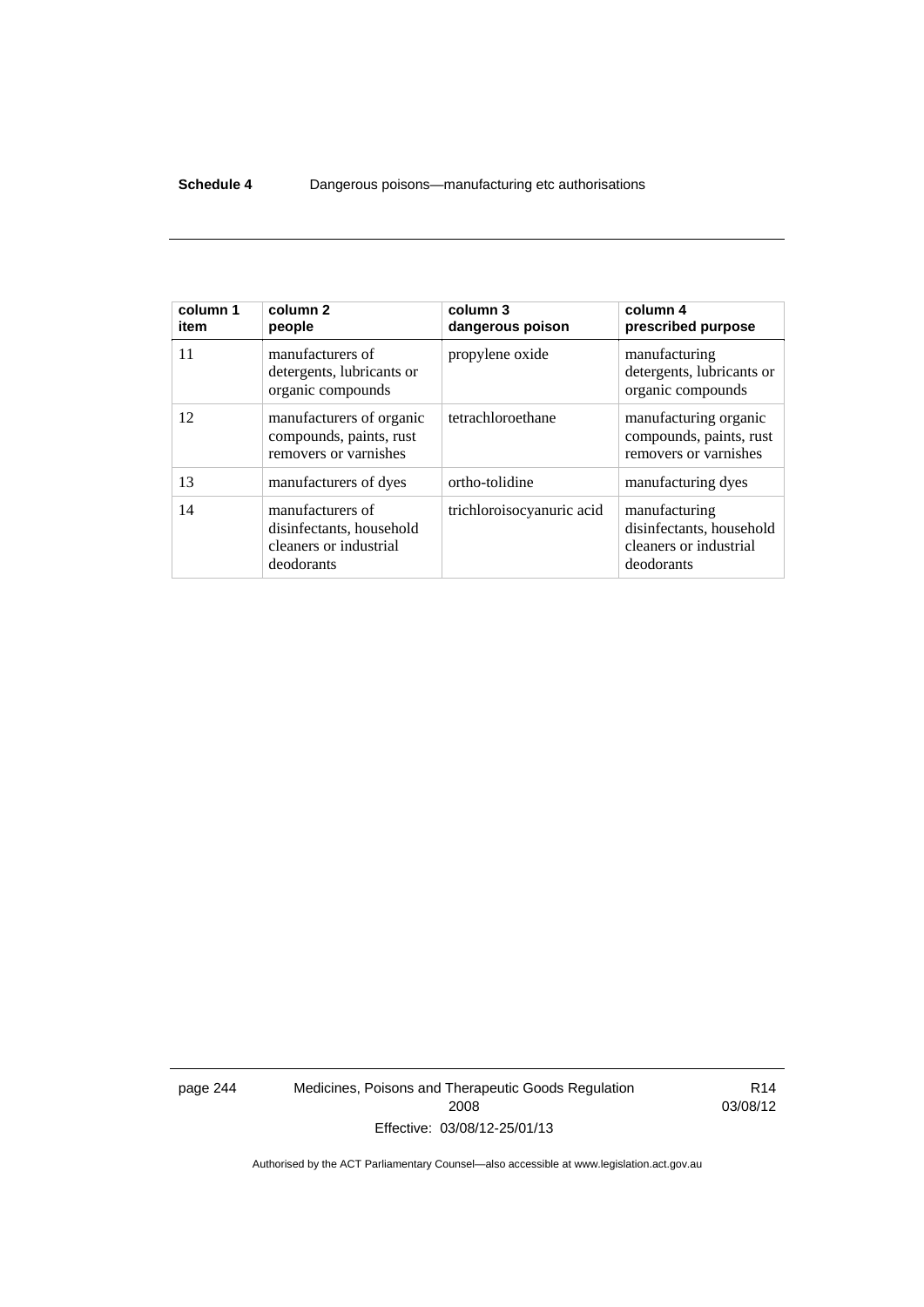# **Schedule 5 Requirements for storage receptacles**

(see s 531 and s 533)

## **Part 5.1 Medicines cabinets**

## **5.1 Medicines cabinets—general requirements**

A medicines cabinet must be constructed to prevent ready access to the cabinet's contents by cutting, sawing or unbolting.

## **5.2 Medicines cabinets—body requirements**

- (1) The body of a medicines cabinet must be constructed of a single layer of black mild steel plate at least 10mm thick and with continuous welding of all joints.
- (2) The body must have, for installation—
	- (a) 4 suitably sized holes in the cabinet's back plate; or
	- (b) 2 suitably sized holes in the back plate and 2 suitably sized holes in the cabinet's base.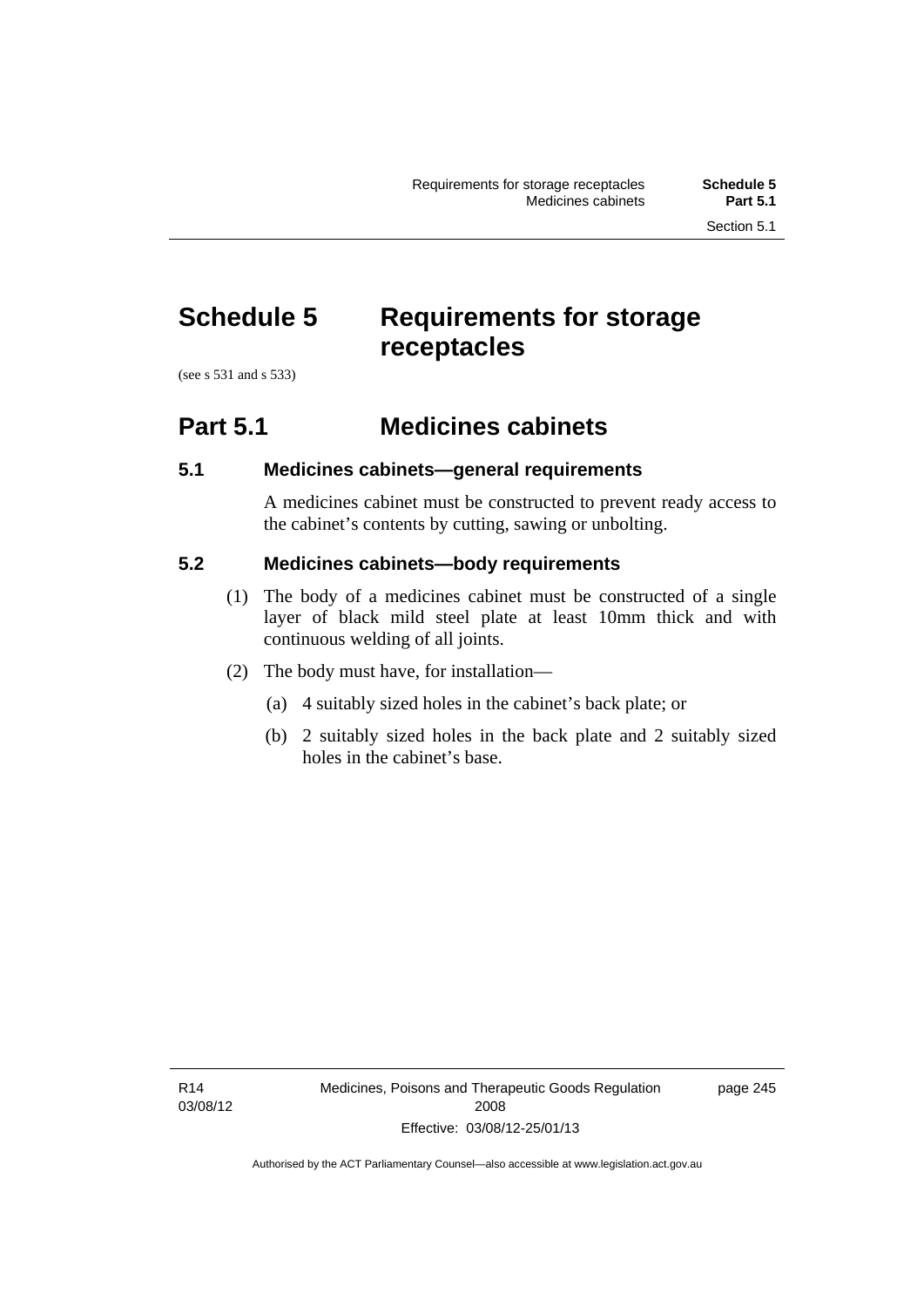## **5.3 Medicines cabinets—door requirements**

- (1) The door of a medicines cabinet must be constructed of black mild steel plate at least 10mm thick.
- (2) When the medicines cabinet door is closed, the door must—
	- (a) fit flush with the cabinet; and
	- (b) have a clearance around the door of not more than 1.5mm.
- (3) The door must be fitted with a fixed locking bar, welded to the inside face of the door near the hinge edge, that engages in a rebate in the cabinet when closed.
- (4) The hinges on the door must be—
	- (a) constructed of heavy duty steel; and
	- (b) continuous welded to the door and body of the cabinet.

## **5.4 Medicines cabinets—lock requirements**

- (1) A medicines cabinet lock must be—
	- (a) a 6-lever pick-proof lock; or
	- (b) a lock mechanism of a level of security equal to, or greater than, a 6-lever pick-proof lock.
- (2) The lock must be securely attached to the inside face of the door.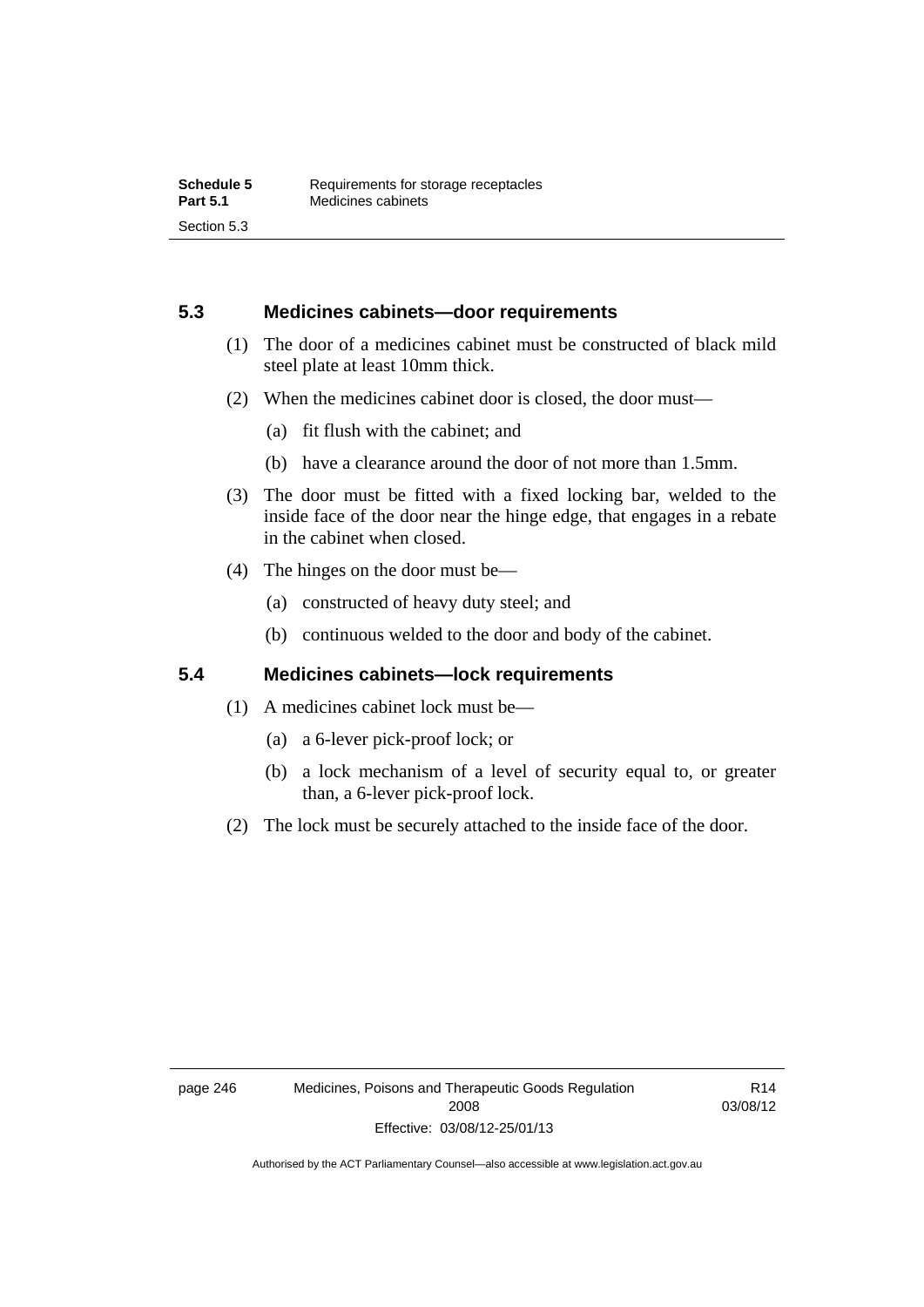## **5.5 Medicines cabinets—mounting requirements**

- (1) A medicines cabinet must be—
	- (a) embedded in a floor of reinforced concrete of at least 10mpa compressive strength; or
	- (b) securely fixed to a wall or floor (or both) in accordance with this section.
- (2) If the wall and floor are brick or concrete, the medicines cabinet must be fixed to the wall or floor (or both) by at least 4 expanding bolts.
- (3) If the wall is timber, but the floor is brick or concrete, the medicines cabinet must be fixed—
	- (a) to the floor by at least 4 expanding bolts; and
	- (b) to the wall by at least 2 coach screws into the studs as close to the top of the wall face as is possible.
- (4) If the wall and floor are timber, the medicines cabinet must be fixed to the timber frame of the wall or floor in a way that will ensure that the cabinet cannot be removed from the floor or wall within 30 minutes.
- (5) The bolts and coach screws must be at least 10mm in diameter.

page 247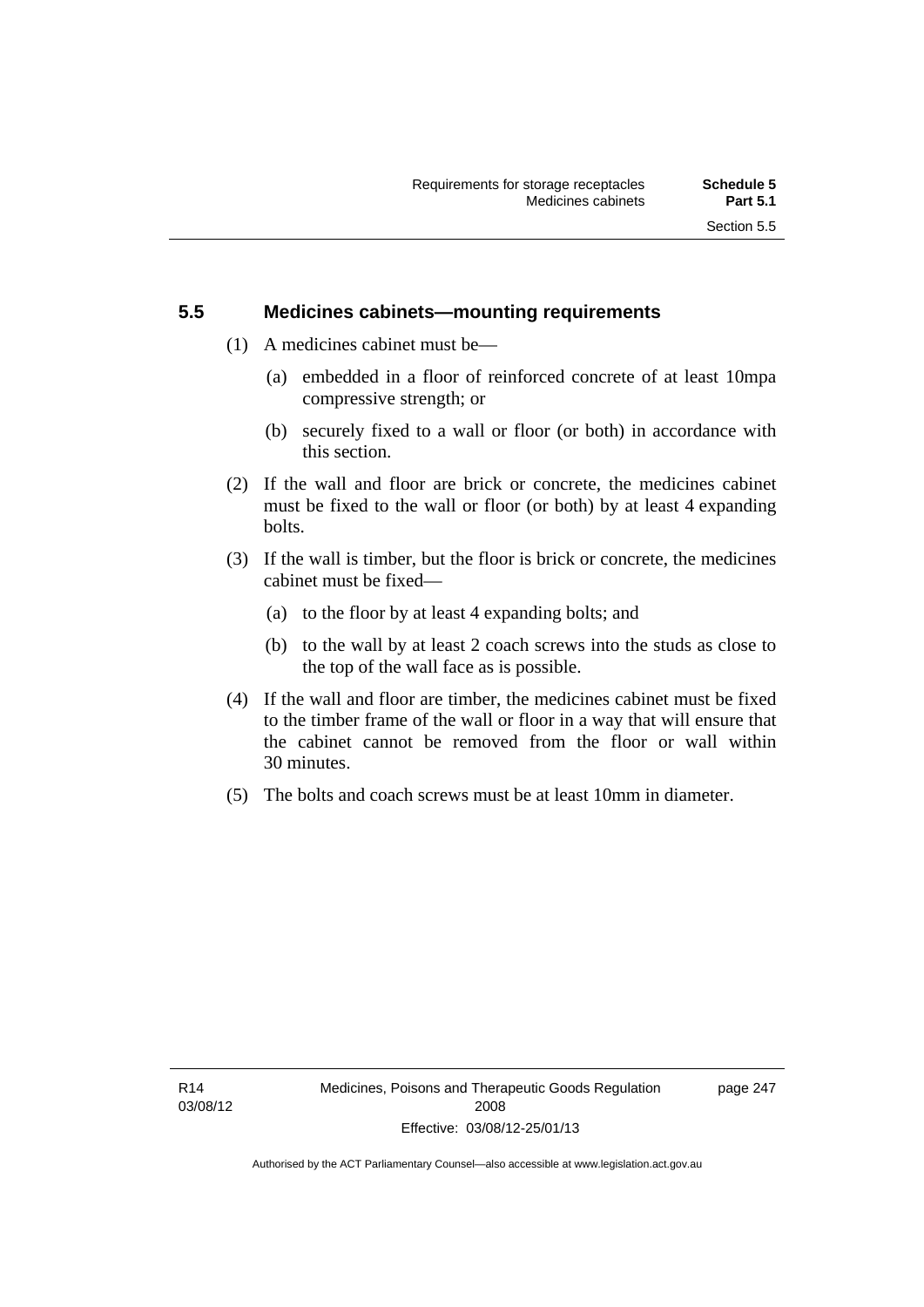## **Part 5.2 Safes, strong rooms and vaults**

## **5.6 Requirements for safes**

- (1) A safe must be constructed to prevent ready access to the safe's contents by cutting, sawing or unbolting.
- (2) When locked, a safe must reasonably be expected to resist attempts to gain entry by tools, torch or explosives for at least 30 minutes.
- $(3)$  A safe-
	- (a) may be freestanding if it weighs more than 350kg; or
	- (b) must be securely attached to, or embedded in, a concrete floor or a concrete or brick wall in a way that will ensure that the cabinet cannot be removed from the floor or wall within 30 minutes.

## **5.7 Requirements for strong rooms**

- (1) The walls, floor and ceiling of a strong room must be brick or concrete.
- (2) The strong room must be fitted with a door.
- (3) When locked, the strong room must reasonably be expected to resist attempts to gain entry by tools, torch or explosives for at least 1 hour.

## **5.8 Requirements for vaults**

- (1) The walls, floor and ceiling of a vault must be reinforced concrete.
- (2) The vault must be fitted with a door.
- (3) When locked, the vault must reasonably be expected to resist attempts to gain entry by tools, torch or explosives for at least 1 hour.

page 248 Medicines, Poisons and Therapeutic Goods Regulation 2008 Effective: 03/08/12-25/01/13

R14 03/08/12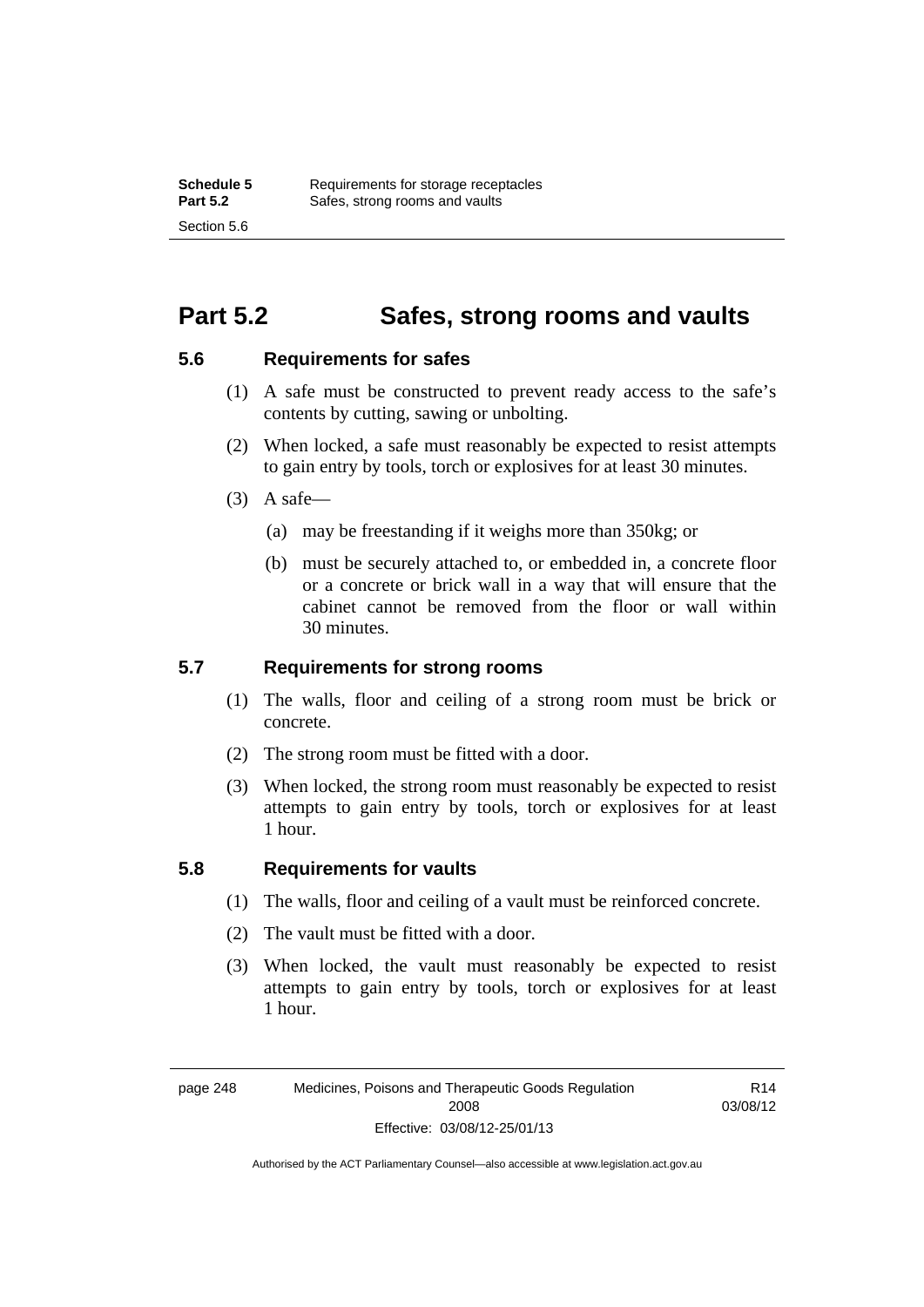# **Dictionary**

(see s 3)

- *Note 1* The Legislation Act contains definitions and other provisions relevant to this regulation.
- *Note 2* For example, the Legislation Act, dict, pt 1, defines the following terms:
	- child
	- correctional centre
	- doctor
	- enrolled nurse
	- home address
	- nurse
	- nurse practitioner
	- optometrist
	- public employee
	- reviewable decision notice.
- *Note 3* Terms used in this regulation have the same meaning that they have in the *Medicines, Poisons and Therapeutic Goods Act 2008* (see Legislation Act, s 148). For example, the following terms are defined in the *Medicines, Poisons and Therapeutic Goods Act 2008*, dictionary:
	- controlled medicine (see s 11)
	- dangerous poison (see s 12)
	- deals, with a regulated substance (see s 19)
	- deals, with a regulated therapeutic good (see s 21)
	- health practitioner
	- hospital
	- institution
	- medicines and poisons standard (see s 15)
	- prescription only medicine (see s 11)
	- prohibited substance (see s 13)
	- purchase order
	- regulated substance (see s 10)

R14 03/08/12 Medicines, Poisons and Therapeutic Goods Regulation 2008 Effective: 03/08/12-25/01/13

page 249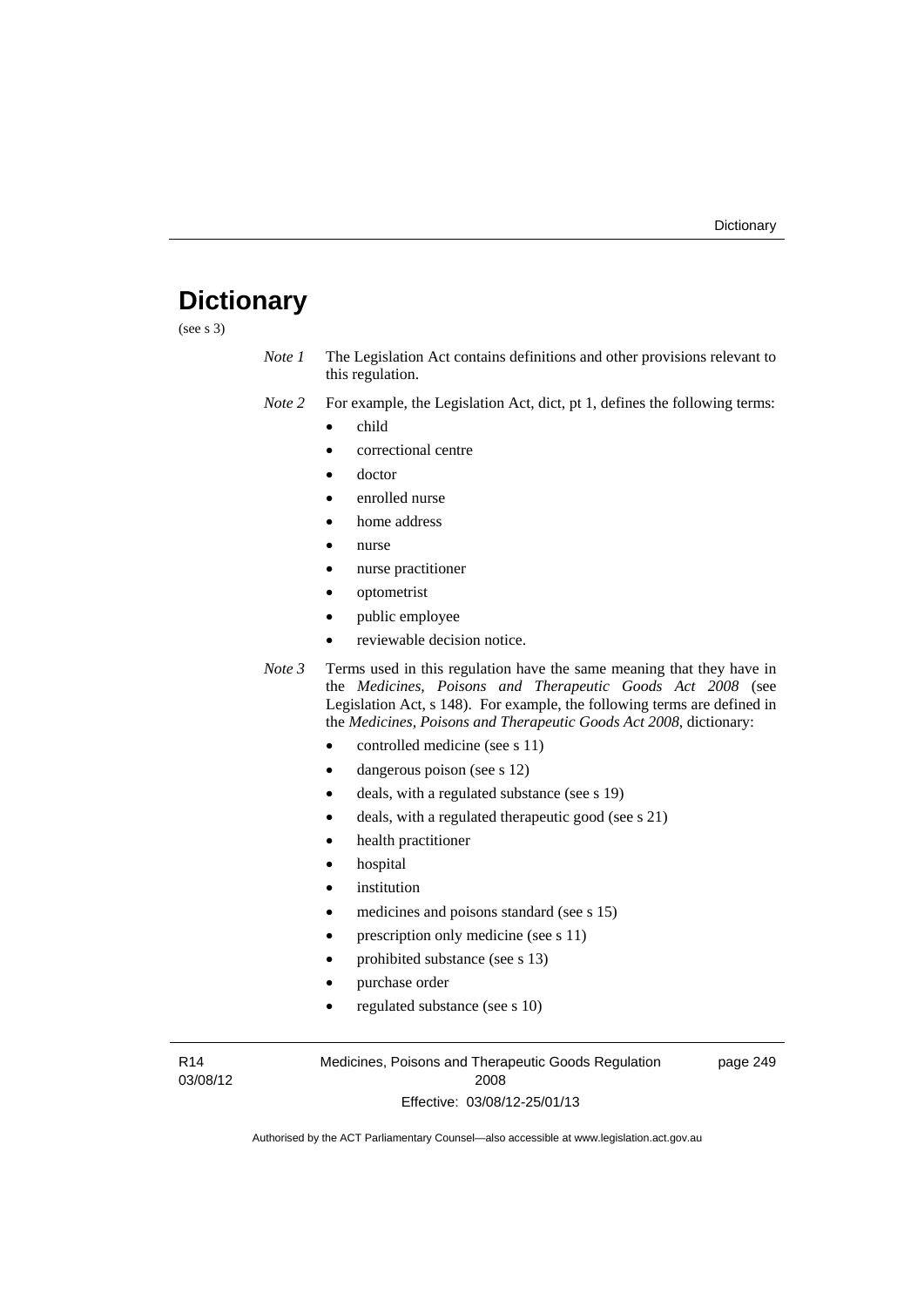- residential aged care facility
- signs
- supply (see s 24)
- supply authority (see s 23)
- ward
- written.

*appendix D medicines approval*—see section 590.

## *approved analyst* means—

- (a) an analyst appointed under the *Public Health Act 1997*, section 15 who is authorised under that Act to exercise a function under the Act; or
- (b) an analyst appointed or authorised under another territory law or a law of the Commonwealth, a State or another Territory.

*Australian code of good wholesaling practice for therapeutic goods for human use* means the *Australian Code of Good Wholesaling Practice for Therapeutic Goods for Human Use*  prepared by the National Coordinating Committee on Therapeutic Goods, as in force from time to time.

*Note* The code is accessible at www.tga.gov.au.

*authorised midwife*—see the *National Health Act 1953* (Cwlth), section 84 (1), definition of *authorised midwife***.**

*bioequivalent*—a form of a substance is the *bioequivalent* of another form of the substance if the forms are physiologically equivalent in their clinical effect.

*CHO* means chief health officer.

*community pharmacy* means a pharmacy at a place other than an institution.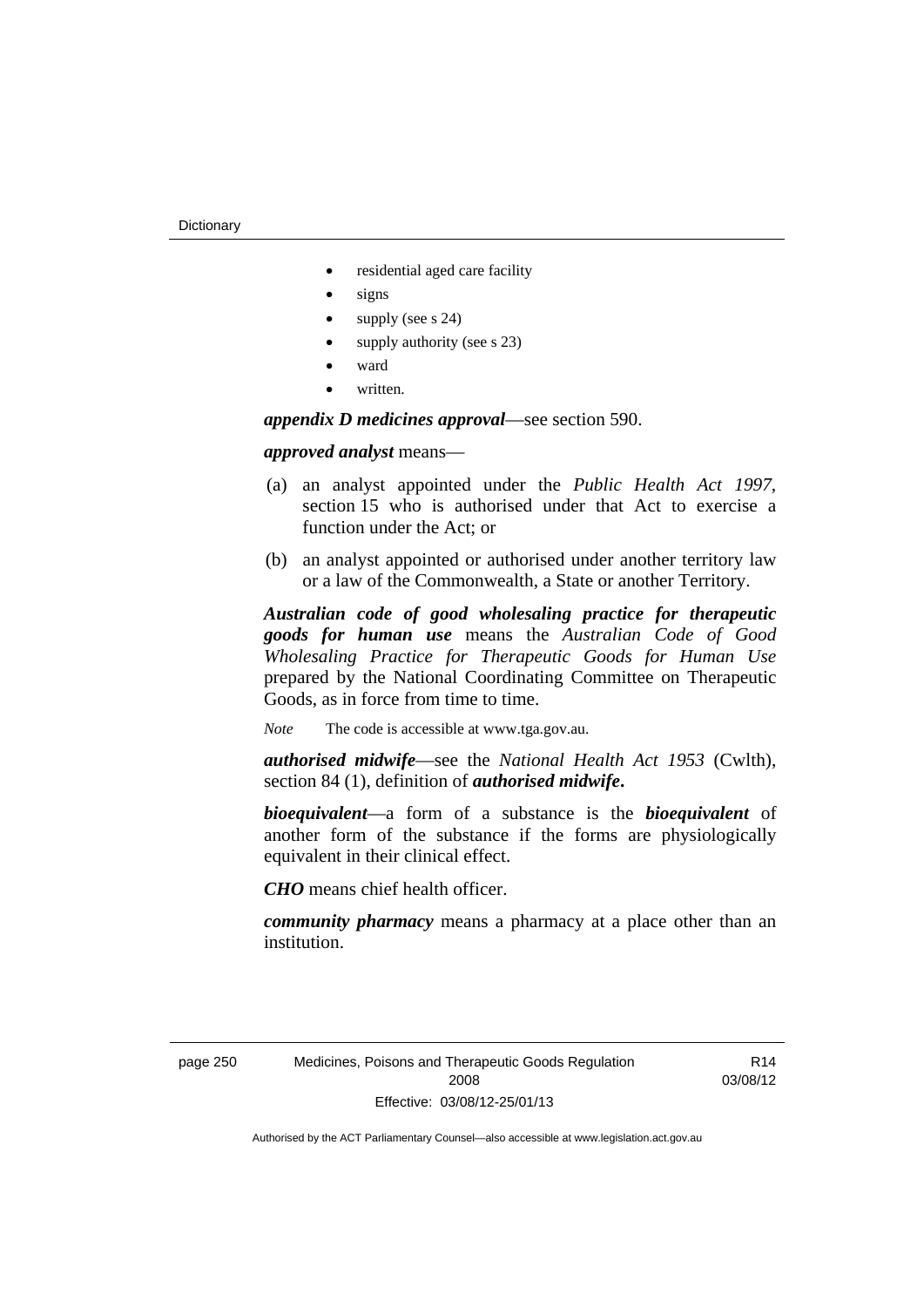*complying purchase order* means—

- (a) for a medicine—a purchase order that complies with section 62; or
- (b) for a dangerous poison—a purchase order that complies with section 721; or
- (c) for an appendix C substance or prohibited substance—see section 772.

*condition 1*, for a doctor prescribing or supplying a designated appendix D medicine to a woman of child-bearing age, for schedule 3 (Designated appendix D medicines—standing approvals)—see schedule 3, section 3.1.

*condition 2*, for a doctor prescribing or supplying a designated appendix D medicine to a woman of child-bearing age, for schedule 3—see schedule 3, section 3.1.

*condition 3*, for a doctor prescribing or supplying a designated appendix D medicine to a woman of child-bearing age, for schedule 3—see schedule 3, section 3.1.

*condition 4*, for a doctor prescribing or supplying a designated appendix D medicine to a woman of child-bearing age, for schedule 3—see schedule 3, section 3.1.

*controlled medicines approval*—see section 550.

*controlled medicines register* means a register for controlled medicines.

*controlled medicines research and education program licence* see section 600.

*custodian*, of an animal, means—

- (a) an adult who has lawful custody of the animal; or
- (b) if the animal is owned by a child or a person with a guardian a parent or guardian of the child or person.

R14 03/08/12 Medicines, Poisons and Therapeutic Goods Regulation 2008 Effective: 03/08/12-25/01/13 page 251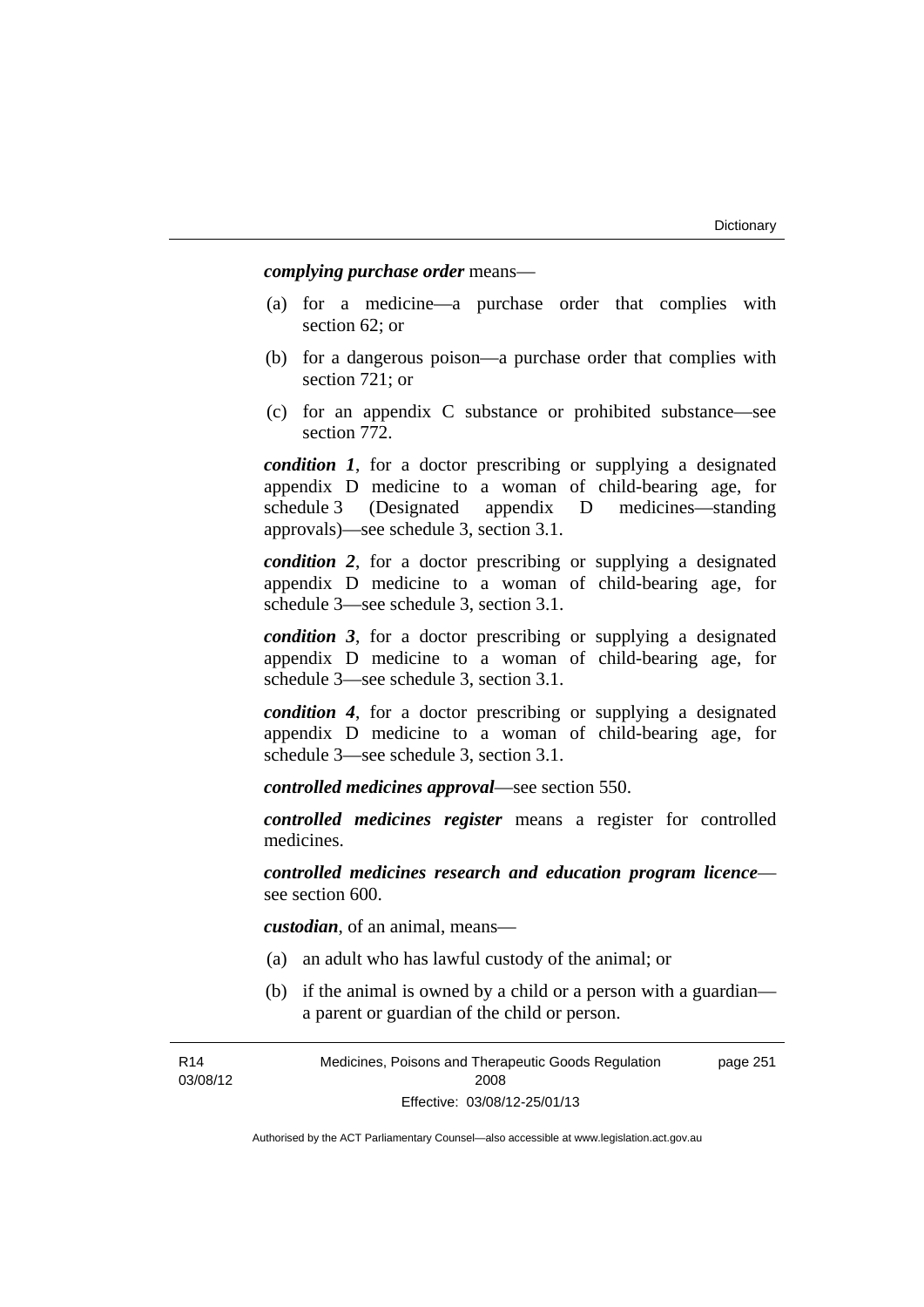*CYP authorised person*—see the *Children and Young People Act 2008*, dictionary, definition of *authorised person*.

*CYP detention place* means a detention place under the *Children and Young People Act 2008*.

*dangerous poisons manufacturers licence*—see section 700.

*dangerous poisons register* means a register for dangerous poisons.

*dangerous poisons research and education program licence*—see section 700.

*dangerous poisons suppliers licence*—see section 700.

*day hospital* means a facility where a person is admitted for surgical or medical treatment and discharged on the same day.

*dentist* does not include a trainee dentist.

*Note* See the definition of *trainee*.

*designated appendix D medicine* means a medicine listed in schedule 3, (Designated appendix D medicines—standing approvals), part 3.2, column 3.

*Note* The medicines are included in the medicines and poisons standard, appendix D.

*designated prescriber*, for part 13.1 (Controlled medicines approvals)—see section 551.

*designated prescription only medicine*, for part 4.3 (Authorisation to supply without prescription in emergencies)—see section 250.

*detainee*—see the *Corrections Management Act 2007*, section 6.

*disability care* means care that is provided to a person with a disability in a residential facility in which the person is also provided with accommodation that includes—

 (a) appropriate staff to meet the nursing and personal care needs of the person; and

R14 03/08/12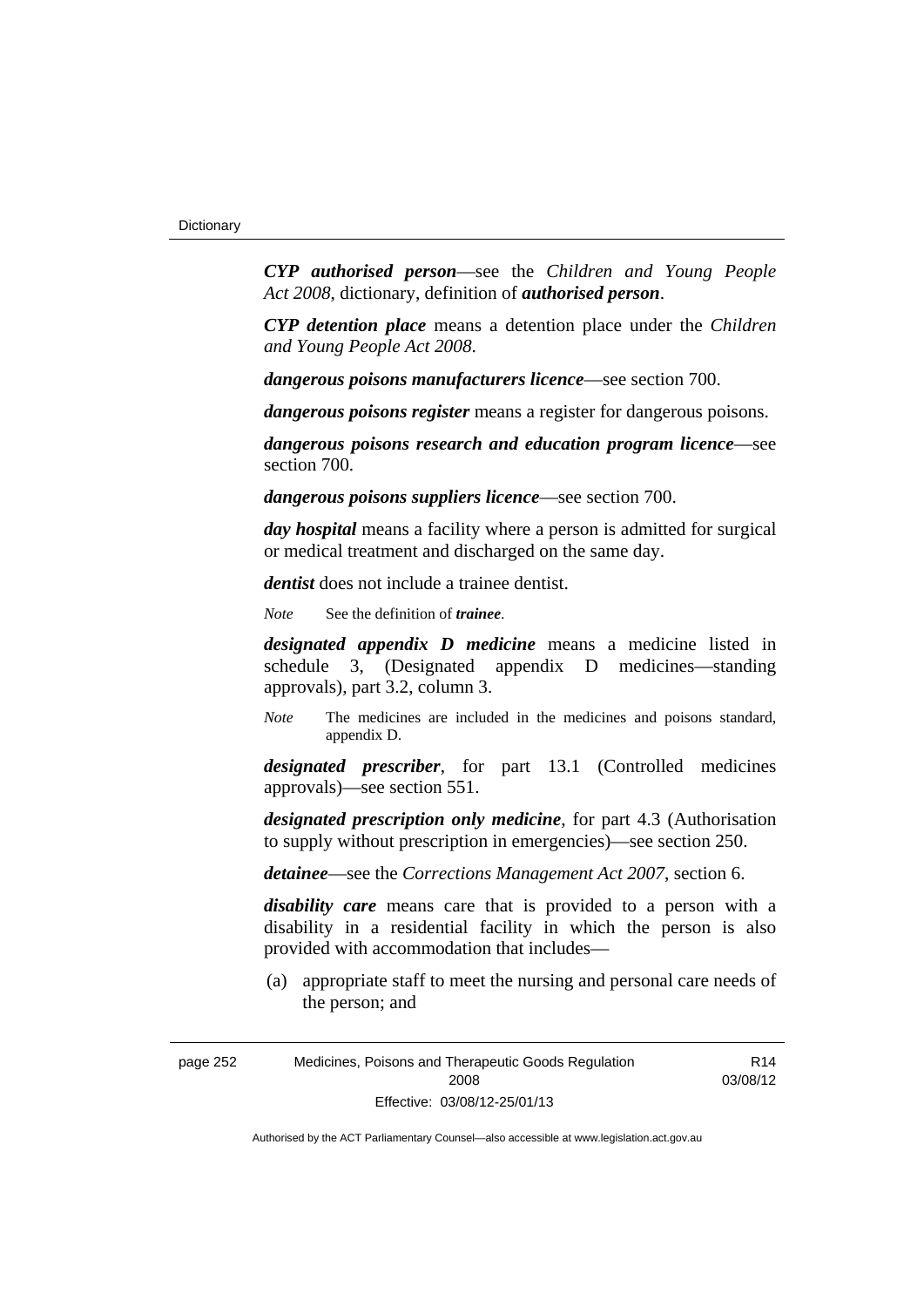- (b) meals and cleaning services; and
- (c) furnishings, furniture and equipment for the provision of the care and accommodation.

*doctor* does not include an intern doctor.

*Note* See the definition of *intern*.

*eligible midwife*—see the *National Health Act 1953* (Cwlth), section 84AAE**.**

*endorsement*, for division 13.1.4 (Endorsements to treat drug-dependency)—see section 580.

*environmental authorisation* means—

- (a) an environmental authorisation under the *Environment Protection Act 1997*; or
- (b) an authorisation (however described) under a Commonwealth or State law that corresponds to the environmental authorisation mentioned in paragraph (a).

*first-aid kit* includes a portable bag or container of medicines and other medical supplies kept by a person for health care or emergency treatment.

*first-aid kit licence*—see section 600.

*health profession* means—

- (a) a health profession under the *Health Practitioner Regulation National Law (ACT)*, section 5 (Definitions); and
- (b) includes a health profession under the *Health Professionals Act 2004*, dictionary.

*health professional* means a person who is registered under the *Health Professionals Act 2004*.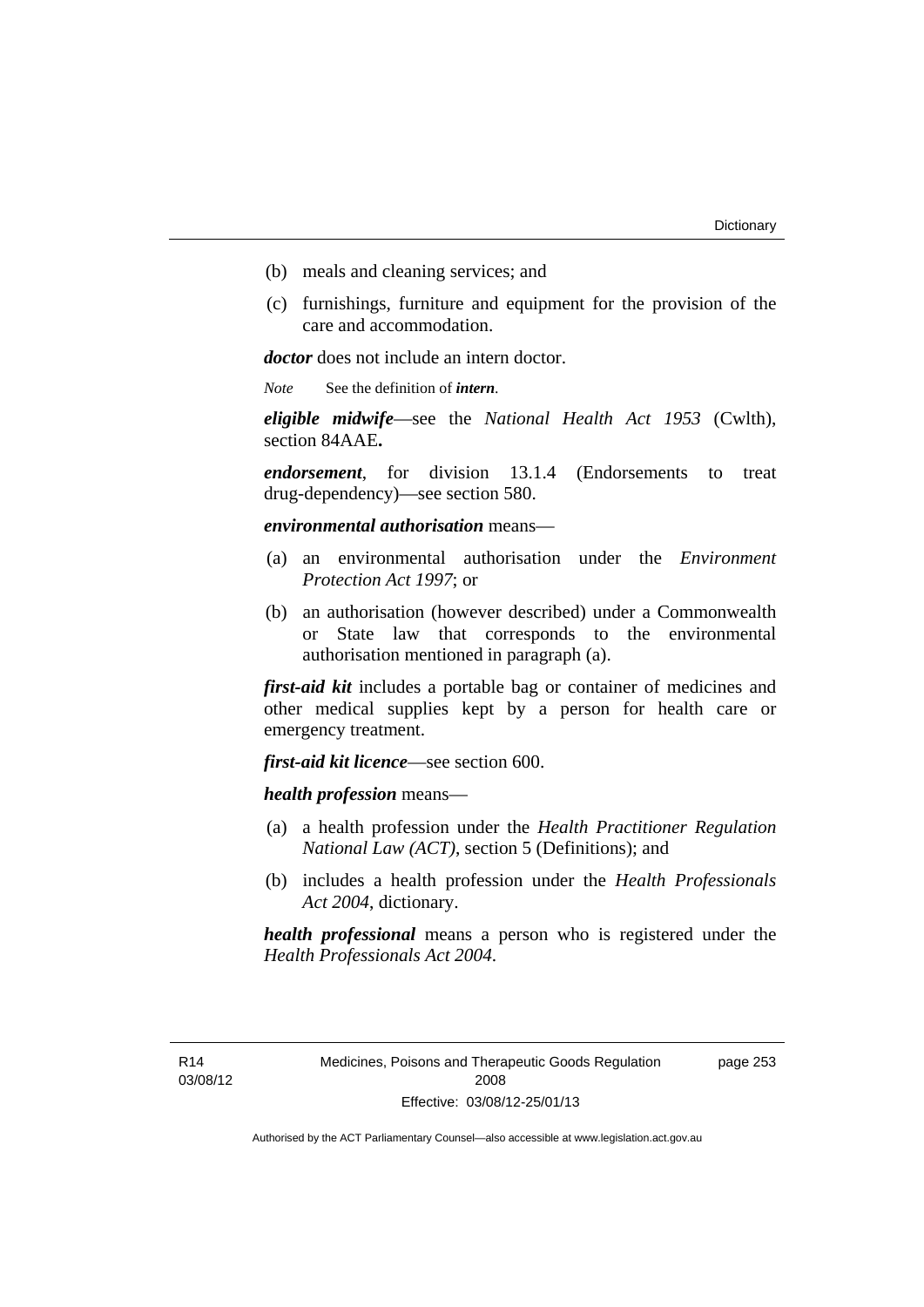*in-patient*, at an institution, includes—

- (a) a patient being treated at an emergency department of the institution; and
- (b) for a correctional centre—a detainee; and
- (c) for a CYP detention place—a young detainee.
- *Note* A correctional centre and a CYP detention place is an institution (see s 652).

*intern*, in relation to a doctor or pharmacist, means—

- (a) for a doctor—a person holding limited or provisional registration to practise in the medical profession under the *Health Practitioner Regulation National Law (ACT)*, for the purpose of undertaking a period of supervised practice that the person has started; and
- (b) for a pharmacist—a person holding limited or provisional registration to practise in the pharmacy profession under the *Health Practitioner Regulation National Law (ACT)*, for the purpose of undertaking a period of supervised practice or course of training, or both, to allow the person to be registered to practice without supervision.

*key*, for chapter 11 (Storage of medicines)—see section 511.

*manufacturer's pack* means a primary pack for a medicine that is supplied by a manufacturer.

*Note* See the definition of *primary pack*.

*medical records* includes—

- (a) for a person at an institution—the person's clinical records and a medication chart for the person at the institution; and
- (b) for a person who is not at an institution and is being treated by a prescriber—any record the prescriber keeps about the person.

| page 254 | Medicines, Poisons and Therapeutic Goods Regulation |
|----------|-----------------------------------------------------|
|          | 2008                                                |
|          | Effective: 03/08/12-25/01/13                        |

R14 03/08/12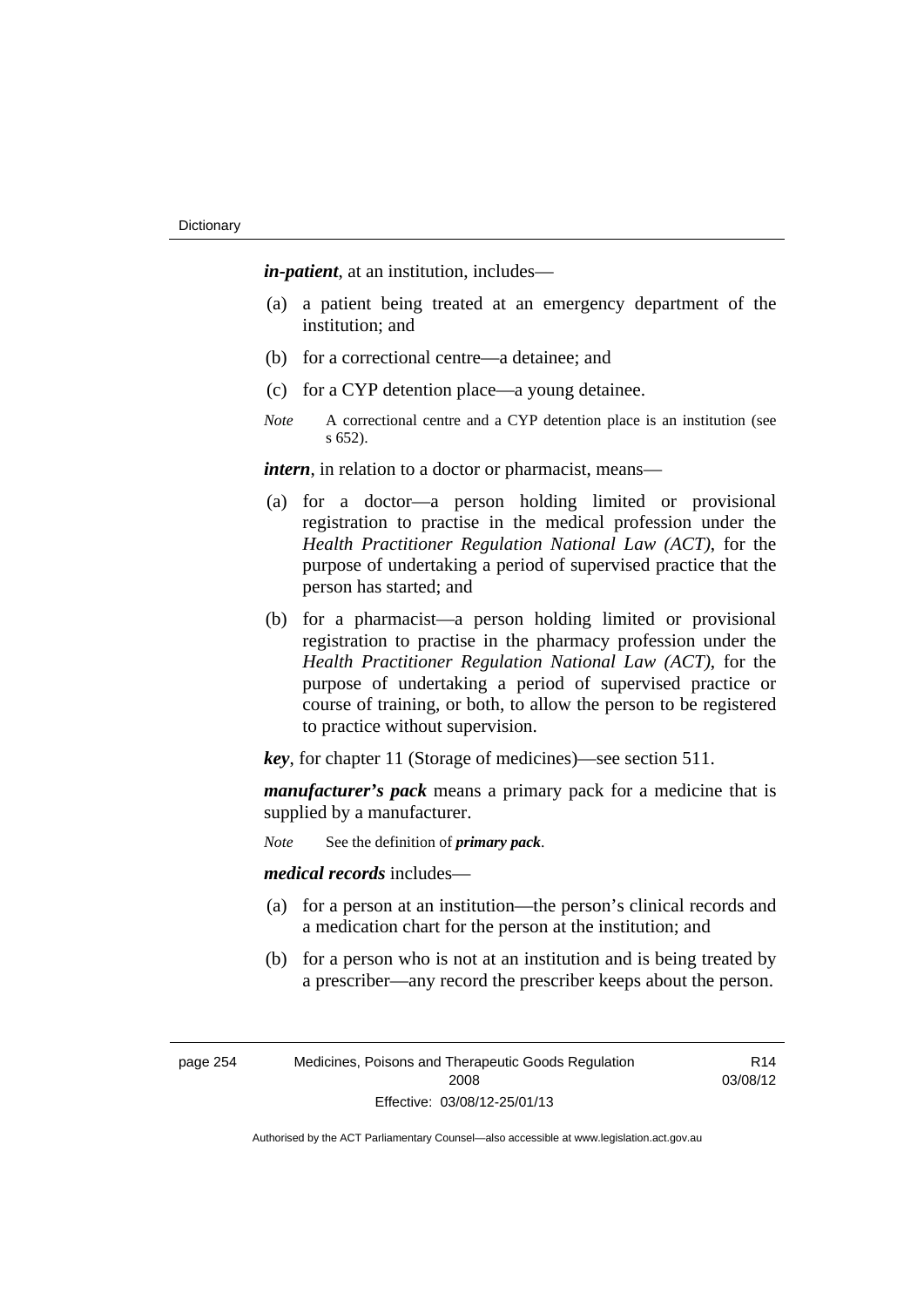*medicines Australia code of conduct* means the *Medicines Australia Code of Conduct*, authorised by the Australian Competition and Consumer Commission, as in force from time to time.

*Note* The code is accessible at www.medicinesaustralia.com.au.

*medicines wholesalers licence*—see section 600.

*national list* means the list in the Optometry Endorsement Scheduled Medicines Registration Standard, table 1.

*nurse practitioner*, for chapter 11 and chapter 12, does not include a person holding limited or provisional registration to practise as a nurse practitioner.

*opioid dependency treatment guidelines* means the guidelines approved under section 630 (Guidelines for treatment of opioid dependency).

*opioid dependency treatment licence*—see section 600.

*optical device*, for chapter 22 (Therapeutic goods)—see section 800.

*Optometry Endorsement Scheduled Medicines Registration Standard* means the Optometry Endorsement Scheduled Medicines Registration Standard approved by the Ministerial Council under the *Health Practitioner Regulation National Law (ACT)*, section 12 as in force from time to time.

*Note* The Optometry Endorsement Scheduled Medicines Registration Standard is accessible at www.optometryboard.gov.au.

*personal custody*, of a key by a person, for part 11.4 (Additional storage requirements for controlled medicines)—see section 530.

*pharmaceutical benefits scheme* means the scheme for the supply of pharmaceutical benefits established under the *National Health Act 1953* (Cwlth), part 7.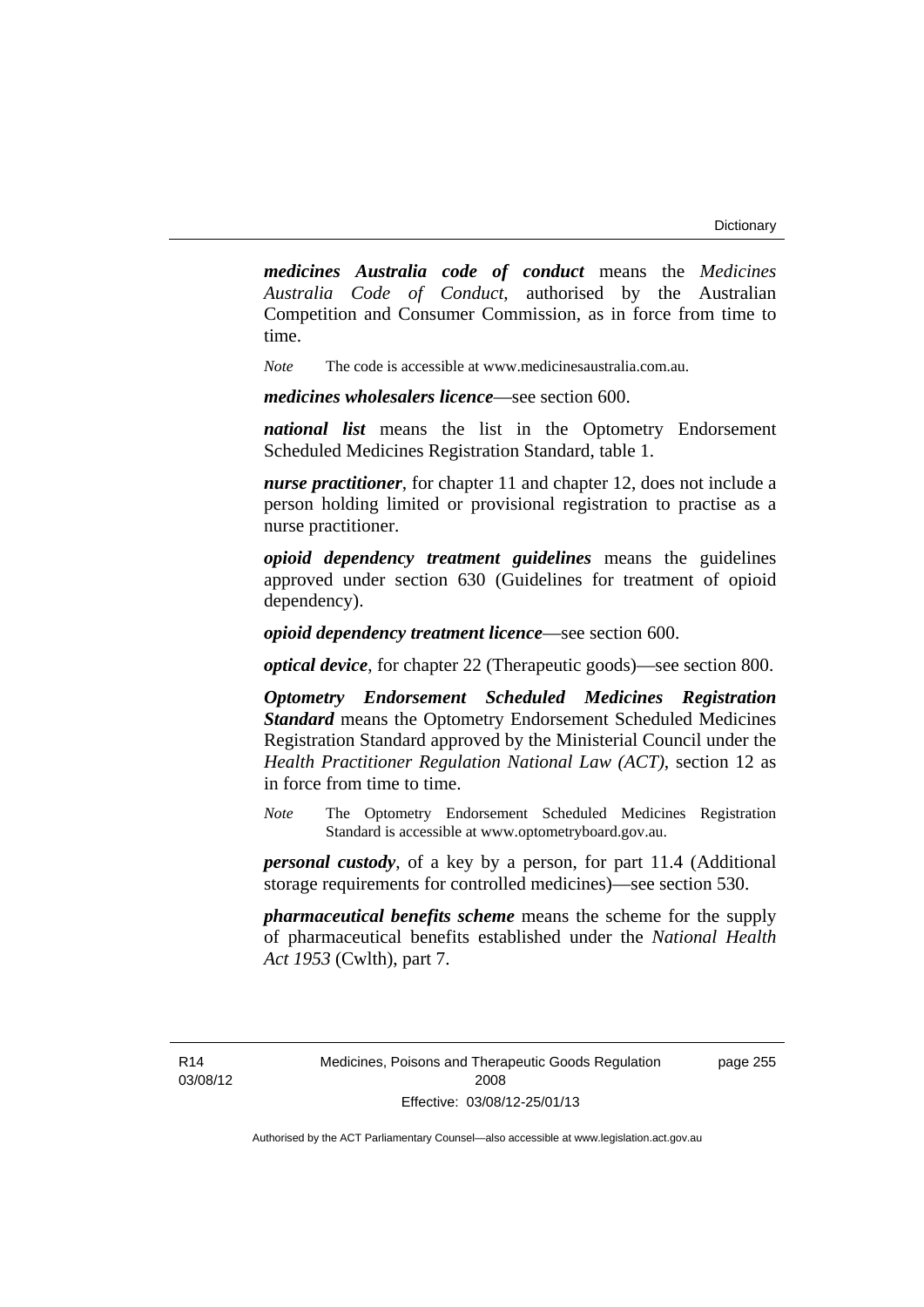*pharmacist* does not include an intern pharmacist.

*Note* See the definition of *intern*.

*pharmacy medicines rural communities licence*—see section 600.

*prescribed person*, for chapter 11 (Storage of medicines)—see section 510.

*prescriber*, in relation to a medicine, means a person in relation to whom prescribing the medicine is included in schedule 1, column 3 in relation to the person.

*prescription*, in relation to an optical device, for chapter 22 (Therapeutic Goods)—see section 800.

*Note Prescription*, in relation to a medicine—see the Act, dictionary.

*primary pack* means the pack in which a regulated substance and its immediate container or immediate wrapper or measure pack are presented for sale or supply.

*Note* This is the same as the definition in the medicines and poisons standard, par 1 (l), and is included because of its relationship to the meaning of *manufacturer's pack*. Other terms defined in the standard have the same meaning in this regulation, see the Act, s 16 (1).

*prohibited substance*, for chapter 21 (Prohibited and appendix C substances)—see section 760.

*prohibited substances register* means a register for prohibited substances.

*prohibited substances research and education program licence* see section 761.

*pseudoephedrine record*—see section 171 (c).

*recognised research institution*—see the Act, section 20 (5).

*relevant expiry date*, for a medicine, means—

 (a) if the medicine is from 1 batch—the expiry date for the batch; or

page 256 Medicines, Poisons and Therapeutic Goods Regulation 2008 Effective: 03/08/12-25/01/13

R14 03/08/12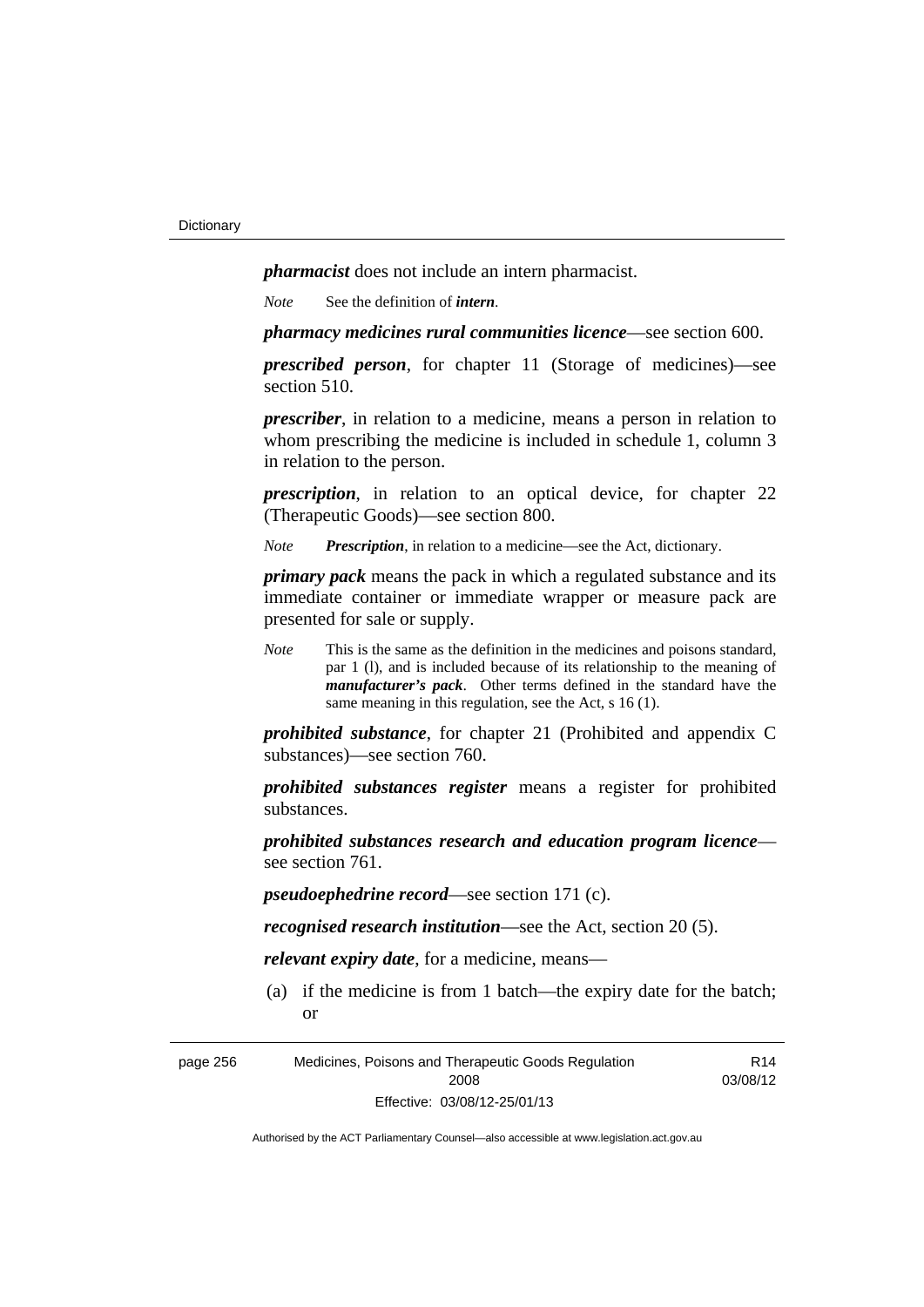(b) if the medicine is from more than 1 batch—the expiry date that is closest to the date of dispensing.

### *relevant law*—

- (a) for chapter 16 (Low and moderate harm poisons)—see section 660; and
- (b) for part 19.3 (Packaging and labelling of dangerous poisons) see section 730.

*requisition* includes issue a requisition.

*reviewable decision*, for chapter 23 (Notification and review of decisions)—see section 850.

*retail sale*, for division 4.2.7 (Selling pseudoephedrine by retail) see section 170.

*schedule 1*—a reference to *schedule 1* includes a reference to a provision of the schedule.

*scientifically qualified person* means—

- (a) a dentist, doctor, pharmacist, or veterinary surgeon; or
- (b) a person who has been awarded a doctorate for scientific studies by the person.
- *Note Dentist*, *doctor*, *pharmacist* and *veterinary surgeon* does not include an intern or trainee (see defs of these terms).

*scope of employment* includes scope of engagement as a contractor.

*specialist* means—

- (a) a person holding specialist registration to practise in the medical profession under the *Health Practitioner Regulation National Law (ACT)*; or
- (b) a person holding limited or provisional registration to practise in the medical profession under the *Health Practitioner Regulation National Law (ACT)*, for the purpose of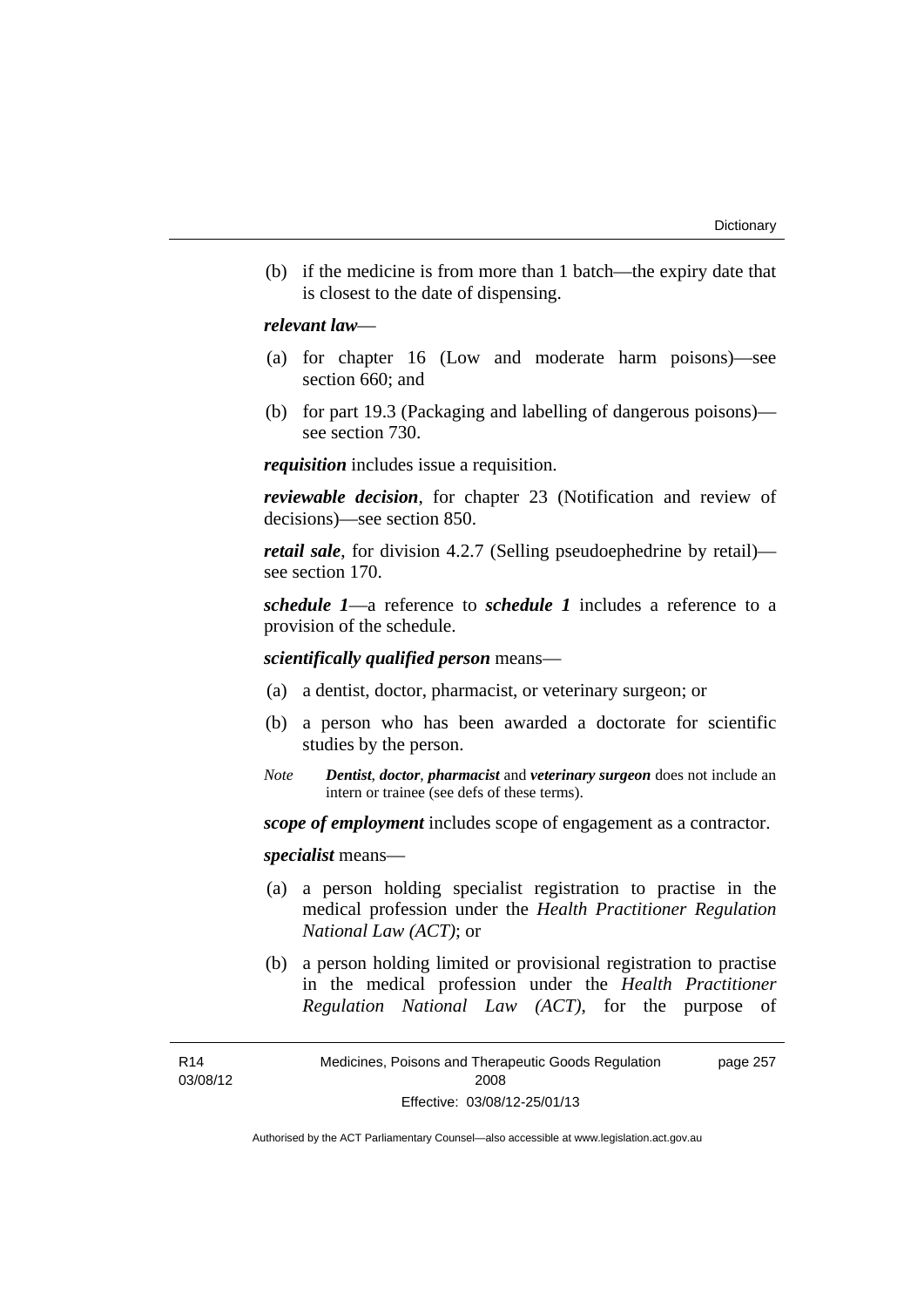undertaking a period of supervised practice under the supervision of a person mentioned in paragraph (a), the successful completion of which means that the person is eligible for specialist registration under that Law.

*specialist area*, for a health profession, means—

- (a) a recognised speciality under the *Health Practitioner Regulation National Law (ACT)*; or
- (b) a specialist area under the *Health Professionals Regulation 2004*.

*terminal illness*—a person has a *terminal illness* if a specialist diagnoses the person as having a terminal illness and estimates the person's life expectancy to be less than 1 year.

*Note Specialist* includes a doctor training in a specialist area (see def *specialist*).

*trainee*, in relation to a health practitioner (other than a doctor or pharmacist) means a person holding limited or provisional registration to practise in a health profession under the *Health Practitioner Regulation National Law (ACT)*, for the purpose of undertaking a period of supervised practice or course of training, or both, to allow the person to be registered to practice without supervision.

#### **Examples—references to trainee**

trainee dentist, trainee nurse and trainee veterinary surgeon

- *Note 1* For doctors and pharmacists, see the definition of *intern*.
- *Note 2* An example is part of the regulation, is not exhaustive and may extend, but does not limit, the meaning of the provision in which it appears (see Legislation Act, s 126 and s 132).

*veterinary surgeon* does not include a trainee veterinary surgeon.

*Note* See the definition of *trainee*.

page 258 Medicines, Poisons and Therapeutic Goods Regulation 2008 Effective: 03/08/12-25/01/13

R14 03/08/12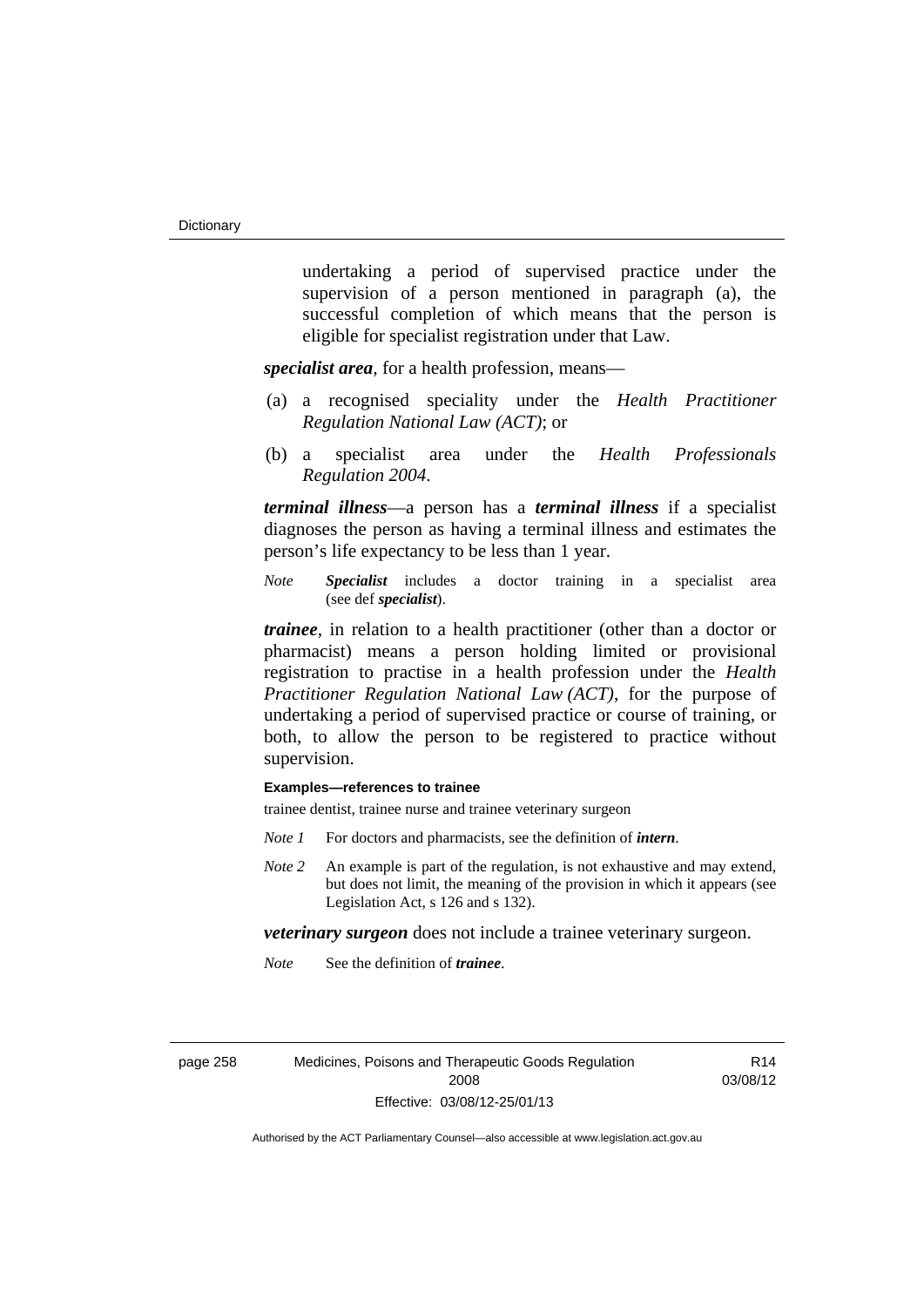*walk-in centre* means a non-residential facility operated by the Territory for the treatment and care for people with minor illness or injury.

*young detainee*—see the *Children and Young People Act 2008*, section 95.

R14 03/08/12 Medicines, Poisons and Therapeutic Goods Regulation 2008 Effective: 03/08/12-25/01/13

page 259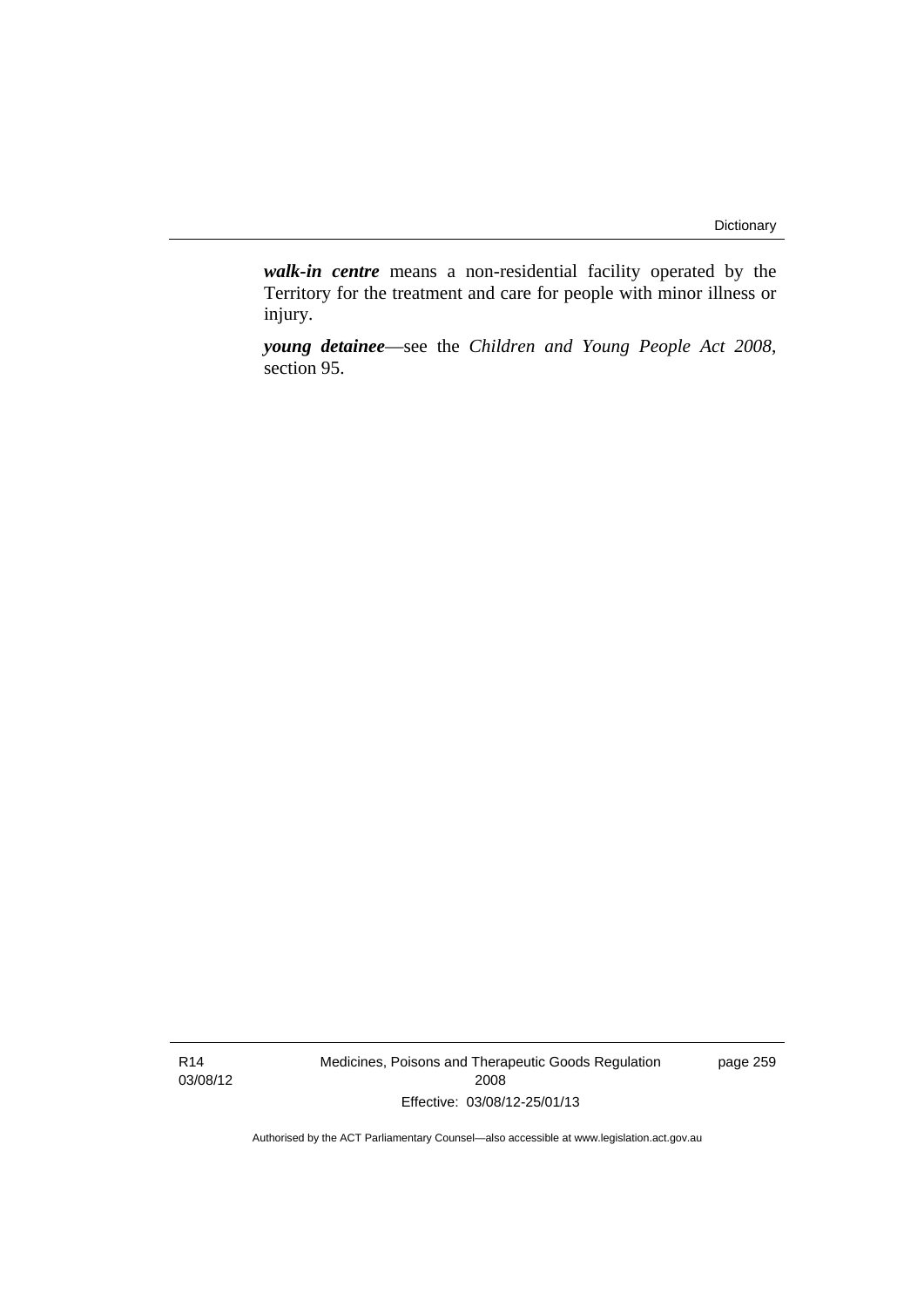1 About the endnotes

## **Endnotes**

## **1 About the endnotes**

Amending and modifying laws are annotated in the legislation history and the amendment history. Current modifications are not included in the republished law but are set out in the endnotes.

Not all editorial amendments made under the *Legislation Act 2001*, part 11.3 are annotated in the amendment history. Full details of any amendments can be obtained from the Parliamentary Counsel's Office.

Uncommenced amending laws are not included in the republished law. The details of these laws are underlined in the legislation history. Uncommenced expiries are underlined in the legislation history and amendment history.

If all the provisions of the law have been renumbered, a table of renumbered provisions gives details of previous and current numbering.

The endnotes also include a table of earlier republications.

| $A = Act$<br>$AF =$ Approved form<br>$am = amended$<br>$amdt = amendment$<br>$AR = Assembly resolution$<br>$ch = chapter$<br>$CN =$ Commencement notice<br>$def = definition$<br>$DI = Disallowable instrument$<br>$dict = dictionary$<br>disallowed = disallowed by the Legislative<br>Assembly<br>$div = division$<br>$exp = expires/expired$<br>$Gaz = gazette$<br>$hdg = heading$<br>$IA = Interpretation Act 1967$<br>$ins = inserted/added$<br>$LA =$ Legislation Act 2001<br>$LR =$ legislation register | NI = Notifiable instrument<br>$o = order$<br>$om = omitted/repealed$<br>$ord = ordinance$<br>$orig = original$<br>par = paragraph/subparagraph<br>$pres = present$<br>$prev = previous$<br>$(\text{prev}) = \text{previously}$<br>$pt = part$<br>$r = rule/subrule$<br>$reloc = relocated$<br>$renum = renumbered$<br>$R[X]$ = Republication No<br>$RI = reissue$<br>$s = section/subsection$<br>$sch = schedule$<br>$sdiv = subdivision$<br>$SL = Subordinate$ law<br>$sub =$ substituted |
|-----------------------------------------------------------------------------------------------------------------------------------------------------------------------------------------------------------------------------------------------------------------------------------------------------------------------------------------------------------------------------------------------------------------------------------------------------------------------------------------------------------------|--------------------------------------------------------------------------------------------------------------------------------------------------------------------------------------------------------------------------------------------------------------------------------------------------------------------------------------------------------------------------------------------------------------------------------------------------------------------------------------------|
| $LRA =$ Legislation (Republication) Act 1996<br>$mod = modified/modification$                                                                                                                                                                                                                                                                                                                                                                                                                                   | underlining = whole or part not commenced<br>or to be expired                                                                                                                                                                                                                                                                                                                                                                                                                              |
|                                                                                                                                                                                                                                                                                                                                                                                                                                                                                                                 |                                                                                                                                                                                                                                                                                                                                                                                                                                                                                            |

## **2 Abbreviation key**

page 260 Medicines, Poisons and Therapeutic Goods Regulation 2008 Effective: 03/08/12-25/01/13

R14 03/08/12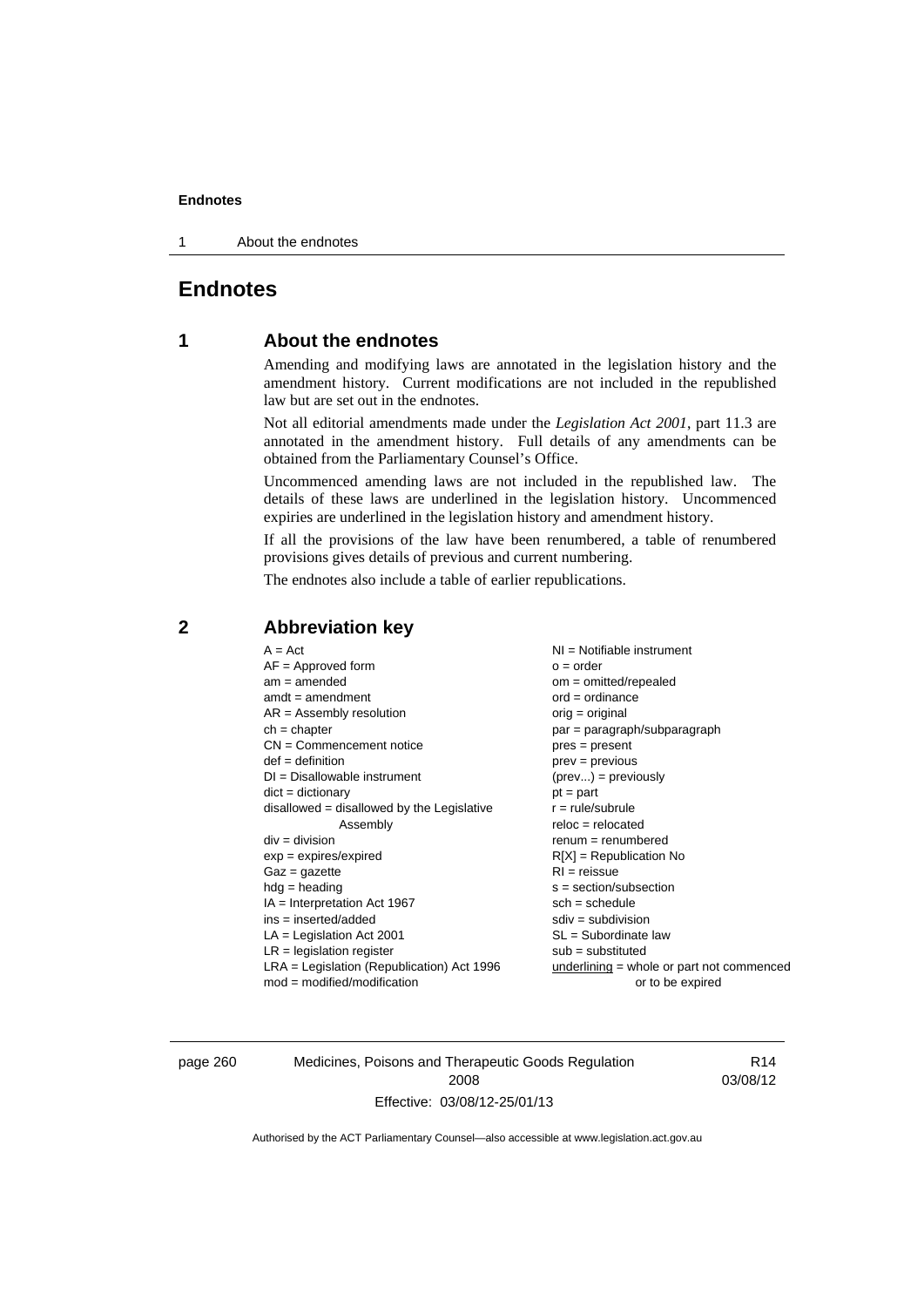### **3 Legislation history**

### **Medicines, Poisons and Therapeutic Goods Regulation 2008 SL2008-42**

notified LR 15 September 2008

s 1, s 2 commenced 15 September 2008 (LA s 75 (1))

- remainder commenced 14 February 2009 (s 2 and see Medicines,
- Poisons and Therapeutic Goods Act 2008 A2008-26, s 2 and LA s 79)

as amended by

### **Medicines, Poisons and Therapeutic Goods Amendment Regulation 2009 (No 1) SL2009-27**

notified LR 5 June 2009 s 1, s 2 commenced 5 June 2009 (LA s 75 (1)) remainder commenced 6 June 2009 (s 2)

#### **Statute Law Amendment Act 2009 (No 2) A2009-49 sch 3 pt 3.51**

notified LR 26 November 2009

s 1, s 2 commenced 26 November 2009 (LA s 75 (1))

sch 3 pt 3.51 commenced 17 December 2009 (s 2)

#### **Medicines, Poisons and Therapeutic Goods Amendment Regulation 2010 (No 1) SL2010-1**

notified LR 21 January 2010 s 1, s 2 commenced 21 January 2010 (LA s 75 (1)) remainder commenced 22 January 2010 (s 2)

### **Medicines, Poisons and Therapeutic Goods Amendment Regulation 2010 (No 2) SL2010-2**

notified LR 21 January 2010 s 1, s 2 commenced 21 January 2010 (LA s 75 (1)) remainder commenced 22 January 2010 (s 2)

### **Health Practitioner Regulation National Law (ACT) Act 2010 A2010-10 sch 2 pt 2.15**

notified LR 31 March 2010 s 1, s 2 commenced 31 March 2010 (LA s 75 (1)) sch 2 pt 2.15 commenced 1 July 2010 (s 2 (1) (a))

R14 03/08/12 Medicines, Poisons and Therapeutic Goods Regulation 2008 Effective: 03/08/12-25/01/13

page 261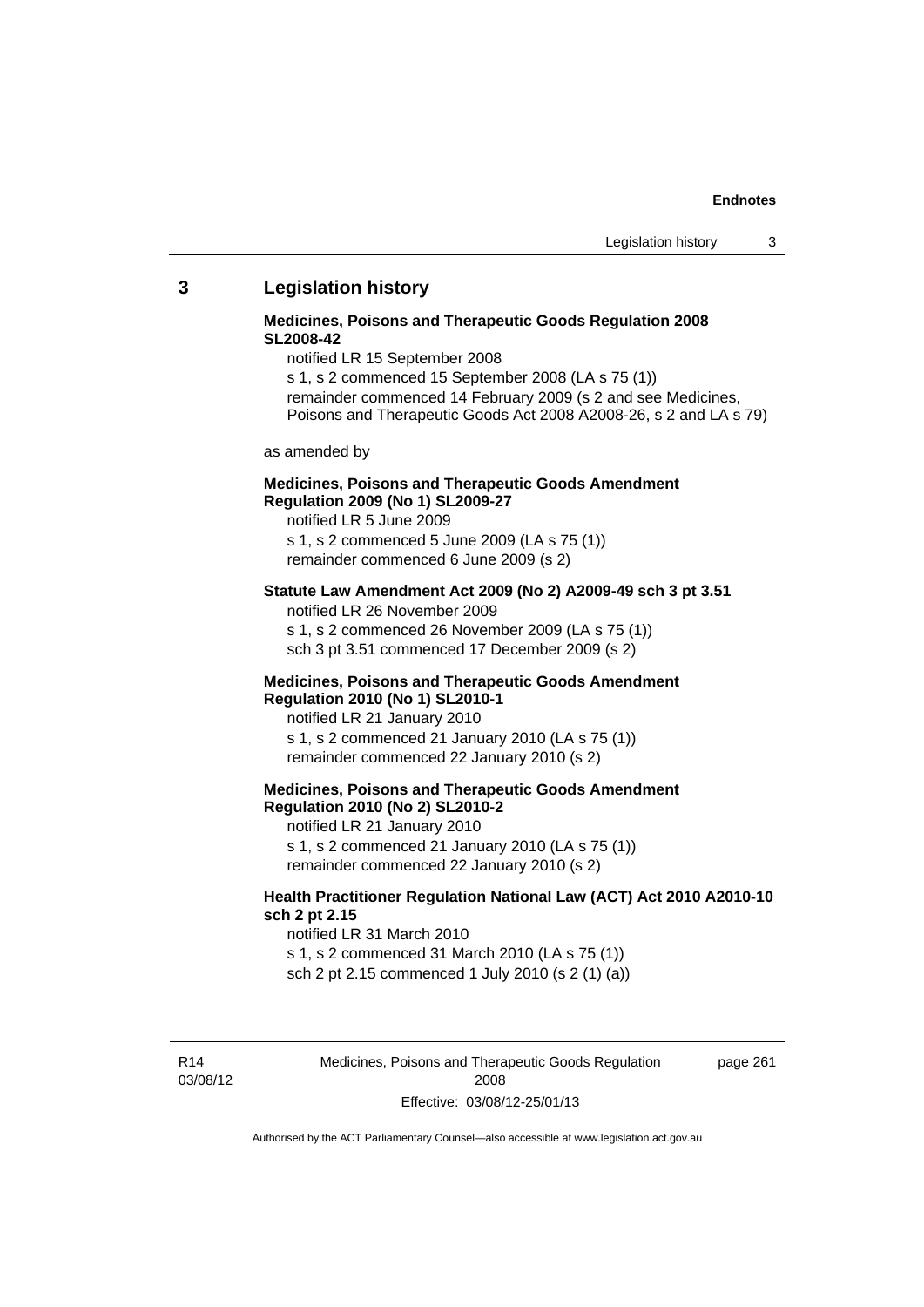3 Legislation history

## **Medicines, Poisons and Therapeutic Goods Amendment Regulation 2010 (No 3) SL2010-16**

notified LR 10 May 2010

s 1, s 2 commenced 10 May 2010 (LA s 75 (1)) sch 1 commenced 1 July 2010 (s 2 (2) and see Health Practitioner Regulation National Law (ACT) Act 2010 A2010-10 s 2 (1) (a)) remainder commenced 11 May 2010 (s 2 (1))

#### **Medicines, Poisons and Therapeutic Goods Amendment Regulation 2010 (No 4) SL2010-20**

notified LR 3 June 2010 s 1, s 2 commenced 3 June 2010 (LA s 75 (1)) remainder commenced 1 July 2010 (s 2 and see Health Practitioner Regulation National Law (ACT) Act 2010 A2010-10 s 2 (1) (a))

#### **Liquor (Consequential Amendments) Act 2010 A2010-43 sch 1 pt 1.14**

notified LR 8 November 2010

s 1, s 2 commenced 8 November 2010 (LA s 75 (1)) sch 1 pt 1.14 commenced 1 December 2010 (s 2 (4) and see Liquor Act 2010 A2010-35, s 2 (3) (as am by A2010-43 amdt 1.19) and CN2010-14)

#### **Medicines, Poisons and Therapeutic Goods Amendment Regulation 2010 (No 5) SL2010-45**

notified LR 22 November 2010 s 1, s 2 commenced 22 November 2010 (LA s 75 (1)) remainder commenced 23 November 2010 (s 2)

#### **Justice and Community Safety Legislation Amendment Act 2010 (No 4) A2010-50 sch 1 pt 1.6**

notified LR 14 December 2010 s 1, s 2 commenced 14 December 2010 (LA s 75 (1)) sch 1 pt 1.6 commenced 21 December 2010 (s 2 (1))

### **Statute Law Amendment Act 2011 (No 3) A2011-52 sch 1 pt 1.5**  notified LR 28 November 2011

s 1, s 2 commenced 28 November 2011 (LA s 75 (1)) sch 1 pt 1.5 commenced 12 December 2011 (s 2)

page 262 Medicines, Poisons and Therapeutic Goods Regulation 2008 Effective: 03/08/12-25/01/13

R14 03/08/12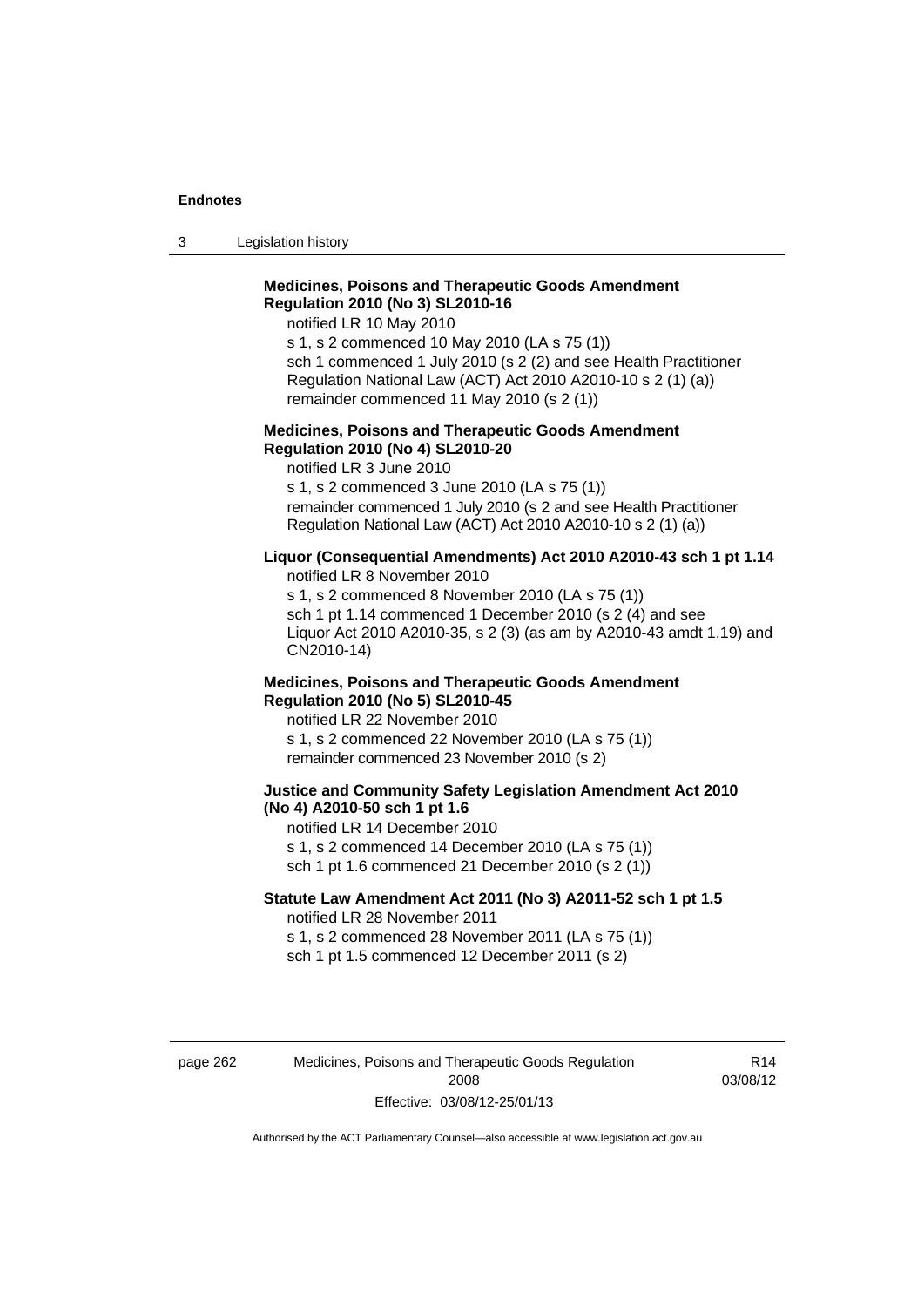Legislation history 3

## **Medicines, Poisons and Therapeutic Goods Amendment Regulation 2012 (No 1) SL2012-5**

notified LR 9 February 2012 s 1, s 2 commenced 9 February 2012 (LA s 75 (1)) remainder commenced 10 February 2012 (s 2)

### **Medicines, Poisons and Therapeutic Goods (Prescribing Authorisation—Optometrists) Amendment Regulation 2012 (No 1) SL2012-34**

notified LR 2 August 2012 s 1, s 2 commenced 2 August 2012 (LA s 75 (1)) remainder commenced 3 August 2012 (s 2)

R14 03/08/12 Medicines, Poisons and Therapeutic Goods Regulation 2008 Effective: 03/08/12-25/01/13

page 263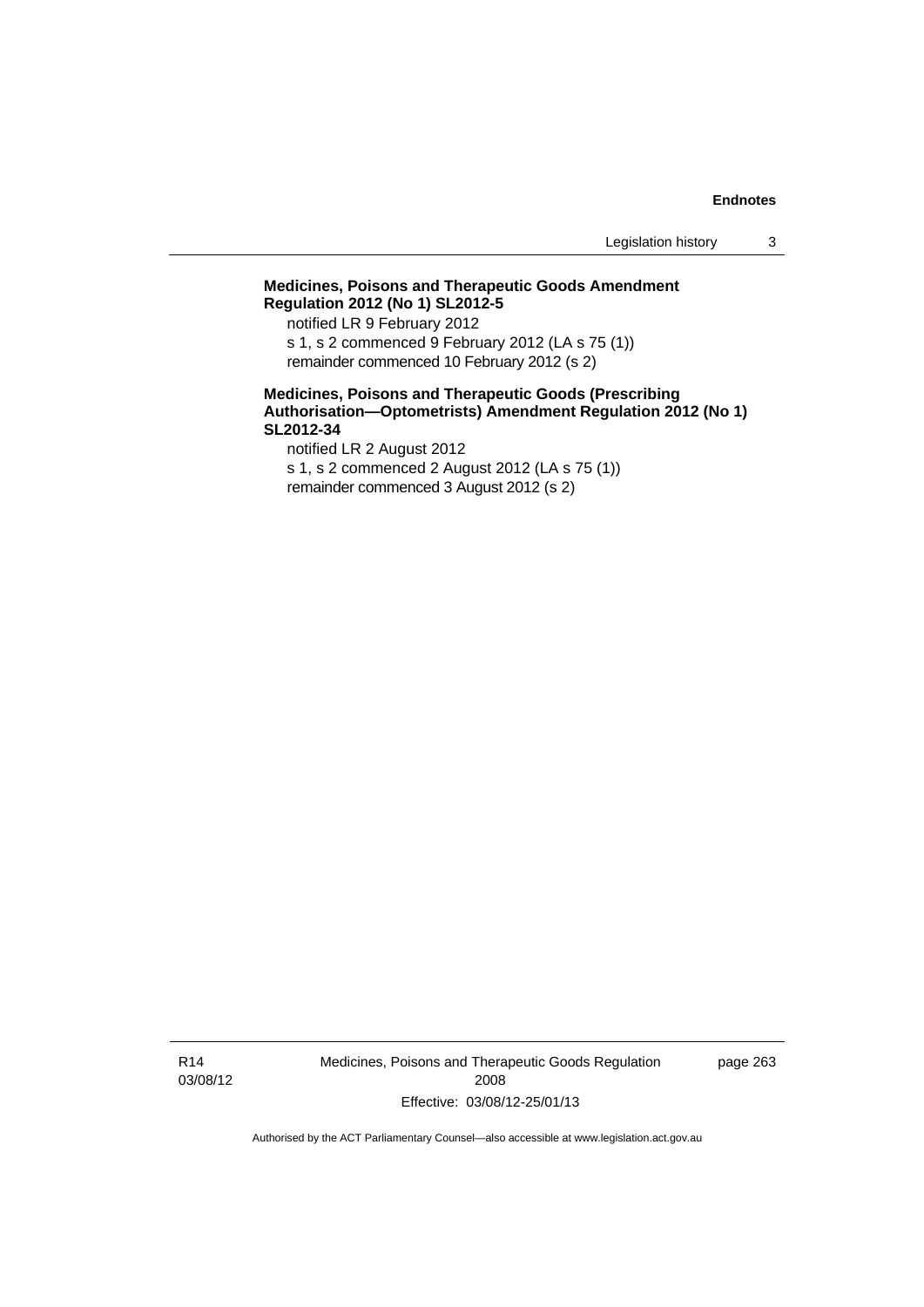4 Amendment history

### **4 Amendment history**

page 264 Medicines, Poisons and Therapeutic Goods Regulation 2008 R14 03/08/12 **Commencement**  s 2 om LA s 89 (4) **General overview of authorisations for medicines**  s 10 am A2010-10 amdt 2.85 **Overview of medicines authorisations under this regulation**  s 11 am SL2010-2 s 4; pars renum R4 LA **General overview of authorisation conditions for medicines**  s 12 am SL2012-34 s 4 **Relationship with registration laws**  pt 2.2 hdg sub A2010-10 amdt 2.86 **Medicines authorisations subject to Health Practitioner Regulation National Law (ACT) restrictions**  s 20 sub A2010-10 amdt 2.86 **Medicines authorisations subject to Health Professionals Act restrictions**  s 21 ins A2010-10 amdt 2.86 **Authorisation under sch 1 to prescribe medicines—Act, s 40 (1) (b), (2) (b) and (3) (b)**  am SL2010-45 s 4 **Particulars for prescriptions**  s 41 am SL2010-1 s 4; SL2010-45 s 5; pars renum R8 LA **Standing orders for walk-in centre**  div 3.4.3 hdg ins SL2010-2 s 5 **Authorisation of CHO to issue standing orders for supply and administration of medicines at walk-in centre—Act, s 42 (b)**  s 77 ins SL2010-2 s 5 **Particulars for CHO standing orders for supply and administration of medicines at walk-in centre**  s 78 ins SL2010-2 s 5 **Authorisation under sch 1 to supply medicines—Act, s 26 (1) (b) and (2) (b)**  s 110 am A2010-10 amdt 2.87 **How medicines are dispensed**<br>s 121 am A2010-1 am A2010-10 amdt 2.88, amdt 2.89 **Labelling dispensed medicines—Act, s 60 (1) (c) (i) and (2) (c) (i)**  s 123 am SL2010-45 s 6; pars renum R8 LA **Labelling medicines supplied during consultations**  s 161 am SL2010-45 s 7; pars renum R8 LA

Effective: 03/08/12-25/01/13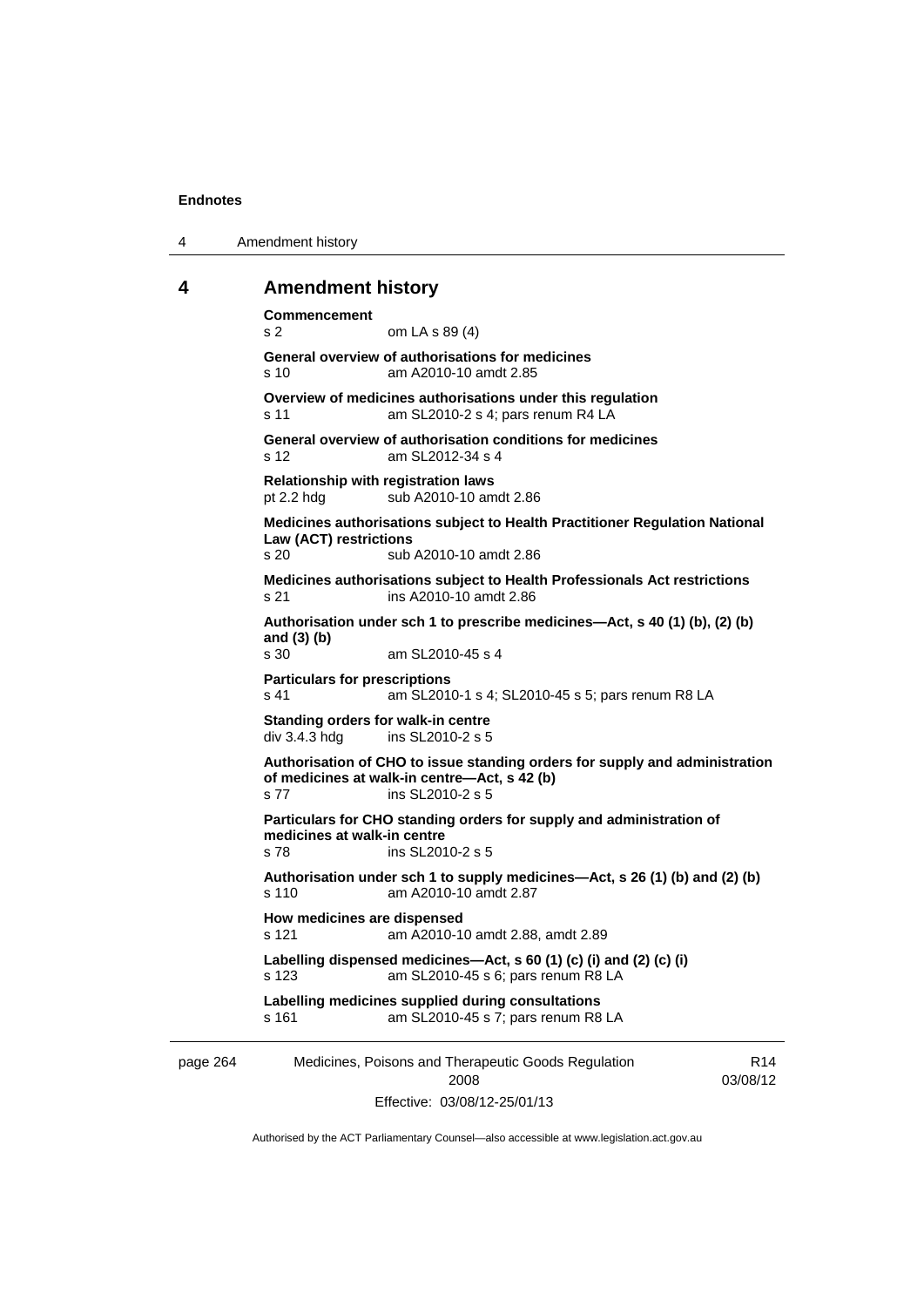**Required information for pseudoephedrine sales records**  s 173 am A2010-43 amdt 1.57 **Authorisation for self-administration etc of medicines—Act, s 37 (2) (b) and (3) (b)**  am SL2010-45 s 8 **Authorisations to deliver medicines under supply authorities—Act, s 26 (1) (b), (2) (b), s 35 (1) (b), (2) (b) and s 36 (b)**  s 400 am A2010-10 amdts 2.90-2.92 **When pharmacy medicines and pharmacist only medicines to be supplied in manufacturer's packs—Act, s 59 (1) (c) (i) and (2) (c) (i)**  s 500 am A2010-10 amdt 2.93 **Meaning of** *prescribed person***—ch 11**  s 510 am SL2010-16 s 4, s 5, amdt 1.1; SL2010-45 s 9 **Storage of controlled medicines for certain health-related occupations—Act, s 61 (b) and (c)**<br>**s** 532 am SL2010-16 s 6, s 7, amdt 1.1 **Storage of controlled medicines by certain other prescribed people— Act, s 61 (b) and (c)**  s 533 am SL2010-16 s 8 **Keeping of controlled medicines registers by certain people—Act, s 48 (a) and s 50 (1) (b) and (2) (b)**  s 540 table 540 am SL2010-16 s 9 **Keeping of controlled medicines registers by first-aid kit holders—Act, s 48 (a) and s 50 (1) (b) and (2) (b)**  s 541 am SL2010-16 s 10, s 11, amdt 1.1 **Prescribed witnesses for administration of controlled medicines—Act, s 53 (a) and (b)**  s 544 am SL2010-20 s 4 **Standing interim approval to prescribe buprenorphine and methadone for patients of certain institutions**  s 557 hdg sub SL2010-1 s 5<br>s 557 am SL2010-1 s 6: am SL2010-1 s 6; pars renum R4 LA **Restrictions on CHO power to approve applications for approvals**  s 563 am SL2010-1 s 7 **First-aid kit licences**<br>pt 14.3 note are am A2010-10 amdt 2.104 **Additional information for first-aid kit licences—Act, s 88 (1) (k)**  s 612 am A2009-49 amdt 3.121

R14 03/08/12 Medicines, Poisons and Therapeutic Goods Regulation 2008 Effective: 03/08/12-25/01/13

page 265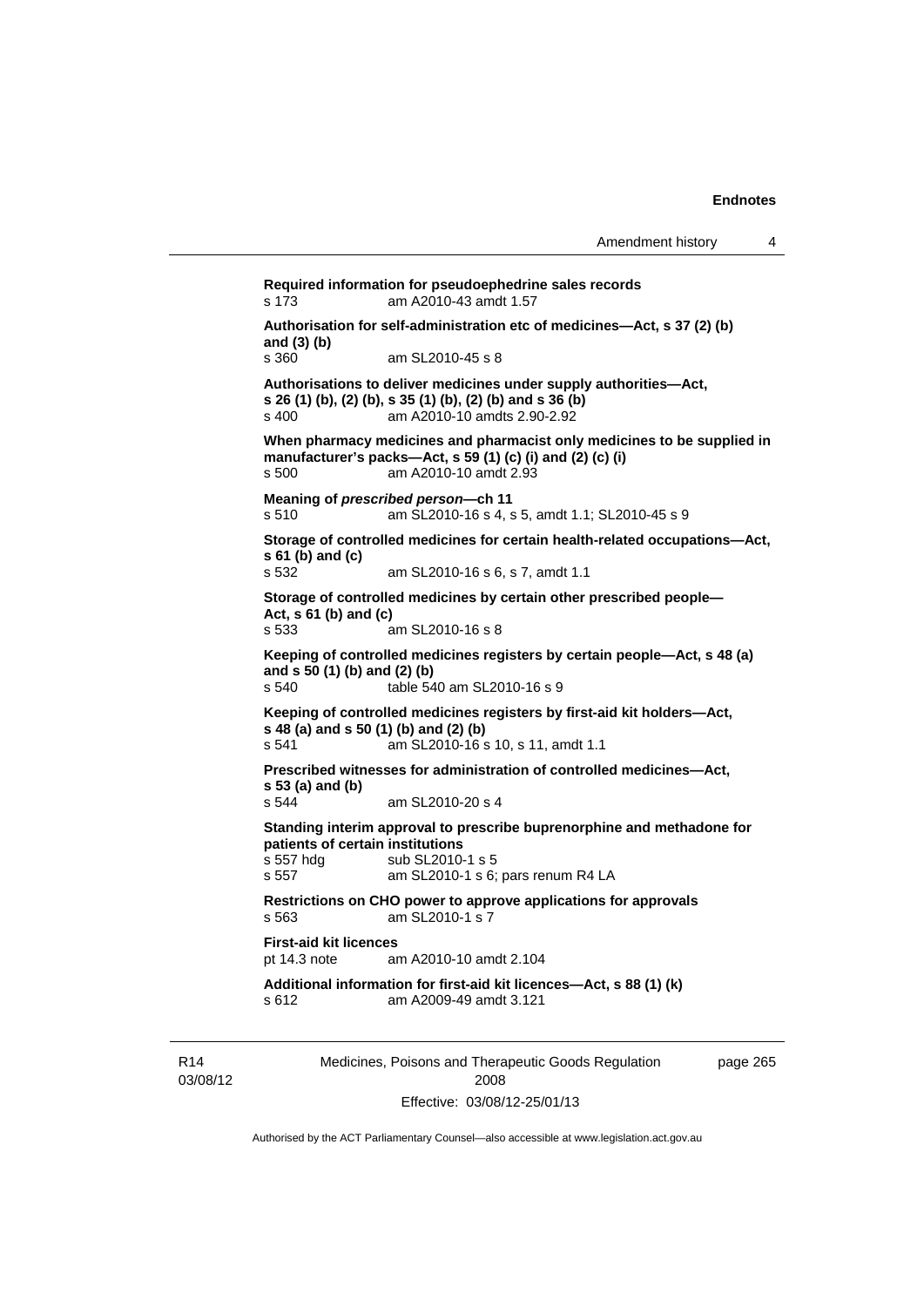4 Amendment history

```
Medicines advisory committee—ending appointments 
s 644 am A2011-52 amdt 1.8 
Meaning of reviewable decision—ch 23 
                 am SL2009-27 s 4
Reviewable decision notices 
s 851 sub SL2009-27 s 5
Applications for review 
s 852 sub SL2009-27 s 5 
Other authorisations for public employees—Act, s 20 (1) (a), (2) (a) and 
s 74 (1) (b) 
                 am SL2010-45 s 10
Displacement of Legislation Act, s 47 (6) <br>s 863 am SL2012-34 s 5, s 6
                 am SL2012-34 s 5, s 6
Exemption of piper methysticum (kava)—Act, s 190 (1) (a) 
s 864 om LA s 89 (3) 
                  ins SL2012-5 s 4 
                  exp 12 February 2012 (s 864 (3)) 
Transitional 
ch 30 hdg exp 31 March 2010 (s 1008) 
Definitions—ch 30 
s 1000 exp 31 March 2010 (s 1008) 
                  def DODA exp 31 March 2010 (s 1008) 
                  def PADA exp 31 March 2010 (s 1008) 
DODA wholesaler's licences—Act, s 520 (2) 
s 1001 exp 31 March 2010 (s 1008) 
Poisons Act licences—Act, s 520 (2) 
s 1002 exp 31 March 2010 (s 1008) 
PADA licences—Act, s 520 (2) 
s 1003 exp 31 March 2010 (s 1008) 
DODA authorisations—Act, s 522 (2) 
s 1004 exp 31 March 2010 (s 1008) 
PADA authorisations—Act, s 522 (2) 
s 1005 exp 31 March 2010 (s 1008) 
Public Health (Prohibited Drugs) Act authorisations—Act, s 522 (2) 
s 1006 exp 31 March 2010 (s 1008) 
DODA approvals to prescribe drugs of dependence—Act, s 531 (2) 
                 exp 31 March 2010 (s 1008)
```
page 266 Medicines, Poisons and Therapeutic Goods Regulation 2008 Effective: 03/08/12-25/01/13

R14 03/08/12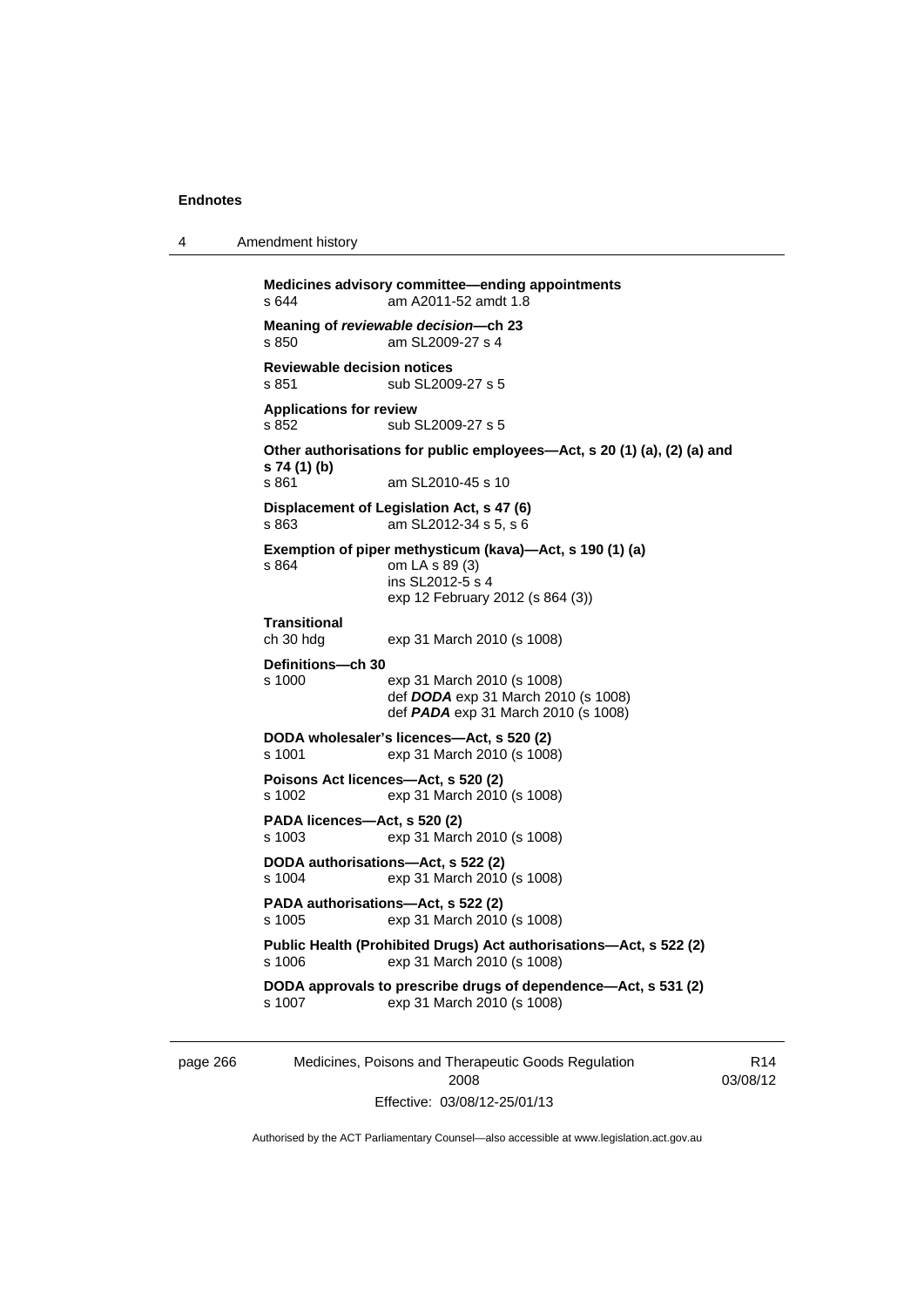Amendment history 4

```
Medicines, Poisons and Therapeutic Goods Regulation 
                              2008 
                   Effective: 03/08/12-25/01/13 
                                                                 page 267 
Expiry—ch 30 
                  exp 31 March 2010 (s 1008)
Modification of Act 
ch 31 hdg ins SL2009-27 s 6 
                  om A2010-50 amdt 1.13 
Modification of Act, ch 14—Act, s 501 (2) 
s 1100 ins SL2009-27 s 6 
                  om A2010-50 amdt 1.13 
Expiry—ch 31 
s 1110 ins SL2009-27 s 6 
                  om A2010-50 amdt 1.13 
Dentists, dental hygienists and dental therapists 
sch 1 pt 1.2 am A2010-10 amdt 2.104 
Doctors 
sch 1 pt 1.3 am A2010-10 amdt 2.104 
Health practitioners and health professionals at institutions 
sch 1 pt 1.4 sub A2010-10 amdt 2.94 
Midwives 
sch 1 pt 1.5 am A2010-10 amdt 2.104; SL2010-45 s 11 
Nurses 
sch 1 pt 1.6 am SL2010-16 s 12; A2010-10 amdt 2.104; SL2010-20 s 5; 
                   items renum R7 LA 
Opioid dependency treatment centres operated by Territory sch 1 pt 1.7 am A2010-10 amdt 2.104
                 am A2010-10 amdt 2.104
Optometrists 
sch 1 pt 1.8 am A2010-10 amdt 2.95; SL2012-34 s 7 
Residential care facilities 
sch 1 pt 1.11 am A2010-10 amdt 2.104 
Optometry medicines 
sch 2 am A2010-10 amdt 2.96 
                  om SL2012-34 s 8 
Designated appendix D medicines—standing approvals 
sch 3 am SL2010-45 s 12 
Health Professionals Regulation 2004 
sch 6 om LA s 89 (3) 
Modification—Crimes Act 1900 
                  ins SL2009-27 s 7
                   om A2010-50 amdt 1.14
```
Authorised by the ACT Parliamentary Counsel—also accessible at www.legislation.act.gov.au

R14 03/08/12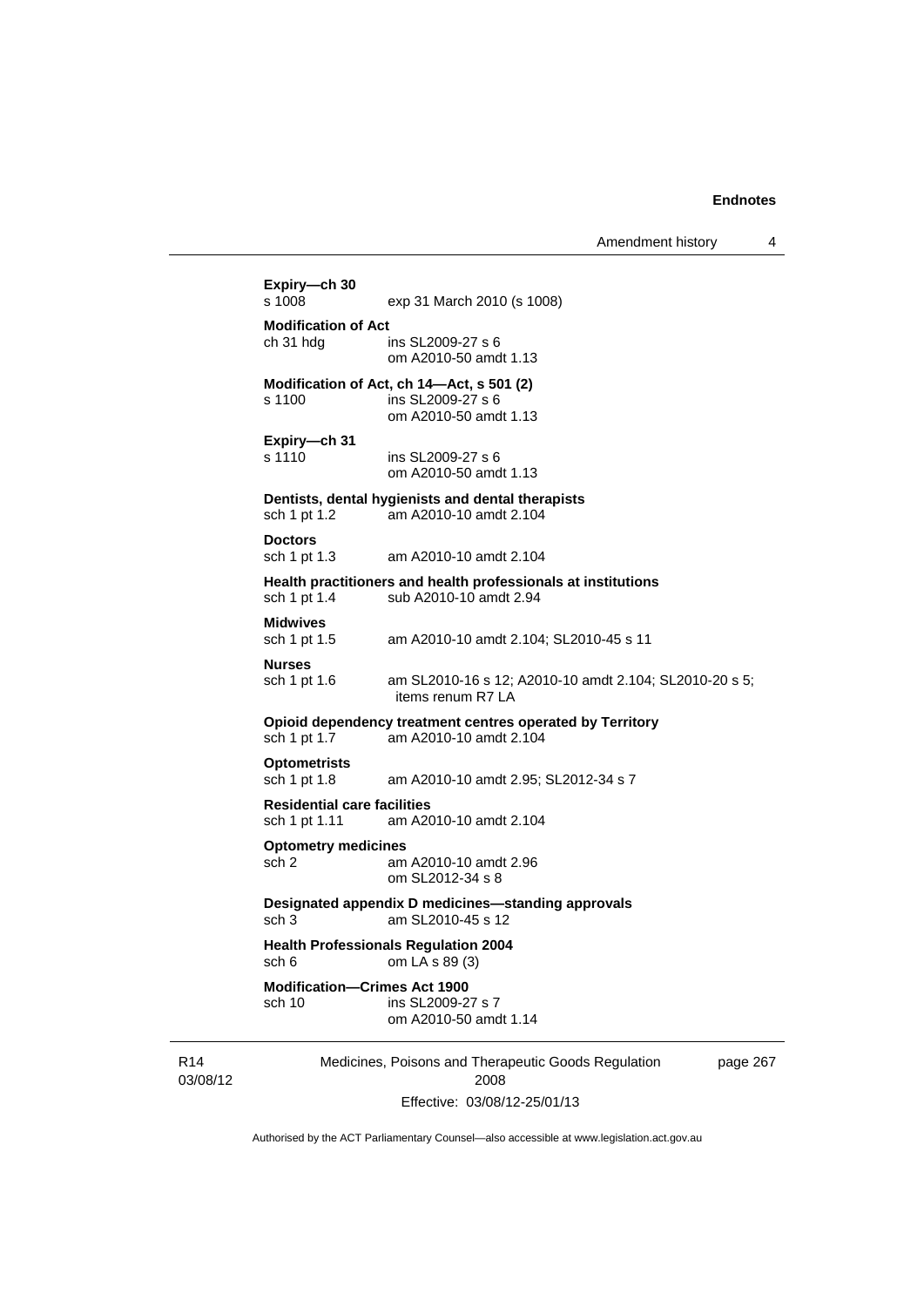4 Amendment history

**Dictionary**  am SL2009-27 s 8; A2009-49 amdt 3.122; A2010-10 amdt 2.97, amdt 2.98 def *authorised midwife* ins SL2010-45 s 13 def *eligible midwife* ins SL2010-45 s 13 def *enrolled nurse* om SL2010-20 s 6 def *enrolled nurse (medications)* sub A2010-10 amdt 2.99 om SL2010-20 s 7 def *health profession* sub A2010-10 amdt 2.100 def *intern* sub A2010-10 amdt 2.101 def *national list* ins SL2012-34 s 9 def *nurse practitioner* ins SL2010-16 s 13 am SL2010-16 amdt 1.1 def *Optometry Endorsement Scheduled Medicines Registration Standard* ins SL2012-34 s 9 def *pharmaceutical benefits scheme* ins SL2010-45 s 13 def *specialist* sub A2010-10 amdt 2.102 def *specialist area* sub A2010-10 amdt 2.102 def *trainee* am A2010-10 amdt 2.103 def *walk-in centre* ins SL2010-2 s 6

page 268 Medicines, Poisons and Therapeutic Goods Regulation 2008 Effective: 03/08/12-25/01/13

R14 03/08/12

Authorised by the ACT Parliamentary Counsel—also accessible at www.legislation.act.gov.au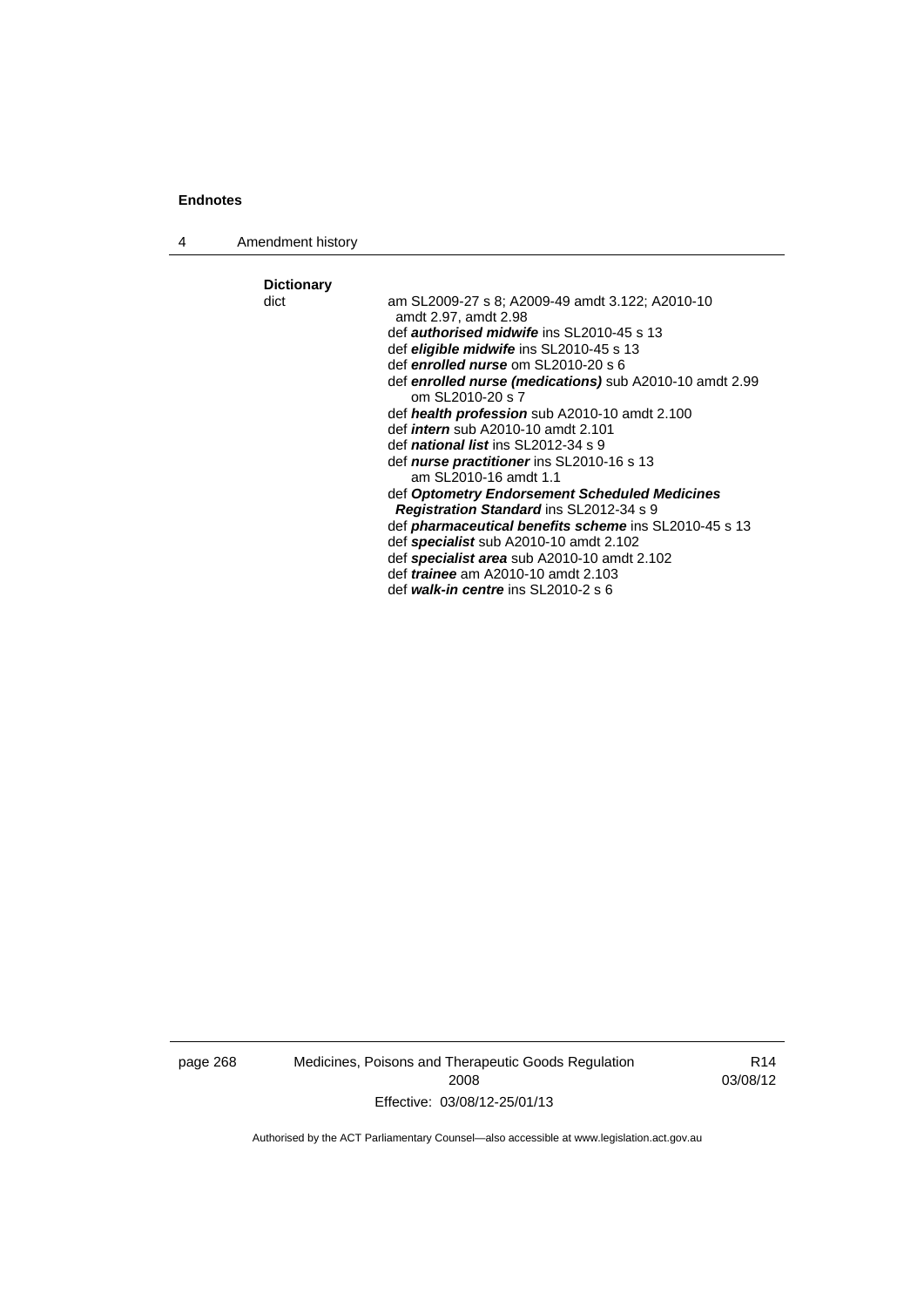# **5 Earlier republications**

Some earlier republications were not numbered. The number in column 1 refers to the publication order.

Since 12 September 2001 every authorised republication has been published in electronic pdf format on the ACT legislation register. A selection of authorised republications have also been published in printed format. These republications are marked with an asterisk (\*) in column 1. Electronic and printed versions of an authorised republication are identical.

| R <sub>1</sub><br>14 Feb 2009-<br>not amended<br>new regulation<br>14 Feb 2009<br>5 June 2009<br>R <sub>2</sub><br>6 June 2009-<br>SL2009-27<br>amendments by<br>6 June 2009<br>16 Dec 2009<br>SL2009-27<br>R <sub>3</sub><br>17 Dec 2009-<br>amendments by<br>A2009-49<br>A2009-49<br>17 Dec 2009<br>21 Jan 2010<br>R4<br>22 Jan 2010-<br>SL2010-2<br>amendments by<br>31 Mar 2010<br>SL2010-1 and<br>22 Jan 2010<br>SL2010-2<br>R <sub>5</sub><br>1 Apr 2010-<br>A2010-10<br>commenced expiry<br>10 May 2010<br>1 Apr 2010<br>11 May 2010-<br>R <sub>6</sub><br>SL2010-16<br>amendments by<br>30 June 2010<br>SL2010-16<br>11 May 2010<br>R7<br>1 July 2010-<br>SL2010-20<br>amendments by<br>22 Nov 2010<br>A2010-10,<br>1 July 2010<br>SL2010-16 and<br>SL2010-20<br>23 Nov 2010-<br>SL2010-45<br>R <sub>8</sub><br>amendments by<br>SL2010-45<br>23 Nov 2010<br>30 Nov 2010<br>R <sub>9</sub><br>1 Dec 2010-<br>SL2010-45<br>amendments by | <b>Republication</b><br>No and date | <b>Effective</b> | Last<br>amendment<br>made by | <b>Republication</b><br>for |
|-------------------------------------------------------------------------------------------------------------------------------------------------------------------------------------------------------------------------------------------------------------------------------------------------------------------------------------------------------------------------------------------------------------------------------------------------------------------------------------------------------------------------------------------------------------------------------------------------------------------------------------------------------------------------------------------------------------------------------------------------------------------------------------------------------------------------------------------------------------------------------------------------------------------------------------------------|-------------------------------------|------------------|------------------------------|-----------------------------|
|                                                                                                                                                                                                                                                                                                                                                                                                                                                                                                                                                                                                                                                                                                                                                                                                                                                                                                                                                 |                                     |                  |                              |                             |
|                                                                                                                                                                                                                                                                                                                                                                                                                                                                                                                                                                                                                                                                                                                                                                                                                                                                                                                                                 |                                     |                  |                              |                             |
|                                                                                                                                                                                                                                                                                                                                                                                                                                                                                                                                                                                                                                                                                                                                                                                                                                                                                                                                                 |                                     |                  |                              |                             |
|                                                                                                                                                                                                                                                                                                                                                                                                                                                                                                                                                                                                                                                                                                                                                                                                                                                                                                                                                 |                                     |                  |                              |                             |
|                                                                                                                                                                                                                                                                                                                                                                                                                                                                                                                                                                                                                                                                                                                                                                                                                                                                                                                                                 |                                     |                  |                              |                             |
|                                                                                                                                                                                                                                                                                                                                                                                                                                                                                                                                                                                                                                                                                                                                                                                                                                                                                                                                                 |                                     |                  |                              |                             |
|                                                                                                                                                                                                                                                                                                                                                                                                                                                                                                                                                                                                                                                                                                                                                                                                                                                                                                                                                 |                                     |                  |                              |                             |
|                                                                                                                                                                                                                                                                                                                                                                                                                                                                                                                                                                                                                                                                                                                                                                                                                                                                                                                                                 |                                     |                  |                              |                             |
|                                                                                                                                                                                                                                                                                                                                                                                                                                                                                                                                                                                                                                                                                                                                                                                                                                                                                                                                                 | 1 Dec 2010                          | 20 Dec 2010      |                              | A2010-43                    |
| 21 Dec 2010-<br>A2010-50<br>R <sub>10</sub><br>amendments by<br>21 Dec 2010<br>A2010-50<br>11 Dec 2011                                                                                                                                                                                                                                                                                                                                                                                                                                                                                                                                                                                                                                                                                                                                                                                                                                          |                                     |                  |                              |                             |
| 12 Dec 2011-<br>A2011-52<br>R <sub>11</sub><br>amendments by<br>12 Dec 2011<br>9 Feb 2012<br>A2011-52                                                                                                                                                                                                                                                                                                                                                                                                                                                                                                                                                                                                                                                                                                                                                                                                                                           |                                     |                  |                              |                             |

R14 03/08/12 Medicines, Poisons and Therapeutic Goods Regulation 2008 Effective: 03/08/12-25/01/13

page 269

Authorised by the ACT Parliamentary Counsel—also accessible at www.legislation.act.gov.au